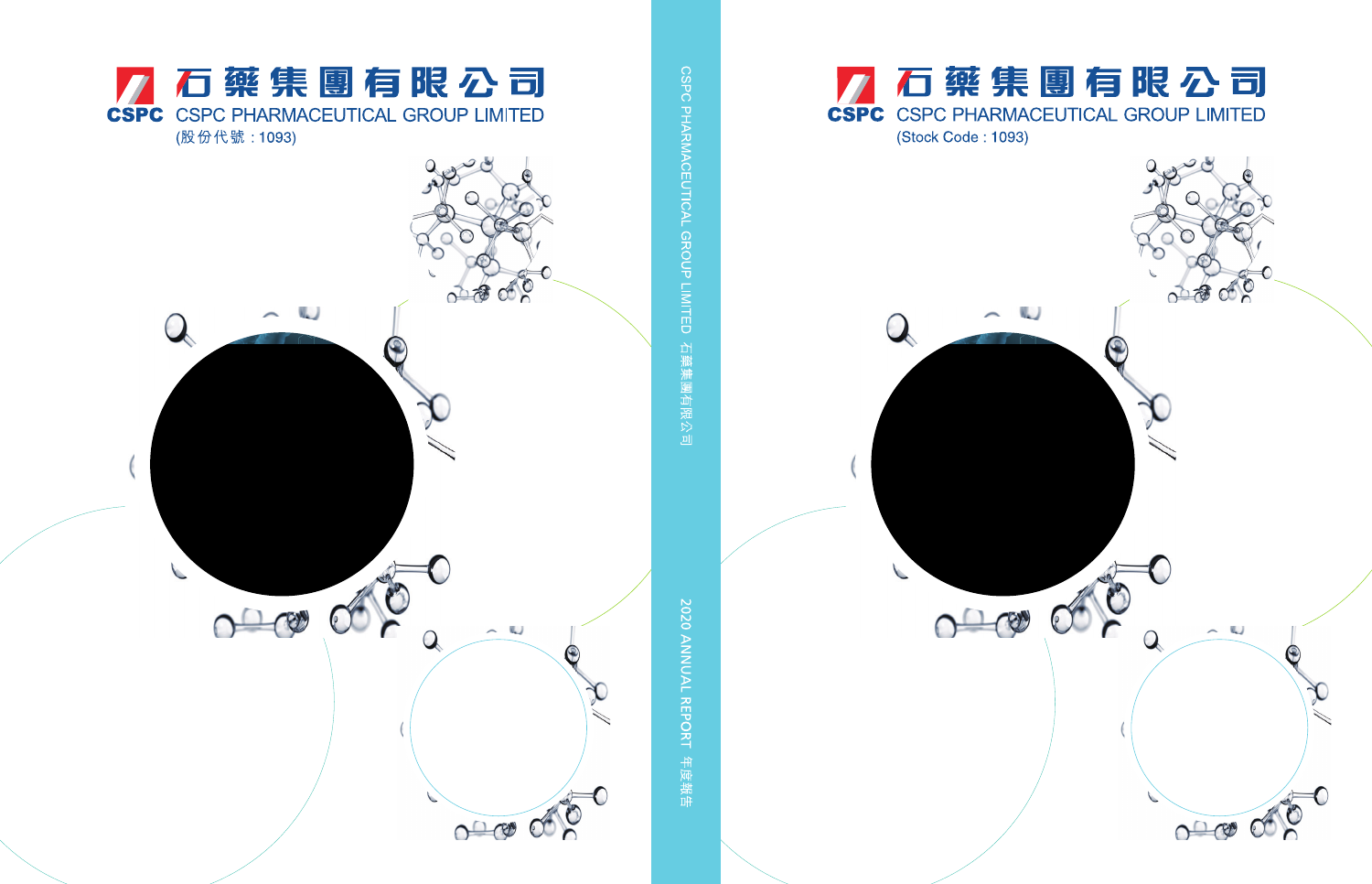

|                                                                         | PAGE(S)        |
|-------------------------------------------------------------------------|----------------|
| CORPORATE INFORMATION                                                   | $\overline{2}$ |
| <b>FINANCIAL HIGHLIGHTS</b>                                             | 3              |
| CHAIRMAN'S STATEMENT                                                    | 4              |
| MANAGEMENT DISCUSSION AND ANALYSIS                                      | 8              |
| CORPORATE GOVERNANCE REPORT                                             | 19             |
| <b>DIRECTORS' REPORT</b>                                                | 29             |
| INDEPENDENT AUDITOR'S REPORT                                            | 44             |
| CONSOLIDATED STATEMENT OF PROFIT OR LOSS                                | 50             |
| CONSOLIDATED STATEMENT OF PROFIT OR LOSS AND OTHER COMPREHENSIVE INCOME | 51             |
| CONSOLIDATED STATEMENT OF FINANCIAL POSITION                            | 52             |
| CONSOLIDATED STATEMENT OF CHANGES IN EQUITY                             | 55             |
| CONSOLIDATED STATEMENT OF CASH FLOWS                                    | 57             |
| NOTES TO THE CONSOLIDATED FINANCIAL STATEMENTS                          | 60             |
| <b>FINANCIAL SUMMARY</b>                                                | 163            |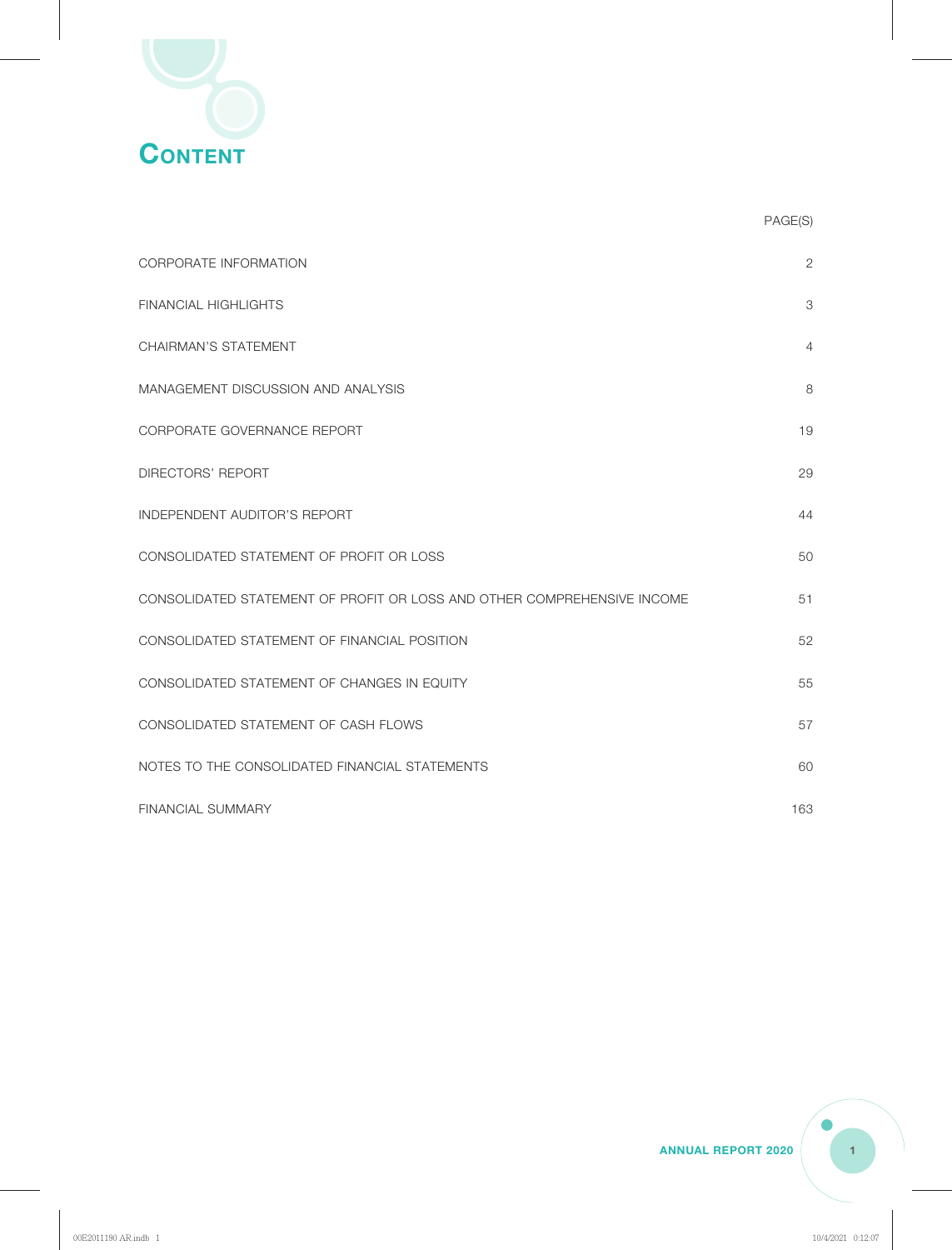### **CORPORATE INFORMATION**

#### **BOARD OF DIRECTORS**

*Executive Directors:* CAI Dongchen *(Chairman and CEO)* ZHANG Cuilong *(Vice-Chairman and Rotating CEO)* WANG Zhenguo PAN Weidong WANG Huaiyu LI Chunlei WANG Qingxi CHAK Kin Man JIANG Hao

*Independent Non-executive Directors:* WANG Bo CHEN Chuan WANG Hongguang AU Chun Kwok Alan LAW Cheuk Kin Stephen

#### **AUDIT COMMITTEE**

AU Chun Kwok Alan *(Chairman)* WANG Bo CHEN Chuan

#### **NOMINATION COMMITTEE**

CAI Dongchen *(Chairman)* WANG Bo CHEN Chuan

#### **REMUNERATION COMMITTEE**

AU Chun Kwok Alan *(Chairman)* WANG Bo CHEN Chuan

#### **AUDITOR**

Deloitte Touche Tohmatsu *Registered Public Interest Entity Auditors*

#### **COMPANY SECRETARY**

LO Tai On

#### **REGISTERED OFFICE**

Suite 3206 32nd Floor Central Plaza 18 Harbour Road Wan Chai Hong Kong

#### **SHARE REGISTRAR**

Tricor Secretaries Limited Level 54 Hopewell Centre 183 Queen's Road East Hong Kong

#### **PRINCIPAL BANKERS**

The Hong Kong and Shanghai Banking Corporation Limited China CITIC Bank International Limited The Bank of Hebei Co., Ltd. China Minsheng Banking Corp., Ltd. Shanghai Pudong Development Bank Co., Ltd. The Export-Import Bank of China Industrial and Commercial Bank of China Bank of Communications Co., Ltd. China Everbright Bank Company Limited

#### **STOCK EXCHANGE**

The Stock Exchange of Hong Kong Limited

#### **STOCK CODE**

1093

#### **WEBSITE**

www.cspc.com.hk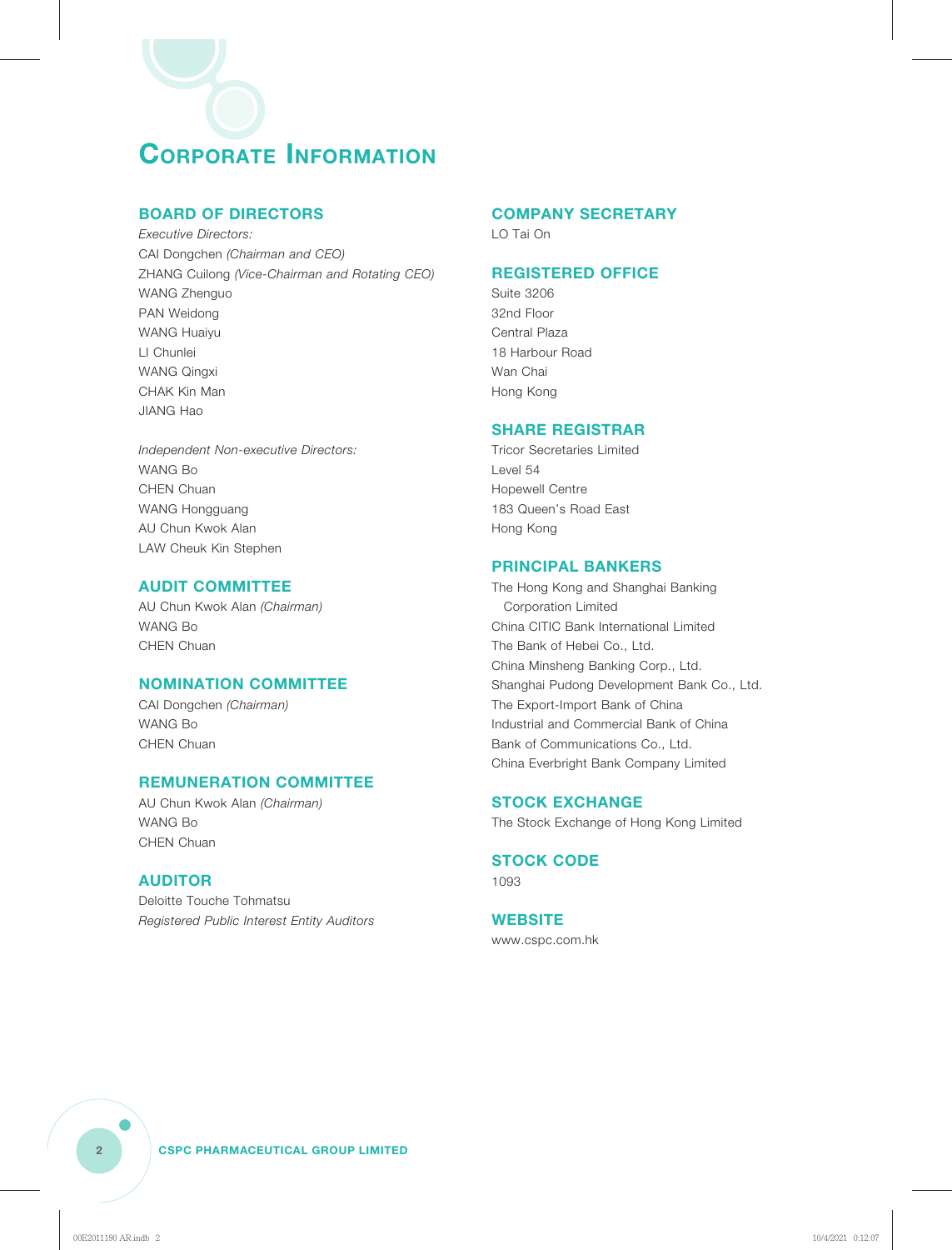# **FINANCIAL HIGHLIGHTS**

|                                     | 2020<br><b>RMB'000</b> | 2019<br>RMB'000                | Change  |
|-------------------------------------|------------------------|--------------------------------|---------|
| Revenue by business units:          |                        |                                |         |
| Finished drugs                      | 20,404,678             | 17,937,001                     | 13.8%   |
| <b>Bulk products</b>                |                        |                                |         |
| - Vitamin C                         | 1,859,272              | 1,921,704                      | $-3.2%$ |
| - Antibiotics and others            | 1,372,639              | 1,052,318                      | 30.4%   |
| Functional food and others          | 1,305,615              | 1,192,169                      | 9.5%    |
|                                     |                        |                                |         |
| Total revenue                       | 24,942,204             | 22,103,192                     | 12.8%   |
|                                     |                        |                                |         |
| Gross profit                        | 18,685,322             | 15,910,981                     | 17.4%   |
| Profit attributable to shareholders | 5,159,655              | 3,714,106                      | 38.9%   |
|                                     | <b>RMB</b> cents       | <b>RMB</b> cents<br>(Restated) |         |
| Basic earnings per share (Note)     | 43.16                  | 31.07                          | 38.9%   |

The Board of Directors recommends a final dividend of HK9 cents per share for 2020.

*Note:* The weighted average number of ordinary shares for the calculation of earnings per share has been adjusted for the effects of the bonus issues on 3 July 2020 and 29 October 2020.



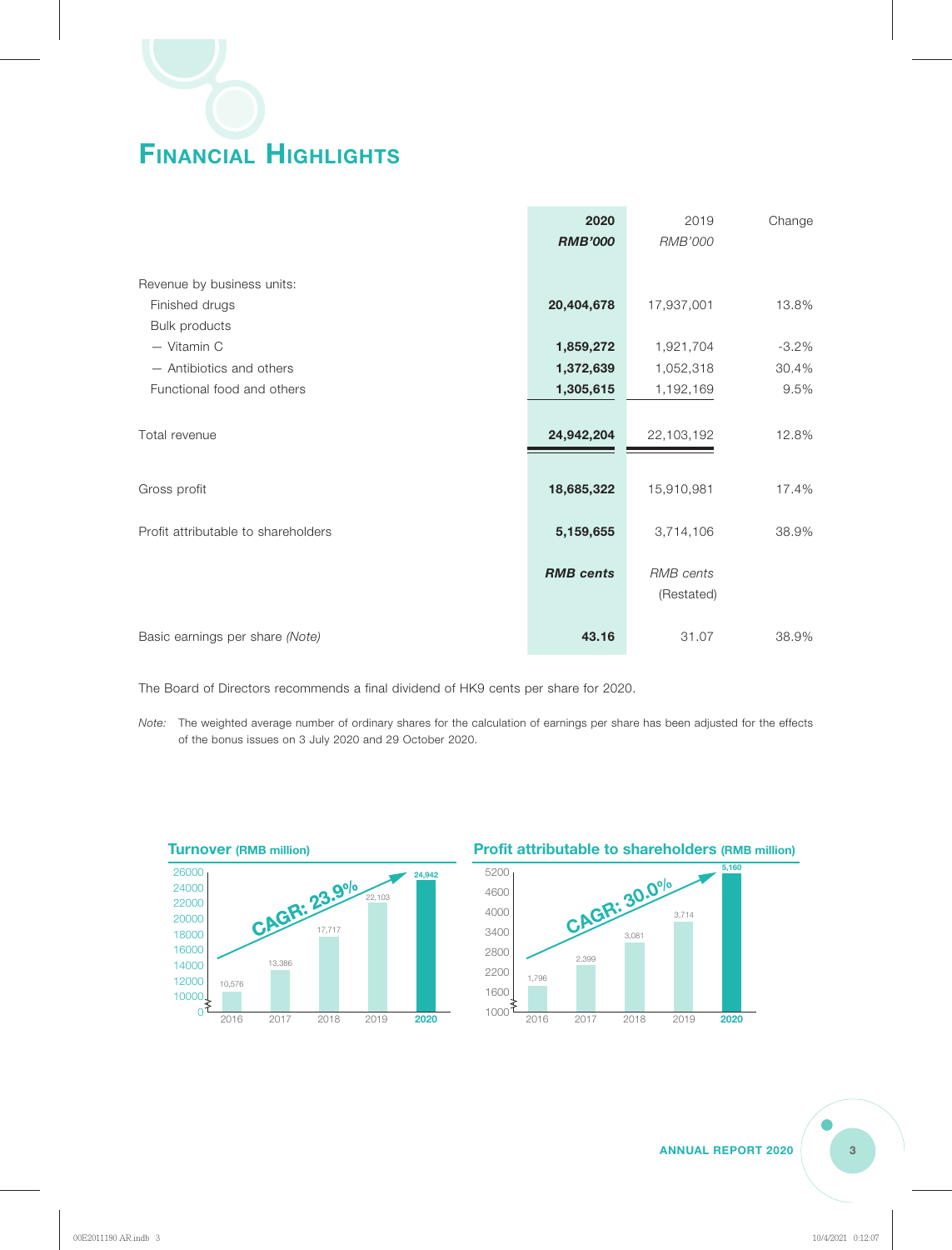#### **RESULTS**

For the year ended 31 December 2020, the Group's revenue increased 12.8% to RMB24,942 million, profit attributable to shareholders increased 38.9% to RMB5,160 million. Basic earnings per share increased similarly to RMB43.16 cents.

#### **DIVIDEND**

The Board of Directors recommends a final dividend of HK9 cents per share for 2020. Subject to the approval of the shareholders at the forthcoming annual general meeting of the Company, the proposed final dividend will be payable on 11 June 2021 to shareholders whose names appear on the register of members of the Company on 28 May 2021. An interim dividend of HK6 cents (equivalent to HK3.75 cents if adjusted for the effect of the issue of bonus shares on 29 October 2020) per share for 2020 has been paid on 9 October 2020.

#### **INDUSTRY REVIEW**

Various policies with far-reaching implications have been promulgated in 2020 to regulate the development of the pharmaceutical industry. The "Opinions of the CPC Central Committee and the State Council on Deepening the Reform of Medical Insurance System" released on February 25 formulates the top-level planning of healthcare reform and further deepens the healthcare reform for the purpose of achieving a more mature and well-established healthcare security system, setting out the overall reform objectives and measures for the establishment of the medical insurance system in the next five to ten years.

Following the successful implementation of the second and third batches of the nationwide centralised procurement during the year, the fourth batch was completed in February 2021. The policy of consistency evaluation of generic drugs was formally extended to injectable formulation in May, which will further drive enterprises to improve drug quality and set a foundation for the gradual inclusion of injectable formulation products into the scope of centralised procurement. The policy of centralised procurement of medicines has become normalized and institutionalized, and is able to reduce the burden on patients as well as on the medical insurance fund, while at the same time it takes into consideration the reasonable profit of enterprises, promotes industry concentration and encourages product innovation and upgrading.

The national reimbursement drug list adjustment in 2020 has introduced innovative policies of allowing enterprises to submit applications, and for the first time including products with higher sales amount for medical insurance basis negotiation. The dynamic adjustment of the national reimbursement drug list each year will greatly accelerate the inclusion of innovative drugs in the list and expedite the process of commercialisation. The ongoing reform of the medical insurance payment methods including pilot trial of Diagnosis Related Groups (DRGs) and Diagnosis-Intervention Packet (DIP) will generate a positive effect on improving the structure of drugs for clinical application, reducing the burden of patients and enhancing the accessibility of medication.

The introduction of these major healthcare reform policies has undoubtedly created significant impact to the pharmaceutical industry and greatly facilitated the reshuffle of the industry. The intensified competition for the survival of the fittest will lead to the emergence of outstanding companies, with the strongest remaining strong and the weakest exiting. With its strong professional market development capabilities, comprehensive management system, excellent corporate culture and sustained R&D capability of innovation, the Group has turned into a leading company in the industry and is moving to become the industry's benchmark.

#### **4 CSPC PHARMACEUTICAL GROUP LIMITED**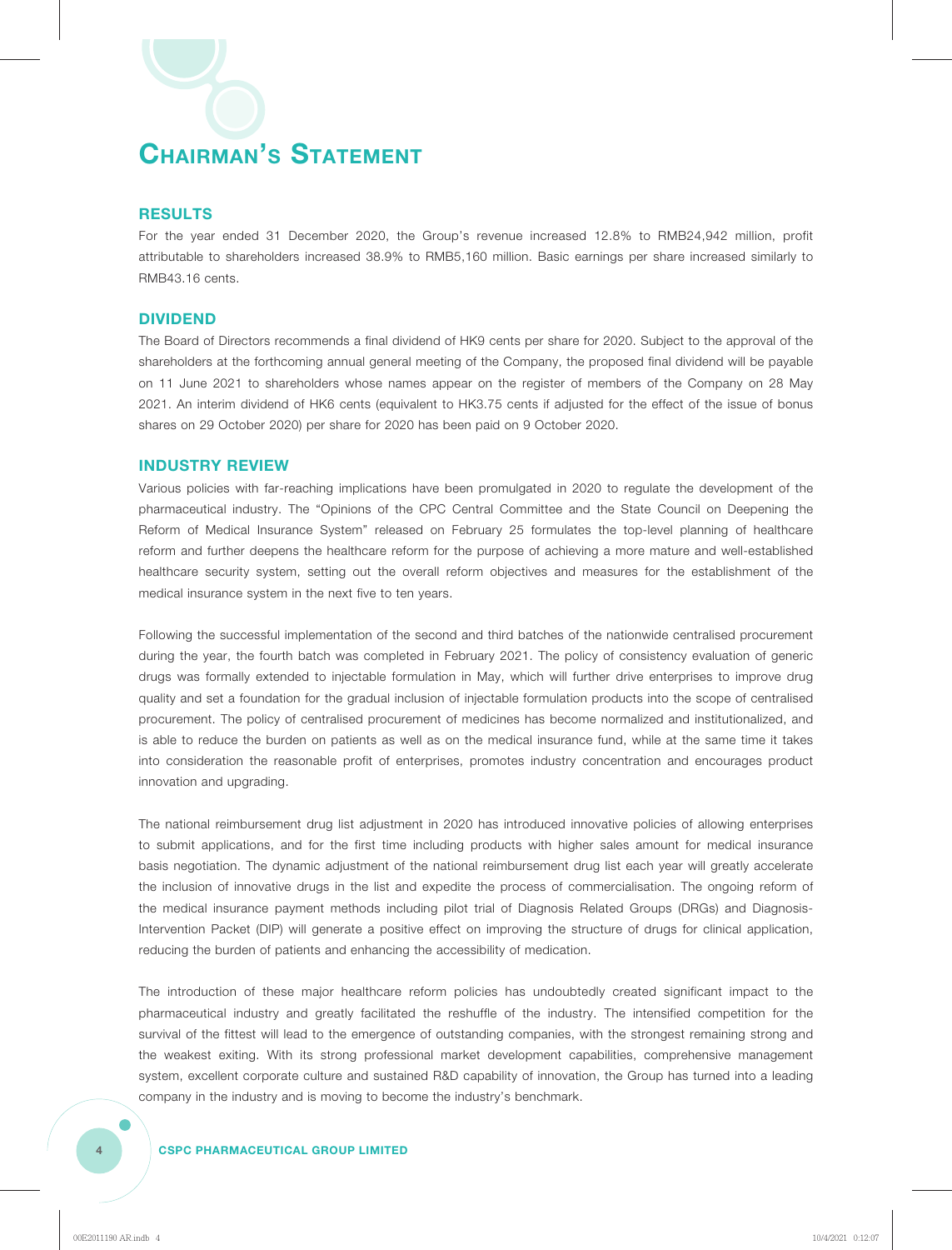#### **BUSINESS REVIEW**

In 2020, the novel coronavirus pandemic sweeping the world has cast a shadow over human health and the world economy, and the China's pharmaceutical industry has also faced unprecedented challenges. The Group has risen to the challenges and achieved remarkable growth under the difficult environment. Innovative drug products continued to maintain rapid growth with key products such as NBP, Duomeisu, Jinyouli and Keaili achieving remarkable sales results once again. More than 150 medical research projects have been conducted cumulatively for NBP, providing strong support for its market penetration and continuous growth. The price reduction of NBP resulting from the medical insurance negotiation during the year will significantly improve accessibility and affordability, benefiting more patients and driving sales volume growth with further market penetration and online sales growth. The coverage in target hospitals of oncology drugs has further been enhanced with efforts put on continuous gaining of market access, increasing in investment in academic-based promotion and expanding professional sales force. The wining of Keaili at the second round of national centralised procurement tender with the lowest price and inclusion into the national reimbursement drug list has greatly facilitated channel penetration and accelerate volume growth. For common generic drug products, Encun (clopidogrel bisulfate tablets), which won the centralised procurement tender, has rapidly established a presence in hospital market and become a new growth point, demonstrating the development advantages of the Group's economy of scale and rich product series in common generic drug products. The rapid sales growth of the newly launched products such as Daxinning (dronedarone hydrochloride tablets), Shuanling (pentoxifylline injection and tablets) and Enxi (pramipexole hydrochloride tablets) have provided further momentum to the Group's growth. The fourth batch of the reasonably-priced, tender-winning products, namely esomeprazole magnesium enteric-coated capsules, ibuprofen tablets, duloxetine hydrochloride enteric capsules, bortezomib for injection, pramipexole dihydrochloride tablets and norfloxacin tablets, will be quickly adopted by hospitals creating new source of profit growth.

The clinical development of products and indications has made good progress in 2020. Since the beginning of the year, 17 products have been granted drug registration approval, 14 products granted clinical trial approval and 24 products have passed the consistency evaluation of generic drugs. The marketing application of key product mitoxantrone hydrochloride liposome injection (new preparation) has been granted priority review and has passed the production on-site inspection and clinical trial examination; Duvelisib (innovative drug) has completed patient enrolment for its bridging study in China, and its marketing application has been filed; marketing application of amphotericin B liposome has been filed; progress of clinical trials of irinotecan liposome was smooth, and its marketing application is expected to be filed soon. Over the past three years, the Group has continued to increase investment in R&D, with a compound growth rate of 46.7% for its R&D expenses. As the R&D pipeline continues to grow, the development of clinical research has accelerated significantly, patients enrolled in trials are growing at multiples, with a lot of useful clinical trial data available. With the continued increase in R&D expenses, it is believed that the products and indications under the R&D pipeline layout will be more diversified. The Group has also developed dozens of new indications in several major therapeutic areas, expecting a number of new drugs to be approved for marketing in the next three years.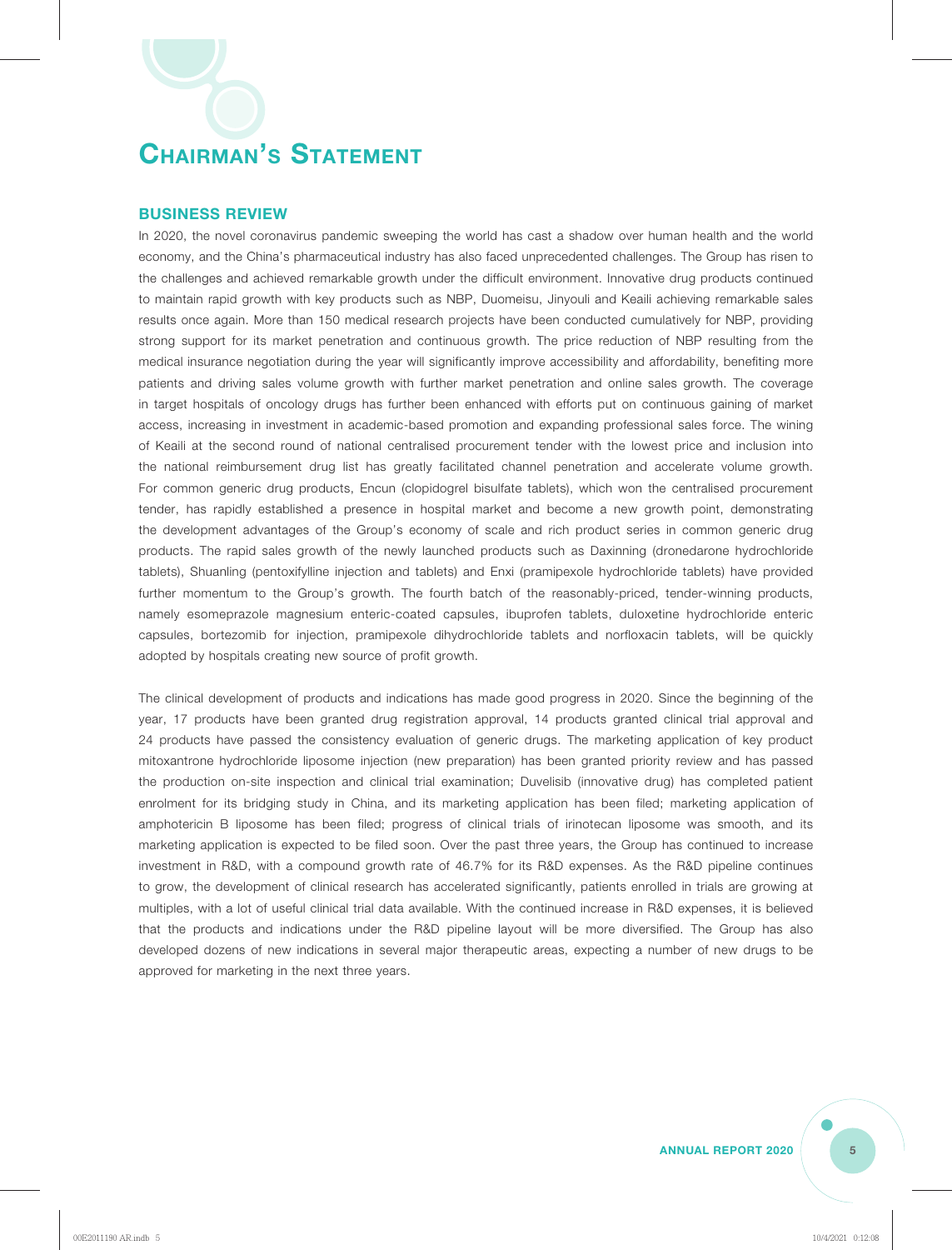#### **OUTLOOK**

Looking forward, the Group will continue to focus on the following three aspects:

#### **1. Strengthening the ability to develop the commercialised market**

While the scale of the sales team continues to expand, the management capability of the sales team will also be raised to a new level and height through the introduction of advanced behavioural and performance management tools in the industry. Through equity incentive for the marketing backbone officers, the team's work enthusiasm and team cohesion are greatly enhanced. We strive to achieve industry-leading market share for each core product in the sales product pipeline.

Leveraging on the good marketing base of our sales team, we will continue to improve our market access capabilities, rapidly expand the market and grow rapidly upon the approval of new products, so that patients can benefit as soon as possible. In turn, with the continuous improvement in sales capacity, the Group will maintain continuous and stable growth in its performance and continue to create value and solid growth in investment returns for our shareholders.

#### **2. Enhancing R&D innovation capability and efficiency**

We will continue to invest more in R&D and BD, and increase the introduction and training of high-end talents in the area of R&D. With the advantage of the Group's national first-class R&D team, and R&D centres in Beijing, Shanghai and Shijiazhuang in China as well as in California and New Jersey in the United States, we will accelerate the progress of 300 new products under development and will focus on promoting 15 strategic products including small molecule and large molecule innovative drugs and new formulations to the market as soon as possible.

The product layout of the R&D pipeline will focus on the originality of cutting-edge science and technology including targeted, new technology and novel therapies, meeting the needs of clinical demands and providing innovative solutions for doctors and patients. We will continue to meet clinical needs by actively expanding our therapeutic product areas and conducting clinical trials targeting major diseases with high morbidity rates. The Group currently has a leading domestic and world-class R&D platform for new nano formulations, and we will continue to market product development of special formulations with outstanding clinical efficacy.

In addition to the rapid development of our own research and development pipeline, we will also focus on enhancing our BD work capability and leveraging on our own commercialization strengths to supplement our product line, expand indications and introduce cutting-edge technology platforms as our major direction, as well as to seek global partners, introduce new products and technologies, and grow together with our partners.

The Group will adhere to an innovative research and development strategy, continue to increase investment in research and development, maintain the ratio of research and development expenses to sales revenue at over 10%, and have new and major products approved for launch every year, providing a product pipeline for sustained revenue growth and performance growth.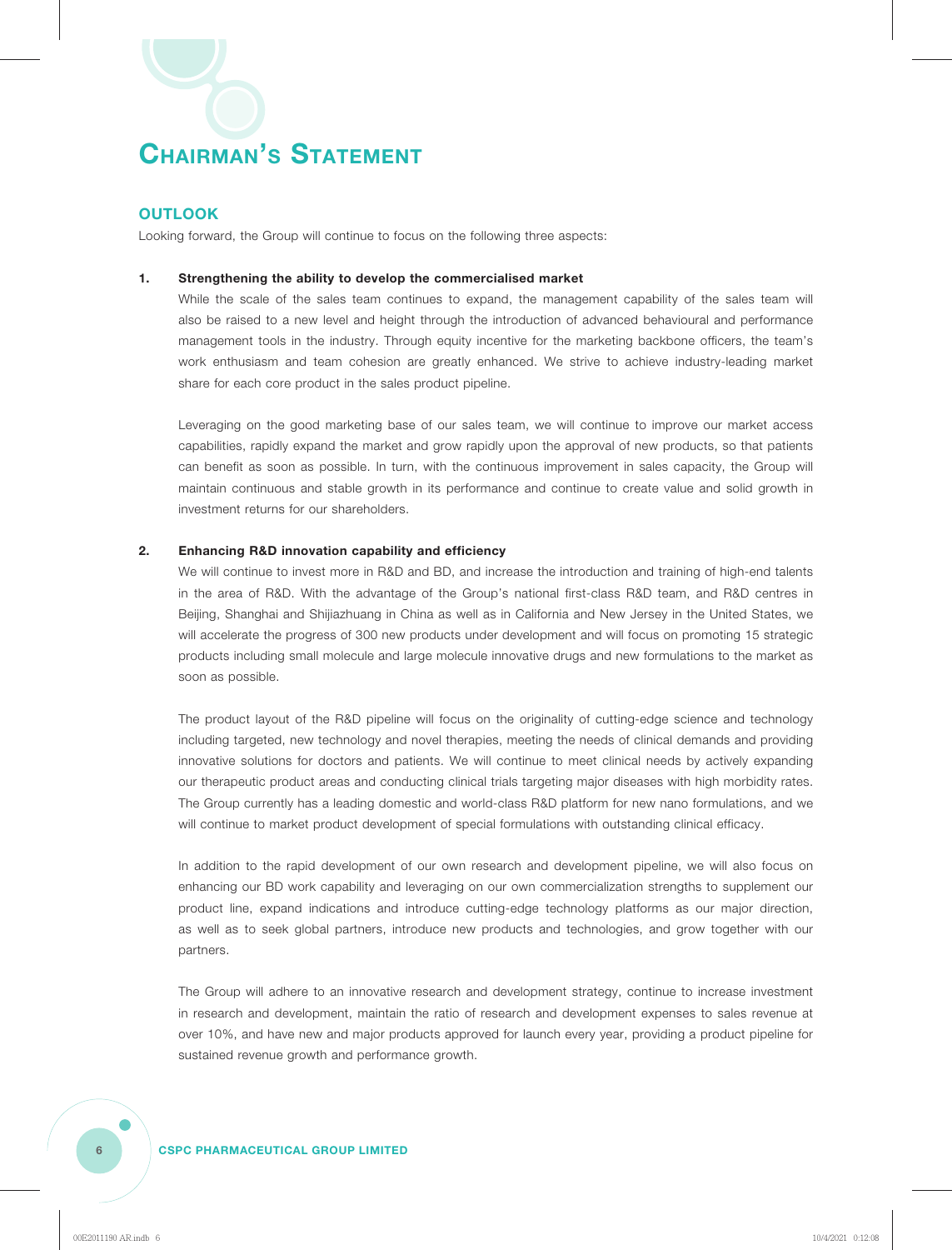#### **OUTLOOK** *(continued)*

#### **3. Accelerating the process of internationalization**

The Group will continue to expand the international market and international cooperation vigorously while setting a strong foundation in the China market. By introducing new products, new technologies and highend talents through international research and development partners and the mutual benefacting product licensing and transfer of interests with international partners, we will expand our sources of income and increase our total revenue from international business.

The Group will continue to focus on the international registration of new products and the development and sales of international markets, so as to establish the brand name of CSPC in the international market and enhance the Group's international position in the industry.

#### **APPRECIATION**

I would like to take this opportunity to express my gratitude to all staff for their dedication and hard work, and to all our shareholders and customers for their continued support.

> **CAI Dongchen** *Chairman*

Hong Kong, 15 March 2021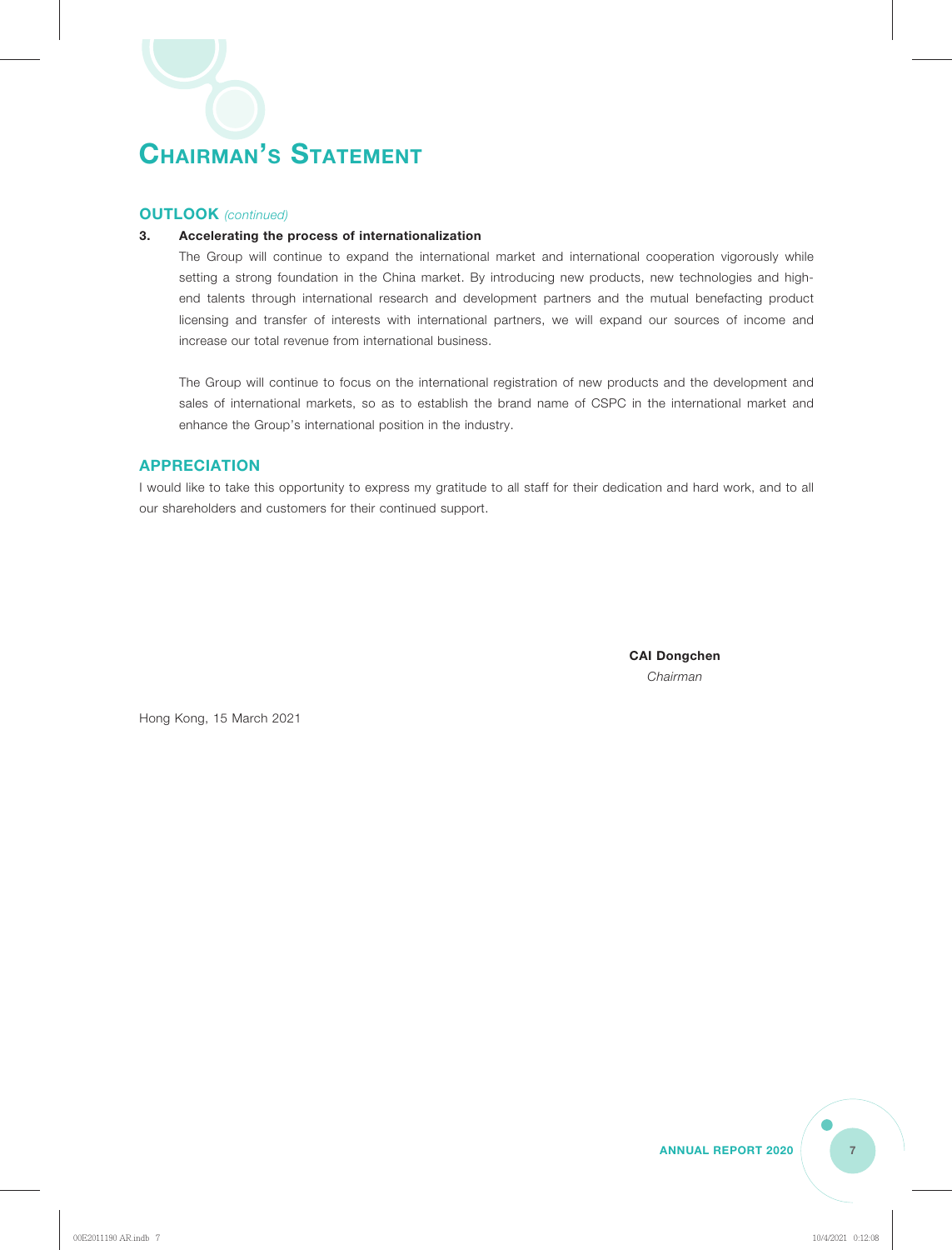#### **BUSINESS REVIEW**

With the outbreak of COVID-19 pandemic in early 2020, hospital visit rate dropped sharply and market activities were disrupted during the first quarter of 2020, making a negative impact on the operation. The Group reduced the impact of the pandemic on sales through active promotion of online academic meetings and flexible sales strategies. Since the beginning of the second quarter, benefited from the strong and effective control measures by the government, the pandemic in China has been gradually brought under control, hospital visit rate has recovered and various marketing activities have resumed. The overall operation of the Group has returned to normal and maintained a sustained growth of 12.8% in revenue for the year.

In 2020, the operating results of the Group maintained a steady growth trend. With various measures such as professional academic-based promotion, hospital development, lower-tier market penetration, clinical application extension and professional sales force expansion, major finished drug products were able to sustain rapid growth, and market coverage was further enhanced (reaching medical institutions of various levels in city, county, town and community). During the year, market development of several newly launched products was also carried out smoothly, which have brought in new drives for sales growth and further facilitated a more balanced and reasonable product mix of the finished drugs.

Good progress has also been made in respect of R&D:

- 1) Obtained drug registration approvals for rivaroxaban tablets, montelukast sodium tablets, montelukast sodium chewable tablets, ornithine aspartate injection, bortezomib for injection, celecoxib capsules, acarbose tablets, memantine hydrochloride tablets, duloxetine hydrochloride enteric capsules, dasatinib tablets, esomeprazole magnesium enteric-coated capsules, nintedanib esilate soft capsules and entecavir tablets in China;
- 2) Obtained ANDA approval for omega-3-acid ethyl esters 90 soft capsules, esomeprazole magnesium entericcoated capsules, paliperidone extended-release tablets and paroxetine hydrochloride enteric-coated sustained-release tablets in the U.S.;
- 3) New drug marketing application for mitoxantrone hydrochloride liposome injection (new preparation) in China was accepted and granted priority review, and production on-site inspection and clinical trial examination passed;
- 4) Completed patient enrolment for the bridging study of Duvelisib (innovative drug) in China, and its marketing application has been filed and granted priority review;
- 5) Marketing application of amphotericin B liposome has been filed;
- 6) Passed the assessment and public notice of the application of Jinyouli and its related technology for the Second Prize of State Scientific and Technological Progress Award;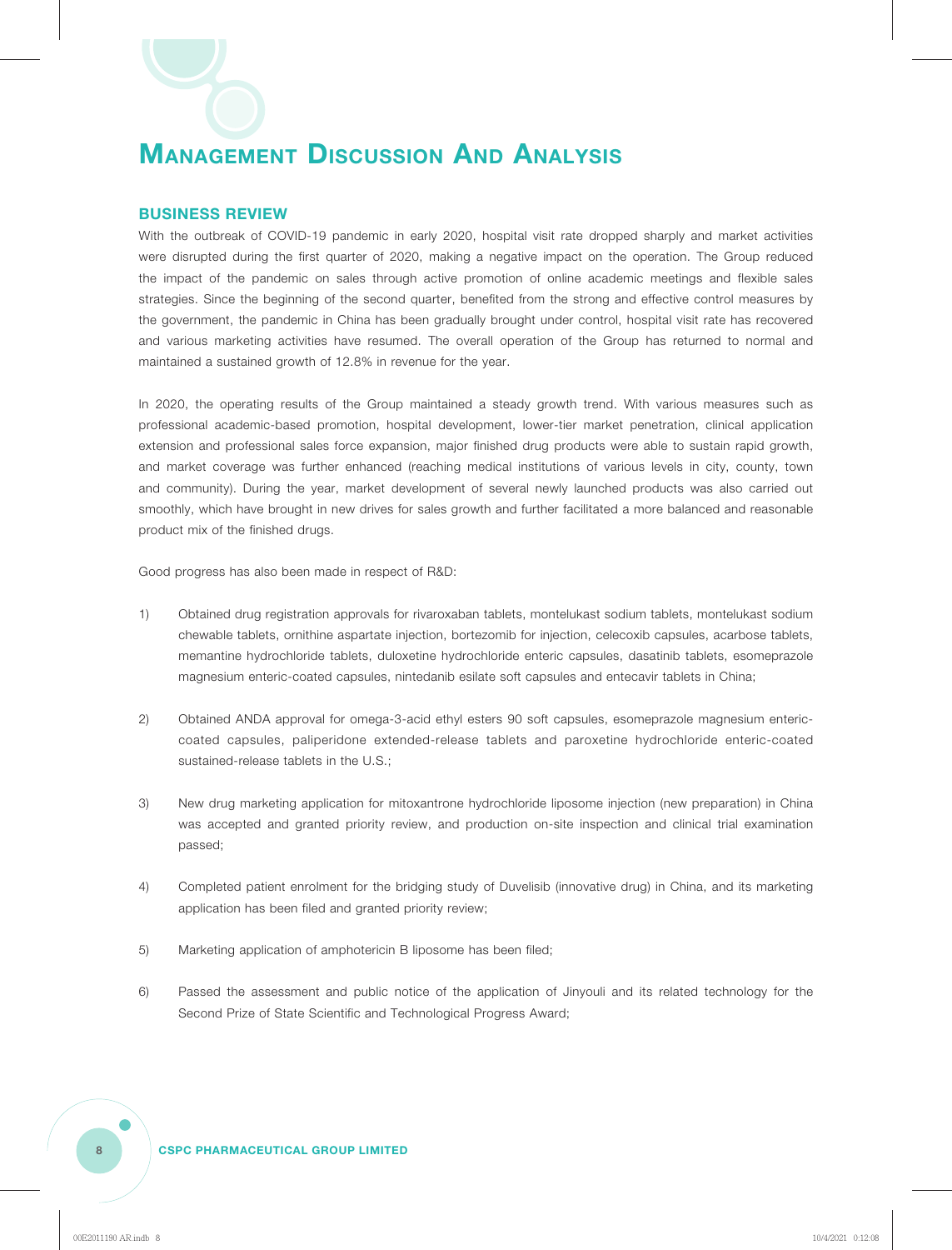#### **BUSINESS REVIEW** *(continued)*

- 7) Obtained clinical trial approval for irinotecan liposome injection (for treating pancreatic cancer, breast cancer and small cell lung cancer), docetaxel for injection (albumin-bound), SYHA1805 tablets, SYHA1815 tablets, recombinant anti-IgE monoclonal antibody for injection, ALMB-0168, ALMB-0166, amphotericin B liposome for injection, butylphthalide injection and SYHA1813 oral solutions in China; obtained clinical trial approval for ALMB-0168 in Australia; as well as clinical trial approval for docetaxel for injection (albumin-bound), Y150 (CD38/CD3 bispecific antibody) and NBL-012 (fully human IL23/P19 monoclonal antibody) the U.S.; and
- 8) 27 generic drug products (42 specifications) have passed or been deemed to have passed the consistency of quality and efficacy evaluation of generic drugs.

#### **Finished Drug Business**

The finished drug business recorded sales of RMB20,405 million in 2020, representing an increase of 13.8% over last year. The sales performance of products by major therapeutic area is as follows.

#### *Nervous System Disease Products*

Major products include NBP(恩必普)(butylphthalide soft capsules and butylphthalide and sodium chloride injection), Oulaining (歐來寧) (oxiracetam capsules and oxiracetam for injection), Shuanling (舒安靈) (pentoxifylline extendedrelease tablets and pentoxifylline injection) and Enxi (恩悉) (pramipexole dihydrochloride tablets).

NBP is a Class 1 new chemical drug in China and a patent-protected exclusive product mainly used for the treatment of acute ischemic stroke. Its efficacy has been widely recognised with its being listed as the recommended drugs in multiple editions of "Guidelines for Acute Ischemic Stroke Treatment in China" of Chinese Medical Association as well as in more than ten domestic authoritative clinical guidelines and expert consensuses. Both formulations of NBP are national reimbursement drugs, which are favourable for the promotion of sequential treatment (injection for emergency use and soft capsules for recovery use). Butylphthalide has been strengthening its clinical evidence while actively exploring new therapeutic areas, with currently 155 research projects in progress. In particular, the overall progress of the clinical trials of butylphthalide soft capsules for the treatment of vascular dementia is smooth with patient enrolment under way. The phase II clinical trial of butylphthalide soft capsules in the U.S. has completed patient enrolment ahead of schedule due to the pandemic and is in the process of data analysis. The development of new indications and markets will be able to bring new growth opportunities following the expiry of the butylphthalide patent. In December 2020, both formulations of butylphthalide have successfully passed the price negotiation of the national reimbursement drug list. The corresponding price reduction can significantly improve the accessibility of the product and stimulate market demand, leading to rapid growth in sales volume. The price reduction may put certain pressure on the product sales for a short period of time, but it may also accelerate the product's access to hospitals and resolve the risks associated with being selected for national and provincial centralized procurement catalog. The Group will constantly strive to penetrate lower-tier markets, increase user coverage and benefit more patients.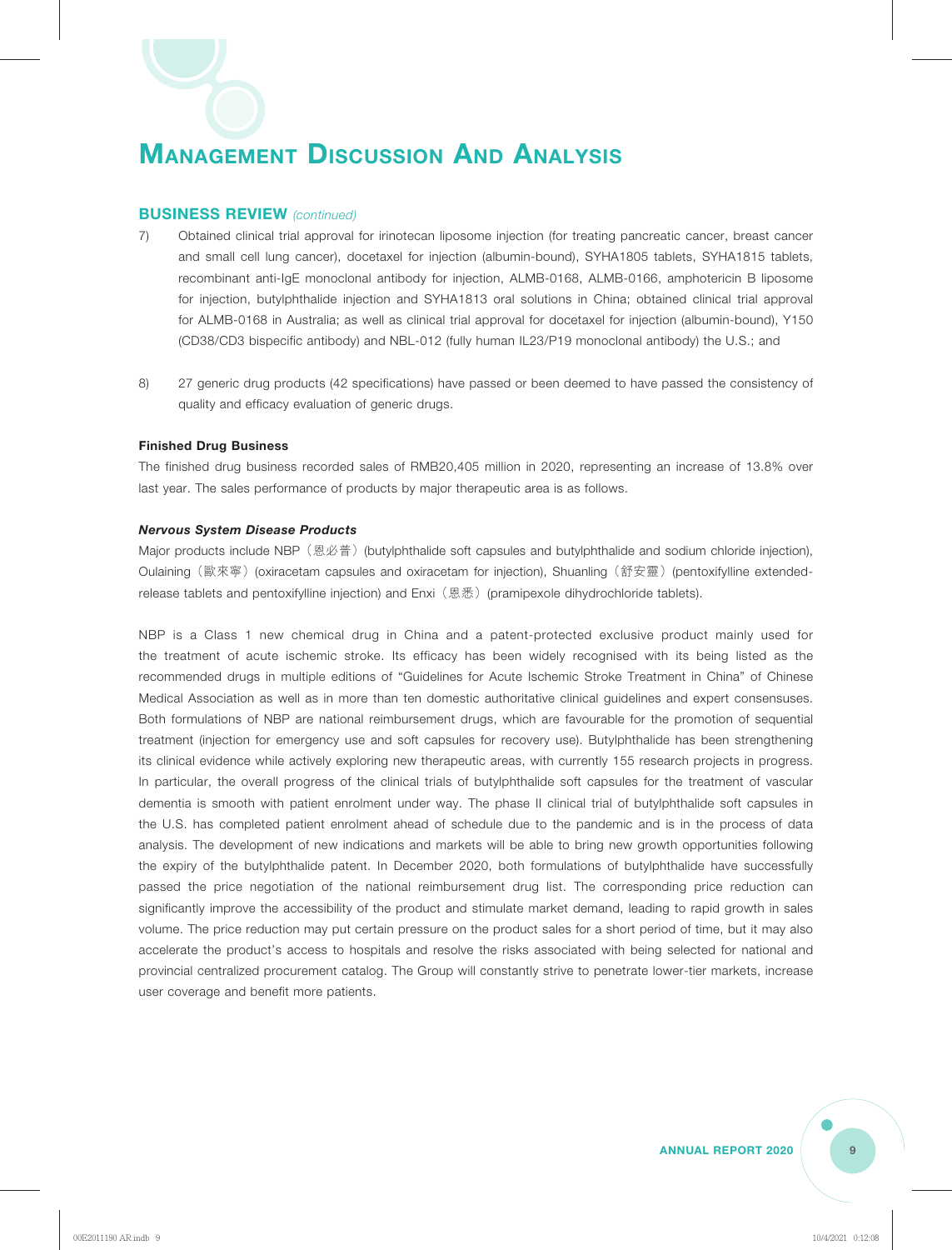#### **BUSINESS REVIEW** *(continued)*

**Finished Drug Business** *(continued)*

#### *Nervous System Disease Products (continued)*

Oulaining is mainly used for the treatment of mild to moderate memory and mental impairment resulting from vascular dementia, senile dementia and brain trauma. In 2019, the promulgation of the National Key Drug List for Monitoring and Prescription Control and removal from the provincial supplementary reimbursement catalog had significant impact on the sales of Oulaining. Nevertheless, Oulaining has been marketed in China for over 17 years and has also been included in a number of authoritative guidelines, having a relatively large user base of doctors and patients. The Group adopted a combined sales model with direct and cooperative sales during the year, strengthened control over each level of end-user market and increased efforts in academic-based promotion, striving to achieve stable sales of Oulaining within its reasonable scope of use.

Shuanling is mainly used for the treatment of cerebrovascular diseases, peripheral vascular disease, diabetes complications, and is recommended by various domestic and foreign clinical medication guidelines. Upon the adjustment of the national reimbursement drug list and promulgation of the National Key Drug List for Monitoring and Prescription Control, the medical reimbursement for numerous blood vessels dilating and microcirculation improvement drugs have been restricted, providing a great opportunity for pentoxifylline to become an alternative drug for more market share. In 2020, through the establishment of a dedicated sales team and increased hospital development, the Group has achieved rapid sales growth, with a market coverage of over 1,300 hospitals.

Enxi is the first product launched by the Group for the therapeutic area of Pakinson's disease. It is the first and currently the only product of pramipexole dihydrochloride tablets that has passed the consistency evaluation in China. Since launch in April this year, Enxi has successfully registered for online tender in over 20 provinces across the country and has developed more than 900 tiered-hospitals.

In 2020, nervous system disease products recorded sales of RMB7,414 million, representing a year-on-year increase of 1.5%. Among which the sales of NBP increased by 17.4% and the sales of Oulaining decreased by 63.6%.

#### *Oncology products*

Major products include Duomeisu (多美素) (doxorubicin hydrochloride liposome injection), Jinyouli (津優力) (PEGrhGCSF injection) and Keaili (克艾力) (paclitaxel for injection (albumin-bound).

Duomeisu was developed by the "National Key Laboratory for New Pharmaceutical Preparations and Excipients" of the Group and supported by the "Major New Drug Development" projects in China. It has been recommended by the U.S. "National Comprehensive Cancer Network (NCCN) Guidelines" for the first-line treatment of lymphoma, ovarian cancer, relapsed or metastatic breast cancer, soft tissue sarcoma and AIDS-related Kaposi sarcoma. Duomeisu has considerable advantages in terms of efficacy and safety (especially cardiac safety of patients) as compared to traditional anthracyclines. On the basis of strengthening the existing sales areas such as haematological cancer, breast cancer, gynecologic cancer and bone cancer, the Group will continue to explore new areas such as leukemia, liver cancer, bladder cancer, lung cancer and gastric cancer, with an aim of sustaining a steady and continuous sales growth of Duomeisu.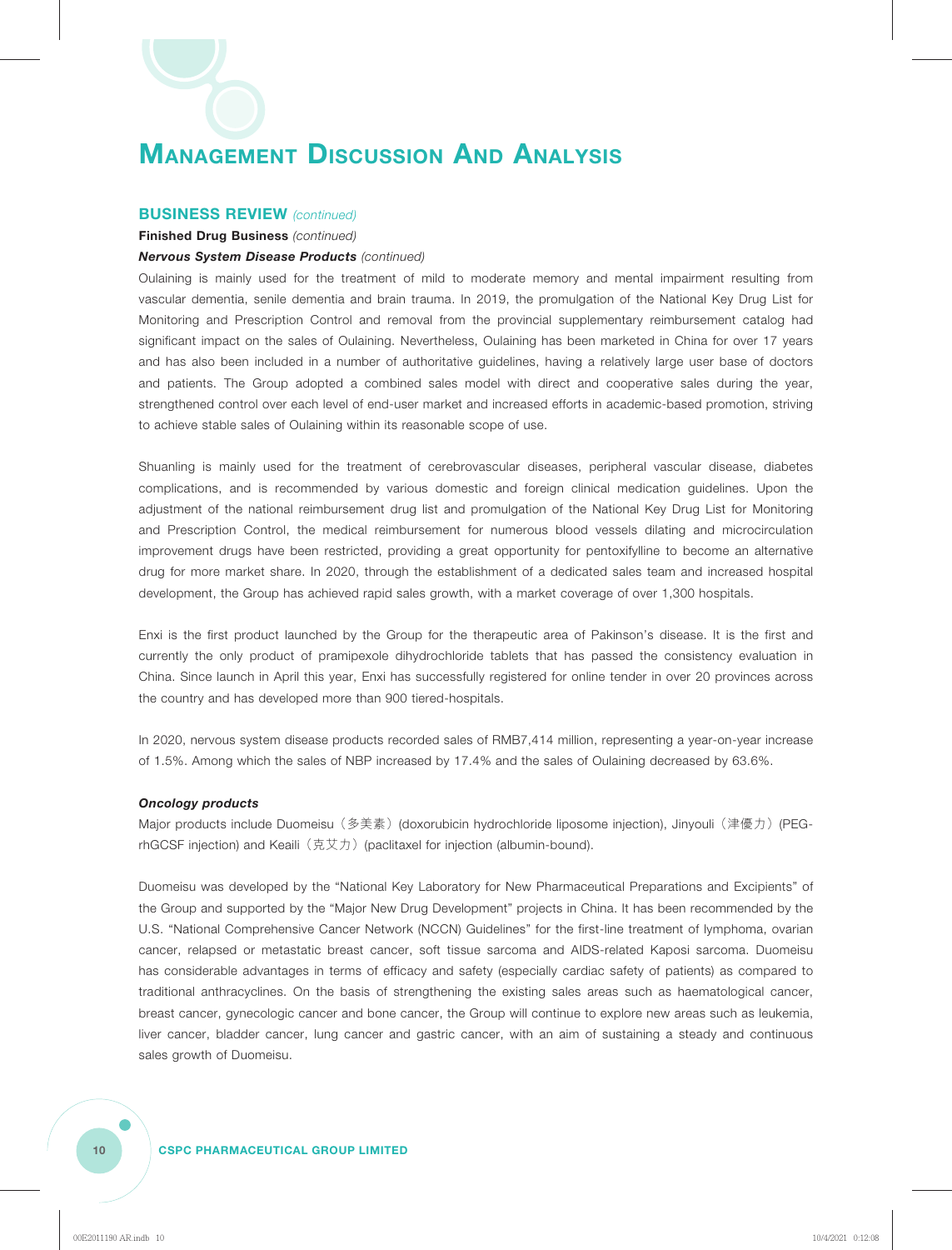#### **BUSINESS REVIEW** *(continued)*

#### **Finished Drug Business** *(continued)*

#### *Oncology products (continued)*

Jinyouli is the first long-acting white blood cell booster drug in China. It is used to decrease the incidence of infection and pyrexia due to low neutrophil count in patients during chemotherapy, thus ensuring the administration of standardised dosage of chemotherapy. Jinyouli is well supported by clinical evidence with its phase IV clinical study having the largest sample size in respect of clinical study of long-acting granulocyte stimulating factor in China, covering lung cancer, breast cancer, lymphoma, ovarian cancer, colorectal cancer and gastric cancer, earning unanimous recommendations from domestic and foreign guidelines. In addition to existing therapeutic areas, the Group will further expand into areas such as head and neck cancer and genitourinary cancer and constantly explore application opportunities in immunotherapy, concurrent chemoradiotherapy and childhood acute lymphoblastic leukemia in order to promote the leading position of Jinyouli in the long-acting white blood cell booster market.

Keaili is the first-to-market generic of new generation of paclitaxel chemotherapy drug in China with the consistency evaluation passed. It is made of stable nanoparticles formed by the integration of paclitaxel and human serum albumin (endogenous). The product has the distinctive features of convenience, high efficacy and safety. It can enhance the efficacy of paclitaxel drugs and is convenient to use. Solvents with strong side effects and pretreatment are not required and administration only takes 30 minutes. The clinical trials and medical projects conducted since the launch of Keaili have generated phased achievement for various cancers. 6 articles have been published in "Science Citation Index (SCI)" and domestic core journals and 5 articles have been published at conferences such as CSCO, ESMO-ASIA and ASCO. It also assisted in formulating a guideline for pancreatic cancer. In addition to consolidating the existing therapeutic areas in breast cancer, lung cancer and gynecologic cancer, the Group will constantly extend into new fields such as gastric cancer, esophageal cancer as well as head and neck cancer. In early 2020, Keaili won the national centralized procurement tender with the lowest price and was successfully included into the national reimbursement drug list (new version) at the end of the year. By leveraging on the policy advantage, the Group will put effort in covering all cancer types, hospital development and market penetration, and continue to adopt the strategy of professional academic-based promotion in order to achieve rapid sales growth for Keaili.

In 2020, oncology products recorded sales of RMB6,294 million, representing a year-on-year increase of 29.0%. Among which the sales of Keaili, Jinyouli and Duomeisu increased by 16.4%, 37.3% and 41.3% respectively.

#### *Anti-infective products*

Major products include Shuluoke(舒羅克)(meropenem for injection), Nuomoling(諾莫靈)(amoxicillin capsules), Xianqu/Shiyao(先曲╱石藥)(ceftriaxone sodium for injection), Zhongnuo Lixin(中諾立新)(cefuroxime sodium for injection), Xinweihong (新維宏) (azithromycin tablets) and Weihong (維宏) (azithromycin dispersible tablets/ capsules/enteric tablets).

Affected by the restrictive use of antibiotics policy, the market of anti-infective products was relatively weak. In addition, the adoption of infection prevention measures to fight the pandemic by the general public during the year has led to a significant drop in the number of influenza and other infectious diseases cases, and the demand for related medicines has also decreased accordingly. In 2020, anti-infective products recorded sales of RMB2,708 million, representing a year-on-year decrease of 7.9%.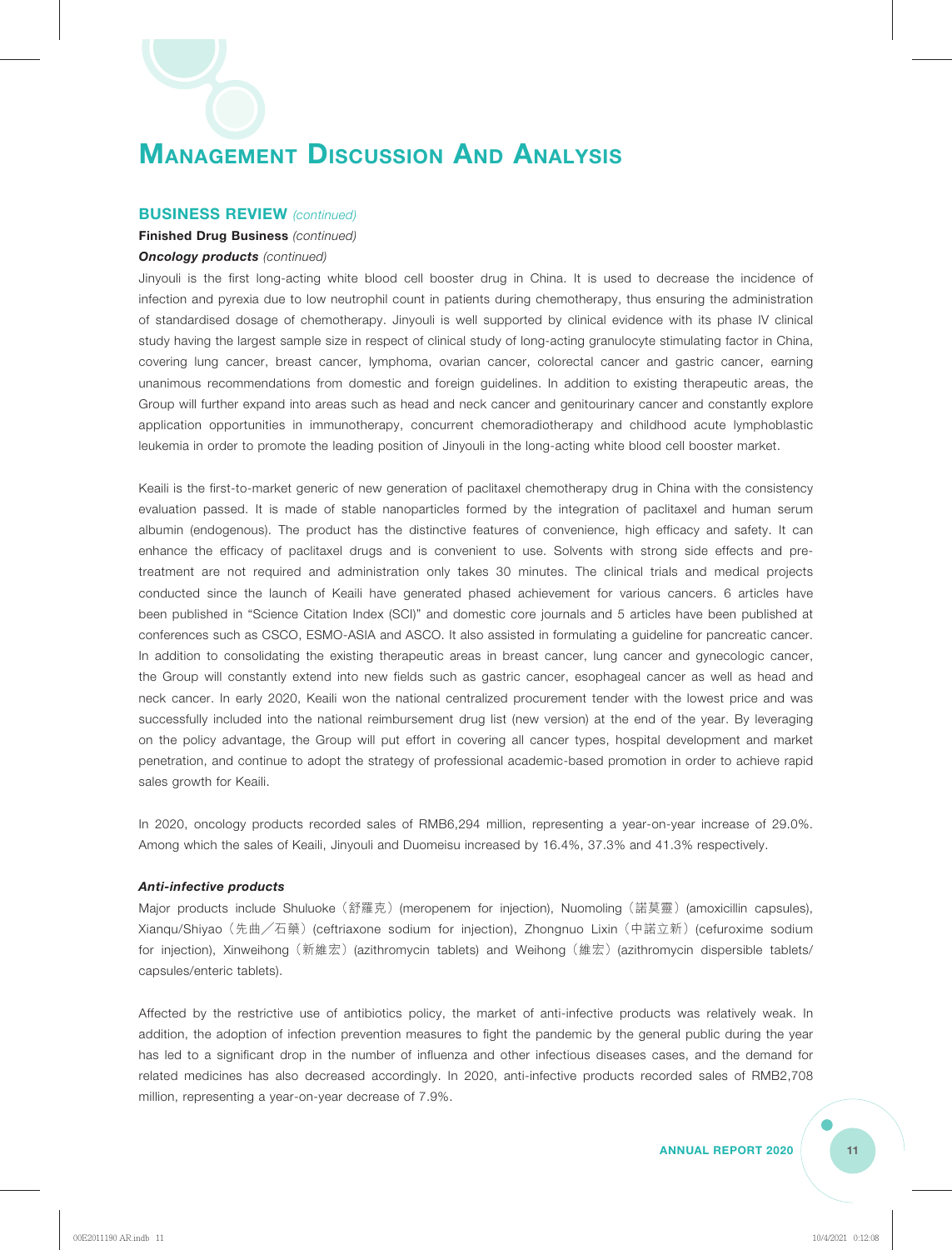#### **BUSINESS REVIEW** *(continued)*

#### **Finished Drug Business** *(continued) Cardiovascular disease products*

Major products include Xuanning (玄寧) (maleate levamlodipine tablets and dispersible tablets), Encun (恩存) (clopidogrel bisulfate tablets), Daxinning(達新寧)(dronedarone hydrochloride tablets), Abikang(阿比康)(aspirin enteric tablets) and Meiluolin (美洛林) (ticagrelor tablets).

Xuanning is mainly used for the treatment of hypertension, chronic stable angina and variant angina, and is a product in the national reimbursement drug list and essential drug list. In 2019, Xuanning received marketing approval from the U.S. Food and Drug Administration (FDA), becoming the first Chinese innovative drug granted full approval by the U.S. FDA. It is also included in certain authoritative guidelines such as the "Guidelines for Hypertension Prevention" and "Guidelines for the Rational Use of Drugs for Hypertension" in China. The Group reorganised its Xuanning sales team during the year, and strengthened the application at different levels of medical institutions in China by adopting an integrated sales model with direct, cooperative and retail sales, boosting the rapid sales growth of Xuaning and actively expanding overseas markets.

Encun is the only domestic clopidogrel bisulfate tablets with approval by the U.S FDA. It is a preferred drug for treating coronary heart disease and secondary prevention for stroke with high quality and reasonable price. Encun is also recommended by the 2020 edition of the "Guidelines for Comprehensive Management Practice of Primary Cardiovascular Disease". In September 2019, the Group has won the nationwide extended tender of the centralized procurement with a reasonable price. The year 2020 was the first year of tender implementation. In the tenderwinning provinces, through the effective marketing development and academic-based promotions, we achieved rapid sales volume ramp-up and recorded satisfactory sales revenue, with actual sales volumes more than doubling the contracted purchase volume.

Daxinning is the first-to-market generic dronedarone hydrochloride tablets in China and is mainly used for the treatment of sinus arrhythmia patients with a medical history of paroxysmal or persistent atrial fibrillation. Dronedarone is an exclusive product in China and will not be selected for national centralized procurement in the short term. With the ongoing aging population in China, the base of patients with atrial fibrillation will gradually increase with growing attention, providing a promising market prospect. Since launch in October 2019, the Group has established a dedicated sales team and adopted the sales model of professional academic-based promotion. More than 12,000 patients with atrial fibrillation have been served so far within a year with satisfactory sales revenue recorded.

In 2020, cardiovascular disease products recorded sales of RMB2,359 million, representing a year-on-year increase of 61.9%. In addition to the new sales revenue contributed by new products such as Encun and Daxinning, the sales growth of Xuanning has reached 36.8%.

#### *Respiratory disease products*

Major products include Qixiao (琦效) (arbidol hydrochloride tablets), Zhongnuo Like (中諾立克) (ambroxol hydrochloride oral solution), Zhongnuoping(中諾平)(ambroxol hydrochloride extended-release tablets) and Nuoyian (諾一安)(montelukast sodium tablets/chewabletablets).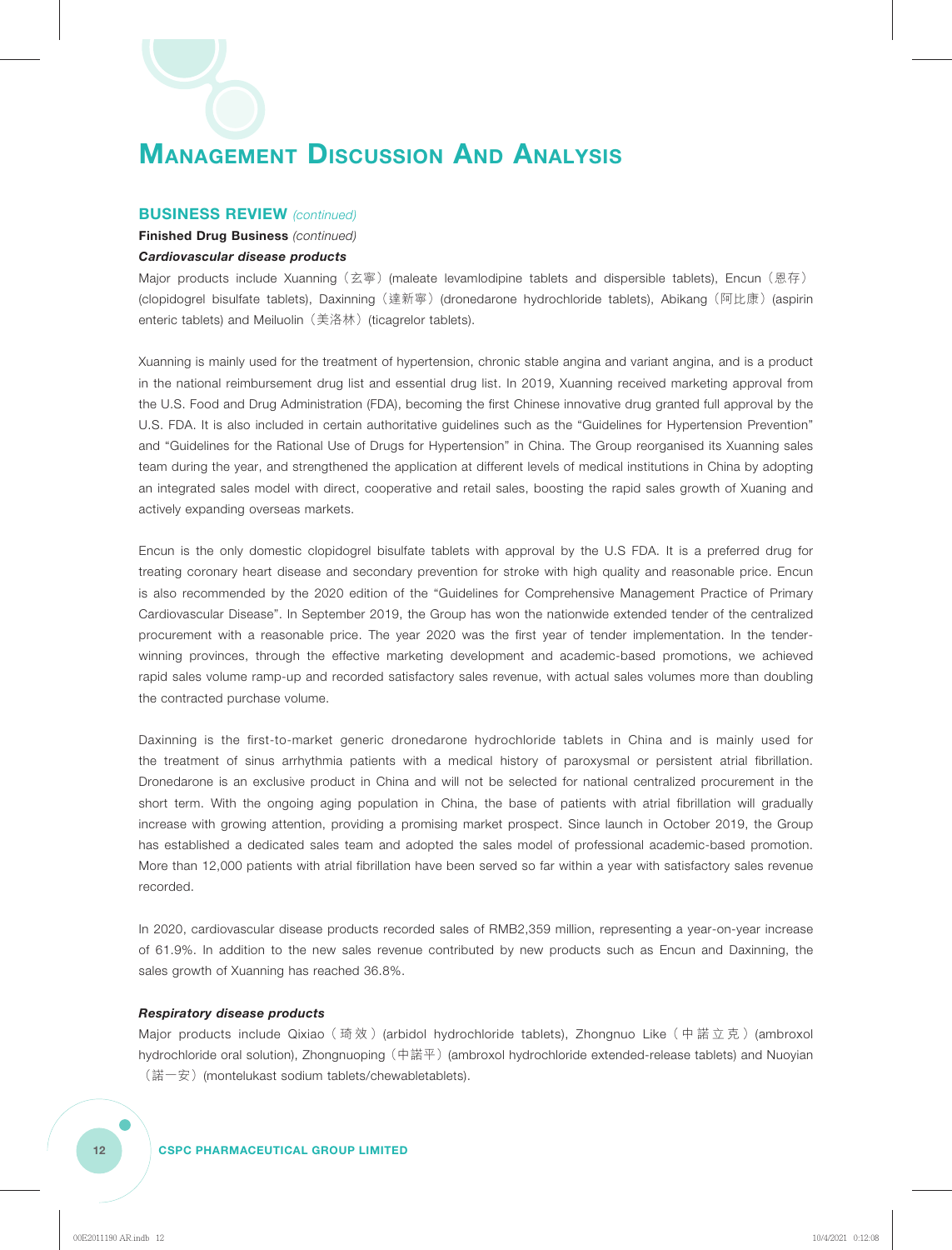#### **BUSINESS REVIEW** *(continued)*

**Finished Drug Business** *(continued)*

#### *Respiratory disease products (continued)*

As a broad-spectrum antiviral drug, Qixiao is mainly used for the treatment of viral infections represented by influenza. It has also been included in multiple editions of the Guidelines for the Diagnosis and Treatment of COVID-19 in 2020. The Group will increase efforts in medical research on Qixiao in various therapeutic areas, establish evidence of efficacy comparable to oseltamivir and actively promote clinical applications of the product in emergency, pediatrics, respiratory and infection departments. Qixiao achieved rapid sales volume ramp-up and satisfactory sales revenue during the year.

In 2020, respiratory disease products recorded sales of RMB491 million, representing a year-on-year increase of 54.4%.

#### *Digestion and metabolism disease products*

Major products include Linmeixin (林美欣) (glimepiride dispersible tablets), Shuanglexin (雙樂欣) (metformin hydrochloride tablets/extended-release tablets) and Xinweiping (欣維平) (acarbose tablets) (approved in the first half of this year). In 2020, Digestion and metabolism disease products recorded sales of RMB492 million, representing a year-on-year increase of 8.8%.

#### *Products in other therapeutic areas*

Major products include Gubang (固邦) (alendronate sodium tablets/enteric tablets), Xianpai (先派) (omeprazole injections) and Qimaite(奇邁特)(tramadol hydrochloride tablets). In 2020, products in other therapeutic areas recorded sales of RMB647 million, representing a year-on-year increase of 10.7%.

#### **Bulk Product Business**

#### *Vitamin C*

In 2020, the vitamin C product series recorded sales revenue of RMB1,859 million, representing a slight year-onyear decrease of 3.2%. Owing to the pandemic and changes in supply and demand, product price has shown an upward trend since the beginning of this year with strong market demand. The Group has already laid out the capacity expansion plan for vitamin C in 2021 in order to establish a solid foundation to further increase market share and extend to untapped markets. The Group will also continue to optimise customer structure and focus on branding in order to enhance the overall market competitiveness.

#### *Antibiotics and Others*

In 2020, the antibiotic and others product series recorded sales revenue of RMB1,373 million, representing a yearon-year increase of 30.4%. During the year, the increase in export demand for antibiotic products has contributed to the growth of the business. The Group will keep improving product qualities, accelerating accreditation in the highend market, developing end-user customers as well as making use of the product chain advantage.

#### **Functional Food and Others Business**

In 2020, the business recorded sales revenue of RMB1,306 million, representing a year-on-year increase of 9.5%. Caffeine products maintained a steady operation with stable product prices and growth in sales volume. The Group will continue to maintain a steady growth of the results through technology upgrade, cost reduction and market development.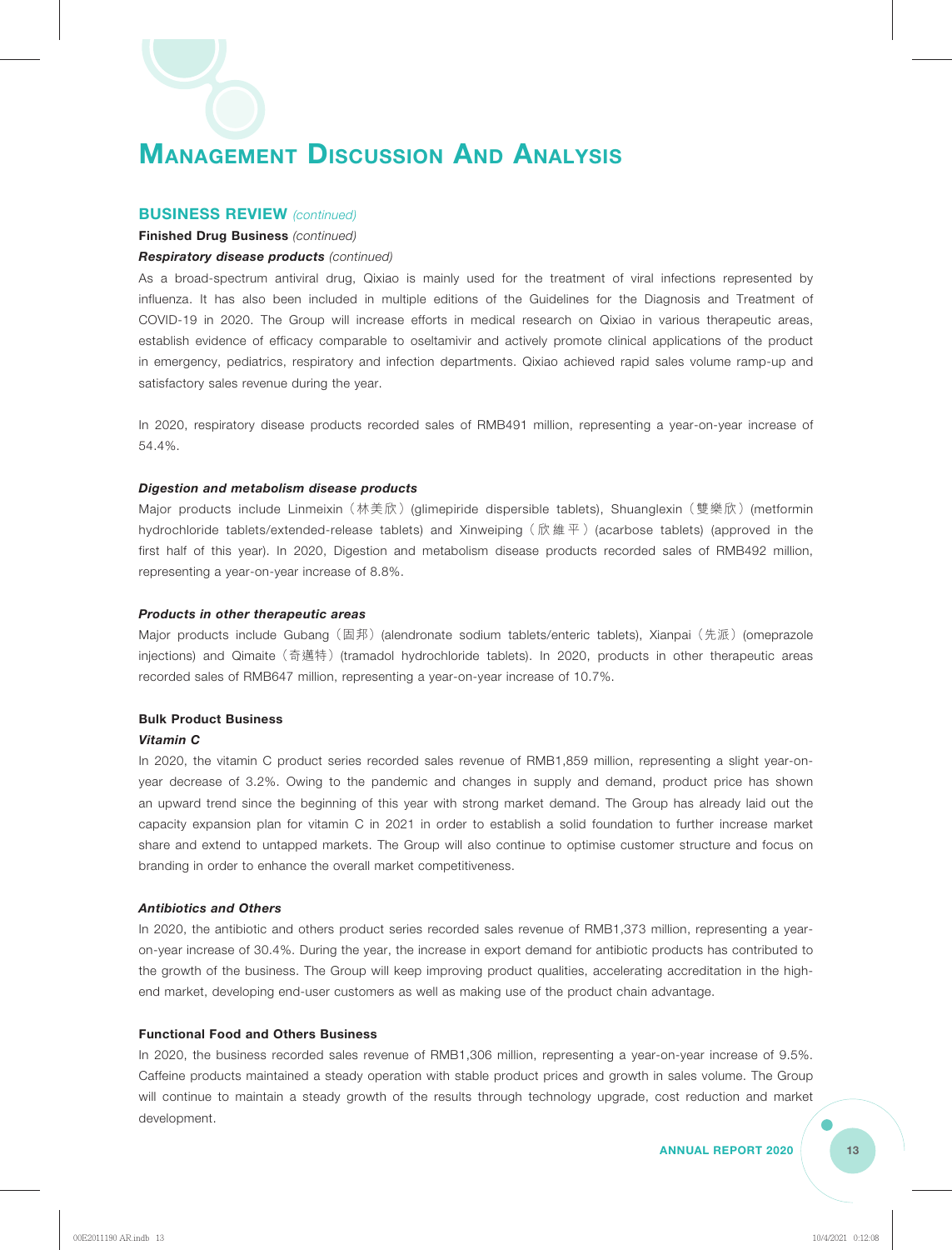#### **BUSINESS REVIEW** *(continued)*

#### **Research and Development**

The Group has a leading R&D team with bases located in Shijiazhuang, Shanghai, Beijing and the United States, focusing on the discovery, research and development of small molecule target drugs, nano-drugs, monoclonal antibody drugs, bispecific antibody drugs, antibody-drug conjugates and biological drugs in the immune field.

The Group firmly believes in the importance of investing in research and development so that the Group can have strong product and technology innovation capability as well as a rich pipeline of drugs under development. The R&D expenses for the year amounted to RMB2,890 million (charged to profit or loss statement), representing a year-onyear increase of 44.5% and accounting for approximately 14.2% of the finished drug business revenue. At present, there are around 300 projects in the pipeline, of which over 40 are innovative small molecule drugs, over 40 are innovative macromolecule drugs and over 20 are drugs of new preparation, primarily focusing on the therapeutic areas of oncology, autoimmunity, psychiatry and neurology, digestion and metabolism, cardio-cerebrovascular system and anti-infectives. Currently, there are 30 drug candidates pending drug registration approval, 41 products under clinical trials (including 30 innovative drugs and 11 new preparations) and 8 products under bioequivalence tests and 2 products pending clinical trial approval.

The Group is committed to building a technology platform with its own intellectual property rights to differentiate itself from its competitors in the industry. The Group's nanomedicine technology platform is the most competitive in the industry, and its related pipeline layout is also leading in the international arena. The "National Key Laboratory for New Formulations and Excipients" established by the Group has been ranked as "excellent" in the evaluation of the State Key Laboratory for a number of times.

In respect of nanomedicine delivery technologies, the Group has systematically developed a number of core delivery technologies including nanoliposomes, albumin nano-formulations, polymeric micelles, and lipid nanoparticles for the delivery of nucleic acid drugs and nucleic acid vaccines.

A number of products have been developed based on the nanomediciene technology platform. Duomeisu(多美 素) and Keaili (克艾力) which have been launched to the market have become important products for the Group. Amphotericin B nanocomplex and mitoxantrone liposomes have been submitted to the NDA for priority review and will be approved within the year. Amphotericin B liposomes have been submitted for market launch and irinotecan liposomes will be submitted for market launch in the near future. Docetaxel albumin nanoparticles, paclitaxel cationic liposomes, prostaglandin liposomes, Daunorubicin/Cytarabine liposomes and paclitaxel albumin nanoparticles (fast dissolving) are under clinical trial. Applications for clinical trials for products such as sirolimus albumin nanoparticles and cisplatin polymer micelles will be submitted very soon and the clinical trials are expected to start in the near future. In addition, more than 20 other nanomedicines are in pre-clinical studies. The use of nanotechnology to deliver nucleic acid drugs and nucleic acid vaccines has gradually become a trend and is a hot topic in the industry. The Group is also actively developing new delivery technologies and has made positive progress in the development of a number of new products, including the coronavirus RBD dimer nucleic acid vaccine.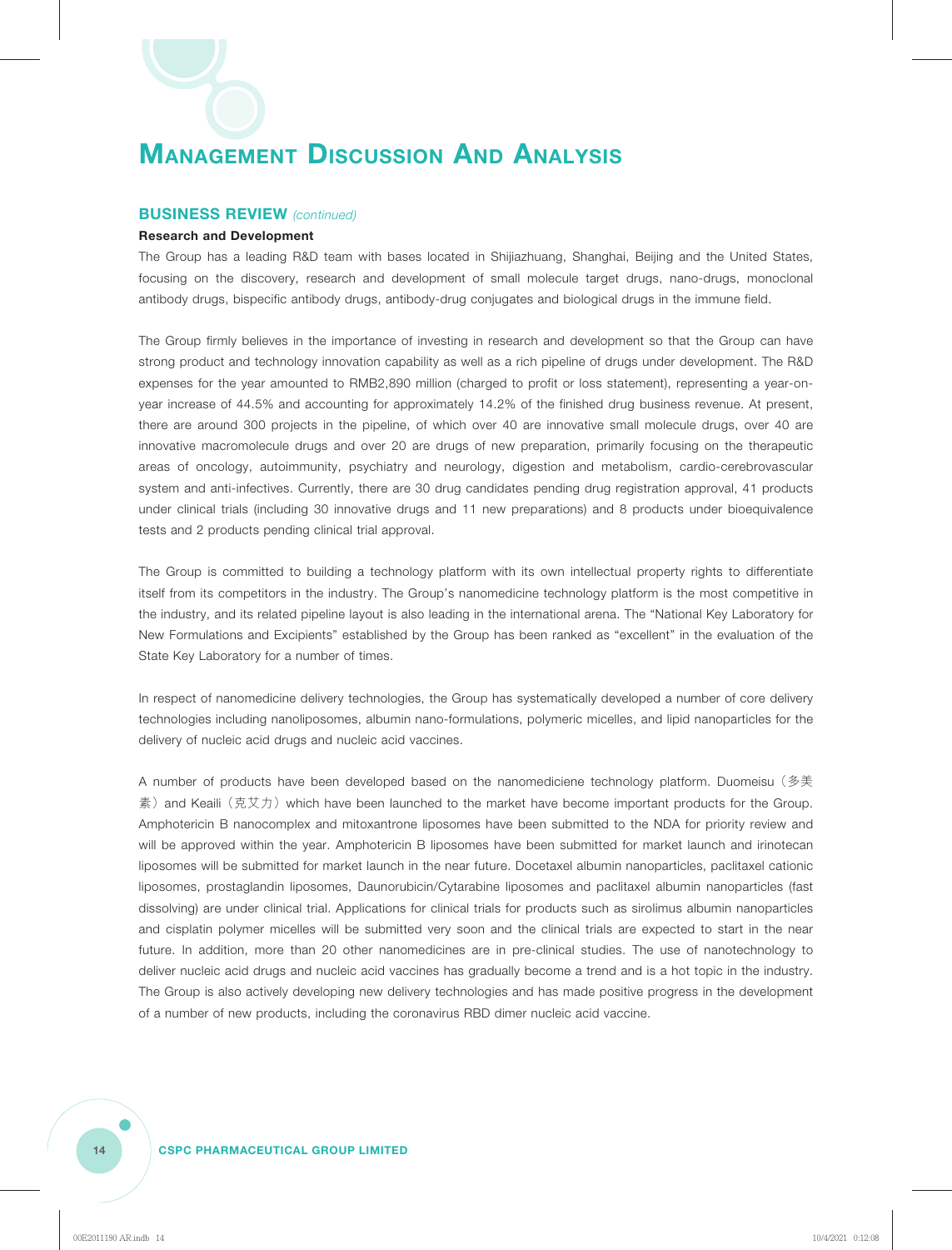#### **BUSINESS REVIEW** *(continued)*

**Research and Development** *(continued)* The major products under development of the Group are as follows:

| <b>Therapeutic Area</b>           |                                                             | Name of Product under Development           |  |  |  |
|-----------------------------------|-------------------------------------------------------------|---------------------------------------------|--|--|--|
| Oncology                          | Duvelisib capsules                                          | SKLB1028 capsules                           |  |  |  |
|                                   | HA121-28 tablets                                            | SYHA1801 capsules                           |  |  |  |
|                                   | SYHA1807 capsules                                           | Simmitinib hydrochloride tablets            |  |  |  |
|                                   | SYHA1803 capsules                                           | <b>JMT103</b>                               |  |  |  |
|                                   | SYHA1813 oral solutions                                     | <b>DP303c</b>                               |  |  |  |
|                                   | SYHA1815 tablets                                            | M802*                                       |  |  |  |
|                                   | SYSA1802                                                    | ALMB0168                                    |  |  |  |
|                                   | <b>JMT101</b>                                               | Paclitaxel cationic liposome for            |  |  |  |
|                                   | M701*                                                       | injection                                   |  |  |  |
|                                   | Y150 (CD38/CD3)*                                            | Docetaxel for injection (albumin-bound)     |  |  |  |
|                                   | Irinotecan liposome injection                               |                                             |  |  |  |
|                                   | Mitoxantrone hydrochloride liposome                         |                                             |  |  |  |
|                                   | injection                                                   |                                             |  |  |  |
| <b>Anti-infectives</b>            | Amphotericin B liposome for injection                       | Baicalein tablets                           |  |  |  |
|                                   | Amphotericin B cholesteryl sulfate<br>complex for injection |                                             |  |  |  |
| <b>Digestion &amp; Metabolism</b> | DBPR108 tablets                                             | SYHA1402 tablets                            |  |  |  |
|                                   | SYHA1805 tablets                                            | SYSA1803 (TG103)                            |  |  |  |
| <b>Psychiatry &amp; Neurology</b> | Butylphthalide soft capsules                                | Ammuxetine hydrochloride enteric<br>tablets |  |  |  |
|                                   | <b>ALMB0166</b>                                             |                                             |  |  |  |
| Cardio-cerebrovascular            | SYHA136 tablets                                             | Alprostadil liposome for injection          |  |  |  |
| <b>Immunity System</b>            | Omalizumab<br><b>NBL-012</b>                                | <b>SYHX1901</b>                             |  |  |  |
| <b>Others</b>                     | CSPCHA115 capsules                                          | <b>JMT103</b>                               |  |  |  |

\* *Product developed by Wuhan YZY Biopharma Co. Ltd.*

**ANNUAL REPORT 2020**  $\begin{pmatrix} 15 \end{pmatrix}$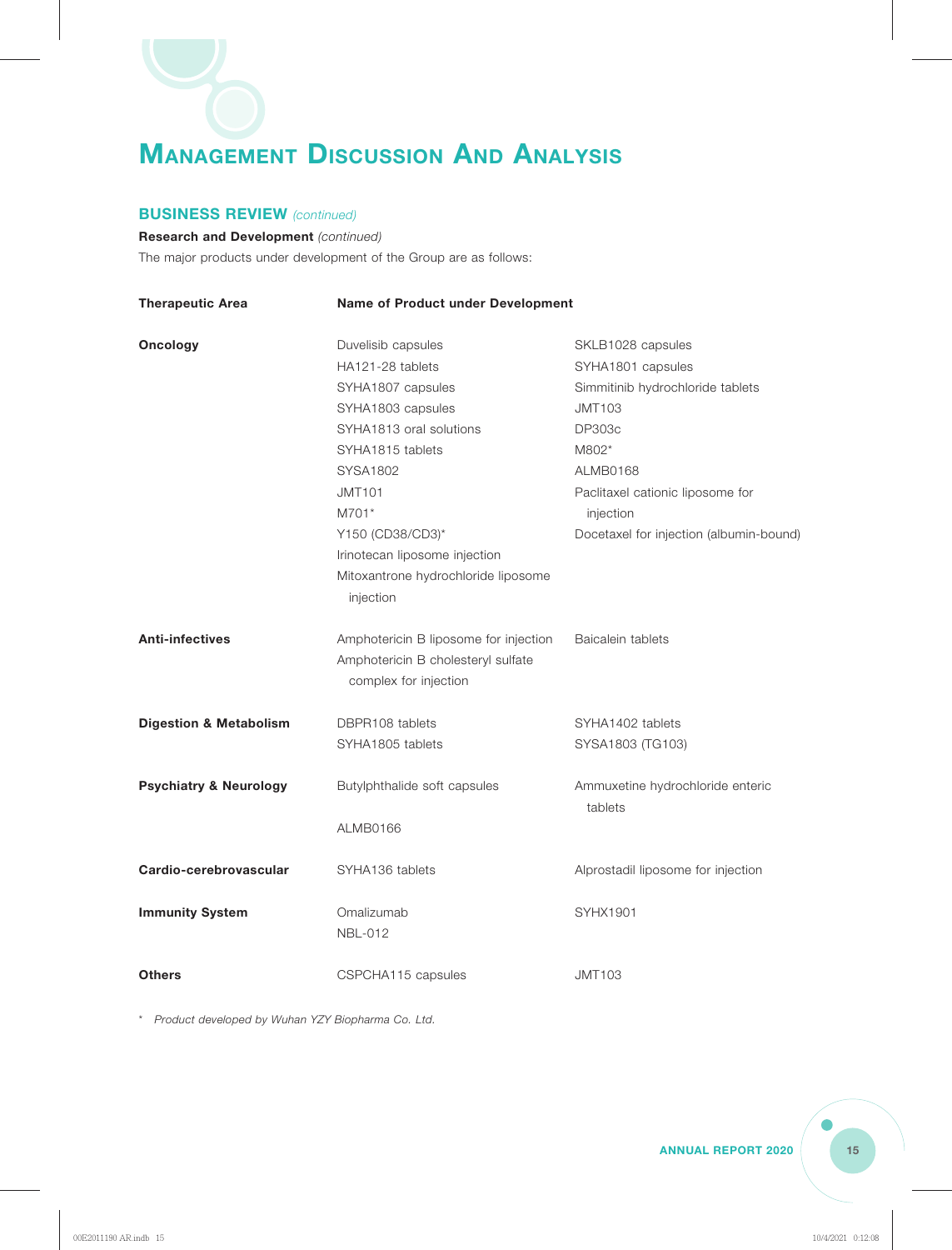#### **BUSINESS REVIEW** *(continued)*

#### **Research and Development** *(continued)*

The Group's R&D innovation capabilities and projects have received great support from the government. The projects receiving government funding support since the beginning of this year include: 14 major scientific and technological projects for the "13th Five-Year" major new drug innovation projects, 1 key project under the national key research programme in "nanotechnology", 10 scientific and technological plan projects in Hebei Province, 5 biomedical health industry projects of Shijiazhuang Industry and Information Technology Department, 4 scientific and technological plan projects in Shijiazhuang City and a number of high-tech zone policy support projects.

The Group also attaches great importance to the protection of intellectual property rights and actively files patent applications for its research and development projects. Since the beginning of the year, the Group has filed 148 patent applications (115 domestic and 33 overseas) and received 106 authorisations (84 domestic and 22 overseas).

The Group is also actively looking for acquisition and collaboration opportunities in order to strengthen is product pipeline and leverage on its strong marketing capability. In March 2021, the Group has obtained the product licensing and commercialisation rights of two products under development, namely CM310 (an anti-IL-4R recombinant fully humanized antibody) and BPI-7711 Capsules (a third generation irreversible EGFR-TKI).

In the three years ahead, the Group is expected to launch more than 60 new products, over 15 of which will be key products with a market potential exceeding RMB1 billion each. Meanwhile, mitoxantrone liposomes, docetaxel albumin nanoparticles and paclitaxel albumin nanoparticles (fast dissolving), which are developed based on the nanotechnology platform, are all heavyweight products with global patents and great market value. The launch of these new products will certainly provide strong support to the Group's high quality growth in the future.

#### **FINANCIAL REVIEW**

**Results**

|                            | 2020<br><b>RMB'000</b> | 2019<br>RMB'000 | Change   |
|----------------------------|------------------------|-----------------|----------|
| Revenue:                   |                        |                 |          |
| Finished drugs             | 20,404,678             | 17,937,001      | 13.8%    |
| Bulk products              |                        |                 |          |
| - Vitamin C                | 1,859,272              | 1,921,704       | $-3.2\%$ |
| - Antibiotics and others   | 1,372,639              | 1,052,318       | 30.4%    |
| Functional food and others | 1,305,615              | 1,192,169       | 9.5%     |
|                            |                        |                 |          |
| Total                      | 24,942,204             | 22,103,192      | 12.8%    |
|                            |                        |                 |          |
| Gross profit               | 18,685,322             | 15,910,981      | 17.4%    |
| Gross profit margin        | 74.9%                  | 72.0%           |          |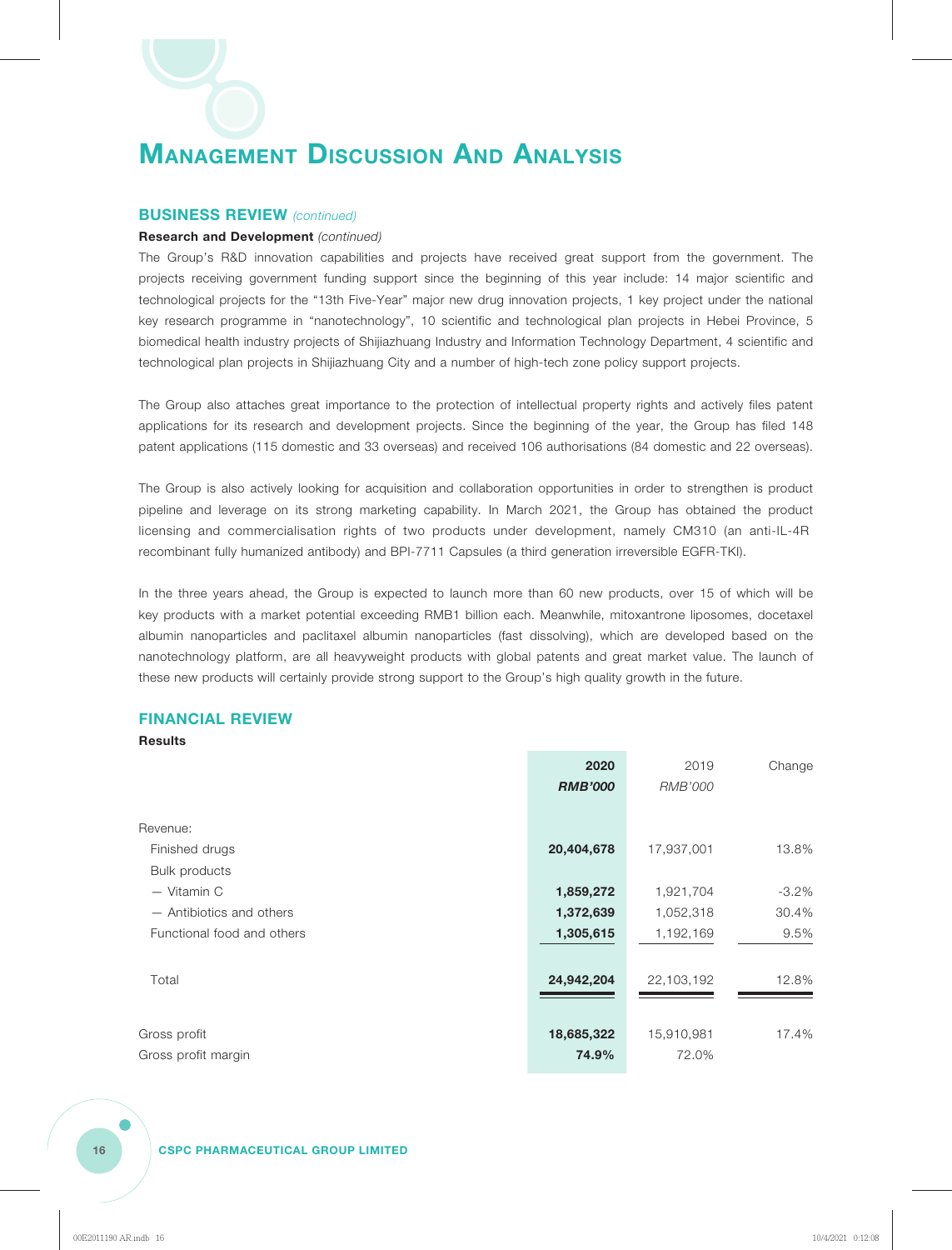#### **FINANCIAL REVIEW** *(continued)*

#### **Results** *(continued)*

Finished drug business is the major growth driver to the Group with sales increasing by 13.8% to RMB20,405 million for the current year. Key products such as NBP, Xuanning, Duomeisu, Jinyouli and Keaili continued to maintain strong growth. Gross profit margin slightly increased mainly attributable to an improvement in sales mix.

#### **Selling and Distribution Expenses**

Selling and distribution expenses was RMB9,378 million for the current year as compared with RMB8,712 million last year. The increase in selling and distribution expenses was primarily attributable to (i) expansion of sales force of finished drugs; and (ii) increased efforts in marketing and academic promotion for key finished drug products and newly launched finished drug products.

#### **Administrative Expenses**

Administrative expenses was RMB946 million for the current year as compared with RMB749 million last year. The increase in administrative expenses was primarily attributable to the expanded scale of operation and management function of the Group.

#### **Research and Development Expenses**

R&D expenses was RMB2,890 million for the current year as compared with RMB2,000 million last year. The increase in R&D expenses was primarily attributable to (i) increased number of products under development; and (ii) increased spending on ongoing and newly initiated clinical trials.

#### **Liquidity and Financial Position**

For the year 2020, the Group's operating activities continued to generate strong net cash inflow. Average turnover period of trade receivables (ratio of balance of trade receivables to sales, inclusive of value added tax for sales in China) decreased from 35 days in 2019 to 33 days this year. Average turnover period of inventories (ratio of balance of inventories to cost of sales) decreased from 149 days in 2019 to 109 days this year. Current ratio of the Group was 2.5 as at the year end of 2020, higher than 2.2 a year ago. Capital expenditure for the year amounted to approximately RMB1,000 million, which were mainly spent to construct production facilities and improve production efficiency.

The Group's financial position remained solid. As at the end of 2020, the Group's bank balances and cash amounted to RMB7,259 million (2019: RMB4,118 million) and bank loan amounted to RMB99 million (2019: RMB23 million). The gearing ratio (balance of bank loan divided by total equity) as at the end of the year was 0.43% (2019: 0.12%).

The bank loan is denominated in Renminbi. The Group's sales are denominated in Renminbi (for domestic sales in China) and in US dollars (for export sales). The Group manages its foreign exchange risks by closely monitoring its foreign exchange exposures and mitigating the impact of foreign currency fluctuations by using appropriate hedging arrangements when considered necessary.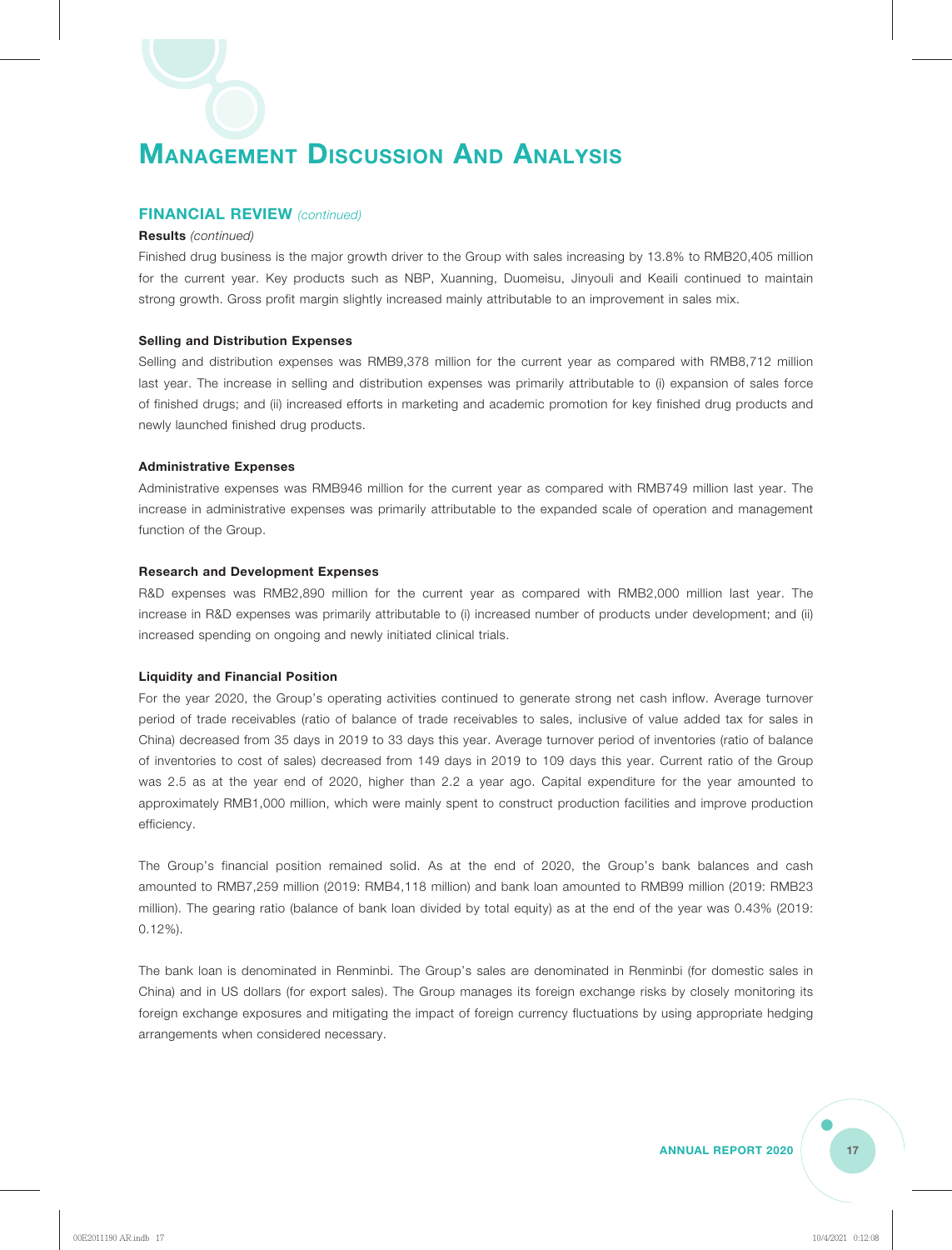#### **FINANCIAL REVIEW** *(continued)*

#### **Pledge of Assets**

The Group had no assets charged to any third parties as at 31 December 2020.

#### **Dividend Policy**

It is the present intention of the Board to provide shareholders with regular dividends with a normal target payout ratio of not less than 30 per cent of the Group's core profit on a full year basis. The actual amount of dividends will depend on a number of factors including but not limited to financial results, financial position and funding needs of the Group.

#### **Employees**

As at 31 December 2020, the Group had a total of 21,527 employees. the majority of them are employed in mainland China. The Group will continue to offer competitive remuneration packages, share options, share awards and bonuses to staff based on the performance of the Group and individual employee.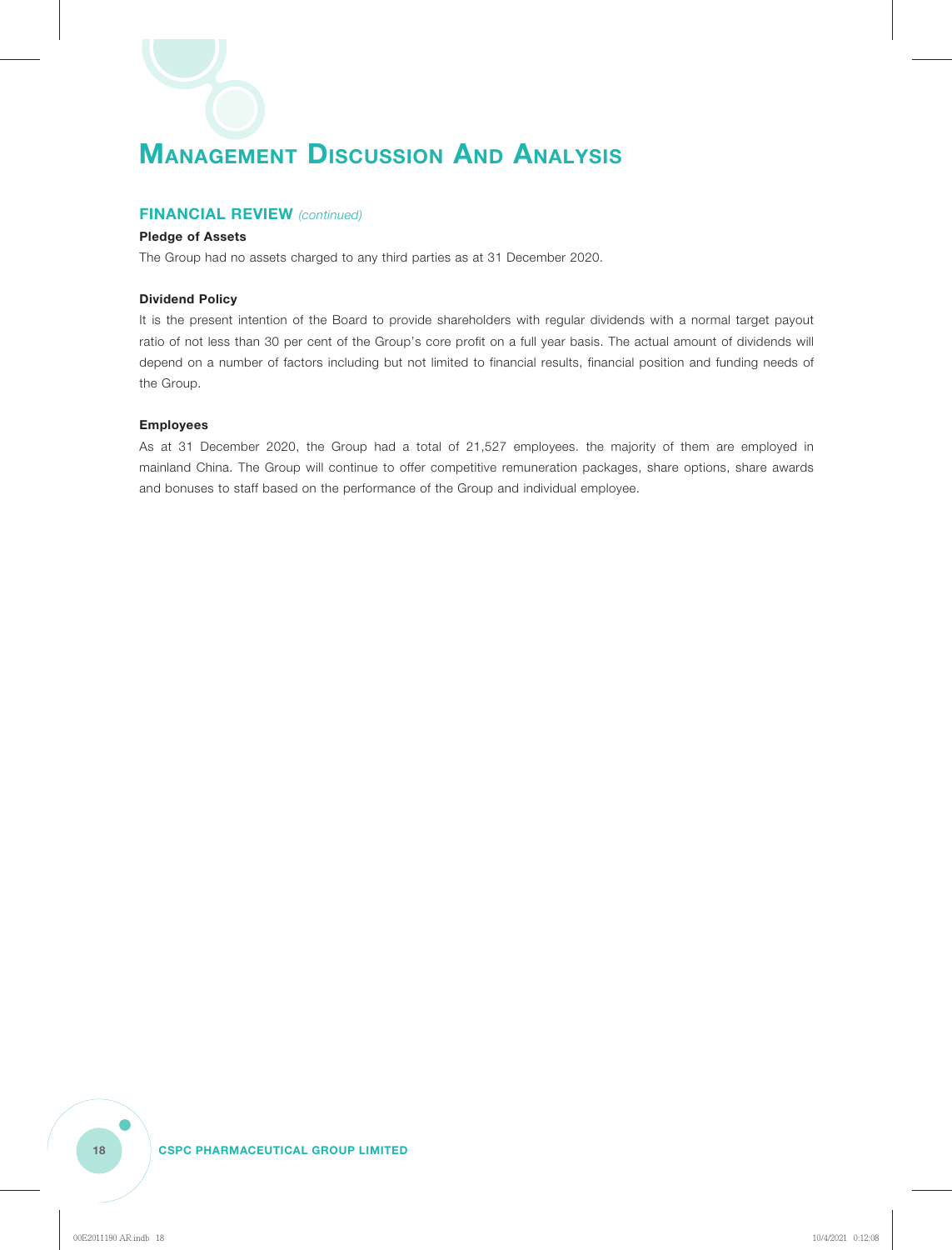#### **CORPORATE GOVERNANCE PRACTICES**

The Board believes that good corporate governance practices are essential to the successful growth of the Company and the enhancement of shareholder value. The Company is committed to achieving high standard of corporate governance and will review its corporate governance practices from time to time to ensure they reflect the latest development and meet the expectations of the investors.

The Company has complied with all the code provisions in the Corporate Governance Code (the "Code") contained in Appendix 14 of the Rules Governing the Listing of Securities on The Stock Exchange of Hong Kong Limited (the "Listing Rules") throughout the year ended 31 December 2020 except the deviation from code provision A.2.1 as set out under "CHAIRMAN AND CHIEF EXECUTIVE OFFICER".

#### **BOARD OF DIRECTORS**

As at the date of this report, the Board comprises nine executive directors and five independent non-executive directors. One of the independent non-executive directors has the appropriate professional accounting qualification and experience. The biographical details of the directors are provided on pages 35 to 38 of this annual report.

Following the resignation of Mr. Chan Siu Keung, Leonard as an independent non-executive director on 1 January 2021, the Company did not comply with the following rules of the Listing Rules: i) rule 3.10A requiring independent non-executive directors representing at least one-third of the Board; ii) rule 3.10(2) requiring at least one of the independent non-executive directors must have appropriate professional qualifications or accounting or related financial management expertise; (iii) rule 3.21 requiring at least one of the members of the audit committee with appropriate professional qualifications or accounting or related financial management expertise and the audit committee must be chaired by an independent non-executive director; and (iv) rule 3.25 requiring the remuneration committee must be chaired by an independent non-executive director. With the appointment of Mr. Au Chun Kwok Alan as an independent non-executive director, the chairman of the audit committee and remuneration committee of the Company on 27 January 2021, the said rules of the Listing Rules have been complied with by the Company.

The Board is responsible for establishing strategic directions, setting objectives and business plans and monitoring performance. The management of the Company's subsidiaries is responsible for the day-to-day management and operation of the respective individual business units.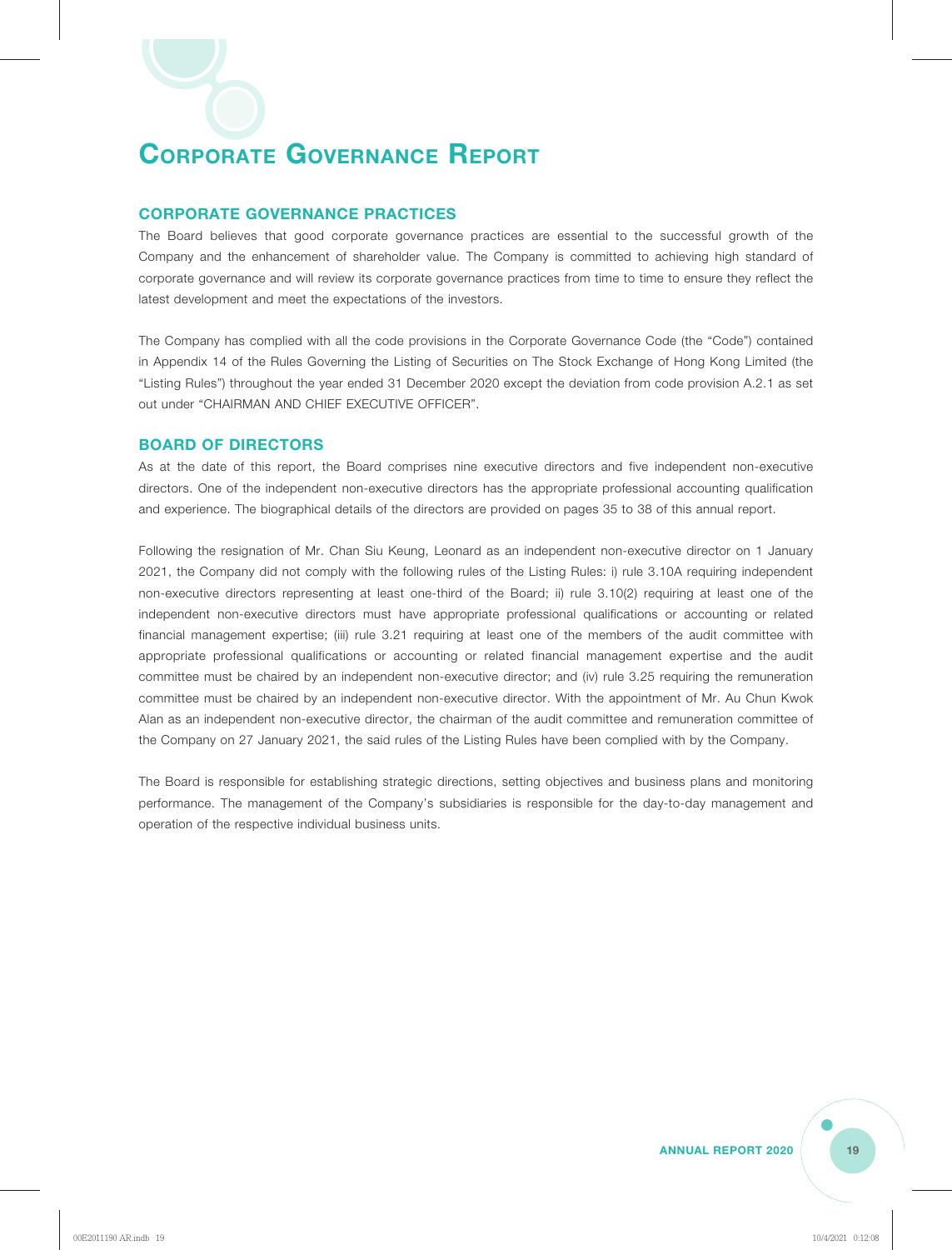The Board meets regularly to review the financial and operating performance of the Group. Four regular Board meetings were held at approximately quarterly interval in 2020. Individual attendance of each director at the regular board meetings and committee meetings in 2020 is set out below:

|                                             |              | Number of meetings attended/held |                     |                   |
|---------------------------------------------|--------------|----------------------------------|---------------------|-------------------|
|                                             |              | Audit                            | <b>Remuneration</b> | <b>Nomination</b> |
| <b>Directors</b>                            | <b>Board</b> | <b>Committee</b>                 | <b>Committee</b>    | <b>Committee</b>  |
| <b>Executive Directors:</b>                 |              |                                  |                     |                   |
| Cai Dongchen                                | 4/4          |                                  |                     | 2/2               |
| Zhang Cuilong                               | 4/4          |                                  |                     |                   |
| Wang Zhenguo                                | 4/4          |                                  |                     |                   |
| Pan Weidong                                 | 4/4          |                                  |                     |                   |
| Wang Huaiyu                                 | 4/4          |                                  |                     |                   |
| Lu Hua (resigned on 14 August 2020)         | 2/2          |                                  |                     |                   |
| Li Chunlei                                  | 4/4          |                                  |                     |                   |
| Wang Qingxi                                 | 4/4          |                                  |                     |                   |
| Chak Kin Man                                | 4/4          |                                  |                     |                   |
| Jiang Hao (appointed on 24 November 2020)   | 0/0          |                                  |                     |                   |
| <b>Non-Executive Director:</b>              |              |                                  |                     |                   |
| Lee Ka Sze, Carmelo                         |              |                                  |                     |                   |
| (resigned on 1 January 2021)                | 4/4          | 4/4                              | 2/2                 |                   |
| <b>Independent Non-Executive Directors:</b> |              |                                  |                     |                   |
| Chan Siu Keung, Leonard                     |              |                                  |                     |                   |
| (resigned on 1 January 2021)                | 4/4          | 4/4                              | 2/2                 | 2/2               |
| Wang Bo                                     | 3/4          | 3/4                              | 1/2                 |                   |
| Lo Yuk Lam (resigned on 27 January 2021)    | 4/4          |                                  |                     | 2/2               |
| Yu Jinming (resigned on 8 March 2021)       | 4/4          |                                  |                     |                   |
| Chen Chuan                                  | 4/4          |                                  |                     |                   |

The Company has received an annual confirmation of independence from each of the independent non-executive directors as of the date of this report. The Company is of the view that all the independent non-executive directors meet the guidelines for assessing independence set out in rule 3.13 of the Listing Rules and considers them to be independent.

There is no financial, business, family or other material/relevant relationship between Board members.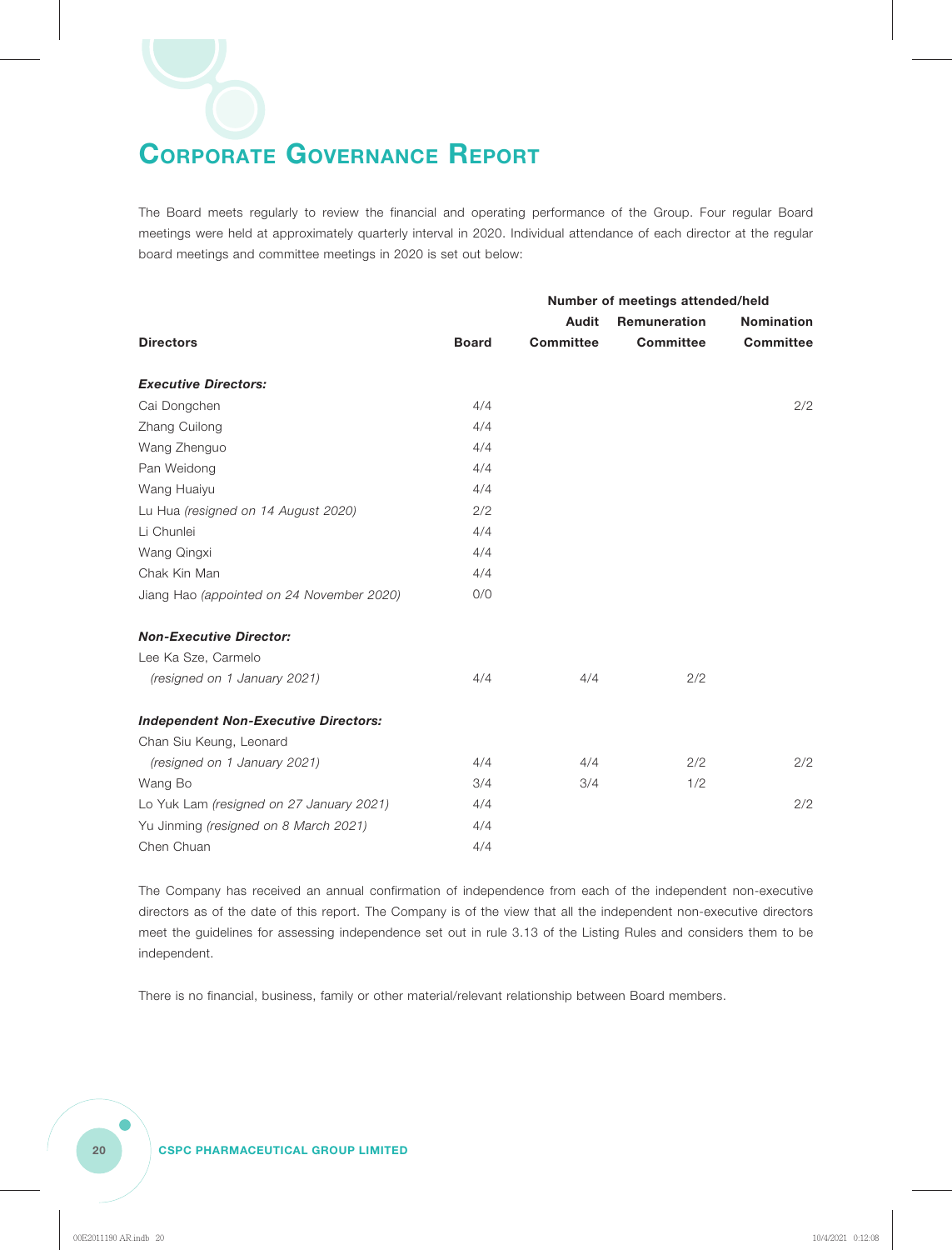#### **CHAIRMAN AND CHIEF EXECUTIVE OFFICER**

Code provision A.2.1 of the Code stipulates that the roles of chairman and chief executive officer should be separate and should not be performed by the same individual. Mr. Cai Dongchen, the Company's Chairman, has also assumed the role as the chief executive officer of the Company. The Company believes that vesting both roles in Mr. Cai will allow for more effective planning and execution of business strategies. As all major decisions are made in consultation with members of the Board, the Company believes that there is adequate balance of power and authority in place.

#### **NON-EXECUTIVE DIRECTORS**

Each of the non-executive director and independent non-executive directors has entered into a service contract with the Company for a term of three years subject to the requirement that one-third of all the directors shall retire from office by rotation at each annual general meeting pursuant to the Articles of Association of the Company.

#### **BOARD DIVERSITY POLICY**

The Company has adopted a board diversity policy which sets out the approach to achieve and maintain diversity on the Board in order to enhance the effectiveness of the Board. Pursuant to the policy, the Company seeks to achieve Board diversity through the consideration of a number of factors, including but not limited to gender, age, cultural and education background, ethnicity, professional experience, skills, knowledge and length of service.

The Board will consider setting measurable objectives to implement the policy and review such objectives from time to time to ensure their appropriateness and ascertain the progress made towards achieving those objectives.

The Nomination Committee will review the policy from time to time to ensure its continued effectiveness.

#### **REMUNERATION COMMITTEE**

The Remuneration Committee of the Company is responsible for reviewing the remuneration policies and making recommendations to the Board on the remuneration of directors. The committee comprises three members, namely Mr. Chan Siu Keung, Leonard (resigned on 1 January 2021)/Mr. Au Chun Kwok Alan (appointed on 27 January 2021) (Chairman), Mr. Lee Ka Sze, Carmelo (resigned on 1 January 2021)/Mr. Chen Chuan (appointed on 1 January 2021) and Mr. Wang Bo.

The remuneration of directors is determined with reference to the performance and responsibilities of individuals, performance of the Group and prevailing market conditions. By providing remuneration at competitive industry levels, the Company seeks to attract, motivate and retain key executives essential to its future development and growth.

Two meetings were held in 2020 to consider and make recommendations to the Board on the remuneration of directors of the Company based on the above criteria and approve the terms of service contract of a newly appointed executive director.

The Group's businesses are under the direct responsibility of the above executive Directors who are the senior management of the Company. Details of the amount of Director's emoluments for the year ended 31 December 2020 are set out in note 9 to the financial statements.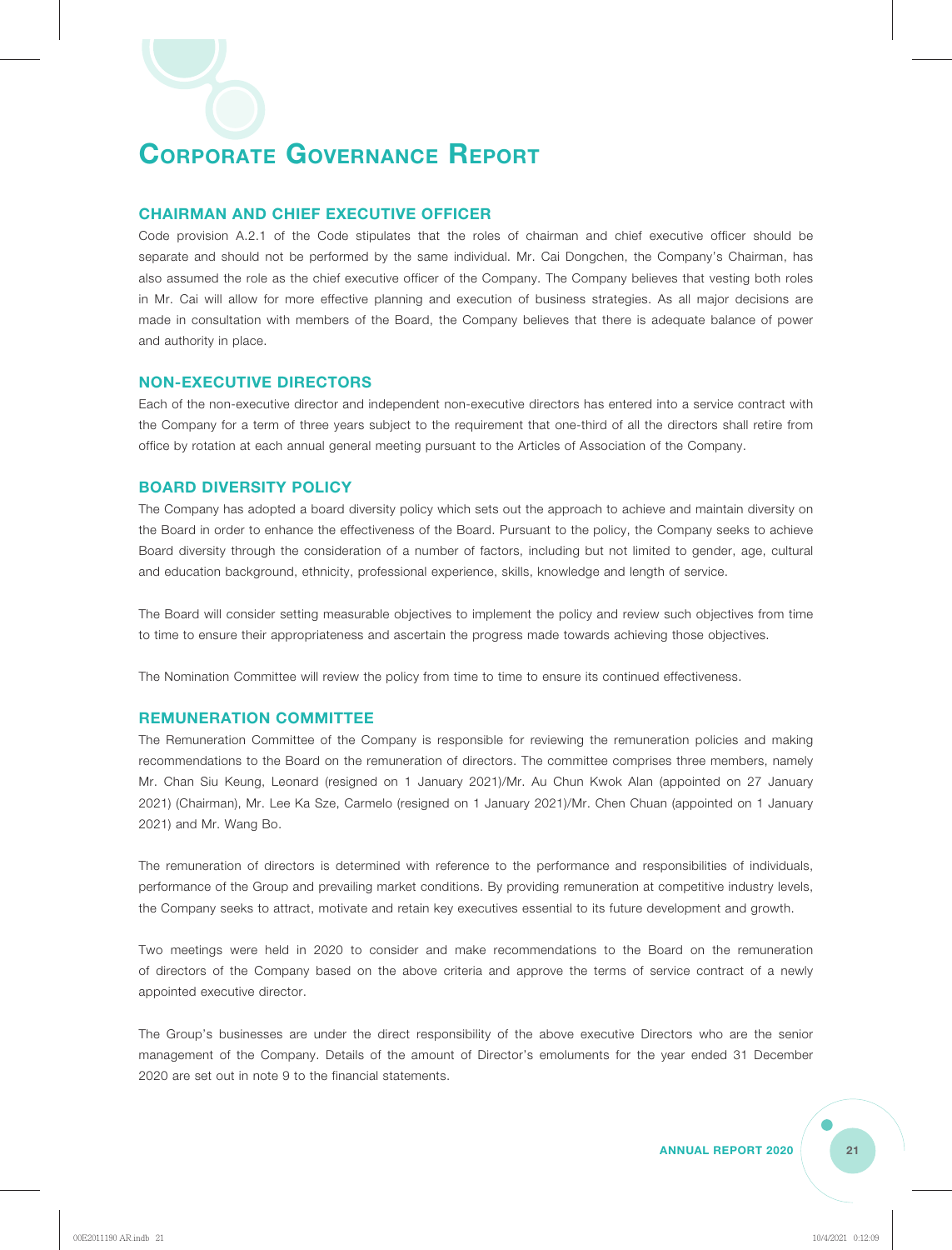#### **NOMINATION COMMITTEE**

The Nomination Committee of the Company is responsible for formulating and implementing the policy for nominating potential candidates to the Board, and assessing the independence of independent non-executive directors. In discharging its duties, the committee regularly reviews the structure, size and composition of the Board so as to ensure it is aligned with the business objectives of the Group. The committee comprises three members, namely Mr. Cai Dongchen (Chairman), Mr. Chan Siu Keung, Leonard (resigned on 1 January 2021)/Mr. Chen Chuan (appointed on 1 January 2021) and Prof. Lo Yuk Lam (resigned on 27 January 2021)/Mr. Wang Bo (appointed on 27 January 2021).

Two meetings were held in 2020 to review the structure, size and composition of the Board, assess the independence of independent non-executive directors and make recommendation to the Board on the re-appointment of directors and appointment of a new director. The Company has adopted a nomination policy which sets out the selection criteria (including but not limited to work experience, cultural and education background, reputation, professional experience, length of service, gender and age of the candidate) and nomination process of directors.

#### **AUDIT COMMITTEE**

The Audit Committee of the Company is responsible for providing an independent review of the effectiveness of the financial reporting process, risk management and internal control systems of the Group. The committee comprises three members, namely Mr. Chan Siu Keung, Leonard (resigned on 1 January 2021)/Mr. Au Chun Kwok Alan (appointed on 27 January 2021) (Chairman), Mr. Lee Ka Sze, Carmelo (resigned on 1 January 2021)/Mr. Chen Chuan (appointed on 1 January 2021) and Mr. Wang Bo.

Four meetings were held in 2020. At the meetings, the committee discussed and reviewed the following matters:

- 1. the 2019 annual results, annual report and results announcement;
- 2. the external auditor's report to the Audit Committee in respect of the 2019 annual audit;
- 3. the quarterly results for the three months ended 31 March 2020 and results announcement;
- 4. the 2020 interim results, interim report and results announcement;
- 5. the external auditor's report to the Audit Committee in respect of the 2020 interim review;
- 6. the quarterly results for the nine months ended 30 September 2020 and results announcement;
- 7. the performance of the external auditor and its remuneration;
- 8. connected transactions during the year ended 31 December 2019; and
- 9. the systems of risk management and internal controls and the effectiveness of the internal audit function.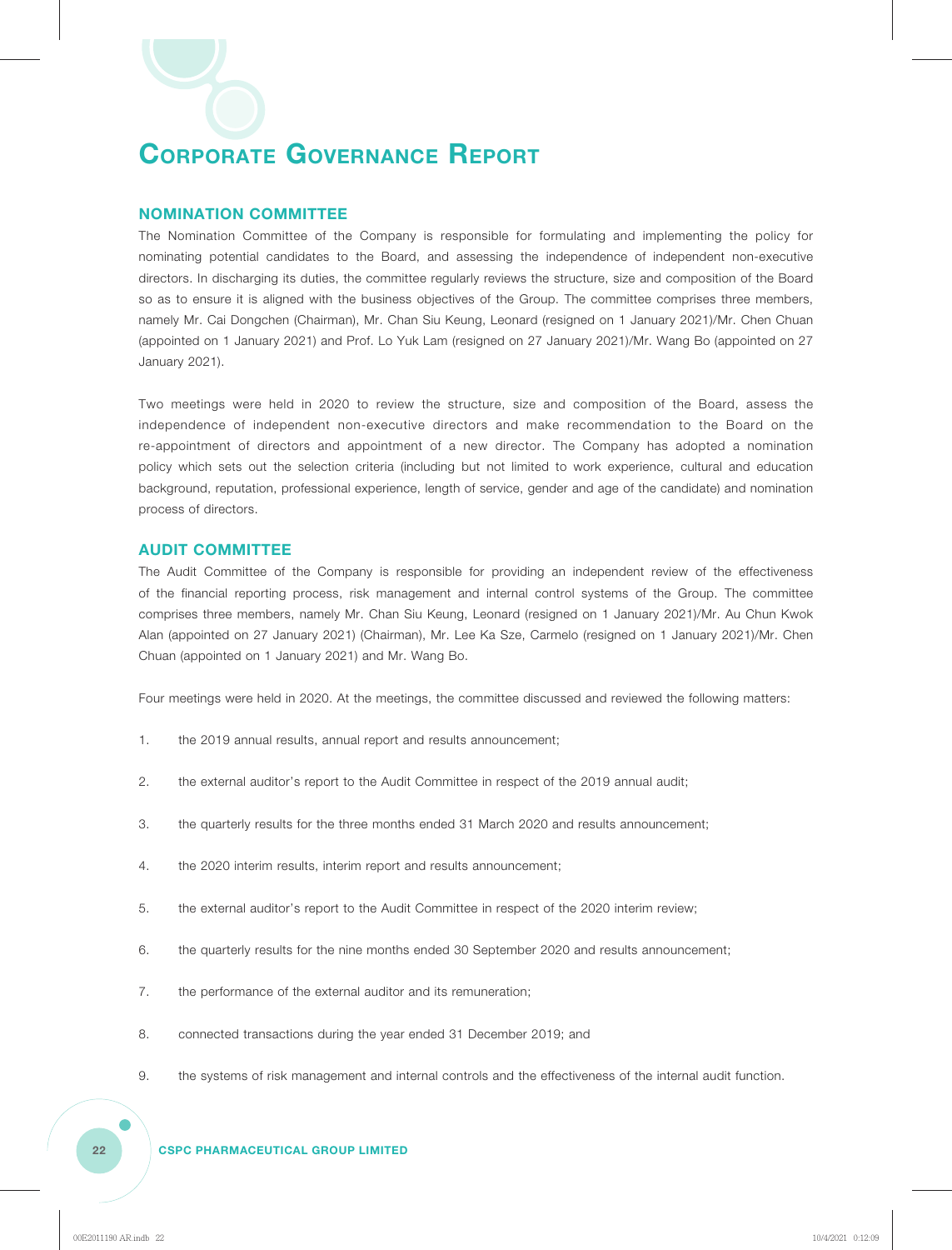#### **DIRECTORS' SECURITIES TRANSACTIONS**

The Company has adopted the Model Code for Securities Transactions by Directors of Listed Issuers (the "Model Code") set out in Appendix 10 of the Listing Rules. Having made specific enquiry, all directors confirmed that they have complied with the required standard set out in the Model Code throughout the year ended 31 December 2020.

#### **TRAINING FOR DIRECTORS**

All directors are encouraged to participate in continuous professional development to develop and refresh their knowledge and skills. All directors have been updated on the latest developments regarding the Listing Rules and other applicable regulatory requirements to ensure compliance and enhance their awareness of good corporate governance practices.

Details of the participation in continuous professional development by the directors during the year are summarized in the table below.

|                                                      |                  | <b>Reading regulatory</b> |
|------------------------------------------------------|------------------|---------------------------|
|                                                      | <b>Attending</b> | update or materials       |
|                                                      | training course/ | relevant to the           |
|                                                      | seminar/forum/   | <b>Company or its</b>     |
|                                                      | conference       | business                  |
| <b>Executive Directors:</b>                          |                  |                           |
| Cai Dongchen                                         | ✓                |                           |
| Zhang Cuilong                                        |                  |                           |
| Wang Zhenguo                                         |                  |                           |
| Pan Weidong                                          |                  |                           |
| Wang Huaiyu                                          |                  |                           |
| Lu Hua (resigned on 14 August 2020)                  |                  |                           |
| Li Chunlei                                           |                  |                           |
| Wang Qingxi                                          |                  |                           |
| Chak Kin Man                                         |                  |                           |
| Jiang Hao (appointed on 24 November 2020)            |                  | ✓                         |
| <b>Non-Executive Director:</b>                       |                  |                           |
| Lee Ka Sze, Carmelo (resigned on 1 January 2021)     | ✓                | ✓                         |
| <b>Independent Non-Executive Directors:</b>          |                  |                           |
| Chan Siu Keung, Leonard (resigned on 1 January 2021) | ✓                |                           |
| Wang Bo                                              |                  |                           |
| Lo Yuk Lam (resigned on 27 January 2021)             |                  |                           |
| Yu Jinming (resigned on 8 March 2021)                |                  |                           |
| Chen Chuan                                           |                  | ✓                         |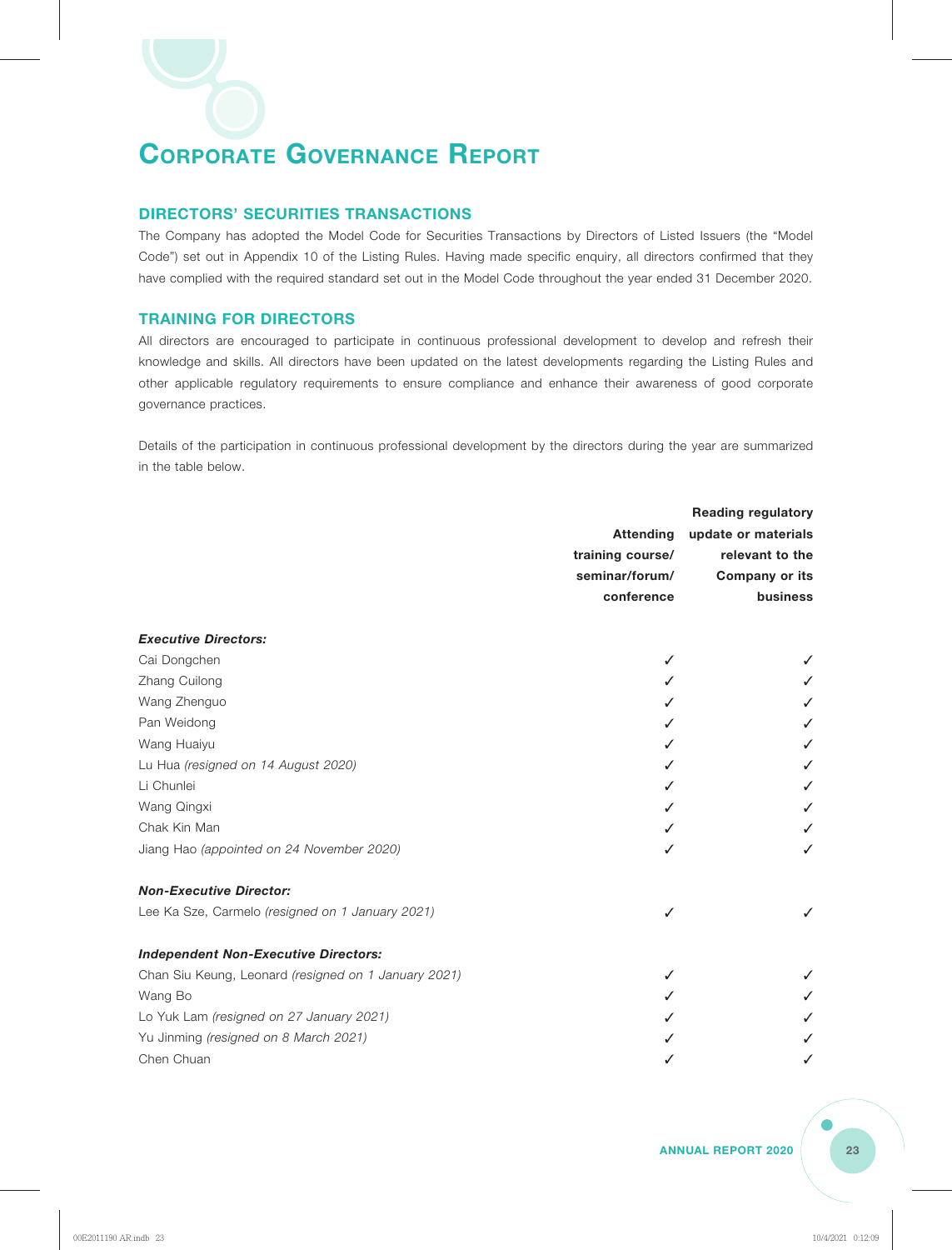#### **RISK MANAGEMENT AND INTERNAL CONTROLS**

The Board has overall responsibility for overseeing the Group's risk management and internal control systems, and reviewing their effectiveness. Such systems are designed to manage rather than eliminate the risk of failure to achieve business objectives, and can only provide reasonable and not absolute assurance against material misstatement or loss.

Effective risk management is the key to sustainable business success. As a major pharmaceutical group based in mainland China, we face a diverse range of risks and uncertainties that could have a materially adverse impact on the business or results of operations. Our approach to risk management is therefore an ongoing process of identification, evaluation and management of the principal risks affecting the business.

#### **Risk Management Framework**

- 1. Each business unit is responsible for identifying, assessing and managing risks within its business, ensuring that appropriate internal controls for effective risk management are implemented — principal risks are identified and assessed in the yearly business planning process with action plans to manage those risks;
- 2. The management is responsible for overseeing the risk management and internal control activities of the Group — regular meetings with each business unit to ensure principal risks are properly managed, and new or changing risks are identified;
- 3. The Board is responsible for reviewing and approving the effectiveness and adequacy of the Group's risk management and internal control systems — review of the annual review report and consideration of the Audit Committee's recommendation.

The risk management framework, coupled with our internal controls, ensures that the risks associated with our different business units are effectively controlled in line with the Group's risk appetite.

#### **Internal Control System**

The internal control system of the Group is designed to facilitate effective and efficient operations, ensure the maintenance of proper accounting records, ensure compliance with applicable laws and regulations, identify and manage potential risks and safeguard assets of the Group. The management is responsible for the design, implementation and maintenance of internal controls, while the Audit Committee and the Board review the effectiveness of the Group's systems of internal controls and risk management through the assistance of the internal audit function.

During 2020, the Group's internal audit function has conducted an annual review of the effectiveness of the risk management and internal control systems of the Group, covering all material financial, operational and compliance controls, and risk management. In addition, the review has considered the adequacy of resources, staff qualifications and experience, training programs and budget of the accounting, internal audit and financial reporting functions. The review report was submitted to the Audit Committee and the Board for their review.

Apart from review of the annual review report submitted by the internal audit function, the Audit Committee also had regular meetings with the external auditor and reviewed the reports provided by the external auditor of any control issues or findings identified in the course of their work. The Audit Committee has also requested the management to follow up the recommendations given by the external auditor to remedy the control issues identified or to further improve the internal control system.

#### **24 CSPC PHARMACEUTICAL GROUP LIMITED**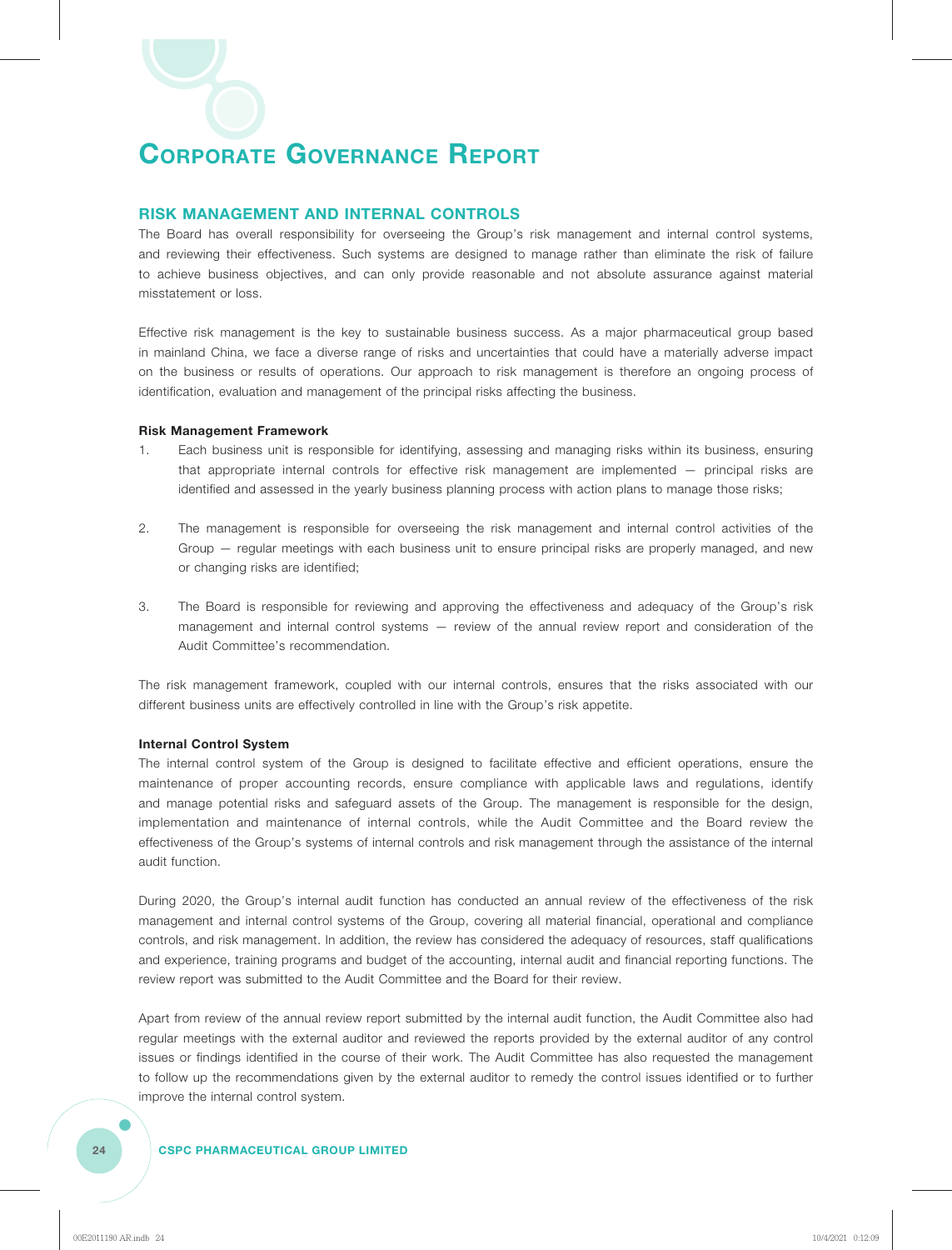The Board formed its own view on the effectiveness of the systems based on the review of the annual review report and the recommendation of the Audit Committee.

In respect of the year ended 31 December 2020, the Board considered the risk management and internal control systems of the Group effective and adequate. No significant areas of concern that may affect the financial, operational, compliance controls, and risk management of the Group have been identified. The Board also considered the resources, qualification and experience, training programs and budget of the Group's accounting, internal audit and financial reporting functions adequate. Nevertheless, the Group would take further steps to continually improve its risk management and internal control systems.

#### **DISSEMINATION OF INSIDE INFORMATION**

The Company is committed to a consistent practice of timely, accurate and sufficiently detailed disclosure of material information about the Group. The Company has adopted a Policy on Disclosure of Inside Information which sets out the obligations, guidelines and procedures for handling and dissemination of inside information. With those guidelines and procedures, the Group has management controls in place to ensure that potential inside information can be promptly identified, assessed and escalated for the attention of the Board to decide about the need for disclosure.

#### **CORPORATE GOVERNANCE FUNCTIONS**

The Board is responsible for performing the corporate governance duties as set out below:

- 1. develop and review the Company's policies and practices on corporate governance and make recommendations;
- 2. review and monitor the training and continuous professional development of directors and senior management;
- 3. review and monitor the Company's policies and practices on compliance with legal and regulatory requirements;
- 4. develop, review and monitor the code of conduct and compliance manual (if any) applicable to employees and directors; and
- 5. review the Company's compliance with the Code and disclosure in the Corporate Governance Report under Appendix 14 to the Listing Rules.

The Board has performed the above duties during the year.

#### **EXTERNAL AUDITOR'S REMUNERATION**

During the year, the external auditor of the Company charged approximately RMB4,217,000 for audit services and RMB4,860,000 for non-audit services. The non-audit services consist of review of interim financial statements and continuing connected transactions, and acting as reporting accountant for a proposed issue of RMB shares on the Sci-Tech Board of the Shanghai Stock Exchange.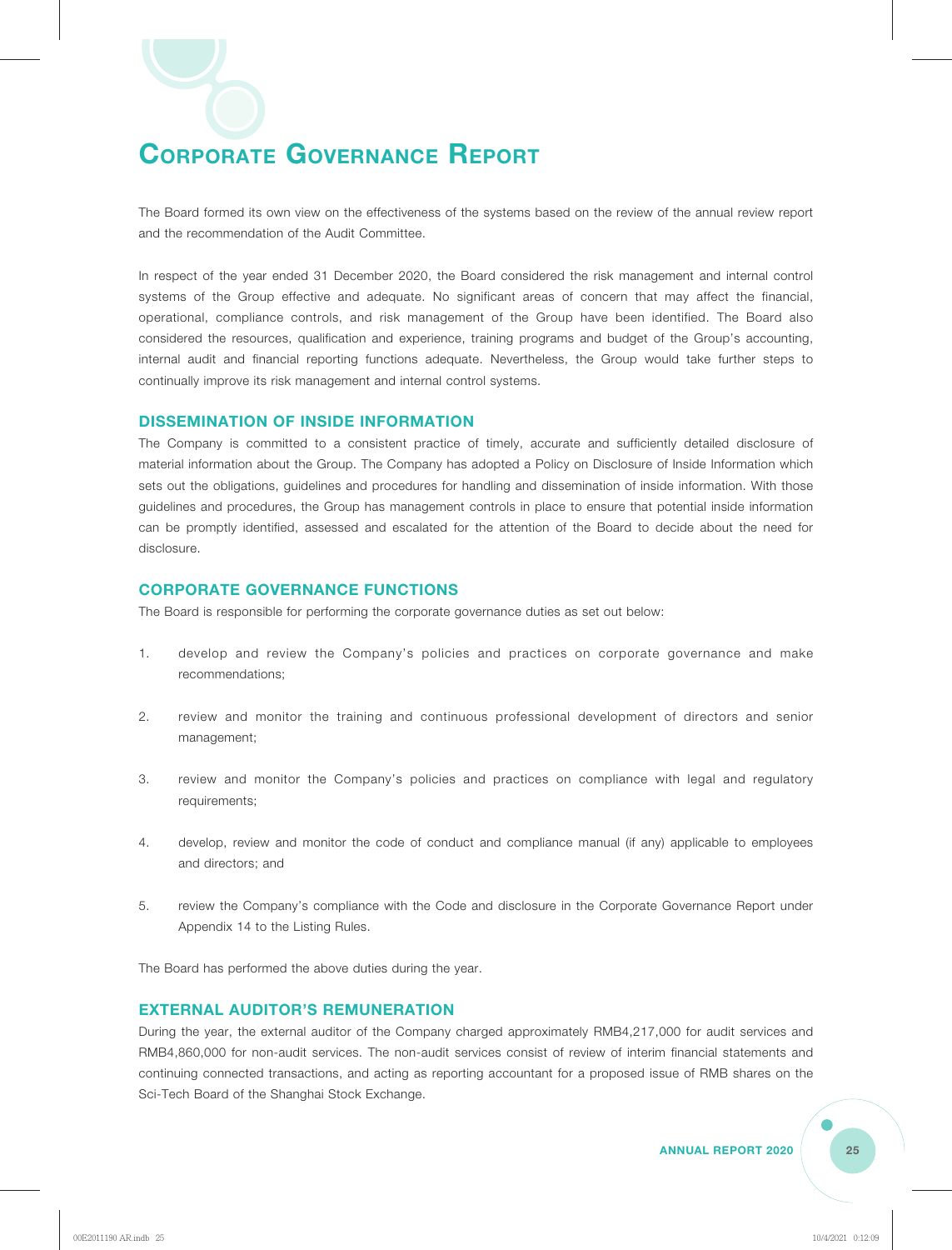#### **FINANCIAL REPORTING**

The Directors' responsibilities for the financial statements are set out on page 47 and the responsibilities of the external auditor are set out on page 48 of this annual report.

There are no material uncertainties relating to events or conditions that may cast significant doubt upon the Company's ability to continue as a going concern.

#### **COMPANY SECRETARY**

Mr. Lee Ka Sze, Carmelo, a practicing solicitor in Hong Kong, had served as the company secretary throughout the year and resigned on 1 January 2021. He is a partner of Messrs. Woo, Kwan, Lee & Lo and is not a full time employee of the Company. He reports to the Board and the primary contact person of the Company with Mr. Lee is Mr. Chak Kin Man, an executive director of the Company. During 2020, Mr. Lee has confirmed that he has taken no less than 15 hours of relevant professional training.

With effect from 1 January 2021, Mr. Lo Tai On was appointed as the company secretary to fill the vacancy left after the resignation of Mr. Lee Ka Sze, Carmelo on the same date. Mr. Lo is a member of The Hong Kong Institute of Certified Public Accountants. He is a director of Fair Wind Secretarial Services Limited, a company rendering secretarial services.

#### **COMMUNICATIONS WITH SHAREHOLDERS**

The objective of communications with shareholders is to provide them with detailed information about the Company so that they can exercise their rights as shareholders in an informed manner. The Company uses a range of communication tools to ensure its shareholders and investors are kept well informed of key business imperatives. These include general meetings, interim and annual reports, announcements and circulars.

The Company also actively attends different forms of investors' communication activities, including meetings with investors, telephone conferences, activities organized by sell side institutions and non-deal roadshows, with the hope to enhance corporate transparency so that investors can have a better understanding of the business model and latest development strategy of the Group. During 2020, management of the Company has attended around 200 one-on-one or group meetings.

In addition, the Company maintains a website at www.cspc.com.hk as a communication platform with shareholders and investors, where the Group's business developments and operations, financial information, corporate governance practices and other key information are available for public access.

In order to enable shareholders and investors to exercise their rights in an informed manner and to allow them to engage actively with the Company, a shareholders communication policy of the Company has been established. Shareholders and investors may at any time send their enquiries and concerns to the Company via the Company's website. Shareholders may also make enquiries with the Board at the general meetings of the Company.

#### **GENERAL MEETING ON REQUISITION BY SHAREHOLDERS**

Pursuant to Section 566 of the Companies Ordinance (Chapter 622 of the Laws of Hong Kong), shareholder(s) representing at least 5 per cent of the total voting rights of all shareholders having a right to vote at general meetings can make a request to call a general meeting.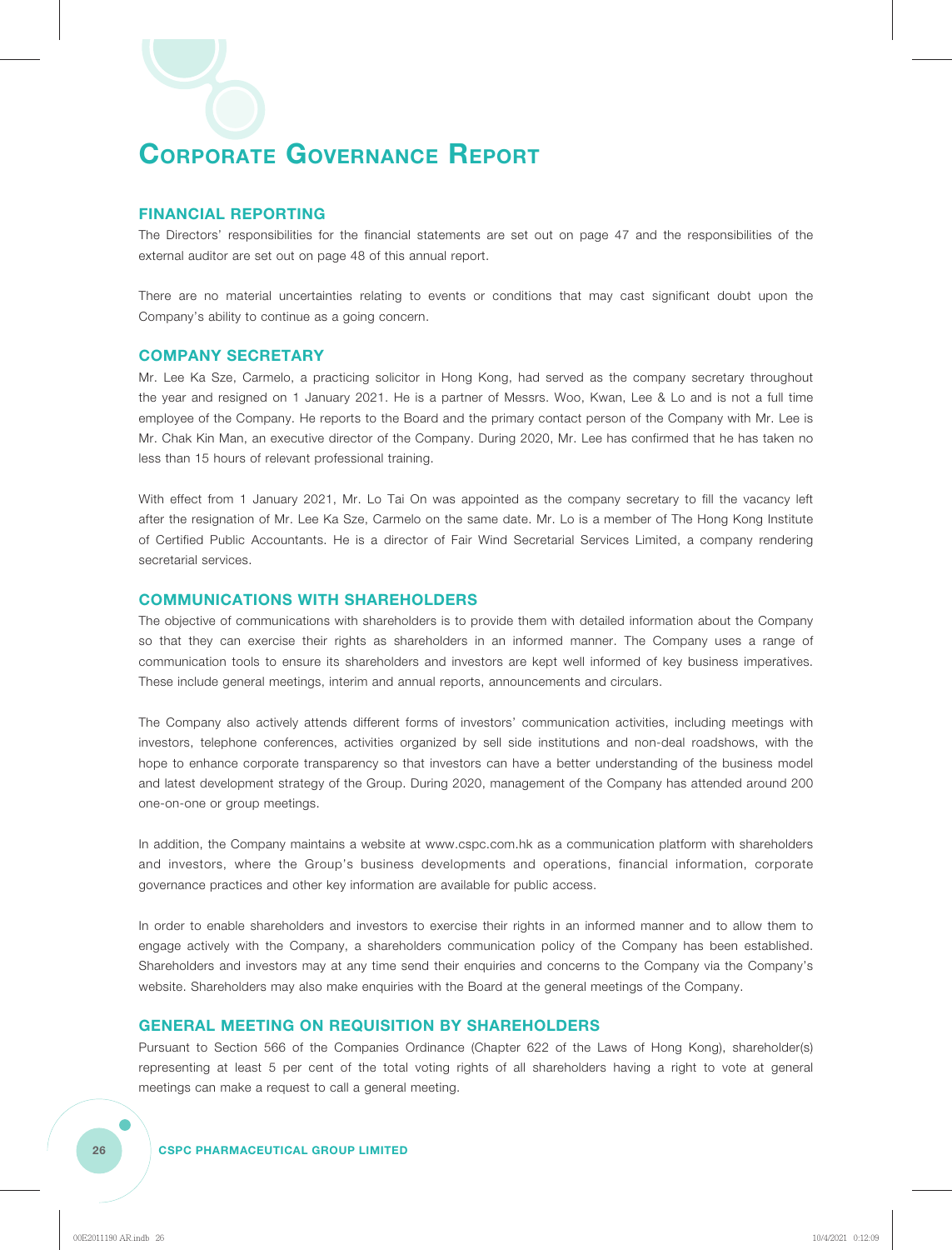The request —

- (a) must state the general nature of the business to be dealt with at the meeting;
- (b) may include the text of a resolution that may properly be moved and is intended to be moved at the meeting;
- (c) may consist of several documents in like form;
- (d) may be sent in hard copy form or electronic form; and
- (e) must be authenticated by the person or persons making it.

Pursuant to Section 567 of the Companies Ordinance (Chapter 622 of the Laws of Hong Kong), directors must call a general meeting within 21 days after the date on which they become subject to the requirement and the meeting so called must be held on a date not more than 28 days after the date of the notice convening the meeting. If the directors do not do so, the shareholders who requested the meeting, or any of them representing more than one half of the total voting rights of all of them, may themselves call a general meeting pursuant to Section 568 of the Companies Ordinance (Chapter 622 of the Laws of Hong Kong), but the meeting must be called for a date not more than 3 months after the date on which the directors become subject to the requirement to call a meeting. The Company must reimburse any reasonable expenses incurred by the shareholders requesting the meeting by reason of the failure of the directors duly to call the meeting.

#### **PUTTING FORWARD PROPOSAL AT ANNUAL GENERAL MEETING ("AGM")**

Pursuant to Section 615 of the Companies Ordinance (Chapter 622 of the Laws of Hong Kong), shareholder(s) can make a request to circulate a resolution for an AGM if they represent —

- (a) at least 2.5 per cent of the total voting rights of all shareholders who have a right to vote on the resolution at the AGM to which the request relates; or
- (b) at least 50 shareholders who have a right to vote on the resolution at the AGM to which the request relates.

The request —

- (a) may be sent in hard copy form or electronic form;
- (b) must identify the resolution of which notice is to be given;
- (c) must be authenticated by the person or persons making it; and
- (d) must be received by the Company not later than 6 weeks before the AGM to which the request relates or if later, the time at which notice is given of that AGM.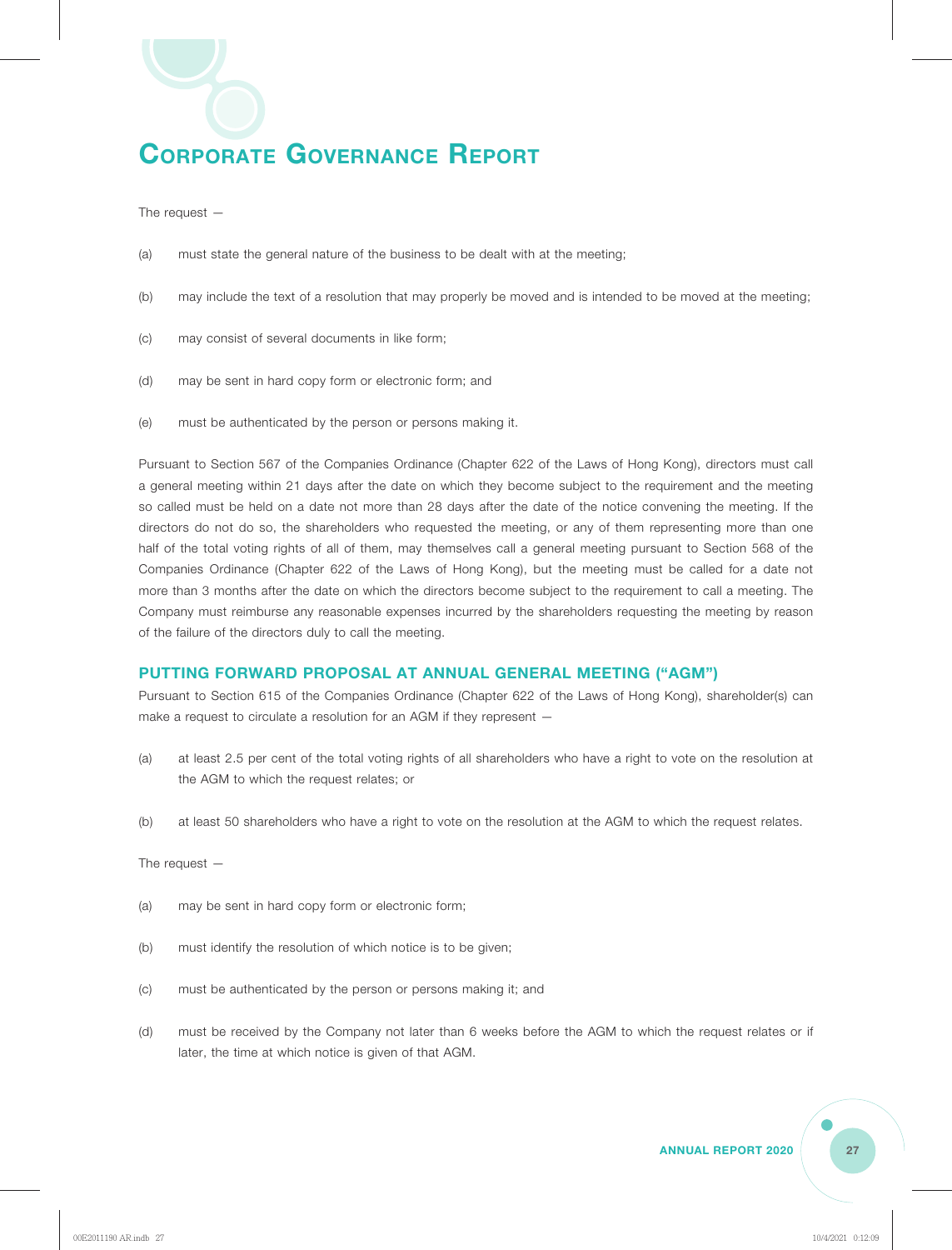#### **PROCEDURES FOR SHAREHOLDERS TO PROPOSE A PERSON FOR ELECTION AS A DIRECTOR**

The procedures for shareholders to propose a person for election as a director have been uploaded to the Company's website.

#### **2020 GENERAL MEETINGS**

At the 2020 annual general meeting, separate resolution was proposed by the chairman in respect of each separate issue, including re-election of directors, and voted by way of poll. The Company announced the results of the poll in the manner prescribed under the Listing Rules. The respective chairman of the Board, Audit Committee, Remuneration Committee and Nomination Committee have attended the 2020 annual general meeting to ensure effective communication with shareholders. In addition, the Company held an extraordinary general meeting in 2020 to approve the issue of bonus shares on the basis of three bonus shares for every five existing shares in the Company. The attendance record of the Directors at the 2020 general meetings are set out below:

> **General meeting attended/held**

#### **Directors**

*Executive Directors:*

| =~~~~~~ <i>~~~</i> ~~~~~                             |     |
|------------------------------------------------------|-----|
| Cai Dongchen                                         | 2/2 |
| Zhang Cuilong                                        | 0/2 |
| Wang Zhenguo                                         | 0/2 |
| Pan Weidong                                          | 0/2 |
| Wang Huaiyu                                          | 0/2 |
| Lu Hua (resigned on 14 August 2020)                  | 0/1 |
| Li Chunlei                                           | 0/2 |
| Wang Qingxi                                          | 0/2 |
| Chak Kin Man                                         | 2/2 |
| Jiang Hao (appointed on 24 November 2020)            | 0/0 |
| <b>Non-Executive Director:</b>                       |     |
| Lee Ka Sze, Carmelo (resigned on 1 January 2021)     | 2/2 |
| <b>Independent Non-Executive Directors:</b>          |     |
| Chan Siu Keung, Leonard (resigned on 1 January 2021) | 2/2 |
| Wang Bo                                              | 0/2 |
| Lo Yuk Lam (resigned on 27 January 2021)             | O/2 |
| Yu Jinming (resigned on 8 March 2021)                | O/2 |
| Chen Chuan                                           | 0/2 |
|                                                      |     |

#### **CONSTITUTIONAL DOCUMENTS**

During the year, there is no change in the Company's constitutional documents.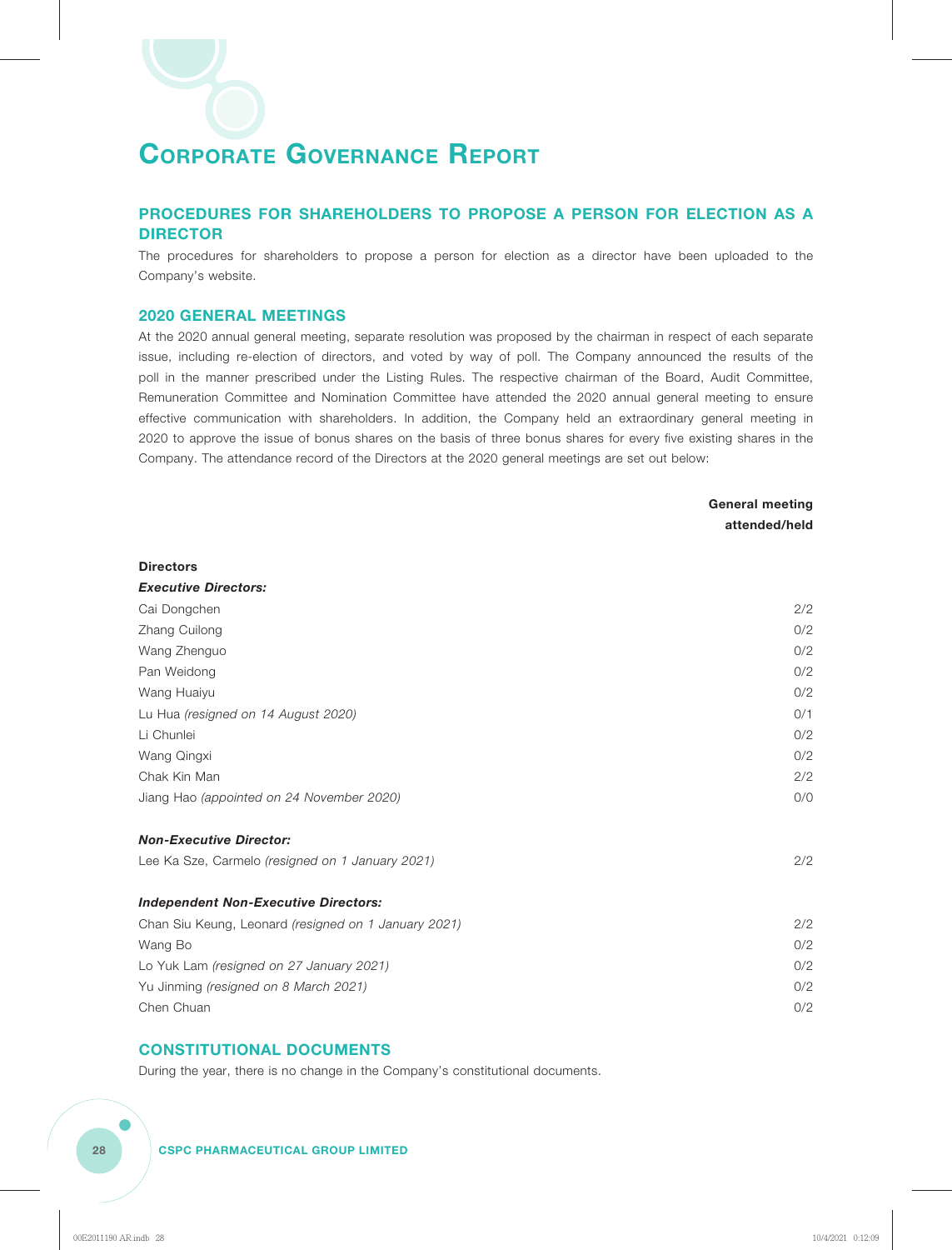The board of directors of the Company (the "Board") is pleased to present this annual report and the audited consolidated financial statements of the Company and its subsidiaries (collectively referred to as the "Group") for the year ended 31 December 2020.

#### **PRINCIPAL ACTIVITIES**

The Company acts as an investment holding company. The principal activities of its subsidiaries, associates and joint ventures are set out in notes 45, 18 and 19 to the consolidated financial statements, respectively.

#### **BUSINESS REVIEW**

#### **Overview**

The Group is principally engaged in the development, manufacture and sales of medicines and pharmaceutical related products primarily in the People's Republic of China (the "PRC" or "China").

The finished drug products of the Group are primarily sold in China. The existing product portfolio consists of nervous system disease products, oncology products, anti-infective products, cardiovascular disease products, respiratory disease products, digestion and metabolism disease products and products in other therapeutic areas. The primary end-user customers of our finished drug products include hospitals, health-care centres, clinics and pharmacy stores. We generate revenue by selling our finished drug products to distributors which in turn sell our products to the end-user customers.

The other products of the Group include vitamin C, antibiotics and glucose products in bulk powder form and functional food products. Apart from the market in China, a significant part of the products is sold in overseas markets, including U.S., Germany, Japan and India. We generate revenue by selling the products to pharmaceutical companies, food and beverages manufacturers and distributors.

The Group has a strong research and development team which focuses on the development of innovative drugs. We also collaborate with leading research institutions to broaden our sources of new drugs. It is our strategy to continue to invest in research and development in order to maintain a sustainable growth of our business.

The Group's headquarters along with its major production facilities are located in Shijiazhuang City, Hebei Province, the PRC.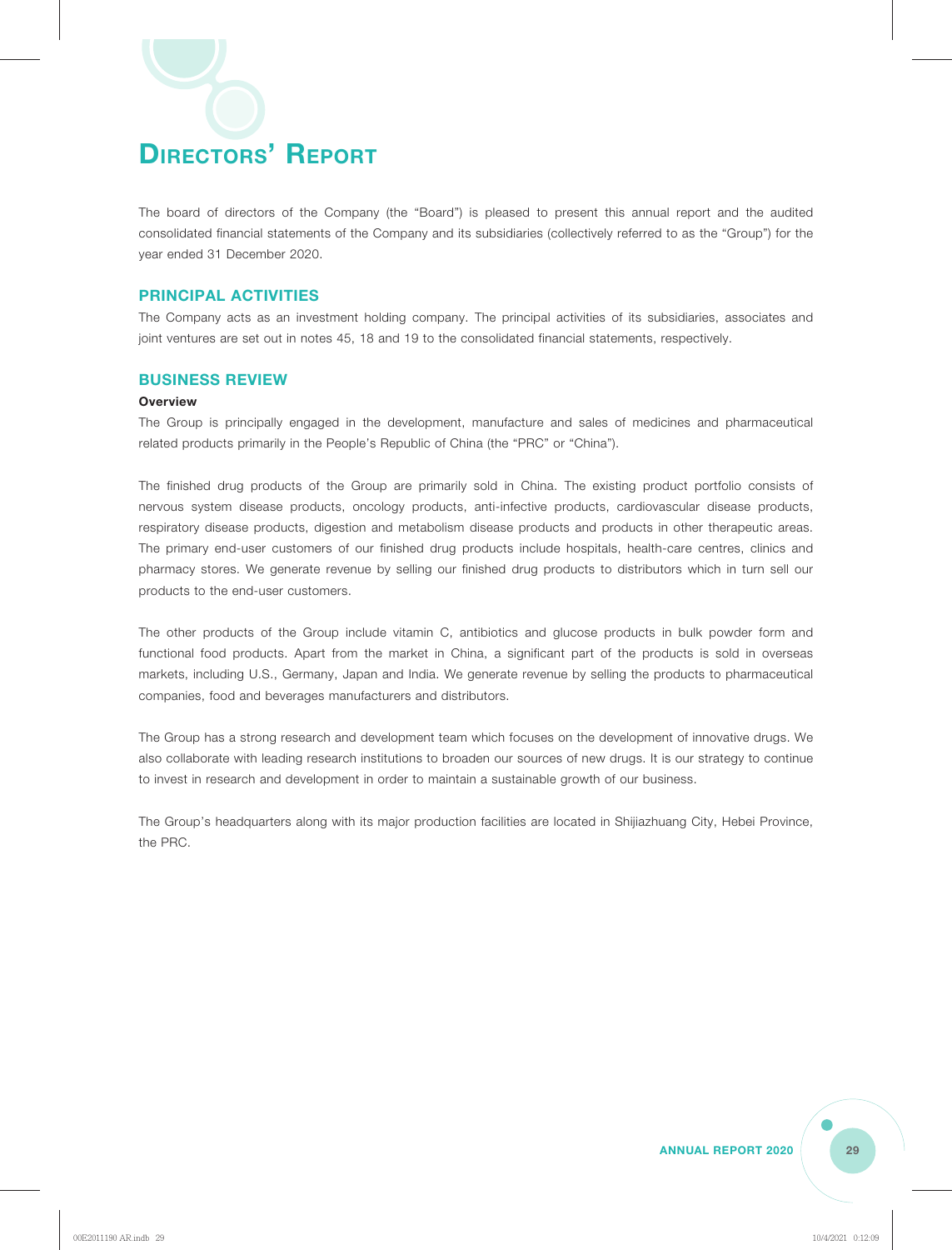#### **BUSINESS REVIEW** *(continued)*

#### **Principal risks and uncertainties**

The following risks and uncertainties may affect the results and business operations of the Group, some of which are inherent to pharmaceutical sector and some are from external sources.

#### *(i) Drug approval process*

The actual timing of market launch of our products under development could vary significantly from our estimates due to a number of factors including delays or failures in our pre-clinical studies or clinical trials, the lengthy approval process and the uncertainties of the outcome. Any delay or failure in the process could adversely affect the timing of market launch of our products. The Group is committed to investing in research and development of new drugs in order to ensure a rich product pipeline.

#### *(ii) Results of drug tenders and centralised procurements*

Our sales and profitability depend on our ability to win in drug tenders and centralised procurements for our products at a desirable price in China. We may fail to win due to various factors, including uncompetitive bidding price. If our products fail to win or the new prices are significantly cut, the market share, sales and profitability of the products concerned could be adversely impacted. We have a team of staff handling drug tenders and centralised procurements of our products. The Group is also committed to investing in research and development of new drugs in order to expand and diversify our product portfolio.

#### *(iii) Compliance with certain PRC environmental and safety regulations*

We are subject to PRC laws, rules and regulations concerning environmental and safety protection, including those in relation to discharge of waste, disposal of hazardous substances, noise pollution and safety of our workers. Any violation of these laws, rules or regulations may result in substantial fines, criminal sanctions, revocations of operating permits, shutdown of our production facilities and obligations to take corrective measures. In addition, we may need to incur additional costs and capital expenditure in order to comply with any new or amended standard. We have established specific department to inspect and monitor the environmental performance of the Group. The department will make recommendations to correct environmental issues identified and improve the environmental performance of the Group.

#### *(iv) Exclusion of products from drug reimbursement list*

Under the PRC medical insurance scheme, patients can obtain reimbursement of all or a portion of the cost of drugs listed in the National Reimbursement Drug List or the Provincial Reimbursement Drug List (the "Reimbursement Lists"). The Reimbursement Lists are reviewed and updated from time to time. There is no assurance that our products will be or continue to be listed in the Reimbursement Lists. The entry into and the removal from the Reimbursement Lists are beyond our control. The removal of any of our products from the Reimbursement Lists may have an adverse impact on the sales of the products concerned. In addition, product prices may have to be cut in order to be listed in the Reimbursement Lists.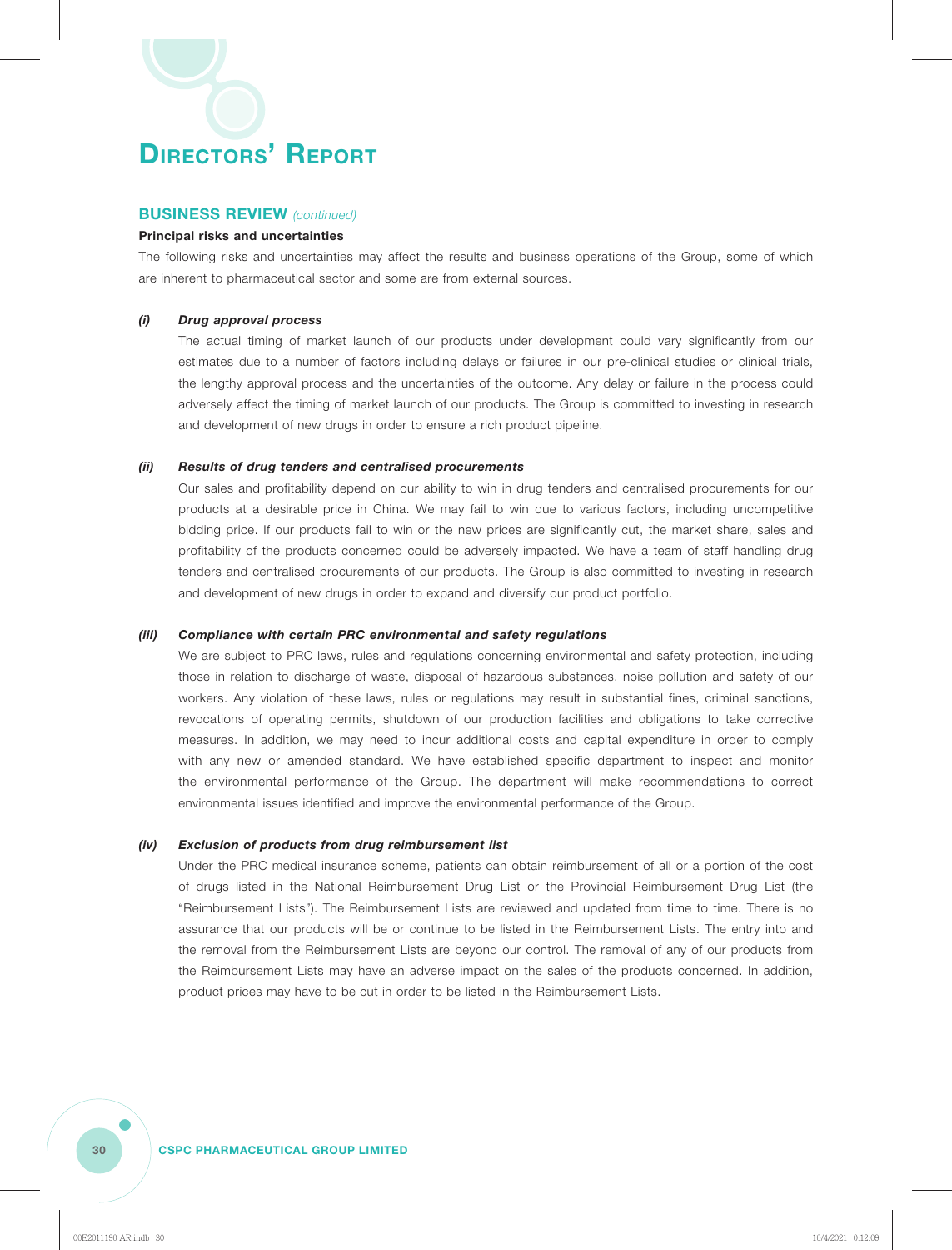#### **BUSINESS REVIEW** *(continued)*

#### **Principal risks and uncertainties** *(continued)*

#### *(v) Illegal practice of employees or third-party distributors*

The Group prohibits our employees and third-party distributors from engaging in corruption practices to influence the procurement decision of hospitals. However, we may not be able to effectively ensure that every employee or third-party distributor complies at all times with our policies. If such illegal practices or improper conduct occur, this may harm our reputation or expose us to regulatory investigations and potential punishment. The employee handbook and sales contracts entered into with third-party distributors contain specific rules to prohibit illegal practices in order to prevent misconduct from occurring.

#### *(vi) Side effects of products*

Our products may cause severe side effects as a result of a number of factors, many of which are outside of our control. These factors include potential side effects not revealed in clinical studies, unusual but severe side effects in isolated cases, defective products not detected by our quality management system or misuse of our products by our customers. In addition, our products may be perceived to cause severe side effects if products of other companies containing the same or similar active pharmaceutical ingredients, raw materials or delivery technologies as our products cause or are perceived to have caused severe side effects. If our products cause or perceived to cause severe side effects, our sales and profitability could be adversely affected. We have adopted a product recall procedure to ensure that our products could be quickly recalled in case of safety or quality concerns.

#### *(vii) Product liability*

Claims for product liability and product recalls may arise if any of our products are deemed or proven to be unsafe, ineffective, defective or contaminated, or if we are alleged to have engaged in practices such as insufficient or improper labelling of products or providing inadequate warnings or insufficient or misleading disclosures of side effects. If we are not able to successfully defend such claims, we may be subject to civil liability for damages or criminal liability. Product liability claims may attract negative publicity which may adversely affect our reputation and business. We are committed to maintaining a high technical and quality standard to ensure that the products meet the requirements in all aspects.

#### **Key Relationships**

#### *(i) Employees*

Human resources are one of the greatest assets of the Group and the Group regards the personal development of its employees as highly important. The Group wants to continue to be an attractive employer for committed employees.

The Group strives to motivate its employees with a clear career path and opportunities for advancement and improvement of their skills. The Group provides on-the-job training and development opportunities to our staff members. In addition, the Group offers competitive remuneration packages to our employees. The Group has also adopted share option scheme and share award scheme to recognize and reward the contribution of the employees for the Group's operations and future development.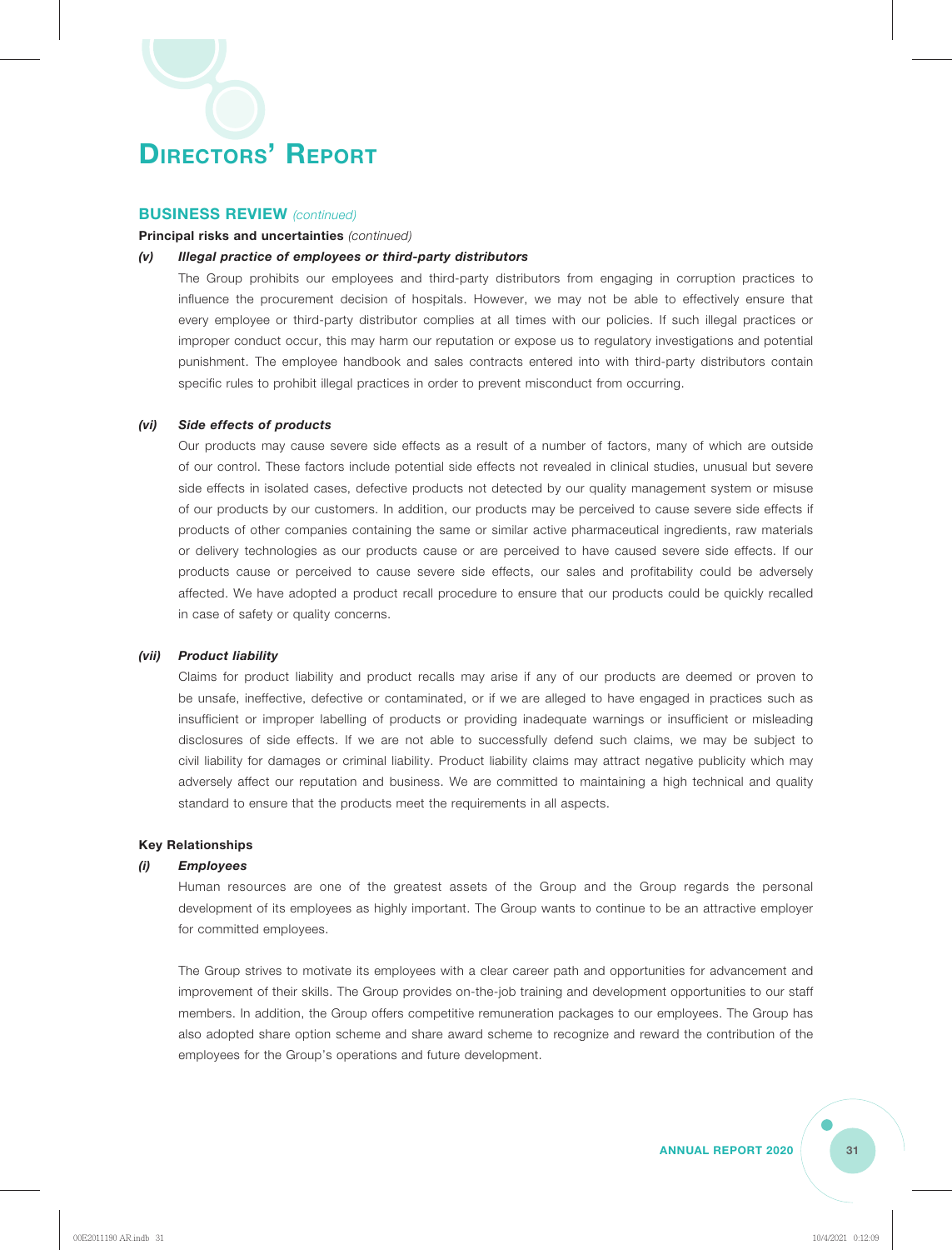#### **BUSINESS REVIEW** *(continued)*

#### **Key Relationships** *(continued)*

#### *(ii) Suppliers*

We have developed long-standing relationships with a number of suppliers and take great care to ensure that they share our commitment to quality and ethics. We carefully select our suppliers and require them to satisfy certain assessment criteria including track record, experience, financial strength, reputation, ability to produce high-quality products and quality control effectiveness.

#### *(iii) Distributors*

We sell our finished drug products mainly to distributors which will sell the products to end-user customers. We work closely with the distributors to ensure that we share the view for upholding our brand value and customer services.

#### *(iv) Hospitals*

We are committed to offer a broad and diverse range of good-quality products to hospitals. We also stay connected and maintain a close relationship with the hospitals by maintaining a database and have ongoing communications with them through various channels such as visits, marketing materials and meetings.

#### **Environmental policies**

We are subject to certain PRC laws, rules and regulations concerning environmental protection, including those in relation to the discharge of gaseous waste, liquid waste and solid waste and noise pollution during our manufacturing processes.

The Group attaches importance to comply with the relevant environmental laws and regulations. We have established specific departments to inspect and monitor the environmental performance of the Group. In addition, the departments will make recommendations to remedy the environmental issues identified and improve the environmental performance of the Group.

#### **Compliance with laws and regulations**

The Group's operations are mainly carried out by the Company's subsidiaries established in the mainland China and U.S. while the Company itself is incorporated in Hong Kong with its shares listed on the Stock Exchange. Our establishment and operations accordingly shall comply with relevant laws and regulations in the mainland China, U.S. and Hong Kong. During the year ended 31 December 2020 and up to the date of this report, we have complied with all the relevant laws and regulations in the mainland China, U.S. and Hong Kong that have a significant impact on the Group.

#### **Recent Developments**

Details of important events affecting the Group since 31 December 2020 are set out in the notes to the consolidated financial statements.

Further discussion and analysis of the business and operation of the Group as required by Schedule 5 to the Hong Kong Companies Ordinance can be found in the "Chairman's Statement" and "Management Discussion and Analysis" sections and the consolidated financial statements of this Annual Report.

#### **32 CSPC PHARMACEUTICAL GROUP LIMITED**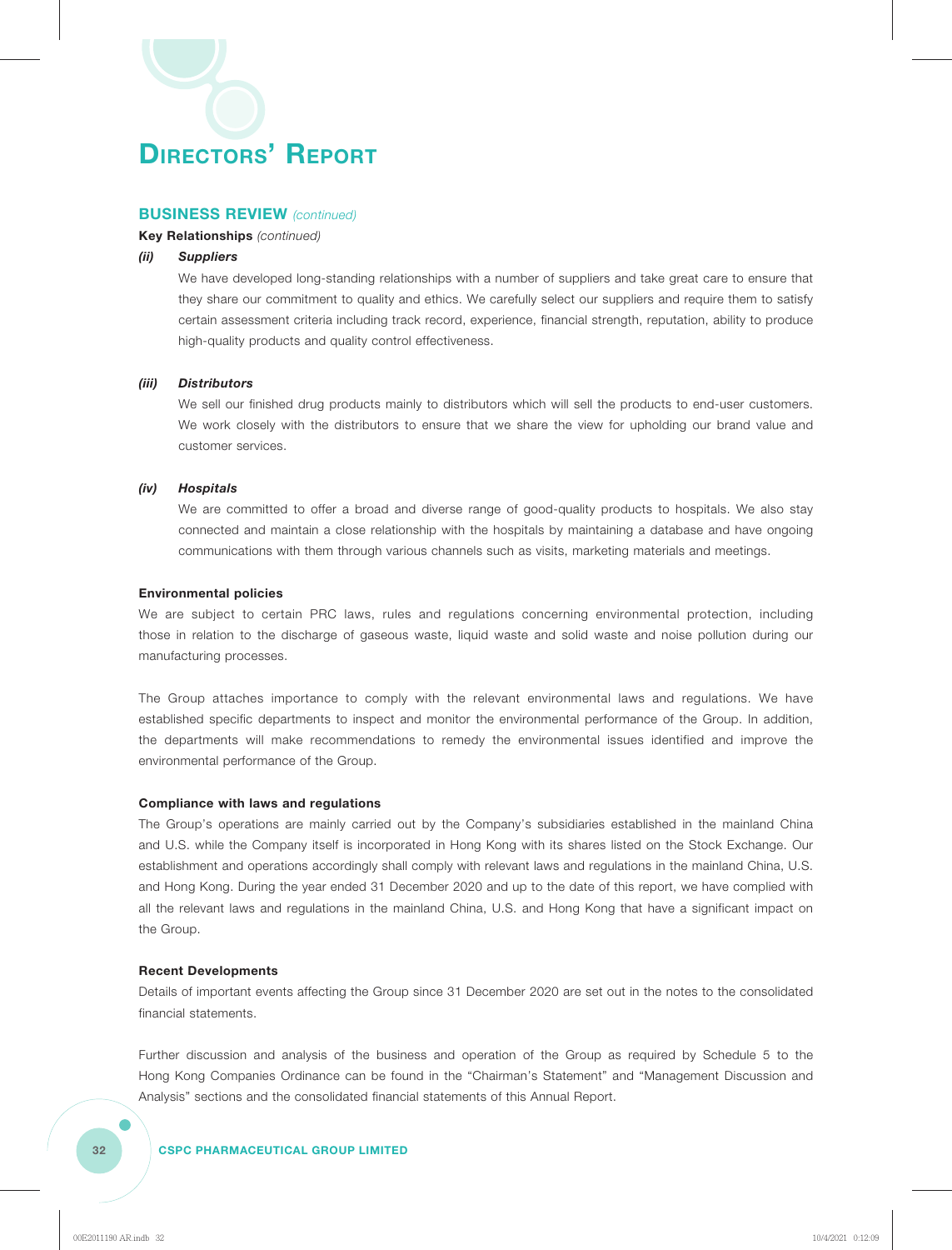#### **RESULTS AND APPROPRIATIONS**

The results of the Group for the year ended 31 December 2020 are set out in the consolidated statement of profit or loss and the consolidated statement of profit or loss and other comprehensive income on page 50 and 51, respectively.

The Board of Directors recommends a final dividend of HK9 cents per share for 2020. Subject to the approval of the shareholders at the forthcoming annual general meeting of the Company, the proposed final dividend will be payable on 11 June 2021 to shareholders whose names appear on the register of members of the Company on 28 May 2021. An interim dividend of HK6 cents (equivalent to HK3.75 cents if adjusted for the effect of the issue of bonus shares on 29 October 2020) per share for 2020 has been paid on 9 October 2020.

#### **DISTRIBUTABLE RESERVES OF THE COMPANY**

The Company's reserves available for distribution to shareholders as at 31 December 2020 amounted to approximately RMB2,092,244,000 (2019: RMB1,732,534,000).

#### **MAJOR CUSTOMERS AND SUPPLIERS**

The aggregate sales and purchases attributable to the Group's five largest customers and suppliers were less than 30% of the Group's total revenue and purchases for the year, respectively.

#### **DONATIONS**

During the year, the Group made charitable donations amounting to approximately RMB47,605,000 (2019: RMB34,386,000).

#### **FIXED ASSETS**

During the year, the Group continued to upgrade its production facilities and acquired new property, plant and equipment of approximately RMB1,023,904,000 (2019: RMB2,184,602,000). Details of the movements in fixed assets of the Group during the year are set out in note 13 to the consolidated financial statements.

#### **SHARE CAPITAL AND SHARE OPTIONS**

Details of the movements in the share capital and share options (if any) of the Company are set out in notes 35 and 36 to the consolidated financial statements, respectively.

#### **FIVE-YEAR FINANCIAL SUMMARY**

A summary of the Group's results, assets and liabilities for the last five financial years is set out on page 163 of this annual report.

#### **EQUITY-LINKED AGREEMENTS**

Save for the long-term incentive program of the Group, no equity-linked agreement was entered into during the year or subsisted at the end of the year.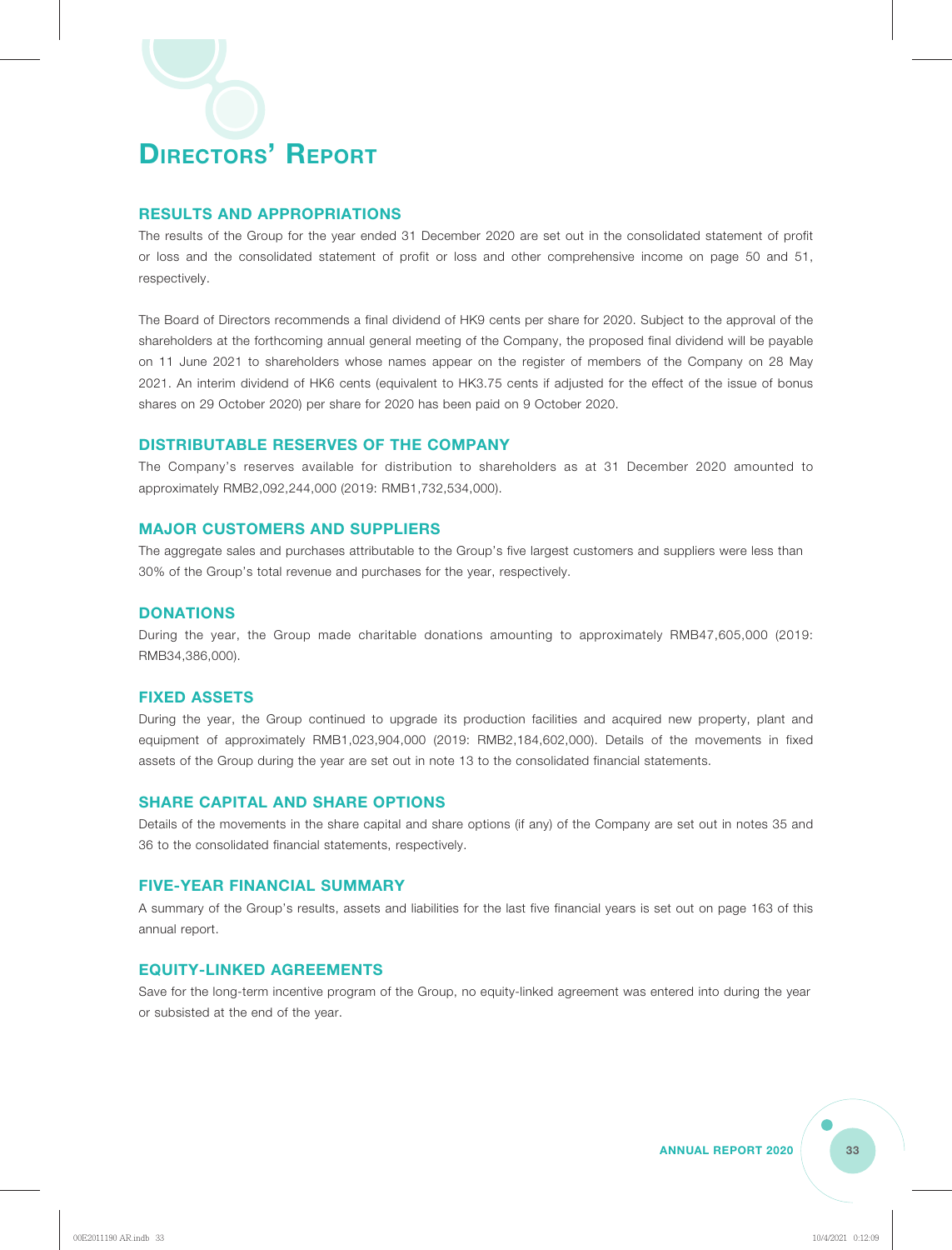#### **PERMITTED INDEMNITY PROVISION**

The Articles of Association of the Company provides that every director shall be indemnified out of the assets and profit of the Company against all liability incurred by him as such director in defending any proceedings, whether civil or criminal, in which judgment is given in his favour, or in which he is acquitted.

The Company has taken out insurance policy against the liabilities and costs associated with defending any proceedings which may be brought against the directors of the Company.

#### **DIRECTORS**

#### **Directors of the Company**

The directors of the Company during the year and up to the date of this report were:

#### **Executive directors:**

Cai Dongchen *(Chairman and CEO)* Zhang Cuilong *(Vice-Chairman and Rotating CEO)* Wang Zhenguo Pan Weidong Wang Huaiyu Li Chunlei Wang Qingxi Chak Kin Man Jiang Hao *(appointed on 24 November 2020)* Lu Hua *(resigned on 14 August 2020)*

#### **Non-executive director:**

Lee Ka Sze, Carmelo *(resigned on 1 January 2021)*

#### **Independent non-executive directors:**

Wang Bo Chen Chuan Wang Hongguang *(appointed on 27 January 2021)* Au Chun Kwok Alan *(appointed on 27 January 2021)* Law Cheuk Kin Stephen *(appointed on 8 March 2021)* Chan Siu Keung, Leonard *(resigned on 1 January 2021)* Lo Yuk Lam *(resigned on 27 January 2021)* Yu Jinming *(resigned on 8 March 2021)*

Mr. Lu Hua resigned as an executive director due to the pursuit of his own career development, Mr. Lee Ka Sze, Carmelo resigned as a non-executive director due to the pursuit of his personal and other commitments, Mr. Chan Siu Keung, Leonard and Prof. Lo Yuk Lam resigned as an independent non-executive director due to retirement. Mr. Yu Jinming resigned as an independent non-executive director due to the pursuit of his other work commitments.

In accordance with Article 101 of the Company's Articles of Association, Messrs. Cai Dongchen, Zhang Cuilong, Pan Weidong, Li Chunlei and Wang Qingxi shall retire by rotation at the forthcoming annual general meeting and, being eligible, offer themselves for re-election.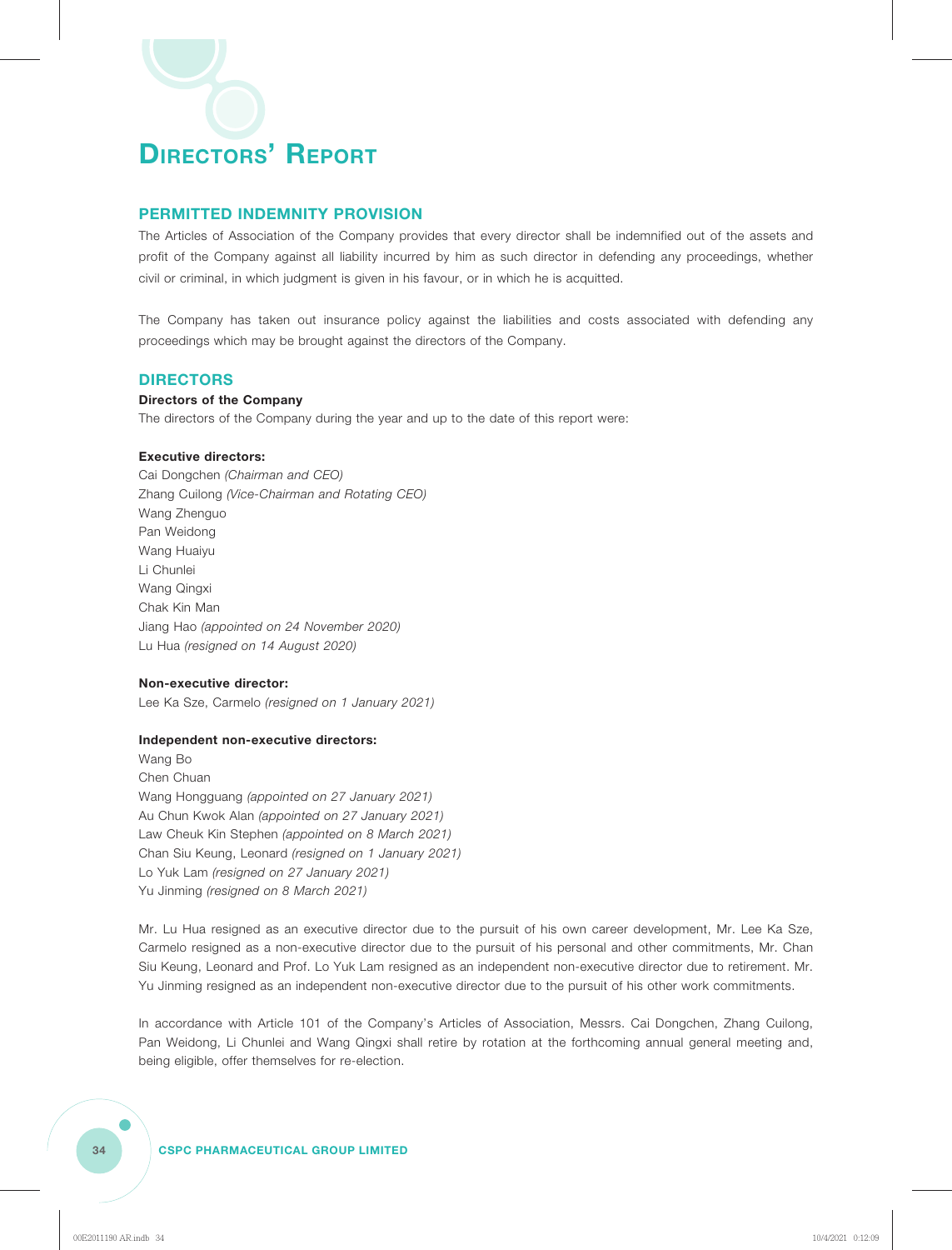#### **DIRECTORS** *(continued)*

#### **Directors of the Company** *(continued)*

In accordance with Article 92 of the Company's Articles of Association, Mr. Law Cheuk Kin Stephen shall retire at the forthcoming annual general meeting and, being eligible, offer himself for re-election.

None of the above directors proposed for re-election at the forthcoming annual general meeting has a service contract which is not determinable by the Group within one year without payment of compensation (other than statutory compensation).

The Company has received from each of the independent non-executive directors an annual confirmation of independence pursuant to Rule 3.13 of the Listing Rules, and considers all the independent non-executive directors are independent.

The list of directors of the Company's subsidiaries (other than those listed as directors of the Company) is kept at the registered office of the Company and available for inspection by shareholders of the Company during office hours.

#### **BIOGRAPHICAL DETAILS OF DIRECTORS AND SENIOR MANAGEMENT**

#### **CAI Dongchen**

Mr. Cai, aged 67, Chairman and Chief Executive Officer of the Company, was appointed as an executive director of the Company in 1998. Mr. Cai is also the chairman of the Nomination Committee of the Company and a director of certain subsidiaries of the Group. Mr. Cai holds a MBA degree from Nankai University and has extensive technical and management experience in the pharmaceutical industry.

Mr. Cai is a substantial shareholder of the Company within the meaning of Part XV of the Securities and Futures Ordinance ("SFO"). Mr. Cai is also a director of True Ally Holdings Limited and Massive Giant Group Limited, both are substantial shareholders of the Company within the meaning of Part XV of the SFO.

#### **ZHANG Cuilong**

Mr. Zhang, aged 52, Vice-Chairman and Rotating Chief Executive Officer of the Company, was appointed as an executive director of the Company in 2018. Mr. Zhang is also a director of certain subsidiaries of the Group. Mr. Zhang holds a bachelor's degree in pharmacology from Hebei Medical College (now known as Hebei Medical University) and has extensive technical, marketing and management experience in the pharmaceutical industry.

#### **WANG Zhenguo**

Mr. Wang, aged 51, was appointed as an executive director of the Company in 2012. Mr. Wang is also a director of certain subsidiaries of the Group. Mr. Wang holds a bachelor's degree in chemistry from Nankai University and has extensive technical, marketing and management experience in the pharmaceutical industry.

#### **PAN Weidong**

Mr. Pan, aged 51, was appointed as an executive director of the Company in 2006. Mr. Pan is also a director of certain subsidiaries of the Group. Mr. Pan holds an EMBA degree from Tsinghua University and has extensive finance, accounting and investment experience in the pharmaceutical industry.

Mr. Pan is a director of Common Success International Limited, a substantial shareholder of the Company within the meaning of Part XV of the SFO.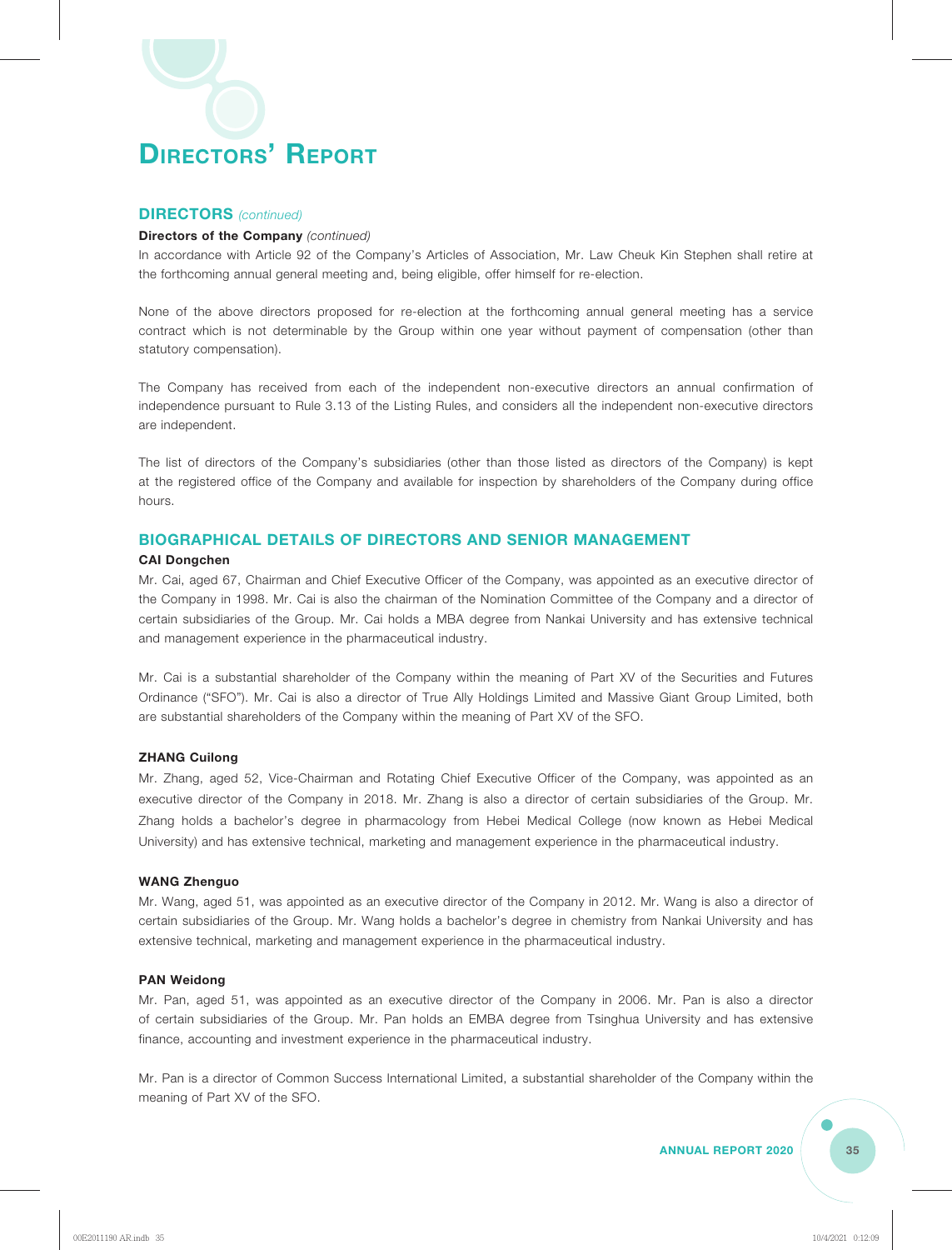### **BIOGRAPHICAL DETAILS OF DIRECTORS AND SENIOR MANAGEMENT** *(continued)*

### **WANG Huaiyu**

Mr. Wang, aged 57, was appointed as an executive director of the Company in 2010. Mr. Wang is also a director of certain subsidiaries of the Group. Mr. Wang holds a bachelor's degree in microbiology and biochemistry from Hebei University and has extensive technical and management experience in the pharmaceutical industry.

### **LI Chunlei**

Dr. Li, aged 44, was appointed as an executive director of the Company in 2017. Dr. Li is currently the Chief Scientist of the Group in charge of research and development. Dr. Li is also the general manager of a subsidiary of the Company, deputy director of the Novel Pharmaceutical Preparations and Excipients State Key Laboratory and director of the Hebei Pharmaceutical Engineering Technology Centre. Dr. Li holds a bachelor's degree in engineering (biological pharmaceutics) from Jilin University and Shenyang Pharmaceutical University, a master's degree in science (microbial and biochemical pharmaceutics) from Jilin University and a doctorate in science (pharmaceutical science) from Shenyang Pharmaceutical University.

### **WANG Qingxi**

Dr. Wang, aged 55, was appointed as an executive director of the Company in 2018. Dr. Wang is also a director of certain subsidiaries of the Group. Prior to joining the Group, Dr. Wang worked at Merck & Co., Inc. in the U.S. for 20 years where he held senior positions including director of pharmaceutical R&D and director of business development and operation. Dr. Wang holds a bachelor's degree in science (chemistry) and a master's degree in science (chemistry) from Nankai University in China, a master's degree in science (polymer science) and a doctorate in chemistry from University of Connecticut in the U.S. and a MBA degree from Temple University in the U.S..

### **CHAK Kin Man**

Mr. Chak, aged 55, was appointed as an executive director of the Company in 2005. Mr. Chak is also a director of certain subsidiaries of the Group. Mr. Chak is a certified public accountant of the Hong Kong Institute of Certified Public Accountants and a fellow member of the Association of Chartered Certified Accountants. Mr. Chak holds a bachelor of social sciences degree from The University of Hong Kong and has extensive experience in finance, accounting and investor relations.

Mr. Chak is a director of Common Success International Limited, a substantial shareholder of the Company within the meaning of Part XV of the SFO.

#### **JIANG Hao**

Dr. Jiang, aged 37, was appointed as an executive director of the Company on 24 November 2020. Prior to joining the Group in August 2020, Dr. Jiang has worked at Fastenal Company as general manager (north and central China) in the U.S., Tianjin Kesun Technology Company (marketing and sales centre of Baidu in Tianjin) as general manager and 3H Health Investment Management Ltd. as assistant to chairman and chief operation officer. Dr. Jiang holds a bachelor's degree in management from Hebei University of Technology, a master's degree in management, economics and industrial engineering from Politecnico di Milano and a doctorate in management (technology economics and management) from Hebei University of Technology.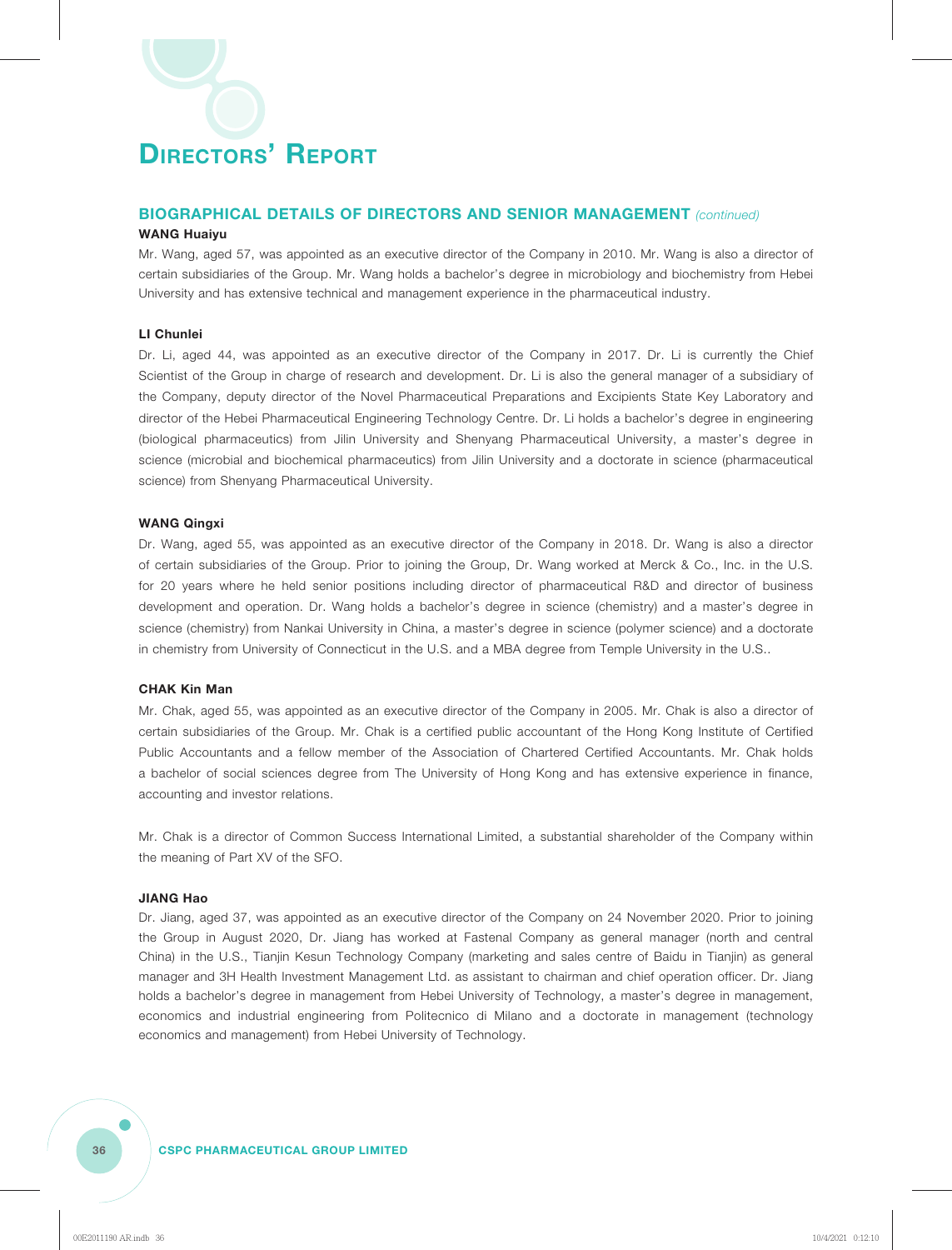### **BIOGRAPHICAL DETAILS OF DIRECTORS AND SENIOR MANAGEMENT** *(continued)*

### **WANG Bo**

Mr. Wang, aged 60, was appointed as an independent non-executive director of the Company in 2012. He is also a member of the Audit Committee, Nomination Committee (appointed on 27 January 2021) and Remuneration Committee of the Company. Mr. Wang is currently the CEO of Beijing CHNMED Pharmaceutical Technology Development Co., Ltd and managing director of Beijing CHNMED Pharmaceutical Consulting Co., Ltd.. Mr. Wang graduated from Beijing Institute of Iron and Steel and has extensive experience in pharmaceutical policy research and consulting. Mr. Wang is currently the distinguished researcher of the Research Center of National Drug Policy & Ecosystem.

Mr. Wang is also an independent director of Henan Taloph Pharmaceutical Stock Co., Ltd. (listed on Shanghai Stock Exchange), Jiuzhitang Co., Ltd. (listed on Shenzhen Stock Exchange) and Youcare Pharmaceutical Group Co., Ltd, (listed on Shanghai Stock Exchange).

#### **CHEN Chuan**

Mr. Chen, aged 57, was appointed as an independent non-executive director of the Company in 2016. He was appointed as a member of the Audit Committee, Nomination Committee and Remuneration Committee of the Company on 1 January 2021. Mr. Chen holds a bachelor's degree in Medicine from Norman Bethune University of Medical Science and a Master's degree in Science from Albert Einstein College of Medicine at Yeshiva University.

Mr. Chen is also a director of Beijing Dong Fang Ming Kang Medical Equipment Co., Ltd. (quoted on the National Equities Exchange and Quotations System), a director of Shanghai Benemae Pharmaceutical Corporation (quoted on the National Equities Exchange and Quotations System) and an independent director of Guangxi Liuzhou Pharmaceutical Co., Ltd. (listed on Shanghai Stock Exchange).

#### **WANG Hongguang**

Prof. Wang, aged 58, was appointed as an independent non-executive director of the Company on 27 January 2021. Prof. Wang is a director and professor of International Center for Bioeconomy, Institute of Multidisciplinary Biomedical Research of Tsinghua University (National Institute of Biological Sciences, Beijing), executive director and adjunct professor of Peking University's China Center for Strategic Studies, adjunct professor of Tianjin University and China Pharmaceutical University. Prof. Wang has previously served as a director of Center of Biotechnology Development of China of the Ministry of Science and Technology. Mr. Wang has long been engaged in the research on technology and economic strategy, and has conducted in-depth research on domestic and foreign biotechnology development and industry policies. Prof. Wang was the founder of "Disparity Economics" and has published 21 books including "Bio-economic of China" and more than 110 theses. Prof. Wang holds a bachelor's degree in agriculture from Gansu Agricultural University, a master's degree in agri-culture and a doctorate in agriculture from China Agricultural University.

Prof. Wang is also an independent director of Beijing Tiantan Biological Products Co., Ltd (listed on Shanghai Stock Exchange).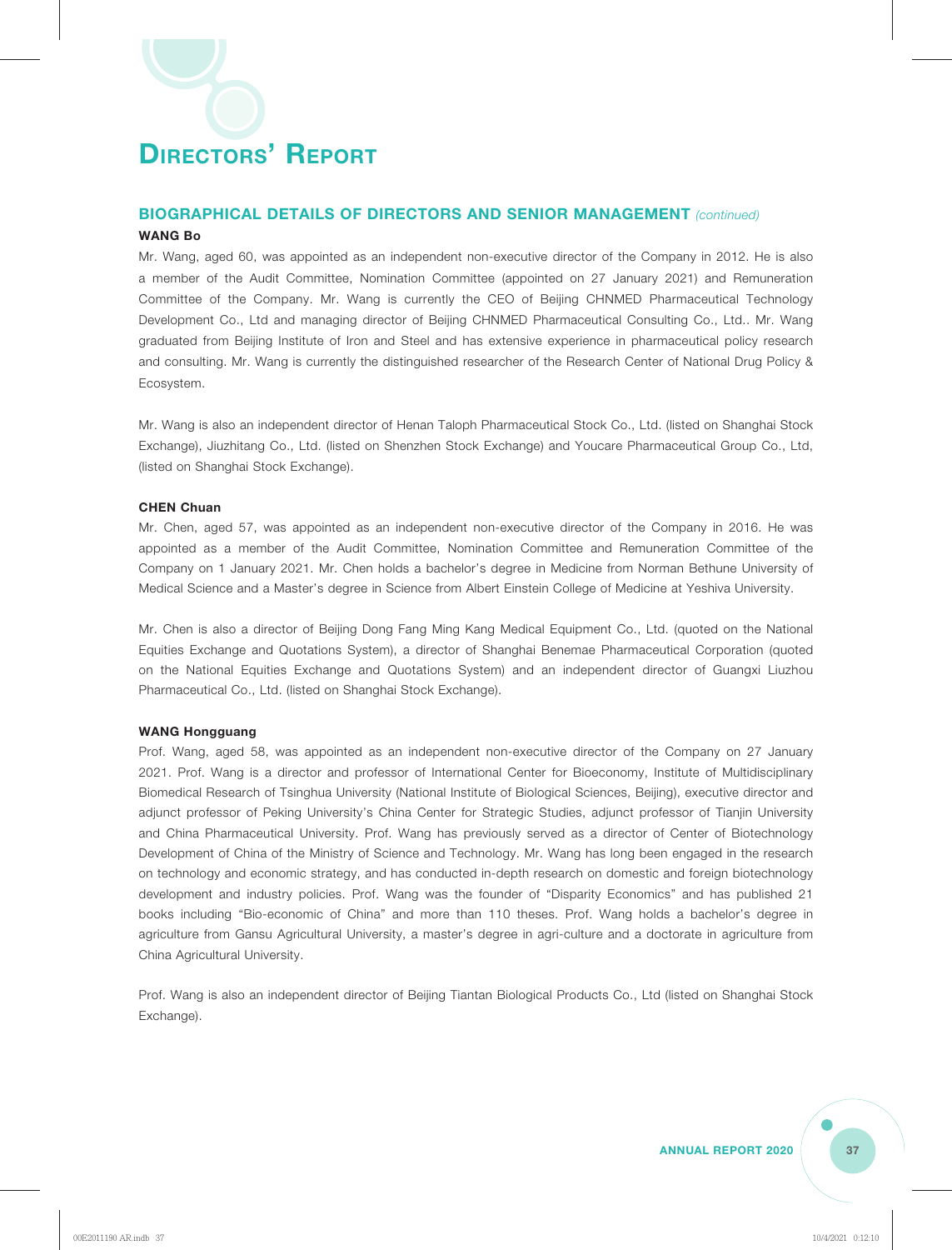### **BIOGRAPHICAL DETAILS OF DIRECTORS AND SENIOR MANAGEMENT** *(continued)*

### **AU Chun Kwok Alan**

Mr. Au, aged 48, was appointed as an independent non-executive director of the Company, the chairman of the Audit Committee and Remuneration Committee of the Company on 27 January 2021. Mr. Au is the founder and managing director of GT Healthcare Group, a private equity platform focusing on cross border healthcare investments. Prior to that, Mr. Au served as the head of the Asia Healthcare Investment Banking of Deutsche Bank Group, advising healthcare IPO and M&A in the region, an executive director at JAFCO Asia Investment Group, responsible for healthcare investments in China, and an investment director of Morningside Group in charge of healthcare investments in Asia. Mr. Au received a bachelor's degree in psychology from Chinese University of Hong Kong and a master's degree in management from Columbia Business School in New York. Mr. Au is a certified public accountant (CPA) in the U.S. and a chartered financial analyst (CFA), and an associate member of the Hong Kong Institute of Financial Analysts and member of the American Institute of Certified Public Accountants.

Mr. Au is also an independent director of Cellular BioMedicine Group (listed on Nasdaq) and I-Mab Biopharma Co., Ltd. (listed on Nasdaq), and a panel member for biotechnology of the Innovation and Technology Fund of the Hong Kong SAR Government.

#### **Law Cheuk Kin Stephen**

Mr. Law, aged 58, was appointed as an independent non-executive director on 8 March 2021. Mr. Law is currently the Managing Director of ANS Capital Limited. Mr. Law previously served as the Finance Director and a member of the Executive Directorate of MTR Corporation Limited, Chief Financial Officer of Guoco Group Limited, Hong Kong and Managing Director of TPG Growth Capital (Asia) Limited, and held various senior positions in the Morningside Group and Wheelock Group. He was also previously a non-executive director of China NT Pharma Group Limited (listed on The Stock Exchange of Hong Kong Limited, the "Stock Exchange"), an alternate director of MIE Holdings Corporation (listed on the Stock Exchange), an independent non-executive director of AAG Energy Holdings Limited (listed on the Stock Exchange) and Stealth BioTherapeutics Corp. (listed on Nasdaq). He is currently a member of the board of directors of SOW (Asia) Foundation and a council member of Hong Kong Business Accountants Association. He served as a council member of the Hong Kong Institute of Certified Public Accountants from 2010 to 2017 and an adjunct professor of the Hong Kong Polytechnic University from 2015 to 2017. He is currently a member of the Hong Kong Institute of Certified Public Accountants and the Institute of Chartered Accountants in England and Wales. Besides, Mr. Law has been appointed by the Ministry of Finance of the People's Republic of China as an expert consultant to provide advice on finance and management accounting. Mr. Law holds a Bachelor's degree in Science (Civil Engineering) from the University of Birmingham, the United Kingdom and received a Master's degree in Business Administration from the University of Hull, the United Kingdom.

Mr. Law is also an independent non-executive director of China Everbright Limited, Somerley Capital Holdings Limited, China Galaxy Securities Co., Ltd. and Bank of Guizhou Co., Ltd., all of which are listed on the Stock Exchange.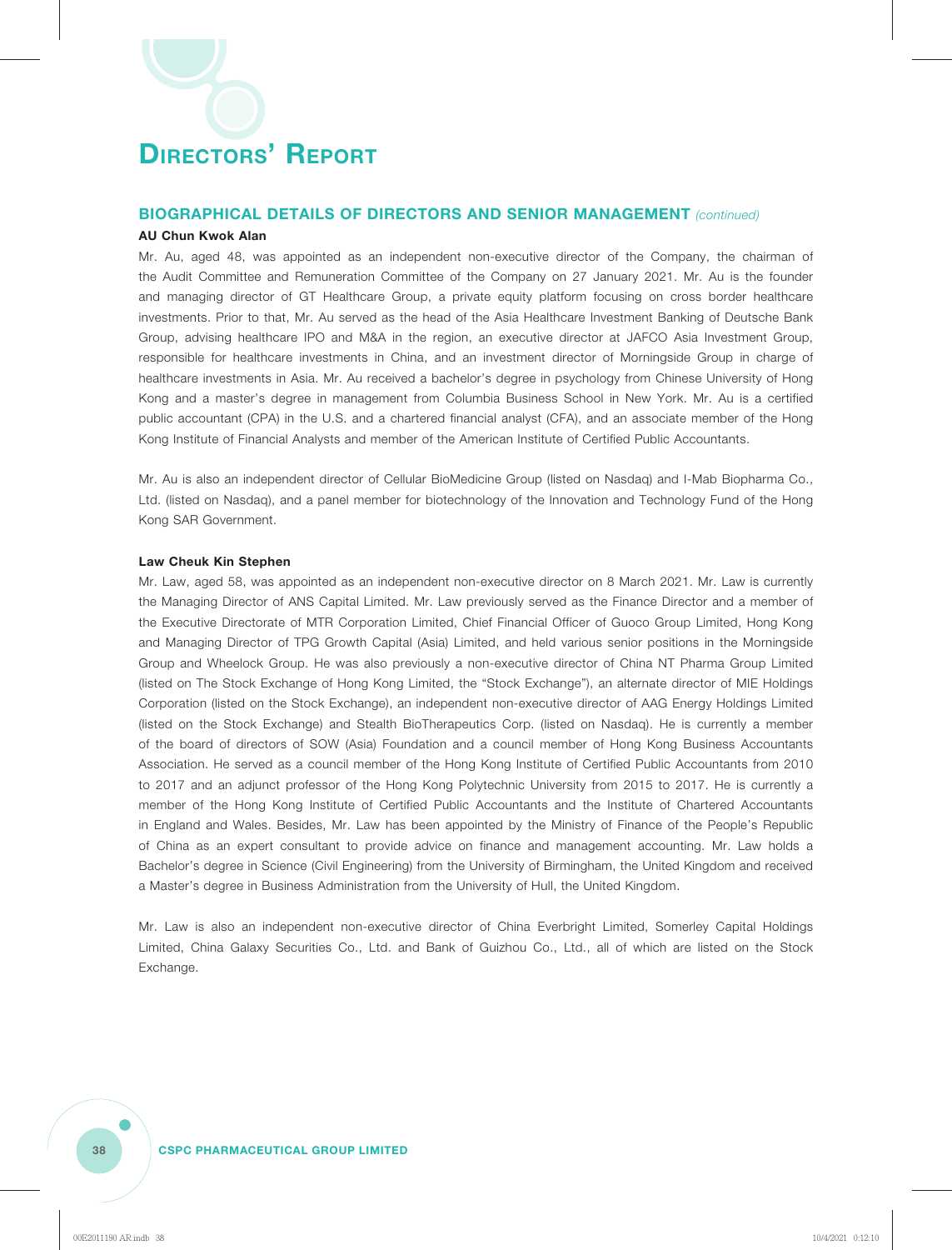### **DIRECTORS' INTERESTS IN TRANSACTIONS, ARRANGEMENTS OR CONTRACTS OF SIGNIFICANCE**

Details of the connected transactions and continuing connected transactions of the Group during the year are set out in the section headed "Connected Transactions and Continuing Connected Transactions".

Woo, Kwan, Lee & Lo, a firm of solicitors of which Mr. Lee Ka Sze, Carmelo, who resigned as a non-executive director on 1 January 2021, is a partner, rendered professional services to the Group for which it received normal remuneration.

Other than as disclosed above, no transactions, arrangements or contracts of significance to which the Company or any of its subsidiaries was a party and in which a director of the Company or his connected entities had a material interest, whether directly or indirectly, subsisted at the end of the year or at any time during the year.

### **DIRECTORS' INTERESTS IN SHARES, UNDERLYING SHARES AND DEBENTURES**

As at 31 December 2020, the interests of the directors and their associates in the shares, underlying shares and debentures of the Company and its associated corporations (within the meaning of Part XV of the SFO), as recorded in the register maintained by the Company pursuant to Section 352 of the SFO, or as otherwise notified to the Company and The Stock Exchange of Hong Kong Limited pursuant to the Model Code for Securities Transactions by Directors of Listed Issuers, were as follows:

### *Long Positions*

|                  |                                                        | Number of<br>issued<br>ordinary     | Percentage<br>of the issued<br>share capital of |
|------------------|--------------------------------------------------------|-------------------------------------|-------------------------------------------------|
| Name of director | Capacity                                               | shares held                         | the Company                                     |
| Cai Dongchen     | Beneficial owner<br>Interest of controlled corporation | 196,076,960<br>2,604,708,710 (Note) |                                                 |
|                  |                                                        | 2,800,785,670                       | 23.39%                                          |
| Chak Kin Man     | Beneficial owner                                       | 7,680                               | 0.00006%                                        |

*Note:* Mr. Cai Dongchen is deemed to be interested in 2,604,708,710 shares, comprising (i) 410,744,640 shares directly held by Key Honesty Limited, a direct wholly-owned subsidiary of True Ally Holdings Limited ("True Ally"), (ii) 1,218,834,470 shares directly held by Massive Giant Group Limited, a direct wholly-owned subsidiary of True Ally, (iii) 948,249,600 shares directly held by True Ally, which is directly wholly-owned by Mr. Cai Dongchen and (iv) 26,880,000 shares directly held by Harmonic Choice Limited by virtue of his interests in a chain of corporations holding Harmonic Choice Limited, namely Massive Top Limited, of which March Rise Limited, Beijing Zhongyihe Hezhong Investment Management Centre (Limited Partnership) (北京中宜和合眾投資管理中心(有限合夥))("Zhongyihe") and True Ally own 75%, 15% and 10%, respectively. March Rise Limited in turn is owned as to 40% by True Ally and 60% by Zhongyihe, the general partner of which is Mr. Cai Dongchen.

Other than as disclosed above, none of the directors or their associates had any interests or short positions in the shares, underlying shares or debentures of the Company or any of its associated corporations as at 31 December 2020.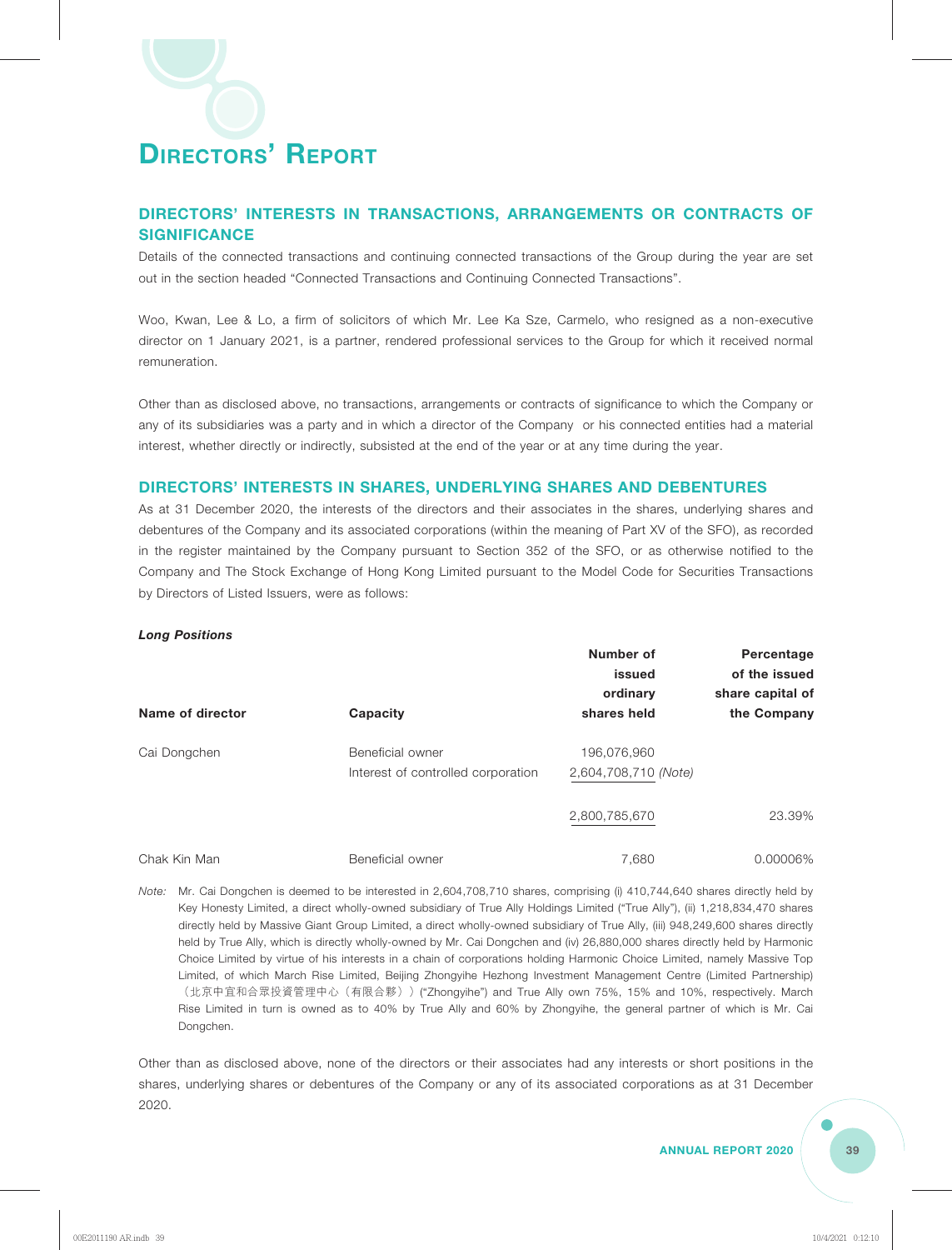### **ARRANGEMENTS TO PURCHASE SHARES OR DEBENTURES**

Other than the long-term incentive program of the Group, neither the Company nor any of its subsidiaries was a party to any arrangements to enable the directors of the Company to acquire benefits by means of the acquisition of shares in, or debentures of, the Company or any other body corporate at any time during the year.

### **SUBSTANTIAL SHAREHOLDERS**

As at 31 December 2020, the register of substantial shareholders maintained by the Company pursuant to Section 336 of the SFO shows that the following shareholders had notified the Company of relevant interests in the issued share capital of the Company.

**Number of**

**Percentage of**

### *Long Positions*

| Name of substantial shareholder      | Capacity                                    | <b>NUILINGL</b> OF<br>issued ordinary<br>shares held | <b>Fercentage or</b><br>shares in issue<br>of the Company |
|--------------------------------------|---------------------------------------------|------------------------------------------------------|-----------------------------------------------------------|
| Cai Dongchen                         | Beneficial owner                            | 196,076,960                                          |                                                           |
|                                      | Interest in controlled corporation          | 2,604,708,710 (Note)                                 |                                                           |
|                                      |                                             | 2,800,785,670                                        | 23.39%                                                    |
| True Ally Holdings Limited           | Beneficial owner                            | 948,249,600                                          |                                                           |
|                                      | Interest in controlled corporation          | 1,656,459,110 (Note)                                 |                                                           |
|                                      |                                             | 2,604,708,710                                        | 21.75%                                                    |
| Massive Giant Group Limited          | Beneficial owner                            | 1,218,834,470                                        | 10.18%                                                    |
| Common Success International Limited | Beneficial owner                            | 728,796,313                                          | 6.09%                                                     |
| Citigroup Inc.                       | Person having a security interest in shares | 14,909,059                                           |                                                           |
|                                      | Interest in controlled corporation          | 41,245,193                                           |                                                           |
|                                      | Approved lending agents                     | 548,685,107                                          |                                                           |
|                                      |                                             | 604,839,359                                          | 5.05%                                                     |
| <b>UBS Group AG</b>                  | Interest in controlled corporation          | 772,060,170                                          | 6.45%                                                     |
| <b>Short Positions</b>               |                                             |                                                      |                                                           |
|                                      |                                             | Number of                                            | Percentage of                                             |
| Name of substantial shareholder      | Capacity                                    | issued ordinary<br>shares held                       | shares in issue<br>of the Company                         |
| Citigroup Inc.                       | Interest in controlled corporation          | 65,361,451                                           | 0.55%                                                     |

*Note:* Mr. Cai Dongchen is deemed to be interested in 2,604,708,710 shares, comprising (i) 410,744,640 shares directly held by Key Honesty Limited, a direct wholly-owned subsidiary of True Ally, (ii) 1,218,834,470 shares directly held by Massive Giant Group Limited, a direct wholly-owned subsidiary of True Ally, (iii) 948,249,600 shares directly held by True Ally, which is directly wholly-owned by Mr. Cai Dongchen and (iv) 26,880,000 shares directly held by Harmonic Choice Limited by virtue of his interests in a chain of corporations holding Harmonic Choice Limited, namely Massive Top Limited, of which March Rise Limited, Zhongyihe and True Ally own 75%, 15% and 10%, respectively. March Rise Limited in turn is owned as to 40% by True Ally and 60% by Zhongyihe, the general partner of which is Mr. Cai Dongchen.

Other than as disclosed above, the Company has not been notified of any other relevant interests or short positions in the issued share capital of the Company as at 31 December 2020.

### **40 CSPC PHARMACEUTICAL GROUP LIMITED**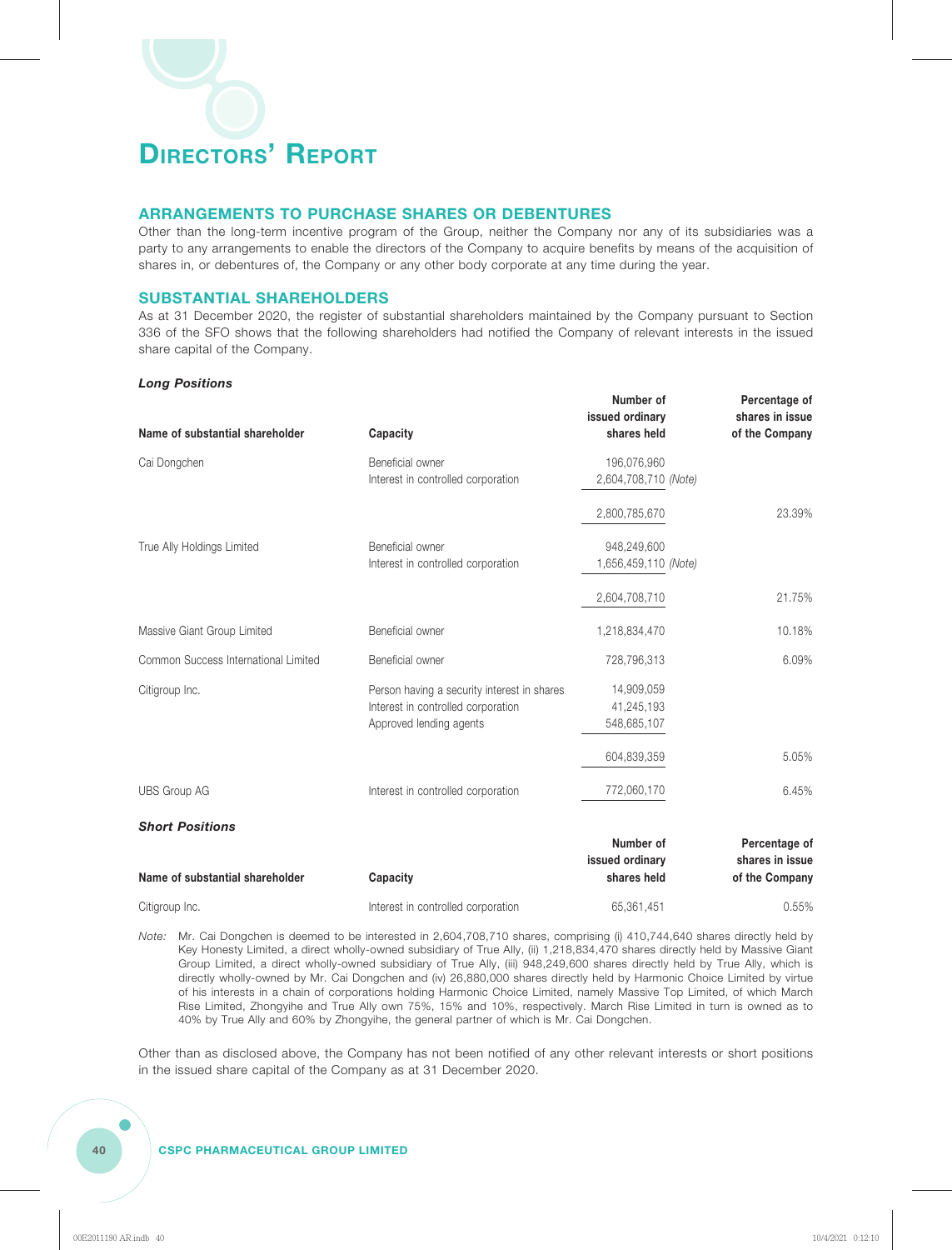### **CONNECTED TRANSACTIONS AND CONTINUING CONNECTED TRANSACTIONS**

### **Connected Transaction**

On 25 June 2019, Hebei Children's Hospital of Integrated Traditional Chinese and Western Medicine, CSPC Hebei Zhongnuo Pharmaceutical (Shijiazhuang) Co. Ltd ("Zhongnuo') and CSPC Ouyi Pharmaceutical Co. Ltd. ("Ouyi") entered into a lease agreement with CSPC Holdings Company Limited ("CHL") to lease certain premises located in Shijiazhuang, Hebei Province, the PRC for a term of three years commencing on 25 June 2019 with an aggregate rental of RMB21,241,000 per annum. During the year ended 31 December 2020, a rental of RMB21,241,000 was paid.

### **Continuing Connected Transactions**

During the year ended 31 December 2020, the Group has entered into certain transactions which constituted continuing connected transactions (as defined in the Listing Rules) of the Company and details of these transactions are set out below:

| Name of company          | <b>Nature of transactions</b>             | <b>Transaction amount</b> |
|--------------------------|-------------------------------------------|---------------------------|
|                          |                                           | <i>RMB'000</i>            |
| CHL and its subsidiaries | Sales of pharmaceutical products (note a) | 466,409                   |
| (the "CHL Group")        | Rental payment <i>(note b)</i>            | 2.346                     |
|                          | Rental payment <i>(note c)</i>            | 57,240                    |
|                          | Purchase of steam (note d)                | 14,788                    |
|                          | Purchase of steam (note e)                | 15.114                    |

*Notes:*

- (a) On 1 November 2018, the Company entered into a master sales agreement with CHL, pursuant to which the Company agreed to supply and to procure its subsidiaries to supply pharmaceutical products to the CHL Group for a terms of three years commencing on 1 November 2018. On 9 December 2019, the Company entered into a supplemental agreement within CHL to amend the master sales agreement by revising the annual cap.
- (b) On 20 July 2002, Zhongnuo entered into a lease agreement with CHL to lease certain premises located in Shijiazhuang, Hebei Province, the PRC for a term of twenty years. The lease agreement was subject to a rental adjustment every three years. The rental was revised to RMB3,312,800 per annum upon review on 1 August 2020.
- (c) On 21 December 2018, each of CSPC NBP Pharmaceutical Co. Ltd., Ouyi, Zhongnuo and CSPC Zhongqi Pharmaceutical Technology (Shijiazhuang) Co., Ltd., entered into a lease agreement with CHL to lease certain premises in Shijiazhuang, Hebei Province, the PRC for a term of three years commencing on 1 January 2019 with an aggregate rental of RMB57,240,000 per annum.
- (d) On 29 August 2017, CSPC Innovation Pharmaceutical Co. Ltd. entered into a steam supply agreement with Hebei Hongyuan Re Dian Limited Liability Company ("Hongyuan") for the purchase of steam from Hongyuan for a term of three years commencing on 29 August 2017. The agreement was renewed on 28 August 2020 for the period from 29 August 2020 to 31 December 2020 and further renewed on 18 December 2020 for a term of one year commencing on 1 January 2021. Details of the transactions are set out in the announcement of the Company dated 28 August 2020 and 18 December 2020.
- (e) On 12 July 2019, Hebei Shengxue Glucose Limited Liability Company entered into a steam supply agreement with Hongyuan for the purchase of steam from Hongyuan for a term of three years commencing on 13 June 2019.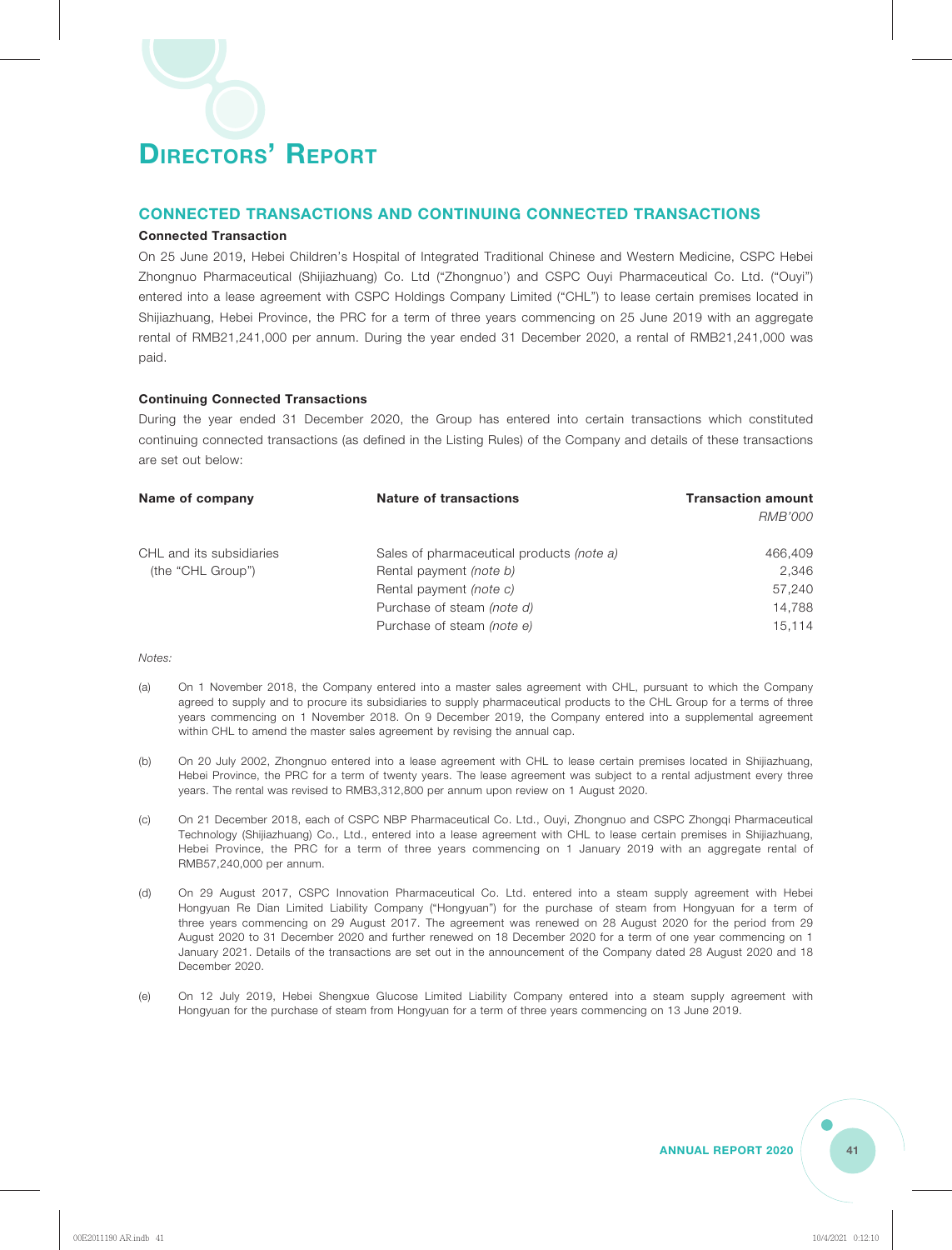### **CONNECTED TRANSACTIONS AND CONTINUING CONNECTED TRANSACTIONS**

#### *(continued)*

Mr. Cai Dongchen, a substantial shareholder of the Company, is indirectly interested in CHL through a series of corporations. Therefore, CHL is an associate of a substantial shareholder of the Company, and thus a connected person of the Company under Chapter 14A of the Listing Rules. In addition, each of Mr. Zhang Cuilong, Mr. Wang Zhenguo, Mr. Pan Weidong, Mr. Wang Huaiyu and Dr. Li Chunlei, all being directors of the Company, is also indirectly interested in CHL.

Pursuant to Rule 14A.38 of the Listing Rules, the board of directors engaged the auditor of the Company to carry out assurance procedures in respect of the continuing connected transactions of the Group in accordance with Hong Kong Standard on Assurance Engagements 3000 "Assurance Engagements Other Than Audits or Reviews of Historical Financial Information" and with reference to Practice Note 740 "Auditor's Letter on Continuing Connected Transactions under the Hong Kong Listing Rules" issued by the Hong Kong Institute of Certified Public Accountants. The auditor has reported the conclusion to the board of directors by confirming the matters as stated in Rule 14A.38, where applicable.

The independent non-executive directors have reviewed the continuing connected transactions and the report of the auditor and have confirmed that the transactions have been entered into by the Group:

- (i) in the ordinary and usual course of the Group's business;
- (ii) either on normal commercial terms or on terms no less favourable to the Group than terms available to or from independent third parties; and
- (iii) in accordance with the relevant agreements governing such transactions on terms that are fair and reasonable and in the interests of the shareholders of the Company as a whole.

### **RELATED PARTY TRANSACTIONS**

Significant related party transactions which were undertaken in the normal course of business are set out in note 43 to the consolidated financial statements. For those related party transactions that constituted connected transactions or continuing connected transactions (as the case may be) under the Listing Rules but are not disclosed in the section headed "Connected Transactions and Continuing Connected Transactions", they are exempt from reporting, annual review and independent shareholder's approval requirements under Chapter 14A of the Listing Rules.

### **INTERESTS IN COMPETITOR**

CHL holds certain equity interest in CSPC Jiangxi Jinfurong Pharmaceutical Co., Ltd, a company principally engaged in the manufacture and sales of traditional Chinese medicines in the PRC and which may compete with the Group in certain aspects of its business.

Each of Mr. Cai Dongchen, Mr. Zhang Cuilong, Mr. Wang Zhenguo, Mr. Pan Weidong, Mr. Wang Huaiyu and Dr. Li Chunlei, all being directors of the Company, has an indirect interest in CHL.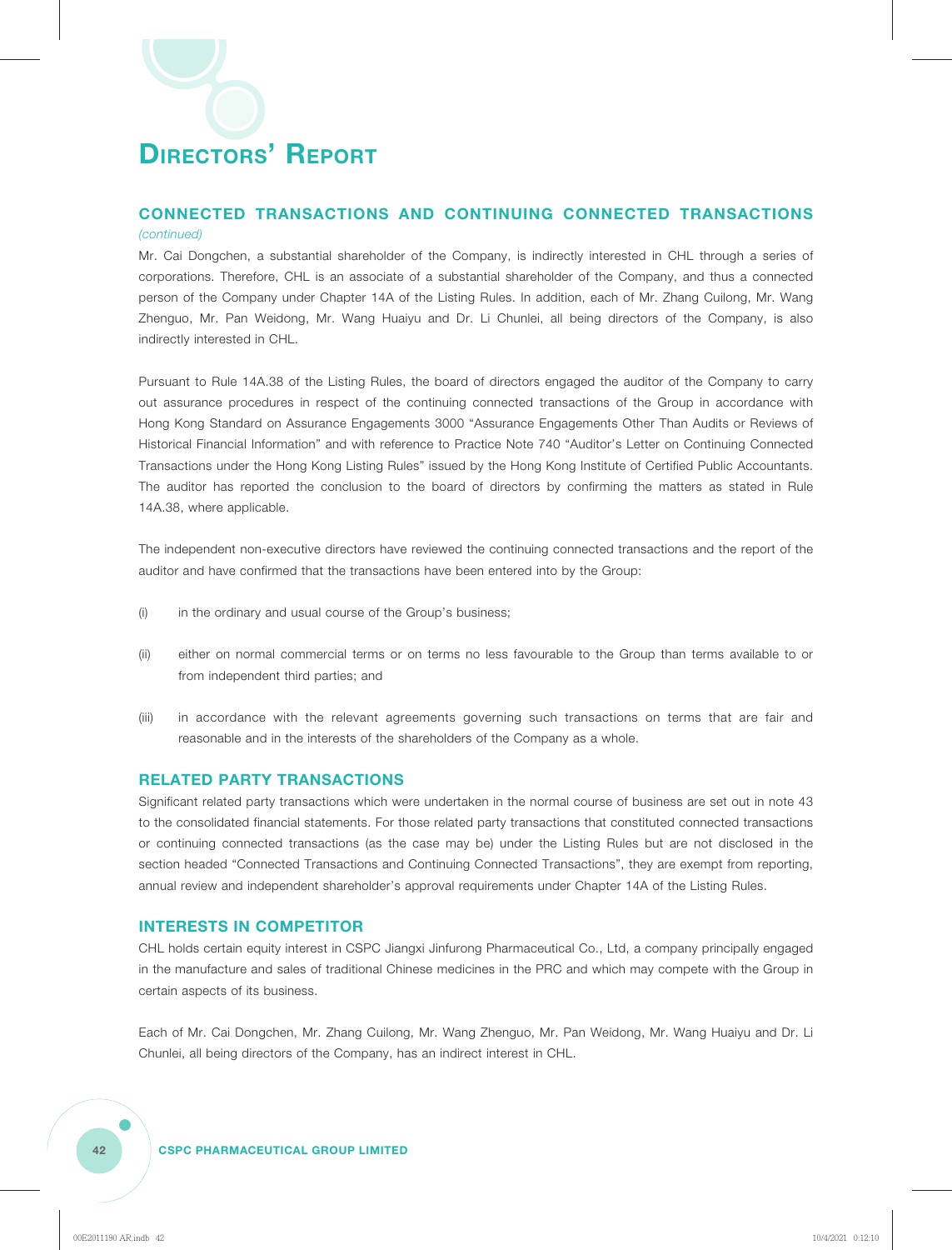### **LONG-TERM INCENTIVE PROGRAM**

Particulars of the Company's share option scheme and share award scheme are set out in note 36 to the consolidated financial statements.

### **EMOLUMENT POLICY**

The emoluments of the directors of the Company are decided by the Remuneration Committee, having regard to the Group's operating results, performance and responsibilities of individuals and prevailing market practices.

### **PURCHASE, SALE OR REDEMPTION OF THE COMPANY'S LISTED SECURITIES**

Neither the Company nor any of its subsidiaries had purchased, sold or redeemed any of the listed securities of the Company during the year.

### **SUFFICIENCY OF PUBLIC FLOAT**

The Company has maintained a sufficient public float throughout the year ended 31 December 2020.

### **AUDITOR**

A resolution will be submitted to the annual general meeting to re-appoint Messrs. Deloitte Touche Tohmatsu as auditor of the Company.

> On behalf of the Board **CAI Dongchen** *Chairman*

Hong Kong, 15 March 2021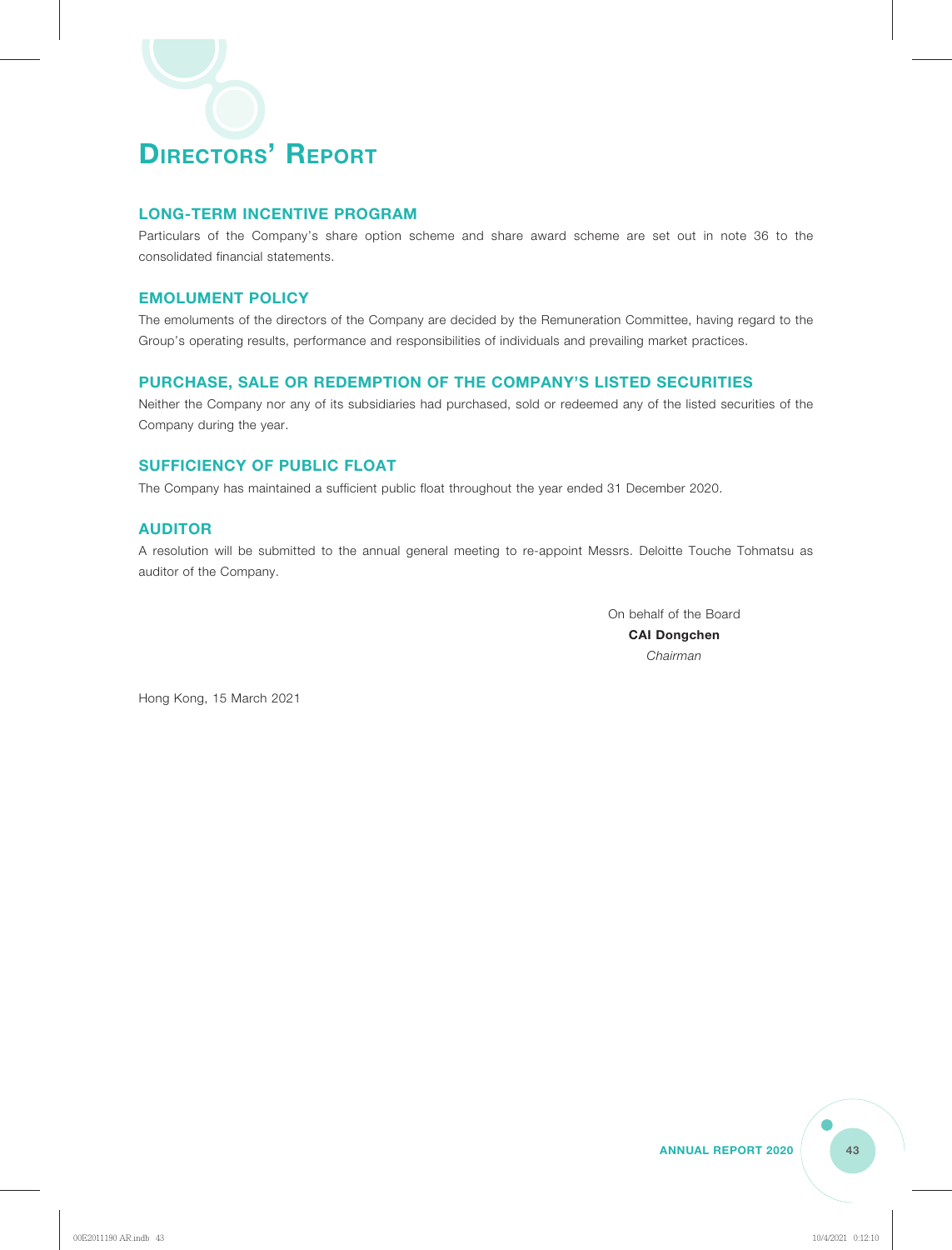# Deloitte.



### **TO THE MEMBERS OF CSPC PHARMACEUTICAL GROUP LIMITED**

**石藥集團有限公司** *(incorporated in Hong Kong with limited liability)*

### **OPINION**

We have audited the consolidated financial statements of CSPC Pharmaceutical Group Limited (the "Company") and its subsidiaries (collectively referred to as the "Group") set out on pages 50 to 162, which comprise the consolidated statement of financial position as at 31 December 2020, the consolidated statement of profit or loss, consolidated statement of profit or loss and other comprehensive income, consolidated statement of changes in equity and consolidated statement of cash flows for the year then ended, and notes to the consolidated financial statements, including a summary of significant accounting policies.

In our opinion, the consolidated financial statements give a true and fair view of the consolidated financial position of the Group as at 31 December 2020, and of its consolidated financial performance and its consolidated cash flows for the year then ended in accordance with Hong Kong Financial Reporting Standards ("HKFRSs") issued by the Hong Kong Institute of Certified Public Accountants (the "HKICPA") and have been properly prepared in compliance with the Hong Kong Companies Ordinance.

### **BASIS FOR OPINION**

We conducted our audit in accordance with Hong Kong Standards on Auditing ("HKSAs") issued by the HKICPA. Our responsibilities under those standards are further described in the Auditor's Responsibilities for the Audit of the Consolidated Financial Statements section of our report. We are independent of the Group in accordance with the HKICPA's Code of Ethics for Professional Accountants (the "Code"), and we have fulfilled our other ethical responsibilities in accordance with the Code. We believe that the audit evidence we have obtained is sufficient and appropriate to provide a basis for our opinion.

### **KEY AUDIT MATTERS**

Key audit matters are those matters that, in our professional judgment, were of most significance in our audit of the consolidated financial statements of the current period. These matters were addressed in the context of our audit of the consolidated financial statements as a whole, and in forming our opinion thereon, and we do not provide a separate opinion on these matters.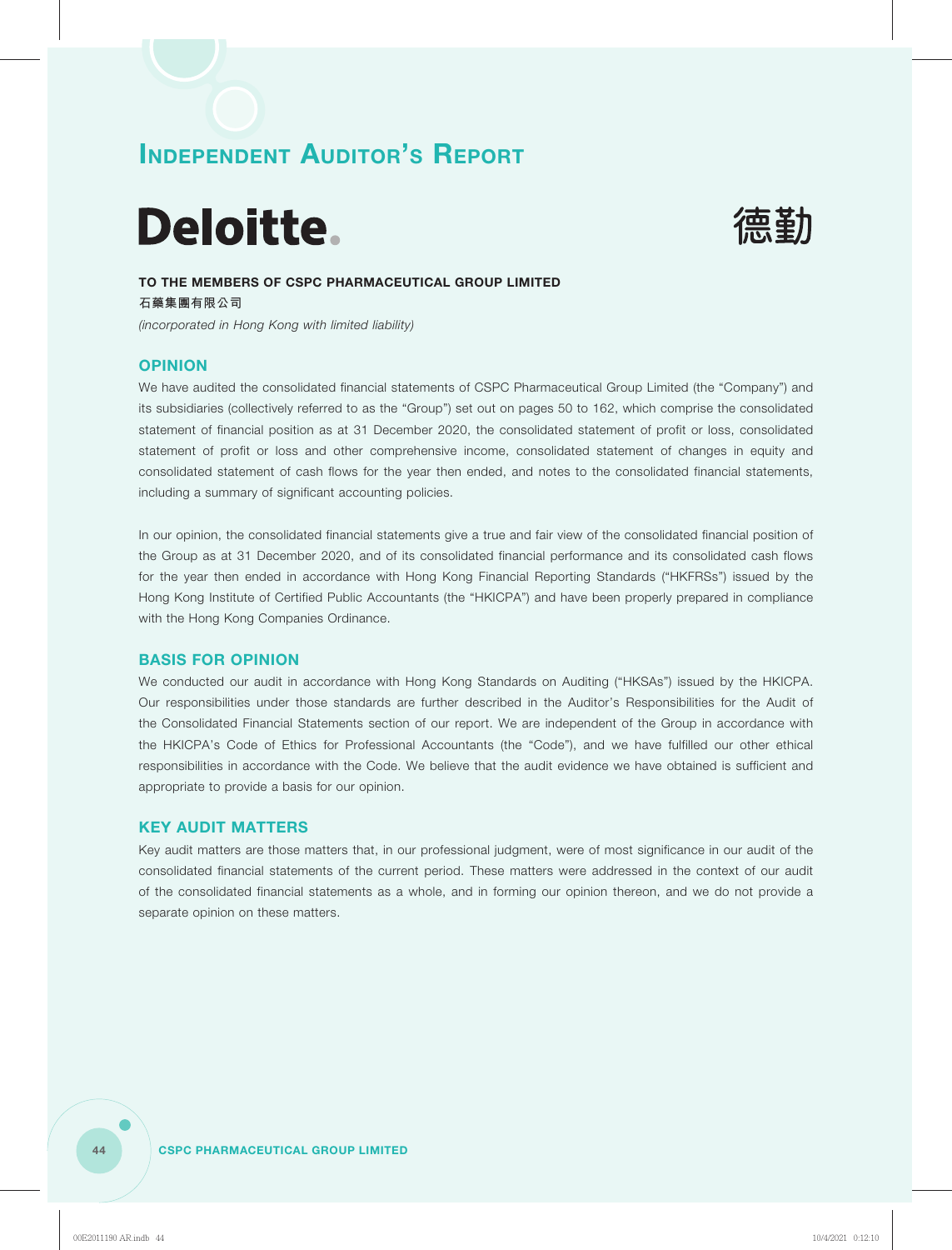#### Key audit matter **How our audit addressed the key audit matter**

#### *Revenue recognition*

We identified revenue recognition as a key audit matter due to its significance to the consolidated statement of profit or loss and higher risks of material misstatement on revenue recognition arising from its large transaction volume.

The accounting policy for recognition of revenue from contract with customers is disclosed in note 3 to the consolidated financial statements. As set out in the consolidated statement of profit or loss and other comprehensive income and note 5 to the consolidated financial statements, during the year ended 31 December 2020, the revenue from contract with customers is approximately RMB24,942,204,000.

Our procedures in relation to revenue recognition included:

- Obtaining an understanding of and assessing the design, implementation and operating effectiveness of management's key internal controls in relation to revenue recognition;
- Assessing the Groups' revenue recognition policies with reference to the requirements of Hong Kong Financial Reporting Standards;
- Performing test of details of revenue records, on a sampling basis, by inspecting goods delivery note and acknowledgement of receipt from customers for verifying the transfer of control of goods; and
- Performing analytical procedures by comparing revenue and gross profit to that of previous years among the same segments and key products and assessing the reasonableness of revenue recognised in current year.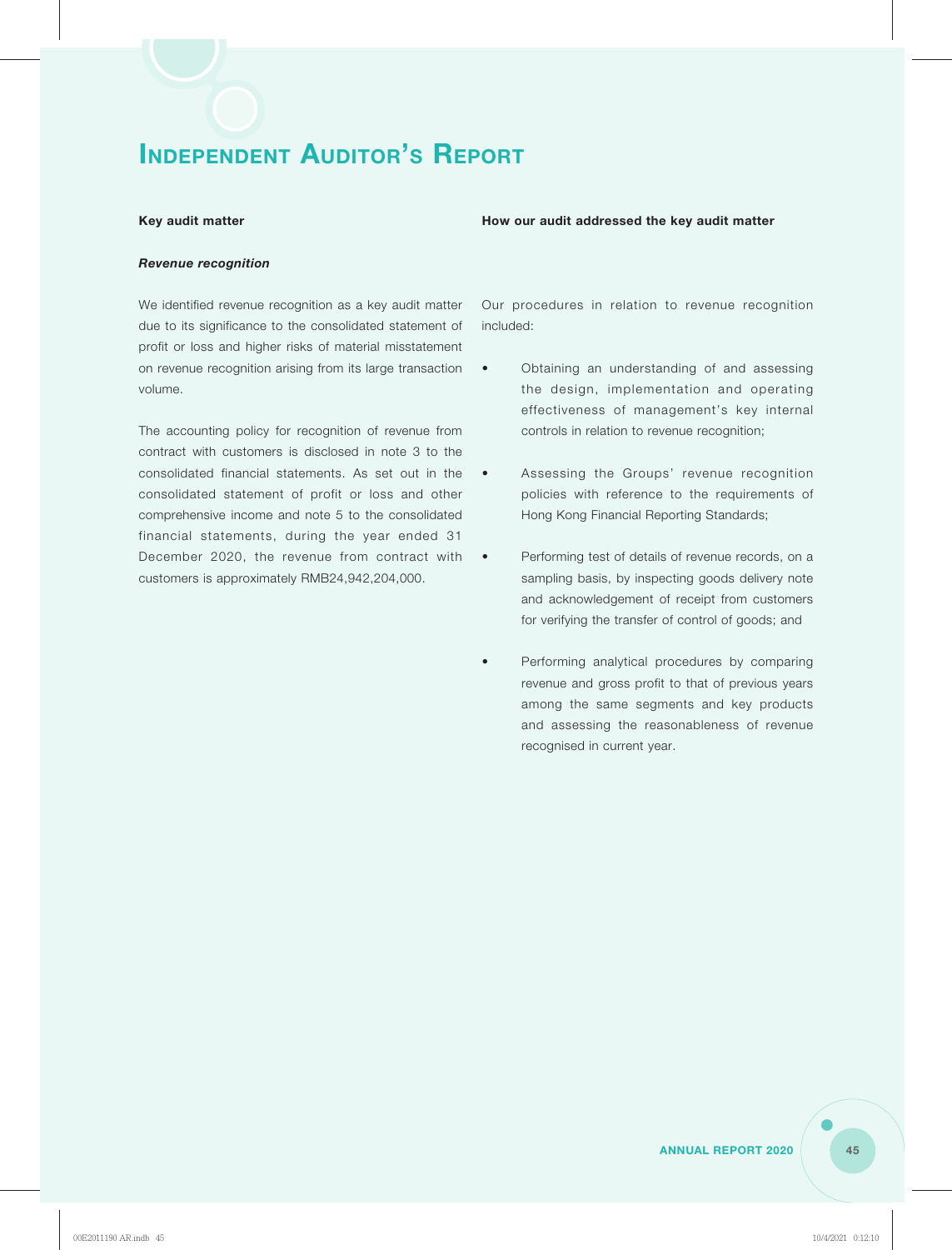#### *Expected credit losses on trade receivables*

We identified impairment assessment of trade receivables as a key audit matter due to the significance of trade receivables to the Group's consolidated financial position and the involvement of subjective judgement and management estimates in evaluating the expected credit losses ("ECL") of the Group's trade receivables at the end of the reporting period.

As at 31 December 2020, the Group's net trade receivables amounting to approximately RMB2,398,859,000, which represented approximately 8% of total assets of the Group and out of these trade receivables approximately RMB189,458,000 were past due.

As disclosed in note 41 to the consolidated financial statements, the management of the Group estimates the amount of lifetime ECL of trade receivables based on provision matrix through grouping of various debtors that have similar loss patterns, after considering ageing, repayment history and/or past due status of respective trade receivables. Estimated loss rates are based on historical observed default rates over the expected life of the debtors and are adjusted for forwardlooking information. In addition, trade receivables with significant outstanding and credit-impaired balances are assessed for ECL individually. The loss allowance of the credit-impaired trade receivables is measured as the difference between the asset's carrying amount and the present value of estimated future cash flows with the consideration of expected future credit losses.

As disclosed in note 41 to the consolidated financial statements, the Group's lifetime ECL recognised on trade receivables as at 31 December 2020 amounted to approximately RMB22,436,000.

#### Key audit matter **How our audit addressed the key audit matter**

Our procedures in relation to impairment assessment of trade receivables included:

- Understanding key controls on how the management estimates the loss allowance for trade receivables;
	- Testing the integrity of information used by management to develop the provision matrix, including trade receivables ageing analysis as at 31 December 2020, on a sample basis, by comparing individual items in the analysis with the relevant sales invoices and other supporting documents;
	- Challenging management's basis and judgement in determining credit loss allowance on trade receivables as at 31 December 2020, including their identification of significant outstanding and credit-impaired balances, the reasonableness of management's grouping of the remaining debtors into different categories in the provision matrix, and the basis of estimated loss rates applied for each individually significant balance and each category in the provision matrix (with reference to historical default rates and forward-looking information); and
	- Evaluating the disclosures regarding the impairment assessment of trade receivables in notes 22 and 41 to the consolidated financial statements.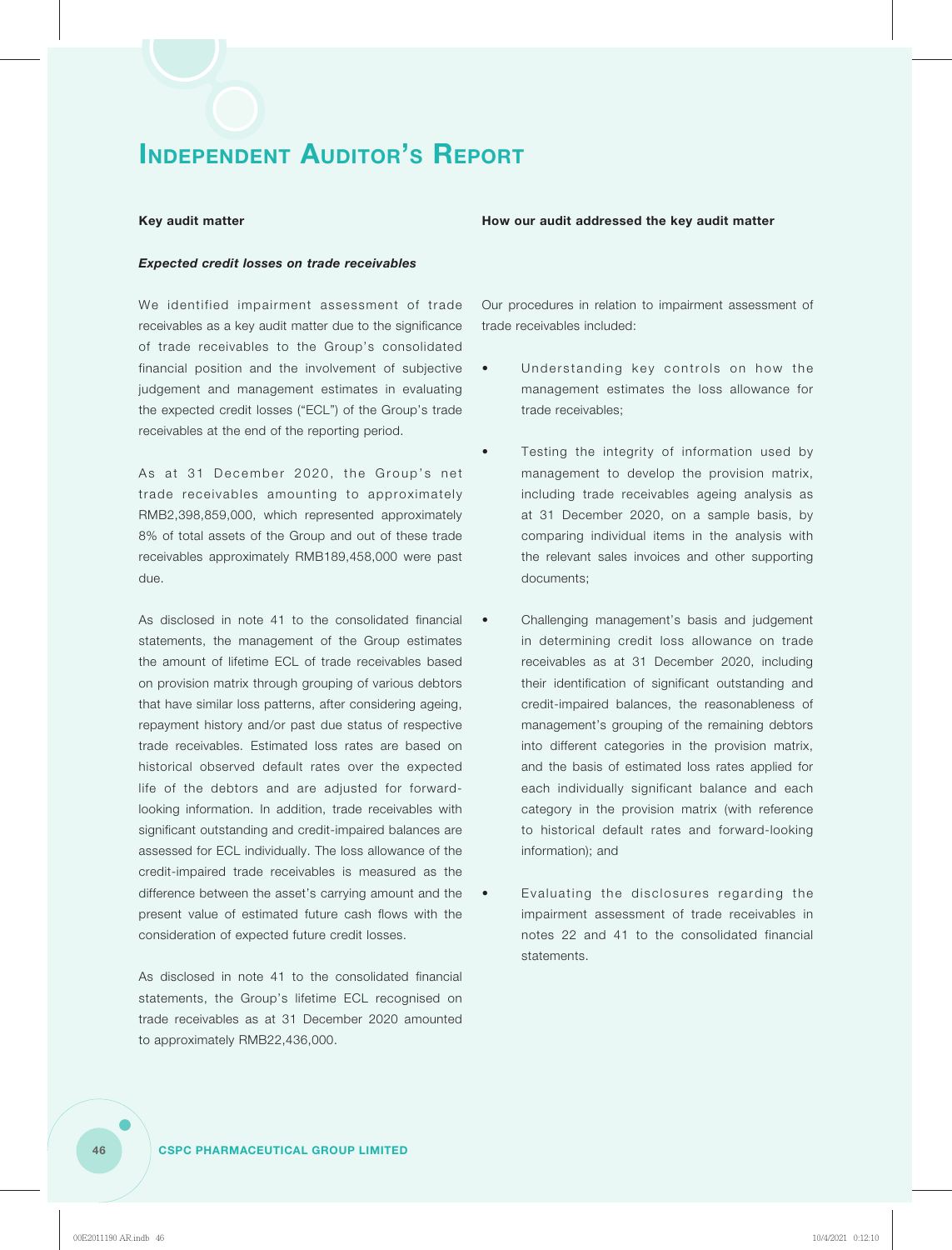### **OTHER INFORMATION**

The directors of the Company are responsible for the other information. The other information comprises the information included in the annual report, but does not include the consolidated financial statements and our auditor's report thereon.

Our opinion on the consolidated financial statements does not cover the other information and we do not express any form of assurance conclusion thereon.

In connection with our audit of the consolidated financial statements, our responsibility is to read the other information and, in doing so, consider whether the other information is materially inconsistent with the consolidated financial statements or our knowledge obtained in the audit or otherwise appears to be materially misstated. If, based on the work we have performed, we conclude that there is a material misstatement of this other information, we are required to report that fact. We have nothing to report in this regard.

### **RESPONSIBILITIES OF DIRECTORS AND THOSE CHARGED WITH GOVERNANCE FOR THE CONSOLIDATED FINANCIAL STATEMENTS**

The directors of the Company are responsible for the preparation of the consolidated financial statements that give a true and fair view in accordance with HKFRSs issued by the HKICPA and the Hong Kong Companies Ordinance, and for such internal control as the directors determine is necessary to enable the preparation of consolidated financial statements that are free from material misstatement, whether due to fraud or error.

In preparing the consolidated financial statements, the directors are responsible for assessing the Group's ability to continue as a going concern, disclosing, as applicable, matters related to going concern and using the going concern basis of accounting unless the directors either intend to liquidate the Group or to cease operations, or have no realistic alternative but to do so.

Those charged with governance are responsible for overseeing the Group's financial reporting process.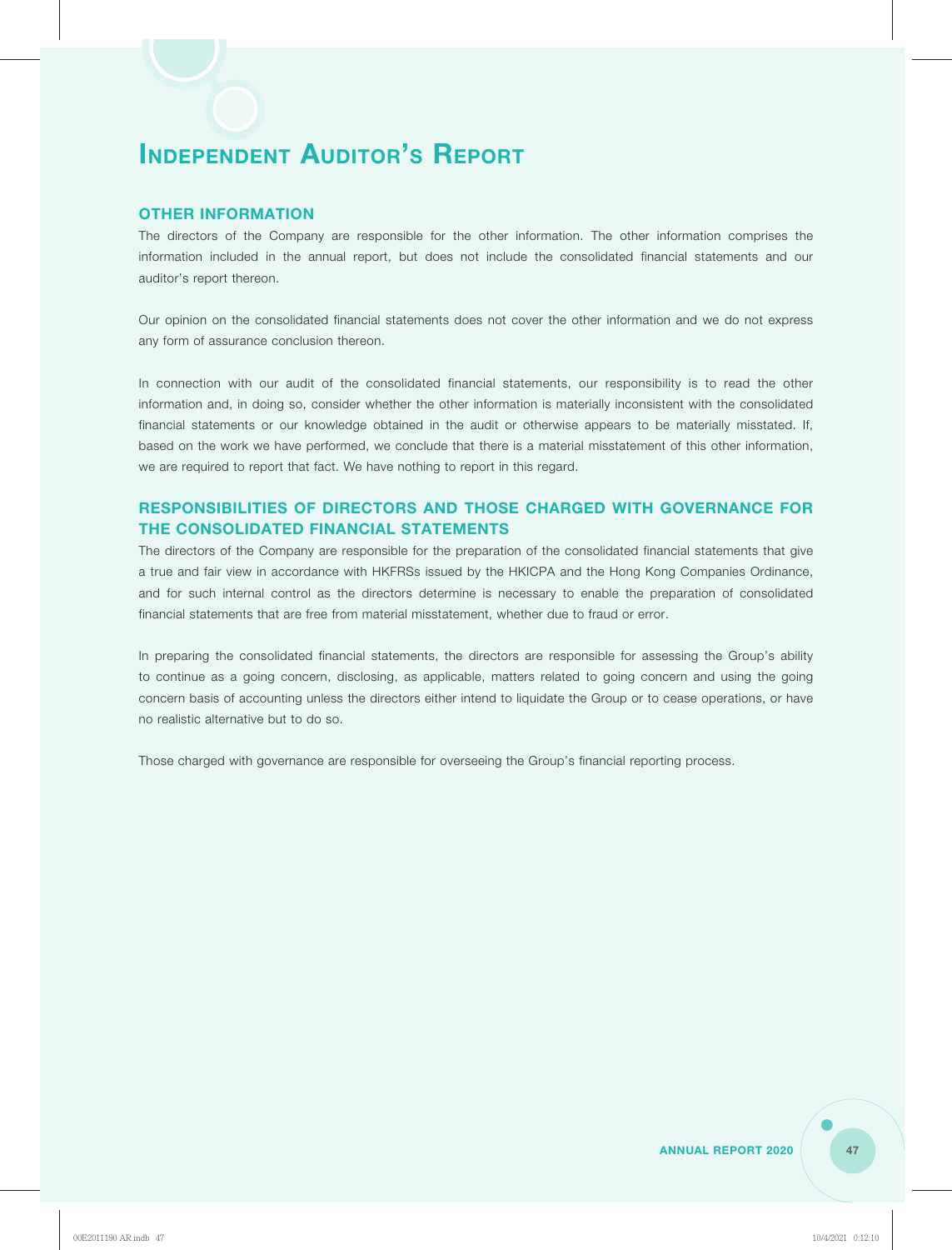### **AUDITOR'S RESPONSIBILITIES FOR THE AUDIT OF THE CONSOLIDATED FINANCIAL STATEMENTS**

Our objectives are to obtain reasonable assurance about whether the consolidated financial statements as a whole are free from material misstatement, whether due to fraud or error, and to issue an auditor's report that includes our opinion solely to you, as a body, in accordance with section 405 of the Hong Kong Companies Ordinance, and for no other purpose. We do not assume responsibility towards or accept liability to any other person for the contents of this report. Reasonable assurance is a high level of assurance, but is not a guarantee that an audit conducted in accordance with HKSAs will always detect a material misstatement when it exists. Misstatements can arise from fraud or error and are considered material if, individually or in the aggregate, they could reasonably be expected to influence the economic decisions of users taken on the basis of these consolidated financial statements.

As part of an audit in accordance with HKSAs, we exercise professional judgment and maintain professional skepticism throughout the audit. We also:

- Identify and assess the risks of material misstatement of the consolidated financial statements, whether due to fraud or error, design and perform audit procedures responsive to those risks, and obtain audit evidence that is sufficient and appropriate to provide a basis for our opinion. The risk of not detecting a material misstatement resulting from fraud is higher than for one resulting from error, as fraud may involve collusion, forgery, intentional omissions, misrepresentations, or the override of internal control.
- Obtain an understanding of internal control relevant to the audit in order to design audit procedures that are appropriate in the circumstances, but not for the purpose of expressing an opinion on the effectiveness of the Group's internal control.
- Evaluate the appropriateness of accounting policies used and the reasonableness of accounting estimates and related disclosures made by the directors.
- Conclude on the appropriateness of the directors' use of the going concern basis of accounting and, based on the audit evidence obtained, whether a material uncertainty exists related to events or conditions that may cast significant doubt on the Group's ability to continue as a going concern. If we conclude that a material uncertainty exists, we are required to draw attention in our auditor's report to the related disclosures in the consolidated financial statements or, if such disclosures are inadequate, to modify our opinion. Our conclusions are based on the audit evidence obtained up to the date of our auditor's report. However, future events or conditions may cause the Group to cease to continue as a going concern.
- Evaluate the overall presentation, structure and content of the consolidated financial statements, including the disclosures, and whether the consolidated financial statements represent the underlying transactions and events in a manner that achieves fair presentation.
- Obtain sufficient appropriate audit evidence regarding the financial information of the entities or business activities within the Group to express an opinion on the consolidated financial statements. We are responsible for the direction, supervision and performance of the group audit. We remain solely responsible for our audit opinion.

### **48 CSPC PHARMACEUTICAL GROUP LIMITED**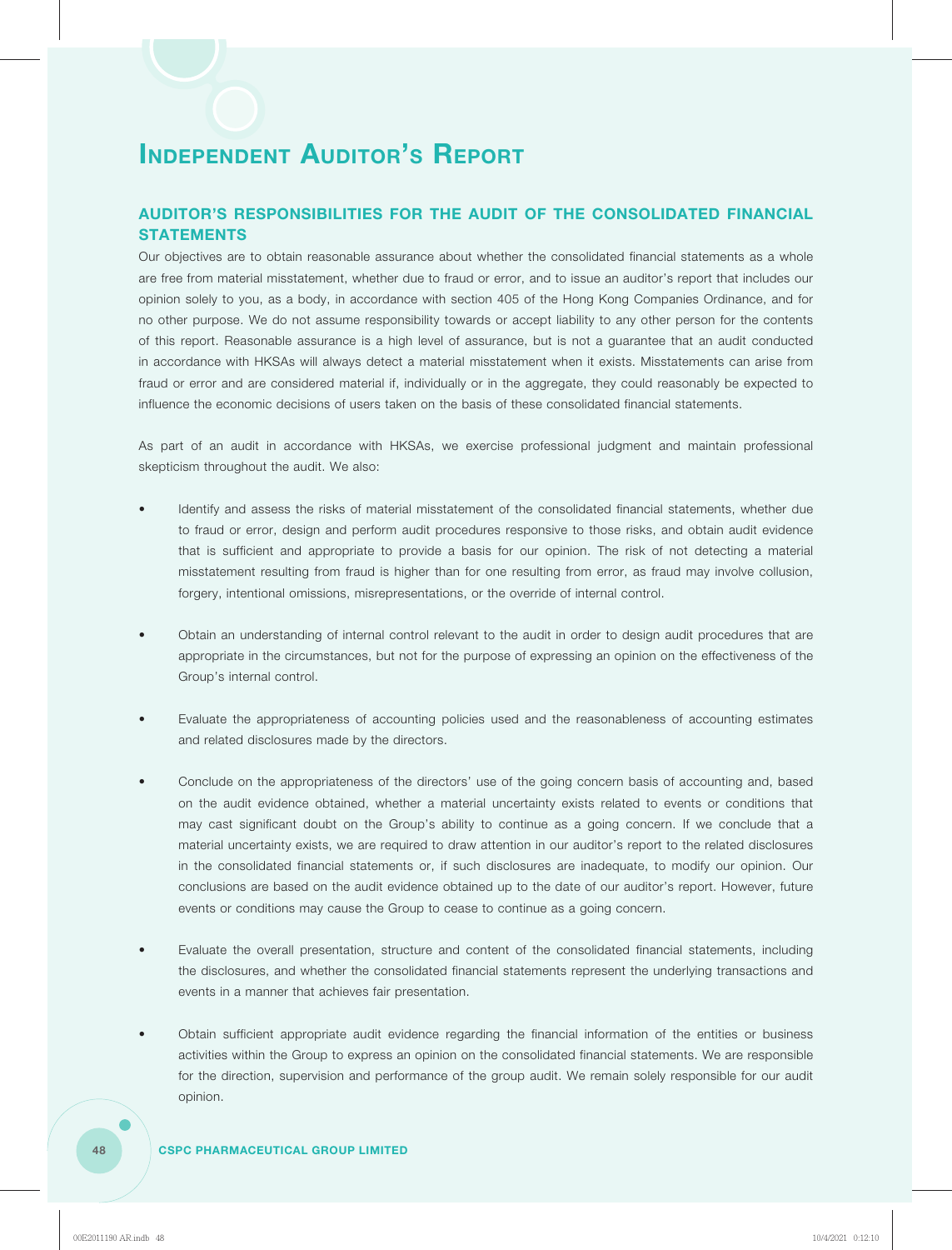We communicate with those changed with governance regarding, among other matters, the planned scope and timing of the audit and significant audit findings, including any significant deficiencies in internal control that we identify during our audit.

We also provide those changed with governance with a statement that we have complied with relevant ethical requirements regarding independence, and to communicate with them all relationships and other matters that may reasonably be thought to bear on our independence, and where applicable, actions taken to eliminate threats or safeguards applied.

From the matters communicated with those changed with governance, we determine those matters that were of most significance in the audit of the consolidated financial statements of the current period and are therefore the key audit matters. We describe these matters in our auditor's report unless law or regulation precludes public disclosure about the matter or when, in extremely rare circumstances, we determine that a matter should not be communicated in our report because the adverse consequences of doing so would reasonably be expected to outweigh the public interest benefits of such communication.

The engagement partner on the audit resulting in the independent auditor's report is Yau Wing Chi.

**Deloitte Touche Tohmatsu** *Certified Public Accountants* Hong Kong 15 March 2021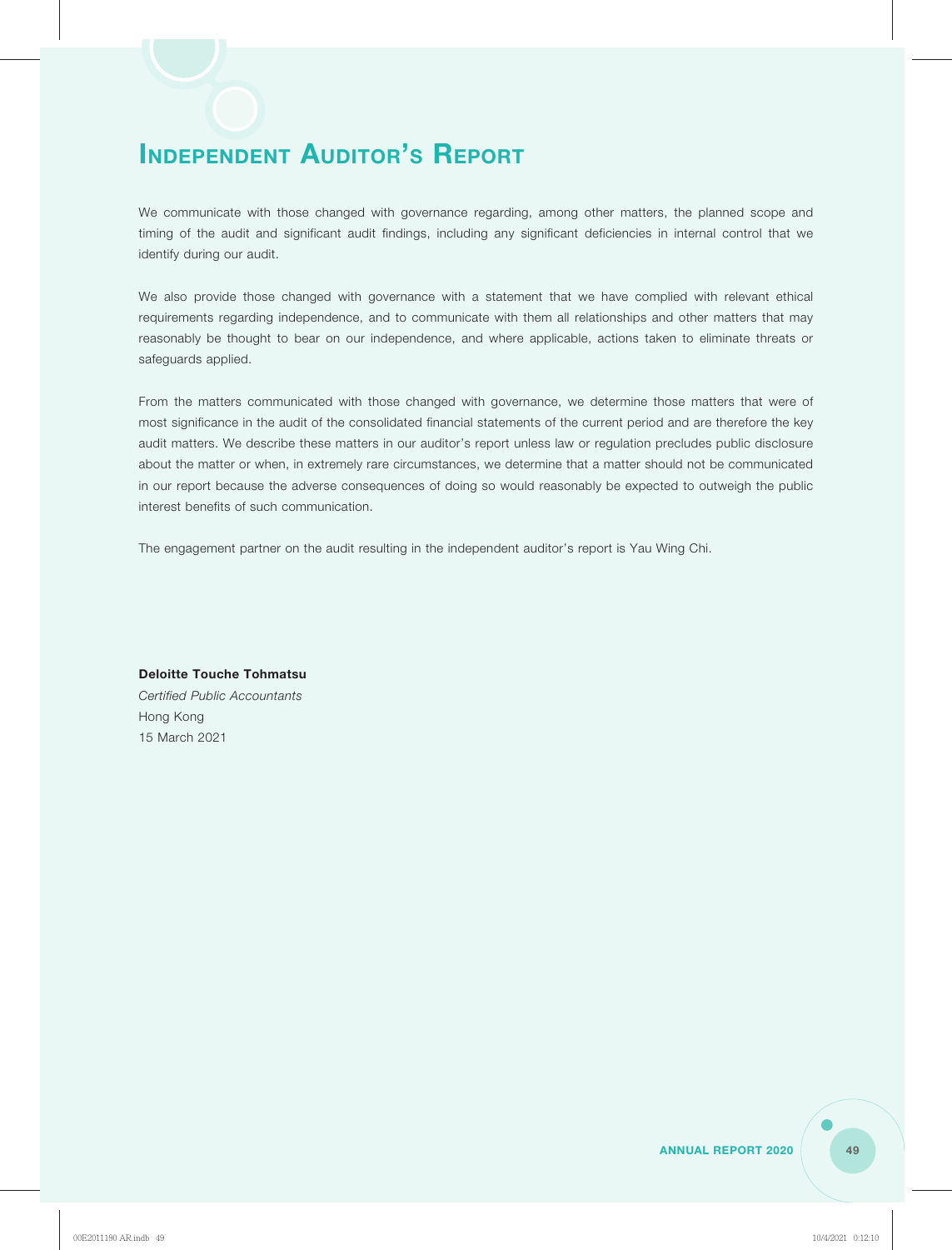# **CONSOLIDATED STATEMENT OF PROFIT OR LOSS**

*For the year ended 31 December 2020*

|                                                             |                       | 2020             | 2019           |
|-------------------------------------------------------------|-----------------------|------------------|----------------|
|                                                             | Notes                 | <b>RMB'000</b>   | <b>RMB'000</b> |
|                                                             |                       |                  |                |
| Revenue                                                     | $\sqrt{5}$            | 24,942,204       | 22,103,192     |
| Cost of sales                                               |                       | (6, 256, 882)    | (6, 192, 211)  |
| Gross profit                                                |                       | 18,685,322       | 15,910,981     |
| Other income                                                |                       | 264,736          | 243,783        |
| Other gains or losses                                       |                       | 376,816          | 48,450         |
| Selling and distribution expenses                           |                       | (9,377,620)      | (8, 712, 083)  |
| Administrative expenses                                     |                       | (945, 713)       | (748, 509)     |
| Research and development expenses                           |                       | (2,889,837)      | (2,000,426)    |
| Other expenses                                              |                       | (57,036)         | (142, 015)     |
| Share of results of associates                              | 18                    | (20, 917)        |                |
| Share of results of joint ventures                          | 19                    | 34,449           | 58,407         |
| Gain on deemed disposal of partial interest in an associate | 18                    | 37,192           |                |
| Gain on disposal of subsidiaries                            | 38                    | 314,901          |                |
| Loss on deemed disposal of a subsidiary                     | 38                    | (19,038)         |                |
| Finance costs                                               | 6                     | (12, 232)        | (32, 426)      |
| Profit before tax                                           |                       | 6,391,023        | 4,626,162      |
|                                                             | $\boldsymbol{\delta}$ | (1, 162, 013)    | (892, 810)     |
| Income tax expense                                          |                       |                  |                |
| Profit for the year                                         | 7                     | 5,229,010        | 3,733,352      |
| Profit for the year attributable to:                        |                       |                  |                |
|                                                             |                       |                  |                |
| Owners of the Company                                       |                       | 5,159,655        | 3,714,106      |
| Non-controlling interests                                   |                       | 69,355           | 19,246         |
|                                                             |                       | 5,229,010        | 3,733,352      |
|                                                             |                       |                  |                |
|                                                             |                       | <b>RMB</b> cents | RMB cents      |
|                                                             |                       |                  | (Restated)     |
| Earnings per share                                          |                       |                  |                |
| - Basic                                                     | 11                    | 43.16            | 31.07          |
| - Diluted                                                   | 11                    | 43.16            | 31.07          |
|                                                             |                       |                  |                |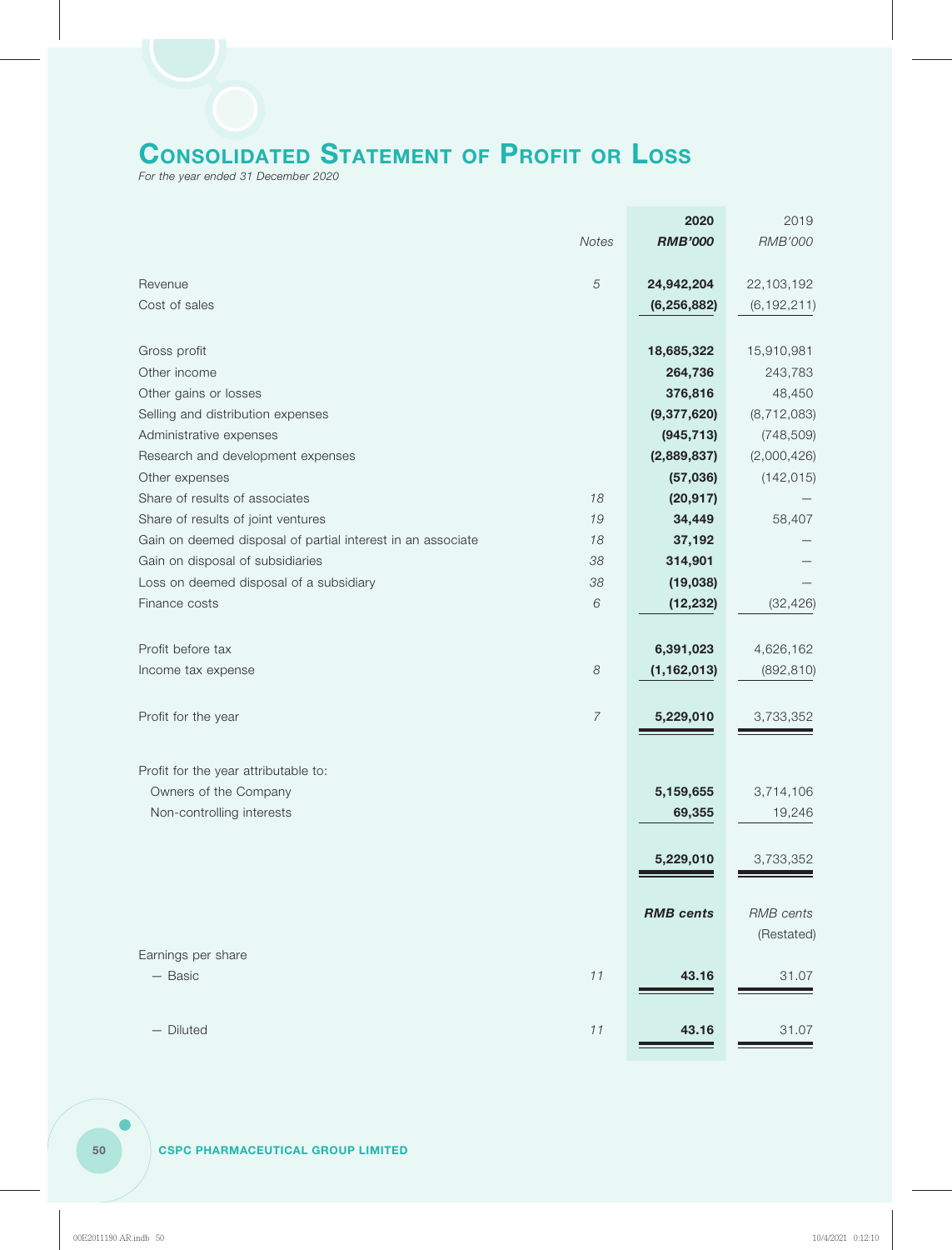### **CONSOLIDATED STATEMENT OF PROFIT OR LOSS AND OTHER COMPREHENSIVE INCOME**

*For the year ended 31 December 2020*

|                                                               | 2020           | 2019           |
|---------------------------------------------------------------|----------------|----------------|
|                                                               | <b>RMB'000</b> | <b>RMB'000</b> |
|                                                               |                |                |
| Profit for the year                                           | 5,229,010      | 3,733,352      |
|                                                               |                |                |
| Other comprehensive income:                                   |                |                |
| Item that will not be reclassified to profit or loss:         |                |                |
| Fair value gain on financial assets measured at fair value    |                |                |
| through other comprehensive income, net of income tax         | 240,898        | 184,227        |
| Item that may be reclassified subsequently to profit or loss: |                |                |
| Exchange differences on translation of foreign operations     | (9, 340)       | (24, 503)      |
|                                                               |                |                |
| Other comprehensive income for the year, net of income tax    | 231,558        | 159,724        |
|                                                               |                |                |
| Total comprehensive income for the year                       | 5,460,568      | 3,893,076      |
|                                                               |                |                |
| Total comprehensive income for the year attributable to:      |                |                |
| Owners of the Company                                         | 5,391,213      | 3,873,830      |
| Non-controlling interests                                     | 69,355         | 19,246         |
|                                                               |                |                |
|                                                               | 5,460,568      | 3,893,076      |
|                                                               |                |                |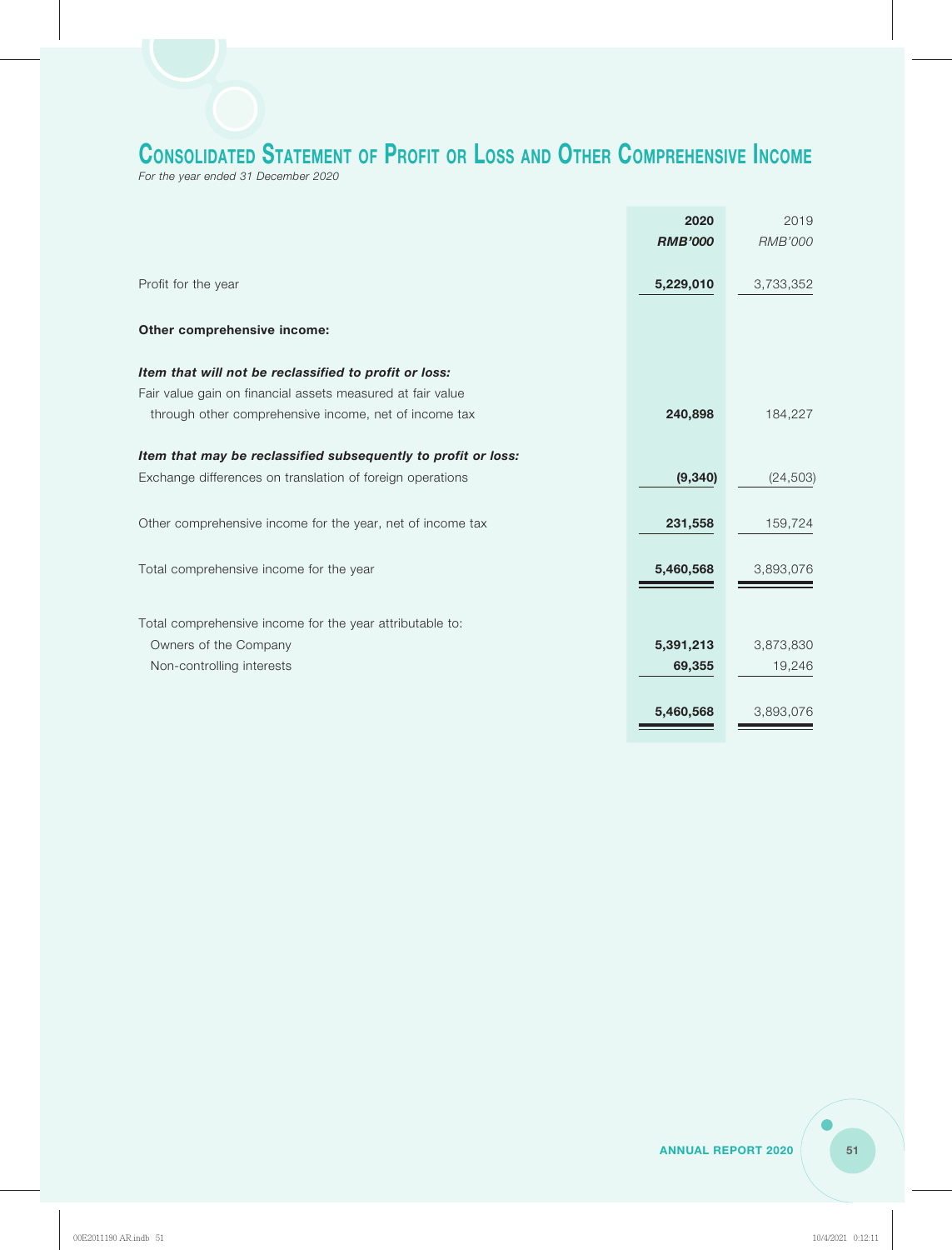# **CONSOLIDATED STATEMENT OF FINANCIAL POSITION**

*At 31 December 2020*

|                                             |       | As at          | As at          |
|---------------------------------------------|-------|----------------|----------------|
|                                             |       | 31 December    | 31 December    |
|                                             |       | 2020           | 2019           |
|                                             | Notes | <b>RMB'000</b> | <b>RMB'000</b> |
|                                             |       |                |                |
| <b>Non-current assets</b>                   |       |                |                |
| Property, plant and equipment               | 13    | 7,770,442      | 8,459,176      |
| Right-of-use assets                         | 14    | 1,163,898      | 823,202        |
| Investment property                         | 15    | 35,406         |                |
| Goodwill                                    | 16    | 149,983        | 188,964        |
| Other intangible assets                     | 17    | 508,742        | 1,135,662      |
| Interests in associates                     | 18    | 571,640        | 231,135        |
| Interests in joint ventures                 | 19    | 261,546        | 176,639        |
| Amounts due from joint ventures             | 43    | 757,331        | 150,432        |
| Other financial assets                      | 20    | 1,877,024      | 1,077,932      |
| Deferred tax assets                         | 33    | 117,471        | 34,843         |
| Deposits, prepayments and other receivables | 23    | 505,356        | 343,380        |
| Bank deposits                               | 26    | 430,000        |                |
|                                             |       |                |                |
|                                             |       | 14,148,839     | 12,621,365     |
|                                             |       |                |                |
| <b>Current assets</b>                       |       |                |                |
| Inventories                                 | 21    | 1,861,066      | 2,535,743      |
| Trade receivables                           | 22    | 2,398,859      | 2,258,844      |
| Deposits, prepayments and other receivables | 23    | 484,289        | 567,252        |
| <b>Bills receivables</b>                    | 24    | 1,989,549      | 1,993,083      |
| Amounts due from related companies          | 43    | 144,260        | 140,183        |
| Amount due from an associate                | 43    | 82,428         |                |
| Amounts due from joint ventures             | 43    | 129,680        | 58,628         |
| Other financial assets                      | 20    |                | 536            |
| Structured bank deposits                    | 25    | 1,535,207      | 1,838,159      |
| Restricted bank deposits                    | 26    | 36,571         | 186,293        |
| Bank balances and cash                      | 26    | 7,259,458      | 4,118,236      |
|                                             |       |                |                |
|                                             |       |                |                |
|                                             |       | 15,921,367     | 13,696,957     |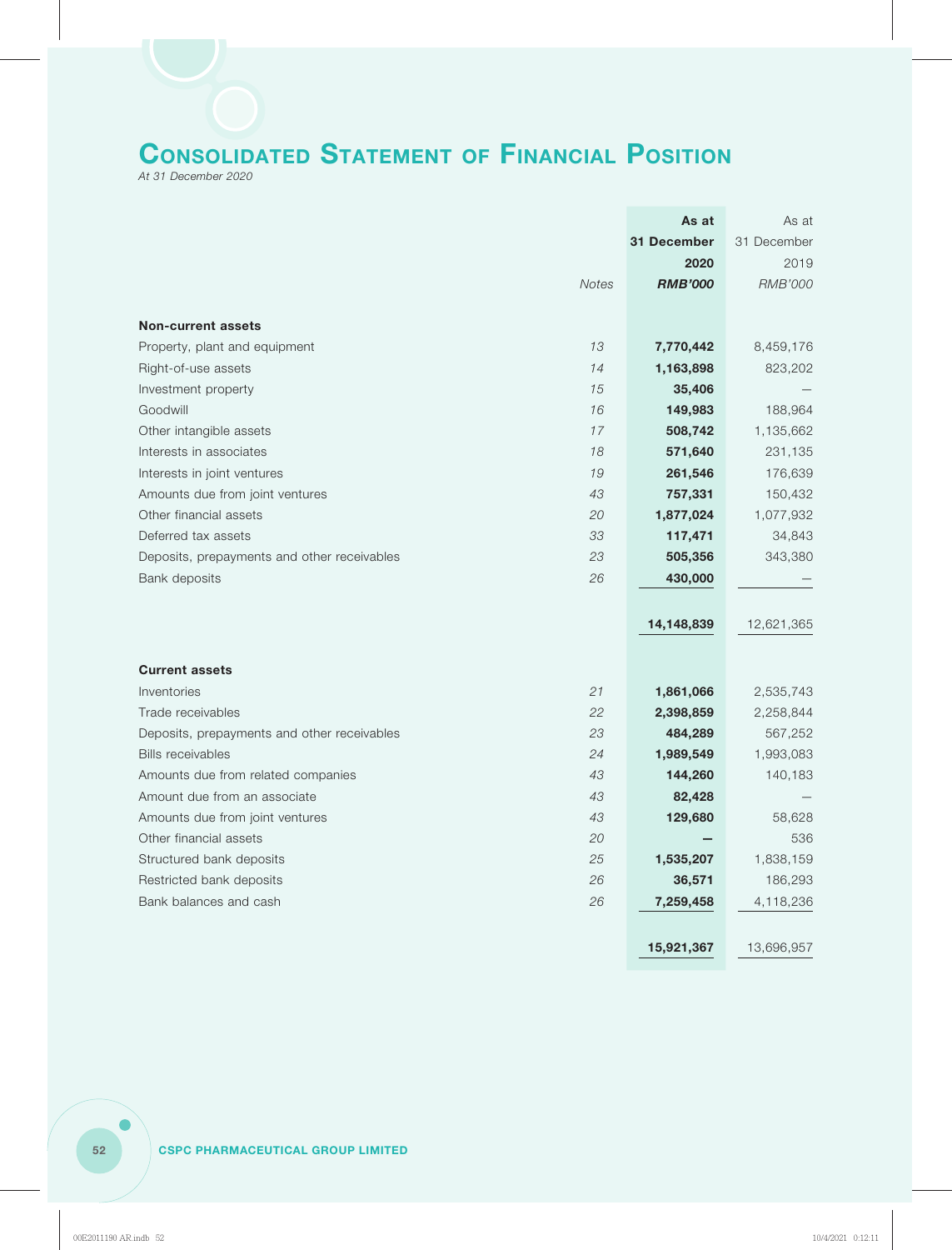# **CONSOLIDATED STATEMENT OF FINANCIAL POSITION**

*At 31 December 2020*

|                                              | As at          | As at          |
|----------------------------------------------|----------------|----------------|
|                                              | 31 December    | 31 December    |
|                                              | 2020           | 2019           |
| <b>Notes</b>                                 | <b>RMB'000</b> | <b>RMB'000</b> |
|                                              |                |                |
| <b>Current liabilities</b>                   |                |                |
| 27<br>Trade payables                         | 1,204,566      | 1,110,883      |
| Other payables<br>28                         | 3,554,759      | 3,691,652      |
| Contract liabilities<br>31                   | 625,699        | 503,755        |
| 29<br><b>Bills payables</b>                  | 37,000         | 316,137        |
| 41c<br>Contingent consideration payable      | 24,346         | 18,130         |
| 43<br>Amounts due to related companies       | 13,168         | 10,854         |
| 43<br>Amount due to an associate             |                | 124,627        |
| 43<br>Amounts due to joint ventures          | 239,630        | 104,678        |
| Lease liabilities<br>32                      | 124,835        | 74,235         |
| <b>Tax liabilities</b>                       | 378,839        | 258,823        |
| 30<br><b>Borrowing</b>                       | 99,000         | 23,000         |
|                                              |                |                |
|                                              | 6,301,842      | 6,236,774      |
|                                              |                |                |
| <b>Net current assets</b>                    | 9,619,525      | 7,460,183      |
|                                              |                |                |
| <b>Total assets less current liabilities</b> | 23,768,364     | 20,081,548     |
|                                              |                |                |
| <b>Non-current liabilities</b>               |                |                |
| 28<br>Other payables                         | 253,968        | 154,733        |
| 41c<br>Contingent consideration payable      |                | 13,923         |
| Lease liabilities<br>32                      | 92,879         | 90,300         |
| Deferred tax liabilities<br>33               | 320,444        |                |
|                                              |                | 304,427        |
|                                              |                |                |
|                                              | 667,291        | 563,383        |
|                                              |                |                |
| <b>Net assets</b>                            | 23,101,073     | 19,518,165     |
|                                              |                |                |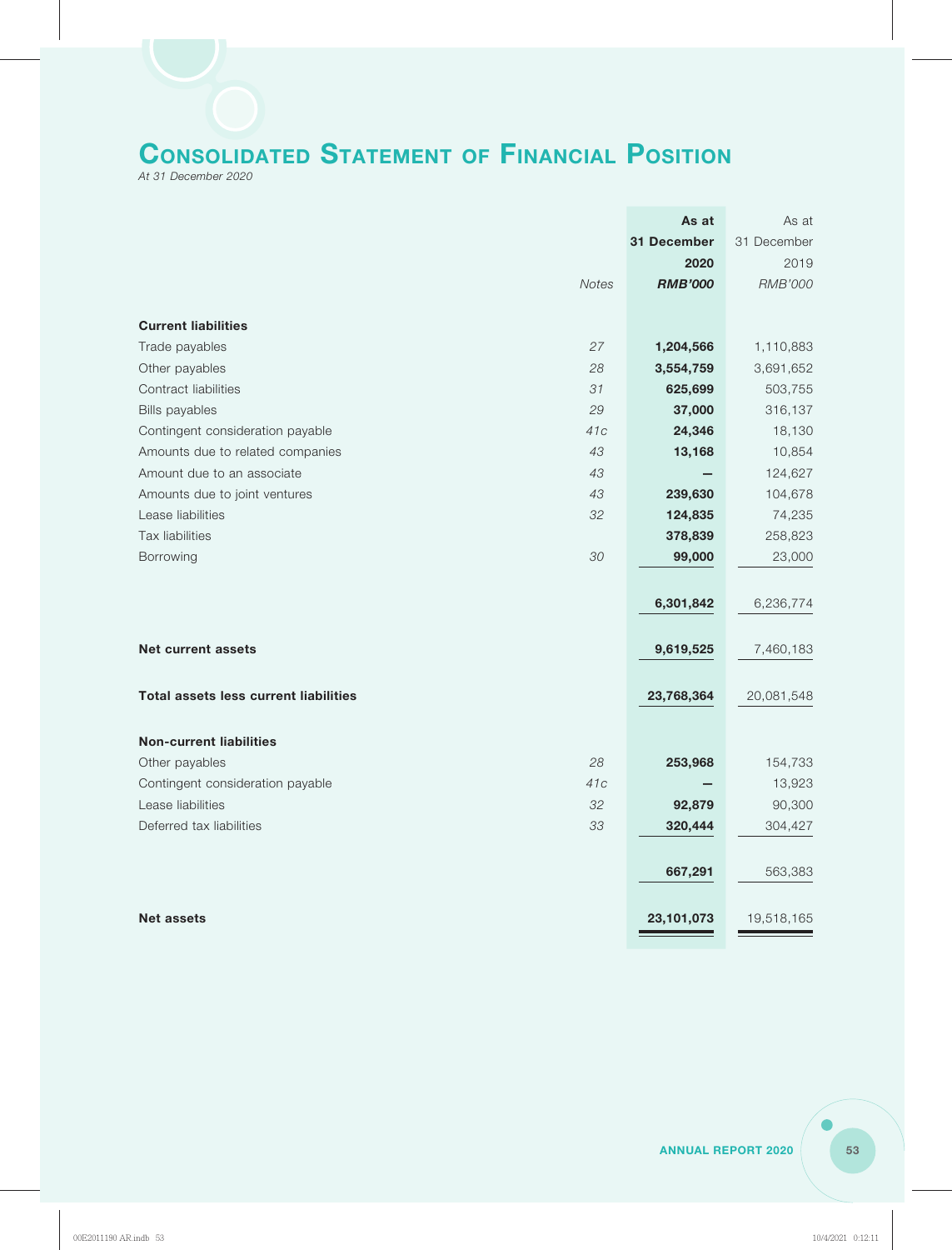

*At 31 December 2020*

|                                              | As at          | As at          |
|----------------------------------------------|----------------|----------------|
|                                              | 31 December    | 31 December    |
|                                              | 2020           | 2019           |
| Note                                         | <b>RMB'000</b> | <b>RMB'000</b> |
|                                              |                |                |
| <b>Capital and reserves</b>                  |                |                |
| 35<br>Share capital                          | 10,899,412     | 10,899,412     |
| Reserves                                     | 11,432,876     | 7,562,311      |
|                                              |                |                |
| Equity attributable to owners of the Company | 22,332,288     | 18,461,723     |
| Non-controlling interests                    | 768,785        | 1,056,442      |
|                                              |                |                |
| Total equity                                 | 23,101,073     | 19,518,165     |

The consolidated financial statements on pages 50 to 162 were approved and authorised for issue by the Board of Directors on 15 March 2021 and are signed on its behalf by:

**CAI Dongchen CHAK Kin Man** 

*DIRECTOR DIRECTOR*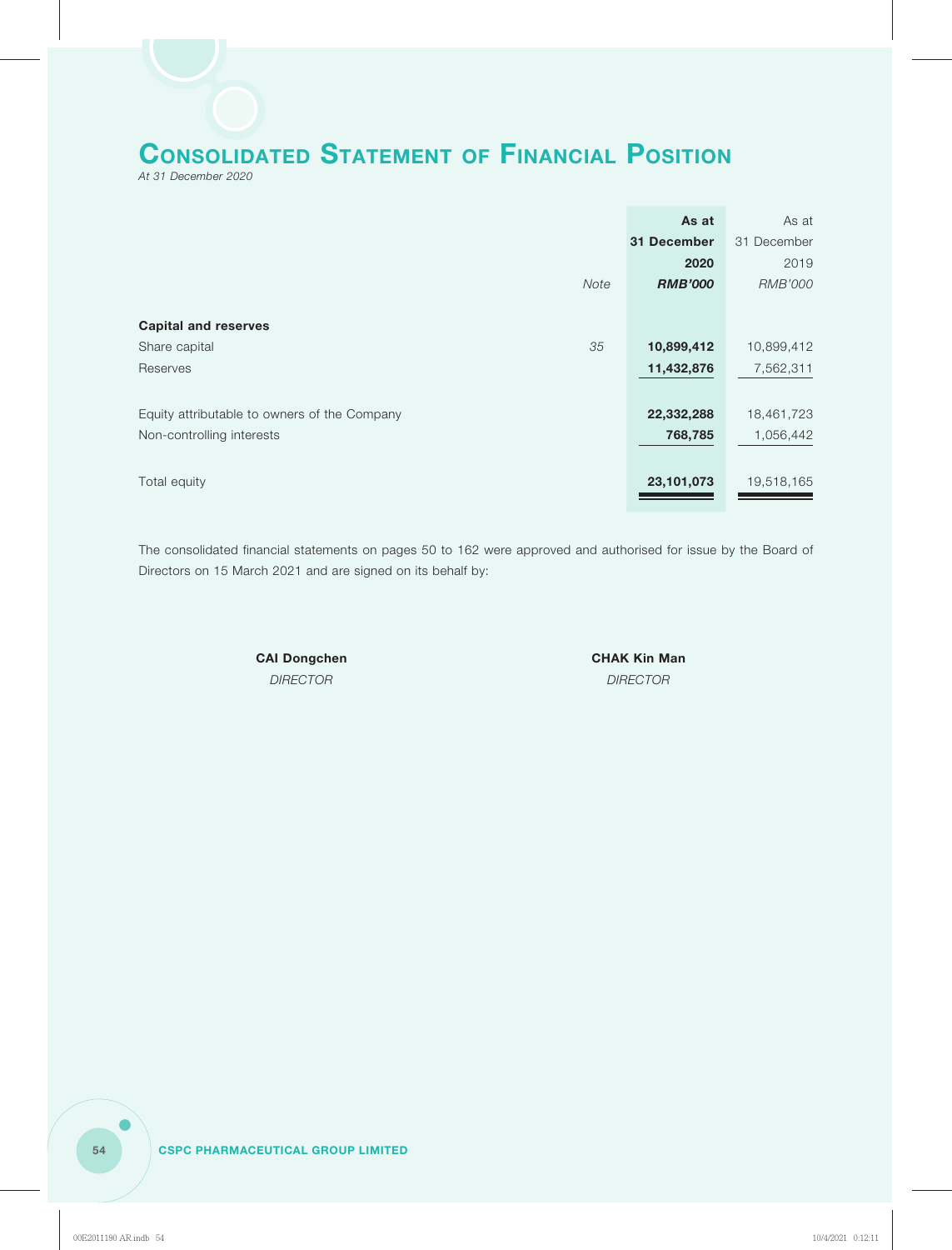# **CONSOLIDATED STATEMENT OF CHANGES IN EQUITY**

*For the year ended 31 December 2020*

|                                                                                                                                                                                        | Equity attributable to owners of the Company |                                                     |                                      |                                          |                                 | Equity attributable to<br>non-controlling interests                 |                          |                                                      |                       |                                                                    |                                                                           |                                                                           |                                           |
|----------------------------------------------------------------------------------------------------------------------------------------------------------------------------------------|----------------------------------------------|-----------------------------------------------------|--------------------------------------|------------------------------------------|---------------------------------|---------------------------------------------------------------------|--------------------------|------------------------------------------------------|-----------------------|--------------------------------------------------------------------|---------------------------------------------------------------------------|---------------------------------------------------------------------------|-------------------------------------------|
|                                                                                                                                                                                        | Share<br>capital<br>RMB'000                  | Treasury<br>share<br>reserve<br>RMB'000<br>(note d) | Share<br>award<br>reserve<br>RMB'000 | Other<br>reserves<br>RMB'000<br>(note a) | reserves<br>RMB'000<br>(note b) | Capital<br>Statutory contribution<br>reserve<br>RMB'000<br>(note c) | reserve<br>RMB'000       | <b>Translation Accumulated</b><br>profits<br>RMB'000 | <b>RMB'000</b>        | Share-based<br>reserve of<br>Sub-total a subsidiary<br>RMB'000     | payment Share of net<br>assets of<br>subsidiaries<br>RMB'000              | Sub-total<br><b>RMB'000</b>                                               | Total<br>RMB'000                          |
| At 1 January 2019                                                                                                                                                                      | 10,899,412                                   |                                                     |                                      | (4,636,480)                              | 1,112,943                       | 46,794                                                              | (2,403)                  | 7,631,994                                            | 15,052,260            |                                                                    | 477,340                                                                   | 477,340                                                                   | 15,529,600                                |
| Profit for the year<br>Other comprehensive income for the year,<br>net of income tax                                                                                                   |                                              |                                                     |                                      | 184,227                                  |                                 |                                                                     | (24, 503)                | 3,714,106                                            | 3,714,106<br>159,724  |                                                                    | 19,246                                                                    | 19,246                                                                    | 3,733,352<br>159,724                      |
| Total comprehensive income for the year                                                                                                                                                |                                              |                                                     |                                      | 184,227                                  |                                 |                                                                     | (24, 503)                | 3,714,106                                            | 3,873,830             | $\overline{\phantom{0}}$                                           | 19,246                                                                    | 19,246                                                                    | 3,893,076                                 |
| Dividends paid to non-controlling interests<br>Dividends recognised as distribution (note 12)<br>Transfer to statutory reserves<br>Capital contribution from non-controlling interests |                                              |                                                     |                                      |                                          | 676,369                         |                                                                     | $\overline{\phantom{a}}$ | (965, 385)<br>(676, 369)                             | (965, 385)            |                                                                    | (2,910)<br>$\overline{\phantom{0}}$<br>$\overline{\phantom{a}}$<br>15,360 | (2.910)<br>$\overline{\phantom{a}}$<br>$\overline{\phantom{a}}$<br>15,360 | (2,910)<br>(965, 385)<br>15,360           |
| Disposal of financial assets measured at fair value<br>through other comprehensive income<br>Recognition of equity-settled share-based<br>payments                                     |                                              |                                                     | 6,721                                | (516)                                    |                                 |                                                                     |                          | 516                                                  | 6,721                 |                                                                    |                                                                           |                                                                           | 6,721                                     |
| Purchase of shares under share award scheme<br>(note d)<br>Dilution of interest in a subsidiary (note e)                                                                               | $\overline{\phantom{0}}$                     | (100, 706)                                          | $\overline{a}$<br>$\overline{a}$     | 595,003                                  |                                 |                                                                     |                          |                                                      | (100, 706)<br>595,003 |                                                                    | 547,406                                                                   | 547,406                                                                   | (100, 706)<br>1,142,409                   |
| At 31 December 2019 and 1 January 2020                                                                                                                                                 | 10,899,412                                   | (100, 706)                                          | 6,721                                | (3,857,766)                              | 1,789,312                       | 46,794                                                              | (26, 906)                | 9,704,862                                            | 18,461,723            | $\overline{a}$                                                     | 1,056,442                                                                 | 1,056,442                                                                 | 19,518,165                                |
| Profit for the year<br>Other comprehensive income for the year,<br>net of income tax                                                                                                   |                                              |                                                     |                                      | 240,898                                  |                                 | -                                                                   | ٠<br>(9, 340)            | 5,159,655                                            | 5,159,655<br>231,558  | ٠                                                                  | 69,355                                                                    | 69,355                                                                    | 5,229,010<br>231,558                      |
| Total comprehensive income for the year                                                                                                                                                |                                              |                                                     |                                      | 240,898                                  |                                 |                                                                     | (9, 340)                 | 5,159,655                                            | 5,391,213             |                                                                    | 69,355                                                                    | 69,355                                                                    | 5,460,568                                 |
| Dividends paid to non-controlling interests<br>Dividends recognised as distribution (note 12)<br>Transfer to statutory reserves<br>Recognition of equity-settled share-based           |                                              |                                                     |                                      |                                          | 85,930                          |                                                                     | ٠                        | (1,527,694)<br>(85, 930)                             | (1,527,694)           |                                                                    | (7, 729)                                                                  | (7, 729)                                                                  | (7, 729)<br>(1,527,694)                   |
| payments<br>Deregistration of a subsidiary<br>Disposal of subsidiaries (note 38)<br>Deemed disposal of a subsidiary (note 38)<br>Disposal of financial assets measured at fair value   |                                              |                                                     | 7,046                                |                                          |                                 | ÷                                                                   |                          |                                                      | 7,046                 | 2,080<br>$\overline{\phantom{0}}$<br>$\overline{\phantom{0}}$<br>٠ | $\overline{a}$<br>(2,990)<br>(1,756)<br>(346, 617)                        | 2,080<br>(2,990)<br>(1,756)<br>(346, 617)                                 | 9,126<br>(2,990)<br>(1,756)<br>(346, 617) |
| through other comprehensive income                                                                                                                                                     |                                              |                                                     |                                      | (70, 452)                                |                                 |                                                                     |                          | 70,452                                               |                       |                                                                    |                                                                           |                                                                           |                                           |
| At 31 December 2020                                                                                                                                                                    | 10,899,412                                   | (100, 706)                                          | 13,767                               | (3,687,320)                              | 1,875,242                       | 46,794                                                              | (36, 246)                | 13,321,345                                           | 22,332,288            | 2,080                                                              | 766,705                                                                   | 768,785                                                                   | 23,101,073                                |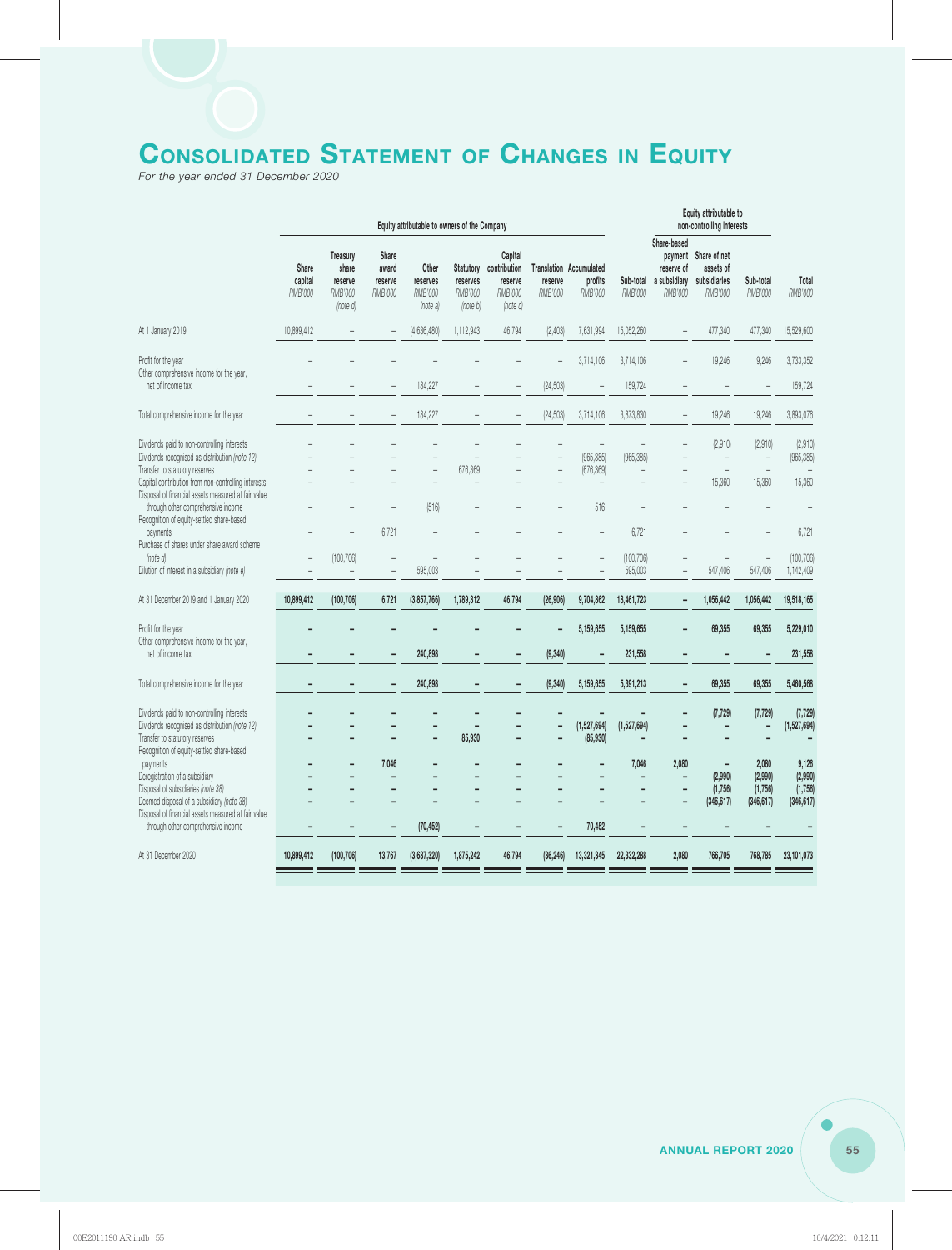### **CONSOLIDATED STATEMENT OF CHANGES IN EQUITY**

*For the year ended 31 December 2020*

*Notes:*

- (a) The balance in other reserve mainly included an amount of RMB4,030,633,000 which represents the difference between the fair value of the deemed consideration under the reverse acquisition of RMB2,631,198,000 and the fair value of the consideration paid by the Company of RMB6,661,831,000 in a reverse acquisition on 29 October 2012*.*
- (b) The statutory reserves were appropriated from profit after tax of the Company's subsidiaries in the People's Republic of China (the "PRC") under the laws and regulations of the PRC.
- (c) The balance in capital contribution reserve mainly included the deemed contribution by CSPC Holdings Company Limited ("CHL"), a related company as defined in note 43, which comprise (1) the difference between the carrying amount of the net assets of entities comprising Robust Sun Holdings Limited ("Robust Sun") and its subsidiaries (collectively referred to as the "Robust Sun Group") and the consideration paid to CHL and its subsidiaries during group reorganisation under Robust Sun Group in 2012; (2) the imputed interest arising on a non-interest bearing loan from CHL in 2012; and (3) deemed capital contribution arising from the acquisition of CSPC Shengxue Glucose Co., Ltd. from CHL in 2016.
- (d) The Company purchased its own ordinary shares of an aggregate of 10,000,000 shares on The Stock Exchange of Hong Kong Limited (the "Stock Exchange") in January 2019 through BOCI-Prudential Trustee Limited (the "Trustee") and all the shares were held by the Trustee. Details are set out in note 35(b).
- (e) CSPC Innovation Pharmaceutical Co., Ltd. ("CSPC XNW") listed its shares on the Shenzhen Stock Exchange with effect from 22 March 2019. On the same date, 50,000,000 ordinary shares of CSPC XNW with a par value of RMB1.00 each were issued by way of public offering and placing (the "Share Offer"). The net proceeds received by CSPC XNW, after deducting the expenses relating to the Share Offer, was RMB1,142,409,000. The Group's percentage of equity interest in CSPC XNW and its subsidiaries (collectively referred to as the "XNW Group") was then diluted from 100% to 75% upon completion of the Share Offer. The difference between the share of net assets of XNW Group by the non-controlling interests and the net proceeds from the Share Offer of RMB595,003,000 was recognised in other reserve.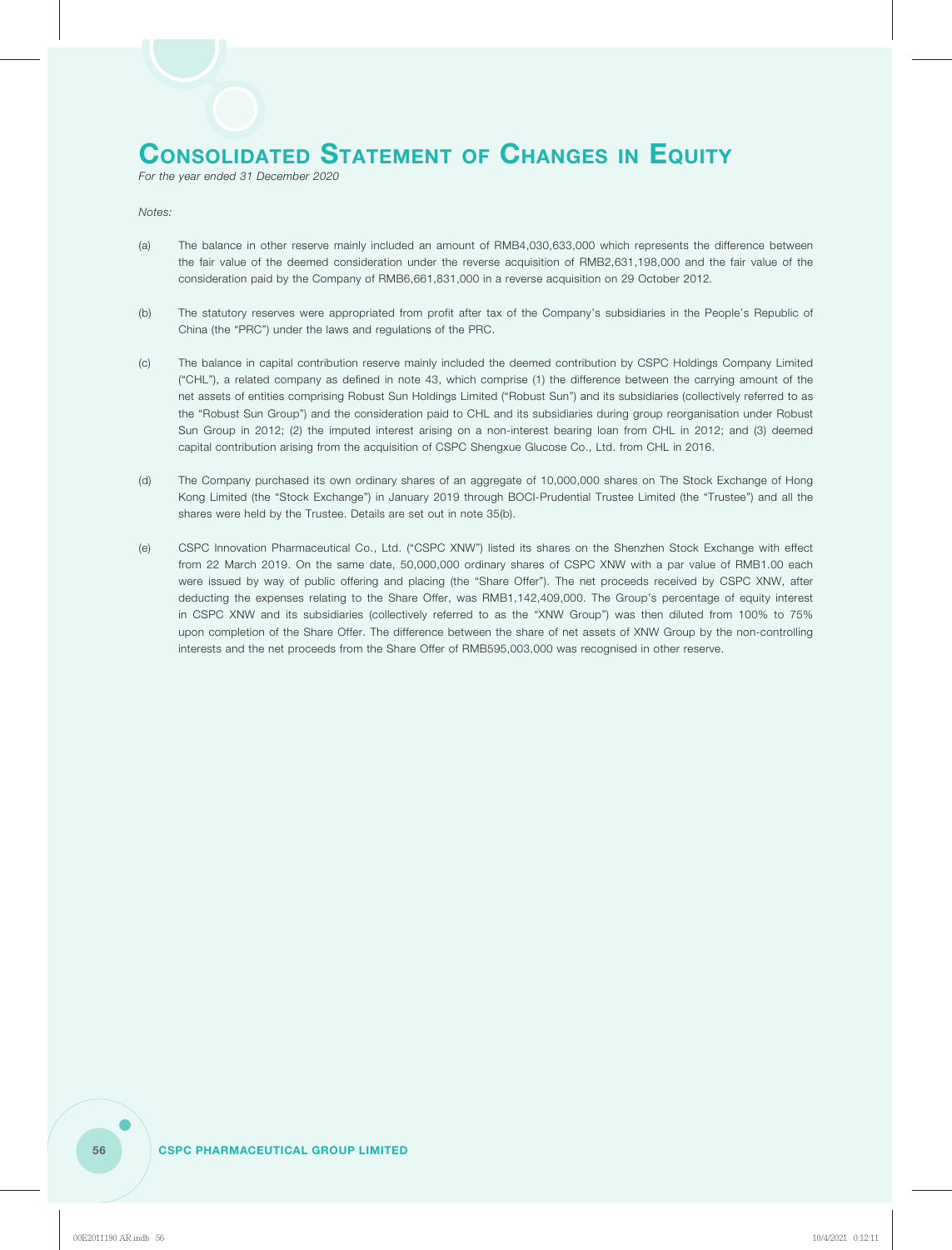# **CONSOLIDATED STATEMENT OF CASH FLOWS**

*For the year ended 31 December 2020*

|                                                                                              | 2020               | 2019               |
|----------------------------------------------------------------------------------------------|--------------------|--------------------|
| <b>Notes</b>                                                                                 | <b>RMB'000</b>     | <b>RMB'000</b>     |
| <b>OPERATING ACTIVITIES</b>                                                                  |                    |                    |
| Profit before tax                                                                            | 6,391,023          | 4,626,162          |
| Adjustments for:                                                                             |                    |                    |
| Amortisation of other intangible assets                                                      | 15,121             | 17,954             |
| Depreciation of property, plant and equipment                                                | 671,254            | 587,892            |
| Depreciation of right-of-use assets                                                          | 120,713            | 85,749             |
| Depreciation of investment property                                                          | 1,719              |                    |
| Finance costs                                                                                | 12,232             | 32,426             |
| Government grant income                                                                      | (111, 606)         | (135, 748)         |
| Fair value changes on other financial assets                                                 | (531, 097)         | (93)               |
| Interest income                                                                              | (102, 820)         | (64, 740)          |
| Imputed interest income on amount due from a joint venture                                   | (11, 912)          |                    |
| Fair value changes on structured bank deposits                                               | (57, 705)          | (84, 371)          |
| Fair value changes on contingent consideration payable                                       | 10,423             | 12,728             |
| Loss on disposal of property, plant and equipment<br>Loss on disposal of right-of-use assets | 12,386             | 15,161<br>1,708    |
| Impairment loss on trade receivables                                                         | 9,693              | 2,625              |
| Impairment loss on amounts due from joint ventures                                           | 26,733             | 10,767             |
| Impairment loss on other receivables                                                         | 1,694              |                    |
| Write-down of inventories                                                                    | 1,858              |                    |
| Impairment loss of prepayment for acquisition of intangible assets                           |                    | 100,000            |
| Shares-based payments                                                                        | 9,126              | 6,721              |
| Share of results of associates                                                               | 20,917             |                    |
| Share of results of joint ventures                                                           | (34, 449)          | (58, 407)          |
| Gain on disposal of subsidiaries<br>38                                                       | (314, 901)         | (5,807)            |
| Gain on deemed disposal of partial interest in an associate<br>18                            | (37, 192)          |                    |
| Gain on deregistration of a subsidiary                                                       | (1,798)            |                    |
| 38<br>Loss on deemed disposal of a subsidiary                                                | 19,038             |                    |
| Loss on deemed disposal of partial interest in a joint venture                               |                    | 17,235             |
| Operating cash flows before movements in working capital                                     | 6,120,450          | 5,167,962          |
| Decrease in inventories                                                                      | 601,436            | 509,315            |
| Increase in trade receivables                                                                | (445, 452)         | (196, 742)         |
| Decrease (increase) in deposits, prepayments and other receivables                           | 71,921             | (82, 378)          |
| Increase in bills receivables                                                                | (182, 799)         | (696, 719)         |
| Increase in amounts due from related companies                                               | (105, 486)         | (76, 740)          |
| Increase (decrease) in trade payables                                                        | 337,706            | (511, 866)         |
| Increase (decrease) in contract liabilities                                                  | 162,703            | (196, 320)         |
| (Decrease) increase in bills payables                                                        | (11, 527)          | 166,250            |
| Increase in other payables<br>Increase in government grants                                  | 461,001<br>128,868 | 360,498<br>135,213 |
| Decrease in amounts due from joint ventures                                                  | 688,218            |                    |
| (Decrease) increase in amounts due to joint ventures                                         | (28, 726)          | 104,678            |
| Increase in amounts due to related companies                                                 | 2,314              |                    |
|                                                                                              |                    |                    |
| Cash generated from operations                                                               | 7,800,627          | 4,683,151          |
| Income tax paid                                                                              | (1,061,017)        | (866, 825)         |
| Interests paid                                                                               |                    | (32, 426)          |
|                                                                                              |                    |                    |
| <b>NET CASH FROM OPERATING ACTIVITIES</b>                                                    | 6,739,610          | 3,783,900          |

**ANNUAL REPORT 2020 57**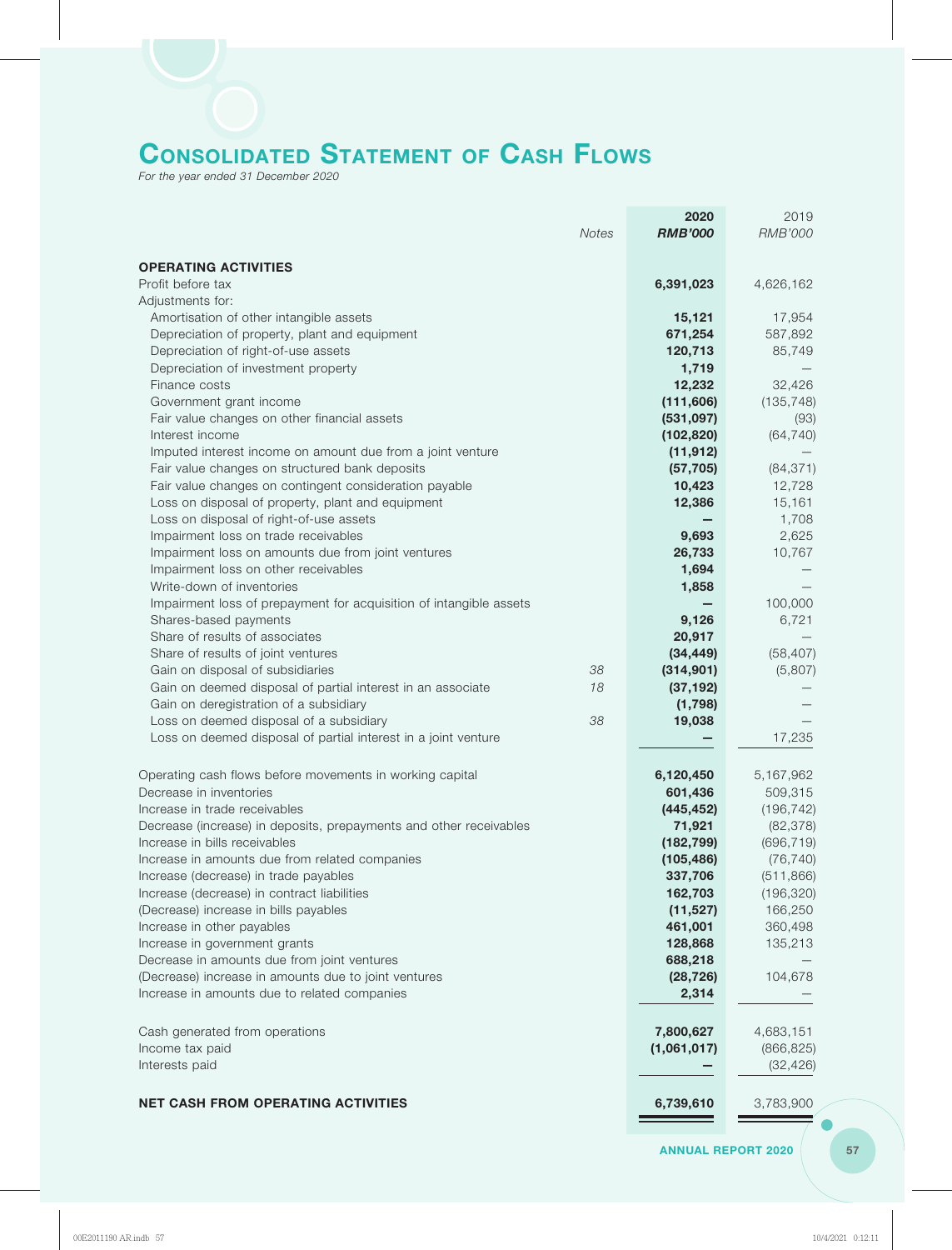# **CONSOLIDATED STATEMENT OF CASH FLOWS**

*For the year ended 31 December 2020*

|                                                                      | 2020           | 2019           |
|----------------------------------------------------------------------|----------------|----------------|
| <b>Notes</b>                                                         | <b>RMB'000</b> | <b>RMB'000</b> |
|                                                                      |                |                |
| <b>INVESTING ACTIVITIES</b>                                          |                |                |
| Purchase of and deposits paid for property, plant and equipment      | (1,356,241)    | (1,882,891)    |
| 37<br>Acquisition of subsidiaries and assets                         |                | (507, 635)     |
| Deposits paid for right-of-use assets                                | (57, 298)      | (104, 380)     |
| Payments for right-of-use assets                                     | (141, 578)     | (69, 419)      |
| Purchase of other intangible assets                                  | (21, 489)      | (65, 982)      |
| Purchase of other financial assets                                   | (216, 024)     | (313, 492)     |
| Capital injection to an associate                                    | (150, 427)     | (31, 435)      |
| Capital injection to a joint venture                                 |                | (109)          |
| Advance to an associate                                              | (71,070)       |                |
| Advances to joint ventures                                           | (100, 238)     | (185, 278)     |
| Repayment from joint ventures                                        |                | 135,822        |
| Payment of contingent consideration                                  | (18, 130)      | (12, 949)      |
| Receipts of government grants related to acquisition of property,    |                |                |
| plant and equipment                                                  | 4,728          |                |
| Placement of structured bank deposits                                | (3,595,000)    | (1,053,600)    |
| Placement of restricted bank deposits                                | (36, 571)      | (183, 384)     |
| Placement of bank deposits                                           | (430,000)      |                |
| Withdrawal of restricted bank deposits                               | 128,771        |                |
| Withdrawal of structured bank deposits                               | 3,861,646      | 2,510,818      |
| Withdrawal of bank deposits                                          |                | 100,000        |
| Decrease (increase) in structured bank deposits with maturity within |                |                |
| three months                                                         | 94,900         | (918, 640)     |
| Interest received                                                    | 91,934         | 64,981         |
| Dividend received from a joint venture                               |                | 25,000         |
| Proceeds on disposal of other financial assets                       | 191,437        | 16,977         |
| Deregistration of a subsidiary                                       | (2,987)        |                |
| Disposal of subsidiaries<br>38                                       | (289, 675)     | 10,275         |
| Proceeds on disposal of property, plant and equipment                | 28,832         | 8,128          |
| Deemed disposal of a subsidiary<br>38                                | (9, 753)       |                |
| Deposits paid for acquisition of other financial assets              | (35, 280)      |                |
|                                                                      |                |                |
| <b>NET CASH USED IN INVESTING ACTIVITIES</b>                         | (2, 129, 513)  | (2, 457, 193)  |
|                                                                      |                |                |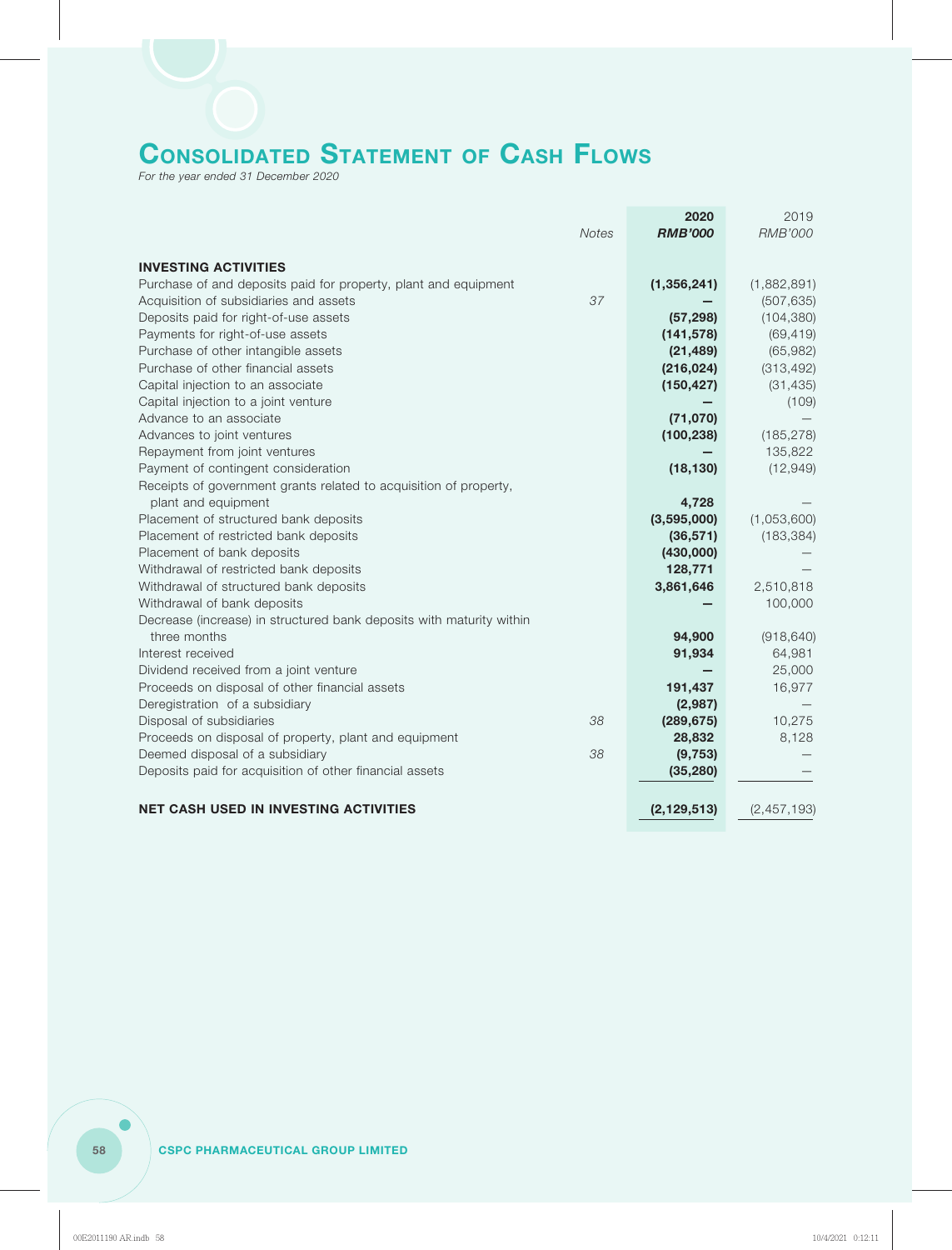# **CONSOLIDATED STATEMENT OF CASH FLOWS**

*For the year ended 31 December 2020*

|                                                                                    | 2020<br><b>RMB'000</b> | 2019<br><b>RMB'000</b> |
|------------------------------------------------------------------------------------|------------------------|------------------------|
| <b>FINANCING ACTIVITIES</b>                                                        |                        |                        |
| Settlement of bills payables                                                       |                        | (1,504,583)            |
| Dividends paid                                                                     | (1,527,694)            | (965, 385)             |
| Dividends paid to non-controlling interests                                        | (7, 729)               | (2,910)                |
| Purchase of shares under the share award scheme                                    |                        | (100, 706)             |
| Interest on lease liabilities                                                      | (10, 322)              |                        |
| Interest on bank borrowings                                                        | (1,910)                |                        |
| Payment of lease liabilities                                                       | (92, 321)              | (64, 564)              |
| Repayment to related companies                                                     |                        | (17, 571)              |
| Proceeds from the Share Offer of CSPC XNW                                          |                        | 1,223,500              |
| Listing expenses from the Share Offer of CSPC XNW                                  |                        | (81,091)               |
| New borrowings raised                                                              | 169,000                | 23,000                 |
| Repayment of borrowings                                                            |                        | (70, 589)              |
| Capital contribution from non-controlling interests                                |                        | 15,360                 |
|                                                                                    |                        |                        |
| <b>NET CASH USED IN FINANCING ACTIVITIES</b>                                       | (1,470,976)            | (1, 545, 539)          |
| NET INCREASE (DECREASE) IN CASH AND CASH EQUIVALENTS                               | 3,139,121              | (218, 832)             |
| <b>CASH AND CASH EQUIVALENTS AT 1 JANUARY</b>                                      | 4,118,236              | 4,335,613              |
| <b>EFFECT OF FOREIGN EXCHANGE RATE CHANGES</b>                                     | 2,101                  | 1,455                  |
| CASH AND CASH EQUIVALENTS AT 31 DECEMBER,<br>represented by bank balances and cash | 7,259,458              | 4,118,236              |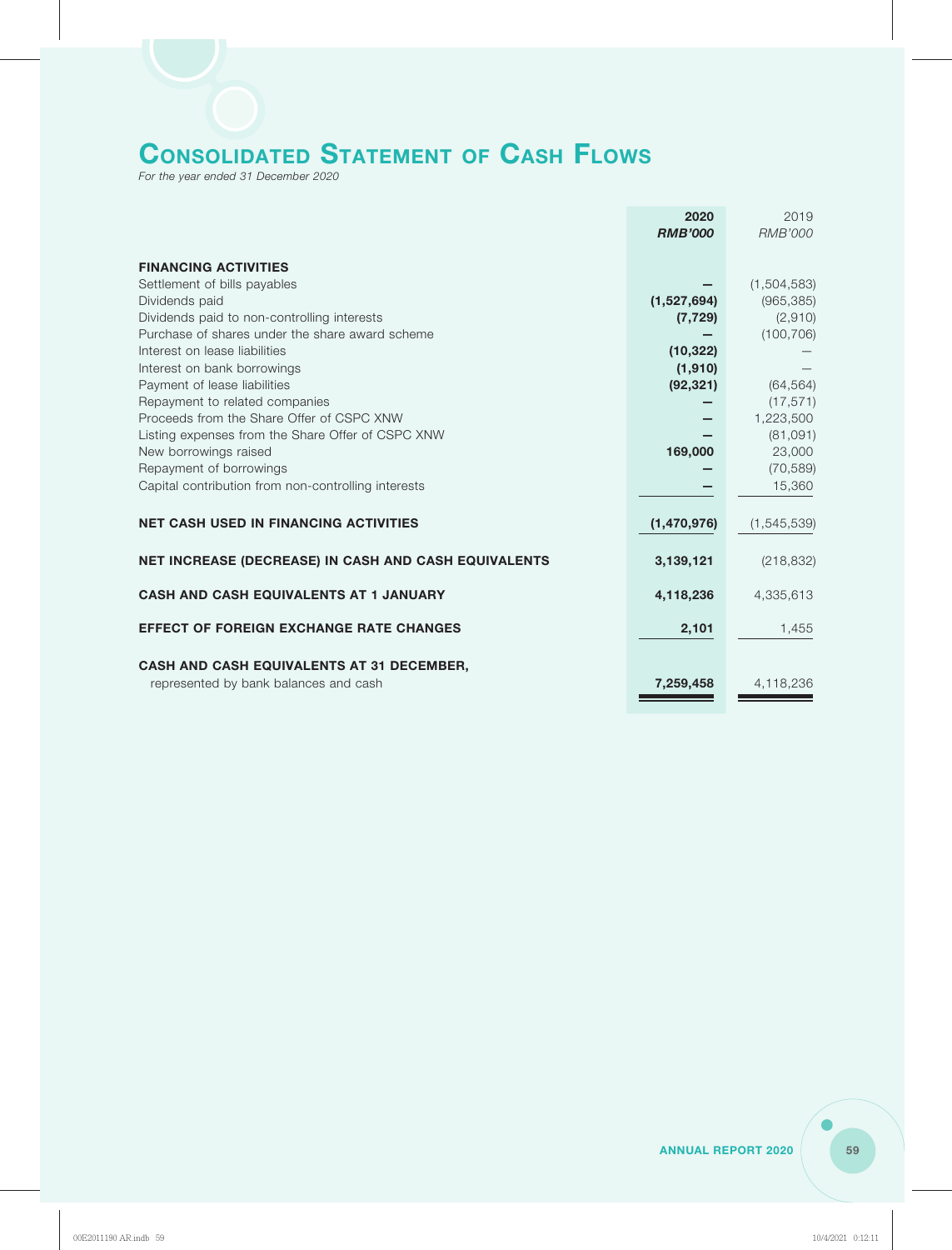*For the year ended 31 December 2020*

### **1. GENERAL INFORMATION**

CSPC Pharmaceutical Group Limited (the "Company") is a public limited company incorporated in Hong Kong and its shares are listed on The Stock Exchange of Hong Kong Limited (the "Stock Exchange").

The addresses of the registered office and principal place of business of the Company are disclosed in the "Corporate Information" section of this annual report.

The Company acts as an investment holding company and its subsidiaries (hereinafter together with the Company collectively referred to as the "Group") are principally engaged in the manufacture and sale of pharmaceutical products. Details of the subsidiaries are set out in note 45.

The consolidated financial statements are presented in Renminbi ("RMB"), which is also the functional currency of the Company.

### **2. APPLICATION OF NEW AND AMENDMENTS TO HONG KONG FINANCIAL REPORTING STANDARDS ("HKFRSs")**

### **Amendments to HKFRSs that are mandatorily effect for the current year**

In the current year, the Group has applied the *Amendments to References to the Conceptual Framework in HKFRS Standards* and the following amendments to HKFRSs issued by the Hong Kong Institute of Certified Public Accountants ("HKICPA") for the first time, which are mandatorily effective for the annual period beginning on or after 1 January 2020 for the preparation of the consolidated financial statements:

| Amendments to HKAS 1 and HKAS 8 | Definition of Material         |
|---------------------------------|--------------------------------|
| Amendments to HKFRS 3           | Definition of a Business       |
| Amendments to HKFRS 9. HKAS 39  | Interest Rate Benchmark Reform |
| and HKFRS 7                     |                                |

The application of the above amendments in the current year has had no material impact on the Group's financial positions and performance for the current and prior year and/or the disclosures set out in these consolidated financial statements.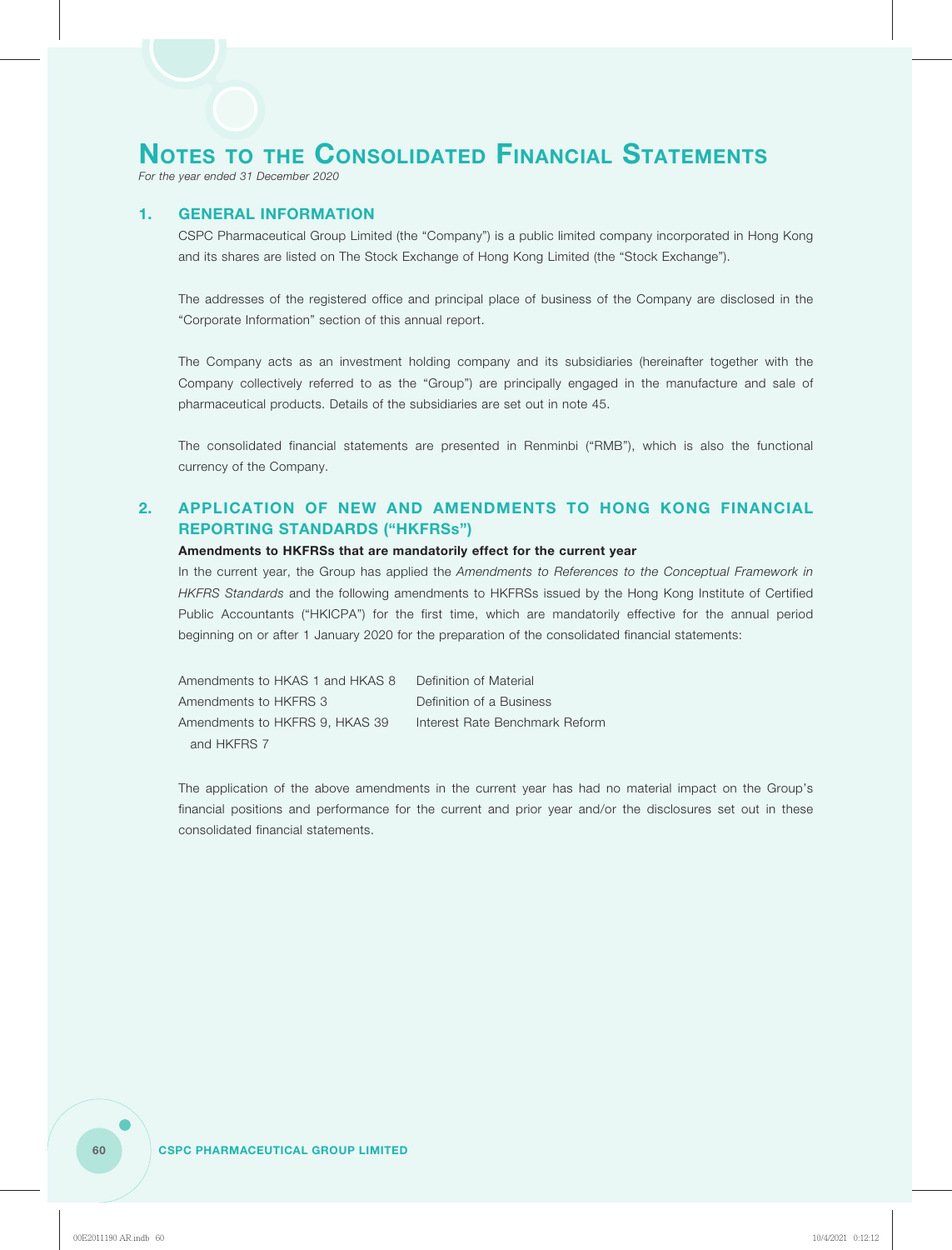*For the year ended 31 December 2020*

### **2. APPLICATION OF NEW AND AMENDMENTS TO HONG KONG FINANCIAL REPORTING STANDARDS ("HKFRSs")** *(continued)*

### **New and amendments to HKFRSs in issue but not yet effective**

The Group has not early applied the following new and amendments to HKFRSs that have been issued but are not yet effective:

| <b>HKFRS 17</b>                 | Insurance Contracts and the related Amendments <sup>1</sup>               |
|---------------------------------|---------------------------------------------------------------------------|
| Amendment to HKFRS 16           | Covid-19-Related Rent Concessions <sup>4</sup>                            |
| Amendments to HKFRS 3           | Reference to the Conceptual Framework <sup>2</sup>                        |
| Amendments to HKFRS 9, HKAS 39, | Interest Rate Benchmark Reform - Phase 2 <sup>5</sup>                     |
| HKFRS 7, HKFRS 4 and HKFRS 16   |                                                                           |
| Amendments to HKFRS 10 and      | Sale or Contribution of Assets between an Investor and its Associate      |
| HKAS 28                         | or Joint Venture <sup>3</sup>                                             |
| Amendments to HKAS 1            | Classification of Liabilities as Current or Non-current and related       |
|                                 | amendments to Hong Kong Interpretation 5 (2020) <sup>1</sup>              |
| Amendments to HKAS 16           | Property, Plant and Equipment - Proceeds before Intended Use <sup>2</sup> |
| Amendments to HKAS 37           | Onerous Contracts $-$ Cost of Fulfilling a Contract <sup>2</sup>          |
| Amendments to HKFRSs            | Annual Improvements to HKFRSs 2018 - 2020 <sup>2</sup>                    |

1 Effective for annual periods beginning on or after 1 January 2023

<sup>2</sup> Effective for annual periods beginning on or after 1 January 2022

<sup>3</sup> Effective for annual periods beginning on or after a date to be determined

4 Effective for annual periods beginning on or after 1 June 2020

<sup>5</sup> Effective for annual periods beginning on or after 1 January 2021

Except for the amendments to HKFRSs mentioned below, the directors of the Company (the "Directors") anticipate that the application of all other new and amendments to HKFRSs will have no material impact on the consolidated financial statements in the foreseeable future.

#### *Amendments to HKFRS 3 Reference to the Conceptual Framework*

The amendments:

- update a reference in HKFRS 3 Business Combinations so that it refers to the *Conceptual Framework for Financial Reporting 2018 issued in June 2018* (the "Conceptual Framework") instead of *Framework for the Preparation and Presentation of Financial Statements* (replaced by the *Conceptual Framework for Financial Reporting 2010* issued in October 2010);
- add a requirement that, for transactions and other events within the scope of HKAS 37 *Provisions, Contingent Liabilities and Contingent Assets* ("HKAS 37") or HK(IFRIC) — Int 21 *Levies* ("HK(IFRIC) — Int 21"), an acquirer applies HKAS 37 or HK(IFRIC) — Int 21 instead of the Conceptual Framework to identify the liabilities it has assumed in a business combination; and
- add an explicit statement that an acquirer does not recognise contingent assets acquired in a business combination.

The application of the amendments is not expected to have significant impact on the financial position and performance of the Group.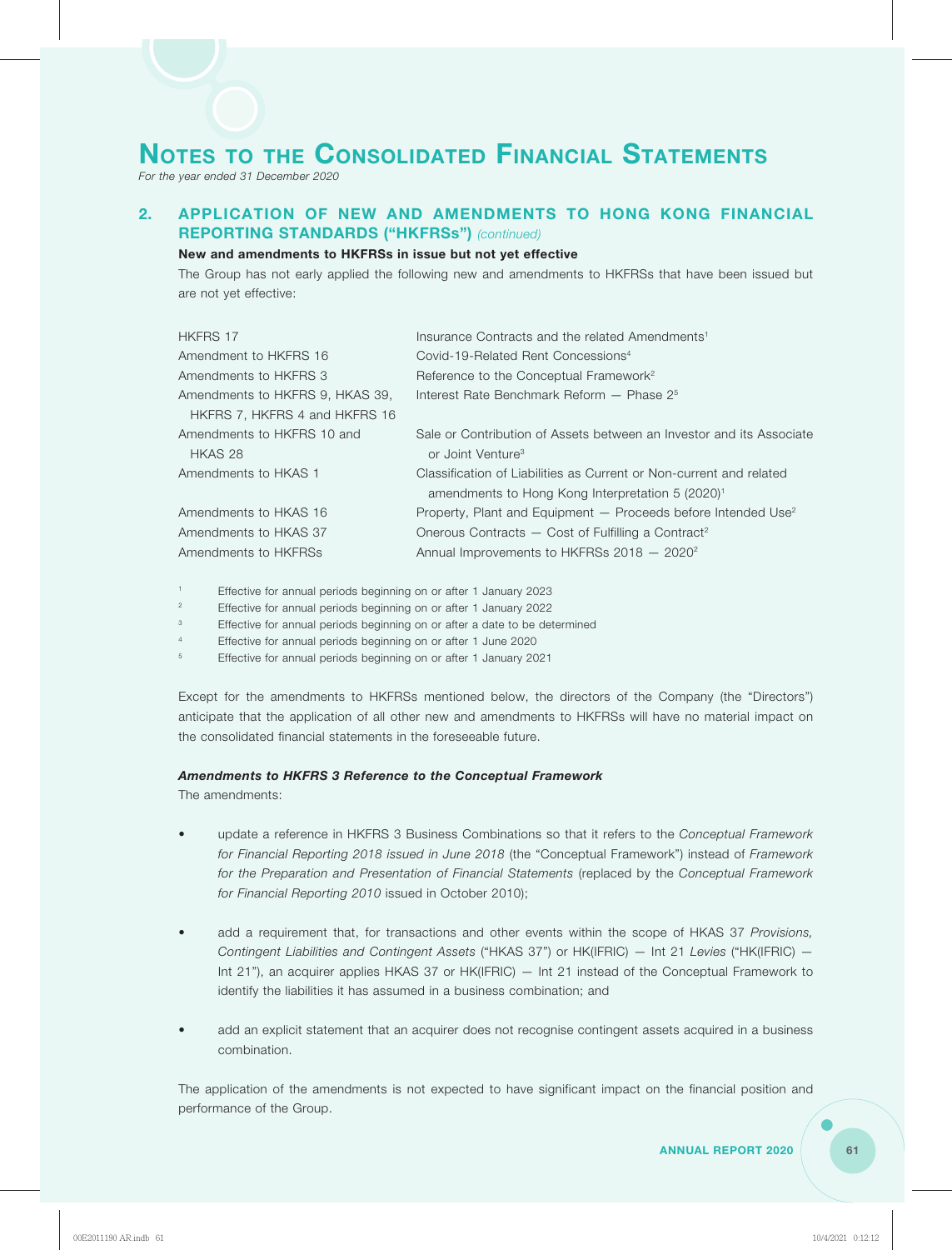*For the year ended 31 December 2020*

### **3. BASIS OF PREPARATION OF CONSOLIDATED FINANCIAL STATEMENTS AND SIGNIFICANT ACCOUNTING POLICIES**

### **3.1 Basis of preparation of consolidated financial statements**

The consolidated financial statements have been prepared in accordance with HKFRSs issued by the HKICPA. For the purpose of preparation of the consolidated financial statements, information is considered material if such information is reasonably expected to influence decisions made by primary users. In addition, the consolidated financial statements include applicable disclosures required by the Rules Governing the Listing of Securities on the Stock Exchange and by the Hong Kong Companies Ordinance.

The consolidated financial statements have been prepared on the historical cost basis except for certain financial instruments that are measured at fair values at the end of each reporting period, as explained in the accounting policies below.

Historical cost is generally based on the fair value of the consideration given in exchange for goods and services.

Fair value is the price that would be received to sell an asset or paid to transfer a liability in an orderly transaction between market participants at the measurement date, regardless of whether that price is directly observable or estimated using another valuation technique. In estimating the fair value of an asset or a liability, the Group takes into account the characteristics of the asset or liability if market participants would take those characteristics into account when pricing the asset or liability at the measurement date. Fair value for measurement and/or disclosure purposes in these consolidated financial statements is determined on such a basis, except for share-based payment transactions that are within the scope of HKFRS 2 *Share-based Payment* ("HKFRS 2"), leasing transactions that are accounted for in accordance with HKFRS 16 *Leases*, and measurements that have some similarities to fair value but are not fair value, such as net realisable value in HKAS 2 *Inventories* or value in use in HKAS 36 *Impairment of Assets*.

For financial instruments which are transacted at fair value and a valuation technique that unobservable inputs is to be used to measure fair value in subsequent periods, the valuation technique is calibrated so that at initial recognition, the results of the valuation technique equals the transaction price.

In addition, for financial reporting purposes, fair value measurements are categorised into Level 1, 2 or 3 based on the degree to which the inputs to the fair value measurements are observable and the significance of the inputs to the fair value measurement in its entirety, which are described as follows:

- Level 1 inputs are quoted prices (unadjusted) in active markets for identical assets or liabilities that the entity can access at the measurement date;
- Level 2 inputs are inputs, other than quoted prices included within Level 1, that are observable for the asset or liability, either directly or indirectly; and
- Level 3 inputs are unobservable inputs for the asset or liability.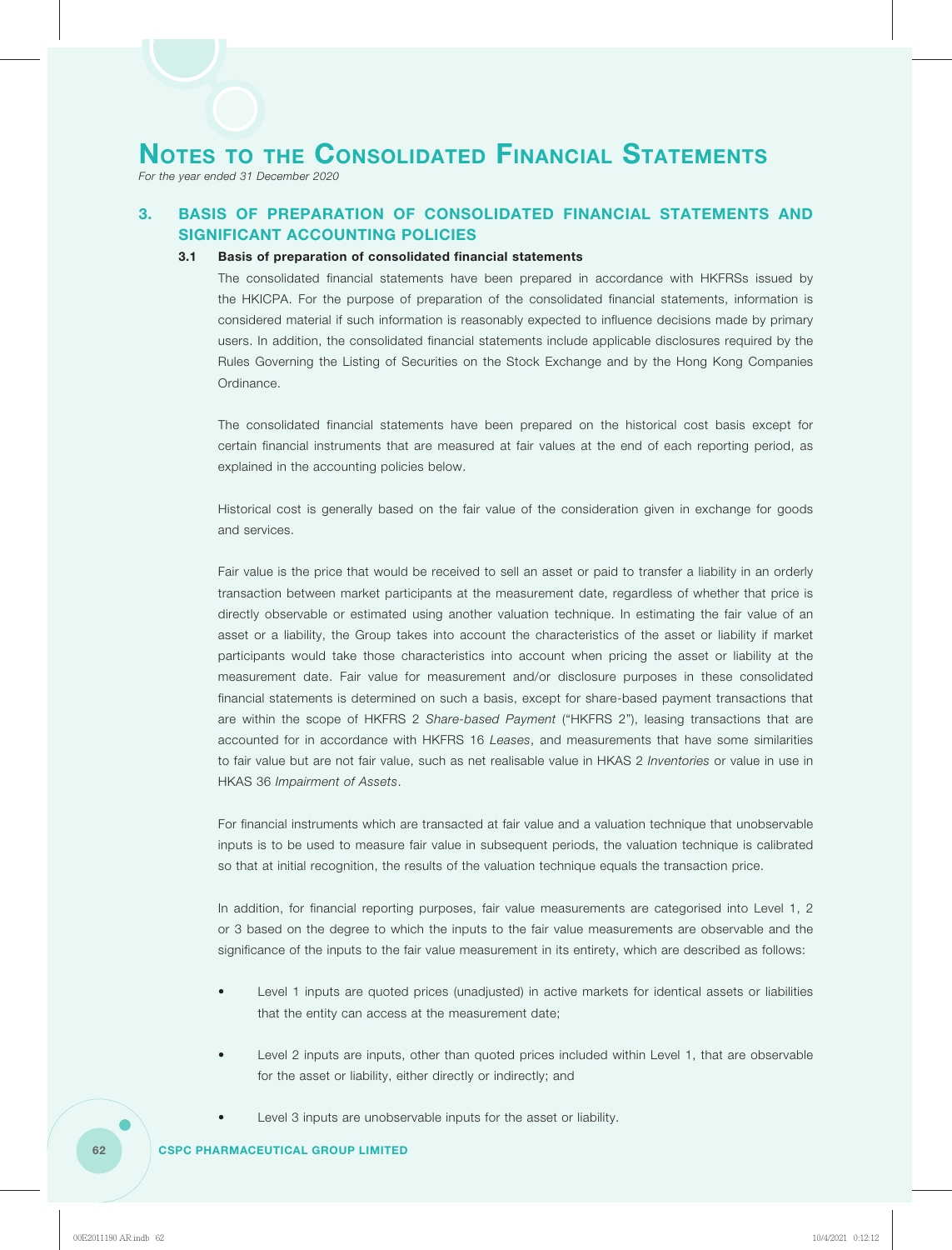*For the year ended 31 December 2020*

### **3. BASIS OF PREPARATION OF CONSOLIDATED FINANCIAL STATEMENTS AND SIGNIFICANT ACCOUNTING POLICIES** *(continued)*

### **3.2 Significant accounting policies**

### *Basis of consolidation*

The consolidated financial statements incorporate the financial statements of the Company and entities controlled by the Company and its subsidiaries. Control is achieved when the Company:

- has power over the investee;
- is exposed, or has the rights, to variable returns from its involvement with the investee; and
- has the ability to use its power to affect its returns.

The Group reassesses whether or not it controls an investee if facts and circumstances indicate that there are changes to one or more of the three elements of control listed above.

When the Group has less than a majority of the voting rights of an investee, it has power over the investee when the voting rights are sufficient to give it the practical ability to direct the relevant activities of the investee unilaterally. The Group considers all relevant facts and circumstances in assessing whether or not the Group's voting rights in an investee are sufficient to give it power, including:

- the size of the Group's holding of voting rights relative to the size and dispersion of holdings of the other vote holders;
- potential voting rights held by the Group, other vote holders or other parties;
- rights arising from other contractual arrangements; and
- any additional facts and circumstances that indicate that the Group has, or does not have, the current ability to direct the relevant activities at the time that decisions need to be made, including voting patterns at previous shareholders' meetings.

Consolidation of a subsidiary begins when the Group obtains control over the subsidiary and ceases when the Group loses control of the subsidiary. Specifically, income and expenses of a subsidiary acquired or disposed of during the year are included in the consolidated statement of profit or loss from the date when the Group gains control until the date when the Group ceases to control the subsidiary.

Profit or loss and each item of other comprehensive income are attributed to the owners of the Company and to the non-controlling interests. Total comprehensive income of subsidiaries is attributed to the owners of the Company and to the non-controlling interests even if this results in the noncontrolling interests having a deficit balance.

Where necessary, adjustments are made to the financial statements of subsidiaries to bring their accounting policies into line with the Group's accounting policies.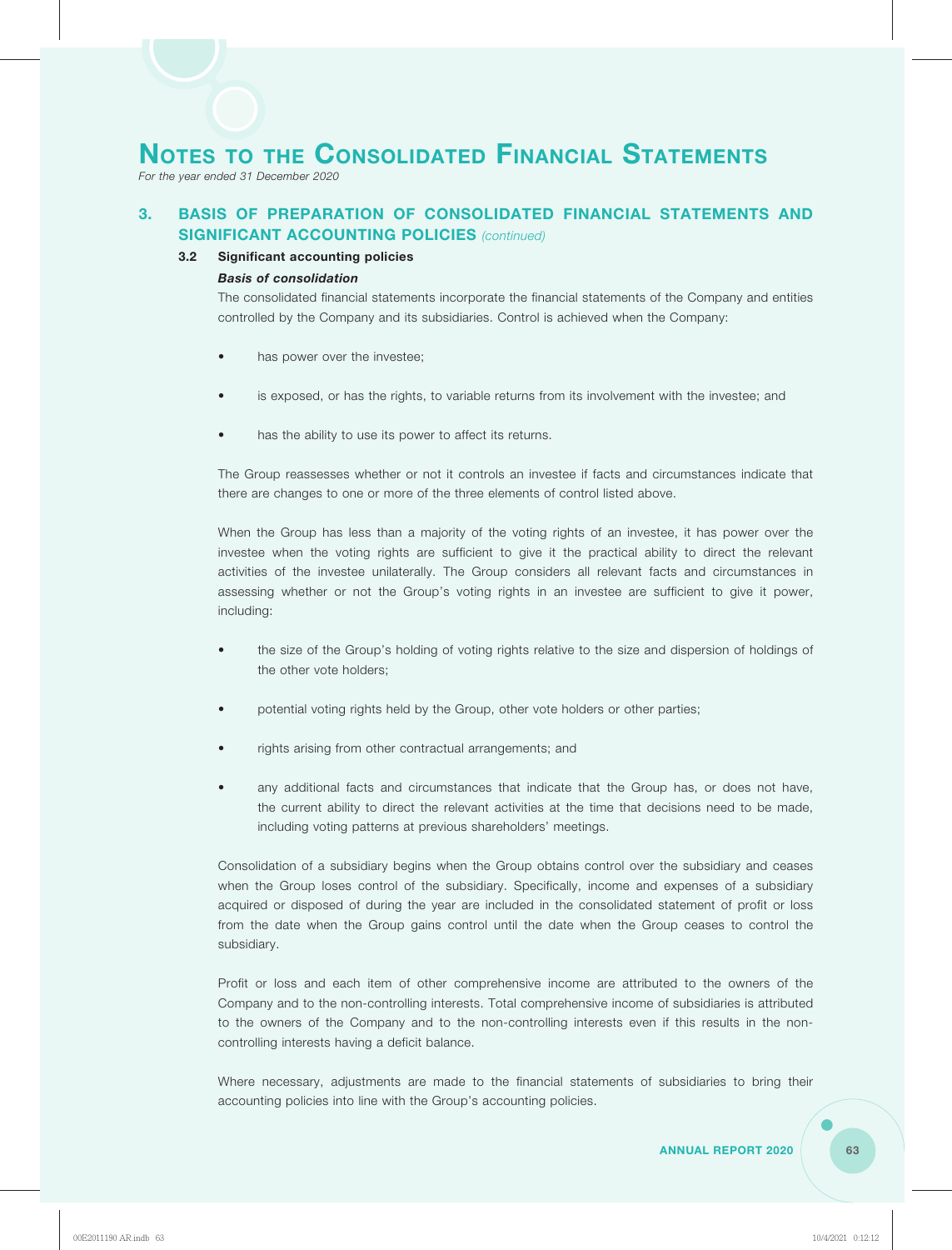*For the year ended 31 December 2020*

### **3. BASIS OF PREPARATION OF CONSOLIDATED FINANCIAL STATEMENTS AND SIGNIFICANT ACCOUNTING POLICIES** *(continued)*

### **3.2 Significant accounting policies** *(continued)*

### *Basis of consolidation (continued)*

All intragroup assets and liabilities, equity, income, expenses and cash flows relating to transactions between members of the Group are eliminated in full on consolidation.

Non-controlling interests in subsidiaries are presented separately from the Group's equity therein, which represent present ownership interests entitling their holders to a proportionate share of net assets of the relevant subsidiaries upon liquidation.

#### *Changes in the Group's interests in existing subsidiaries*

Changes in the Group's interests in subsidiaries that do not result in the Group losing control over the subsidiaries are accounted for as equity transactions. The carrying amounts of the Group's relevant components of equity and the non-controlling interests are adjusted to reflect the changes in their relative interests in the subsidiaries, including re-attribution of relevant reserves between the Group and the non-controlling interests according to the Group's and the non-controlling interests' proportionate interests.

Any difference between the amount by which the non-controlling interests are adjusted, and the fair value of the consideration paid or received is recognised directly in equity and attributed to owners of the Company.

When the Group loses control of a subsidiary, the assets and liabilities of that subsidiary and noncontrolling interests (if any) are derecognised. A gain or loss is recognised in profit or loss and is calculated as the difference between (i) the aggregate of the fair value of the consideration received and the fair value of any retained interest and (ii) the carrying amount of the assets (including goodwill), and liabilities of the subsidiary attributable to the owners of the Company. All amounts previously recognised in other comprehensive income in relation to that subsidiary are accounted for as if the Group had directly disposed of the related assets or liabilities of the subsidiary (i.e. reclassified to profit or loss or transferred to another category of equity as specified/permitted by applicable HKFRSs). The fair value of any investment retained in the former subsidiary at the date when control is lost is regarded as the fair value on initial recognition for subsequent accounting under HKFRS 9 *Financial Instruments* ("HKFRS 9") or when applicable, the cost on initial recognition of an investment in an associate or a joint venture.

### *Business combinations or asset acquisitions*

#### *Optional concentration test*

Effective from 1 January 2020, the Group can elect to apply an optional concentration test, on a transaction-by-transaction basis, that permits a simplified assessment of whether an acquired set of activities and assets is not a business. The concentration test is met if substantially all of the fair value of the gross assets acquired is concentrated in a single identifiable asset or group of similar identifiable assets. The gross assets under assessment exclude cash and cash equivalents, deferred tax assets, and goodwill resulting from the effects of deferred tax liabilities. If the concentration test is met, the set of activities and assets is determined not to be a business and no further assessment is needed.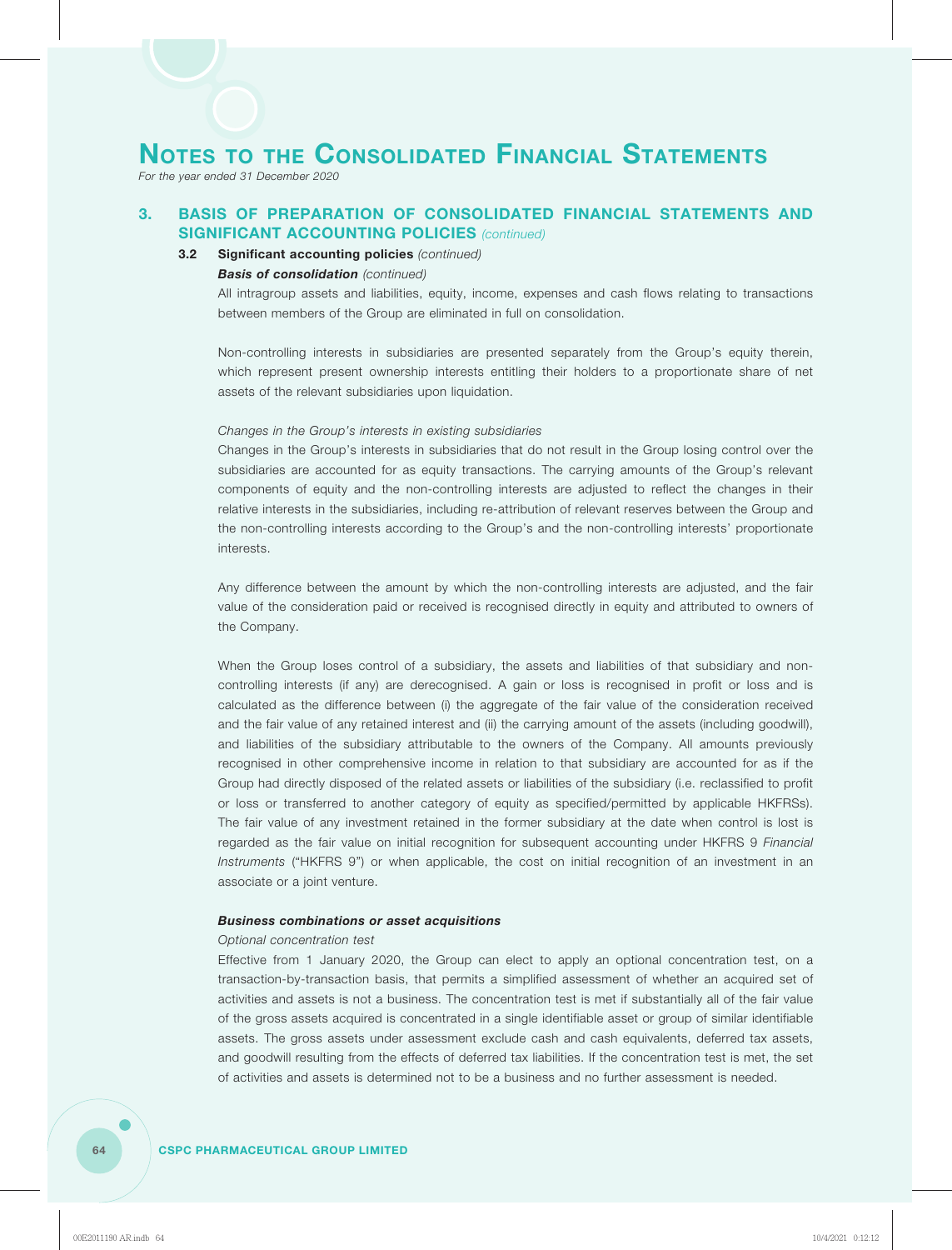*For the year ended 31 December 2020*

### **3. BASIS OF PREPARATION OF CONSOLIDATED FINANCIAL STATEMENTS AND SIGNIFICANT ACCOUNTING POLICIES** *(continued)*

### **3.2 Significant accounting policies** *(continued)*

### *Business combinations or asset acquisitions (continued)*

### *Asset acquisitions*

When the Group acquires a group of assets and liabilities that do not constitute a business, the Group identifies and recognises the individual identifiable assets acquired and liabilities assumed by allocating the purchase price first to financial assets /financial liabilities at the respective fair values, the remaining balance of the purchase price is then allocated to the other identifiable assets and liabilities on the basis of their relative fair values at the date of purchase. Such a transaction does not give rise to goodwill or bargain purchase gain.

### *Business combinations*

Acquisitions of businesses are accounted for using the acquisition method. The consideration transferred in a business combination is measured at fair value, which is calculated as the sum of the acquisition-date fair values of the assets transferred by the Group, liabilities incurred by the Group to the former owners of the acquiree and the equity interests issued by the Group in exchange for control of the acquiree. Acquisition-related costs are generally recognised in profit or loss as incurred.

Except for certain recognition exemptions, the identifiable assets acquired and liabilities assumed must meet the definitions of an asset and a liability in the *Framework for the Preparation and Presentation of Financial Statements* (replaced by the *Conceptual Framework for Financial Reporting* issued in October 2010).

At the acquisition date, the identifiable assets acquired and the liabilities assumed are recognised at their fair value, except that:

- deferred tax assets or liabilities, and assets or liabilities related to employee benefit arrangements are recognised and measured in accordance with HKAS 12 *Income Taxes* and HKAS 19 *Employee Benefits,* respectively;
- liabilities or equity instruments related to share-based payment arrangements of the acquiree or share-based payment arrangements of the Group entered into to replace share-based payment arrangements of the acquiree are measured in accordance with HKFRS 2 at the acquisition date (see the accounting policy below);
- assets (or disposal groups) that are classified as held for sale in accordance with HKFRS 5 *Non-current Assets Held for Sale and Discontinued Operations* are measured in accordance with that standard; and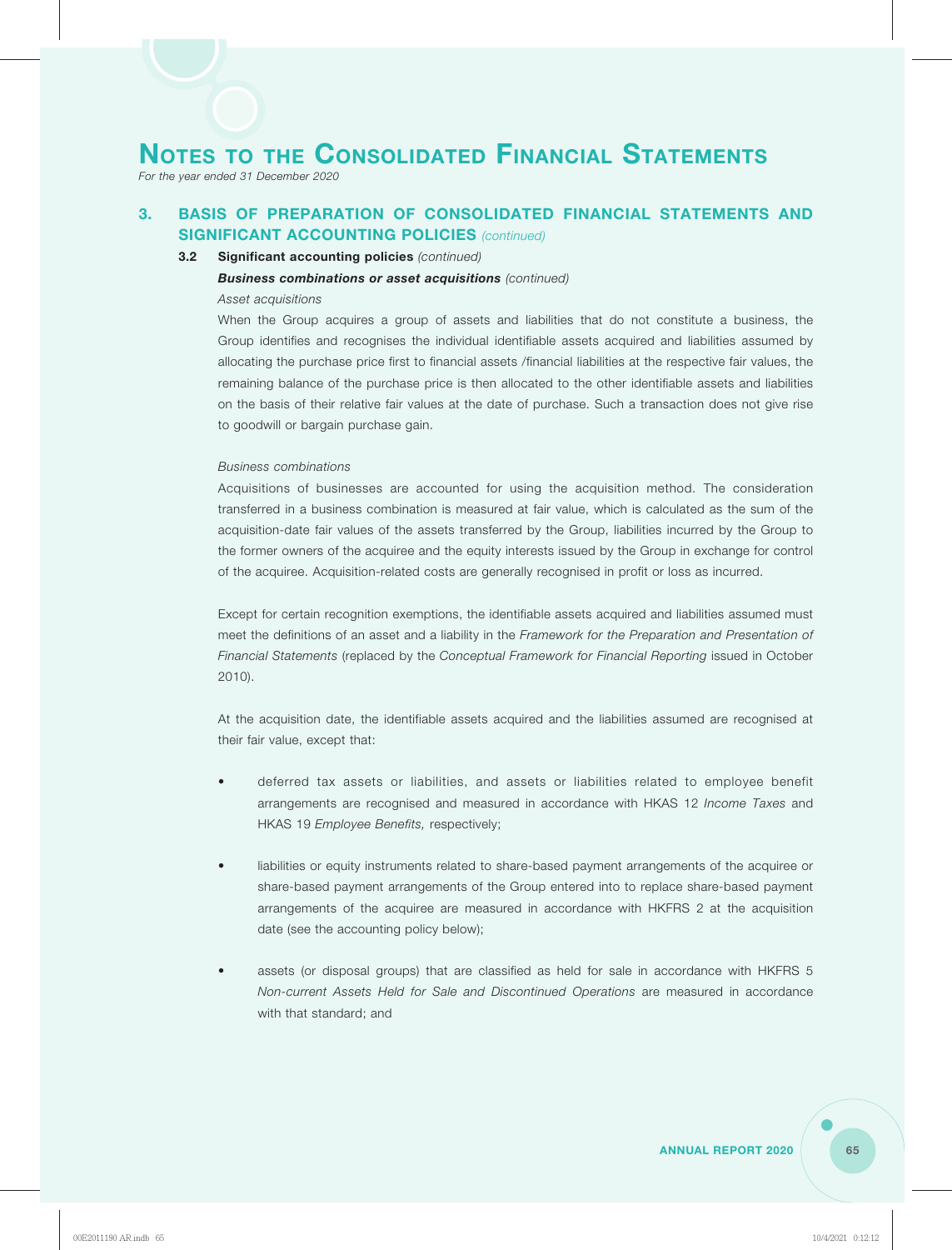*For the year ended 31 December 2020*

### **3. BASIS OF PREPARATION OF CONSOLIDATED FINANCIAL STATEMENTS AND SIGNIFICANT ACCOUNTING POLICIES** *(continued)*

### **3.2 Significant accounting policies** *(continued)*

### *Business combinations or asset acquisitions (continued)*

lease liabilities are recognised and measured at the present value of the remaining lease payments (as defined in HKFRS 16) as if the acquired leases were new leases at the acquisition date, except for leases for which (a) the lease term ends within 12 months of the acquisition date; or (b) the underlying asset is of low value. Right-of-use assets are recognised and measured at the same amount as the relevant lease liabilities, adjusted to reflect favourable or unfavourable terms of the lease when compared with market terms.

Goodwill is measured as the excess of the sum of the consideration transferred, the amount of any non-controlling interests in the acquiree, and the fair value of the acquirer's previously held equity interest in the acquiree (if any) over the net amount of the identifiable assets acquired and the liabilities assumed as at acquisition date. If, after re-assessment, the net amount of the identifiable assets acquired and liabilities assumed exceeds the sum of the consideration transferred, the amount of any non-controlling interests in the acquiree and the fair value of the acquirer's previously held interest in the acquiree (if any), the excess is recognised immediately in profit or loss as a bargain purchase gain.

Non-controlling interests that are present ownership interests and entitle their holders to a proportionate share of the relevant subsidiary's net assets in the event of liquidation are initially measured at the non-controlling interests' proportionate share of the recognised amounts of the acquiree's identifiable net assets or at fair value. The choice of measurement basis is made on a transaction-by-transaction basis.

When the consideration transferred by the Group in a business combination includes a contingent consideration arrangement, the contingent consideration is measured at its acquisition-date fair value and included as part of the consideration transferred in a business combination. Changes in the fair value of the contingent consideration that qualify as measurement period adjustments are adjusted retrospectively. Measurement period adjustments are adjustments that arise from additional information obtained during the "measurement period" (which cannot exceed one year from the acquisition date) about facts and circumstances that existed at the acquisition date.

The subsequent accounting for the contingent consideration that does not qualify as measurement period adjustment depends on how the contingent consideration is classified. Contingent consideration that is classified as equity is not remeasured at subsequent reporting dates and its subsequent settlement is accounted for within equity. Contingent consideration that is classified as an asset or a liability is remeasured to fair value at subsequent reporting dates, with the corresponding gain or loss being recognised in profit or loss.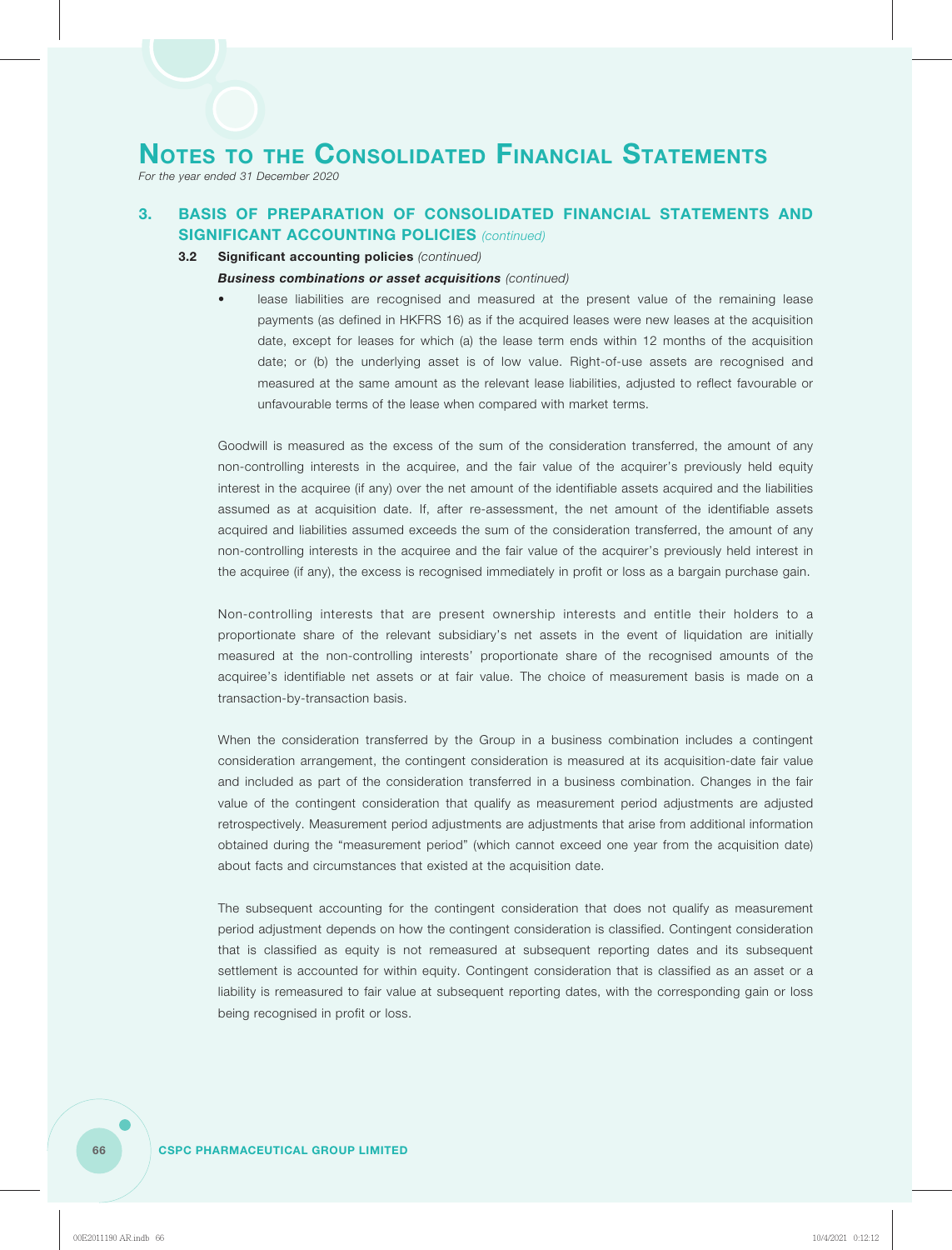*For the year ended 31 December 2020*

### **3. BASIS OF PREPARATION OF CONSOLIDATED FINANCIAL STATEMENTS AND SIGNIFICANT ACCOUNTING POLICIES** *(continued)*

### **3.2 Significant accounting policies** *(continued)*

### *Business combinations or asset acquisitions (continued)*

When a business combination is achieved in stages, the Group's previously held equity interest in the acquiree is remeasured to fair value at the acquisition date (i.e. the date when the Group obtains control), and the resulting gain or loss, if any, is recognised in profit or loss or other comprehensive income, as appropriate. Amounts arising from interests in the acquiree prior to the acquisition date that have previously been recognised in other comprehensive income and measured under HKFRS 9 would be accounted for on the same basis as would be required if the Group had disposed directly of the previously held equity interest.

If the initial accounting for a business combination is incomplete by the end of the reporting period in which the combination occurs, the Group reports provisional amounts for the items for which the accounting is incomplete. Those provisional amounts are adjusted retrospectively during the measurement period (see above), and additional assets or liabilities are recognised, to reflect new information obtained about facts and circumstances that existed at the acquisition date that, if known, would have affected the amounts recognised at that date.

#### *Goodwill*

Goodwill arising on an acquisition of a business is carried at cost as established at the date of acquisition of the business (see the accounting policy above) less accumulated impairment losses, if any.

For the purposes of impairment testing, goodwill is allocated to each of the Group's cash-generating units ("CGU"s) (or group of CGUs) that is expected to benefit from the synergies of the combination, which represent the lowest level at which the goodwill is monitored for internal management purposes and not larger than an operating segment.

A CGU (or group of CGUs) to which goodwill has been allocated is tested for impairment annually or more frequently when there is indication that the unit may be impaired. For goodwill arising on an acquisition in a reporting period, the CGU (or group of CGUs) to which goodwill has been allocated is tested for impairment before the end of that reporting period. If the recoverable amount is less than its carrying amount, the impairment loss is allocated first to reduce the carrying amount of any goodwill and then to the other assets on a pro-rata basis based on the carrying amount of each asset in the unit (or group of CGUs).

On disposal of the relevant CGU or any of the CGU within the group of CGUs, the attributable amount of goodwill is included in the determination of the amount of profit or loss on disposal. When the Group disposes of an operation within the CGU (or a CGU within a group of CGUs), the amount of goodwill disposed of is measured on the basis of the relative values of the operation (or the CGU) disposed of and the portion of the CGU (or the group of CGUs) retained.

The Group's policy for goodwill arising on the acquisition of an associate and a joint venture is described below.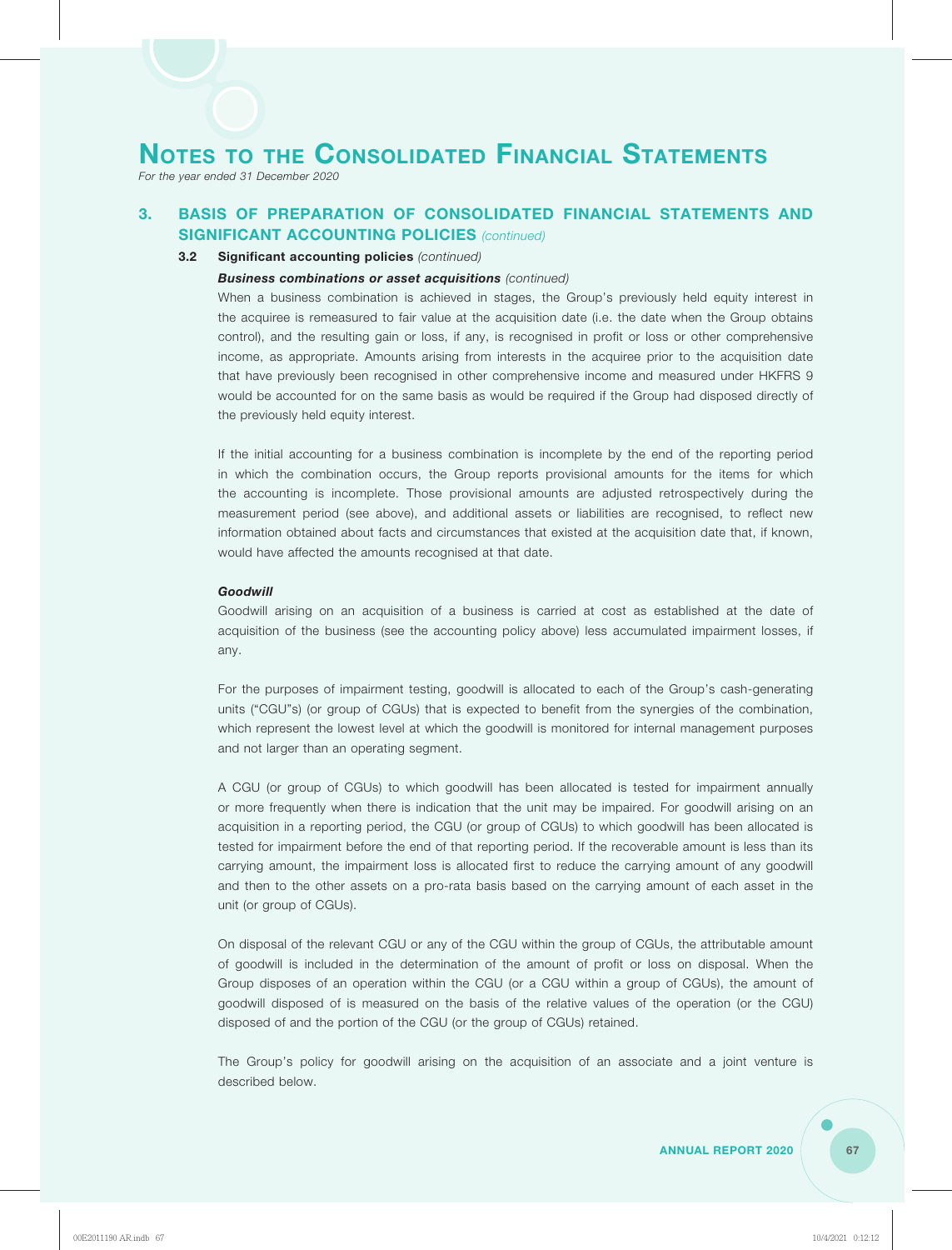*For the year ended 31 December 2020*

### **3. BASIS OF PREPARATION OF CONSOLIDATED FINANCIAL STATEMENTS AND SIGNIFICANT ACCOUNTING POLICIES** *(continued)*

### **3.2 Significant accounting policies** *(continued)*

### *Investments in associates and joint ventures*

An associate is an entity over which the Group has significant influence. Significant influence is the power to participate in the financial and operating policy decisions of the investee but is not control or joint control over those policies.

A joint venture is a joint arrangement whereby the parties that have joint control of the arrangement have rights to the net assets of the joint arrangement. Joint control is the contractually agreed sharing of control of an arrangement, which exists only when decisions about the relevant activities require unanimous consent of the parties sharing control.

The results and assets and liabilities of associates and joint ventures are incorporated in these consolidated financial statements using the equity method of accounting. The financial statements of associates and joint ventures used for equity accounting purposes are prepared using uniform accounting policies as those of the Group for like transactions and events in similar circumstances. Under the equity method, an investment in an associate or a joint venture is initially recognised in the consolidated statement of financial position at cost and adjusted thereafter to recognise the Group's share of the profit or loss and other comprehensive income of the associate or joint venture. Changes in net assets of the associate or joint venture other than profit or loss and other comprehensive income are not accounted for unless such changes resulted in changes in ownership interest held by the Group. When the Group's share of losses of an associate or a joint venture exceeds the Group's interest in that associate or joint venture (which includes any long-term interests that, in substance, form part of the Group's net investment in the associate or joint venture), the Group discontinues recognising its share of further losses. Additional losses are recognised only to the extent that the Group has incurred legal or constructive obligations or made payments on behalf of the associate or joint venture.

An investment in an associate or a joint venture is accounted for using the equity method from the date on which the investee becomes an associate or a joint venture. On acquisition of the investment in an associate or a joint venture, any excess of the cost of the investment over the Group's share of the net fair value of the identifiable assets and liabilities of the investee is recognised as goodwill, which is included within the carrying amount of the investment. Any excess of the Group's share of the net fair value of the identifiable assets and liabilities over the cost of the investment, after reassessment, is recognised immediately in profit or loss in the period in which the investment is acquired.

The Group assesses whether there is an objective evidence that the interest in an associate or a joint venture may be impaired. When any objective evidence exists, the entire carrying amount of the investment (including goodwill) is tested for impairment in accordance with HKAS 36 as a single asset by comparing its recoverable amount (higher of value in use and fair value less costs of disposal) with its carrying amount. Any impairment loss recognised is not allocated to any asset, including goodwill, that forms part of the carrying amount of the investment. Any reversal of that impairment loss is recognised in accordance with HKAS 36 to the extent that the recoverable amount of the investment subsequently increases.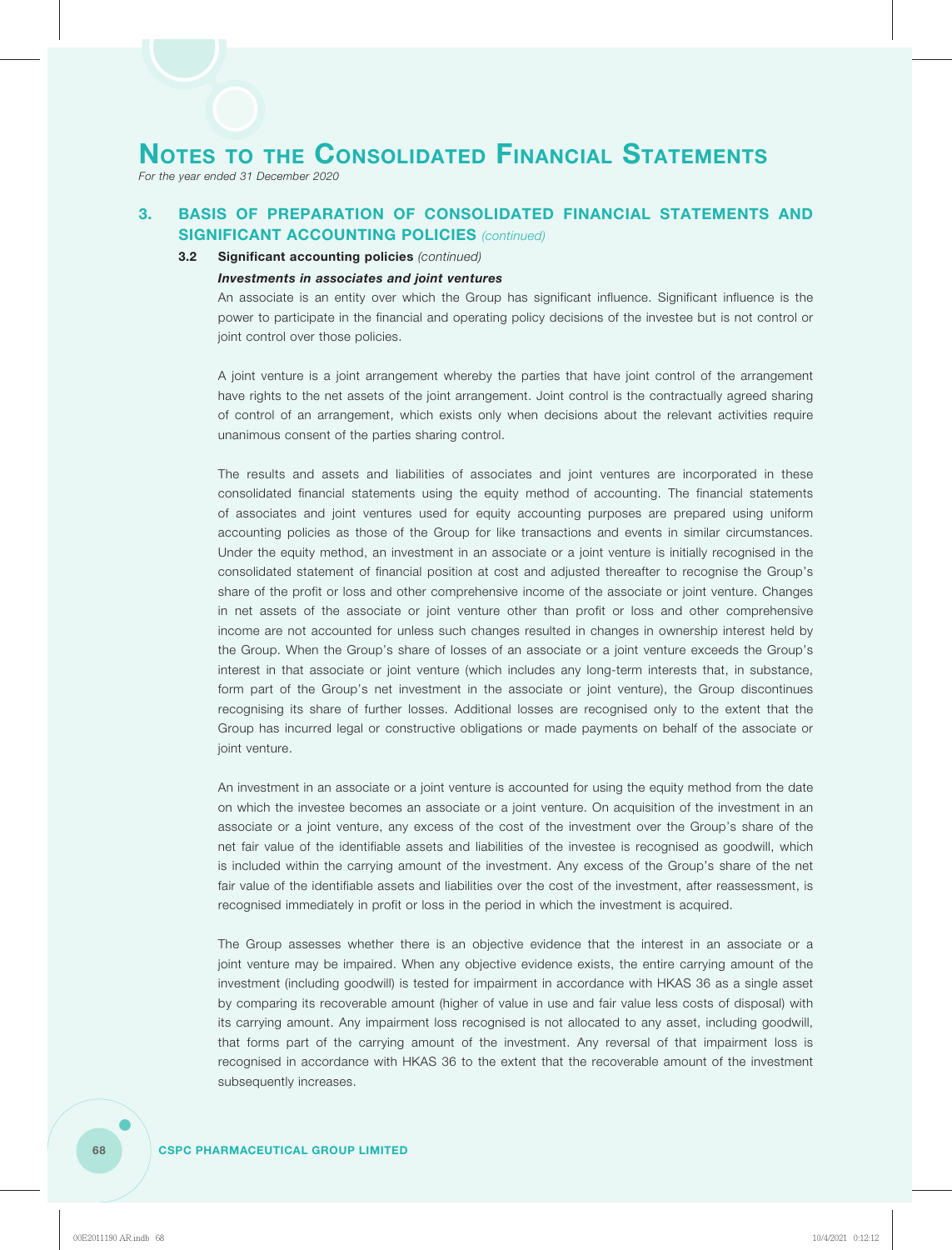*For the year ended 31 December 2020*

### **3. BASIS OF PREPARATION OF CONSOLIDATED FINANCIAL STATEMENTS AND SIGNIFICANT ACCOUNTING POLICIES** *(continued)*

### **3.2 Significant accounting policies** *(continued)*

### *Investments in associates and joint ventures (continued)*

When the Group ceases to have significant influence over an associate or joint control over a joint venture, it is accounted for as a disposal of the entire interest in the investee with a resulting gain or loss being recognised in profit or loss. When the Group retains an interest in the former associate or joint venture and the retained interest is a financial asset within the scope of HKFRS 9, the Group measures the retained interest at fair value at that date and the fair value is regarded as its fair value on initial recognition. The difference between the carrying amount of the associate or joint venture and the fair value of any retained interest and any proceeds from disposing of the relevant interest in the associate or joint venture is included in the determination of the gain or loss on disposal of the associate or joint venture. In addition, the Group accounts for all amounts previously recognised in other comprehensive income in relation to that associate or joint venture on the same basis as would be required if that associate or joint venture had directly disposed of the related assets or liabilities. Therefore, if a gain or loss previously recognised in other comprehensive income by that associate or joint venture would be reclassified to profit or loss on the disposal of the related assets or liabilities, the Group reclassifies the gain or loss from equity to profit or loss (as a reclassification adjustment) upon disposal/partial disposal of the relevant associate or joint venture.

The Group continues to use the equity method when an investment in an associate becomes an investment in a joint venture or an investment in a joint venture becomes an investment in an associate. There is no remeasurement to fair value upon such changes in ownership interests.

When the Group reduces its ownership interest in an associate or a joint venture but the Group continues to use the equity method, the Group reclassifies to profit or loss the proportion of the gain or loss that had previously been recognised in other comprehensive income relating to that reduction in ownership interest if that gain or loss would be reclassified to profit or loss on the disposal of the related assets or liabilities.

When a group entity transacts with an associate or a joint venture of the Group, profits and losses resulting from the transactions with the associate or joint venture are recognised in the consolidated financial statements only to the extent of interest in the associate or joint venture that is not related to the Group.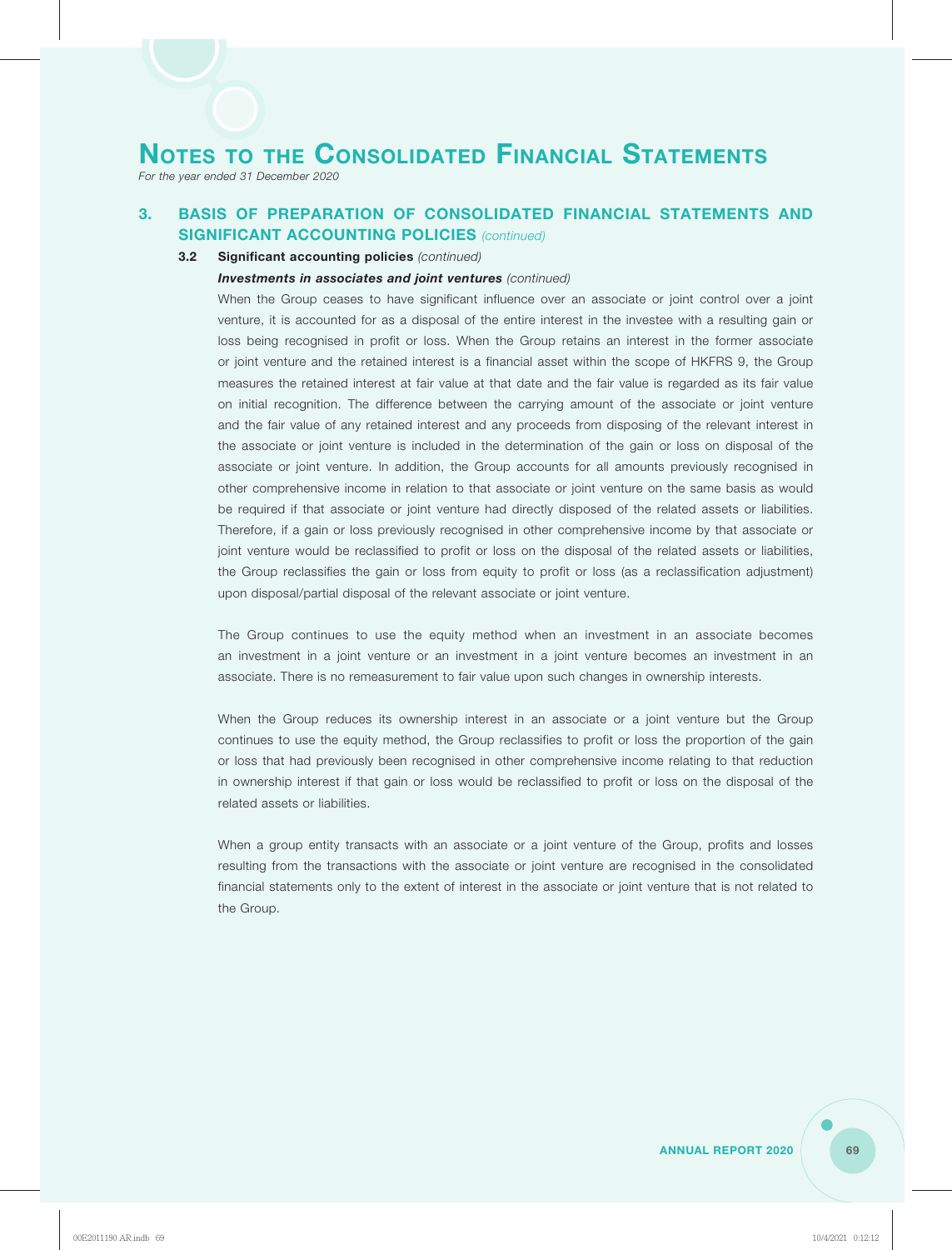*For the year ended 31 December 2020*

### **3. BASIS OF PREPARATION OF CONSOLIDATED FINANCIAL STATEMENTS AND SIGNIFICANT ACCOUNTING POLICIES** *(continued)*

#### **3.2 Significant accounting policies** *(continued)*

### *Revenue from contracts with customers*

The Group recognises revenue when (or as) a performance obligation is satisfied, i.e. when "control" of the goods or services underlying the particular performance obligation is transferred to the customer.

A performance obligation represents a good or service (or a bundle of goods or services) that is distinct or a series of distinct goods or services that are substantially the same.

Control is transferred over time and revenue is recognised over time by reference to the progress towards complete satisfaction of the relevant performance obligation if one of the following criteria is met:

- the customer simultaneously receives and consumes the benefits provided by the Group's performance as the Group performs;
- the Group's performance creates or enhances an asset that the customer controls as the Group performs; or
- the Group's performance does not create an asset with an alternative use to the Group and the Group has an enforceable right to payment for performance completed to date.

Otherwise, revenue is recognised at a point in time when the customer obtains control of the distinct good or service.

A contract asset represents the Group's right to consideration in exchange for goods or services that the Group has transferred to a customer that is not yet unconditional. It is assessed for impairment in accordance with HKFRS 9. In contrast, a receivable represents the Group's unconditional right to consideration, i.e. only the passage of time is required before payment of that consideration is due.

A contract liability represents the Group's obligation to transfer goods or services to a customer for which the Group has received consideration (or an amount of consideration is due) from the customer.

A contract asset and a contract liability relating to the same contract are accounted for and presented on a net basis.

### *Variable consideration*

For contracts that contain variable consideration (price adjustments), the Group estimates the amount of consideration to which it will be entitled using the expected value method, which better predicts the amount of consideration to which the Group will be entitled.

The estimated amount of variable consideration is included in the transaction price only to the extent that it is highly probable that such an inclusion will not result in a significant revenue reversal in the future when the uncertainty associated with the variable consideration is subsequently resolved.

At the end of each reporting period, the Group updates the estimated transaction price (including updating its assessment of whether an estimate of variable consideration is constrained) to represent faithfully the circumstances present at the end of the reporting period and the changes in circumstances during the reporting period.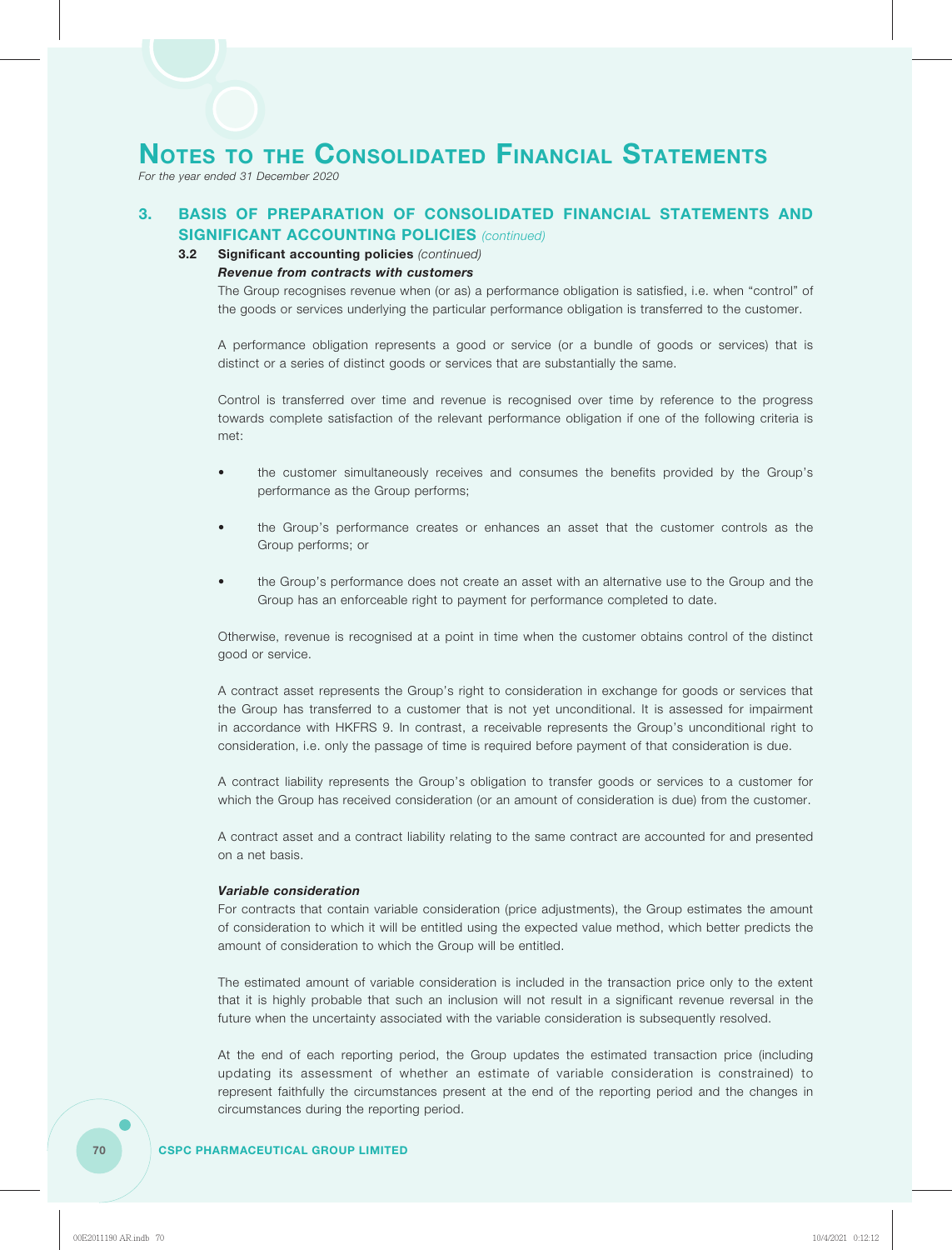*For the year ended 31 December 2020*

### **3. BASIS OF PREPARATION OF CONSOLIDATED FINANCIAL STATEMENTS AND SIGNIFICANT ACCOUNTING POLICIES** *(continued)*

### **3.2 Significant accounting policies** *(continued)*

### *Leases*

### *Definition of a lease*

A contract is, or contains, a lease if the contract conveys the right to control the use of an identified asset for a period of time in exchange for consideration.

For contracts entered into or modified or arising from business combinations, the Group assesses whether a contract is or contains a lease based on the definition under HKFRS 16 at inception, modification date or acquisition date, as appropriate. Such contract will not be reassessed unless the terms and conditions of the contract are subsequently changed.

#### *The Group as a lessee*

#### Allocation of consideration to components of a contract

For a contract that contains a lease component and one or more additional lease or non-lease components, the Group allocates the consideration in the contract to each lease component on the basis of the relative stand-alone price of the lease component and the aggregate stand-alone price of the non-lease components, including contract for acquisition of ownership interests of a property which includes both leasehold land and non-lease building components, unless such allocation cannot be made reliably.

The Group also applies practical expedient not to separate non-lease components from lease component, and instead account for the lease component and any associated non-lease components as a single lease component.

### Short-term leases

The Group applies the short-term lease recognition exemption to leases of land and buildings that have a lease term of 12 months or less from the commencement date and do not contain a purchase option. Lease payments on short-term leases are recognised as expense on a straight-line basis or another systematic basis over the lease term.

### Right-of-use assets

The cost of right-of-use asset includes:

- the amount of the initial measurement of the lease liability;
- any lease payments made at or before the commencement date, less any lease incentives received;
- any initial direct costs incurred by the Group; and
- an estimate of costs to be incurred by the Group in dismantling and removing the underlying assets, restoring the site on which it is located or restoring the underlying asset to the condition required by the terms and conditions of the lease.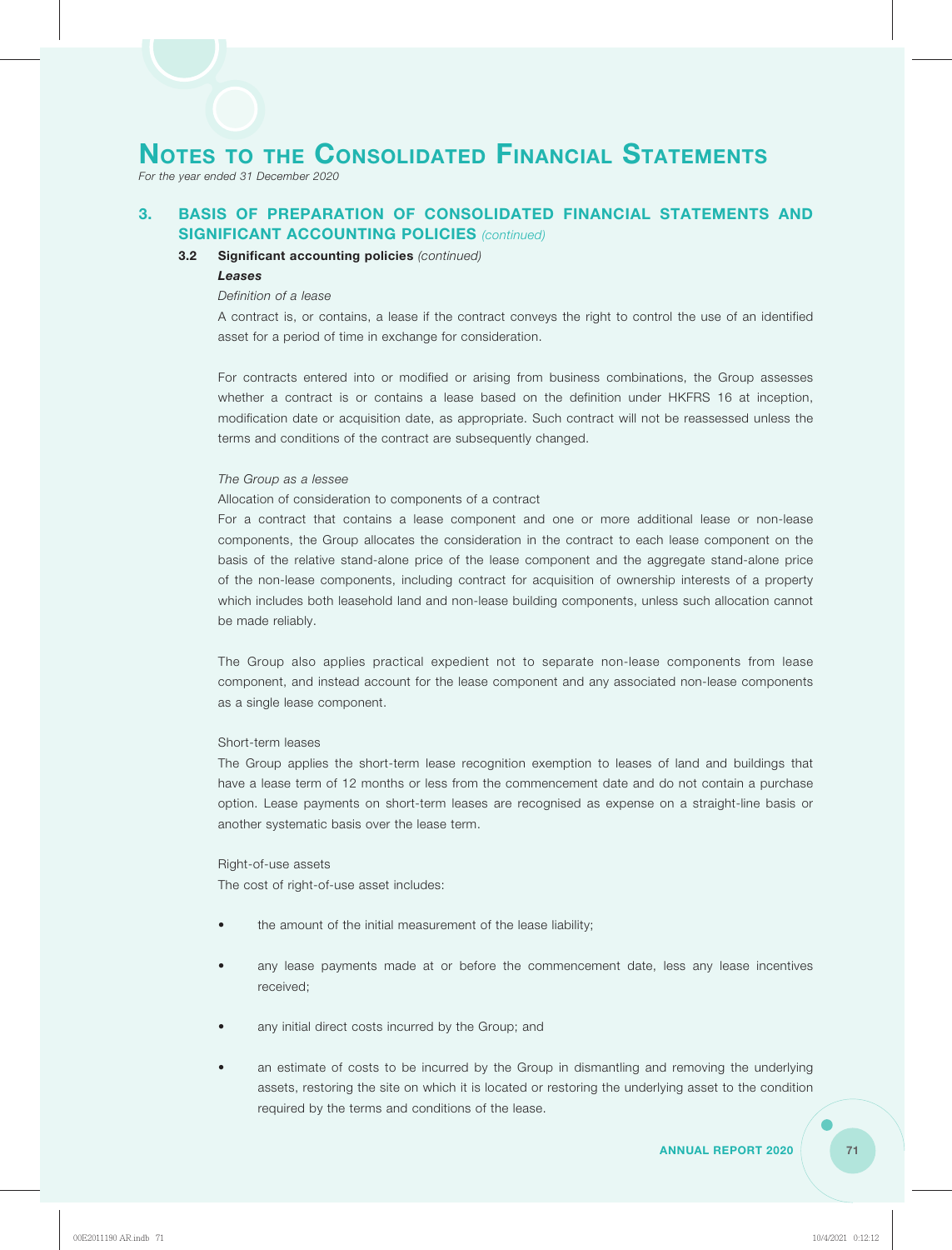*For the year ended 31 December 2020*

## **3. BASIS OF PREPARATION OF CONSOLIDATED FINANCIAL STATEMENTS AND SIGNIFICANT ACCOUNTING POLICIES** *(continued)*

#### **3.2 Significant accounting policies** *(continued)*

#### *Leases (continued)*

*The Group as a lessee (continued)*

Right-of-use assets *(continued)*

Right-of-use assets are measured at cost, less any accumulated depreciation and impairment losses, and adjusted for any remeasurement of lease liabilities.

Right-of-use assets in which the Group is reasonably certain to obtain ownership of the underlying leased assets at the end of the lease term are depreciated from commencement date to the end of the useful life. Otherwise, right-of-use assets are depreciated on a straight-line basis over the shorter of their estimated useful lives and the lease terms.

The Group presents right-of-use assets that do not meet the definition of investment property as a separate line item on the consolidated statement of financial position.

#### Refundable rental deposits

Refundable rental deposits paid are accounted under HKFRS 9 and initially measured at fair value. Adjustments to fair value at initial recognition are considered as additional lease payments and included in the cost of right-of-use assets.

#### Lease liabilities

At the commencement date of a lease, the Group recognises and measures the lease liability at the present value of lease payments that are unpaid at that date. In calculating the present value of lease payments, the Group uses the incremental borrowing rate at the lease commencement date if the interest rate implicit in the lease is not readily determinable.

The lease payments include:

- fixed payments (including in-substance fixed payments) less any lease incentives receivable;
- variable lease payments that depend on an index or a rate, initially measured using the index or rate as at the commencement date;
- amounts expected to be payable by the Group under residual value guarantees;
- the exercise price of a purchase option if the Group is reasonably certain to exercise the option; and
- payments of penalties for terminating a lease, if the lease term reflects the Group exercising an option to terminate the lease.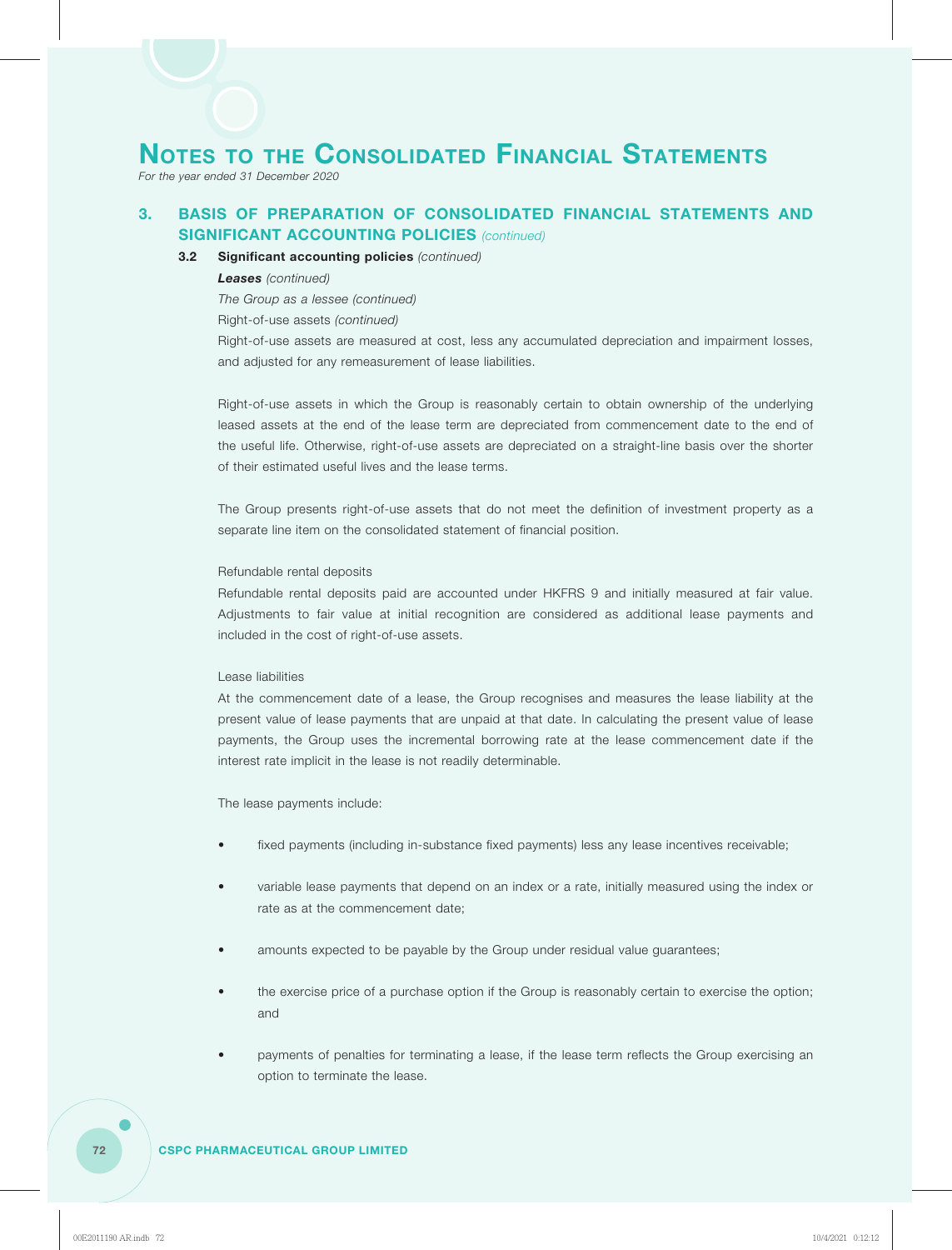*For the year ended 31 December 2020*

## **3. BASIS OF PREPARATION OF CONSOLIDATED FINANCIAL STATEMENTS AND SIGNIFICANT ACCOUNTING POLICIES** *(continued)*

#### **3.2 Significant accounting policies** *(continued)*

*Leases (continued)*

*The Group as a lessee (continued)*

Lease liabilities *(continued)*

After the commencement date, lease liabilities are adjusted by interest accretion and lease payments.

The Group remeasures lease liabilities (and makes a corresponding adjustment to the related right-ofuse assets) whenever:

- the lease term has changed or there is a change in the assessment of exercise of a purchase option, in which case the related lease liability is remeasured by discounting the revised lease payments using a revised discount rate at the date of reassessment.
- the lease payments change due to changes in market rental rates following a market rent review, in which cases the related lease liability is remeasured by discounting the revised lease payments using the initial discount rate.

The Group presents lease liabilities as a separate line item on the consolidated statement of financial position.

#### Lease modifications

The Group accounts for a lease modification as a separate lease if:

- the modification increases the scope of the lease by adding the right to use one or more underlying assets; and
- the consideration for the leases increases by an amount commensurate with the stand-alone price for the increase in scope and any appropriate adjustments to that stand-alone price to reflect the circumstances of the particular contract.

For a lease modification that is not accounted for as a separate lease, the Group remeasures the lease liability based on the lease term of the modified lease by discounting the revised lease payments using a revised discount rate at the effective date of the modification.

The Group accounts for the remeasurement of lease liabilities by making corresponding adjustments to the relevant right-of-use asset. When the modified contract contains a lease component and one or more additional lease or non-lease components, the Group allocates the consideration in the modified contract to each lease component on the basis of the relative stand-alone price of the lease component and the aggregate stand-alone price of the non-lease components.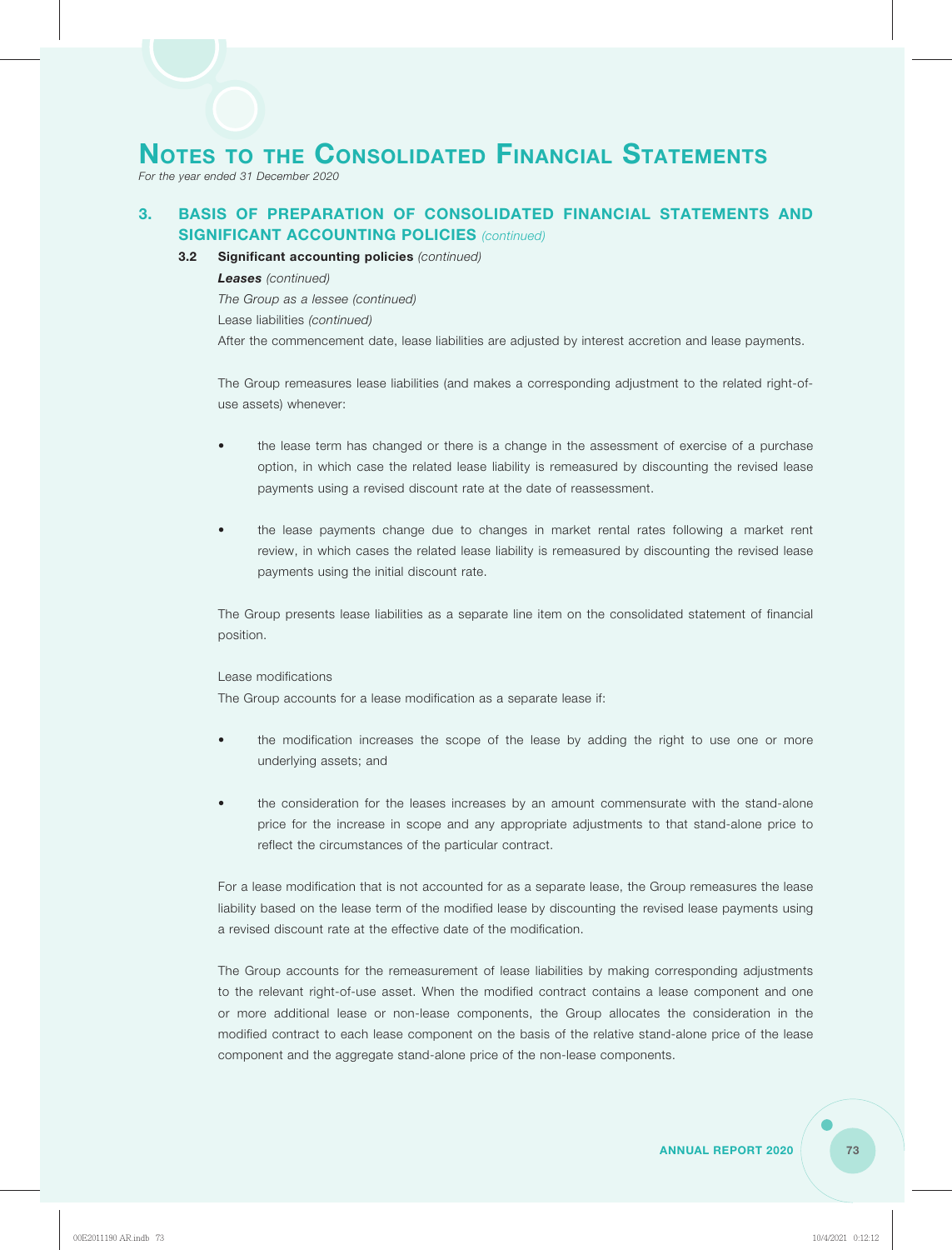*For the year ended 31 December 2020*

## **3. BASIS OF PREPARATION OF CONSOLIDATED FINANCIAL STATEMENTS AND SIGNIFICANT ACCOUNTING POLICIES** *(continued)*

#### **3.2 Significant accounting policies** *(continued)*

#### *Leases (continued)*

*The Group as a lessor*

Classification and measurement of leases

Leases for which the Group is a lessor are classified as finance or operating leases. Whenever the terms of the lease transfer substantially all the risks and rewards incidental to ownership of an underlying asset to the lessee, the contract is classified as a finance lease. All other leases are classified as operating leases.

Rental income from operating leases is recognised in profit or loss on a straight-line basis over the term of the relevant lease. Initial direct costs incurred in negotiating and arranging an operating lease are added to the carrying amount of the leased asset, and such costs are recognised as an expense on a straight-line basis over the lease term.

Allocation of consideration to components of a contract

When a contract includes both leases and non-lease components, the Group applies HKFRS 15 to allocate consideration in a contract to lease and non-lease components. Non-lease components are separated from lease component on the basis of their relative stand-alone selling prices.

#### *Foreign currencies*

In preparing the financial statements of each individual group entity, transactions in currencies other than the functional currency of that entity (foreign currencies) are recognised at the rates of exchange prevailing on the dates of the transactions. At the end of the reporting period, monetary items denominated in foreign currencies are retranslated at the rates prevailing at that date. Non-monetary items that are measured in terms of historical cost in a foreign currency are not retranslated.

Exchange differences arising on the settlement of monetary items, and on the retranslation of monetary items, are recognised in profit or loss in the period in which they arise, except for exchange differences on monetary items receivable from or payable to a foreign operation for which settlement is neither planned nor likely to occur (therefore forming part of the net investment in the foreign operation), which are recognised initially in other comprehensive income and reclassified from equity to profit or loss on disposal or partial disposal of the Group's interests in associates or joint ventures.

For the purposes of presenting the consolidated financial statements, the assets and liabilities of the Group's operations are translated into the presentation currency of the Group (i.e. RMB) using exchange rates prevailing at the end of each reporting period. Income and expense items are translated at the average exchange rates for the period, unless exchange rates fluctuate significantly during the period, in which case the exchange rates prevailing at the dates of transactions are used. Exchange differences arising, if any, are recognised in other comprehensive income and accumulated in equity under the heading of translation reserve (attributed to non-controlling interests as appropriate).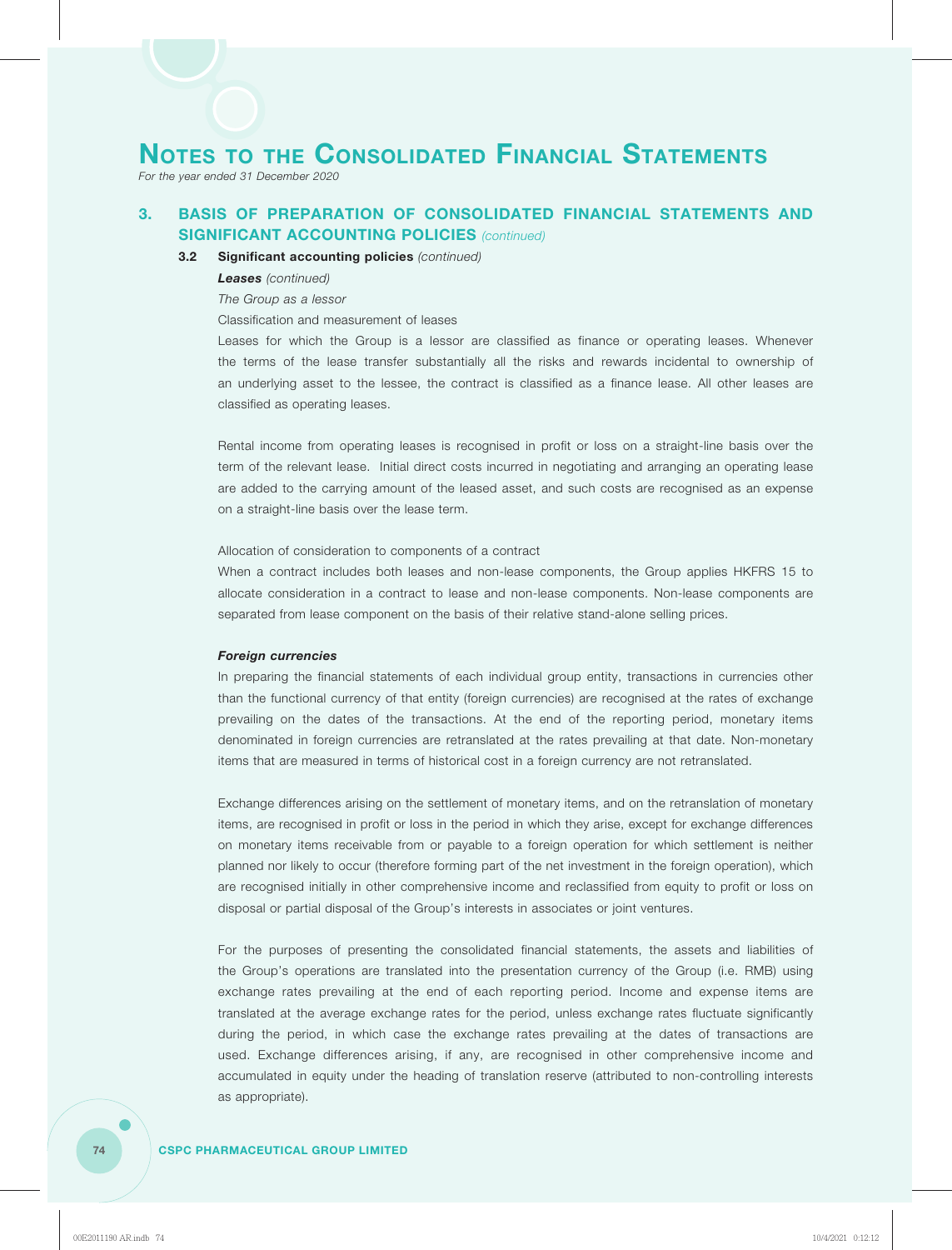*For the year ended 31 December 2020*

## **3. BASIS OF PREPARATION OF CONSOLIDATED FINANCIAL STATEMENTS AND SIGNIFICANT ACCOUNTING POLICIES** *(continued)*

#### **3.2 Significant accounting policies** *(continued)*

#### *Foreign currencies (continued)*

On the disposal of a foreign operation (that is, a disposal of the Group's entire interest in a foreign operation, or a disposal involving loss of control over a subsidiary that includes a foreign operation, or a partial disposal of an interest in a joint arrangement or an associate that includes a foreign operation of which the retained interest becomes a financial asset), all of the exchange differences accumulated in equity in respect of that operation attributable to the owners of the Company are reclassified to profit or loss.

In addition, in relation to a partial disposal of a subsidiary that does not result in the Group losing control over the subsidiary, the proportionate share of accumulated exchange differences are reattributed to non-controlling interests and are not recognised in profit or loss. For all other partial disposals (i.e. partial disposals of associates or joint arrangements that do not result in the Group losing significant influence or joint control), the proportionate share of the accumulated exchange differences is reclassified to profit or loss.

#### *Borrowing costs*

Borrowing costs directly attributable to the acquisition, construction or production of qualifying assets, which are assets that necessarily take a substantial period of time to get ready for their intended use or sale, are added to the cost of those assets until such time as the assets are substantially ready for their intended use or sale.

All other borrowing costs are recognised in profit or loss in the period in which they are incurred.

#### *Government grants*

Government grants are not recognised until there is reasonable assurance that the Group will comply with the conditions attaching to them and the grants will be received.

Government grants are recognised in profit or loss on a systematic basis over the periods in which the Group recognises as expenses the related costs for which the grants are intended to compensate. Specifically, government grants whose primary condition is that the Group should purchase, construct or otherwise acquire non-current assets are recognised as deferred income in the consolidated statement of financial position and transferred to profit or loss on a systematic and rational basis over the useful lives of the related assets.

Government grants related to income that are receivable as compensation for expenses or losses already incurred or for the purpose of giving immediate financial support to the Group with no future related costs are recognised in profit or loss in the period in which they become receivable. Such grants are presented under "other income".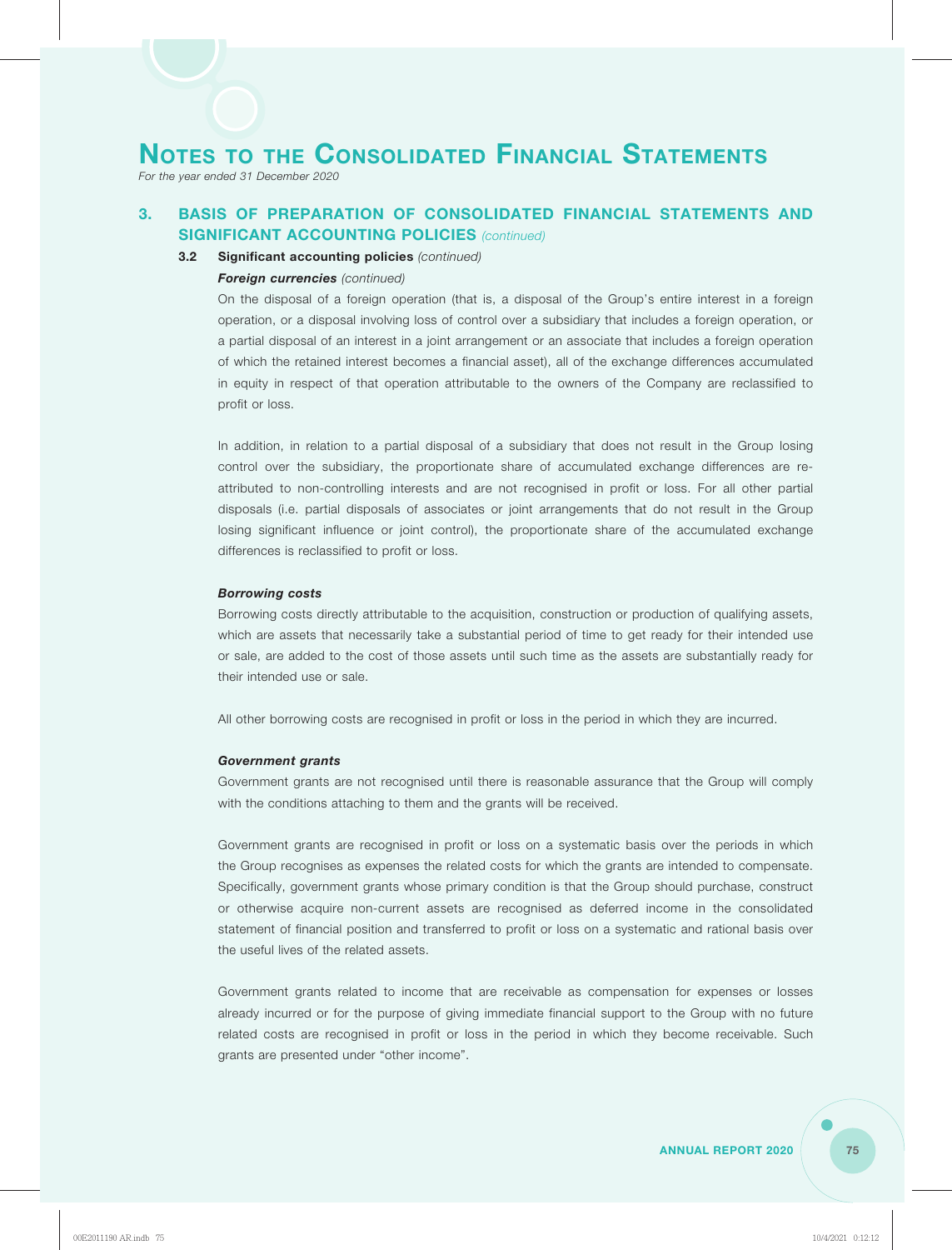*For the year ended 31 December 2020*

## **3. BASIS OF PREPARATION OF CONSOLIDATED FINANCIAL STATEMENTS AND SIGNIFICANT ACCOUNTING POLICIES** *(continued)*

#### **3.2 Significant accounting policies** *(continued)*

#### *Employment benefits*

#### *Retirement benefit costs*

Payments to the Mandatory Provident Fund Scheme and state-managed retirement benefit schemes are recognised as an expense when employees have rendered service entitling them to the contributions.

#### *Short-term employee benefits*

Short-term employee benefits are recognised at the undiscounted amount of the benefits expected to be paid as and when employees rendered the services. All short-term employee benefits are recognised as an expense unless another HKFRS requires or permits the inclusion of the benefit in the cost of an asset.

A liability is recognised for benefits accruing to employees (such as wages and salaries and annual leave) after deducting any amount already paid.

#### *Share-based payments*

*Equity-settled share-based payments transactions*

Shares/Share options granted to employees

Equity-settled share-based payments to employees and others providing similar services are measured at the fair value of the equity instruments at the grant date.

The fair value of the equity-settled share-based payments determined at the grant date without taking into consideration all non-market vesting conditions is expensed on a straight-line basis over the vesting period, based on the Group's estimate of equity instruments that will eventually vest, with a corresponding increase in equity (share award reserve). At the end of the reporting period, the Group revises its estimate of the number of equity instruments expected to vest based on assessment of all relevant non-market vesting conditions. The impact of the revision of the original estimate, if any, is recognised in profit or loss such that the cumulative expense reflects the revised estimate, with a corresponding adjustment to the share awards reserve.

When share options are exercised, the amount previously recognised in share award reserve will be transferred to share capital. When the share options are forfeited after the vesting date or are still not exercised at the expiry date, the amount previously recognised in share award reserve will be transferred to accumulated profits.

When shares granted are vested, the amount previously recognised in share award reserve will be transferred to share capital.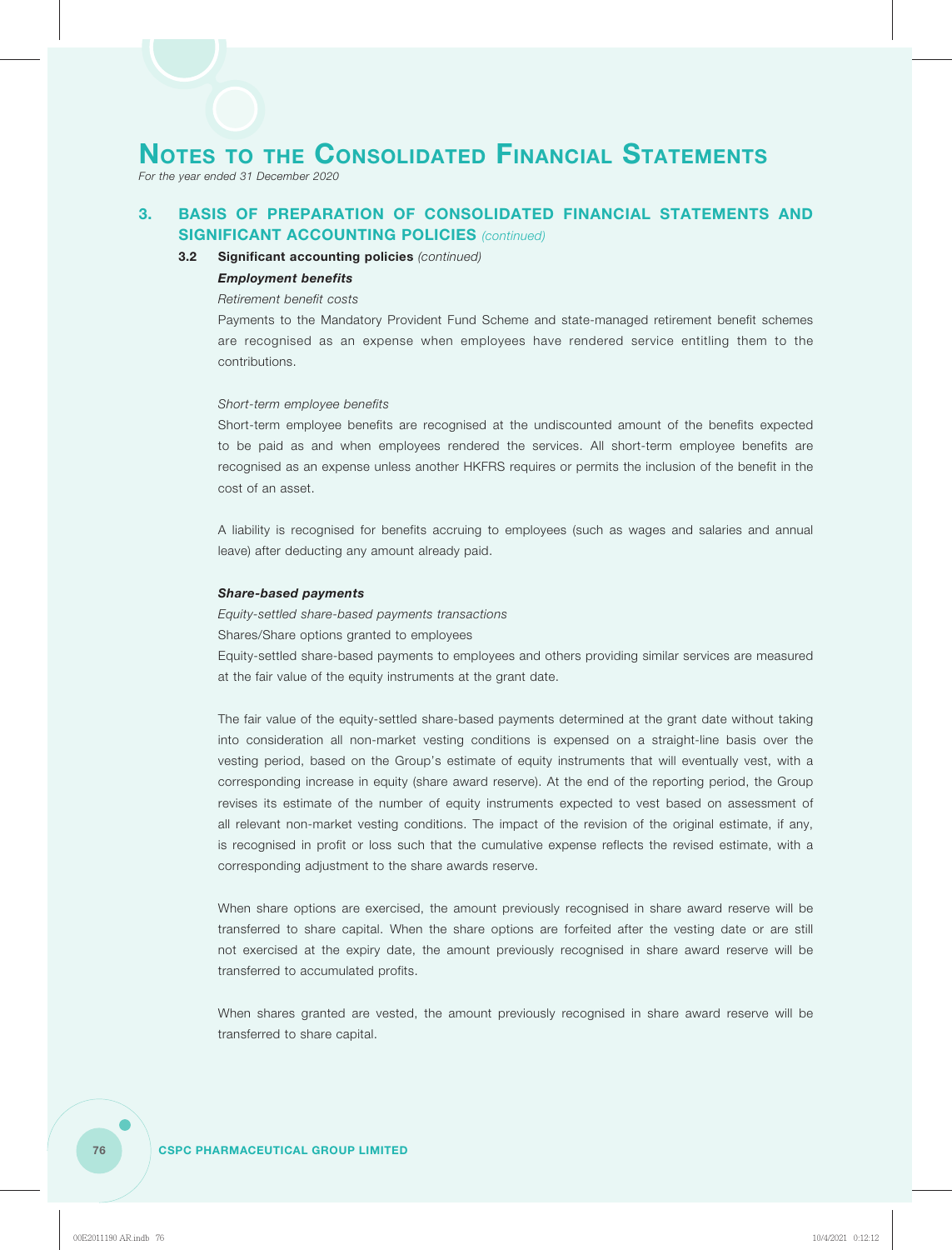*For the year ended 31 December 2020*

## **3. BASIS OF PREPARATION OF CONSOLIDATED FINANCIAL STATEMENTS AND SIGNIFICANT ACCOUNTING POLICIES** *(continued)*

#### **3.2 Significant accounting policies** *(continued)*

#### *Taxation*

Income tax expense represents the sum of the tax currently payable and deferred tax.

The tax currently payable is based on taxable profit for the year. Taxable profit differs from profit before tax because of income or expense that are taxable or deductible in other years and items that are never taxable or deductible. The Group's liability for current tax is calculated using tax rates that have been enacted or substantively enacted by the end of the reporting period.

Deferred tax is recognised on temporary differences between the carrying amounts of assets and liabilities in the consolidated financial statements and the corresponding tax bases used in the computation of taxable profit. Deferred tax liabilities are generally recognised for all taxable temporary differences. Deferred tax assets are generally recognised for all deductible temporary differences to the extent that it is probable that taxable profits will be available against which those deductible temporary differences can be utilised. Such deferred tax assets and liabilities are not recognised if the temporary difference arises from the initial recognition (other than in a business combination) of assets and liabilities in a transaction that affects neither the taxable profit nor the accounting profit. In addition, deferred tax liabilities are not recognised if the temporary difference arises from the initial recognition of goodwill.

Deferred tax liabilities are recognised for taxable temporary differences associated with investments in subsidiaries and interests in associates or joint ventures, except where the Group is able to control the reversal of the temporary difference and it is probable that the temporary difference will not reverse in the foreseeable future. Deferred tax assets arising from deductible temporary differences associated with such investments and interests are only recognised to the extent that it is probable that there will be sufficient taxable profits against which to utilise the benefits of the temporary differences and they are expected to reverse in the foreseeable future.

The carrying amount of deferred tax assets is reviewed at the end of each reporting period and reduced to the extent that it is no longer probable that sufficient taxable profits will be available to allow all or part of the asset to be recovered.

Deferred tax assets and liabilities are measured at the tax rates that are expected to apply in the period in which the liability is settled or the asset is realised, based on tax rates (and tax laws) that have been enacted or substantively enacted by the end of the reporting period.

The measurement of deferred tax liabilities and assets reflects the tax consequences that would follow from the manner in which the Group expects, at the end of the reporting period, to recover or settle the carrying amount of its assets and liabilities.

For the purposes of measuring deferred tax for leasing transactions in which the Group recognises the right-of-use assets and the related lease liabilities, the Group first determines whether the tax deductions are attributable to the right-of-use assets or the lease liabilities.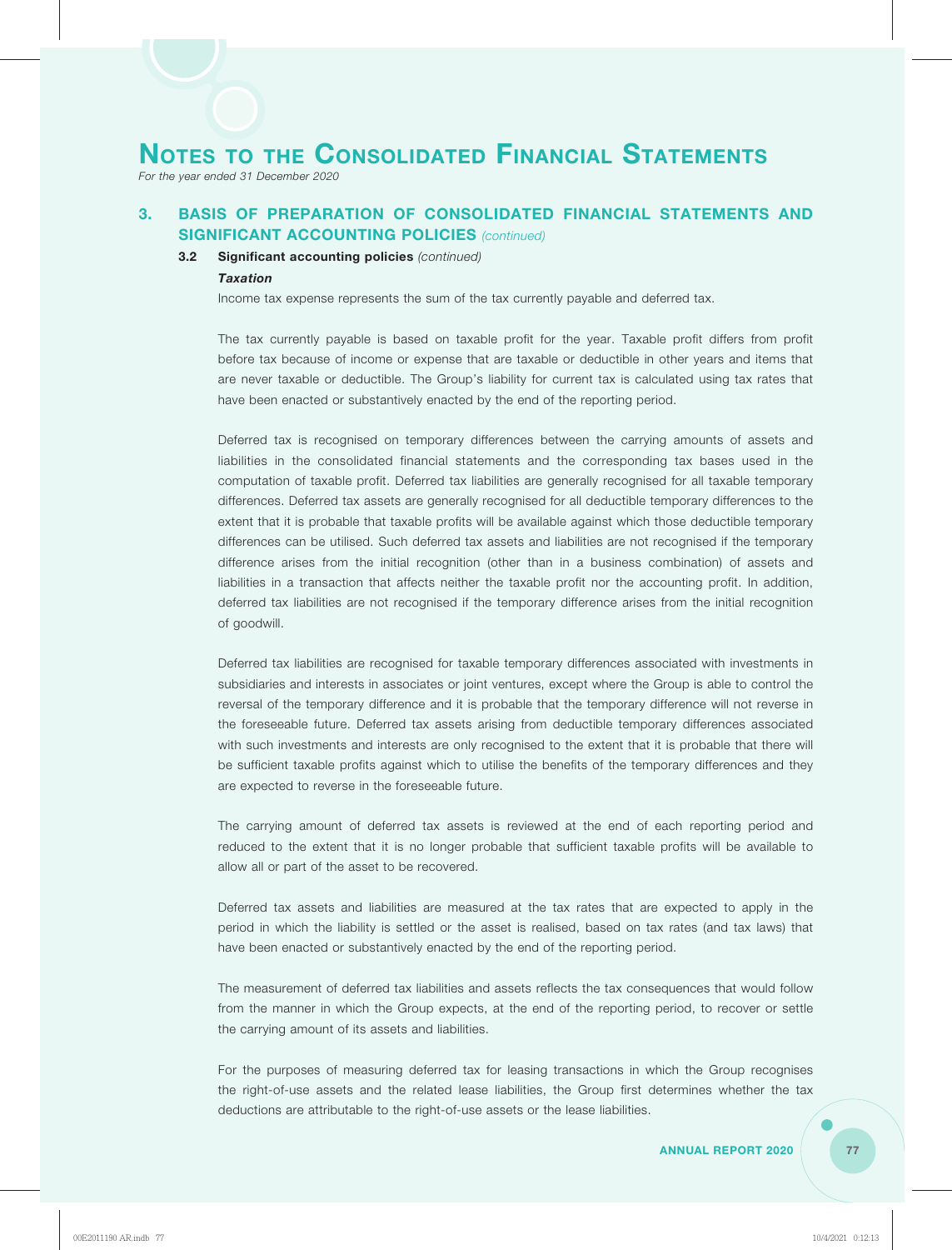*For the year ended 31 December 2020*

## **3. BASIS OF PREPARATION OF CONSOLIDATED FINANCIAL STATEMENTS AND SIGNIFICANT ACCOUNTING POLICIES** *(continued)*

#### **3.2 Significant accounting policies** *(continued)*

#### *Taxation (continued)*

For leasing transactions in which the tax deductions are attributable to the lease liabilities, the Group applies HKAS 12 requirements to right-of-use assets and lease liabilities separately. Temporary differences on initial recognition of the relevant right-of-use assets and lease liabilities are not recognised due to application of the initial recognition exemption. Temporary differences arising from subsequent revision to the carrying amounts of right-of-use assets and lease liabilities, resulting from remeasurement of lease liabilities and lease modifications, that are not subject to initial recognition exemption are recognised on the date of remeasurement or modification.

Deferred tax assets and liabilities are offset when there is a legally enforceable right to set off current tax assets against current tax liabilities and when they relate to income taxes levied to the same taxable entity by the same taxation authority.

Current and deferred tax is recognised in profit or loss, except when it relates to items that are recognised in other comprehensive income or directly in equity, in which case, the current and deferred tax are also recognised in other comprehensive income or directly in equity respectively. Where current tax or deferred tax arises from the initial accounting for a business combination, the tax effect is included in the accounting for the business combination.

#### *Property, plant and equipment*

Property, plant and equipment including buildings and tangible assets that are held for use in the production or supply of goods or services, or for administrative purposes (other than construction in progress as described below) are stated in the consolidated statement of financial position at cost, less subsequent accumulated depreciation and subsequent accumulated impairment losses, if any.

Buildings in the course of construction for production, supply or administrative purposes are carried at cost, less any recognised impairment loss. Costs include any costs directly attributable to bringing the asset to the location and condition necessary for it to be capable of operating in the manner intended by management and, for qualifying assets, borrowing costs capitalised in accordance with the Group's accounting policy. Depreciation of these assets, on the same basis as other property assets, commences when the assets are ready for their intended use.

When the Group makes payments for ownership interests of properties which include both leasehold land and building elements, the entire consideration is allocated between the leasehold land and the building elements in proportion to the relative fair values at initial recognition. To the extent the allocation of the relevant payments can be made reliably, interest in leasehold land is presented as "right-of-use assets" in the consolidated statement of financial position. When the consideration cannot be allocated reliably between non-lease building element and undivided interest in the underlying leasehold land, the entire properties are classified as property, plant and equipment.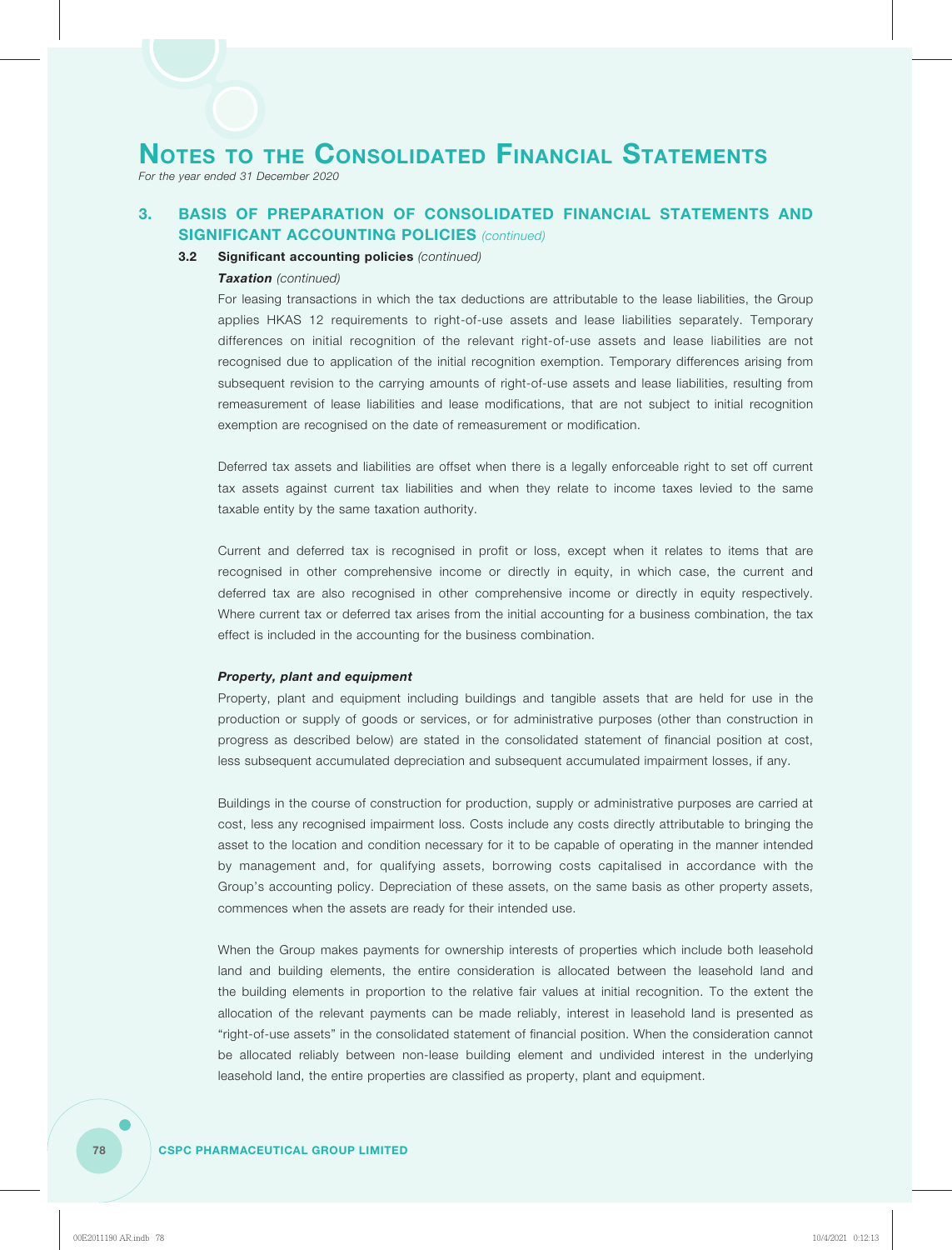*For the year ended 31 December 2020*

## **3. BASIS OF PREPARATION OF CONSOLIDATED FINANCIAL STATEMENTS AND SIGNIFICANT ACCOUNTING POLICIES** *(continued)*

#### **3.2 Significant accounting policies** *(continued)*

#### *Property, plant and equipment (continued)*

Depreciation is recognised so as to write off the cost of assets less their residual values over their estimated useful lives, using the straight-line method. The estimated useful lives, residual values and depreciation method are reviewed at the end of each reporting period, with the effect of any changes in estimate accounted for on a prospective basis.

An item of property, plant and equipment is derecognised upon disposal or when no future economic benefits are expected to arise from the continued use of the asset. Any gain or loss arising on the disposal or retirement of an item of property, plant and equipment is determined as the difference between the sales proceeds and the carrying amount of the asset and is included in profit or loss.

#### *Investment properties*

Investment properties are properties held to earn rentals and/or for capital appreciation

Investment properties are initially measured at cost, including any directly attributable expenditure. Subsequent to initial recognition, investment properties are stated at cost less subsequent accumulated depreciation and any accumulated impairment losses. Depreciation is recognised so as to write off the cost of investment properties over their estimated useful lives and after taking into account of their estimated residual value, using the straight-line method.

An investment property is derecognised upon disposal or when the investment property is permanently withdrawn from use and no future economic benefits are expected from its disposal. Any gain or loss arising on derecognition of the property (calculated as the difference between the net disposal proceeds and the carrying amount of the asset) is included in profit or loss in the period in which the property is derecognised.

#### *Intangible assets*

#### *Intangible assets acquired separately*

Intangible assets with finite useful lives that are acquired separately are carried at cost less accumulated amortisation and any accumulated impairment losses. Amortisation for intangible assets with finite useful lives is recognised on a straight-line basis over their estimated useful lives. The estimated useful lives and amortisation method are reviewed at the end of each reporting period, with the effect of any changes in estimate being accounted for on a prospective basis. Intangible assets not yet available for use that are acquired separately are not amortised but tested individually for impairment annually and carried at cost less any subsequent accumulated impairment losses.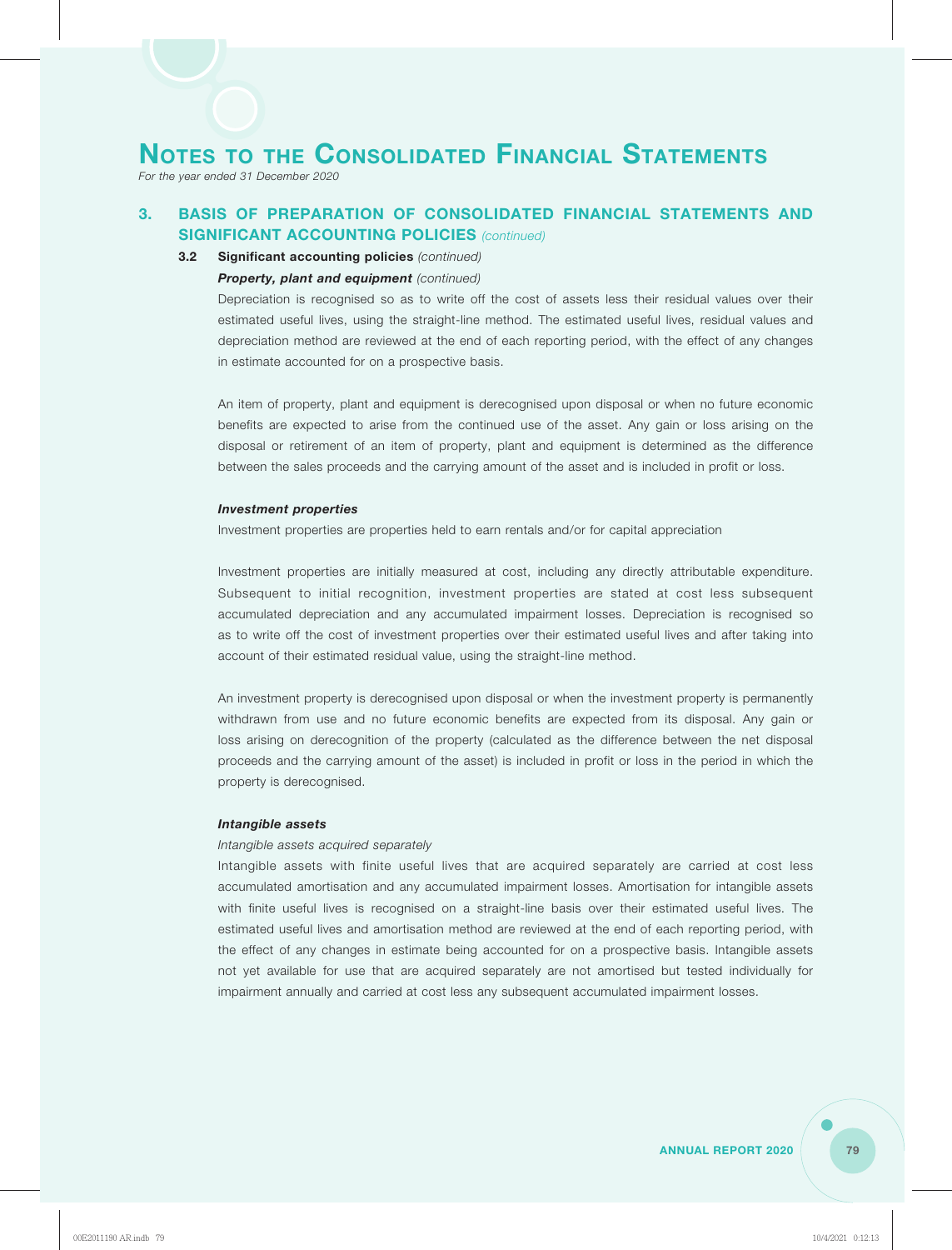*For the year ended 31 December 2020*

## **3. BASIS OF PREPARATION OF CONSOLIDATED FINANCIAL STATEMENTS AND SIGNIFICANT ACCOUNTING POLICIES** *(continued)*

#### **3.2 Significant accounting policies** *(continued)*

#### *Intangible assets (continued)*

*Internally-generated intangible assets — research and development expenditure* Expenditure on research activities is recognised as an expense in the period in which it is incurred.

An internally-generated intangible asset arising from development activities (or from the development phase of an internal project) is recognised if, and only if, all of the following have been demonstrated:

- the technical feasibility of completing the intangible asset so that it will be available for use or sale;
- the intention to complete the intangible asset and use or sell it;
- the ability to use or sell the intangible asset;
- how the intangible asset will generate probable future economic benefits;
- the availability of adequate technical, financial and other resources to complete the development and to use or sell the intangible asset; and
- the ability to measure reliably the expenditure attributable to the intangible asset during its development.

The amount initially recognised for internally-generated intangible asset is the sum of the expenditure incurred from the date when the intangible asset first meets the recognition criteria listed above. Where no internally-generated intangible asset can be recognised, development expenditure is recognised in profit or loss in the period in which it is incurred.

Subsequent to initial recognition, internally-generated intangible asset are reported at cost less accumulated amortisation and accumulated impairment losses (if any), on the same basis as intangible assets that are acquired separately.

#### *Intangible assets acquired in a business combination*

Intangible assets acquired in a business combination are recognised separately from goodwill and are initially recognised at their fair value at the acquisition date (which is regarded as their cost).

Subsequent to initial recognition, intangible assets acquired in a business combination with finite useful lives are reported at cost less accumulated amortisation and any accumulated impairment losses, on the same basis as intangible assets that are acquired separately. Intangible assets acquired in a business combination not yet available for use or with indefinite useful lives are carried at cost less any subsequent accumulated impairment losses.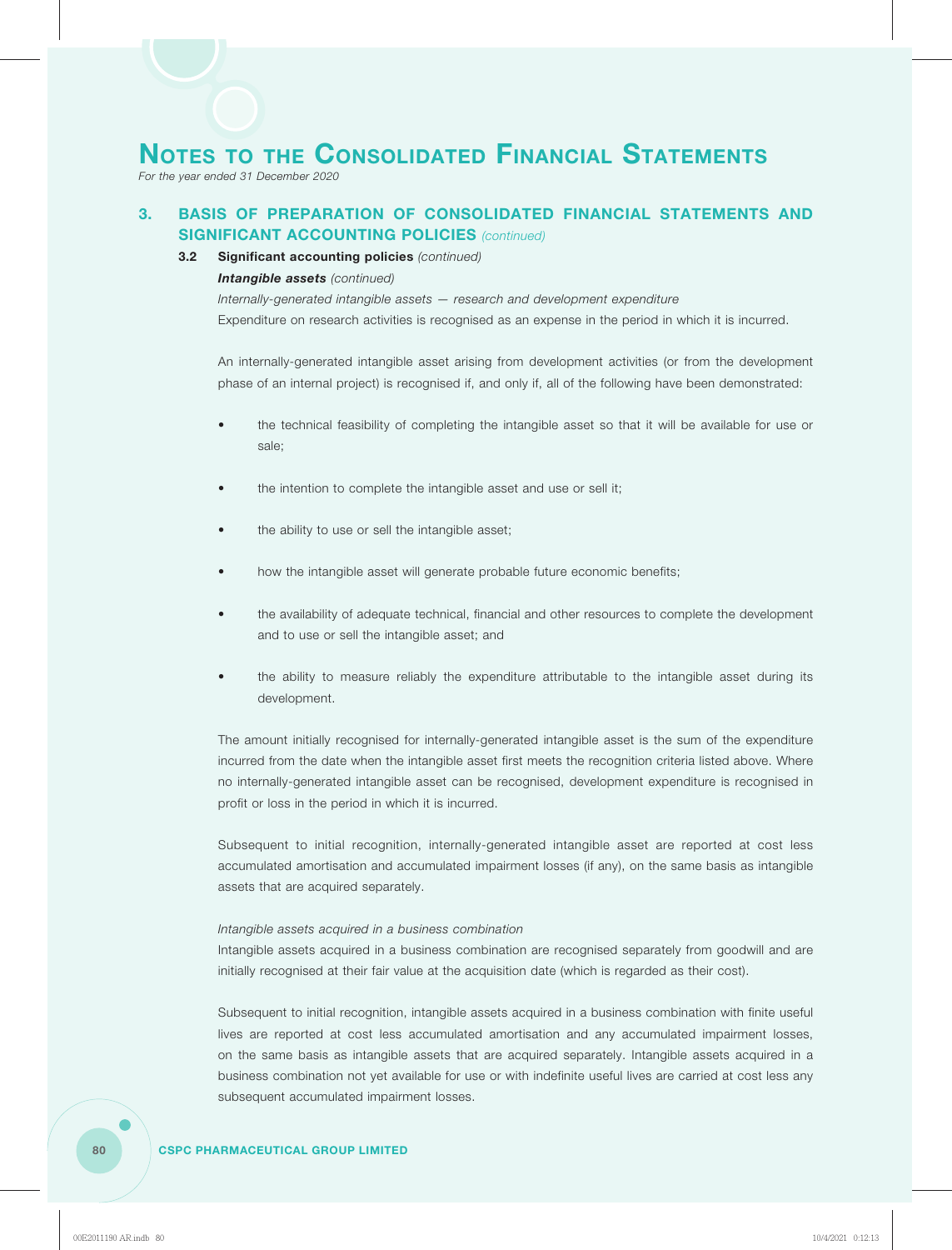*For the year ended 31 December 2020*

## **3. BASIS OF PREPARATION OF CONSOLIDATED FINANCIAL STATEMENTS AND SIGNIFICANT ACCOUNTING POLICIES** *(continued)*

#### **3.2 Significant accounting policies** *(continued)*

#### *Intangible assets (continued)*

*Intangible assets acquired in a business combination (continued)*

An intangible asset is derecognised on disposal, or when no future economic benefits are expected from use or disposal. Gain and loss arising from derecognition of an intangible asset, measured as the difference between the net disposal proceeds and the carrying amount of the asset, is recognised in profit or loss when the asset is derecognised.

## *Impairment on property, plant and equipment, right-of-use assets and intangible assets other than goodwill*

At the end of the reporting period, the Group reviews the carrying amounts of its property, plant and equipment, right-of-use assets and intangible assets with finite useful lives to determine whether there is any indication that those assets have suffered an impairment loss. If any such indication exists, the recoverable amount of the relevant asset is estimated in order to determine the extent of the impairment loss (if any). Intangible assets not yet available for use are tested for impairment at least annually, and whenever there is an indication that they may be impaired.

The recoverable amount of property, plant and equipment, right-of-use assets, and intangible assets are estimated individually. When it is not possible to estimate the recoverable amount individually, the Group estimates the recoverable amount of the cash-generating units ("CGU") to which the asset belongs.

In testing a cash-generating unit for impairment, corporate assets are allocated to individual CGUs when a reasonable and consistent basis of allocation can be established, or otherwise they are allocated to the smallest group of CGUs for which a reasonable and consistent allocation basis can be established. The Group assesses whether there is indication that corporate assets may be impaired. If such indication exists, the recoverable amount is determined for the CGU or group of CGUs to which the corporate asset belongs, and is compared with the carrying amount of the relevant CGU or group of CGUs.

Recoverable amount is the higher of fair value less costs of disposal and value in use. In assessing value in use, the estimated future cash flows are discounted to their present value using a pretax discount rate that reflects current market assessments of the time value of money and the risks specific to the asset (or a CGU) for which the estimates of future cash flows have not been adjusted.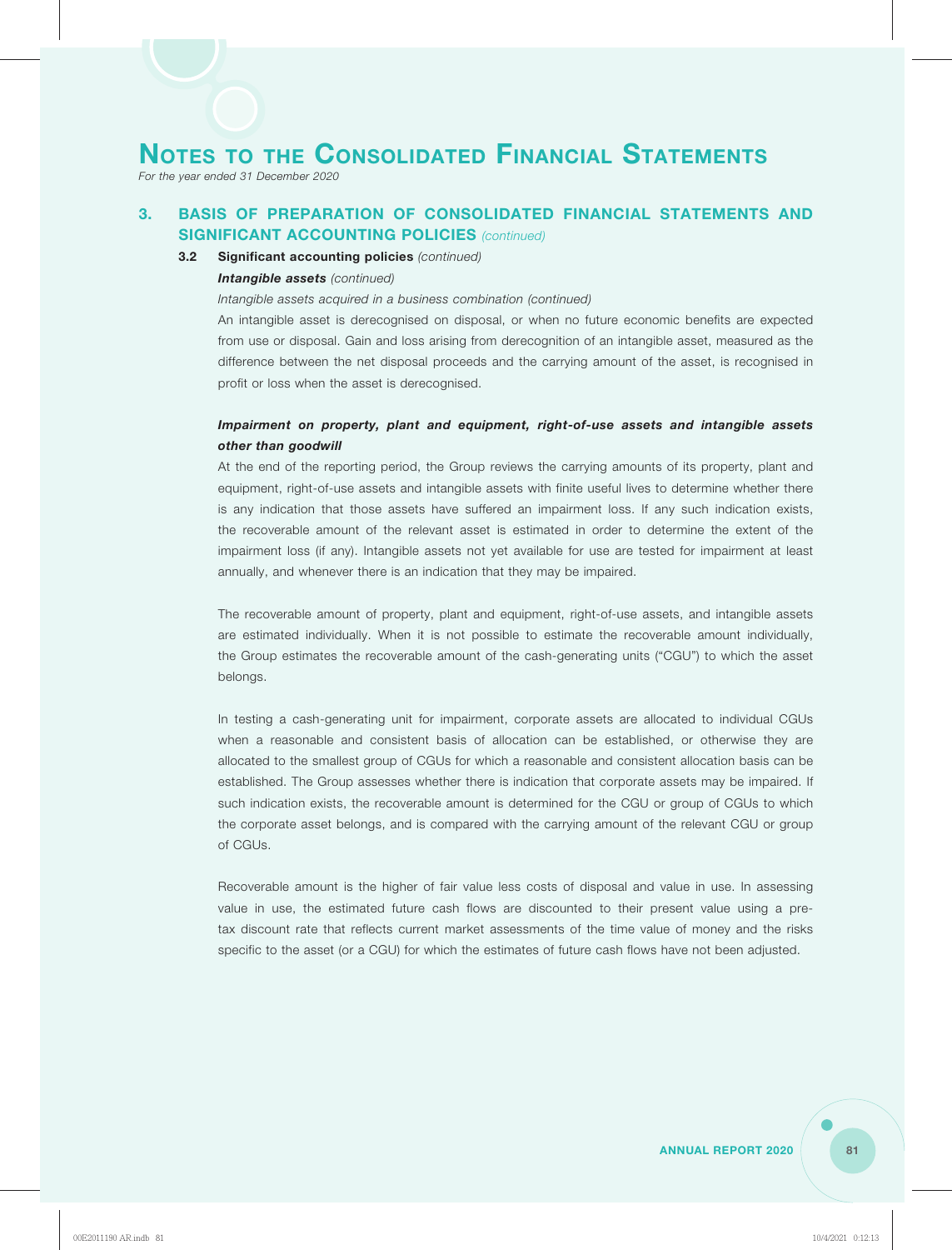*For the year ended 31 December 2020*

## **3. BASIS OF PREPARATION OF CONSOLIDATED FINANCIAL STATEMENTS AND SIGNIFICANT ACCOUNTING POLICIES** *(continued)*

#### **3.2 Significant accounting policies** *(continued)*

### *Impairment on property, plant and equipment, right-of-use assets and intangible assets other than goodwill (continued)*

If the recoverable amount of an asset (or a CGU) is estimated to be less than its carrying amount, the carrying amount of the asset (or a CGU) is reduced to its recoverable amount. For corporate assets or portion of corporate assets which cannot be allocated on a reasonable and consistent basis to a CGU, the Group compares the carrying amount of a group of CGUs, including the carrying amounts of the corporate assets or portion of corporate assets allocated to that group of CGUs, with the recoverable amount of the group of CGUs. In allocating the impairment loss, the impairment loss is allocated first to reduce the carrying amount of any goodwill (if applicable) and then to the other assets on a pro-rata basis based on the carrying amount of each asset in the unit or the group of CGUs. The carrying amount of an asset is not reduced below the highest of its fair value less costs of disposal (if measurable), its value in use (if determinable) and zero. The amount of the impairment loss that would otherwise have been allocated to the asset is allocated pro rata to the other assets of the unit or the group of CGUs. An impairment loss is recognised immediately in profit or loss.

Where an impairment loss subsequently reverses, the carrying amount of the asset (or CGU or a group of CGUs) is increased to the revised estimate of its recoverable amount, but so that the increased carrying amount does not exceed the carrying amount that would have been determined had no impairment loss been recognised for the asset (or a CGU or a group of CGUs) in prior years. A reversal of an impairment loss is recognised immediately in profit or loss.

#### *Inventories*

Inventories are stated at the lower of cost and net realisable value. Costs of inventories are determined on a weighted average method. Net realisable value represents the estimated selling price for inventories less all estimated costs of completion and costs necessary to make the sale.

#### *Provisions*

Provisions are recognised when the Group has a present obligation (legal or constructive) as a result of a past event, and it is probable that the Group will be required to settle that obligation, and a reliable estimate can be made of the amount of the obligation.

The amount recognised as a provision is the best estimate of the consideration required to settle the present obligation at the end of the reporting period, taking into account the risks and uncertainties surrounding the obligation. When a provision is measured using the cash flows estimated to settle the present obligation, its carrying amount is the present value of those cash flows (where the effect of the time value of money is material).

#### *Financial instruments*

Financial assets and financial liabilities are recognised when a group entity becomes a party to the contractual provisions of the instrument. All regular way purchases or sales of financial assets are recognised and derecognised on a trade date basis. Regular way purchases or sales are purchases or sales of financial assets that require delivery of assets within the time frame established by regulation or convention in the market place.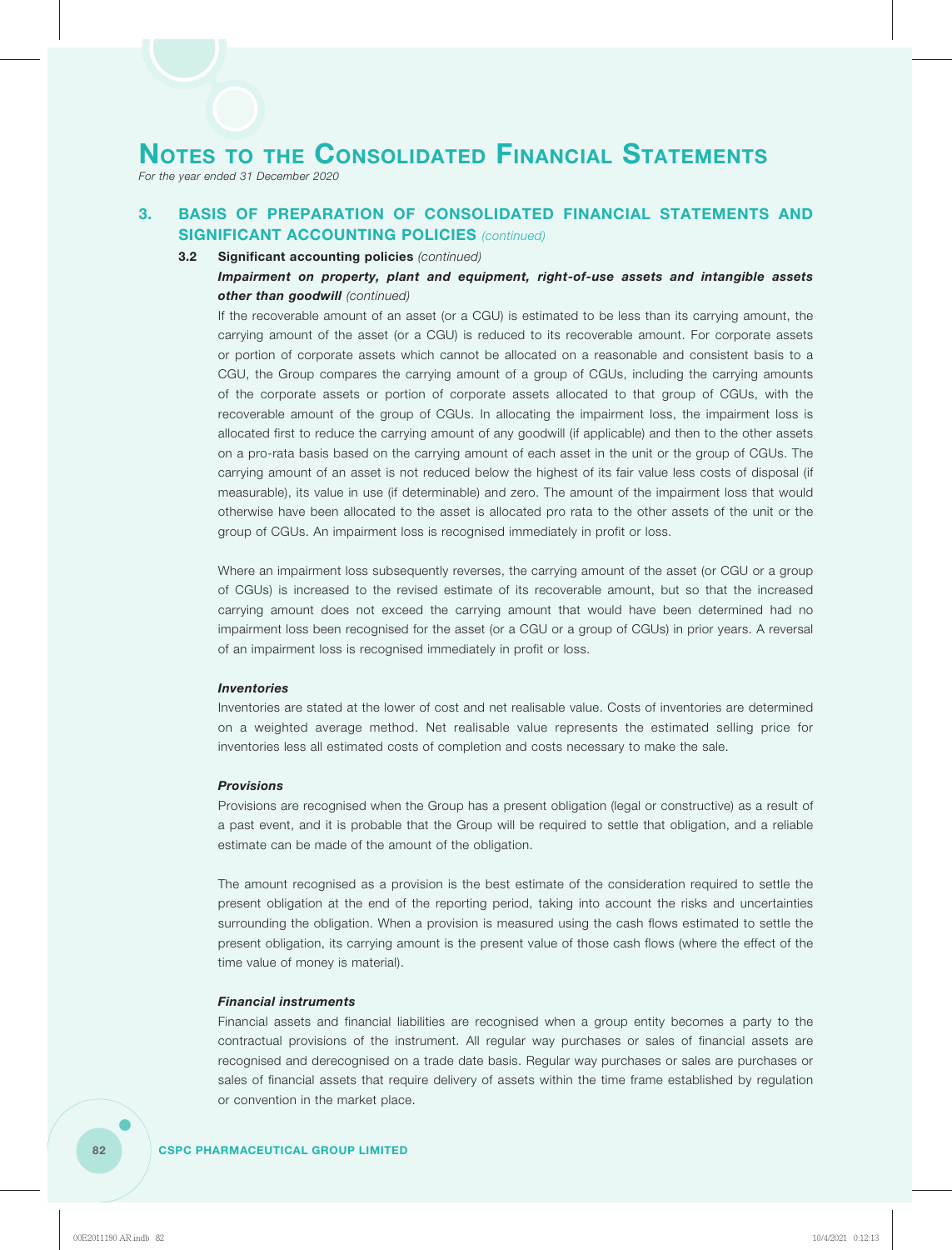*For the year ended 31 December 2020*

## **3. BASIS OF PREPARATION OF CONSOLIDATED FINANCIAL STATEMENTS AND SIGNIFICANT ACCOUNTING POLICIES** *(continued)*

#### **3.2 Significant accounting policies** *(continued)*

#### *Financial instruments (continued)*

Financial assets and financial liabilities are initially measured at fair value except for trade receivables arising from contracts with customers which are initially measured in accordance with HKFRS 15. Transaction costs that are directly attributable to the acquisition or issue of financial assets and financial liabilities (other than financial assets or financial liabilities at fair value through profit or loss ("FVTPL")) are added to or deducted from the fair value of the financial assets or financial liabilities, as appropriate, on initial recognition. Transaction costs directly attributable to the acquisition of financial assets or financial liabilities at fair value through profit or loss are recognised immediately in profit or loss.

The effective interest method is a method of calculating the amortised cost of a financial asset or financial liability and of allocating interest income and interest expense over the relevant period. The effective interest rate is the rate that exactly discounts estimated future cash receipts and payments (including all fees and points paid or received that form an integral part of the effective interest rate, transaction costs and other premiums or discounts) through the expected life of the financial asset or financial liability, or, where appropriate, a shorter period, to the net carrying amount on initial recognition.

#### *Financial assets*

Classification and subsequent measurement of financial assets Financial assets that meet the following conditions are subsequently measured at amortised cost:

- the financial asset is held within a business model whose objective is to collect contractual cash flows; and
- the contractual terms give rise on specified dates to cash flows that are solely payments of principal and interest on the principal amount outstanding.

Financial assets that meet the following conditions are subsequently measured at fair value through other comprehensive income ("FVTOCI"):

- the financial asset is held within a business model whose objective is achieved by both selling and collecting contractual cash flows; and
- the contractual terms give rise on specified dates to cash flows that are solely payments of principal and interest on the principal amount outstanding.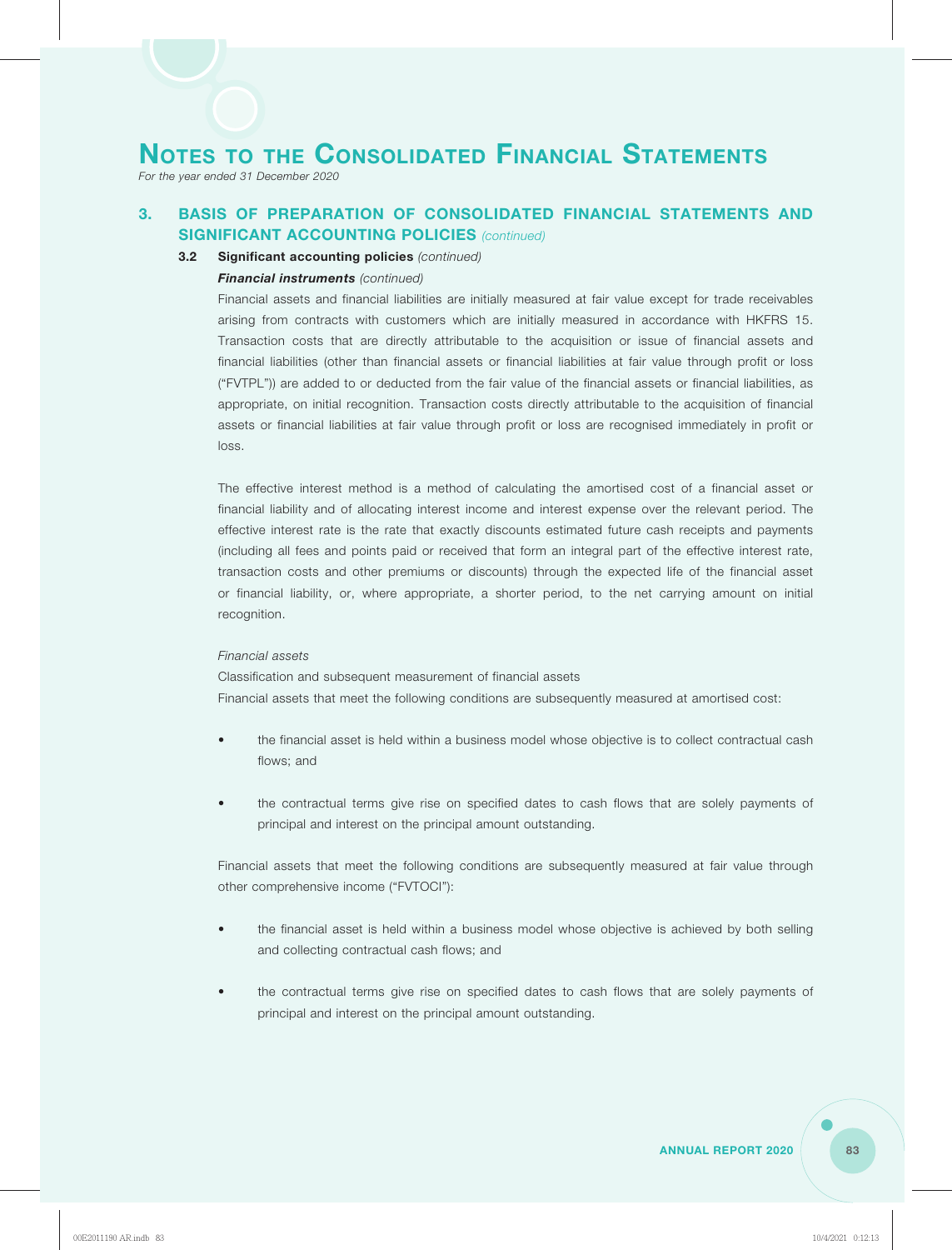*For the year ended 31 December 2020*

## **3. BASIS OF PREPARATION OF CONSOLIDATED FINANCIAL STATEMENTS AND SIGNIFICANT ACCOUNTING POLICIES** *(continued)*

#### **3.2 Significant accounting policies** *(continued)*

#### *Financial instruments (continued)*

*Financial assets (continued)*

Classification and subsequent measurement of financial assets *(continued)*

All other financial assets are subsequently measured at FVTPL, except that at initial recognition of a financial asset the Group may irrevocably elect to present subsequent changes in fair value of an equity investment in other comprehensive income ("OCI") if that equity investment is neither held for trading nor contingent consideration recognised by an acquirer in a business combination to which HKFRS 3 *Business Combinations* applies.

A financial asset is held for trading if:

- it has been acquired principally for the purpose of selling in the near term; or
- on initial recognition it is a part of a portfolio of identified financial instruments that the Group manages together and has a recent actual pattern of short-term profit-taking; or
- it is a derivative that is not designated and effective as a hedging instrument.

In addition, the Group may irrevocably designate a financial asset that are required to be measured at the amortised cost or FVTOCI as measured at FVTPL if doing so eliminates or significantly reduces an accounting mismatch.

#### (i) Amortised cost and interest income

Interest income is recognised using the effective interest method for financial assets measured subsequently at amortised cost. Interest income is calculated by applying the effective interest rate to the gross carrying amount of a financial asset, except for financial assets that have subsequently become credit-impaired (see below). For financial assets that have subsequently become credit-impaired, interest income is recognised by applying the effective interest rate to the amortised cost of the financial asset from the next reporting period. If the credit risk on the credit-impaired financial instrument improves so that the financial asset is no longer creditimpaired, interest income is recognised by applying the effective interest rate to the gross carrying amount of the financial asset from the beginning of the reporting period following the determination that the asset is no longer credit-impaired.

#### (ii) Equity instruments designated as at FVTOCI

Investments in equity instruments at FVTOCI are subsequently measured at fair value with gains and losses arising from changes in fair value recognised in OCI and accumulated in the other reserves; and are not subject to impairment assessment. The cumulative gain or loss will not be reclassified to profit or loss on disposal of the equity investments, and will be transferred to accumulated profits.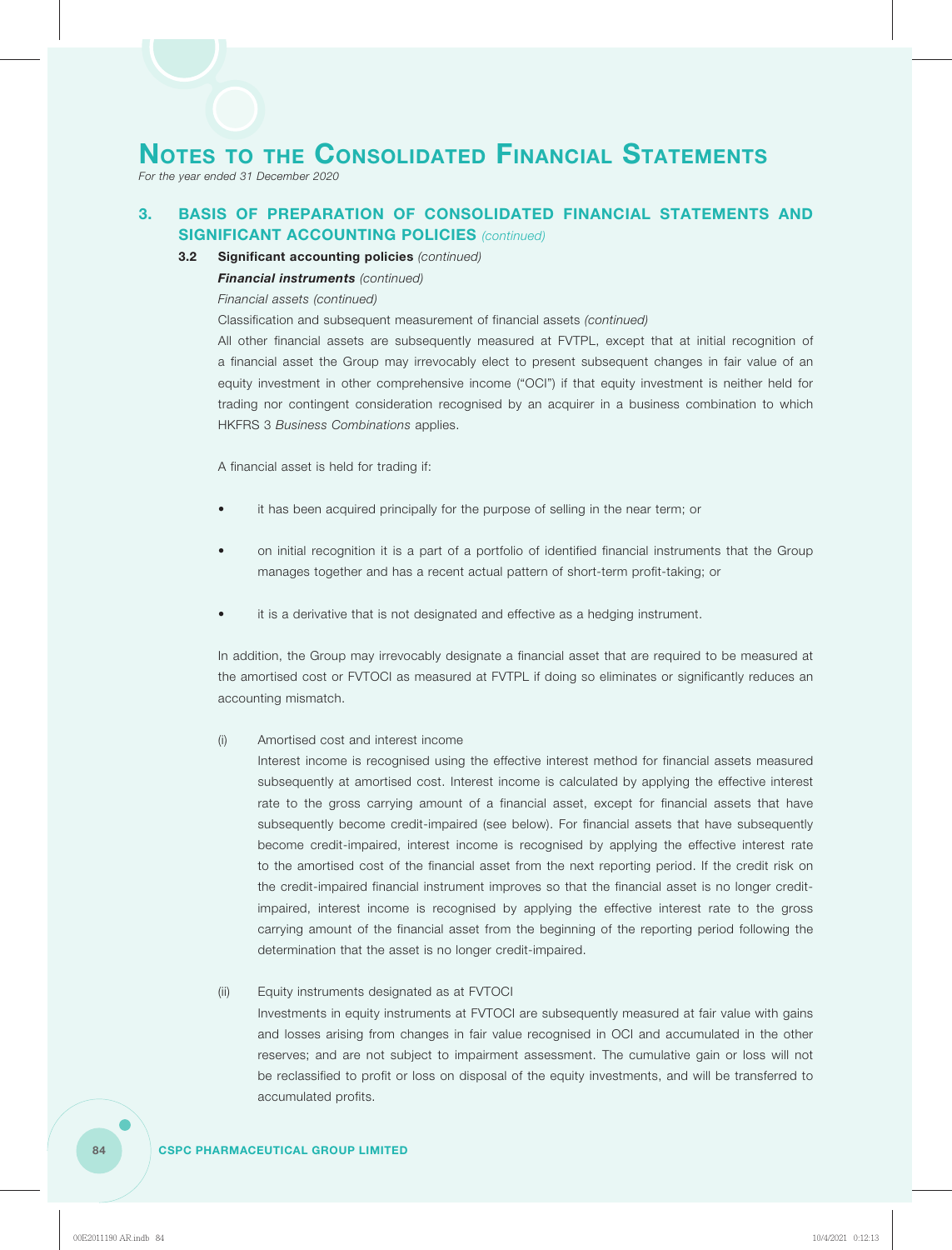*For the year ended 31 December 2020*

## **3. BASIS OF PREPARATION OF CONSOLIDATED FINANCIAL STATEMENTS AND SIGNIFICANT ACCOUNTING POLICIES** *(continued)*

**3.2 Significant accounting policies** *(continued)*

*Financial instruments (continued)*

*Financial assets (continued)*

Classification and subsequent measurement of financial assets *(continued)*

(ii) Equity instruments designated as at FVTOCI *(continued)*

Dividends from these investments in equity instruments are recognised in profit or loss when the Group's right to receive the dividends is established, unless the dividends clearly represent a recovery of part of the cost of the investment. Dividends are included in the "other income" line item in profit or loss.

(iii) Financial assets at FVTPL

Financial assets that do not meet the criteria for being measured at amortised cost or FVTOCI or designated as FVTOCI are measured at FVTPL.

Financial assets at FVTPL are measured at fair value at the end of each reporting period, with any fair value gains or losses recognised in profit or loss. The net gain or loss recognised in profit or loss excludes any dividend or interest earned on the financial asset and is included in the "other gains and losses" line item.

#### Impairment of financial assets

The Group performs impairment assessment under expected credit loss ("ECL") model on financial assets (including trade receivables, deposits and other receivables, bills receivables, amounts due from related companies, an associate and joint ventures, bank deposits, restricted bank deposits and bank balances) which are subject to impairment assessment under HKFRS 9. The amount of ECL is updated at each reporting date to reflect changes in credit risk since initial recognition.

Lifetime ECL represents the ECL that will result from all possible default events over the expected life of the relevant instrument. In contrast, 12-month ECL ("12m ECL") represents the portion of lifetime ECL that is expected to result from default events that are possible within 12 months after the reporting date. Assessment is done based on the Group's historical credit loss experience, adjusted for factors that are specific to the debtors, general economic conditions and an assessment of both the current conditions at the reporting date as well as the forecast of future conditions.

The Group always recognises lifetime ECL for trade receivables and trade receivables due from related companies and joint ventures.

For all other instruments, the Group measures the loss allowance equal to 12m ECL, unless when there has been a significant increase in credit risk since initial recognition, in which case the Group recognises lifetime ECL. The assessment of whether lifetime ECL should be recognised is based on significant increases in the likelihood or risk of a default occurring since initial recognition.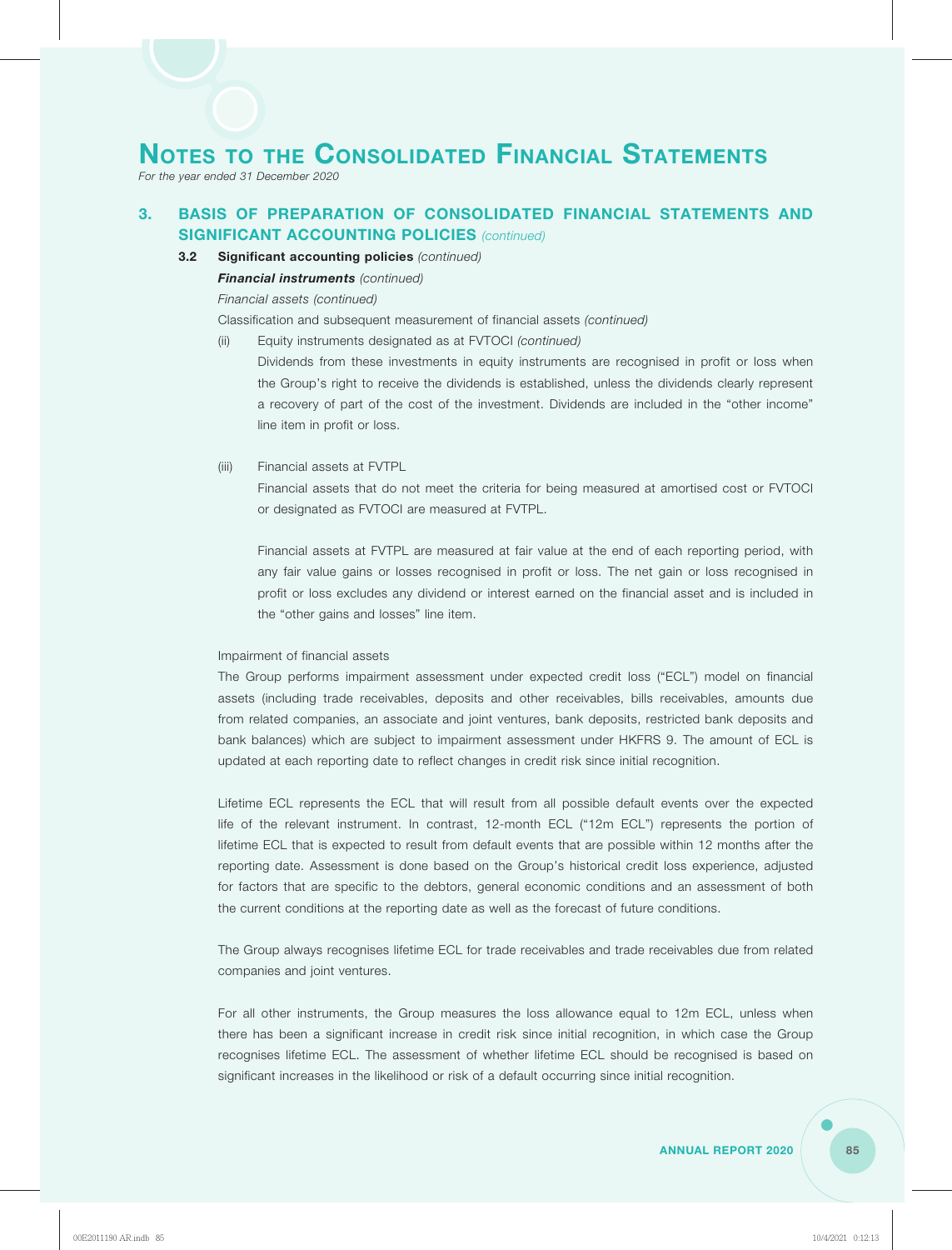*For the year ended 31 December 2020*

## **3. BASIS OF PREPARATION OF CONSOLIDATED FINANCIAL STATEMENTS AND SIGNIFICANT ACCOUNTING POLICIES** *(continued)*

**3.2 Significant accounting policies** *(continued)*

#### *Financial instruments (continued)*

*Financial assets (continued)*

Impairment of financial assets *(continued)*

(i) Significant increase in credit risk

In assessing whether the credit risk has increased significantly since initial recognition, the Group compares the risk of a default occurring on the financial instrument as at the reporting date with the risk of a default occurring on the financial instrument as at the date of initial recognition. In making this assessment, the Group considers both quantitative and qualitative information that is reasonable and supportable, including historical experience and forwardlooking information that is available without undue cost or effort.

In particular, the following information is taken into account when assessing whether credit risk has increased significantly:

- an actual or expected significant deterioration in the financial instrument's external (if available) or internal credit rating;
- significant deterioration in external market indicators of credit risk, e.g. a significant increase in the credit spread, the credit default swap prices for the debtor;
- existing or forecast adverse changes in business, financial or economic conditions that are expected to cause a significant decrease in the debtor's ability to meet its debt obligations;
- an actual or expected significant deterioration in the operating results of the debtor; and
- an actual or expected significant adverse change in the regulatory, economic, or technological environment of the debtor that results in a significant decrease in the debtor's ability to meet its debt obligations.

Irrespective of the outcome of the above assessment, the Group presumes that the credit risk has increased significantly since initial recognition when contractual payments are more than 30 days past due, unless the Group has reasonable and supportable information that demonstrates otherwise.

The Group regularly monitors the effectiveness of the criteria used to identify whether there has been a significant increase in credit risk and revises them as appropriate to ensure that the criteria are capable of identifying significant increase in credit risk before the amount becomes past due.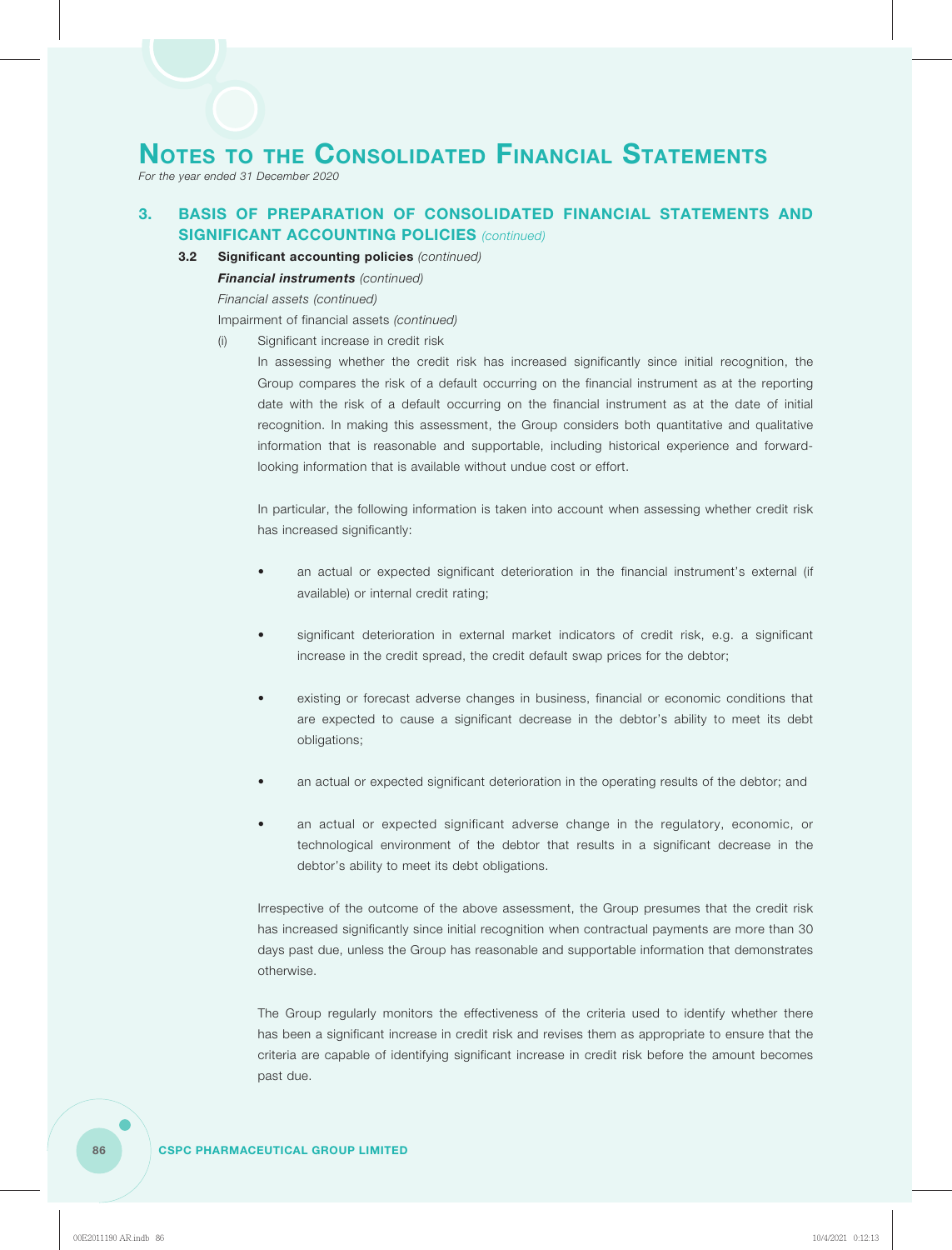*For the year ended 31 December 2020*

## **3. BASIS OF PREPARATION OF CONSOLIDATED FINANCIAL STATEMENTS AND SIGNIFICANT ACCOUNTING POLICIES** *(continued)*

**3.2 Significant accounting policies** *(continued)*

#### *Financial instruments (continued)*

*Financial assets (continued)*

Impairment of financial assets *(continued)*

(ii) Definition of default

For internal credit risk management, the Group considers an event of default occurs when information developed internally or obtained from external sources indicates that the debtor is unlikely to pay its creditors, including the Group, in full (without taking into account any collaterals held by the Group).

Irrespective of the above, the Group considers that default has occurred when a financial asset is more than 90 days past due unless the Group has reasonable and supportable information to demonstrate that a more lagging default criterion is more appropriate.

#### (iii) Credit-impaired financial assets

A financial asset is credit-impaired when one or more events that have a detrimental impact on the estimated future cash flows of that financial asset have occurred. Evidence that a financial asset is credit-impaired includes observable data about the following events:

- (a) significant financial difficulty of the issuer or the borrower;
- (b) a breach of contract, such as a default or past due event;
- (c) the lender(s) of the borrower, for economic or contractual reasons relating to the borrower's financial difficulty, having granted to the borrower a concession(s) that the lender(s) would not otherwise consider;
- (d) it is becoming probable that the borrower will enter bankruptcy or other financial reorganisation; or
- (e) the disappearance of an active market for that financial asset because of financial difficulties.
- (iv) Write-off policy

The Group writes off a financial asset when there is information indicating that the counterparty is in severe financial difficulty and there is no realistic prospect of recovery, for example, when the counterparty has been placed under liquidation or has entered into bankruptcy proceedings, or in the case of trade receivables and trade receivables due from related companies and joint ventures, when the amounts are over two years past due, whichever occurs sooner. Financial assets written off may still be subject to enforcement activities under the Group's recovery procedures, taking into account legal advice where appropriate. A write-off constitutes a derecognition event. Any subsequent recoveries are recognised in profit or loss.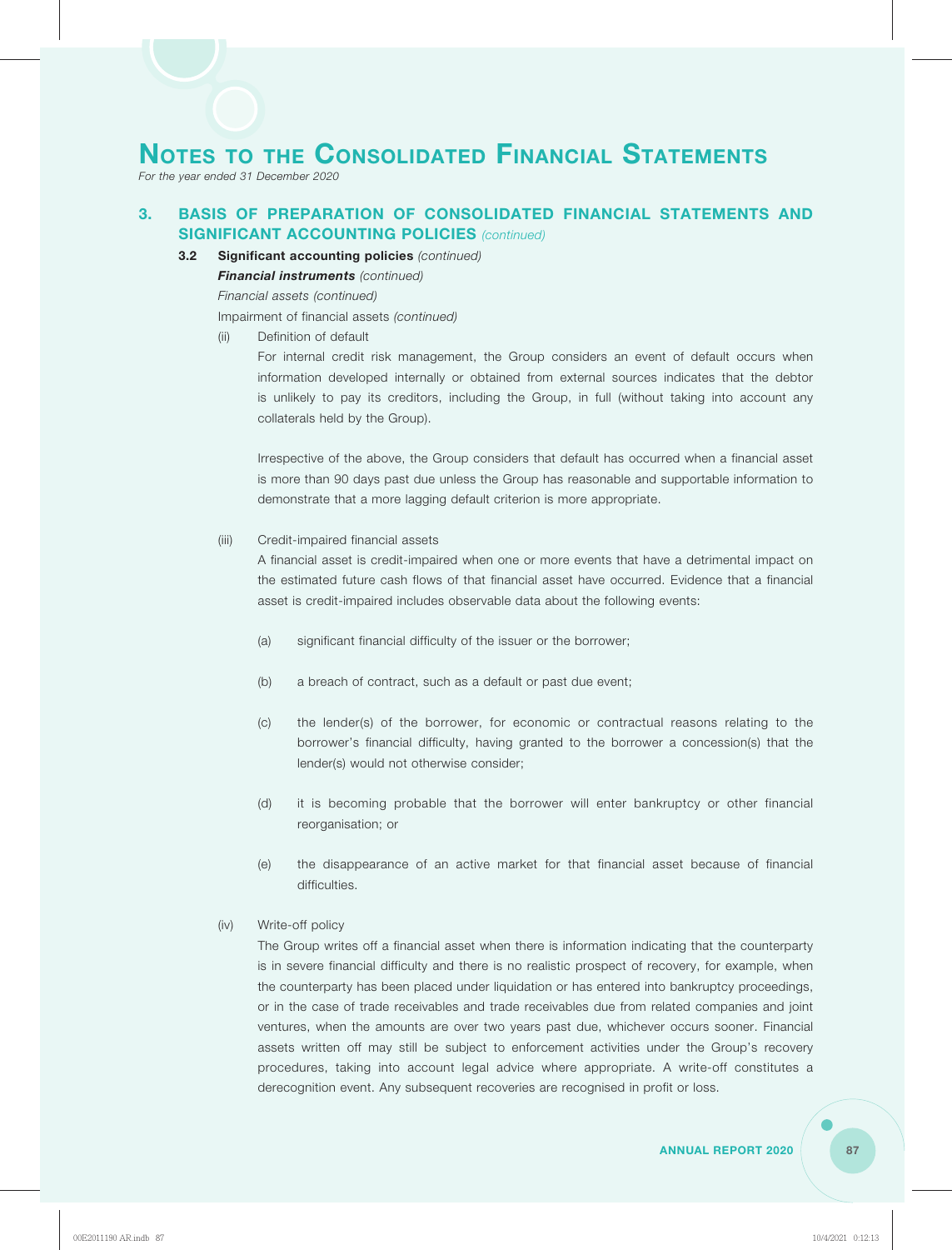*For the year ended 31 December 2020*

## **3. BASIS OF PREPARATION OF CONSOLIDATED FINANCIAL STATEMENTS AND SIGNIFICANT ACCOUNTING POLICIES** *(continued)*

**3.2 Significant accounting policies** *(continued)*

*Financial instruments (continued)*

*Financial assets (continued)*

Impairment of financial assets *(continued)*

(v) Measurement and recognition of ECL

The measurement of ECL is a function of the probability of default, loss given default (i.e. the magnitude of the loss if there is a default) and the exposure at default. The assessment of the probability of default and loss given default is based on historical data and forward-looking information. Estimation of ECL reflects an unbiased and probability-weighted amount that is determined with the respective risks of default occurring as the weights. The Group uses a practical expedient in estimating ECL on trade receivables using a provision matrix taking into consideration historical credit loss experience, adjusted for forward looking information that is available without undue cost or effort.

Generally, the ECL is the difference between all contractual cash flows that are due to the Group in accordance with the contract and the cash flows that the Group expects to receive, discounted at the effective interest rate determined at initial recognition.

Lifetime ECL for certain trade receivables are considered on a collective basis taking into consideration past due information and relevant credit information such as forward looking macroeconomic information.

For collective assessment, the Group takes into consideration the following characteristics when formulating the grouping:

- Past-due status;
- Nature, size and industry of debtors; and
- External credit ratings where available.

The grouping is regularly reviewed by management to ensure the constituents of each group continue to share similar credit risk characteristics.

Interest income is calculated based on the gross carrying amount of the financial asset unless the financial asset is credit-impaired, in which case interest income is calculated based on amortised cost of the financial asset.

The Group recognises an impairment gain or loss in profit or loss for all financial instruments by adjusting their carrying amount, with the exception of trade receivables and trade receivables due from related companies, where the corresponding adjustment is recognised through a loss allowance account.

#### Derecognition of financial assets

The Group derecognises a financial asset only when the contractual rights to the cash flows from the asset expire, or when it transfers the financial asset and substantially all the risks and rewards of ownership of the asset to another entity.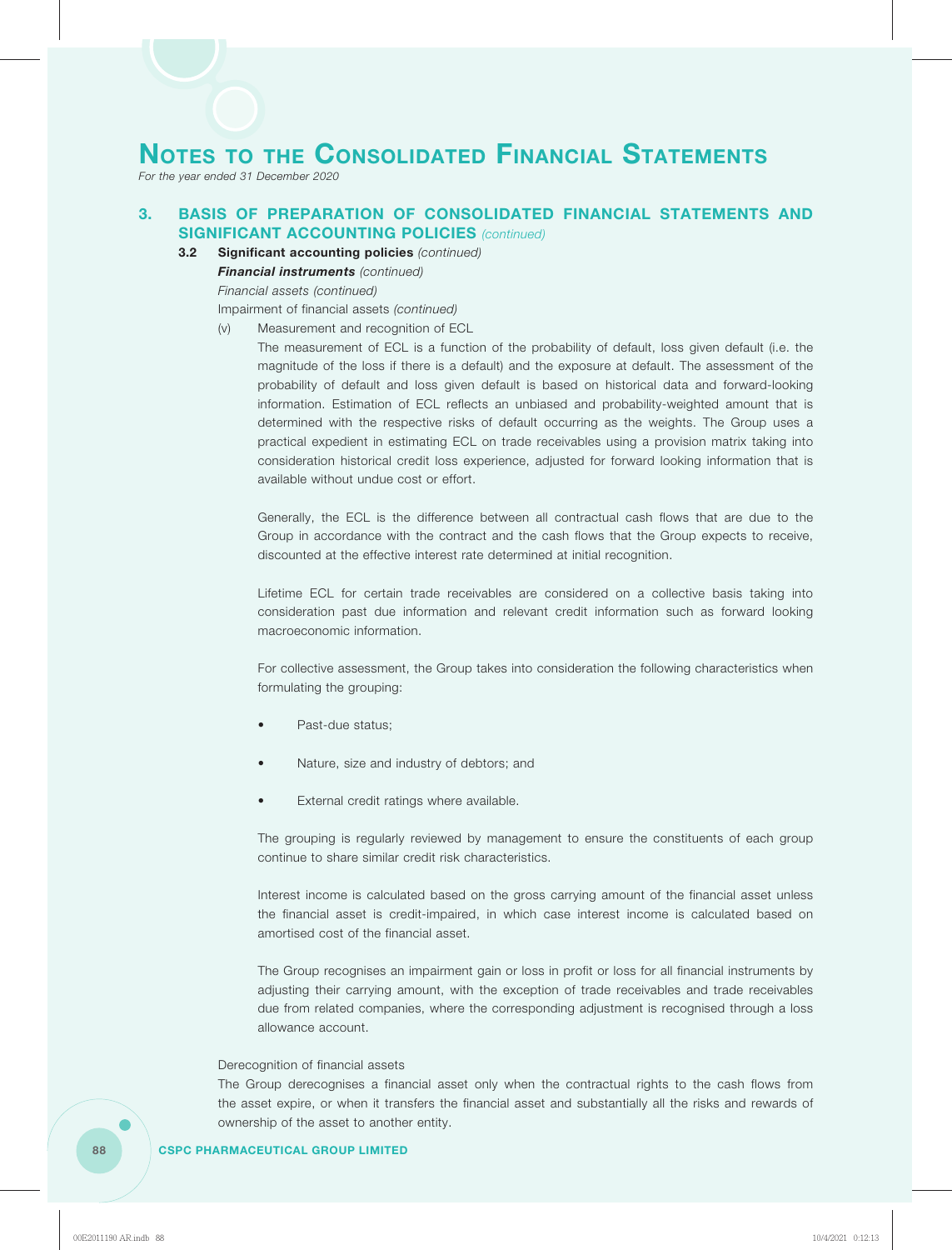*For the year ended 31 December 2020*

## **3. BASIS OF PREPARATION OF CONSOLIDATED FINANCIAL STATEMENTS AND SIGNIFICANT ACCOUNTING POLICIES** *(continued)*

#### **3.2 Significant accounting policies** *(continued)*

#### *Financial instruments (continued)*

*Financial assets (continued)*

Derecognition of financial assets *(continued)*

On derecognition of a financial asset measured at amortised cost, the difference between the asset's carrying amount and the sum of the consideration received and receivable is recognised in profit or loss.

On derecognition of an investment in equity instrument which the Group has elected on initial recognition to measure at FVTOCI, the cumulative gain or loss previously accumulated in the other reserves is not reclassified to profit or loss, but is transferred to accumulated profits.

#### *Financial liabilities and equity*

Classification as debt or equity

Debt and equity instruments are classified as either financial liabilities or as equity in accordance with the substance of the contractual arrangements and the definitions of a financial liability and an equity instrument.

#### Equity instruments

An equity instrument is any contract that evidences a residual interest in the assets of an entity after deducting all of its liabilities. Equity instruments issued by the Company are recognised at the proceeds received, net of direct issue costs.

Repurchase of the Company's own equity instruments is recognised and deducted directly in equity. No gain or loss is recognised in profit or loss on the purchase, sale, issue or cancellation of the Company's own equity instruments.

#### Financial liabilities

All financial liabilities are subsequently measured at amortised cost using the effective interest method or at FVTPL.

#### Financial liabilities at FVTPL

Financial liabilities are classified as at FVTPL when the financial liability is contingent consideration of an acquirer in a business combination to which HKFRS 3 applies.

#### Financial liabilities at amortised cost

Financial liabilities (including trade payables, other payables, bills payables, amounts due to an associate, joint ventures and related companies and borrowing) are subsequently measured at amortised cost, using the effective interest method.

#### Derecognition of financial liabilities

The Group derecognises financial liabilities when, and only when, the Group's obligations are discharged, cancelled or have expired. The difference between the carrying amount of the financial liability derecognised and the consideration paid and payable is recognised in profit or loss.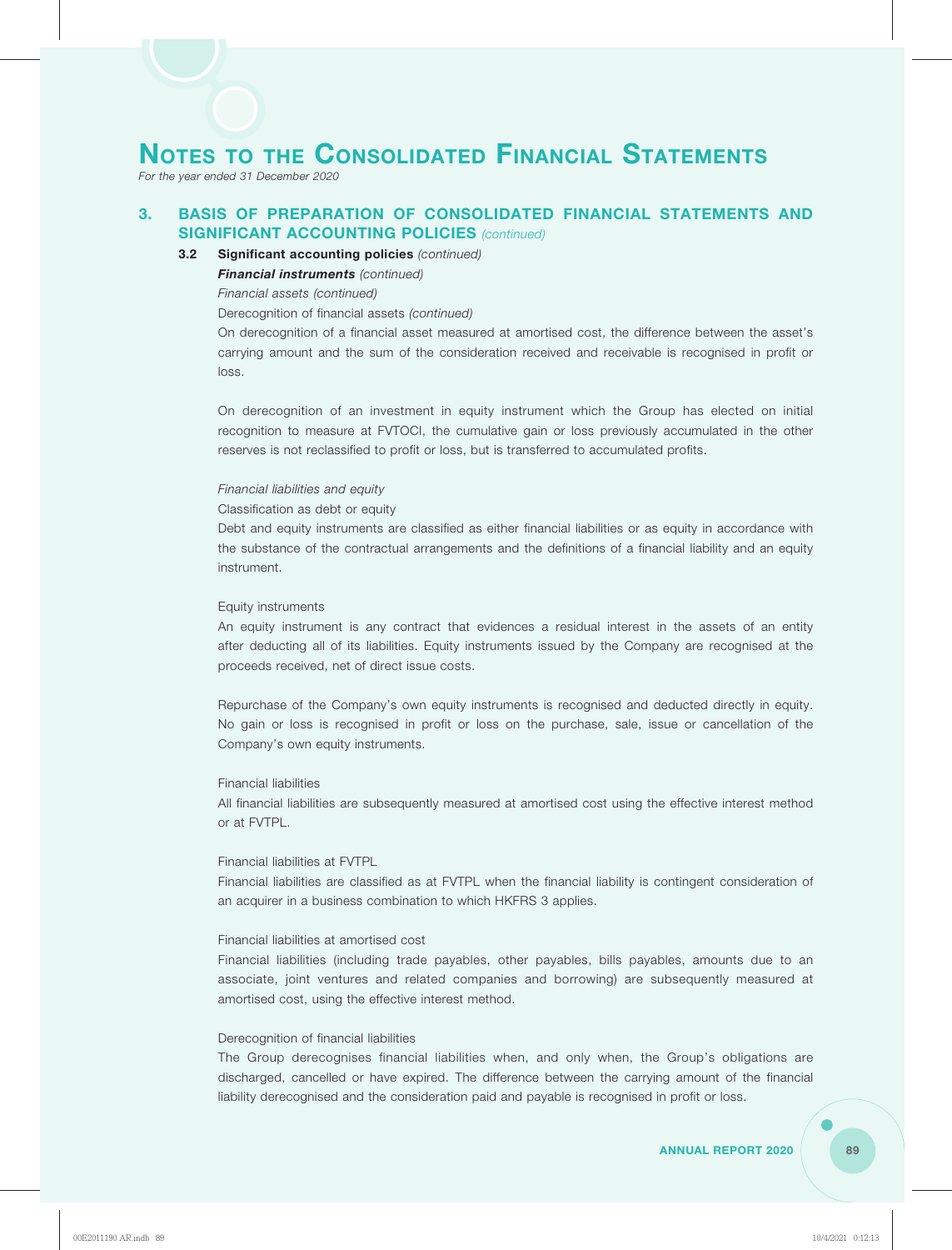*For the year ended 31 December 2020*

## **4. CRITICAL ACCOUNTING JUDGEMENTS AND KEY SOURCES OF ESTIMATION UNCERTAINTY**

In the application of the Group's accounting policies, which are described in note 3, the Directors are required to make estimates and assumptions about the carrying amounts of assets and liabilities that are not readily apparent from other sources. The estimates and underlying assumptions are based on historical experience and other factors that are considered to be relevant. Actual results may differ from these estimates.

The estimates and underlying assumptions are reviewed on an on-going basis. Revisions to accounting estimates are recognised in the period in which the estimate is revised if the revision affects only that period, or in the period of the revision and future periods if the revision affects both current and future periods.

#### **Critical judgements in applying accounting policies**

The followings are the critical judgements, apart from those involving estimations (see below), that the Directors have made in the process of applying the Group's accounting policies and that have the most significant effect on the amounts recognised in the consolidated financial statements.

#### *Control over YZY Biopharma Co., Ltd. ("YZY Biopharma")*

Note 45 describes that YZY Biopharma was a subsidiary of the Group at 31 December 2019 although the Group had only 39.56% ownership interest and voting rights in YZY Biopharma.

The Directors assessed whether or not the Group had control over YZY Biopharma based on whether the Group had the practical ability to direct the relevant activities of YZY Biopharma unilaterally. As a result of a contractual arrangement with certain shareholders of YZY Biopharma, the Group was given the power to control the majority of the votes in shareholders' and board of directors' meetings of YZY Biopharma that directed the relevant activities of YZY Biopharma. After assessment, the Directors concluded that the Group had control over YZY Biopharma in 2019.

#### **Key sources of estimation uncertainty**

The followings are the key assumptions concerning the future, and other key sources of estimation uncertainty at the end of the reporting period that may have a significant risk of causing a material adjustment to the carrying amounts of assets within the next financial year.

#### *Provision of ECL for trade receivables*

Trade receivables with significant balances and credit-impaired are assessed for ECL individually. In addition, the Group uses practical expedient in estimating ECL on trade receivables which are not assessed individually using a provision matrix. The provision rates are based on internal credit ratings as groupings of various debtors taking into consideration the Group's historical default rates and forward-looking information that is reasonable and supportable available without undue costs or effort. At every reporting date, the historical observed default rates are reassessed and changes in the forward-looking information are considered.

The provision of ECL is sensitive to changes in estimates. The information about the ECL and the Group's trade receivables are disclosed in note 41.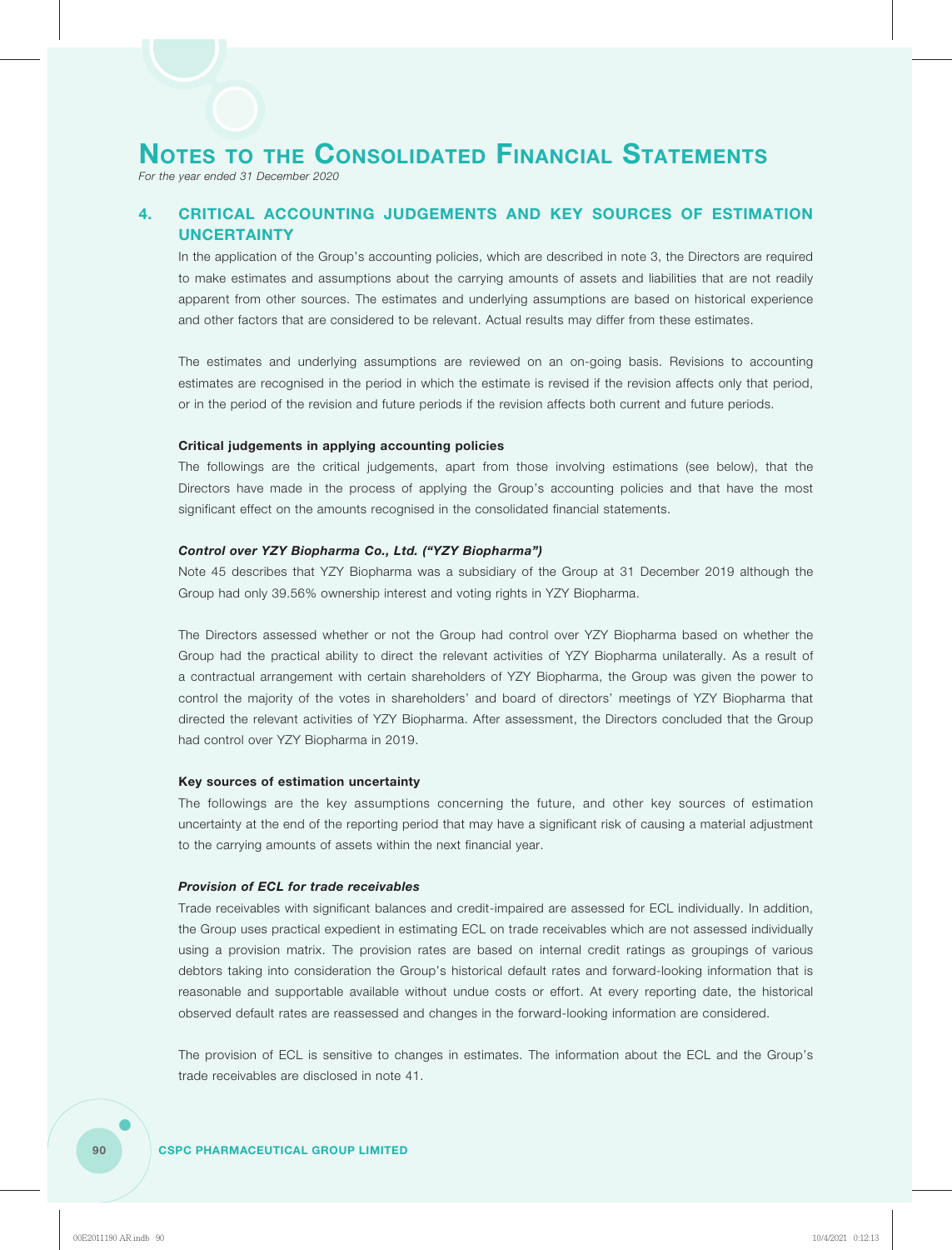*For the year ended 31 December 2020*

## **4. CRITICAL ACCOUNTING JUDGEMENTS AND KEY SOURCES OF ESTIMATION UNCERTAINTY** *(continued)*

## **Key sources of estimation uncertainty** *(continued)*

#### *Estimated impairment assessment of goodwill*

Determining whether goodwill is impaired requires an estimation of the value in use of the CGU (or a group of CGUs) to which goodwill has been allocated, which is the higher of the value in use or fair value less costs of disposal. The value in use calculation requires the Group to estimate the future cash flows expected to arise from the CGU (or a group of CGUs) and a suitable discount rate in order to calculate the present value. Where the actual future cash flows are less than expected, or changes in facts and circumstances which result in downward revision of future cash flows or upward revision of discount rate, a material impairment loss or further impairment loss may arise.

As at 31 December 2020, the carrying amount of goodwill was RMB149,983,000 (2019: RMB188,964,000). Details of the recoverable amount calculation are disclosed in note 16.

#### *Estimated impairment assessment of other intangible assets not yet available for use*

For other intangible assets not yet available for use, the Group would assess the assets individually for impairment annually. In determining whether an asset is impaired, the Group has to exercise judgment and make estimation, particularly in assessing: (1) whether an event has occurred or any indicators that may affect the asset value; (2) whether the carrying value of an asset can be supported by the recoverable amount, in the case of value in use, the net present value of future cash flows which are estimated based upon the continued use of the asset; and (3) the appropriate key assumptions to be applied in estimating the recoverable amounts including cash flow projections and an appropriate discount rate. When it is not possible to estimate the recoverable amount of an individual asset, the Group estimates the recoverable amount of the CGU to which the assets belongs, including allocation of corporate assets when a reasonable and consistent basis of allocation can be established, otherwise recoverable amount is determined at the smallest group of cash generating units, for which the relevant corporate assets have been allocated. Changing the assumptions and estimates, including the discount rates or the growth rate in the cash flow projections, could materially affect the recoverable amounts.

As at 31 December 2020, the carrying amounts of other intangible assets not yet available for use are RMB384,837,000 (2019: RMB1,015,677,000). Details of the assessment of impairment of other intangible assets not yet available for use are disclosed in note 17.

#### *Estimated provision for inventories*

Inventories are valued at the lower of cost and net realisable value. The Group regularly inspects and reviews the ageing of the inventories to identify slow-moving and obsolete inventories. When the Group identifies an item of inventory which has a net realisable value lower than its carrying amount or is slow-moving or obsolete, the Group would write down that inventory in that year. As at 31 December 2020, the net carrying amount of inventories was RMB1,861,066,000 (2019: RMB2,535,743,000), after provision for inventories of RMB7,758,000 (2019: RMB5,900,000).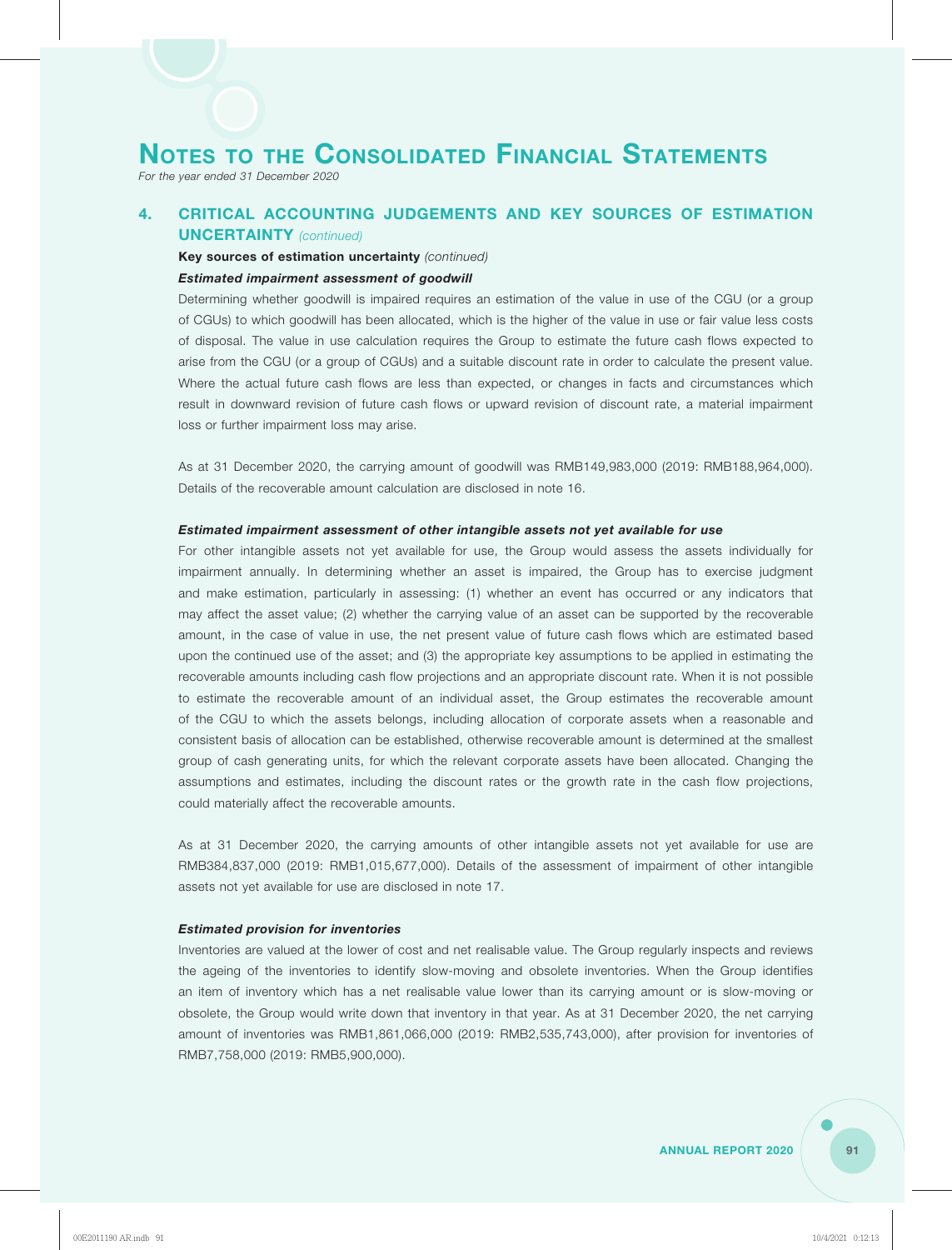*For the year ended 31 December 2020*

## **4. CRITICAL ACCOUNTING JUDGEMENTS AND KEY SOURCES OF ESTIMATION UNCERTAINTY** *(continued)*

**Key sources of estimation uncertainty** *(continued)*

#### *Fair value measurement of financial assets*

As at 31 December 2020, certain unquoted investments of the Group's financial assets amounting to RMB1,840,922,000 (2019: RMB1,035,812,000) were measured at fair values based on significant unobservable inputs using valuation techniques. Judgement and estimation are required in establishing the relevant valuation techniques and the relevant inputs thereof. Changes in assumptions relating to these factors could affect the reported fair values of these instruments. See note 41c for further disclosures.

### **5. REVENUE AND SEGMENT INFORMATION**

|               | 2020           | 2019           |
|---------------|----------------|----------------|
|               | <b>RMB'000</b> | <b>RMB'000</b> |
| Sale of goods | 24,942,204     | 22,103,192     |

Information reported to executive directors, being the chief operating decision maker ("CODM"), for the purposes of resource allocation and assessment of segment performance focuses on types of goods delivered.

The Group's reportable segments under HKFRS 8 Operating Segments are as follows:

- (a) Finished drugs research and development, manufacture and sale of pharmaceutical products;
- (b) Bulk products manufacture and sale of vitamin C, antibiotic and other products in bulk powder form; and
- (c) Functional food and others manufacture and sale of functional food products (including caffeine additives and vitamin supplements), provision of healthcare service and others.

Glucose products were included in the segment of "Functional Food and Others" in prior years. In the current year, as the Directors consider it more appropriate to classify glucose products within bulk products in view of its nature and thus glucose products are included in the segment of antibiotics and others under "Bulk Products" for the current year. The comparative information has been restated to conform with current year's presentation.

Revenue is recognised at a point of time upon control of the goods has transferred, being when the goods have been delivered to the customer's specific location. Following delivery, the customer bears the risks of obsolescence and loss in relation to the goods. The normal credit term is 90 days upon delivery.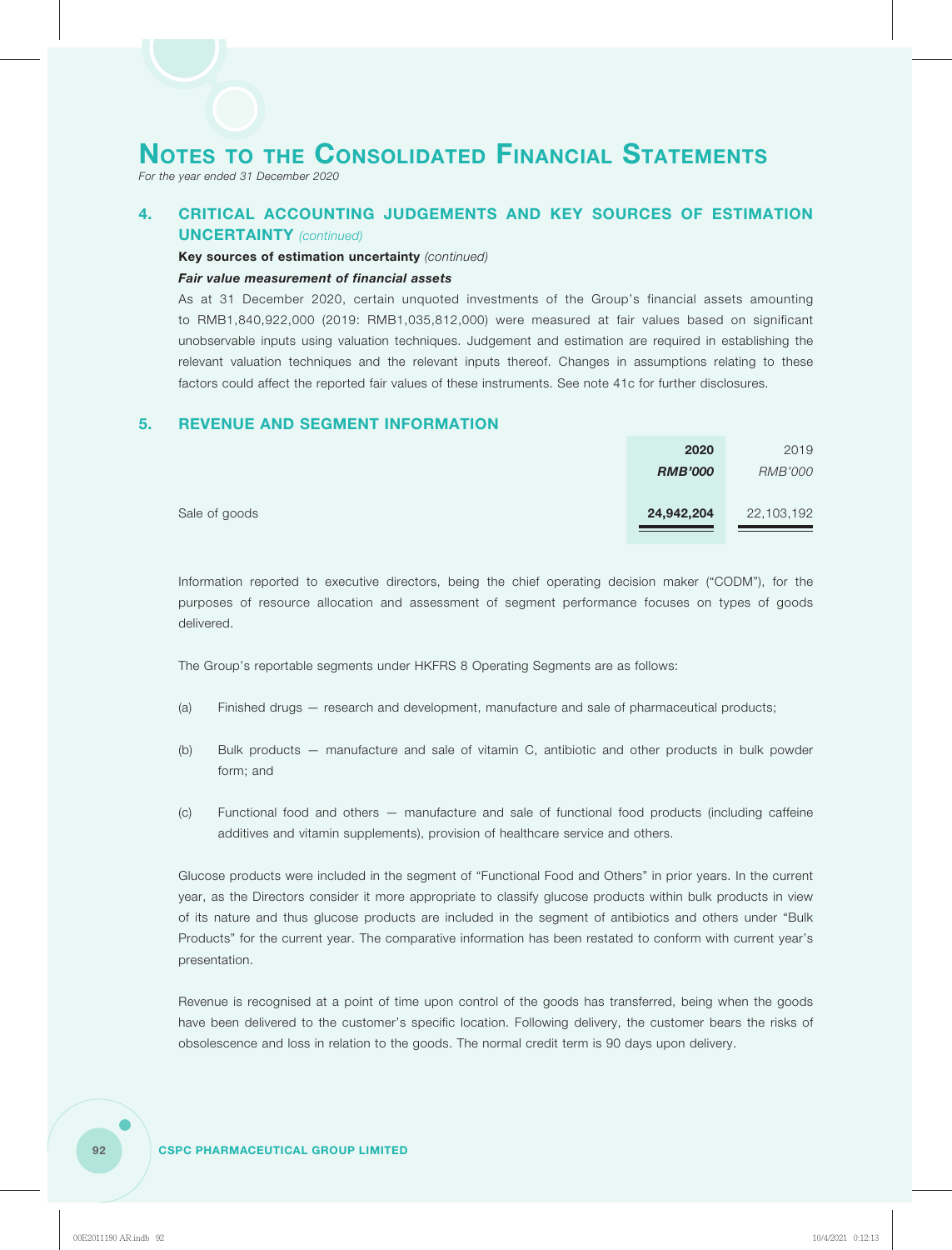*For the year ended 31 December 2020*

### **5. REVENUE AND SEGMENT INFORMATION** *(continued)*

The transaction price received by the Group is recognised as a contract liability until the goods have been delivered to the customer.

As at 31 December 2020 and 2019, all outstanding sales contracts are expected to be fulfilled within one year. As permitted under HKFRS 15, the transaction price allocated to these unsatisfied contracts is not disclosed.

#### **Segment revenues and results**

The following is an analysis of the Group's revenue and results by operating and reportable segments.

#### *For the year ended 31 December 2020*

|                                    |                 |                | <b>Bulk products</b> | <b>Functional</b> |                |                     |                     |
|------------------------------------|-----------------|----------------|----------------------|-------------------|----------------|---------------------|---------------------|
|                                    | <b>Finished</b> |                | <b>Antibiotics</b>   | food              | Segment        |                     |                     |
|                                    | drugs           | Vitamin C      | and others           | and others        | total          | <b>Eliminations</b> | <b>Consolidated</b> |
|                                    | <b>RMB'000</b>  | <b>RMB'000</b> | RMB'0000             | <b>RMB'000</b>    | <b>RMB'000</b> | <b>RMB'000</b>      | <b>RMB'000</b>      |
| SEGMENT REVENUE                    |                 |                |                      |                   |                |                     |                     |
| External sales                     | 20,404,678      | 1,859,272      | 1,372,639            | 1,305,615         | 24,942,204     |                     | 24,942,204          |
| Inter-segment sales                |                 | 6,739          | 115,707              | 15,106            | 137,552        | (137, 552)          |                     |
| <b>TOTAL REVENUE</b>               | 20,404,678      | 1,866,011      | 1,488,346            | 1,320,721         | 25,079,756     | (137, 552)          | 24,942,204          |
| SEGMENT PROFIT                     | 4,814,309       | 333,009        | 119,869              | 275,160           | 5,542,347      |                     | 5,542,347           |
| Unallocated income                 |                 |                |                      |                   |                |                     | 703,535             |
| Unallocated expenses               |                 |                |                      |                   |                |                     | (189, 214)          |
| Share of results of associates     |                 |                |                      |                   |                |                     | (20, 917)           |
| Share of results of joint ventures |                 |                |                      |                   |                |                     | 34,449              |
| Gain on deemed disposal of         |                 |                |                      |                   |                |                     |                     |
| partial interest in an associate   |                 |                |                      |                   |                |                     | 37,192              |
| Gain on disposal of subsidiaries   |                 |                |                      |                   |                |                     | 314,901             |
| Loss on deemed disposal of a       |                 |                |                      |                   |                |                     |                     |
| subsidiary                         |                 |                |                      |                   |                |                     | (19,038)            |
| Finance costs                      |                 |                |                      |                   |                |                     | (12, 232)           |
| Profit before tax                  |                 |                |                      |                   |                |                     | 6,391,023           |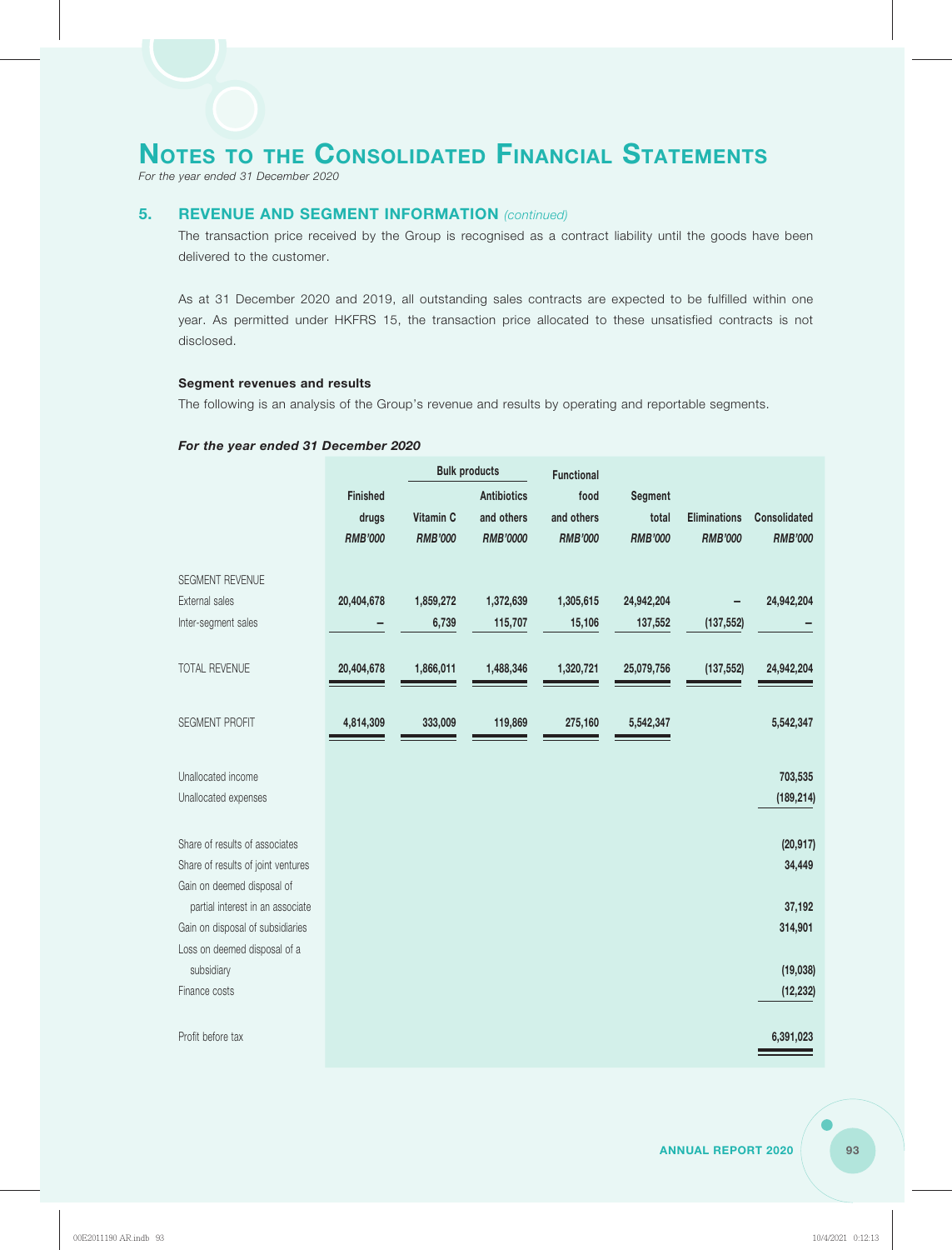*For the year ended 31 December 2020*

### **5. REVENUE AND SEGMENT INFORMATION** *(continued)*

**Segment revenues and results** *(continued)*

*For the year ended 31 December 2019*

|                                    |            | <b>Bulk products</b> |             | Functional |                |              |              |
|------------------------------------|------------|----------------------|-------------|------------|----------------|--------------|--------------|
|                                    | Finished   |                      | Antibiotics | food       | Segment        |              |              |
|                                    | drugs      | Vitamin C            | and others  | and others | total          | Eliminations | Consolidated |
|                                    | RMB'000    | RMB'000              | RMB'0000    | RMB'000    | <b>RMB'000</b> | RMB'000      | RMB'000      |
|                                    |            |                      | (Restated)  | (Restated) |                |              |              |
| SEGMENT REVENUE                    |            |                      |             |            |                |              |              |
| External sales                     | 17,937,001 | 1,921,704            | 1,052,318   | 1,192,169  | 22,103,192     |              | 22,103,192   |
| Inter-segment sales                |            | 5,446                | 121,320     | 5,214      | 131,980        | (131,980)    |              |
| <b>TOTAL REVENUE</b>               | 17,937,001 | 1,927,150            | 1,173,638   | 1,197,383  | 22,235,172     | (131,980)    | 22,103,192   |
| <b>SEGMENT PROFIT</b>              | 3,943,808  | 391,271              | 15,999      | 252,095    | 4,603,173      |              | 4,603,173    |
| Unallocated income                 |            |                      |             |            |                |              | 149,111      |
| Unallocated expenses               |            |                      |             |            |                |              | (152, 103)   |
| Share of results of joint ventures |            |                      |             |            |                |              | 58,407       |
| Finance costs                      |            |                      |             |            |                |              | (32, 426)    |
| Profit before tax                  |            |                      |             |            |                |              | 4,626,162    |

The accounting policies of the operating segments are the same as the Group's accounting policies described in note 3. Segment profit represents the profit earned by each segment without allocation of interest income, fair value changes on structured bank deposits, fair value changes on financial assets measured at FVTPL, finance costs, central administrative expenses, share of results of associates and joint ventures, gain on deemed disposal of partial interest in an associate, gain on disposal of subsidiaries, loss on deemed disposal of partial interest in a joint venture and loss on deemed disposal of a subsidiary. This is the measure reported to the CODM for the purposes of resource allocation and performance assessment.

Inter-segment sales are charged at prevailing market rates.

The CODM makes decisions according to operating results of each segment. No analysis of segment asset and segment liability is presented as the CODM does not regularly review such information for the purposes of resources allocation and performance assessment. Therefore, only segment revenue and segment results are presented.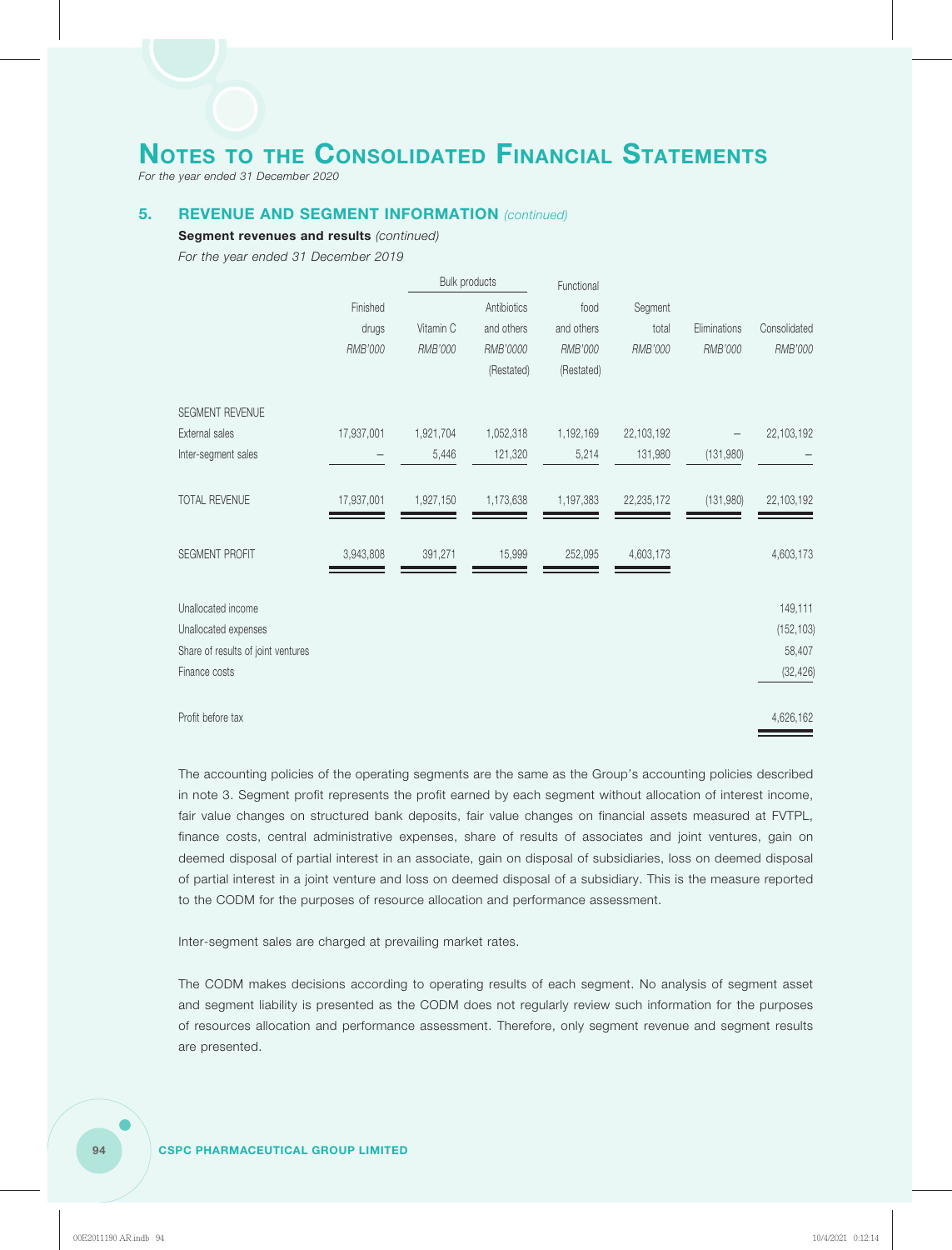*For the year ended 31 December 2020*

## **5. REVENUE AND SEGMENT INFORMATION** *(continued)*

#### **Other segment information**

*For the year ended 31 December 2020*

|                               |                 |                | <b>Bulk products</b> | <b>Functional</b> |                |                    |                     |
|-------------------------------|-----------------|----------------|----------------------|-------------------|----------------|--------------------|---------------------|
|                               | <b>Finished</b> |                | <b>Antibiotics</b>   | food              | Segment        |                    |                     |
|                               | drugs           | Vitamin C      | and others           | and others        | total          | <b>Unallocated</b> | <b>Consolidated</b> |
|                               | <b>RMB'000</b>  | <b>RMB'000</b> | <b>RMB'0000</b>      | <b>RMB'000</b>    | <b>RMB'000</b> | <b>RMB'000</b>     | <b>RMB'000</b>      |
| Depreciation and amortisation | 546,832         | 84,972         | 94,837               | 66,920            | 793,561        | 15,246             | 808,807             |
|                               |                 |                |                      |                   |                |                    |                     |

*For the year ended 31 December 2019*

|                                   |          | Bulk products |             | Functional |         |                          |                |
|-----------------------------------|----------|---------------|-------------|------------|---------|--------------------------|----------------|
|                                   | Finished |               | Antibiotics | food       | Segment |                          |                |
|                                   | drugs    | Vitamin C     | and others  | and others | total   | Unallocated              | Consolidated   |
|                                   | RMB'000  | RMB'000       | RMB'0000    | RMB'000    | RMB'000 | <b>RMB'000</b>           | <b>RMB'000</b> |
|                                   |          |               | (restated)  | (restated) |         |                          |                |
| Depreciation and amortisation     | 405.202  | 94,675        | 99,387      | 70.091     | 669,355 | 22,240                   | 691,595        |
| Impairment loss of prepayment for |          |               |             |            |         |                          |                |
| acquisition of intangible asset   | 100,000  |               |             |            | 100,000 | $\overline{\phantom{m}}$ | 100,000        |

#### **Geographical information**

Information about the Group's revenue from external customers is presented based on the geographical location of customers:

|                               | 2020           | 2019       |
|-------------------------------|----------------|------------|
|                               | <b>RMB'000</b> | RMB'000    |
|                               |                |            |
| The PRC (country of domicile) | 21,615,773     | 18,897,453 |
| Other Asian regions           | 872,244        | 1,045,038  |
| Americas                      | 1,252,436      | 974,937    |
| Europe                        | 987,194        | 1,093,405  |
| <b>Others</b>                 | 214,557        | 92,359     |
|                               |                |            |
|                               | 24,942,204     | 22,103,192 |
|                               |                |            |

The Group's operations are substantially based in the PRC and substantially all non-current assets of the Group are located in the PRC. Therefore, no further analysis of geographical information is presented.

None of the Group's customers contributed over 10% of the total revenue of the Group for both years.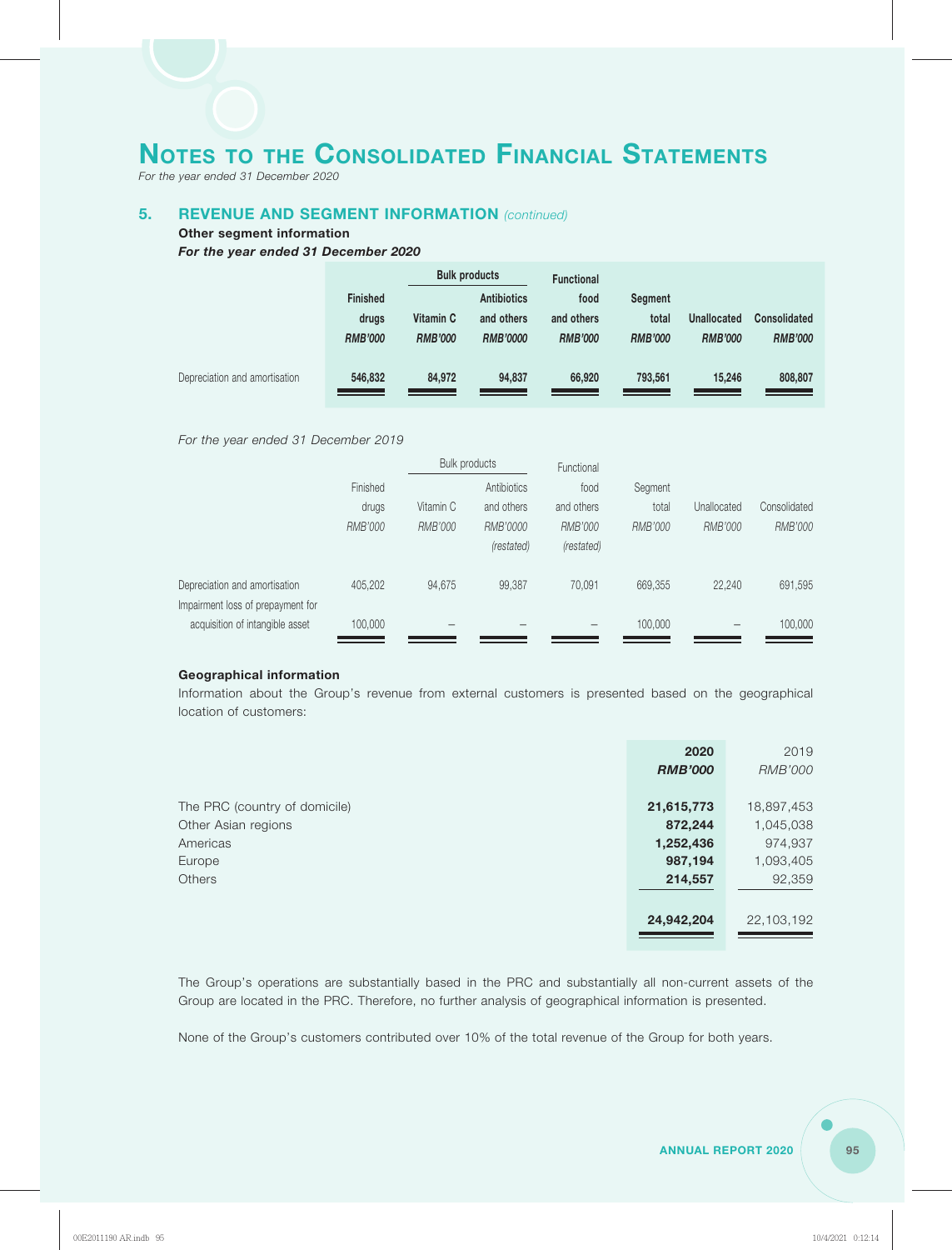*For the year ended 31 December 2020*

## **6. FINANCE COSTS**

|                                          | 2020           | 2019           |
|------------------------------------------|----------------|----------------|
|                                          | <b>RMB'000</b> | <b>RMB'000</b> |
|                                          |                |                |
| Interest on discounted bills receivables |                | 22,694         |
| Interest on lease liabilities            | 10,322         | 7,739          |
| Interest on bank borrowings              | 1,910          | 1,993          |
|                                          |                |                |
|                                          | 12,232         | 32,426         |
|                                          |                |                |

## **7. PROFIT FOR THE YEAR**

|                                                                                                                                                                                                                                                                                                                                                                                          | 2020<br><b>RMB'000</b>                     | 2019<br><b>RMB'000</b>                               |
|------------------------------------------------------------------------------------------------------------------------------------------------------------------------------------------------------------------------------------------------------------------------------------------------------------------------------------------------------------------------------------------|--------------------------------------------|------------------------------------------------------|
| Profit for the year has been arrived at after charging (crediting):                                                                                                                                                                                                                                                                                                                      |                                            |                                                      |
| Staff costs, including directors' and chief executive's remuneration (note 9)<br>- salaries, wages and other benefits<br>- contribution to retirement benefit schemes<br>- shared-based payment expense                                                                                                                                                                                  | 2,771,548<br>97,128<br>9,126               | 1,912,253<br>142,693<br>6,721                        |
| Total staff costs                                                                                                                                                                                                                                                                                                                                                                        | 2,877,802                                  | 2,061,667                                            |
| Amortisation of other intangible assets<br>Depreciation of right-of-use assets<br>Depreciation of property, plant and equipment<br>Depreciation of investment property                                                                                                                                                                                                                   | 15,121<br>120,713<br>671,254<br>1,719      | 17,954<br>85,749<br>587,892                          |
| Total depreciation and amortisation                                                                                                                                                                                                                                                                                                                                                      | 808,807                                    | 691,595                                              |
| Auditor's remuneration<br>- audit services<br>- non-audit services<br>Government grant income (included in other income) (note 34)<br>Impairment loss of prepayment for acquisition of intangible asset<br>(included in other expenses) (note a)<br>Interest income on bank balances (included in other income)<br>Fair value changes on financial assets measured at FVTPL (included in | 4,217<br>4,860<br>(111, 606)<br>(102, 820) | 3,872<br>1,200<br>(135, 748)<br>100,000<br>(64, 740) |
| other gain or losses)                                                                                                                                                                                                                                                                                                                                                                    | (531, 097)                                 |                                                      |
| Fair value changes on structured bank deposits<br>(included in other gains or losses)<br>Fair value changes on contingent consideration payables                                                                                                                                                                                                                                         | (57, 705)                                  | (84, 371)                                            |
| (included in other gains or losses)<br>Loss on disposal of property, plant and equipment                                                                                                                                                                                                                                                                                                 | 10,423                                     | 12,728                                               |
| (included in other gains or losses)<br>Net foreign exchange loss (gain) (included in other gains or losses)<br>Loss on deemed disposal of partial interest in a joint venture                                                                                                                                                                                                            | 12,386<br>127,465                          | 15,161<br>(18, 563)                                  |
| (included in other gains or losses)<br>Impairment losses recognised under expected credit loss model, net of                                                                                                                                                                                                                                                                             |                                            | 17,235                                               |
| reversal (included in other gains or losses)                                                                                                                                                                                                                                                                                                                                             | 38,120                                     | 13,392                                               |

#### **96 CSPC PHARMACEUTICAL GROUP LIMITED**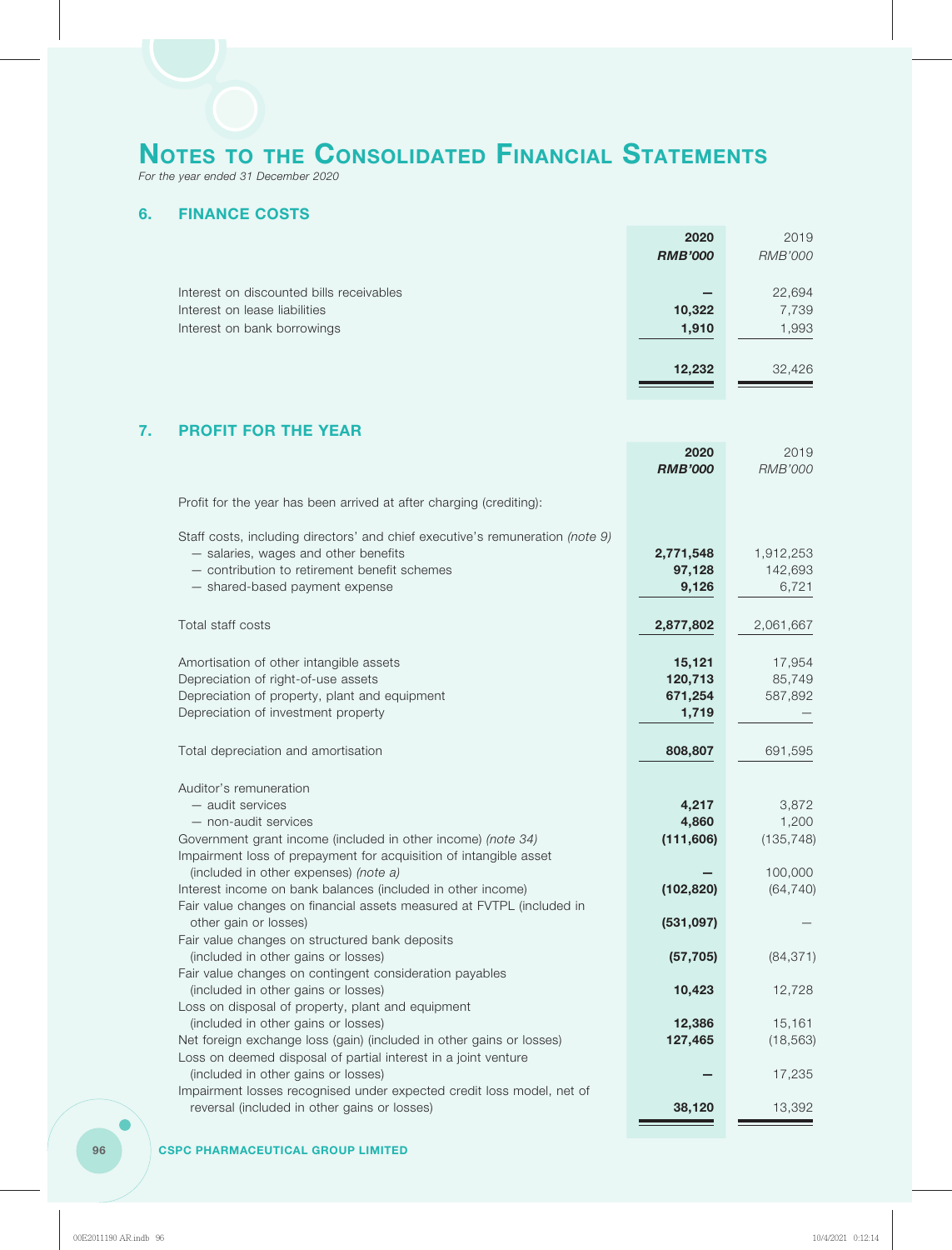*For the year ended 31 December 2020*

### **7. PROFIT FOR THE YEAR** *(continued)*

*Notes:*

- (a) During the year ended 31 December 2019, a collaboration agreement for acquiring exclusive commercialisation right of a drug under development was terminated and an impairment provision of RMB100,000,000 in respect of the upfront payment was recognised and included in other expenses.
- (b) Cost of inventories recognised as an expense approximated cost of sales as shown in the consolidated statement of profit or loss for the years ended 31 December 2020 and 2019.

### **8. INCOME TAX EXPENSE**

|                                                                 | 2020           | 2019    |
|-----------------------------------------------------------------|----------------|---------|
|                                                                 | <b>RMB'000</b> | RMB'000 |
|                                                                 |                |         |
| Current taxation:                                               |                |         |
| - PRC Enterprise Income Tax ("PRC EIT")                         | 1,039,914      | 786,220 |
| - PRC withholding tax on dividends distributed by subsidiaries  | 136,419        | 94,815  |
| - United States of America ("USA") Federal and State Income tax | 4,714          | 3,148   |
|                                                                 |                |         |
|                                                                 | 1,181,047      | 884,183 |
| Deferred taxation (note 33)                                     | (19,034)       | 8,627   |
|                                                                 |                |         |
|                                                                 | 1,162,013      | 892,810 |
|                                                                 |                |         |

The calculation of Hong Kong Profits Tax for the Company and its subsidiaries incorporated in Hong Kong is based on the prevailing tax rates in Hong Kong. No Hong Kong Profits Tax has been recognised as the Company and its subsidiaries incorporated in Hong Kong had no assessable profits for both years.

The basic tax rate of the Company's PRC subsidiaries is 25% under the law of the PRC on Enterprise Income Tax (the "EIT Law") and implementation regulations of the EIT Law. Certain subsidiaries of the Company are qualified as advanced technology enterprises and have obtained approvals from the relevant tax authorities for the applicable tax rate reduced to 15%.

The calculation of USA Federal and State Income Tax is based on the prevailing tax rates in the USA.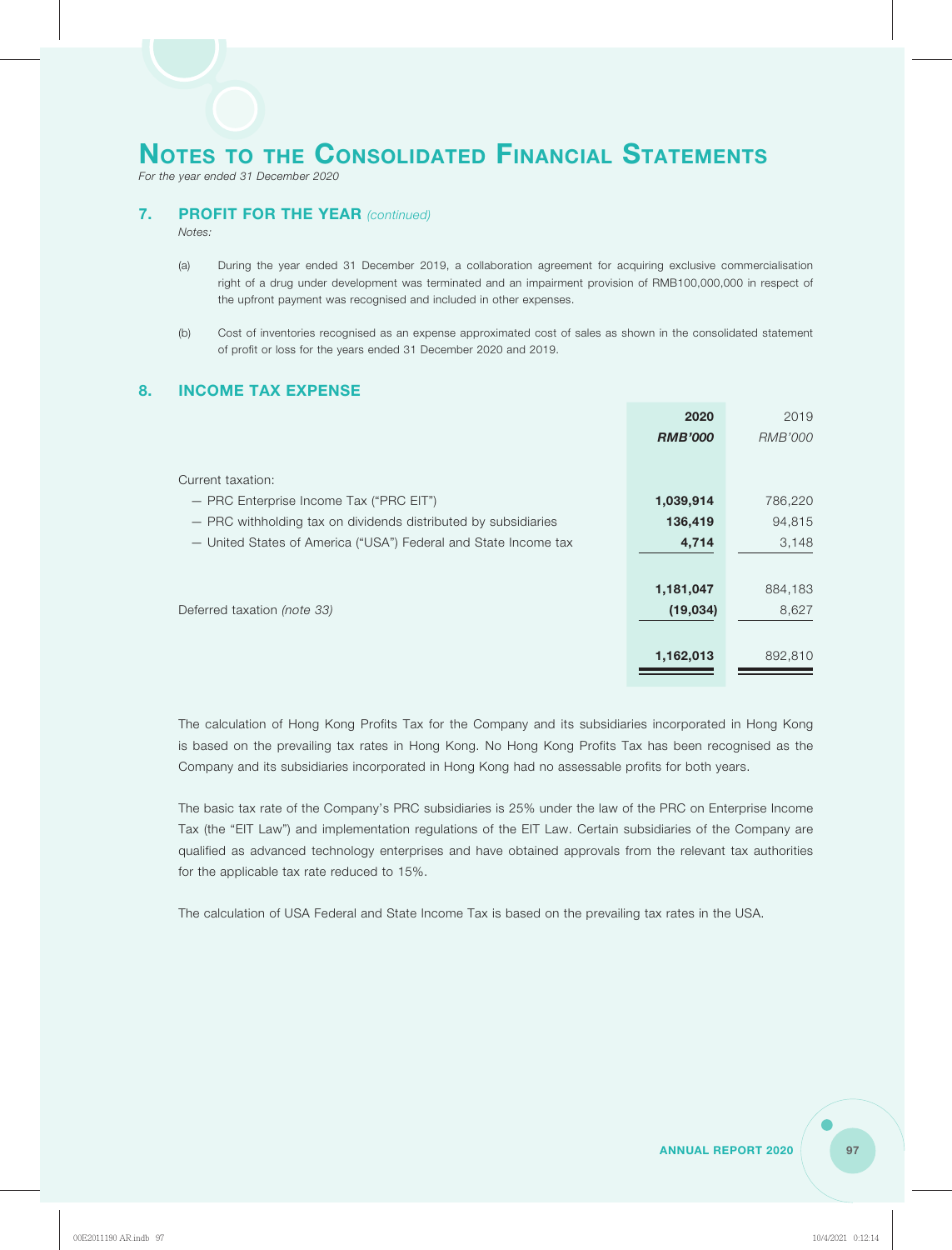*For the year ended 31 December 2020*

### **8. INCOME TAX EXPENSE** *(continued)*

The income tax expense for the year can be reconciled to the profit before tax per the consolidated statement of profit or loss as follows:

|                                                                                | 2020           | 2019       |
|--------------------------------------------------------------------------------|----------------|------------|
|                                                                                | <b>RMB'000</b> | RMB'000    |
|                                                                                |                |            |
| Profit before tax                                                              | 6,391,023      | 4,626,162  |
|                                                                                |                |            |
| Tax at the PRC EIT rate of 25%                                                 | 1,597,756      | 1,156,540  |
| Tax effect of expenses not deductible for tax purpose                          | 208,774        | 141,574    |
| Tax effect of income not taxable for tax purpose                               | (104, 579)     |            |
| Tax effect of share of results of associates                                   | 5,229          |            |
| Tax effect of share of results of joint ventures                               | (8,612)        | (14,602)   |
| Tax effect of tax losses not recognised                                        | 121,847        | 107,605    |
| Effect of tax relief and concessions granted to certain PRC subsidiaries       | (804, 608)     | (628, 857) |
| Effect of different tax rates of subsidiaries operating in other jurisdictions | (213)          | (485)      |
| PRC withholding tax on dividends distribution by subsidiaries                  | 146,419        | 131,035    |
|                                                                                |                |            |
| Income tax expense for the year                                                | 1,162,013      | 892,810    |
|                                                                                |                |            |

Details of deferred taxation and unused tax losses are set out in note 33.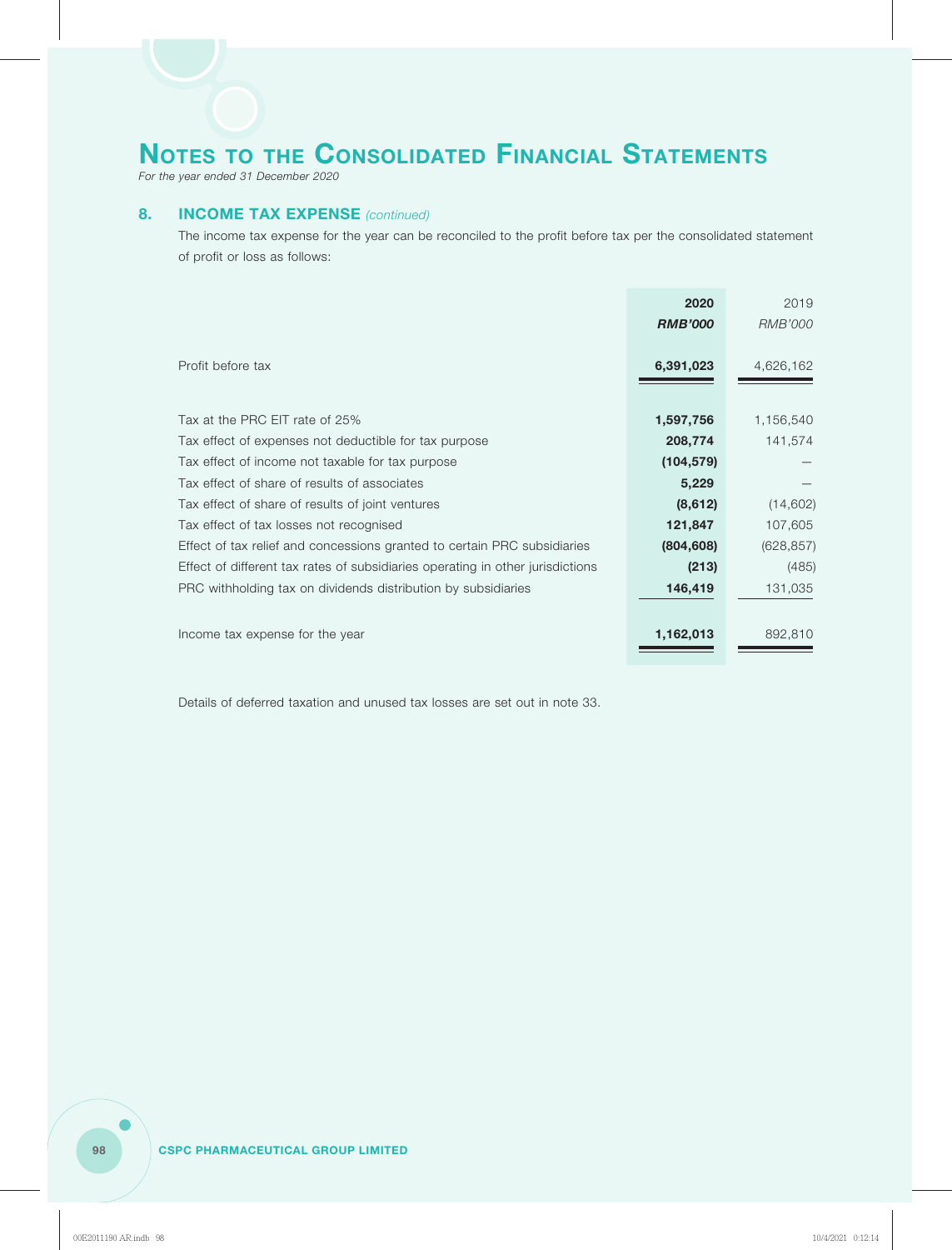*For the year ended 31 December 2020*

## **9. DIRECTORS' AND CHIEF EXECUTIVE'S EMOLUMENTS**

The emoluments paid or payable to each of the 16 (2019: 15) directors were as follows:

#### **2020**

|                             |            |                |                |                |                |                              |                |                |                |                | Non-<br>executive |                |                |                                     |                |                          |                |
|-----------------------------|------------|----------------|----------------|----------------|----------------|------------------------------|----------------|----------------|----------------|----------------|-------------------|----------------|----------------|-------------------------------------|----------------|--------------------------|----------------|
|                             |            |                |                |                |                | <b>Executive directors</b>   |                |                |                |                | director          |                |                | Independent non-executive directors |                |                          |                |
|                             |            |                |                |                |                |                              |                |                |                |                | Lee               | Chan Siu       |                |                                     |                |                          |                |
|                             | Cai        | Zhang          | Wang           | Pan            | Wang           | Lu                           | Li             | Wang           | Chak           | Jiang          | Ka Sze,           | Keung,         |                | Lo                                  | Yu             | Chen                     |                |
|                             | Dongchen   | Cuilong        | Zhenguo        | Weidong        | Huaiyu         | Hua                          | Chunlei        | Qingxi         | Kin Man        | Hao            | Carmelo           | Leonard        | Wang Bo        | Yuk Lam                             | Jinming        | Chuan                    | Total          |
|                             | RMB'000    | <b>RMB'000</b> | <b>RMB'000</b> | <b>RMB'000</b> | <b>RMB'000</b> | <b>RMB'000</b>               | <b>RMB'000</b> | <b>RMB'000</b> | <b>RMB'000</b> | <b>RMB'000</b> | <b>RMB'000</b>    | <b>RMB'000</b> | <b>RMB'000</b> | <b>RMB'000</b>                      | <b>RMB'000</b> | <b>RMB'000</b>           | <b>RMB'000</b> |
|                             | (Chairman  |                |                |                |                | (i)                          |                |                |                | (i)            |                   |                |                |                                     |                |                          |                |
|                             | and Chief  |                |                |                |                |                              |                |                |                |                |                   |                |                |                                     |                |                          |                |
|                             | Executive) |                |                |                |                |                              |                |                |                |                |                   |                |                |                                     |                |                          |                |
|                             |            |                |                |                |                |                              |                |                |                |                |                   |                |                |                                     |                |                          |                |
| Fees                        | 53         | 53             | 53             | 53             | 53             | $\overline{\phantom{a}}$     | 53             | 53             | 53             | $\overline{4}$ | 338               | 240            | 107            | 107                                 | 89             | 107                      | 1,416          |
| Salaries and allowances     | 4,274      | 693            | 693            | 693            | 693            | 404                          | 693            | 1,725          | 2,003          | 60             | ٠                 |                |                |                                     | ۰              | $\overline{\phantom{a}}$ | 11,931         |
| Performance-related bonuses | 7,120      | 8.010          | 5,340          | 3,560          | 3,560          | $\qquad \qquad \blacksquare$ | 3,560          | 890            | 2,670          | 890            | -                 |                |                |                                     |                |                          | 35,600         |
| Contributions to retirement |            |                |                |                |                |                              |                |                |                |                |                   |                |                |                                     |                |                          |                |
| benefit schemes             | 394        | 56             | 56             | 73             | 56             | 42                           | 56             | 75             | 185            | 12             |                   |                |                |                                     |                |                          | 1,005          |
|                             |            |                |                |                |                |                              |                |                |                |                |                   |                |                |                                     |                |                          |                |
| Total emoluments            | 11,841     | 8,812          | 6,142          | 4,379          | 4,362          | 446                          | 4,362          | 2,743          | 4,911          | 966            | 338               | 240            | 107            | 107                                 | 89             | 107                      | 49,952         |
|                             |            |                |                |                |                |                              |                |                |                |                |                   |                |                |                                     |                |                          |                |
|                             |            |                |                |                |                |                              |                |                |                |                |                   |                |                |                                     |                |                          |                |

#### 2019

|                                             |                |         |                |                |                     |                |                |                |                | Non-                                |                          |                |         |                          |                          |         |
|---------------------------------------------|----------------|---------|----------------|----------------|---------------------|----------------|----------------|----------------|----------------|-------------------------------------|--------------------------|----------------|---------|--------------------------|--------------------------|---------|
|                                             |                |         |                |                |                     |                |                |                |                | executive                           |                          |                |         |                          |                          |         |
|                                             |                |         |                |                | Executive directors |                | director       |                |                | Independent non-executive directors |                          |                |         |                          |                          |         |
|                                             |                |         |                |                |                     |                |                |                |                | Lee                                 | Chan Siu                 |                |         |                          |                          |         |
|                                             | Cai            | Zhang   | Wang           | Pan            | Wang                | Lu             | Li.            | Wang           | Chak           | Ka Sze.                             | Keung,                   |                | Lo      | Yu                       | Chen                     |         |
|                                             | Dongchen       | Cuilong | Zhenguo        | Weidong        | Huaiyu              | Hua            | Chunlei        | Qingxi         | Kin Man        | Carmelo                             | Leonard                  | Wang Bo        | Yuk Lam | Jinming                  | Chuan                    | Total   |
|                                             | <b>RMB'000</b> | RMB'000 | <b>RMB'000</b> | <b>RMB'000</b> | RMB'000             | <b>RMB'000</b> | <b>RMB'000</b> | <b>RMB'000</b> | <b>RMB'000</b> | <b>RMB'000</b>                      | RMB'000                  | <b>RMB'000</b> | RMB'000 | RMB'000                  | RMB'000                  | RMB'000 |
|                                             | (Chairman      |         |                |                |                     |                |                |                |                |                                     |                          |                |         |                          |                          |         |
|                                             | and Chief      |         |                |                |                     |                |                |                |                |                                     |                          |                |         |                          |                          |         |
|                                             | Executive)     |         |                |                |                     |                |                |                |                |                                     |                          |                |         |                          |                          |         |
| Fees                                        | 53             | 53      | 53             | 53             | 53                  | 53             | 53             | 53             | 53             | 334                                 | 238                      | 106            | 106     | 88                       | 106                      | 1,455   |
| Salaries and allowances                     | 4,226          | 693     | 693            | 693            | 693                 | 693            | 701            | 1.725          | 1,981          | $\overline{\phantom{a}}$            | $\overline{\phantom{a}}$ | -              | -       | $\overline{\phantom{a}}$ | $\overline{\phantom{a}}$ | 12,098  |
| Performance-related bonuses                 | 7,480          | 5,720   | 5.280          | 3,080          | 3,080               | 2,376          | 3,960          | 880            | 2,640          | $\overline{\phantom{a}}$            |                          |                |         | $\overline{\phantom{a}}$ | $\qquad \qquad -$        | 34,496  |
| Contributions to retirement benefit schemes | 390            | 61      | 64             | 80             | 64                  | 64             | 65             | 77             | 183            | $\qquad \qquad$                     |                          |                |         |                          |                          | 1,048   |
| Total emoluments                            | 12,149         | 6,527   | 6,090          | 3,906          | 3,890               | 3,186          | 4,779          | 2,735          | 4,857          | 334                                 | 238                      | 106            | 106     | 88                       | 106                      | 49,097  |
|                                             |                |         |                |                |                     |                |                |                |                |                                     |                          |                |         |                          |                          |         |

#### *Notes:*

(i) Dr. Lu Hua resigned as an executive director on 14 August 2020.

(ii) Dr. Jiang Hao was appointed as an executive director on 24 November 2020.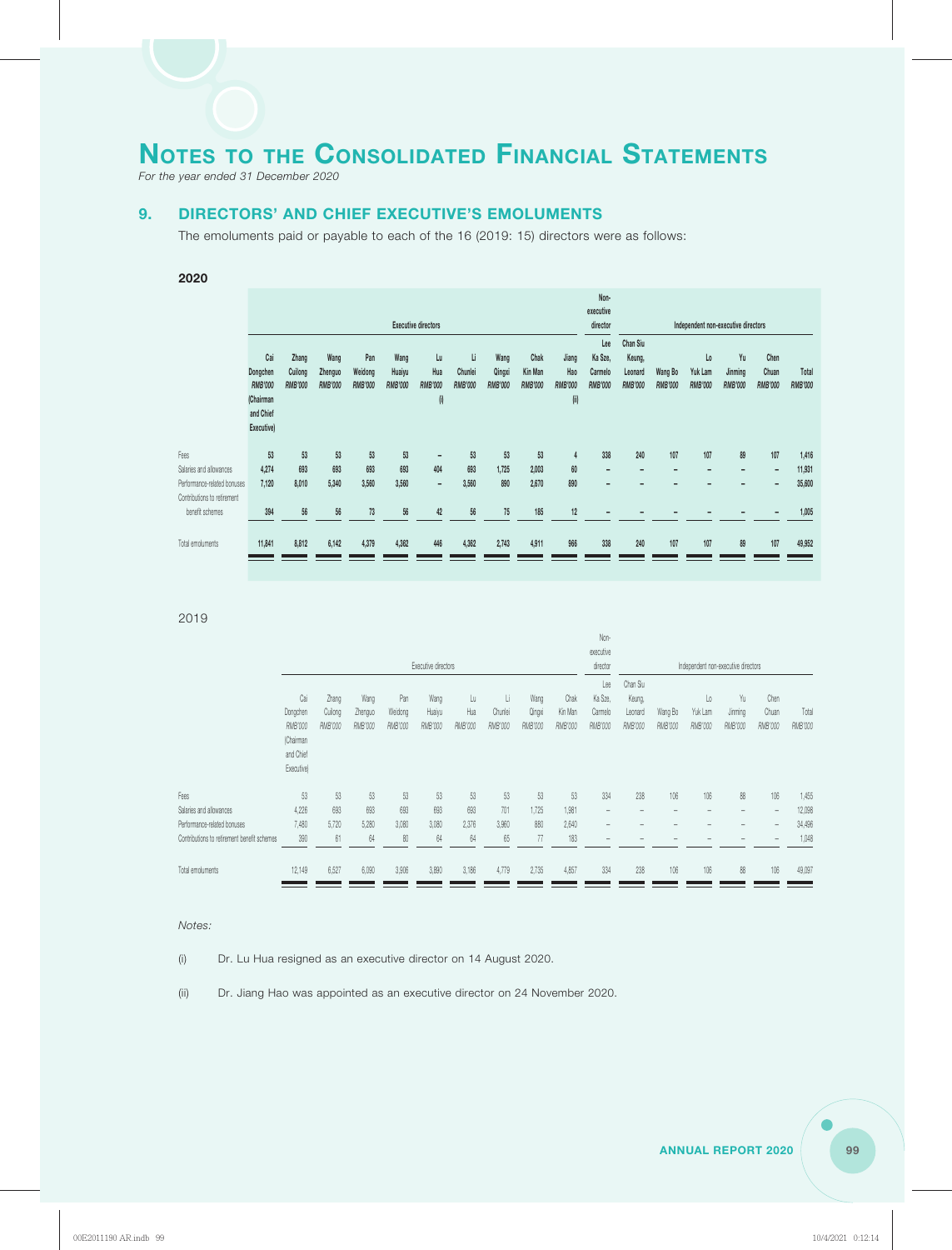*For the year ended 31 December 2020*

### **9. DIRECTORS' AND CHIEF EXECUTIVE'S EMOLUMENTS** *(continued)*

The performance-related incentive payment is determined by the remuneration committee for both years having regard to the performance of the Group, performance and responsibilities of individuals as well as prevailing market practices. No remuneration was paid by the Group to the Directors as an inducement to join or upon joining the Group or as compensation for loss of office. In addition, none of the Directors waived any emoluments in both years.

Mr. Cai Dongchen is also the chief executive of the Company and his emoluments disclosed above include those for services rendered by him as the chief executive. The executive directors' emoluments shown above were mainly for their services in connection with the management of the affairs of the Company and the Group. The non-executive director's emoluments and the independent non-executive directors' emoluments shown above were mainly for their services as the Directors for the Company.

Woo, Kwan, Lee & Lo, a firm of solicitors of which Mr. Lee Ka Sze, Carmelo is a partner, rendered professional services to the Group for which it received market remuneration.

Other than as disclosed above, no transactions, arrangements or contracts of significance to which the Company, or any of its fellow subsidiaries or subsidiaries was a party and in which a Director or his connected entities had a material interest, whether directly or indirectly, subsisted at the end of the year or at any time during the year.

#### **10. FIVE HIGHEST PAID EMPLOYEES**

The five highest paid employees of the Group for the year ended 31 December 2020 included 5 (2019: 5) directors and the chief executive of the Company, details of whose emoluments are set out in note 9 above.

No emoluments were paid by the Group to any of the five highest paid employees as an inducement to join or upon joining the Group or as compensation for loss of office in both years.

#### **11. EARNINGS PER SHARE**

The calculation of the basic and diluted earnings per share attributable to the owners of the Company is based on the following data:

|                                                                  | 2020           | 2019           |
|------------------------------------------------------------------|----------------|----------------|
|                                                                  | <b>RMB'000</b> | <i>RMB'000</i> |
| Earnings for the purpose of basic and diluted earnings per share | 5,159,655      | 3,714,106      |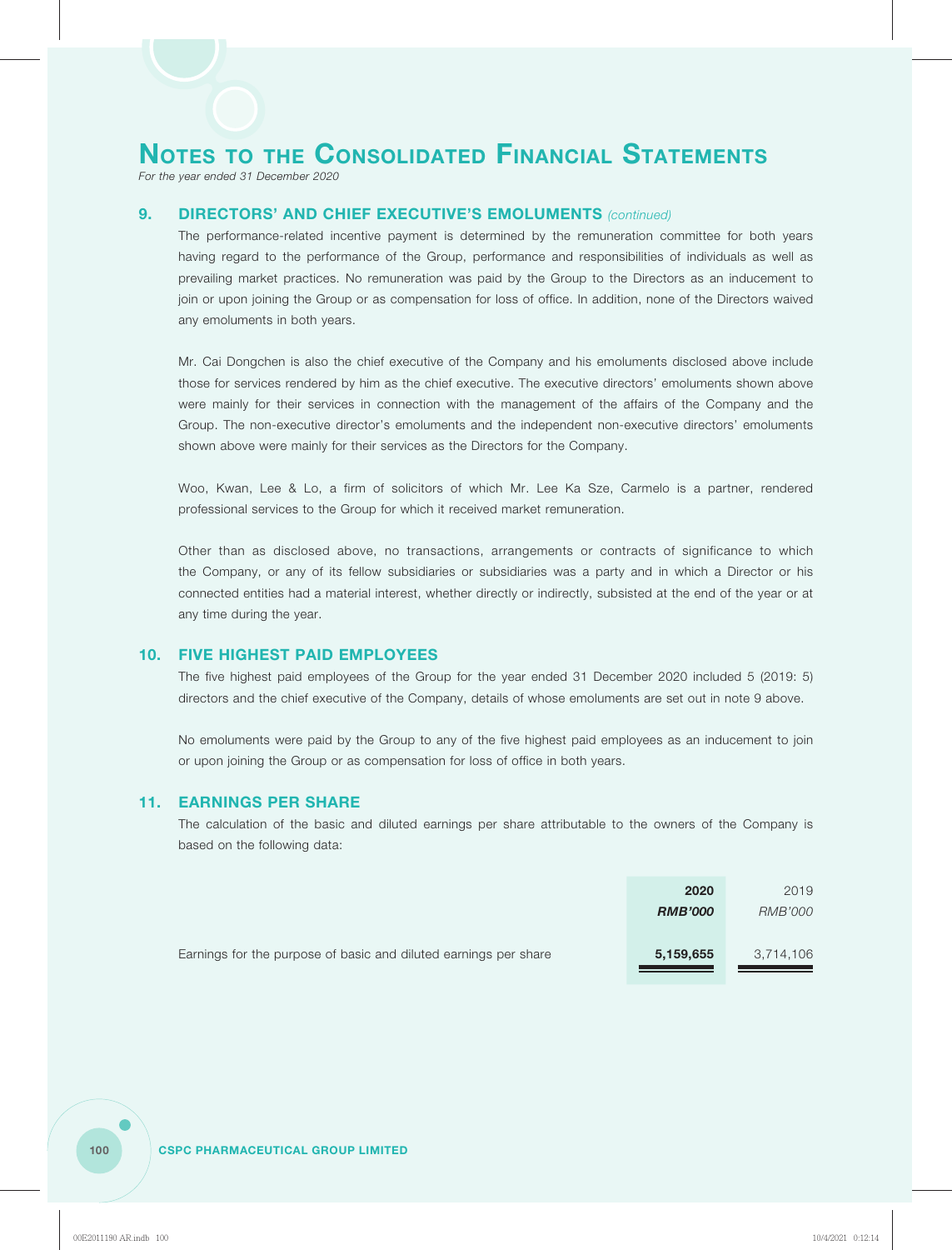*For the year ended 31 December 2020*

## **11. EARNINGS PER SHARE** *(continued)*

|                                                                       | 2020       | 2019       |
|-----------------------------------------------------------------------|------------|------------|
|                                                                       | '000       | '000'      |
|                                                                       |            | (Restated) |
|                                                                       |            |            |
| Number of shares                                                      |            |            |
|                                                                       |            |            |
| Weighted average number of ordinary shares for the purpose of basic   |            |            |
| earnings per share                                                    | 11,954,570 | 11,954,967 |
|                                                                       |            |            |
| Effect of dilutive potential ordinary shares:                         |            |            |
| Unvested shares under share award scheme                              | 967        | 917        |
|                                                                       |            |            |
| Weighted average number of ordinary shares for the purpose of diluted |            |            |
| earnings per share                                                    | 11,955,537 | 11,955,884 |
|                                                                       |            |            |

The weighted average number of ordinary shares for the calculation of earnings per share for both years has been adjusted for the effects of the bonus issues on 3 July 2020 and 29 October 2020 and the shares held by the trustee pursuant to the share award scheme.

The computation of diluted earnings per share does not assume the exercise of a subsidiary's share options since their assumed exercise would result in an increase in earnings per share.

### **12. DIVIDENDS**

|                                                                         | 2020           | 2019           |
|-------------------------------------------------------------------------|----------------|----------------|
|                                                                         | <b>RMB'000</b> | <i>RMB'000</i> |
|                                                                         |                |                |
| Dividends for ordinary shareholders of the Company recognised as        |                |                |
| distribution during the year:                                           |                |                |
|                                                                         |                |                |
| 2020 Interim, paid - HK6 cents (equivalent to RMB5.3 cents)             |                |                |
| $(2019: \n  nil)$ per share                                             | 395,134        |                |
| 2019 Final, paid - HK20 cents (equivalent to RMB18.2 cents) (2019: 2018 |                |                |
| Final, paid – HK18 cents (equivalent to RMB15.5 cents)) per share       | 1,135,014      | 966,935        |
| Less: Dividend for shares held by share award scheme                    | (2, 454)       | (1,550)        |
|                                                                         |                |                |
|                                                                         | 1,527,694      | 965,385        |
|                                                                         |                |                |

Subsequent to the end of the reporting period, a final dividend in respect of the year ended 31 December 2020 of HK9 cents per ordinary share, in an aggregate amount of approximately RMB903,765,000, has been proposed by the Directors and is subject to approval by the shareholders in the forthcoming general meeting.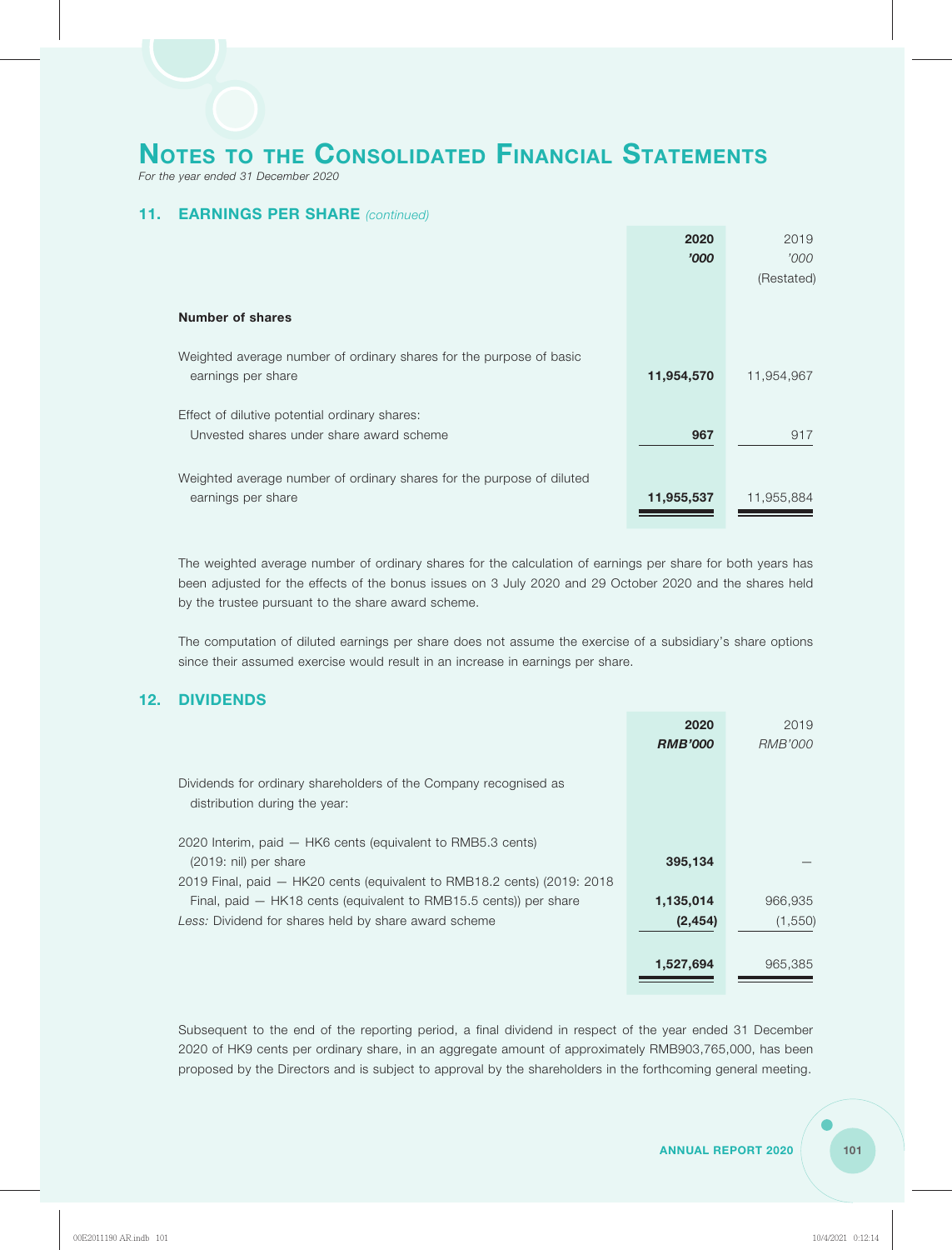*For the year ended 31 December 2020*

## **13. PROPERTY, PLANT AND EQUIPMENT**

|                                                                                                                                                                                     | <b>Buildings</b><br><b>RMB'000</b>        | <b>Plant and</b><br>machinery<br><b>RMB'000</b> | Furniture,<br>fixtures<br>and office<br>equipment<br><b>RMB'000</b> | <b>Motor</b><br>vehicles<br>RMB'000 | <b>Construction</b><br>in progress<br>RMB'000  | Total<br>RMB'000                                   |
|-------------------------------------------------------------------------------------------------------------------------------------------------------------------------------------|-------------------------------------------|-------------------------------------------------|---------------------------------------------------------------------|-------------------------------------|------------------------------------------------|----------------------------------------------------|
| <b>COST</b><br>At 1 January 2019<br>Exchange adjustments<br>Additions<br>Transfers<br>Acquisition of subsidiaries and                                                               | 3,004,354<br>877<br>5,813<br>686,252      | 4,468,358<br>607<br>92,324<br>1,360,393         | 218,243<br>165<br>24,826<br>69,263                                  | 24,424<br>72<br>5,852               | 1,780,562<br>140<br>2,055,787<br>(2, 115, 908) | 9,495,941<br>1,861<br>2,184,602                    |
| assets (note 37)<br>Disposals<br>Disposal of subsidiaries (note 38)                                                                                                                 | (21,087)                                  | 7,784<br>(95,000)                               | 40<br>(4,061)<br>(559)                                              | 454<br>(4, 871)                     | 187,765<br>(3,588)                             | 196,043<br>(125, 019)<br>(4, 147)                  |
| At 31 December 2019<br>Exchange adjustments<br>Additions<br>Transfers<br>Transfer to investment property                                                                            | 3,676,209<br>(3,801)<br>51,352<br>444,828 | 5,834,466<br>(3, 121)<br>93,676<br>368,251      | 307,917<br>(191)<br>16,188<br>91,900                                | 25,931<br>(127)<br>2,331<br>621     | 1,904,758<br>(96)<br>860,357<br>(905, 600)     | 11,749,281<br>(7, 336)<br>1,023,904                |
| (note 15)<br>Disposals<br>Deemed disposal of a subsidiary                                                                                                                           | (37, 125)<br>(7, 279)                     | (100, 238)                                      | (15, 705)                                                           | (8,024)                             |                                                | (37, 125)<br>(131, 246)                            |
| (note 38)<br>Disposal of subsidiaries (note 38)                                                                                                                                     | (27, 955)<br>(526, 965)                   | (41, 155)<br>(597, 245)                         | (748)<br>(7, 893)                                                   | (251)<br>(5,730)                    | (22, 671)<br>(353, 689)                        | (92, 780)<br>(1, 491, 522)                         |
| At 31 December 2020                                                                                                                                                                 | 3,569,264                                 | 5,554,634                                       | 391,468                                                             | 14,751                              | 1,483,059                                      | 11,013,176                                         |
| DEPRECIATION AND IMPAIRMENT<br>At 1 January 2019<br>Exchange adjustments<br>Provided for the year<br>Eliminated on disposals<br>Eliminated on disposal of<br>subsidiaries (note 38) | 823,860<br>73<br>139,243<br>(11,706)      | 1,842,629<br>174<br>413,417<br>(83,900)         | 119,865<br>41<br>30,854<br>(1,600)<br>(125)                         | 17,367<br>59<br>4,378<br>(4,524)    |                                                | 2,803,721<br>347<br>587,892<br>(101, 730)<br>(125) |
| At 31 December 2019<br>Exchange adjustments<br>Provided for the year<br>Eliminated on disposals<br>Eliminated on deemed disposal of                                                 | 951,470<br>(308)<br>152,100<br>(3, 245)   | 2,172,320<br>(887)<br>473,101<br>(64, 771)      | 149,035<br>(100)<br>42,436<br>(14,070)                              | 17,280<br>(91)<br>3,617<br>(7, 942) |                                                | 3,290,105<br>(1, 386)<br>671,254<br>(90, 028)      |
| a subsidiary (note 38)<br>Eliminated on disposal of                                                                                                                                 | (4,049)                                   | (10, 928)                                       | (382)                                                               | (251)                               |                                                | (15, 610)                                          |
| subsidiaries (note 38)                                                                                                                                                              | (189, 292)                                | (411, 859)                                      | (8, 301)                                                            | (2, 149)                            |                                                | (611, 601)                                         |
| At 31 December 2020                                                                                                                                                                 | 906,676                                   | 2,156,976                                       | 168,618                                                             | 10,464                              |                                                | 3,242,734                                          |
| CARRYING VALUES<br>At 31 December 2020                                                                                                                                              | 2,662,588                                 | 3,397,658                                       | 222,850                                                             | 4,287                               | 1,483,059                                      | 7,770,442                                          |
| At 31 December 2019                                                                                                                                                                 | 2,724,739                                 | 3,662,146                                       | 158,882                                                             | 8,651                               | 1,904,758                                      | 8,459,176                                          |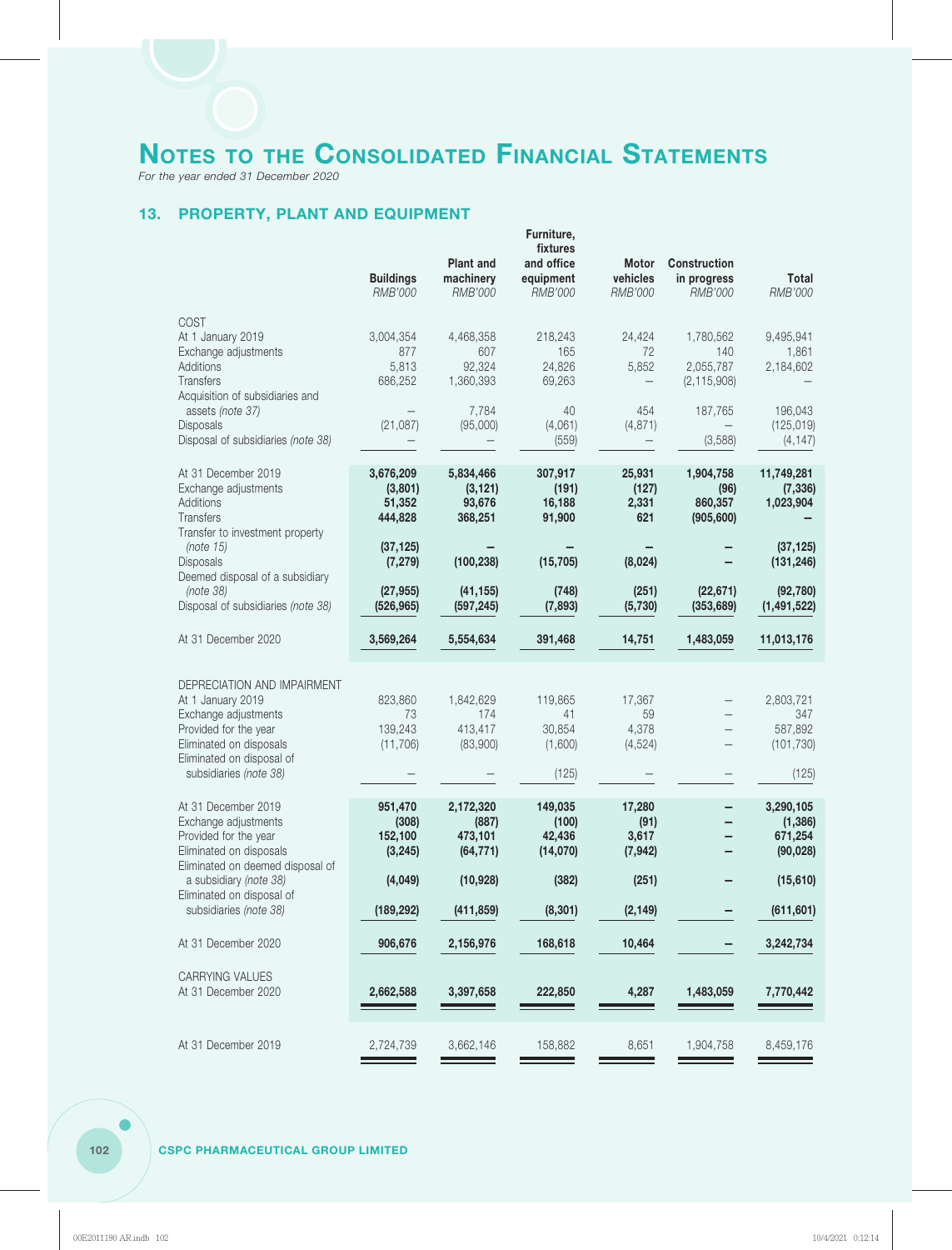*For the year ended 31 December 2020*

## **13. PROPERTY, PLANT AND EQUIPMENT** *(continued)*

The Group has obtained the formal title for all buildings in the PRC except for buildings with carrying amount of RMB278,354,000 (2019: RMB70,430,000) in which the Group is in the process of obtaining.

The above items of property, plant and equipment, except for construction in progress, after taking account their residual values, are depreciated on a straight-line basis at the following rates per annum:

| Buildings                                | Over the shorter of the term of the lease, or 20 to 25 years |
|------------------------------------------|--------------------------------------------------------------|
| Plant and machinery                      | $8\% - 20\%$                                                 |
| Furniture, fixtures and office equipment | $20\% - 33.33\%$                                             |
| Motor vehicles                           | 20%                                                          |

## **14. RIGHT-OF-USE ASSETS**

|                                                                                                                                                                                                                                                      |                        | <b>Land and</b><br>buildings<br><b>RMB'000</b>                                              |
|------------------------------------------------------------------------------------------------------------------------------------------------------------------------------------------------------------------------------------------------------|------------------------|---------------------------------------------------------------------------------------------|
| <b>CARRYING VALUES</b><br>At 1 January 2019<br><b>Additions</b><br>Acquisition of subsidiaries (note 37)<br><b>Disposals</b><br>Depreciation provided for the year<br>Exchange adjustment                                                            |                        | 723,977<br>118,414<br>68,703<br>(1,708)<br>(85, 749)<br>(435)                               |
| At 31 December 2019<br><b>Additions</b><br>Adjustments on lease modifications<br>Disposal of subsidiaries (note 38)<br>Deemed disposal of a subsidiary (note 38)<br>Depreciation provided for the year<br>Exchange adjustment<br>At 31 December 2020 |                        | 823,202<br>616,611<br>7,853<br>(149, 418)<br>(9, 711)<br>(120, 713)<br>(3,926)<br>1,163,898 |
|                                                                                                                                                                                                                                                      | 2020<br><b>RMB'000</b> | 2019<br><b>RMB'000</b>                                                                      |
| Expenses relating to short-term leases and other leases with lease terms<br>end within 12 months of the date of initial application of HKFRS 16                                                                                                      | 2,771                  | 10,541                                                                                      |

Total cash outflows for leases *(note)* **246,992** 152,263

*Note:* Amount includes payments of principal and interest portion of lease liabilities, short-term leases and payments for right-of-use assets.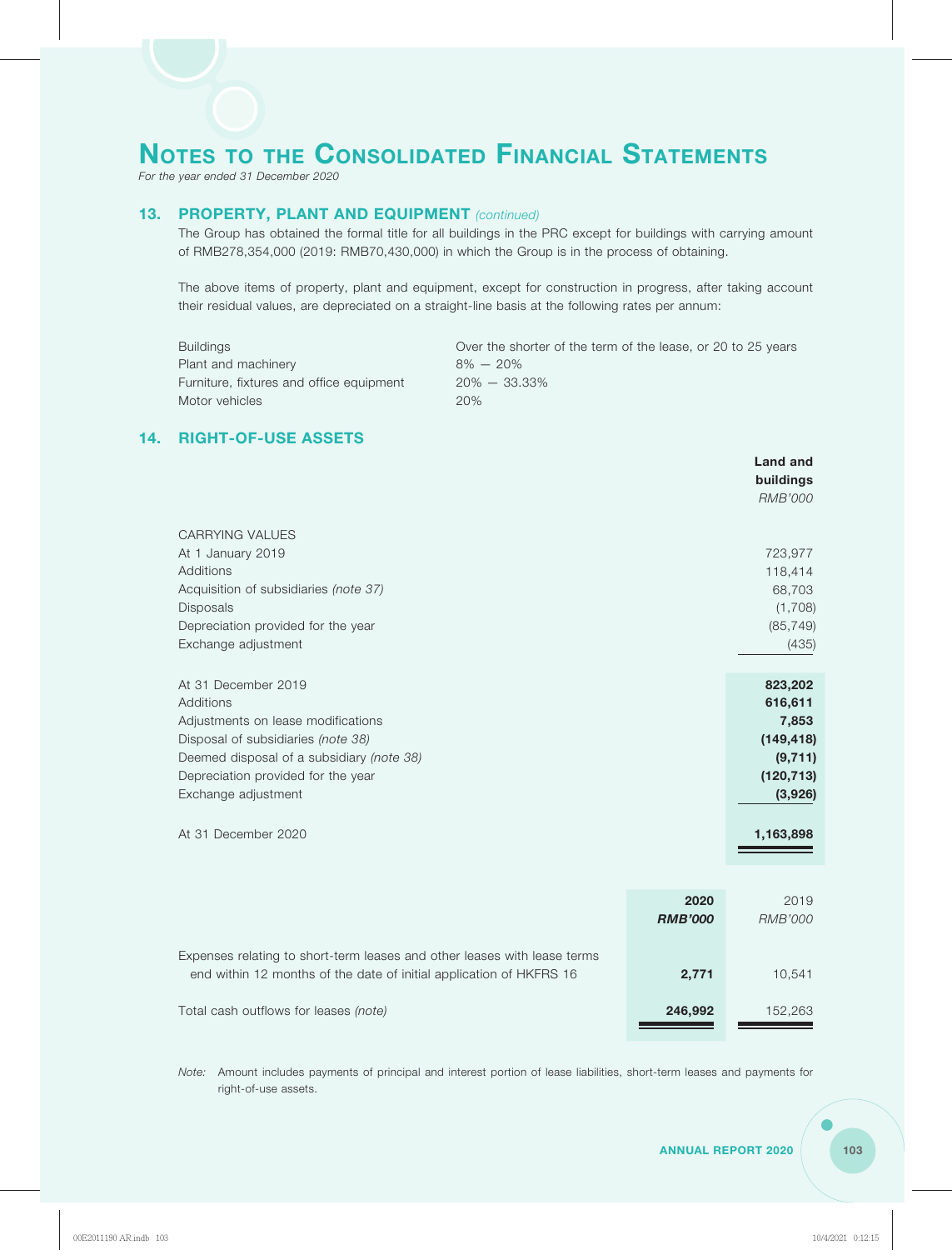*For the year ended 31 December 2020*

### **14. RIGHT-OF-USE ASSETS** *(continued)*

The Group has entered into contracts to lease certain land and buildings for its operations for a fixed term of one year to twenty years. Lease terms are negotiated on an individual basis and contain a wide range of different terms and conditions. In determining the lease term and assessing the length of the non-cancellable period, the Group applies the definition of a contract and determines the period for which the contract is enforceable.

In addition, lease liabilities of RMB217,714,000 (2019: RMB164,535,000) are recognised with related right-ofuse assets of RMB205,719,000 as at 31 December 2020 (2019: RMB161,530,000). The lease agreements do not impose any covenants other than the security interests in the leased assets that are held by the lessor. Leased assets may not be used as security for borrowing purposes.

*RMB'000*

## **15. INVESTMENT PROPERTY**

| <b>COST</b><br>At 1 January 2019 and 31 December 2019 |        |
|-------------------------------------------------------|--------|
| Transfer from property, plant and equipment (note 13) | 37,125 |
| At 31 December 2020                                   | 37,125 |
| <b>DEPRECIATION</b>                                   |        |
| At 1 January 2019 and 31 December 2019                |        |
| Provided for the year                                 | 1,719  |
| At 31 December 2020                                   | 1,719  |
| CARRYING VALUES                                       |        |
| At 31 December 2020                                   | 35,406 |
| At 31 December 2019                                   |        |

The investment property is depreciated on a straight-line basis over the shorter of lease terms of the leasehold land or 5% per annum.

The fair value of the Group's investment property at 31 December 2020 was approximately RMB57,789,000. The fair value was determined by the Directors with reference to recent market evidence of transaction prices for similar properties in similar locations and conditions.

In estimating the fair value of the property, the highest and best use of the property is its current use.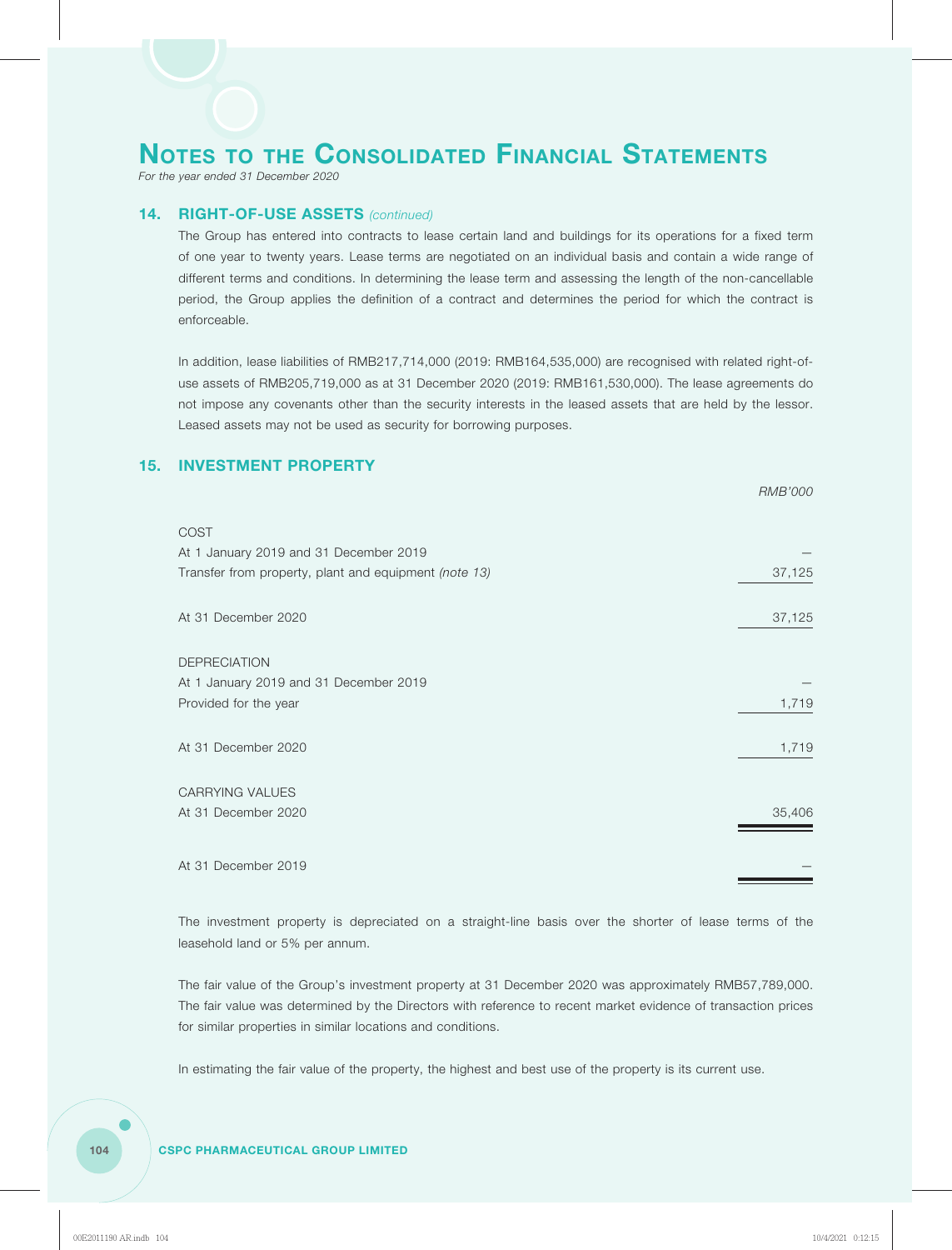*For the year ended 31 December 2020*

### **16. GOODWILL AND IMPAIRMENT TESTING ON GOODWILL**

|                                                  | <b>RMB'000</b> |
|--------------------------------------------------|----------------|
| <b>COST</b>                                      |                |
| At 1 January 2019                                | 140,752        |
| Arising on acquisition of a subsidiary (note 37) | 48,212         |
|                                                  |                |
| At 31 December 2019                              | 188,964        |
| Deemed disposal of a subsidiary (note 38)        | (38, 981)      |
|                                                  |                |
| At 31 December 2020                              | 149,983        |
|                                                  |                |

For the purpose of impairment testing, goodwill has been allocated to four individual CGUs as at 31 December 2020 (2019: five). The carrying amount of goodwill as at 31 December 2020 and 2019 allocated to these units is as follows:

|                           | 2020           | 2019           |
|---------------------------|----------------|----------------|
|                           | <b>RMB'000</b> | <b>RMB'000</b> |
|                           |                |                |
| Ouyi Group (note a)       | 82,172         | 82,172         |
| Baike Group (note a)      | 17,875         | 17,875         |
| Gold Faith Group (note a) | 1,724          | 1,724          |
| YZY Biopharma (note b)    |                | 38,981         |
| Yong Shun Group (note c)  | 48,212         | 48,212         |
|                           |                |                |
|                           | 149,983        | 188,964        |
|                           |                |                |

*Notes:*

(a) The recoverable amounts of Ouyi (as defined in note 45) and its subsidiaries (collectively referred to as "Ouyi Group"), Baike Shandong (as defined in note 45) and its subsidiaries (collectively referred to as "Baike Group"), and Gold Faith Investments Limited ("Gold Faith") and its subsidiaries (collectively referred to as "Gold Faith Group") have been determined based on value in use calculations with certain key assumptions. The calculations use cash flow projections based on financial budgets approved by management. The pre-tax discount rates used to discount the projected cash flows of Ouyi Group, Baike Group and Gold Faith Group are at a range of 12% to 15% (2019: 12% to 15%) per annum. Cash flows beyond the forecasted period are extrapolated using a steady 3% (2019: 3%) growth rate. The long-term growth rates are based on the relevant industry growth forecasts and do not exceed the average long-term growth rate for the relevant industry. Other key assumptions for the value in use calculations relate to the estimation of cash inflows/outflows which include budgeted sales and gross margin based on past performance and management's expectation of the market development. The Directors believe that any reasonably possible changes in any of these assumptions would not cause the carrying amounts to exceed the recoverable amount.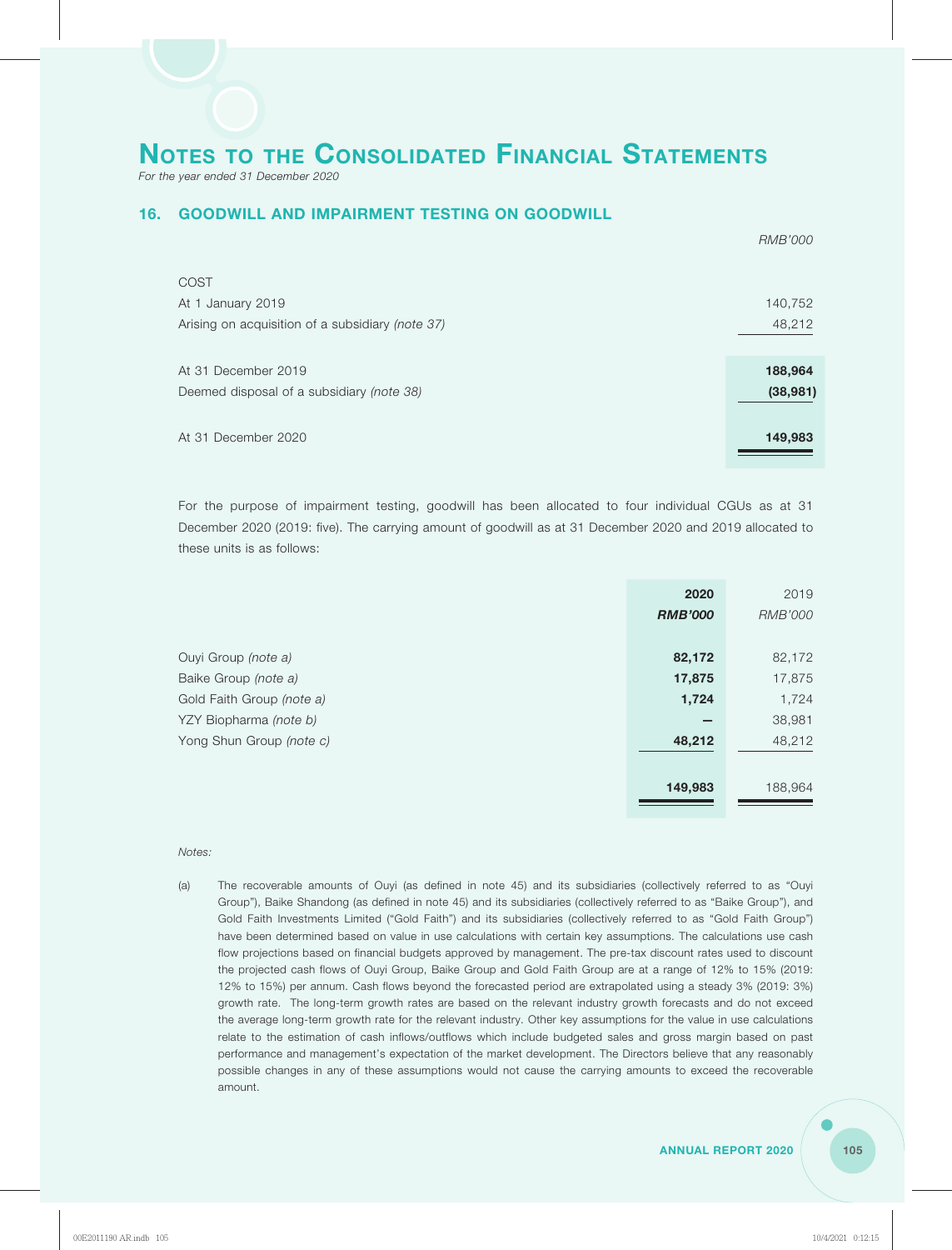*For the year ended 31 December 2020*

## **16. GOODWILL AND IMPAIRMENT TESTING ON GOODWILL** *(continued)*

*Notes: (continued)*

(b) As at 31 December 2019, the recoverable amount of YZY Biopharma had been determined based on value in use calculation with certain key assumptions. The calculation used cash flow projection based on financial budget approved by the management. The pre-tax discount rate used to discount the projected cash flows of YZY Biopharma was 22% per annum. Cash flows beyond the forecasted period were extrapolated using a steady 3% growth rate. This growth rate was based on the relevant industry growth forecasts and did not exceed the average long-term growth rate for the relevant industry. Other key assumptions for the value in use calculation related to the estimation of cash inflows/outflows which included budgeted sales and gross margin based on management's expectations of the market development. The Directors believed that any reasonably possible changes in any of these assumptions would not cause the carrying amount to exceed the recoverable amount.

During the year ended 31 December 2020, the Group lost control over YZY Biopharma through deemed disposal and thus the goodwill was derecognised. Details of deemed disposal are set out in note 38.

(c) The recoverable amount of Yong Shun Group (as defined in note 37) has been determined based on value in use calculation with certain key assumptions. The calculation uses cash flow projection based on financial budget approved by the management. The pre-tax discount rate used to discount the projected cash flows of Yong Shun Group is 21% per annum (2019: 23%). Cash flows beyond the forecasted period are extrapolated using a steady 3% growth rate (2019: 3%). This growth rate is based on the relevant industry growth forecasts and does not exceed the average long term growth rate for the relevant industry. Other key assumptions for the value in use calculation relate to the estimation of cash inflows/outflows which include budgeted sales and gross margin based on management's expectations of the market development. The Directors believe that any reasonably possible changes in any of these assumptions would not cause the carrying amount to exceed the recoverable amount. In the opinion of the Directors, no impairment was recognised during the year as the clinical stage of the drug candidates has progressed as planned during the year.

During the years ended 31 December 2020 and 2019, the Directors determine that there is no impairment of any of its CGUs containing goodwill.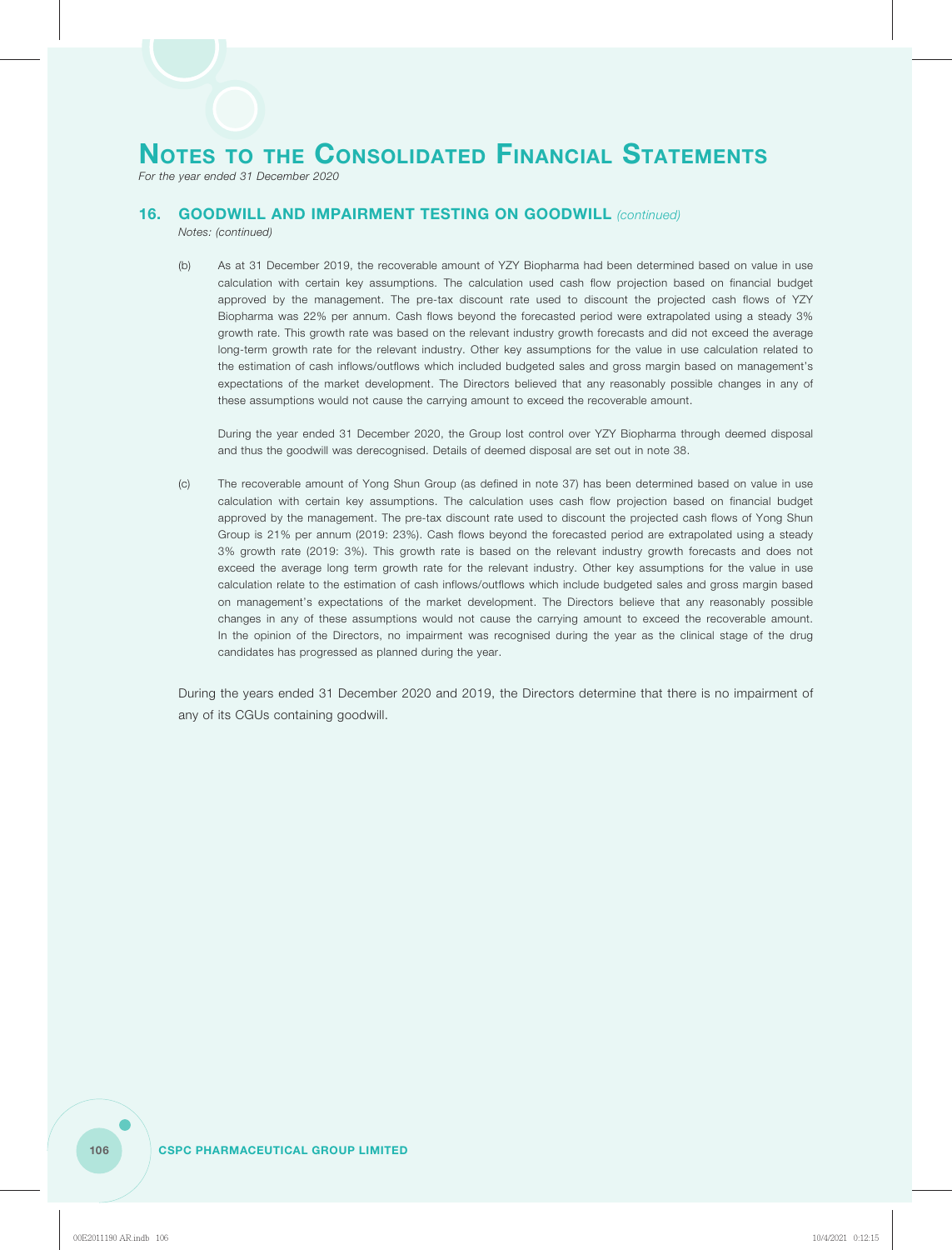*For the year ended 31 December 2020*

## **17. OTHER INTANGIBLE ASSETS**

|                                            |             | In-process   |                  |                 |            |
|--------------------------------------------|-------------|--------------|------------------|-----------------|------------|
|                                            |             | research and | <b>Exclusive</b> | <b>Licenses</b> |            |
|                                            | Development | development  | distribution     | and             |            |
|                                            | costs       | projects     | right            | patents         | Total      |
|                                            | RMB'000     | RMB'000      | RMB'000          | RMB'000         | RMB'000    |
|                                            | (note a)    | (note b)     | (note C)         |                 |            |
| COST                                       |             |              |                  |                 |            |
| At 1 January 2019                          | 111,339     | 631,906      | 103,723          | 112,597         | 959,565    |
| Acquisition of subsidiaries (note 37)      |             | 280,048      |                  |                 | 280,048    |
| Additions                                  | 5,982       |              |                  | 60,000          | 65,982     |
| Exchange adjustments                       |             |              |                  | 768             | 768        |
| At 31 December 2019                        | 117,321     | 911,954      | 103,723          | 173,365         | 1,306,363  |
| Additions                                  | 10,423      | 1,066        |                  | 10,000          | 21,489     |
| Deemed disposal of a subsidiary (note 38)  | (554)       | (631, 906)   |                  |                 | (632, 460) |
| Exchange adjustments                       |             |              |                  | (2, 208)        | (2, 208)   |
| At 31 December 2020                        | 127,190     | 281,114      | 103,723          | 181,157         | 693,184    |
|                                            |             |              |                  |                 |            |
| <b>AMORTISATION</b>                        | 104,317     |              |                  | 48,262          | 152,579    |
| At 1 January 2019<br>Provided for the year | 4,922       |              |                  | 13,032          | 17,954     |
| Exchange adjustments                       |             |              |                  | 168             | 168        |
|                                            |             |              |                  |                 |            |
| At 31 December 2019                        | 109,239     |              |                  | 61,462          | 170,701    |
| Provided for the year                      | 4,359       |              |                  | 10,762          | 15,121     |
| Deemed disposal of a subsidiary (note 38)  | (554)       |              |                  |                 | (554)      |
| Exchange adjustments                       |             |              |                  | (826)           | (826)      |
| At 31 December 2020                        | 113,044     |              |                  | 71,398          | 184,442    |
| CARRYING VALUES                            |             |              |                  |                 |            |
| At 31 December 2020                        | 14,146      | 281,114      | 103,723          | 109,759         | 508,742    |
|                                            |             |              |                  |                 |            |
| At 31 December 2019                        | 8,082       | 911,954      | 103,723          | 111,903         | 1,135,662  |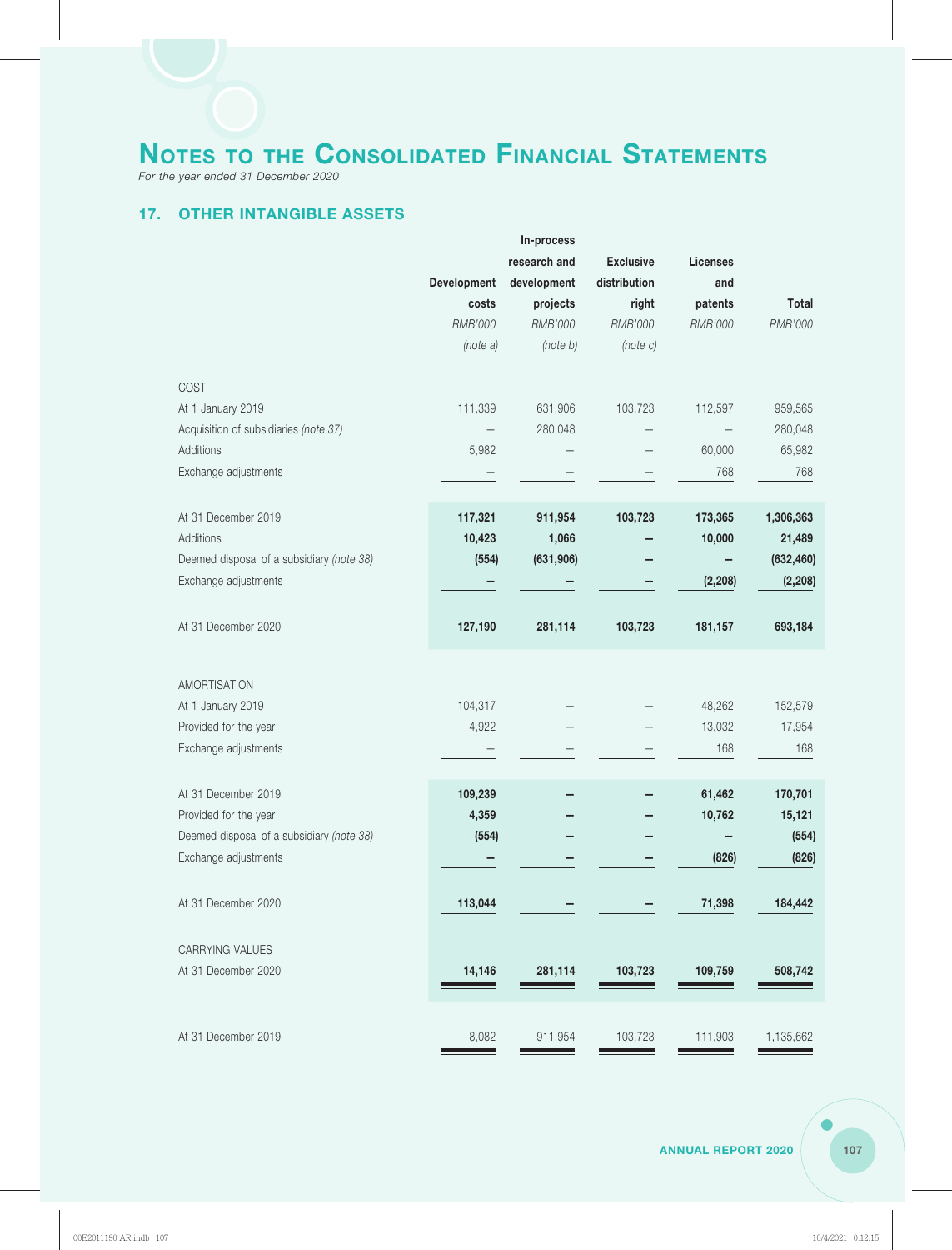*For the year ended 31 December 2020*

# **17. OTHER INTANGIBLE ASSETS** *(continued)*

*Notes:*

- (a) Development costs mainly represent costs internally generated or techniques acquired from third parties for the development of products and production technology.
- (b) In-process research and development projects ("IPR&D"s) were acquired through business combination. IPR&Ds are not yet available for use and are not amortised, but tested individually for impairment annually until the completion or abandonment of the related research and development efforts.
- (c) During the year ended 31 December 2018, the Group entered into an agreement with a third party for acquisition of an exclusive distribution right in relation to the commercialisation of a drug that has already received regulatory approval from United States Food and Drug Administration. Pursuant to the agreement, the Group is responsible for the approval application and commercialisation of the product in the PRC.

The consideration payable by the Group comprises upfront payments and milestone payments subject to the progress of obtaining product regulatory approval in the PRC, and an aggregate amount of United States Dollars ("US\$") 15,000,000 (approximately RMB103,723,000) paid by the Group was capitalised as an intangible asset.

The exclusive distribution right is not yet available for use and is not amortised, but tested individually for impairment annually until regulatory approval of the product in the PRC has been obtained.

The recoverable amount of each IPR&D and exclusive distribution right has been determined based on a value in use calculation using cash flow projection which is based on financial forecast approved by the Directors. The pre-tax discount rates applied to the cash flow projections are 18% to 23%, which are determined by reference to the average discount rate for each IPR&D and exclusive distribution right with similar business risk and after taking into account the risk premium in connection with the related research and development efforts.

The following describes each key assumption on which management has based its cash flow projections to undertake impairment testing of IPR&Ds and exclusive distribution right:

The estimation of cash inflows/outflows include budgeted sales and gross margin based on management's expectation of the market development.

Discount rate — The discount rate used is before tax and reflects specific risks in respect of the related research and development efforts.

Growth rate — The growth rate is based on the estimated growth rate of related products taking into account the industry growth rate, past experience and the medium-term or long-term growth target.

The above other intangible assets having finite useful lives are amortised on a straight-line basis over their estimated useful lives:

| Development costs    | 3 to 10 years |
|----------------------|---------------|
| Licenses and patents | 3 to 10 years |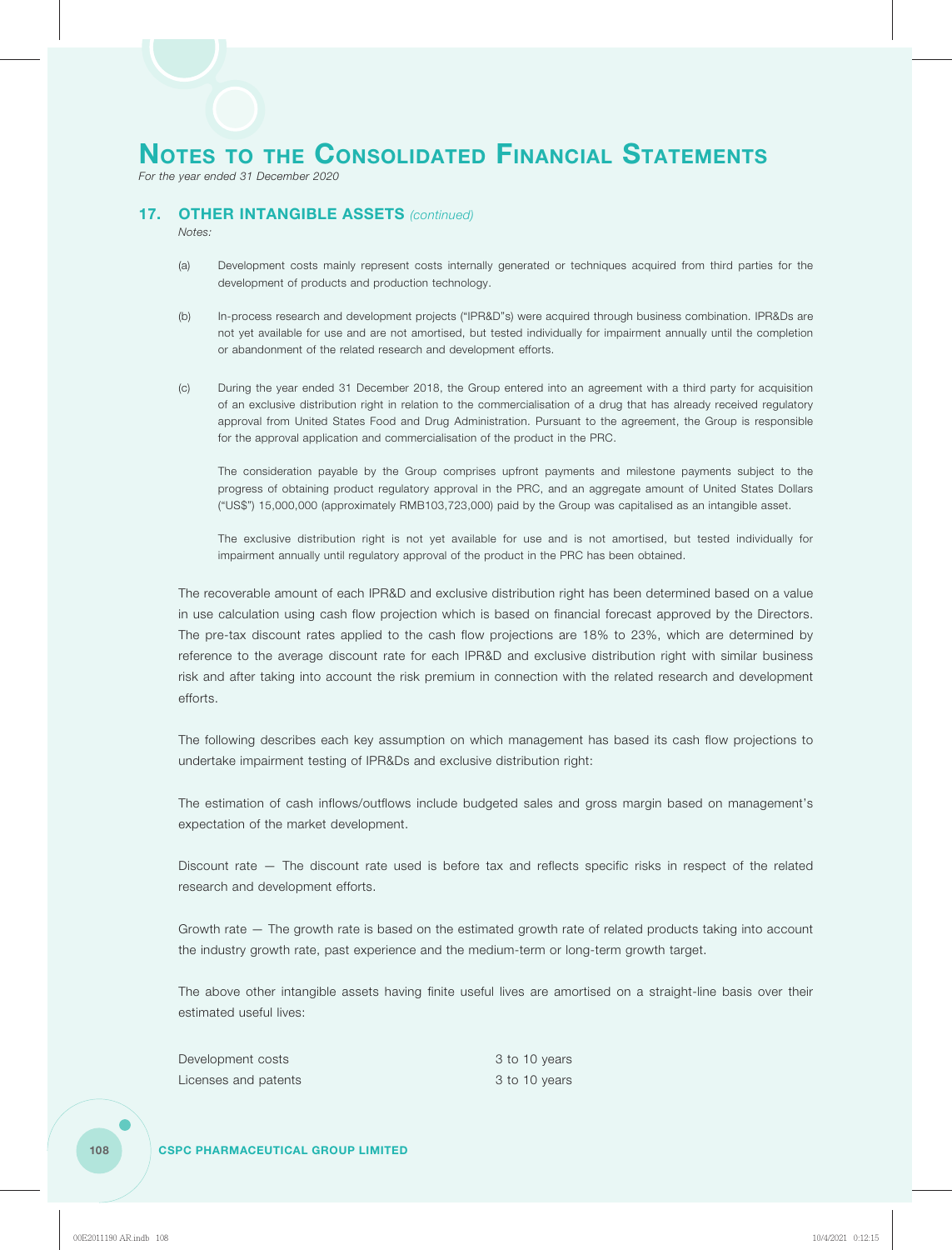*For the year ended 31 December 2020*

# **18. INTERESTS IN ASSOCIATES**

| 2020           | 2019           |
|----------------|----------------|
| <b>RMB'000</b> | <b>RMB'000</b> |
|                |                |
| 592,557        | 231,135        |
| (20, 917)      |                |
|                |                |
| 571,640        | 231,135        |
|                |                |

| Name of company                                                                         | <b>Legal form</b>      | Place of<br>registration<br>and principal<br>place of<br>business | <b>Proportion of</b><br>ownership interest/<br>voting rights held<br>by the Group |        | <b>Principal activities</b>                                      |
|-----------------------------------------------------------------------------------------|------------------------|-------------------------------------------------------------------|-----------------------------------------------------------------------------------|--------|------------------------------------------------------------------|
|                                                                                         |                        |                                                                   | 2020                                                                              | 2019   |                                                                  |
| Beijing Guoxinhuijin Co.<br>Ltd. ("Guoxin") <i>(note a)</i>                             | Limited liability      | The PRC                                                           | 30.07%                                                                            | 30.07% | Network media                                                    |
| YZY Biopharma (note b)                                                                  | Limited liability      | The PRC                                                           | 35.56%                                                                            |        | N/A Research and<br>development of<br>pharmaceutical<br>products |
| Shijiazhuang High Tech<br>Zone Puenguoxin<br>Investment Center<br>(Limited Partnership) | Limited<br>Partnership | The PRC                                                           | 21.50%                                                                            | 21.50% | Investment holding                                               |
| Wuhan KDWS Biological<br>Technology Co., Ltd<br>("KDWS")<br>(note c)                    | Limited liability      | The PRC                                                           | 6.98%                                                                             | 6.98%  | Research and<br>development of<br>pharmaceutical<br>products     |

*Notes:*

- (a) Pursuant to an agreement entered into between CSPC XNW, a subsidiary of the Company, and Guoxin on 12 December 2019, CSPC XNW subscribed for 26 million shares of Guoxin for a consideration of RMB156,062,000, with RMB31,435,000 paid in 2019 and the remaining balance of RMB124,627,000 fully settled by instalments during the year ended 31 December 2020. Upon completion of the subscription, the Group held 30.07% of the enlarged equity interest in Guoxin and the investment was accounted for as an investment in an associate using the equity method.
- (b) YZY Biopharma became an associate of the Company through deemed disposal during the year ended 31 December 2020. Details are set out in note 38.

During the year ended 31 December 2020, the Group's equity interest in YZY Biopharma was further diluted to 35.56% upon additional capital contribution from other equity owners on 2 December 2020 resulting in gain on deemed disposal of RMB37,192,000.

(c) The Group has significant influence through its board representation in KDWS.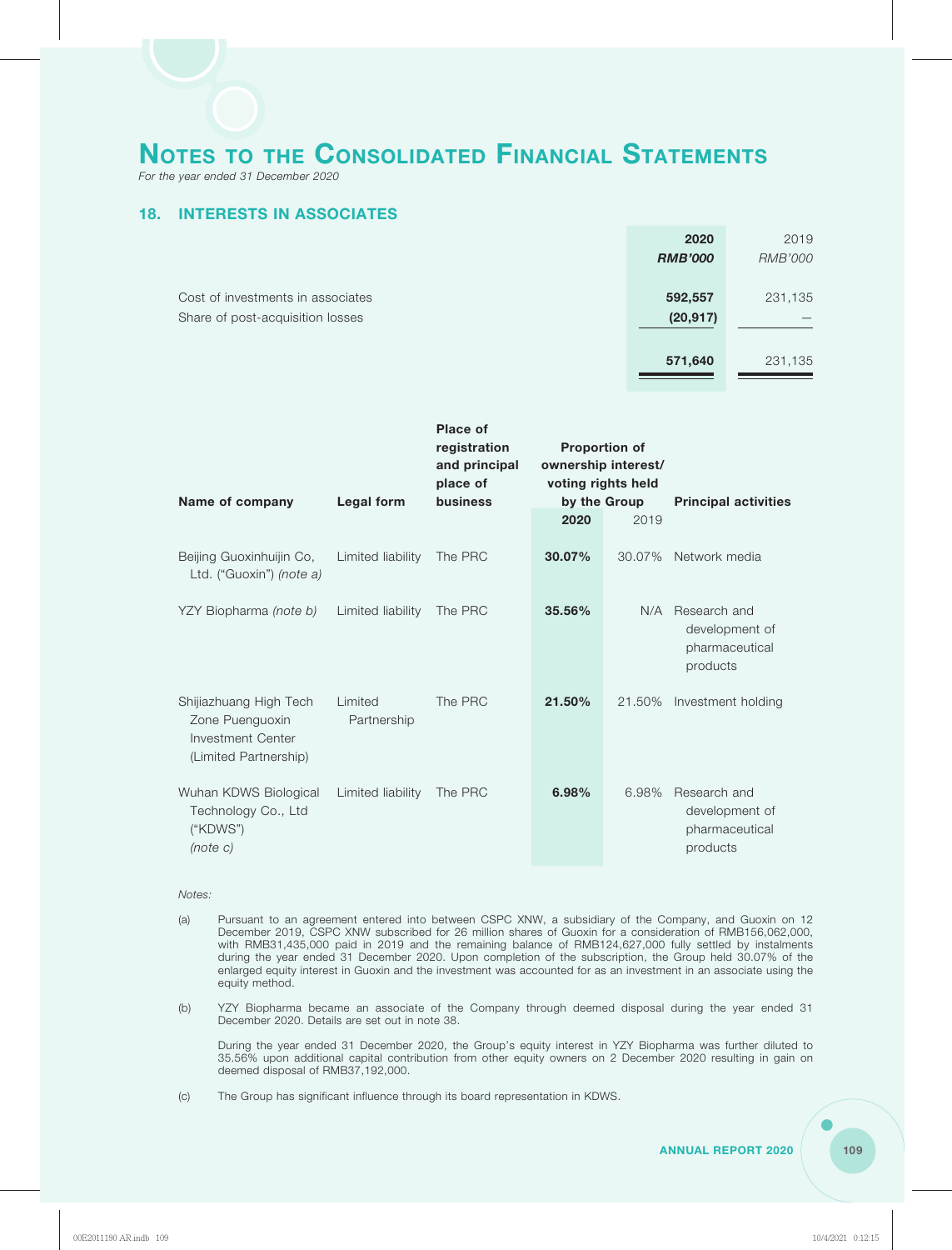*For the year ended 31 December 2020*

## **18. INTERESTS IN ASSOCIATES** *(continued)*

Summarised financial information of the Group's associates which represents amounts shown in the associates' financial statements prepared in accordance with HKFRSs, is set out below:

### **Guoxin**

|                         | 2020           | 2019       |
|-------------------------|----------------|------------|
|                         | <b>RMB'000</b> | RMB'000    |
|                         |                | (Restated) |
|                         |                |            |
| Current assets          | 262,643        | 217,382    |
| Non-current assets      | 526,593        | 548,520    |
| Current liabilities     | (21, 479)      | (12,001)   |
| Non-current liabilities | (78,080)       | (81, 435)  |
|                         |                |            |

Guoxin recorded revenue of RMB94,222,000 and profit and total comprehensive income of RMB17,170,000 for the year ended 31 December 2020. The amounts of revenue and profit and total comprehensive income of Guoxin were insignificant to the Group for the period from 12 December 2019 (date of acquisition) to 31 December 2019.

Reconciliation of the above summarised financial information to the carrying amount of the interest in the associate recognised in the consolidated financial statements:

|                                                        | 2020           | 2019       |
|--------------------------------------------------------|----------------|------------|
|                                                        | <b>RMB'000</b> | RMB'000    |
|                                                        |                | (Restated) |
| Net assets of Guoxin                                   | 689,677        | 672,446    |
| Proportion of the Group's ownership interest in Guoxin | 30.07%         | 30.07%     |
|                                                        |                |            |
| The Group's share of net assets of Guoxin              | 207,389        | 202,226    |
| Goodwill (Note)                                        | 28,909         | 28,909     |
|                                                        |                |            |
| Carrying amount of the Group's interest in Guoxin      | 236,298        | 231,135    |
|                                                        |                |            |

*Note:* In December 2019, the Group recognised the provisional amounts of purchase considerations, fair value of identifiable assets acquired and goodwill in its consolidated financial statements for the year ended 31 December 2019. During the current year (i.e. within the measurement period), the fair value assessment in respect of the acquisition has been completed and an adjustment has be made to those identifiable assets acquired and goodwill recognised.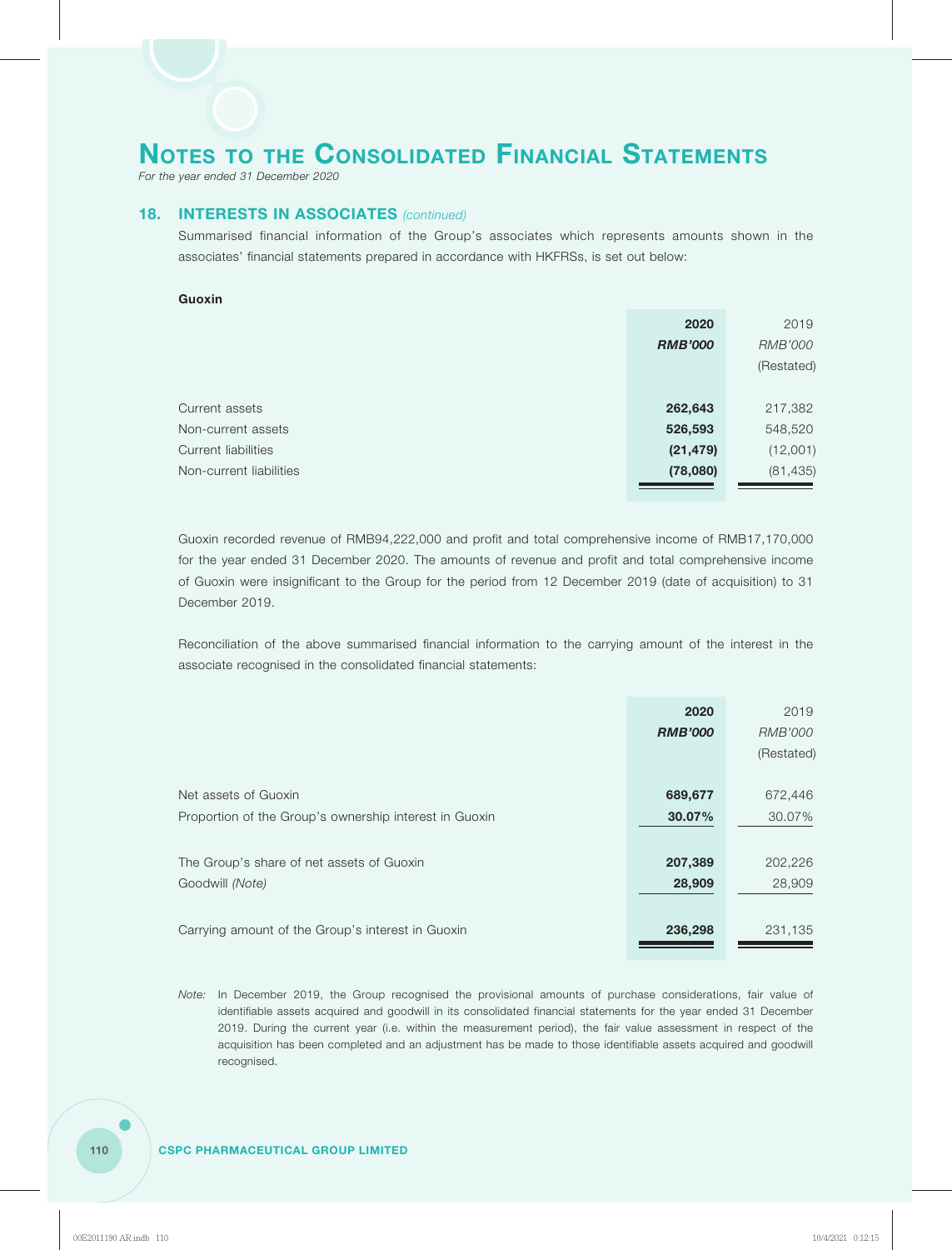*For the year ended 31 December 2020*

# **18. INTERESTS IN ASSOCIATES** *(continued)*

### **YZY Biopharma**

|                         | 2020           |
|-------------------------|----------------|
|                         | <b>RMB'000</b> |
|                         |                |
| Current assets          | 192,561        |
| Non-current assets      | 633,296        |
| Current liabilities     | (127, 416)     |
| Non-current liabilities | (84, 942)      |
|                         |                |

|                                                         | 1.4.2020       |
|---------------------------------------------------------|----------------|
|                                                         | to             |
|                                                         | 31.12.2020     |
|                                                         | <b>RMB'000</b> |
|                                                         |                |
| Revenue                                                 |                |
| Loss and total comprehensive expense for the period     | (65, 924)      |
| Dividends received from the associate during the period |                |
|                                                         |                |

Reconciliation of the above summarised financial information to the carrying amount of the interest in the associate recognised in the consolidated financial statements:

|                                                               | 2020           |
|---------------------------------------------------------------|----------------|
|                                                               | <b>RMB'000</b> |
|                                                               |                |
| Net assets of YZY Biopharma                                   | 613,499        |
| Proportion of the Group's ownership interest in YZY Biopharma | 35.56%         |
|                                                               |                |
| The Group's share of net assets of YZY Biopharma              | 218,160        |
| Goodwill                                                      | 44,182         |
|                                                               |                |
| Carrying amount of the Group's interest in YZY Biopharma      | 262,342        |
|                                                               |                |

*Note:* The loss and total comprehensive expense for the period from 1 January 2020 to 31 March 2020 before deemed disposal was approximately RMB18,186,000.

The aggregate information of associates that are not individually material is considered insignificant.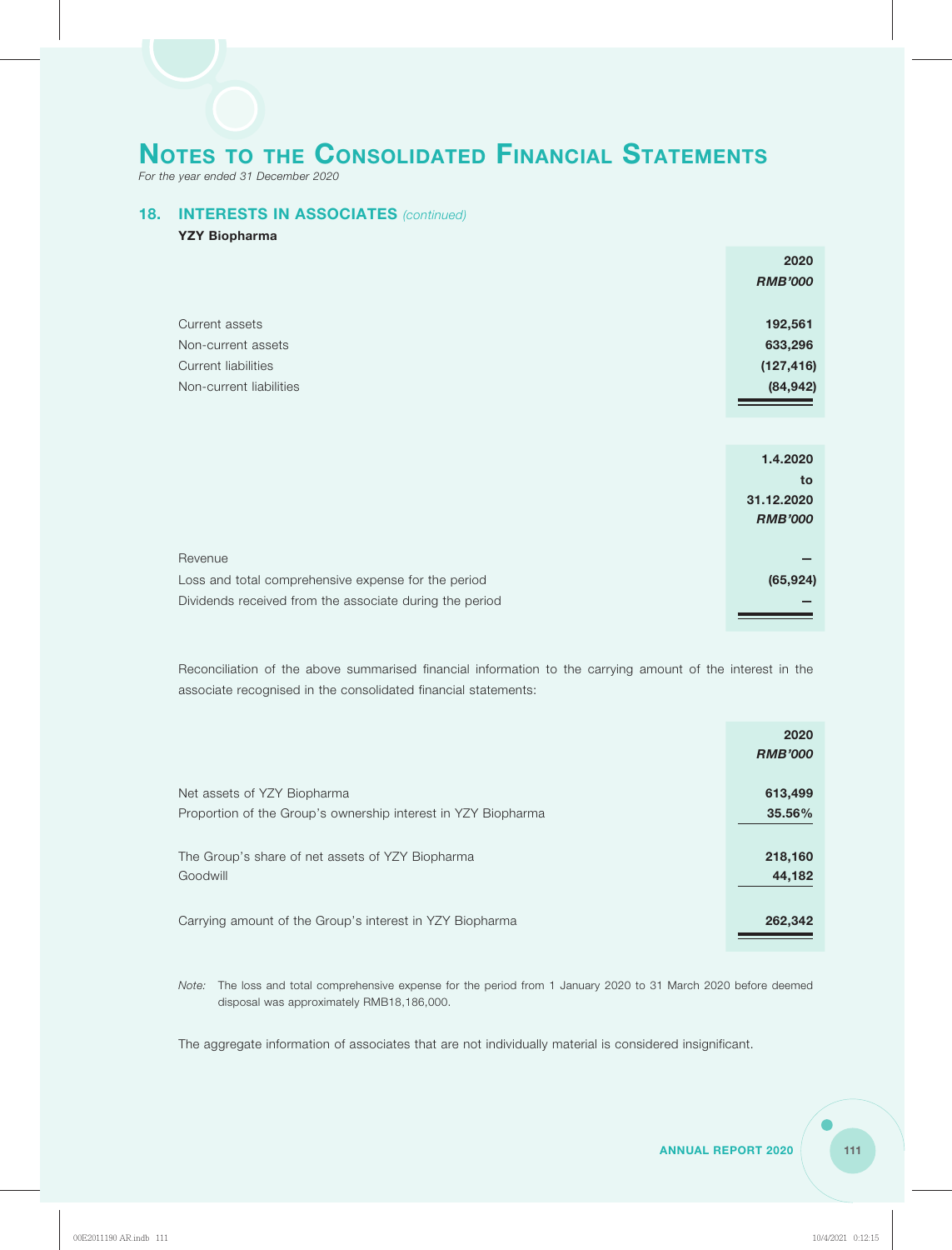*For the year ended 31 December 2020*

## **19. INTERESTS IN JOINT VENTURES**

Details of the Group's investments in joint ventures are as follows:

|                                                              | 2020           | 2019    |
|--------------------------------------------------------------|----------------|---------|
|                                                              | <b>RMB'000</b> | RMB'000 |
|                                                              |                |         |
| Cost of investment in joint ventures                         | 113,288        | 77,248  |
| Deemed capital contribution (Note)                           | 38,497         | 24,079  |
| Share of post-acquisition profits, net of dividends received | 109,761        | 75,312  |
|                                                              |                |         |
|                                                              | 261,546        | 176,639 |
|                                                              |                |         |

*Note:* Deemed capital contribution represents capitalisation of the imputed interest of advance to a joint venture.

| Name of company                                                                                     | Legal form                              | <b>Place of</b><br>registration<br>and principal<br>place of<br><b>business</b> | <b>Proportion of</b><br>ownership interest/<br>voting rights held<br>by the Group |        | <b>Principal activities</b>                                            |  |
|-----------------------------------------------------------------------------------------------------|-----------------------------------------|---------------------------------------------------------------------------------|-----------------------------------------------------------------------------------|--------|------------------------------------------------------------------------|--|
|                                                                                                     |                                         |                                                                                 | 2020                                                                              | 2019   |                                                                        |  |
| Hebei Boao Medical<br>Laboratory Co., Ltd<br>("Boao") (note a)                                      | Limited liability                       | The PRC                                                                         |                                                                                   | 49%    | Provision of<br>pharmaceutical<br>research and<br>development services |  |
| Hebei Huarong<br>Pharmaceutical Co., Ltd<br>("Huarong") (note b)                                    | Sino foreign<br>equity joint<br>venture | The PRC                                                                         | 26.47%                                                                            | 26.47% | Manufacture and sale of<br>Vitamin B12 product                         |  |
| Yantai Jiashi<br>Pharmaceutical<br>Technology Co., Ltd<br>("Yantai Jiashi")                         | Sino foreign<br>equity joint<br>venture | The PRC                                                                         | 50%                                                                               | 50%    | Provision of<br>pharmaceutical<br>research and<br>development services |  |
| <b>Bioworkshops Limited</b><br>("Bioworkshops")<br>(note a)                                         | Limited liability                       | The British<br>Virgin Islands<br>("BVI")/the<br><b>PRC</b>                      | 78%                                                                               | 78%    | Provision of<br>pharmaceutical<br>research and<br>development services |  |
| CSPC Zhongcheng<br>Pharmaceutical<br>Logistics Co., Limited<br>("Zhongcheng Logistics")<br>(note C) | Limited liability                       | The PRC                                                                         | 49.5%                                                                             |        | Storage, sourcing and<br>distribution                                  |  |

# **112 CSPC PHARMACEUTICAL GROUP LIMITED**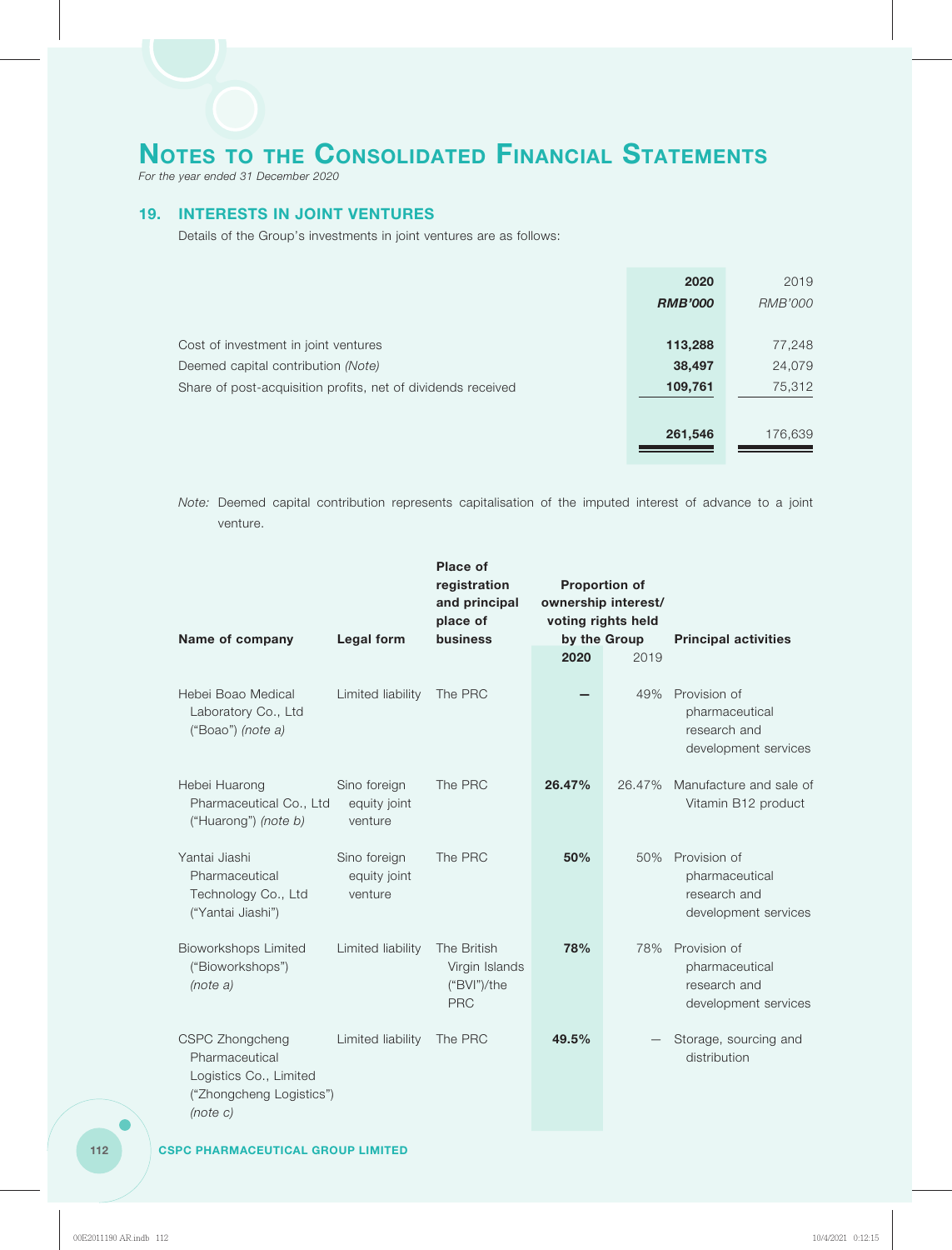*For the year ended 31 December 2020*

## **19. INTERESTS IN JOINT VENTURES** *(continued)*

*Notes:*

- (a) Pursuant to the relevant agreements and articles of association of Boao and Bioworkshops, the strategic financial and operating decisions relating to the relevant activities require the unanimous consent of all the joint venture partners. Accordingly, Boao and Bioworkshops were accounted for as joint ventures as at 31 December 2019. Boao is the joint venture of Zhongcheng Logistics which was disposed of on 30 April 2020. Thus, it ceased to be a joint venture of the Group with effect from 1 May 2020 while Bioworkshops remains as a joint venture of the Group as at 31 December 2020. Details of disposal are set out in note 38.
- (b) During the year ended 31 December 2019, the Group's equity interest in Huarong was diluted to 26.47% upon additional capital contribution from other equity owners on 18 March 2019 while the Group had decided not to make the proportional contribution. Pursuant to the relevant agreement and articles of association of Huarong, the strategic financial and operating decisions relating to the relevant activities required the unanimous consent of all the joint venture partners. Accordingly, Huarong remained to be accounted for as a joint venture. The Group recognised a loss on deemed disposal of partial interest in Huarong of RMB17,235,000 resulting from the dilution event during the year ended 31 December 2019.
- (c) On 16 April 2020, the Group entered into an agreement with an independent third party to dispose of its 49.5% equity interest in CSPC Zhongcheng Logistics and the disposal was completed on 30 April 2020 with the Group losing control in Zhongcheng Logistics. Pursuant to the relevant agreements and articles of association of Zhongcheng Logistics, the strategic financial and operating decisions relating to the relevant activities require the unanimous consent of all the joint venture partners. Accordingly, Zhongcheng Logistics became a joint venture of the Group with effect from 1 May 2020. Details of disposal are set out in note 38.

Summarised financial information in respect of the Group's material joint ventures which represents amounts shown in the joint ventures' financial statements prepared in accordance with HKFRSs is set out below.

The joint ventures are accounted for using the equity method in these consolidated financial statements.

#### **Huarong**

|                                                                           | 2020           | 2019           |
|---------------------------------------------------------------------------|----------------|----------------|
|                                                                           | <b>RMB'000</b> | <b>RMB'000</b> |
|                                                                           |                |                |
| Current assets                                                            | 634,046        | 440,563        |
| Non-current assets                                                        | 631,172        | 527,469        |
| <b>Current liabilities</b>                                                | (336, 801)     | (328, 552)     |
| Non-current liabilities                                                   |                | (1,602)        |
|                                                                           |                |                |
| The above amounts of assets and liabilities include the following:        |                |                |
| Cash and cash equivalents                                                 | 344,574        | 75,773         |
| Non-current financial liabilities (excluding trade and other payables and |                |                |
| provisions)                                                               |                | (1,602)        |
|                                                                           |                |                |
| Revenue                                                                   | 849,226        | 904,004        |
| Profit and total comprehensive income for the year                        | 290,539        | 215,495        |
| Dividends received from Huarong during the year                           |                | 25,000         |
|                                                                           |                |                |
| The above profit for the year includes the following:                     |                |                |
| Depreciation and amortisation                                             | (43, 051)      | (36,056)       |
| Interest income                                                           | 2,758          | 3,176          |
| Income tax expense                                                        | (52, 465)      | (46, 307)      |
|                                                                           |                |                |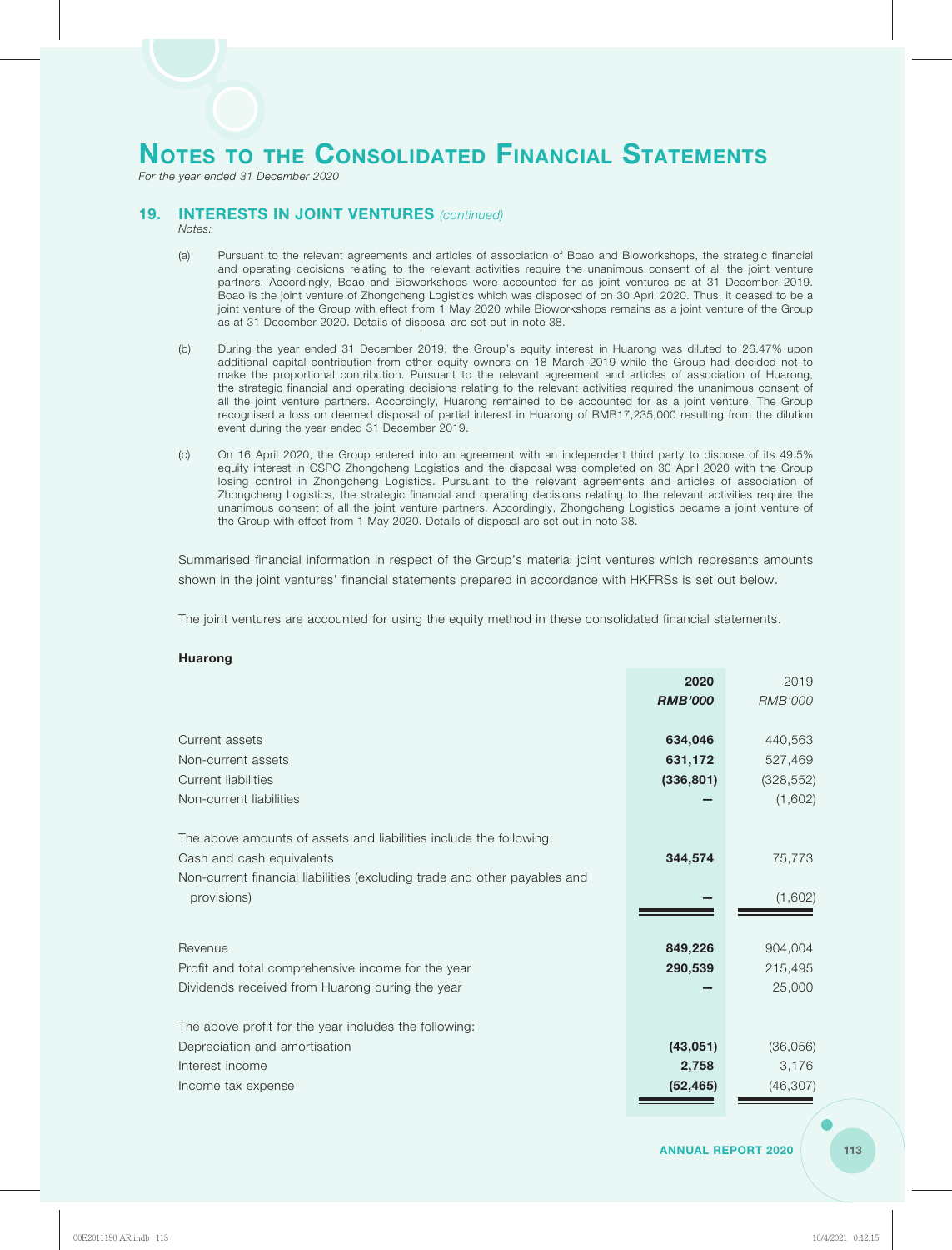*For the year ended 31 December 2020*

# **19. INTERESTS IN JOINT VENTURES** *(continued)*

Reconciliation of the above summarised financial information to the carrying amount of the interest in Huarong recognised in the consolidated financial statements:

|                                                                      | 2020           | 2019           |
|----------------------------------------------------------------------|----------------|----------------|
|                                                                      | <b>RMB'000</b> | <b>RMB'000</b> |
|                                                                      |                |                |
| Net assets of Huarong                                                | 928,417        | 637,878        |
| Proportion of the Group's ownership interest in Huarong              | 26.47%         | 26.47%         |
|                                                                      |                |                |
| Net assets of the Joint Venture attributable to the Group's interest | 245,752        | 168,846        |
| Other adjustment                                                     | (7,059)        | (7,059)        |
|                                                                      |                |                |
|                                                                      | 238,693        | 161,787        |
|                                                                      |                |                |

### **Zhongcheng Logistics**

| <b>RMB'000</b><br>207,237<br>Current assets<br>1,301,382<br>Non-current assets<br>Current liabilities<br>(1,452,686)<br>(9,765)<br>Non-current liabilities<br>The above amounts of assets and liabilities include the following:<br>Cash and cash equivalents<br>95,777<br>Current financial liabilities (excluding trade and other payables and provisions)<br>(183, 788)<br>Non-current financial liabilities (excluding trade and other payables and provisions) | 2020 |
|---------------------------------------------------------------------------------------------------------------------------------------------------------------------------------------------------------------------------------------------------------------------------------------------------------------------------------------------------------------------------------------------------------------------------------------------------------------------|------|
|                                                                                                                                                                                                                                                                                                                                                                                                                                                                     |      |
|                                                                                                                                                                                                                                                                                                                                                                                                                                                                     |      |
|                                                                                                                                                                                                                                                                                                                                                                                                                                                                     |      |
|                                                                                                                                                                                                                                                                                                                                                                                                                                                                     |      |
|                                                                                                                                                                                                                                                                                                                                                                                                                                                                     |      |
|                                                                                                                                                                                                                                                                                                                                                                                                                                                                     |      |
|                                                                                                                                                                                                                                                                                                                                                                                                                                                                     |      |
|                                                                                                                                                                                                                                                                                                                                                                                                                                                                     |      |
|                                                                                                                                                                                                                                                                                                                                                                                                                                                                     |      |
|                                                                                                                                                                                                                                                                                                                                                                                                                                                                     |      |
|                                                                                                                                                                                                                                                                                                                                                                                                                                                                     |      |

|                                                                | 1.5.2020       |
|----------------------------------------------------------------|----------------|
|                                                                | to             |
|                                                                | 31.12.2020     |
|                                                                | <b>RMB'000</b> |
|                                                                |                |
| Revenue                                                        | 2,960,202      |
| Loss and total comprehensive expense for the period            | (27, 160)      |
| Dividends received from Zhongcheng Logistics during the period |                |
|                                                                |                |
| The above loss for the period includes the following:          |                |
| Depreciation and amortisation                                  | (21, 475)      |
| Interest income                                                | 4,433          |
| Income tax expense                                             | (9, 974)       |
|                                                                |                |

## **114 CSPC PHARMACEUTICAL GROUP LIMITED**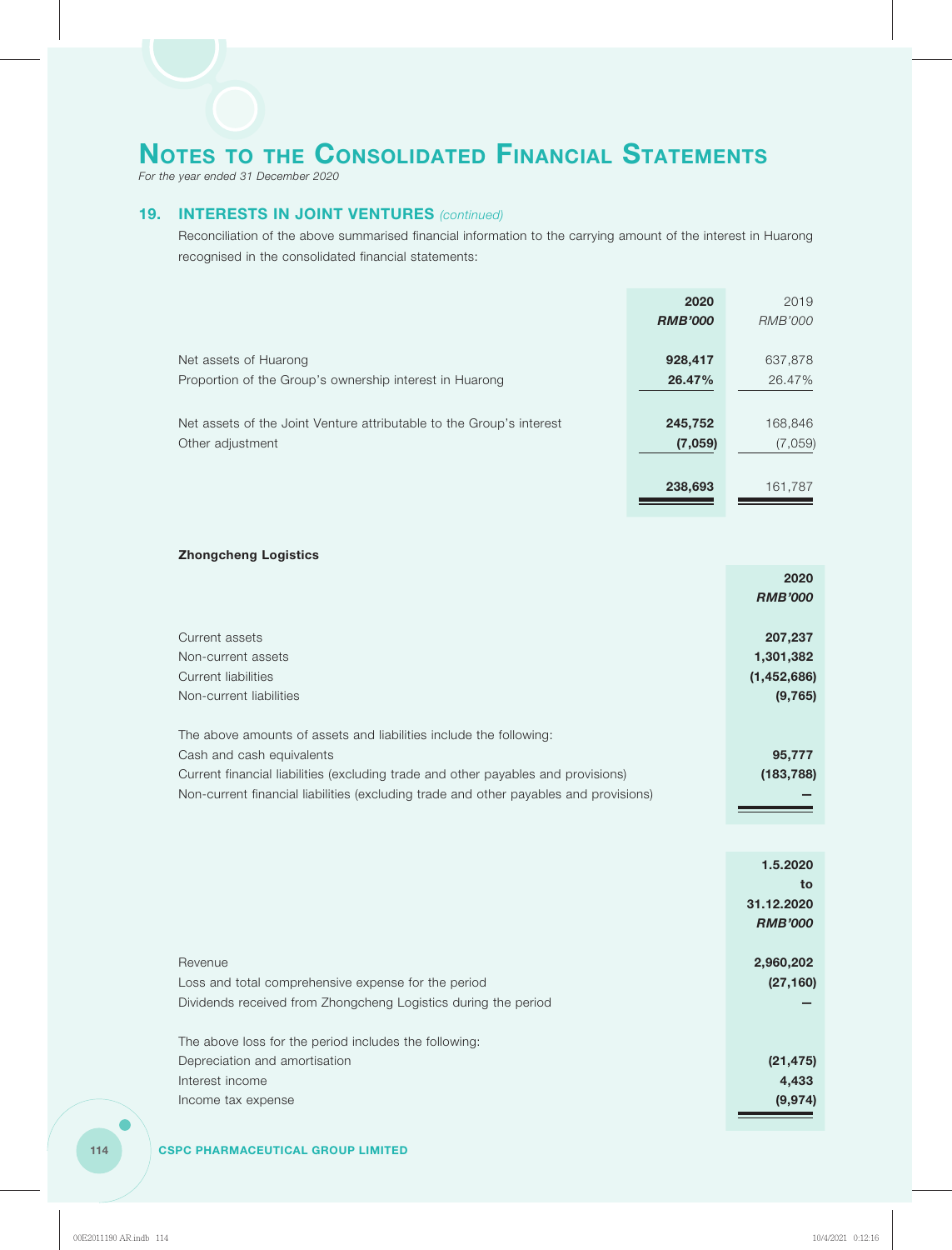*For the year ended 31 December 2020*

# **19. INTERESTS IN JOINT VENTURES** *(continued)*

Reconciliation of the above summarised financial information to the carrying amount of the interest in Zhongcheng Logistics recognised in the consolidated financial statements:

|                                                                      | 2020           |
|----------------------------------------------------------------------|----------------|
|                                                                      | <b>RMB'000</b> |
|                                                                      |                |
| Net assets of Zhongcheng Logistics                                   | 46,168         |
| Proportion of the Group's ownership interest in Zhongcheng Logistics | 49.5%          |
|                                                                      |                |
|                                                                      | 22,853         |
|                                                                      |                |

## **Aggregate information of joint ventures that are not individually material**

|                                                             | 2020           | 2019           |
|-------------------------------------------------------------|----------------|----------------|
|                                                             | <b>RMB'000</b> | <i>RMB'000</i> |
|                                                             |                |                |
| The Group's share of losses and total comprehensive expense | (29, 012)      | (9, 424)       |
| Unrecognised share of losses of joint ventures for the year | (13, 912)      | (18,082)       |
| Cumulative unrecognised share of losses of joint ventures   | (31,994)       | (18,082)       |
|                                                             |                |                |

# **20. OTHER FINANCIAL ASSETS**

|                                                | 2020           | 2019           |
|------------------------------------------------|----------------|----------------|
|                                                | <b>RMB'000</b> | <b>RMB'000</b> |
|                                                |                |                |
| Unlisted investments in partnerships and funds | 1,239,585      | 592,404        |
| Listed equity securities                       | 36,102         | 42,656         |
| Unlisted equity securities                     | 601,337        | 443,408        |
|                                                |                |                |
|                                                | 1,877,024      | 1,078,468      |
|                                                |                |                |
|                                                |                |                |
| Analysed as:                                   |                |                |
| Financial assets measued at FVTPL              | 1,239,585      | 592,940        |
| Financial assets measued at FVTOCI (Note)      | 637,439        | 485,528        |
|                                                |                |                |
|                                                | 1,877,024      | 1,078,468      |
|                                                |                |                |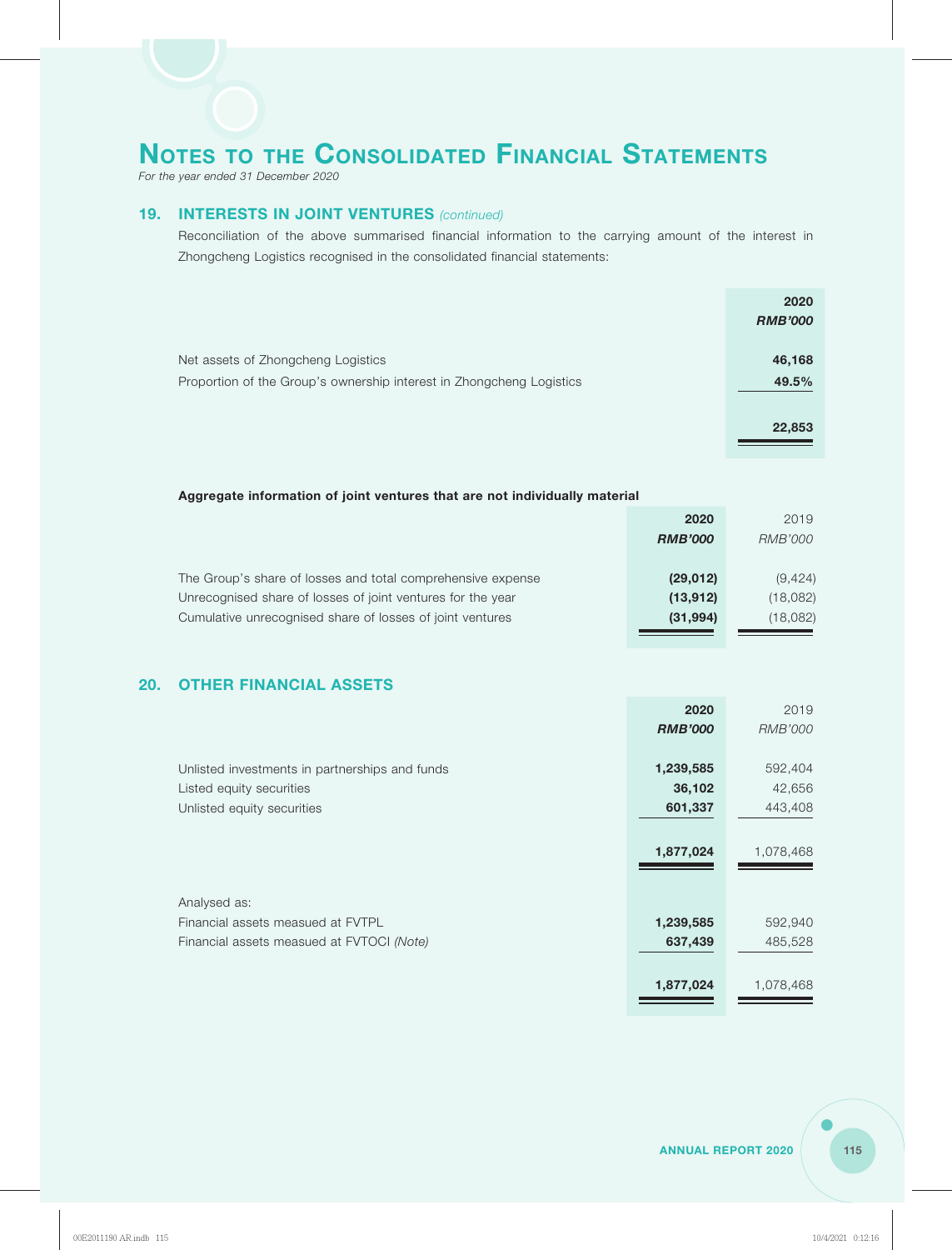*For the year ended 31 December 2020*

# **20. OTHER FINANCIAL ASSETS** *(continued)*

*Note:* The Directors have elected to designate these investments to be measured at FVTOCI as they believe that recognising short-term fluctuations in these investments' fair value in profit or loss would not be consistent with the Group's strategy of holding these investments for long-term purposes and realising their performance potential in the long run.

The Directors consider that the Group does not have any control nor significant influence to affect the variable returns through its investment in those enterprises or similar activities.

In the current year, the Group disposed of some of the investments for a consideration of RMB190,946,000 (2019: RMB16,977,000), which was also the fair value as at the date of disposal. A cumulative gain on disposal of RMB70,452,000 (2019: RMB516,000) has been transferred to accumulated profits.

# **21. INVENTORIES**

|                  | 2020           | 2019           |
|------------------|----------------|----------------|
|                  | <b>RMB'000</b> | <b>RMB'000</b> |
|                  |                |                |
| Raw materials    | 525,200        | 458,756        |
| Work in progress | 203,886        | 362,769        |
| Finished goods   | 1,131,980      | 1,714,218      |
|                  |                |                |
|                  | 1,861,066      | 2,535,743      |
|                  |                |                |

The inventories are net of a provision of RMB7,758,000 as at 31 December 2020 (2019: RMB5,900,000).

# **22. TRADE RECEIVABLES**

|                                | 2020           | 2019           |
|--------------------------------|----------------|----------------|
|                                | <b>RMB'000</b> | <b>RMB'000</b> |
|                                |                |                |
| Trade receivables              | 2,421,295      | 2,273,530      |
| Less: allowance for impairment | (22, 436)      | (14, 686)      |
|                                |                |                |
|                                | 2,398,859      | 2,258,844      |
|                                |                |                |

As at 1 January 2019, trade receivables from contracts with customers amounted to RMB2,064,925,000.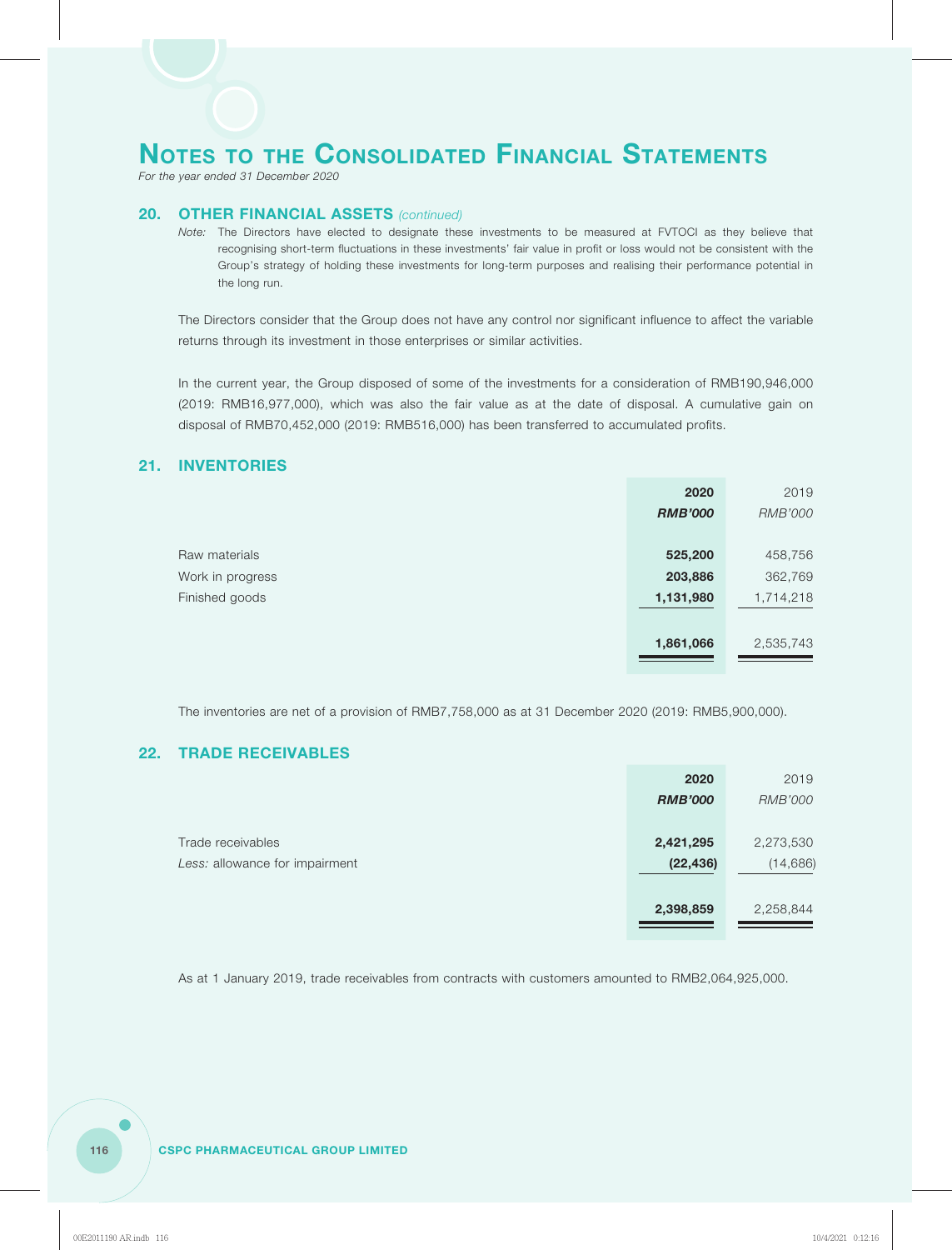*For the year ended 31 December 2020*

# **22. TRADE RECEIVABLES** *(continued)*

The Group allows a general credit period of 90 days to its trade customers. The following is an aged analysis of trade receivables (net of allowance for impairment) at the end of the reporting period presented based on the invoice dates which approximated the respective revenue recognition dates:

|                    | 2020           | 2019           |
|--------------------|----------------|----------------|
|                    | <b>RMB'000</b> | <b>RMB'000</b> |
|                    |                |                |
| 0 to 90 days       | 2,209,401      | 2,124,588      |
| 91 to 180 days     | 176,777        | 125,010        |
| 181 to 365 days    | 11,281         | 2,830          |
| More than 365 days | 1,400          | 6,416          |
|                    |                |                |
|                    | 2,398,859      | 2,258,844      |
|                    |                |                |

Trade receivables with aggregate carrying amount of RMB189,458,000 (2019: RMB134,256,000) are past due as at the reporting date. The amounts are not considered as in default because there has not been significant change in credit quality and the amounts are still considered recoverable. The Group does not hold any collateral or other credit enhancements over these balances nor does it has a legal right of offset against any amounts owed by the Group to the counterparty.

As at 31 December 2020, the Group's trade receivables denominated in US\$ amounted to RMB359,844,000 (2019: RMB366,749,000).

Details of impairment assessment of trade receivables are set out in note 41.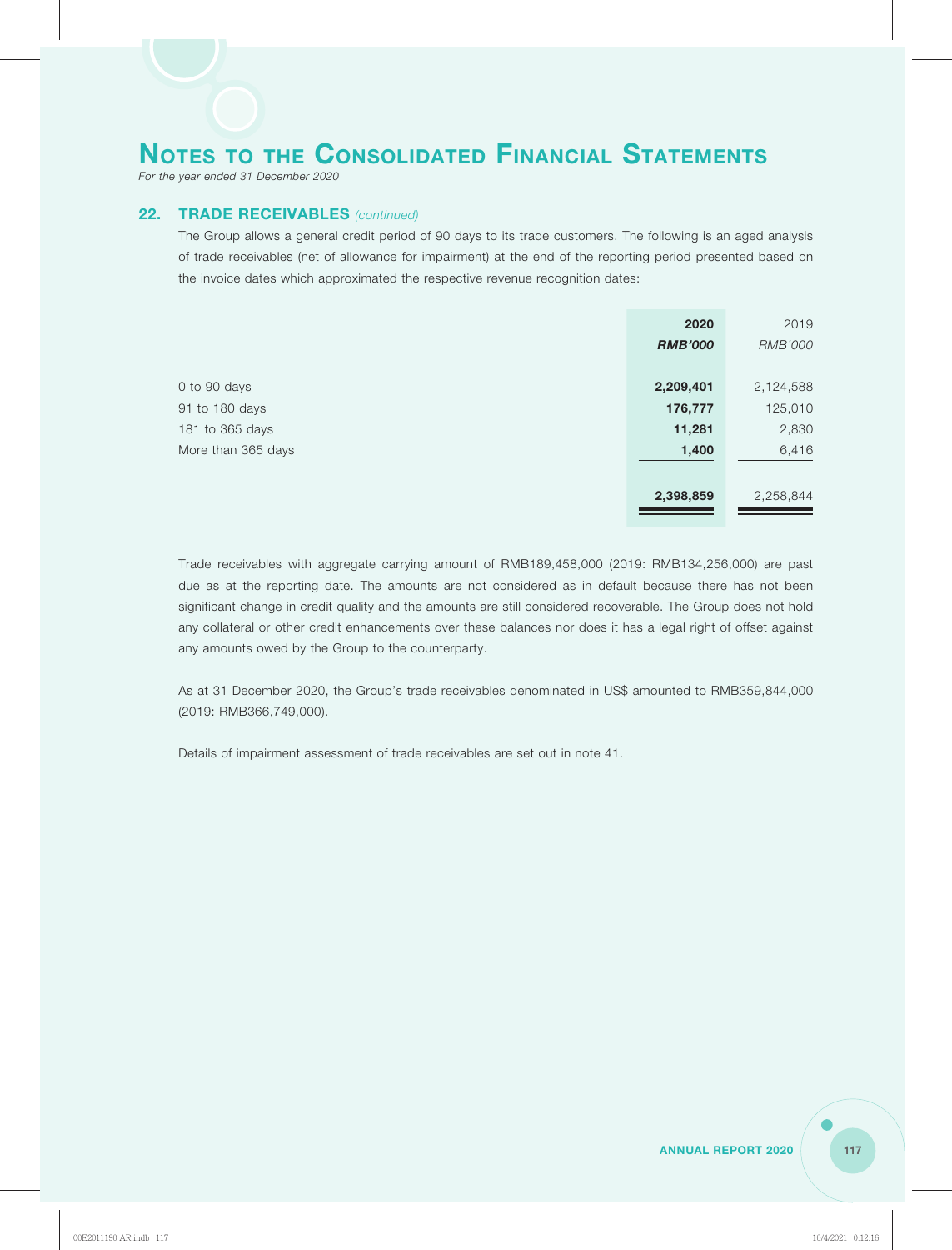*For the year ended 31 December 2020*

# **23. DEPOSITS, PREPAYMENTS AND OTHER RECEIVABLES**

|                                                                   | 2020           | 2019           |
|-------------------------------------------------------------------|----------------|----------------|
|                                                                   | <b>RMB'000</b> | <b>RMB'000</b> |
|                                                                   |                |                |
| Prepayments                                                       | 90,098         | 180,930        |
| Deposits paid for property, plant and equipments and right-of-use |                |                |
| assets                                                            | 461,437        | 343,380        |
| Consideration receivable for disposal of a subsidiary (note 38)   | 150,914        |                |
| Other taxes recoverable                                           | 134,215        | 131,778        |
| Others                                                            | 152,981        | 254,544        |
|                                                                   |                |                |
|                                                                   | 989,645        | 910,632        |
|                                                                   |                |                |
|                                                                   |                |                |
| Analysed as:                                                      |                |                |
| Current                                                           | 484,289        | 567,252        |
| Non-current                                                       | 505,356        | 343,380        |
|                                                                   |                |                |
|                                                                   | 989,645        | 910,632        |
|                                                                   |                |                |

Details of impairment assessment of deposits and other receivables are set out in note 41.

# **24. BILLS RECEIVABLES**

Bills receivables represent bills on hand. All bills receivables of the Group are with a maturity period of less than 365 days (2019: less than 365 days) and not yet due at the end of the reporting period. The management considers the default rate is low based on historical information, experience and forward-looking information that is available without undue cost or effort.

### **25. STRUCTURED BANK DEPOSITS**

Structured bank deposits of RMB822,470,000 carry no guaranteed return and have a total expected return up to 5.2% per annum (2019: RMB93,700,000 carried no guaranteed return and had total expected return up to 3.5% per annum), depending on the performance of the underlying financial investments or the changes in the interest rates as specified in the terms of relevant deposits.

Structured bank deposits of RMB712,737,000 carry guaranteed return of 1.4% per annum and have a total expected return up to 4.6% per annum (2019: RMB1,744,459,000 carried guaranteed return of 3.8% per annum and had total expected return up to 5.7% per annum), depending on the market prices of the underlying commodities quoted in the market as specified in the terms of relevant deposits.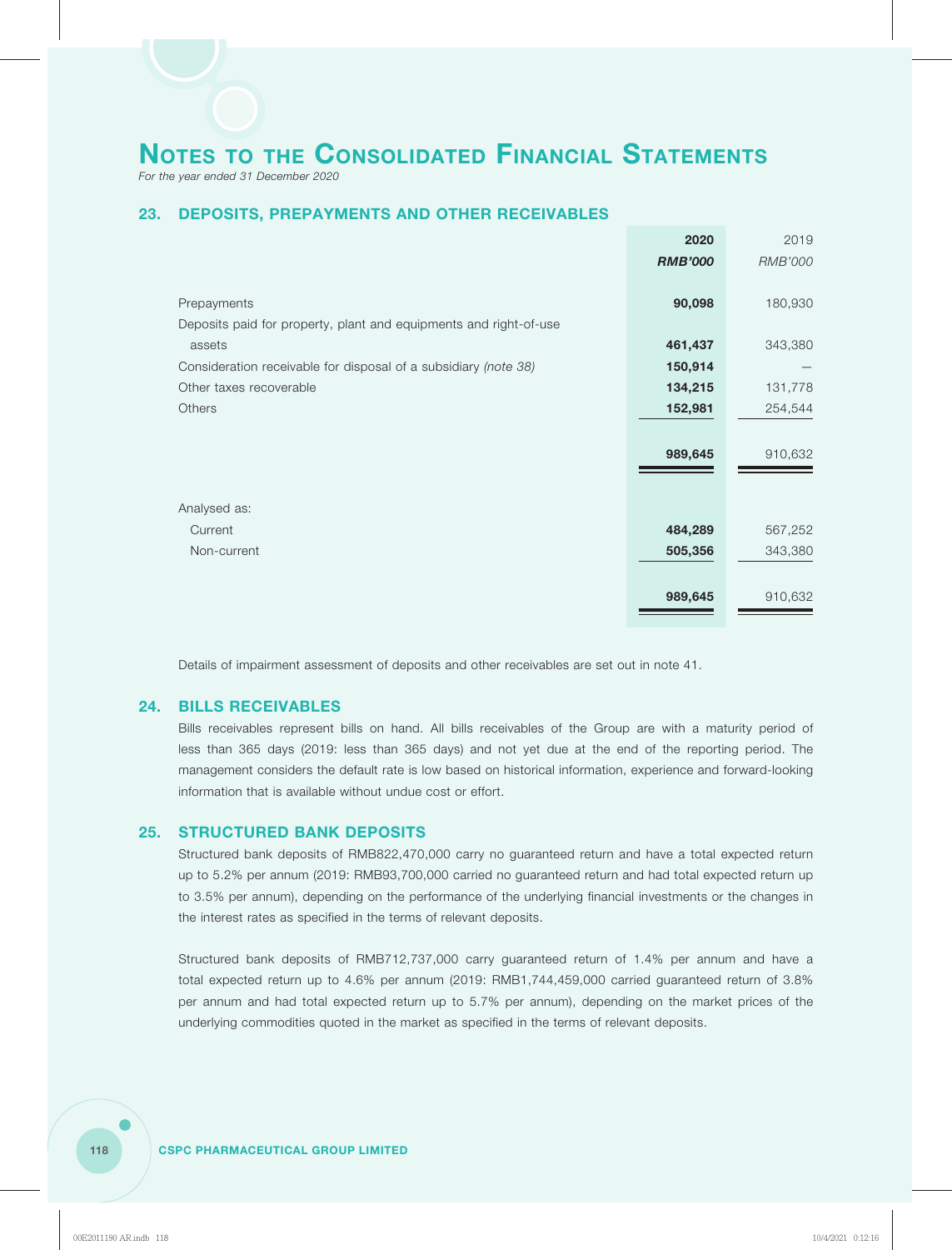*For the year ended 31 December 2020*

# **25. STRUCTURED BANK DEPOSITS** *(continued)*

The structured bank deposits are designated at FVTPL on initial recognition as they contain non-closely related embedded derivatives.

As at 31 December 2020, structured bank deposits of nil (2019: RMB195,000,000) have been pledged to secure certain banking facilities of the Group.

### **26. RESTRICTED BANK DEPOSITS/BANK DEPOSITS/BANK BALANCES AND CASH**

Restricted bank deposits and bank balances carry interest at market interest rates ranging from 0.01% to 2.90% (2019: 0.01% to 3.00%) per annum.

As at 31 December 2020, bank deposits with a term of three years amounting RMB430,000,000 carried interest at market interest rates ranging from 3.31% to 4.13% per annum (2019: nil).

As at 31 December 2020 and 2019, restricted bank deposits represent deposits required to be placed in banks for securing letters of credit and guarantee for trade payables and are classified as current assets. The restricted bank deposits will be released upon settlement of the relevant short-term bank facilities.

The restricted bank deposits, bank deposits and bank balances that are denominated in currencies other than the functional currencies of the relevant group entities are set out below:

|      | 2020           | 2019           |
|------|----------------|----------------|
|      | <b>RMB'000</b> | <b>RMB'000</b> |
|      |                |                |
| HK\$ | 164,701        | 76,230         |
| US\$ | 335,764        | 273,112        |
|      |                |                |

## **27. TRADE PAYABLES**

The following is an aged analysis of trade payables at the end of the reporting period presented based on the invoice dates:

|                    | 2020           | 2019           |
|--------------------|----------------|----------------|
|                    | <b>RMB'000</b> | <b>RMB'000</b> |
|                    |                |                |
| 0 to 90 days       | 1,011,690      | 941,700        |
| 91 to 180 days     | 39,574         | 34,626         |
| More than 180 days | 153,302        | 134,557        |
|                    |                |                |
|                    | 1,204,566      | 1,110,883      |
|                    |                |                |

The general credit period on purchases of goods is up to 90 days (2019: 90 days). The Group has financial risk management policies in place to ensure that all payables are settled within the credit timeframe.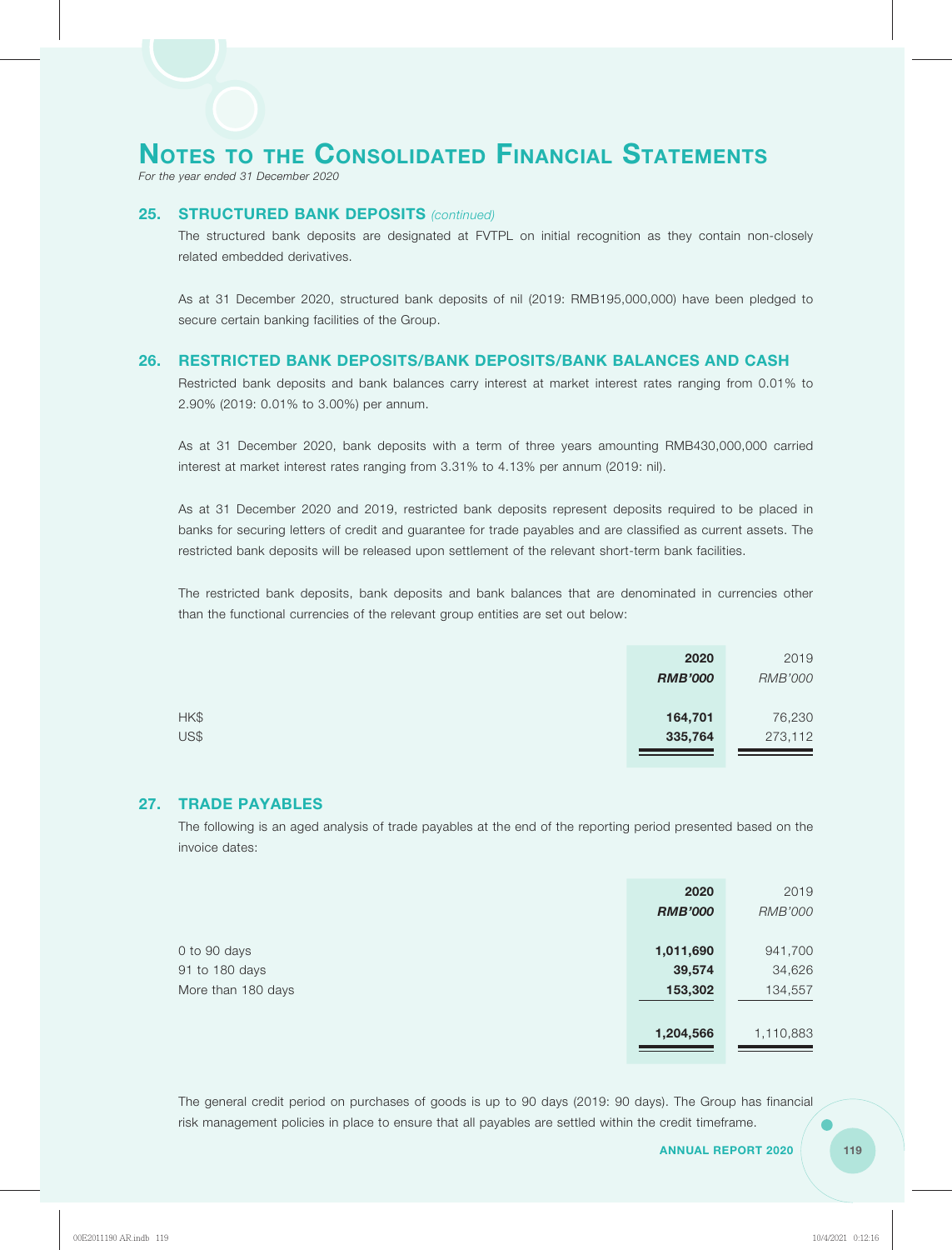*For the year ended 31 December 2020*

# **28. OTHER PAYABLES**

|                                                         | 2020           | 2019           |
|---------------------------------------------------------|----------------|----------------|
|                                                         | <b>RMB'000</b> | <b>RMB'000</b> |
|                                                         |                |                |
| Other tax payable                                       | 131,291        | 118,071        |
| Selling expense payable                                 | 1,912,702      | 1,558,936      |
| Payables arising from construction cost and acquisition |                |                |
| of property, plant and equipment                        | 848,242        | 1,083,551      |
| Government grants (note 34)                             | 373,442        | 359,841        |
| Salaries, wages and staff welfare payable               | 254,590        | 217,813        |
| Others                                                  | 288,460        | 508,173        |
|                                                         |                |                |
|                                                         | 3,808,727      | 3,846,385      |
|                                                         |                |                |
|                                                         |                |                |
|                                                         | 2020           | 2019           |
|                                                         | <b>RMB'000</b> | <b>RMB'000</b> |
|                                                         |                |                |
| Analysed as:                                            |                |                |
| Current                                                 | 3,554,759      | 3,691,652      |
| Non-current - government grants (note 34)               | 253,968        | 154,733        |
|                                                         |                |                |
|                                                         | 3,808,727      | 3,846,385      |
|                                                         |                |                |

The other payables that are denominated in currencies other than the functional currencies of the relevant group entities are set out below:

|      | 2020                     | 2019           |
|------|--------------------------|----------------|
|      | <b>RMB'000</b>           | <b>RMB'000</b> |
|      |                          |                |
| US\$ | $\overline{\phantom{0}}$ | 35,340         |
|      |                          |                |

# **29. BILLS PAYABLES**

All bills payables of the Group are aged within 365 days (2019: 365 days) and not yet due at the end of the reporting period. As at 31 December 2020, bills payables of RMB7,400,000 (2019: RMB198,649,000) are secured by certain structured bank deposits and restricted bank deposits.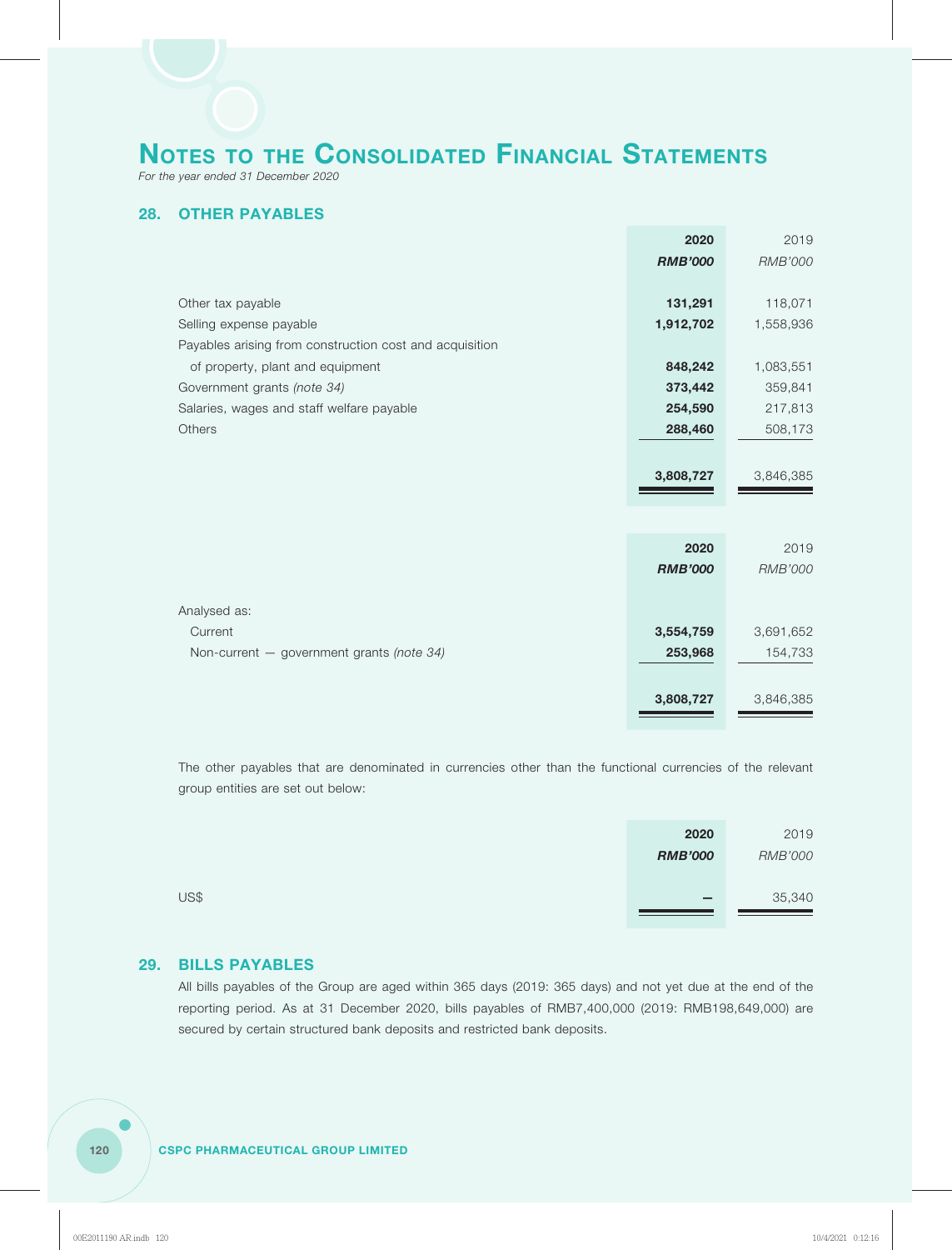*For the year ended 31 December 2020*

### **30. BORROWING**

The amount represents fixed-rate RMB bank loan which is repayable within one year and carries an effective interest rate of 2.05% (2019: 5.22%) per annum at the end of reporting period.

As at 31 December 2020, the loan was secured by the corporate guarantee of CHL.

As at 31 December 2019, the loan was secured by the pledge of the Group's right-of-use assets and property with carrying amount of RMB34,142,000.

At the end of the reporting period, the Group has the following undrawn borrowing facilities:

|                 | 2020                     | 2019    |
|-----------------|--------------------------|---------|
|                 | <b>RMB'000</b>           | RMB'000 |
|                 |                          |         |
| HK\$ bank loans | 373,800                  | 490,500 |
| RMB bank loan   | $\overline{\phantom{0}}$ | 7,000   |
|                 |                          |         |
|                 | 373,800                  | 497,500 |
|                 |                          |         |

# **31. CONTRACT LIABILITIES**

Contract liabilities represent deposits received from sales of goods. As at 1 January 2019, contract liabilities amounted to RMB700,075,000.

The Group may receive certain percentage of the contract value from customers upon signing of the sale agreements or placing of purchase orders. This gives rise to contract liability at the start of a contract until revenue is recognised.

During the year ended 31 December 2020, revenue recognised in the current year relating to brought-forward contract liabilities is RMB503,755,000 (2019: RMB700,075,000).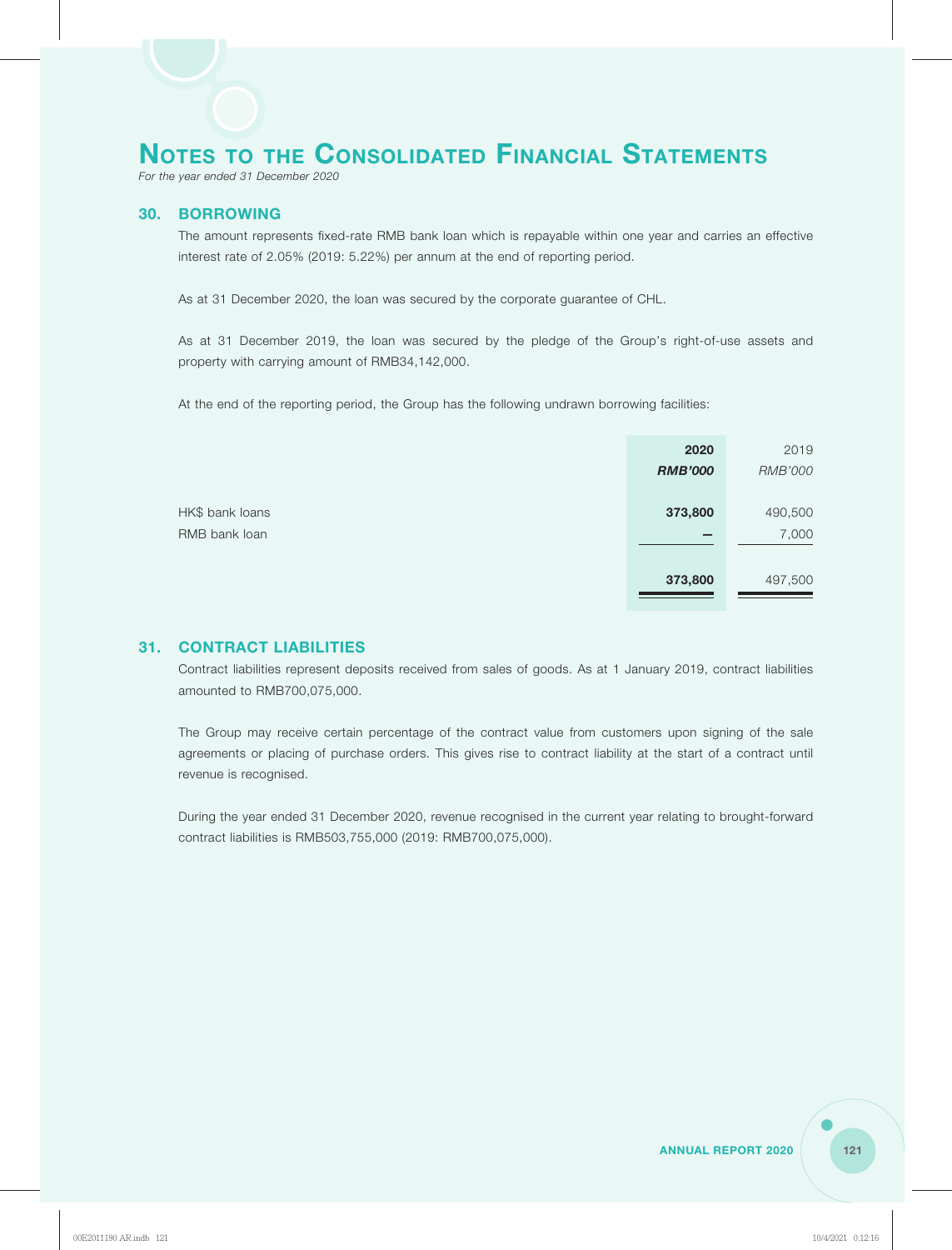*For the year ended 31 December 2020*

# **32. LEASE LIABILITIES**

|                                                                                                                                                        | 2020                            | 2019                |
|--------------------------------------------------------------------------------------------------------------------------------------------------------|---------------------------------|---------------------|
|                                                                                                                                                        | <b>RMB'000</b>                  | RMB'000             |
|                                                                                                                                                        |                                 |                     |
| The lease liabilities are payable as follows:                                                                                                          |                                 |                     |
| Within one year                                                                                                                                        | 124,835                         | 74,235              |
| Within a period of more than one year but not more than two years                                                                                      | 39,976                          | 76,953              |
| Within a period of more than two years but not more than five years                                                                                    | 25,409                          | 12,277              |
| Within a period of more than five years                                                                                                                | 27,494                          | 1,070               |
|                                                                                                                                                        |                                 |                     |
|                                                                                                                                                        |                                 | 164,535             |
|                                                                                                                                                        |                                 |                     |
|                                                                                                                                                        |                                 |                     |
| liabilities                                                                                                                                            |                                 |                     |
|                                                                                                                                                        |                                 |                     |
|                                                                                                                                                        |                                 |                     |
|                                                                                                                                                        |                                 |                     |
|                                                                                                                                                        |                                 |                     |
| Less: Amount due for settlement within one year shown under current<br>Amount due for settlement after one year shown under non-current<br>liabilities | 217,714<br>(124, 835)<br>92,879 | (74, 235)<br>90,300 |

The weighted average incremental borrowing rate applied to lease liabilities at 4.4% (2019: 4.4%).

# **33. DEFERRED TAXATION**

For the purpose of presentation in the consolidated statement of financial position, certain deferred tax assets and liabilities have been offset. The following is the analysis of the deferred tax balances for financial reporting purposes:

|                          | 2020           | 2019           |
|--------------------------|----------------|----------------|
|                          | <b>RMB'000</b> | <b>RMB'000</b> |
|                          |                |                |
| Deferred tax assets      | 117,471        | 34,843         |
| Deferred tax liabilities | (320, 444)     | (304, 427)     |
|                          |                |                |
|                          | (202, 973)     | (269, 584)     |
|                          |                |                |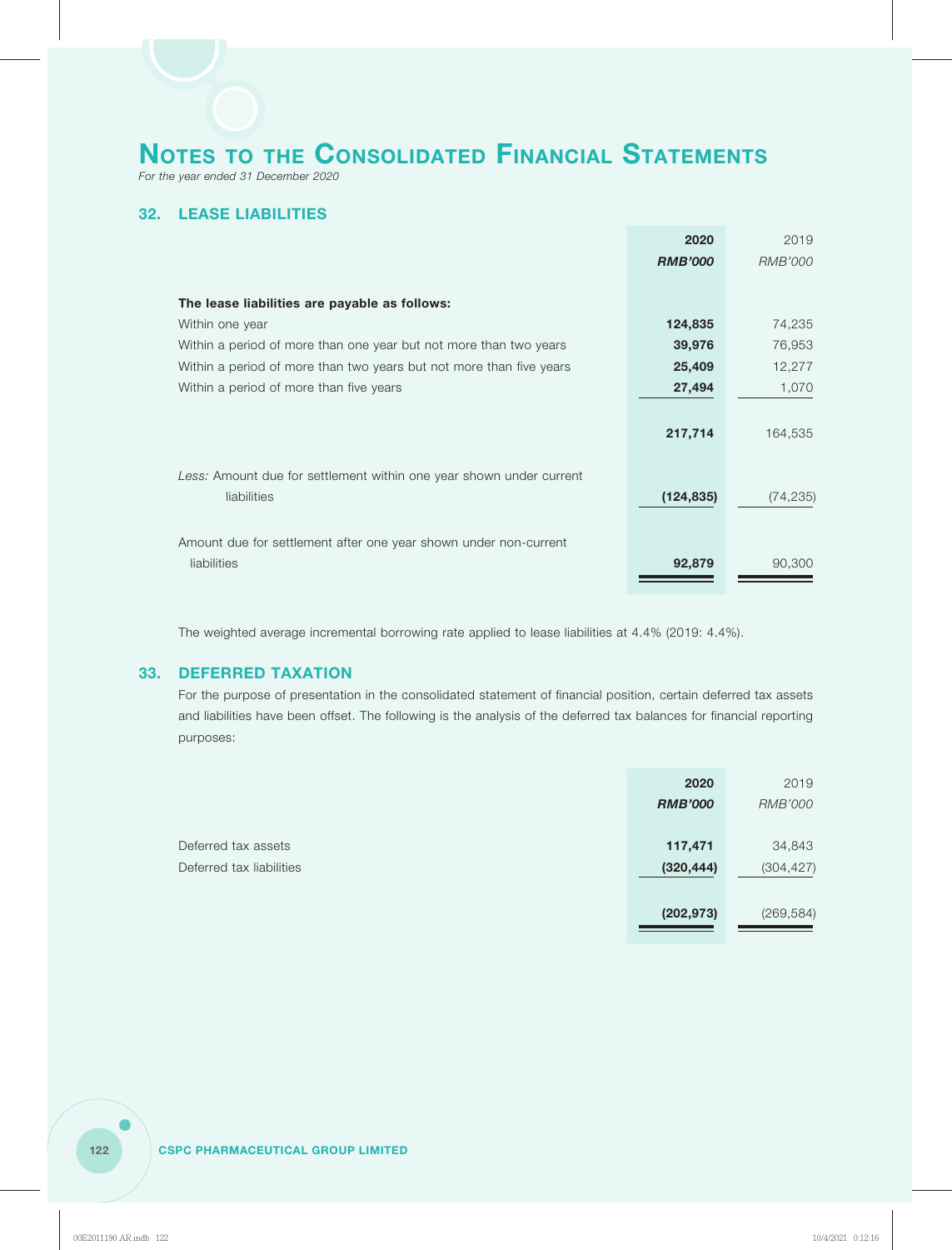*For the year ended 31 December 2020*

## **33. DEFERRED TAXATION** *(continued)*

The following are the major deferred tax (liabilities) assets recognised and movements thereon during the current and prior years:

|                                           |                   |                        |                         |            | Withholding<br>tax on       |                        |               |            |
|-------------------------------------------|-------------------|------------------------|-------------------------|------------|-----------------------------|------------------------|---------------|------------|
|                                           |                   |                        |                         |            | undistributed               |                        |               |            |
|                                           |                   |                        |                         |            | profits of                  |                        |               |            |
|                                           | <b>Unrealised</b> |                        | Right-of-use<br>assets/ | Other      | subsidiaries,<br>associates | Fair value             |               |            |
|                                           | profits on        | Property,<br>plant and | lease                   | intangible | and joint                   | change<br>on financial |               |            |
|                                           | inventories       | equipment              | liabilities             | assets     | ventures                    | assets                 | <b>Others</b> | Total      |
|                                           | RMB'000           | <b>RMB'000</b>         | RMB'000                 | RMB'000    | RMB'000                     | RMB'000                | RMB'000       | RMB'000    |
| At 1 January 2019                         | 17,594            | (5,834)                | (6,970)                 | (99, 857)  | (123, 904)                  |                        |               | (218, 971) |
| Credit (charge) to profit or loss         | 17,228            | 7,521                  | 1,757                   | 1,087      | (36, 220)                   |                        |               | (8,627)    |
| Acquisition of subsidiaries (note 37)     |                   |                        |                         | (42,007)   |                             |                        |               | (42,007)   |
| Exchange adjustments                      | 21                |                        |                         |            |                             |                        |               | 21         |
| At 31 December 2019                       | 34,843            | 1,687                  | (5, 213)                | (140, 777) | (160, 124)                  |                        |               | (269, 584) |
| Credit (charge) profit or loss            | 6,026             | (28, 966)              | 770                     | (574)      | (10,000)                    | (24, 722)              | 76,500        | 19,034     |
| Deemed disposal of a subsidiary (note 38) |                   | 1,992                  | (7)                     | 94,936     |                             |                        |               | 96,921     |
| Charge to other comprehensive income      |                   |                        |                         |            |                             | (49, 219)              |               | (49, 219)  |
| Exchange adjustments                      | (125)             |                        |                         |            |                             |                        |               | (125)      |
| At 31 December 2020                       | 40,744            | (25, 287)              | (4, 450)                | (46, 415)  | (170, 124)                  | (73, 941)              | 76,500        | (202, 973) |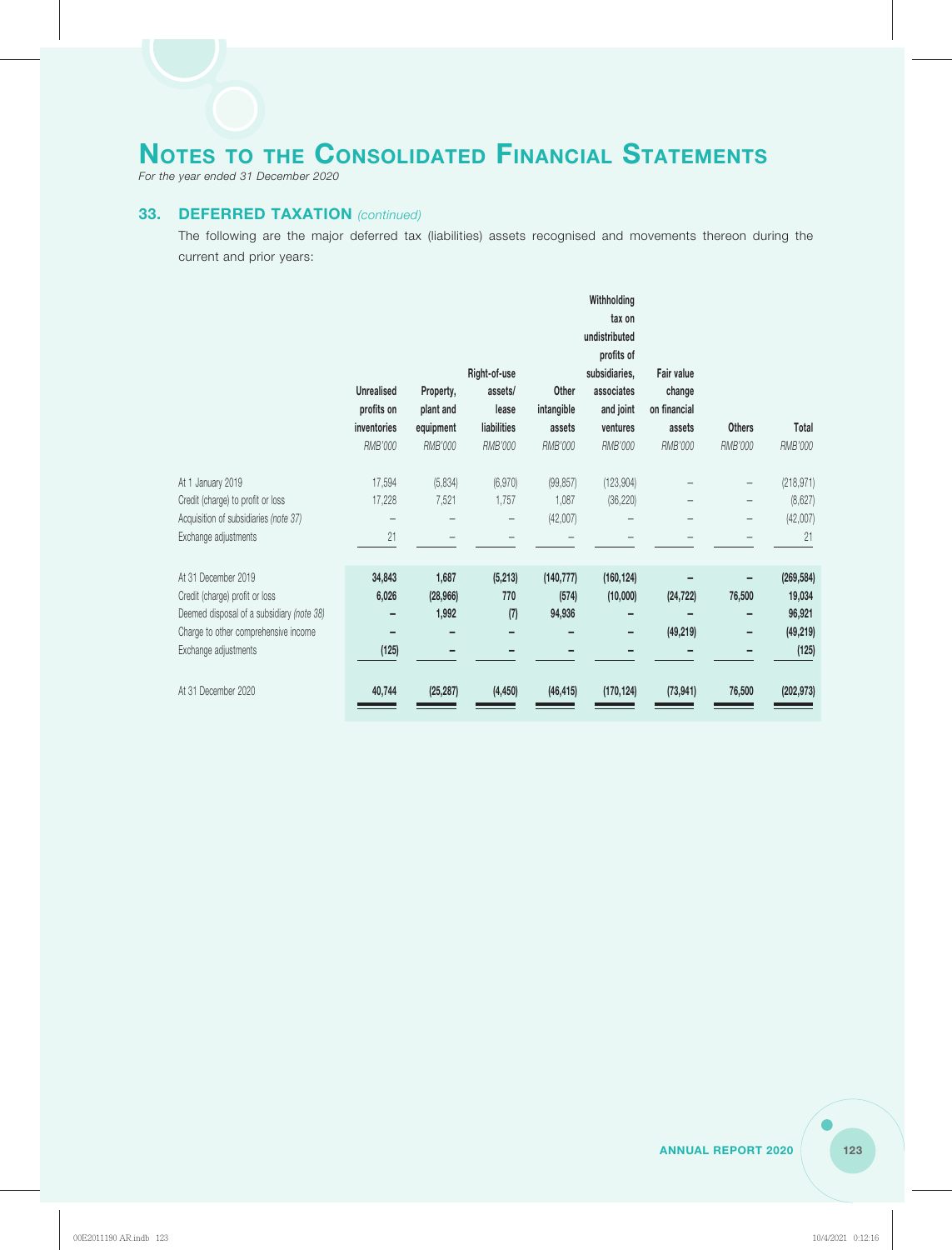*For the year ended 31 December 2020*

# **33. DEFERRED TAXATION** *(continued)*

At the end of the reporting period, the Group has unused tax losses of approximately RMB1,050,184,000 (2019: RMB891,808,000) available for offset against future profits. No deferred tax asset has been recognised in respect of the tax losses due to the unpredictability of future profit streams. The unused tax losses will expire as follows:

|      | 2020           | 2019           |
|------|----------------|----------------|
|      | <b>RMB'000</b> | <b>RMB'000</b> |
|      |                |                |
| 2021 | 1,300          | 2,284          |
| 2022 | 5,809          | 12,173         |
| 2023 | 26,458         | 54,280         |
| 2024 | 224,028        | 246,500        |
| 2025 | 216,841        | 39,667         |
| 2026 | 6,909          | 40,722         |
| 2027 | 84,867         | 127,064        |
| 2028 | 45,770         | 89,992         |
| 2029 | 161,636        | 279,126        |
| 2030 | 276,566        |                |
|      |                |                |
|      | 1,050,184      | 891,808        |

Under the EIT Law of PRC, withholding tax is imposed on dividends declared and payable to investors that are non-PRC tax resident enterprises in respect of profits earned by PRC subsidiaries from 1 January 2008 onwards. Therefore, dividends distributed from the PRC subsidiaries in respect of profits earned from 1 January 2008 onwards to non-PRC tax resident group entities shall be subject to the withholding income tax at 10% or a lower tax rate, if applicable.

Deferred taxation has not been provided for in the consolidated financial statements in respect of temporary differences attributable to accumulated profits of the PRC subsidiaries amounting to RMB11,478,292,000 (2019: RMB6,879,928,000) as the Group is able to control the timing of the reversal of the temporary differences and it is probable that the temporary differences will not reverse in the foreseeable future.

There was no other significant deferred taxation for the year or at the end of the reporting period.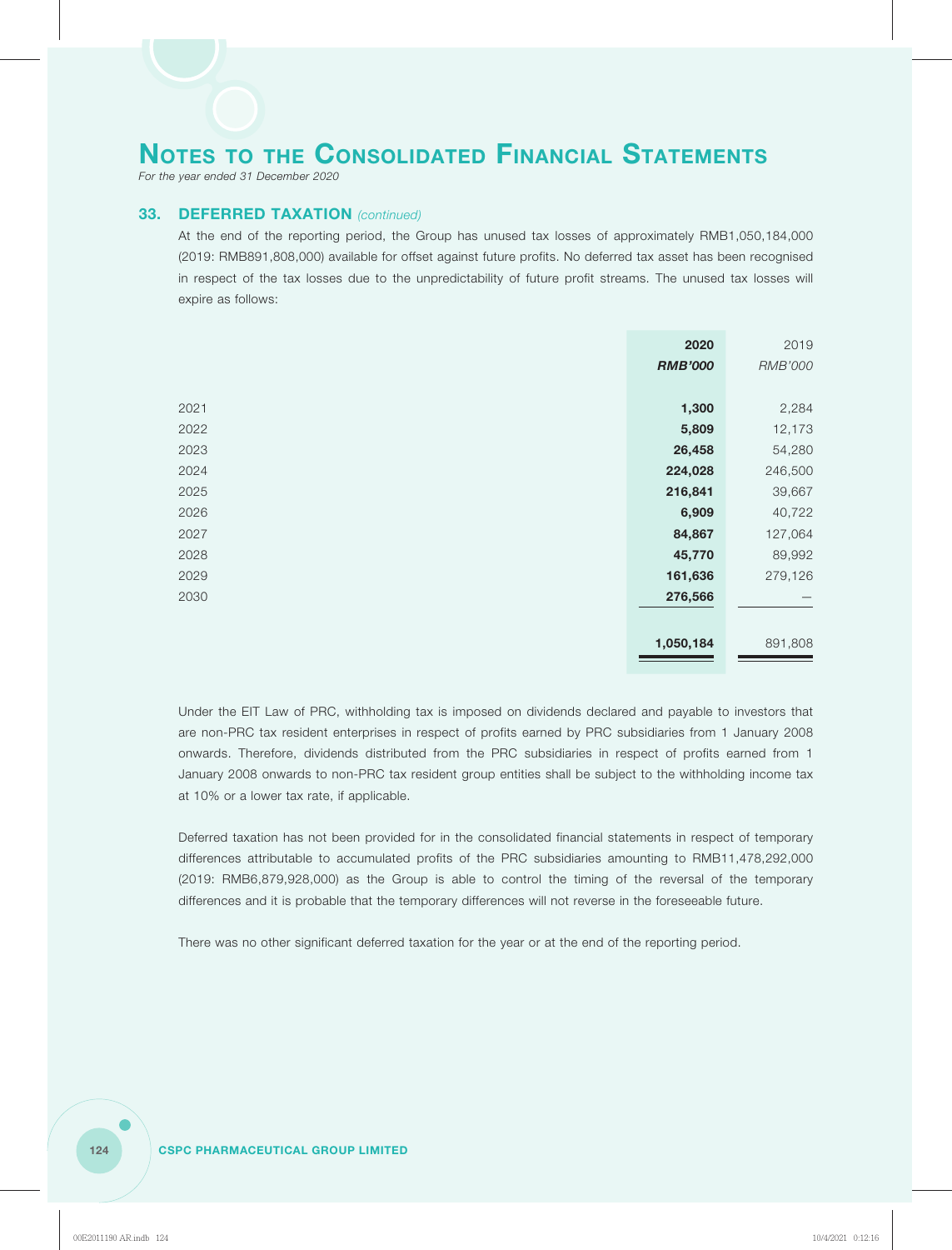*For the year ended 31 December 2020*

# **34. GOVERNMENT GRANTS**

|                                                         | 2020           | 2019    |
|---------------------------------------------------------|----------------|---------|
|                                                         | <b>RMB'000</b> | RMB'000 |
|                                                         |                |         |
| <b>Current</b>                                          |                |         |
| $-$ Other subsidies <i>(note a)</i>                     | 119,474        | 205,108 |
| Non-current:                                            |                |         |
| - Acquisition of property, plant and equipment (note b) | 253,968        | 154,733 |
|                                                         |                |         |
| Total (included in other payables in note 28)           | 373,442        | 359,841 |
|                                                         |                |         |

#### *Notes:*

- (a) Other subsidies are generally provided in relation to development of pharmaceutical products or improvement of production efficiency. Such amounts are included in other payables until the conditions attaching to the grants have been fulfilled. During the year, the Group recognised income of RMB93,002,000 (2019: RMB117,109,000).
- (b) Government grants include cash subsidies received from the PRC government which are specific for the purchase of plant and machinery and will be transferred to profit or loss over the useful lives of the related assets upon the Group has complied with the conditions attaching to the grants. During the year, the Group recognised income of RMB18,604,000 (2019: RMB18,639,000).

# **35. SHARE CAPITAL**

| Number of      | <b>Share</b> |
|----------------|--------------|
| shares         | capital      |
|                | RMB'000      |
|                |              |
|                |              |
| 6,236,338,403  | 10,899,412   |
| 5,737,431,329  |              |
|                |              |
| 11,973,769,732 | 10,899,412   |
|                |              |

*Notes:*

(a) On 3 July 2020, the Company issued 1,247,267,680 ordinary shares pursuant to a bonus issue of one new share for every five existing shares held by shareholders of the Company.

On 29 October 2020, the Company issued 4,490,163,649 ordinary shares pursuant to a bonus issue of three new shares for every five existing shares held by shareholders of the Company.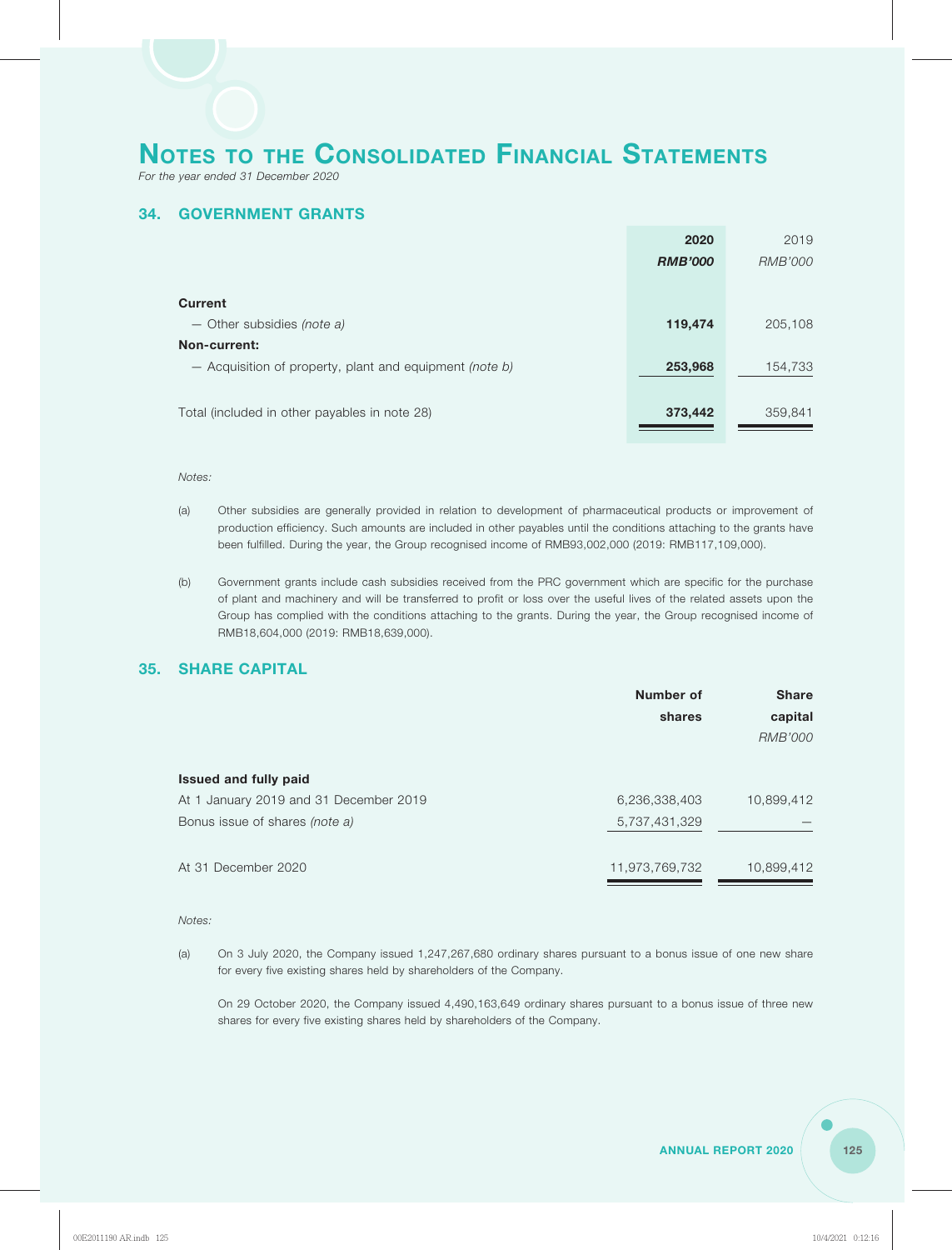*For the year ended 31 December 2020*

#### **35. SHARE CAPITAL** *(continued)*

*Notes: (continued)*

(b) During the year ended 31 December 2019, the trustee of the Company's share award scheme purchased 10,000,000 shares of the Company on the Stock Exchange at prices ranging from HK\$11.08 to HK\$12.06 (equivalent to RMB9.75 to RMB10.61) per share for an aggregate consideration of approximately RMB100,706,000.

As at 31 December 2020 and 2019, all the shares were held by the trustee. The number of shares held by trustee has increased to 19,200,000 shares as at 31 December 2020 (2019: 10,000,000 shares) pursuant to the bonus issues on 3 July 2020 and 29 October 2020.

### **36. LONG-TERM INCENTIVE PROGRAMS**

#### **(a) Share option scheme**

The share option scheme adopted on 9 December 2015 (the "Option Scheme") is for the purpose of providing the Company with a flexible means of giving incentive to eligible participants and is valid and effective for a period of 10 years from its adoption.

The maximum number of shares which may be issued upon exercise of all options to be granted under the Option Scheme shall not in aggregate exceed 10% of the shares of the Company in issue at the date of approval of the Option Scheme unless the Company obtains a fresh approval from its shareholders. The maximum entitlement for any one participant is that the total number of shares issued or to be issued upon exercise of the options granted to each participant in any twelve-month period shall not exceed 1% of the total number of shares in issue.

Any grant of options to a participant who is a director, chief executive or substantial shareholder of the Company or their respective associates must be approved by the independent non-executive directors of the Company (excluding the independent non-executive director of the Company who is the grantee). Where the granting of options to a participant who is an independent non-executive director of the Company or a substantial shareholder of the Company would result in the shares of the Company issued and to be issued upon exercise of all options already granted and to be granted to such participant in the twelve-month period up to and including the date of such grant in aggregate exceeding 0.1% of the total number of shares in issue and having an aggregate value, based on the closing price of the shares at the date of each grant, in excess of HK\$5,000,000 (equivalent to RMB4,400,000), such proposed grant must be approved by the shareholders of the Company by poll in general meeting.

Options granted have to be taken up within an acceptable period from the date of offer to such date as the Board may determine and specify in the letter of offer (both dates inclusive) upon payment of HK\$1. The subscription price for option granted is determined by the Board and shall be at least the highest of (i) the closing price of the shares as stated in the Stock Exchange's daily quotation sheet on the offer date which must be a business day; (ii) and the average closing price of the shares as stated in the Stock Exchange's daily quotation sheets for the five business days immediately preceding the offer date; and (iii) the nominal value of a share. Options granted are exercisable for a period to be notified by the Board to each grantee and such period shall expire not later than 10 years from the date of grant of options. No share options have been granted under the Option Scheme since its adoption.

As at the date of this report, the total number of shares of the Company available for issue under the Option Scheme is 591,101,840 shares, representing approximately 4.94% of the Company's issued share capital as at the same date.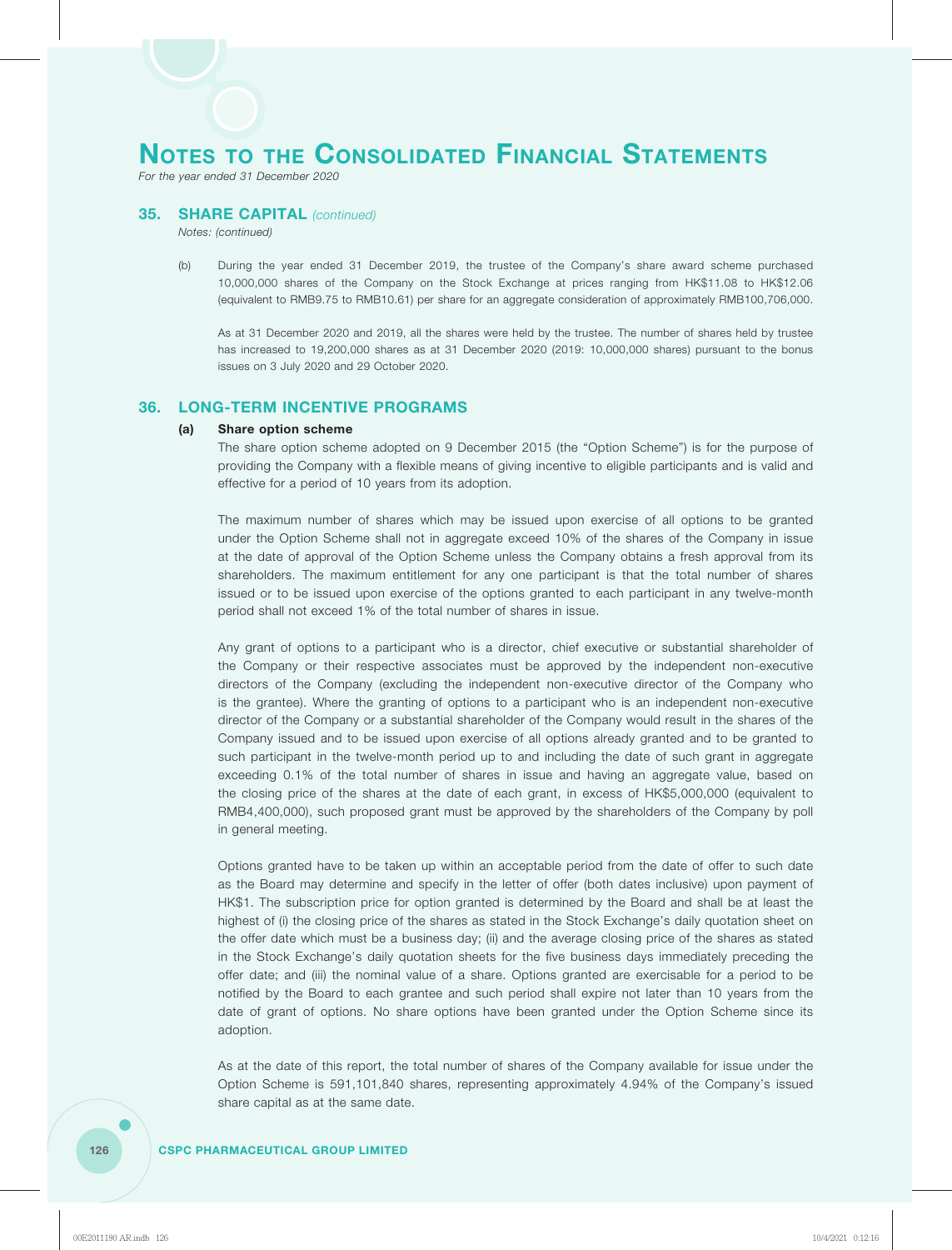*For the year ended 31 December 2020*

## **36. LONG TERM INCENTIVE PROGRAMS** *(continued)*

### **(b) Share award scheme**

The share award scheme adopted on 20 August 2018 (the "Award Scheme") is for the purpose of providing the Company with a flexible means of giving incentive to eligible participant and is valid and effective for a period of 10 years from its adoption.

The total number of shares which may be purchased or issued pursuant to the Award Scheme shall not in aggregate exceed 2% of the shares of the Company in issue as at the date of approval of the Award Scheme. The maximum number of shares which may be granted to a selected participant at any one time or in aggregate under the Award Scheme must not exceed 0.5% of the shares of the Company in issue as at the date of approval of the Award Scheme.

Where any grant of shares is proposed to be made to any selected participant who is a Director (including any independent non-executive director), such grant must first be approved by all the independent non-executive directors and in each case excluding any independent non-executive director who is the proposed selected participant.

Any awarded shares held by the trustee on behalf of a selected participant shall be vested by selected participant in accordance with the vesting conditions or vesting schedule as set out in the grant notice. Awarded shares which do not vest will be forfeited and may be re-granted to other selected participants by the Board. No share has been granted under the Award Scheme for the year ended 31 December 2018.

The trustee of the Award Scheme has purchased of 10,000,000 of the Company's own ordinary shares on the Stock Exchange in January 2019.

On 15 January 2019, the Company granted 2,394,000 award shares ("Award Shares") under the Award Scheme to employees of the Group. A total of 1,200,000, 597,000 and 597,000 of the Award Shares will vest on 14 January 2022, 14 January 2023 and 14 January 2024, respectively, subject to the accomplishment of certain non-market conditions. The fair value of the awarded shares amounted to RMB25,113,000 was determined with reference to the share price of the Company on date of grant of HK\$11.92 (equivalent to RMB10.49) that are not adjusted by the fair value of the dividends during the vesting periods in which the employees are not entitled to dividends during the vesting periods due to insignificant impact.

During the year ended 31 December 2020, share-based payment expense of RMB7,046,000 (2019: RMB6,721,000) has been recognised in profit or loss and no Awarded Shares were forfeited.

At the end of each reporting period, the Group revises its estimates of the number of Awarded Shares that are expected to vest ultimately. The impact of the revision of the estimates, if any, is recognised in profit and loss, with a corresponding adjustment to the share award reserve.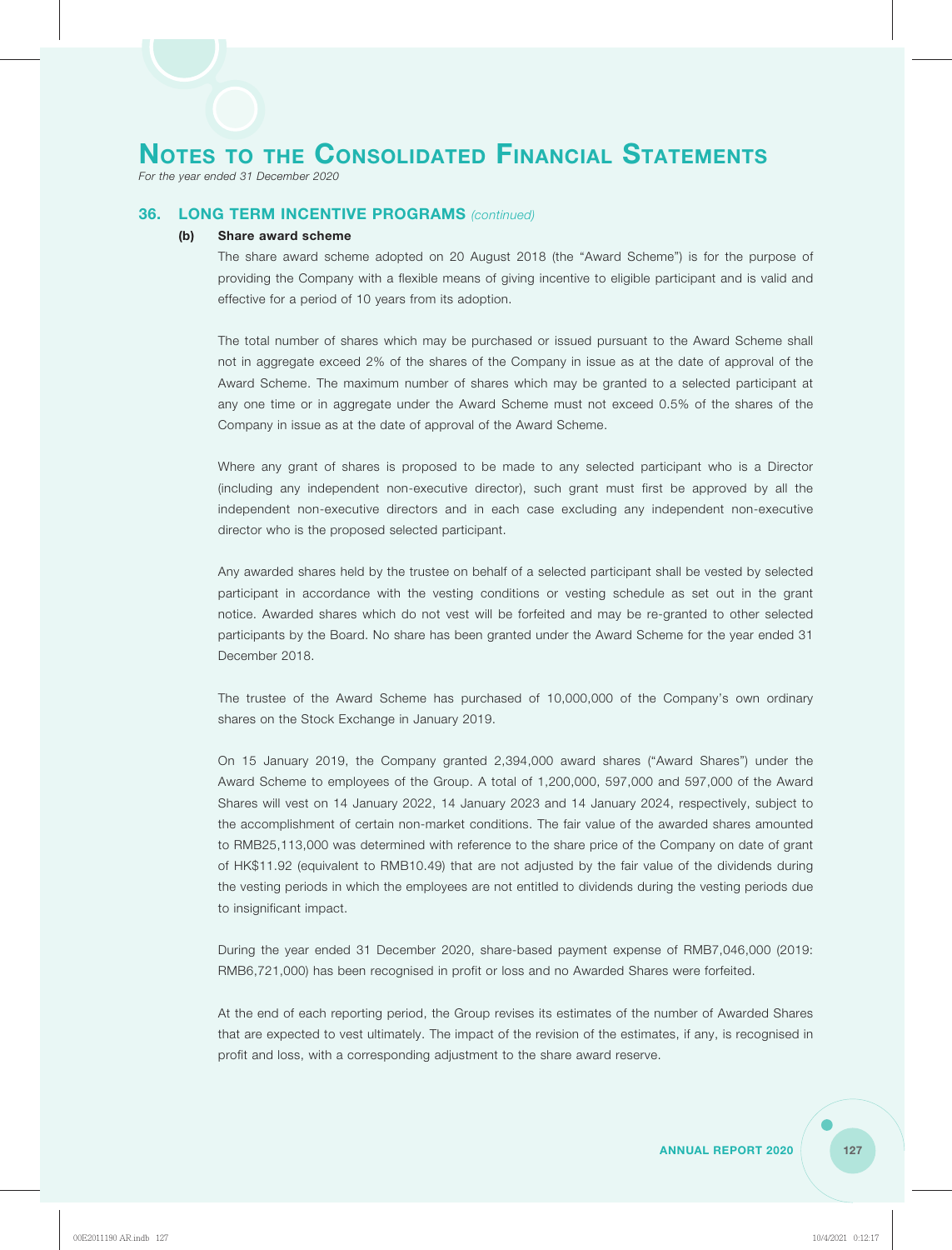*For the year ended 31 December 2020*

## **36. LONG TERM INCENTIVE PROGRAMS** *(continued)*

### **(c) Share option scheme adopted by a subsidiary**

During the year ended 31 December 2018, Novarock Biotherapeutics Limited ("Novarock") adopted a share option scheme pursuant to which Novarock may grant options to its full-time employees and eligible persons as defined therein to subscribe for its ordinary shares.

During the year ended 31 December 2020, 3,500 options were forfeited and no options were exercised or cancelled. As at 31 December 2020, there are 125,500 options with an exercise price of US\$22 per share outstanding.

During the year ended 31 December 2020, share-based payment expense of RMB2,080,000 (2019: nil) has been recognised in profit or loss.

# **37. ACQUISITION OF SUBSIDIARIES AND ASSETS**

#### **For the year ended 31 December 2019**

#### *(a) Business combination*

On 4 January 2019, the Group entered into an agreement with an independent third party to acquire 100% interest in Yong Shun Technology Development Limited and its wholly-owned subsidiaries, Shanghai JMT-BIO Technology Co., Ltd. and Shanghai JMT-BIO Pharmaceutical Co., Ltd. ("Yong Shun Group") for a cash consideration of RMB252,880,000. The acquisition has been accounted for using the acquisition method of accounting since its completion on 11 January 2019. Yong Shun Group is principally engaged in research and development of innovative biological drugs.

*Fair value of assets acquired and liabilities recognised at the date of acquisition*

|                                             | RMB'000   |
|---------------------------------------------|-----------|
| <b>Non-current assets</b>                   |           |
| Property, plant and equipment               | 8,698     |
| Intangible assets (note)                    | 280,048   |
| <b>Current assets</b>                       |           |
| Trade receivables                           | 143       |
| Deposits, prepayments and other receivables | 4,663     |
| Bank balances and cash                      | 1,293     |
| <b>Current liabilities</b>                  |           |
| Trade payables                              | (3,674)   |
| Other payables                              | (44, 496) |
| <b>Non-current liabilities</b>              |           |
| Deferred tax liabilities                    | (42,007)  |
| Total identifiable net assets acquired      | 204,668   |
|                                             |           |

*Note:* The intangible assets mainly represent the IPR&Ds acquired which are not yet available for use and are not amortised but tested individually for impairment annually until the completion or abandonment of the related research and development efforts.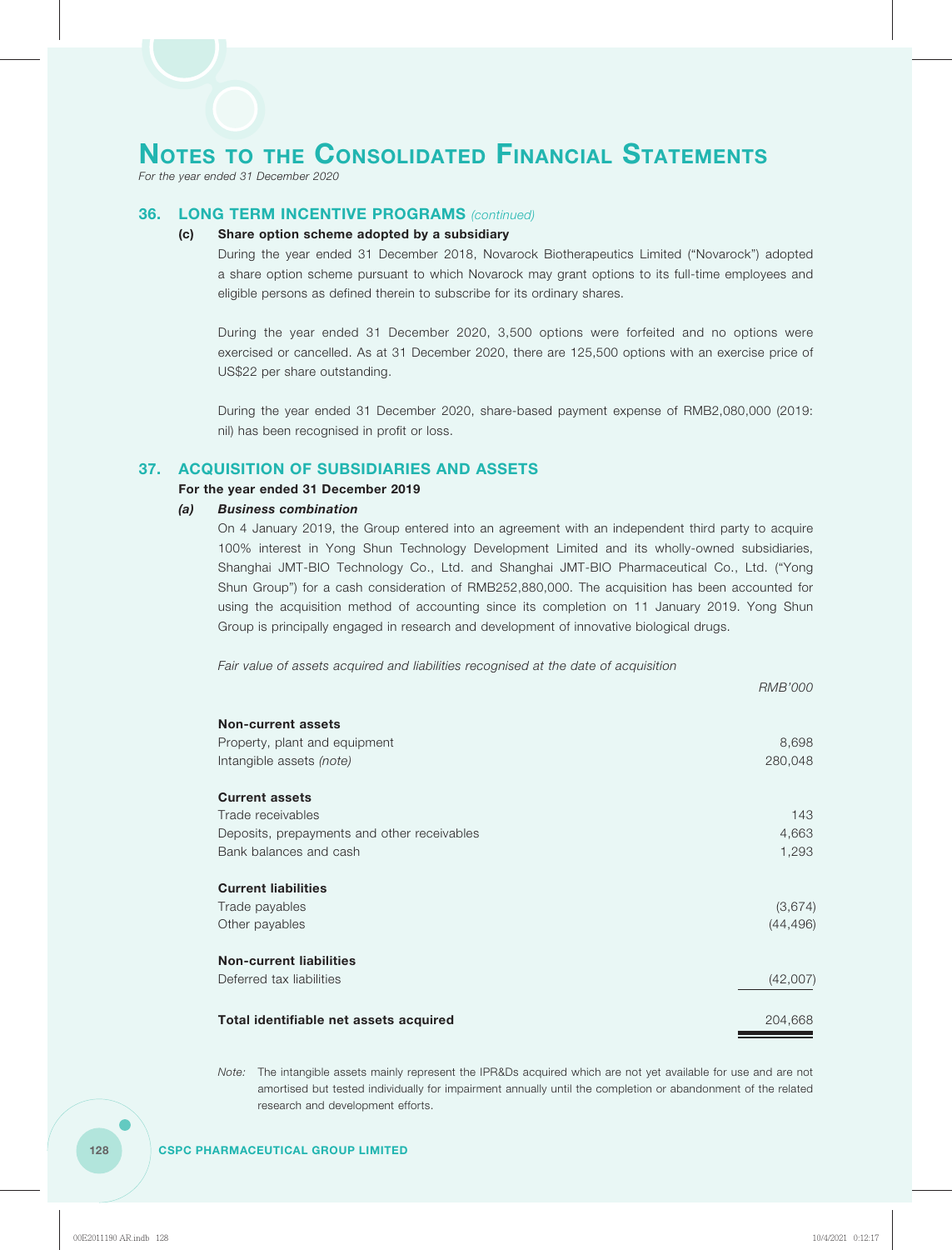*For the year ended 31 December 2020*

## **37. ACQUISITION OF SUBSIDIARIES AND ASSETS** *(continued)*

### **For the year ended 31 December 2019** *(continued)*

*(a) Business combination (continued) Goodwill arising on acquisition*

|                                                             | <i>RMB'000</i> |
|-------------------------------------------------------------|----------------|
| Consideration transferred                                   | 252,880        |
| Less: recognised amount of identifiable net assets acquired | (204, 668)     |
| Goodwill arising on acquisition                             | 48.212         |

Goodwill arose on the acquisition of Yong Shun Group because of the expected synergies, revenue growth, future market development and the assembled workforce of Yong Shun Group. These benefits were not recognised separately from goodwill because they did not meet the recognition criteria for identifiable intangible assets. None of the goodwill arising on this acquisition was expected to be deductible for tax purpose.

The acquisition-related costs incurred were insignificant.

*Net cash outflow on acquisition of subsidiaries*

|                                 | <i>RMB'000</i> |
|---------------------------------|----------------|
| Cash consideration paid         | 252,880        |
| Bank balances and cash acquired | (1,293)        |
| Net cash outflow                | 251,587        |

Yong Shun did not have any significant contribution to the Group's revenue for the year ended 31 December 2019. Included in the profit for the year was a loss of RMB89,771,000 attributable to the additional business generated by Yong Shun.

The acquisition of Yong Shun Group was completed on 11 January 2019. Accordingly, the impact to the Group's revenue and profit for the year would have been immaterial had the acquisition been completed on 1 January 2019.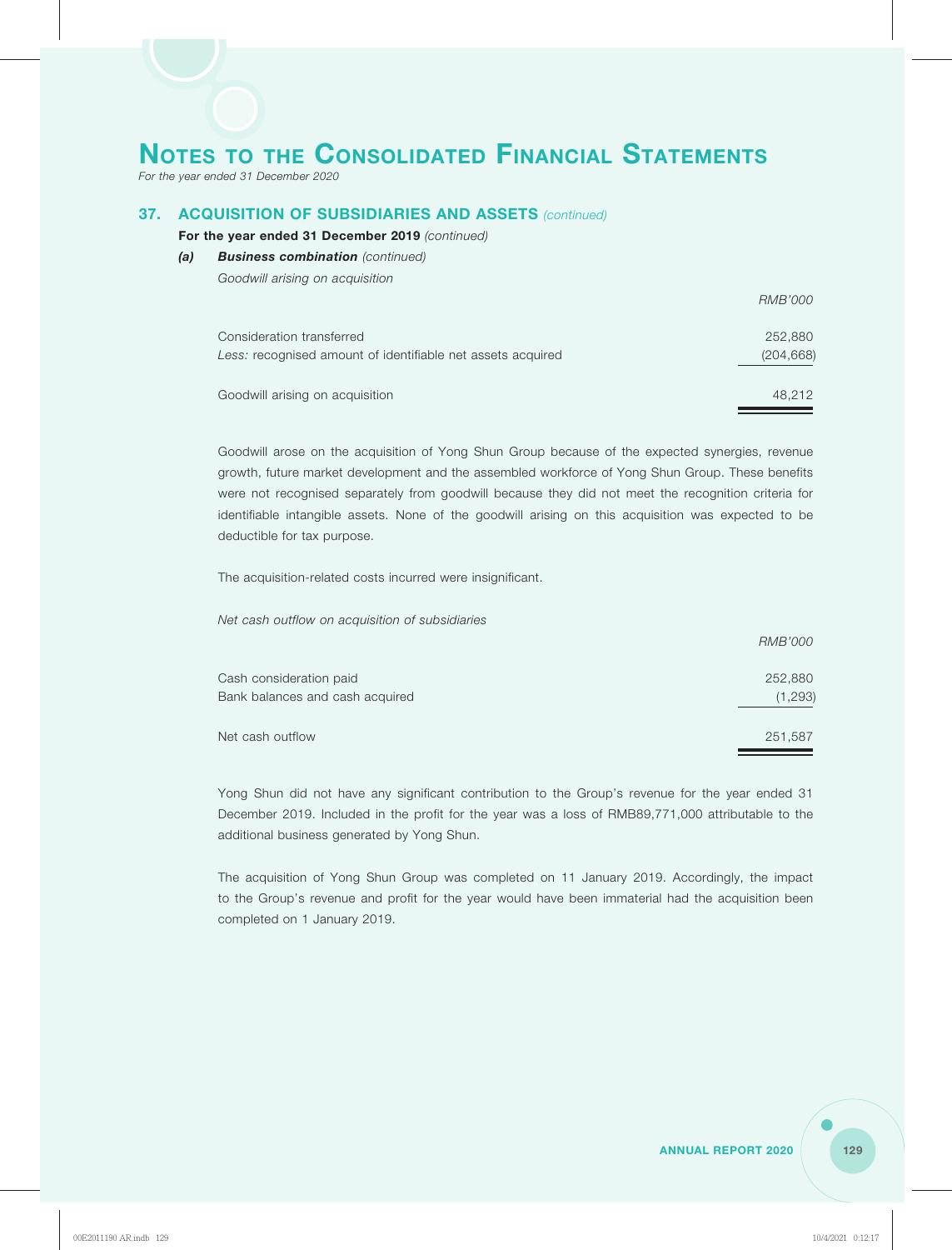*For the year ended 31 December 2020*

## **37. ACQUISITION OF SUBSIDIARIES AND ASSETS** *(continued)*

### **For the year ended 31 December 2019** *(continued)*

### *(b) Assets acquisitions*

During the year ended 31 December 2019, the following assets acquisitions have been accounted for as acquisition of assets as they did not operate any business prior to the dates of acquisitions.

- (i) On 1 February 2019, the Group entered into an agreement to acquire 100% equity interest in 上海聯寅物業管理有限公司 ("Shanghai Lianyin") from independent third parties at a cash consideration of RMB96,899,000 and settle loan from former equity owner of RMB78,285,000. The acquisition, which was completed on 6 March 2019, enabled the Group to acquire leasehold land and property for its research and development centre in Shanghai; and
- (ii) On 28 March 2019, the Group entered into an agreement to acquire 100% equity interest in 蘇州久富電子有限公司 ("Suzhou Jiufu") from independent third parties at a consideration of RMB18,941,000 and settle loan from former equity owner of RMB62,059,000. The acquisition, which was completed on 9 April 2019, enabled the Group to acquire leasehold land and property for its research and development centre in Suzhou.

*Assets acquired and liabilities recognised at the dates of acquisitions*

|                                           | Shanghai<br>Lianyin | <b>Suzhou</b><br>Jiufu | Total          |
|-------------------------------------------|---------------------|------------------------|----------------|
|                                           | <b>RMB'000</b>      | <b>RMB'000</b>         | <b>RMB'000</b> |
| <b>Non-current assets</b>                 |                     |                        |                |
| Property, plant and equipment             | 116,043             | 71,302                 | 187,345        |
| Right-of-use assets                       | 59,005              | 9,698                  | 68,703         |
| <b>Current assets</b>                     |                     |                        |                |
| Bank balances and cash                    | 136                 |                        | 136            |
| <b>Total assets acquired</b>              | 175,184             | 81,000                 | 256,184        |
| Less: Loan from former equity owners      | (78, 285)           | (62, 059)              | (140, 344)     |
|                                           | 96,899              | 18,941                 | 115,840        |
| Net cash outflow on acquisition of assets |                     |                        |                |
| Cash consideration                        |                     |                        |                |
| - Equity interest                         | 96,899              | 18,941                 | 115,840        |
| - Loan from former equity owners          | 78,285              | 62,059                 | 140,344        |
| Bank balances and cash acquired           | (136)               |                        | (136)          |
| Net cash outflow                          | 175,048             | 81,000                 | 256,048        |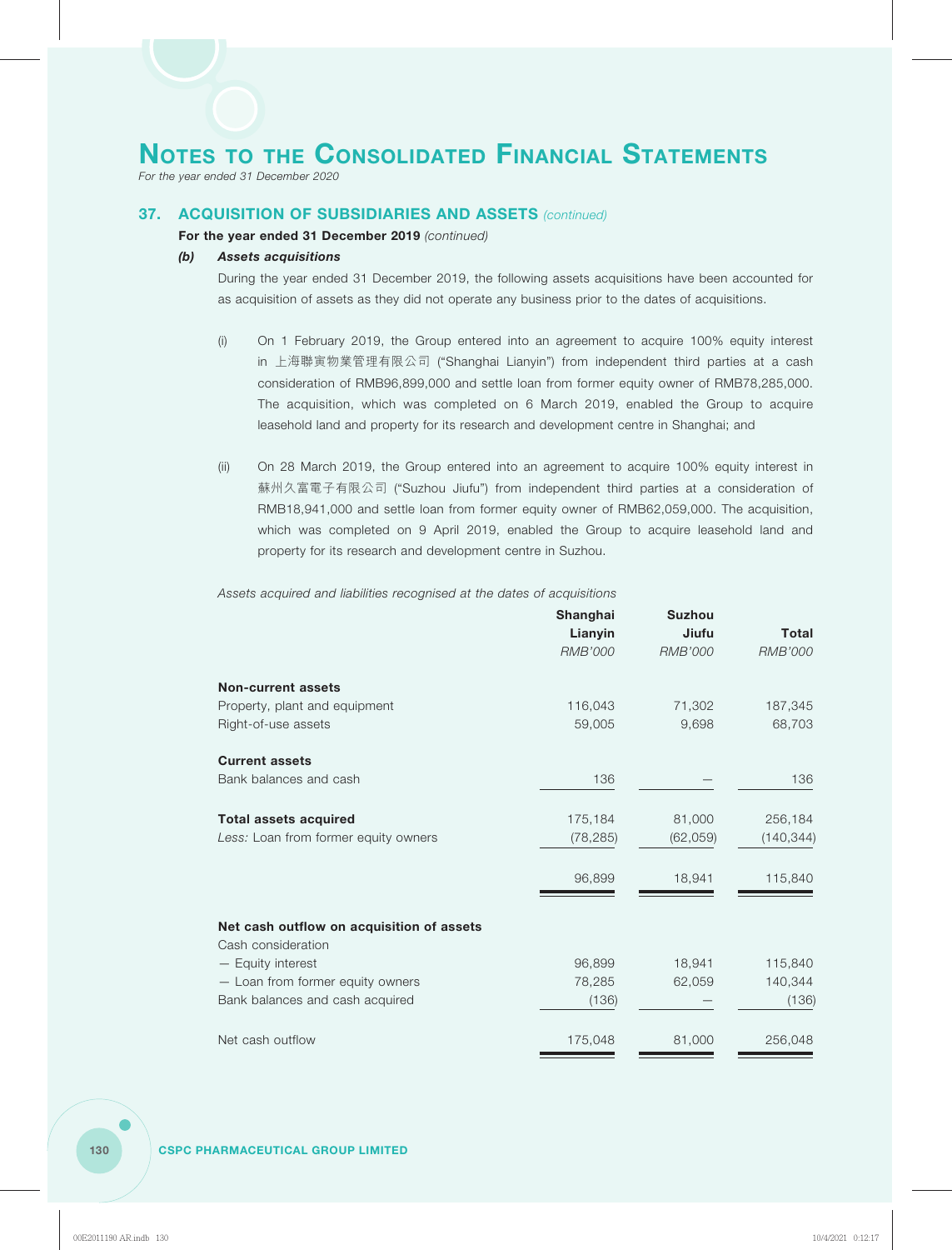*For the year ended 31 December 2020*

### **38. DISPOSAL OF SUBSIDIARIES**

### **For the year ended 31 December 2020**

*(i)* On 10 March 2020, the Group has entered into an agreement with an independent third party to dispose of its entire 99.39% equity interest in Shijiazhuang Zhongrun Pharmaceutical Technology Limited ("Zhongrun Technology") for a consideration of RMB503,046,000. The disposal was completed on 10 March 2020 with the Group losing control in Zhongrun Technology. During the year ended 31 December 2020, the cash consideration of RMB352,132,000 are received and the remaining balance is classified as other receivables as at 31 December 2020. The net assets of Zhongrun Technology at the date of disposal were as follows:

#### **Net cash inflow arising on disposal:**

|                                                                    | <b>RMB'000</b> |
|--------------------------------------------------------------------|----------------|
| Cash consideration received on 10 March 2020                       | 50,304         |
| Cash consideration received during the year ended 31 December 2020 | 301,828        |
| Less: bank balances and cash disposed of                           | (243, 632)     |
|                                                                    | 108,500        |
| Analysis of assets and liabilities over which control was lost:    |                |
|                                                                    |                |
|                                                                    | <b>RMB'000</b> |
| Property, plant and equipment                                      | 52,743         |
| Right-of-use assets                                                | 31,606         |
| Other receivables                                                  | 58,438         |
| Bank balances and cash                                             | 243,632        |
| Other payables                                                     | (169, 604)     |
| Net assets disposed of                                             | 216,815        |
| Gain on disposal of a subsidiary:                                  |                |
| Consideration                                                      | 503,046        |
| Non-controlling interest                                           | 1,316          |
| Net assets disposed of                                             | (216, 815)     |
| Gain on disposal                                                   | 287,547        |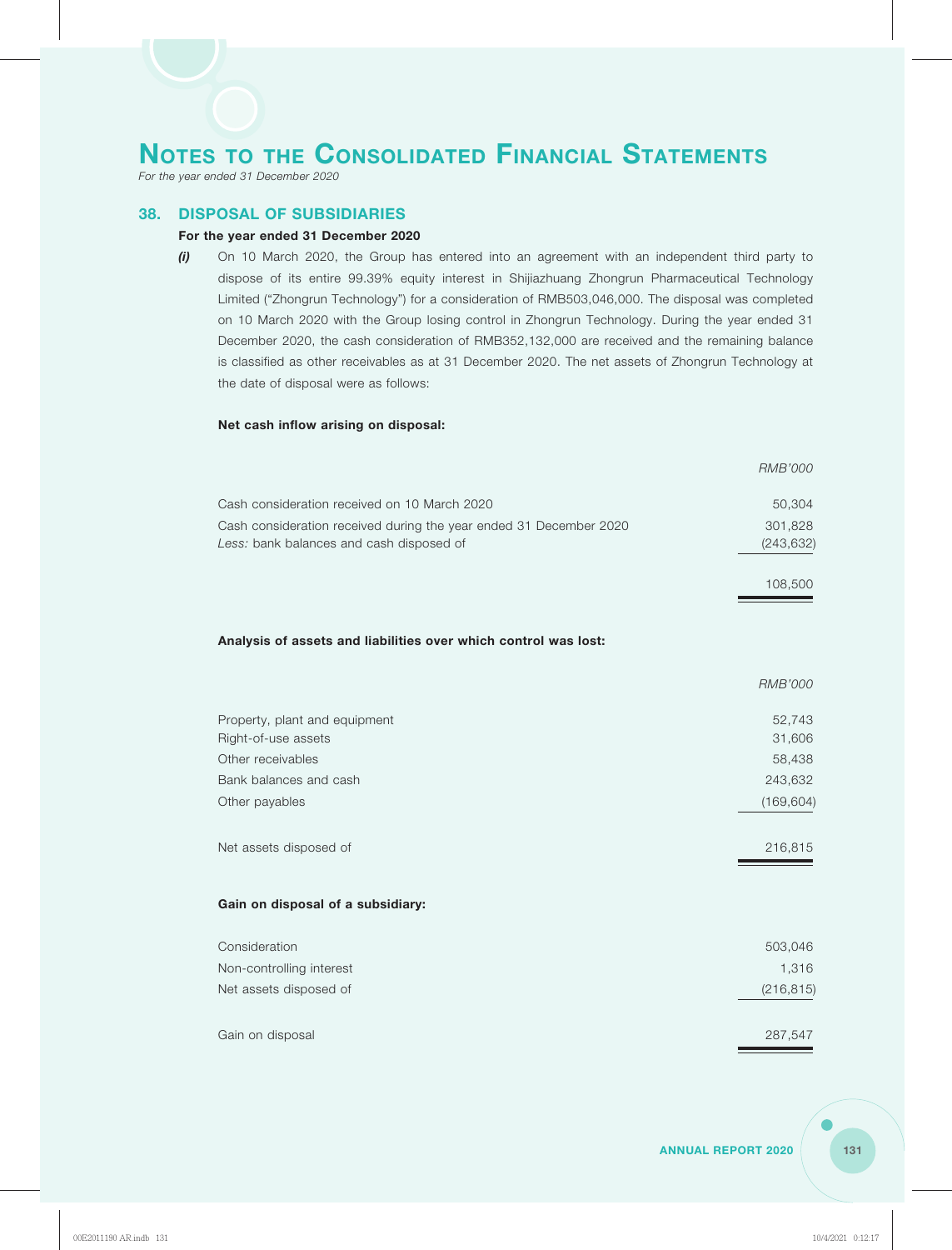*For the year ended 31 December 2020*

### **38. DISPOSAL OF SUBSIDIARIES** *(continued)*

### **For the year ended 31 December 2020** *(continued)*

*(ii)* On 16 April 2020, the Group has entered into an agreement with an independent third party to dispose of its 49.5% equity interest in CSPC Zhongcheng Pharmaceutical Logistic Co., Limited and its subsidiary ("Zhongcheng Logistics Group") for a consideration of RMB34,650,000. The disposal was completed on 30 April 2020 with the Group losing control in Zhongcheng Logistics Group. Pursuant to the relevant agreements and revised articles of association of Zhongcheng Logistics, the Group has joint control over the strategic financial and operating decisions relating to the relevant activities of Zhongcheng Logistics Group. Accordingly, Zhongcheng Logistics Group became a joint venture of the Group with effect from 1 May 2020 and has since been accounted for using the equity method of accounting. The net assets of Zhongcheng Logistics Group at the date of disposal were as follows:

### **Net cash outflow arising on disposal:**

|                                          | RMB'000    |
|------------------------------------------|------------|
| Cash consideration                       | 34,650     |
| Less: bank balances and cash disposed of | (432, 825) |
|                                          | (398, 175) |

*RMB'000*

#### **Analysis of assets and liabilities over which control was lost:**

|                                              | <i>UNID UVU</i> |
|----------------------------------------------|-----------------|
| Property, plant and equipment                | 827,178         |
| Right-of-use assets                          | 117,812         |
| Interest in a joint venture                  | 257             |
| Inventories                                  | 67,254          |
| Trade receivables                            | 295,744         |
| Other receivables                            | 91,534          |
| <b>Bills receivables</b>                     | 133,744         |
| Trade receivables due from related companies | 101,409         |
| Restricted bank deposits                     | 57,522          |
| Bank balances and cash                       | 432,825         |
| Trade payables                               | (230, 682)      |
| Other payables                               | (340, 703)      |
| Contract liabilities                         | (40, 759)       |
| <b>Bills payables</b>                        | (267, 610)      |
| Amounts due to intergroup companies          | (1, 131, 492)   |
| <b>Borrowing</b>                             | (70,000)        |
|                                              |                 |

Net assets disposed of  $44,033$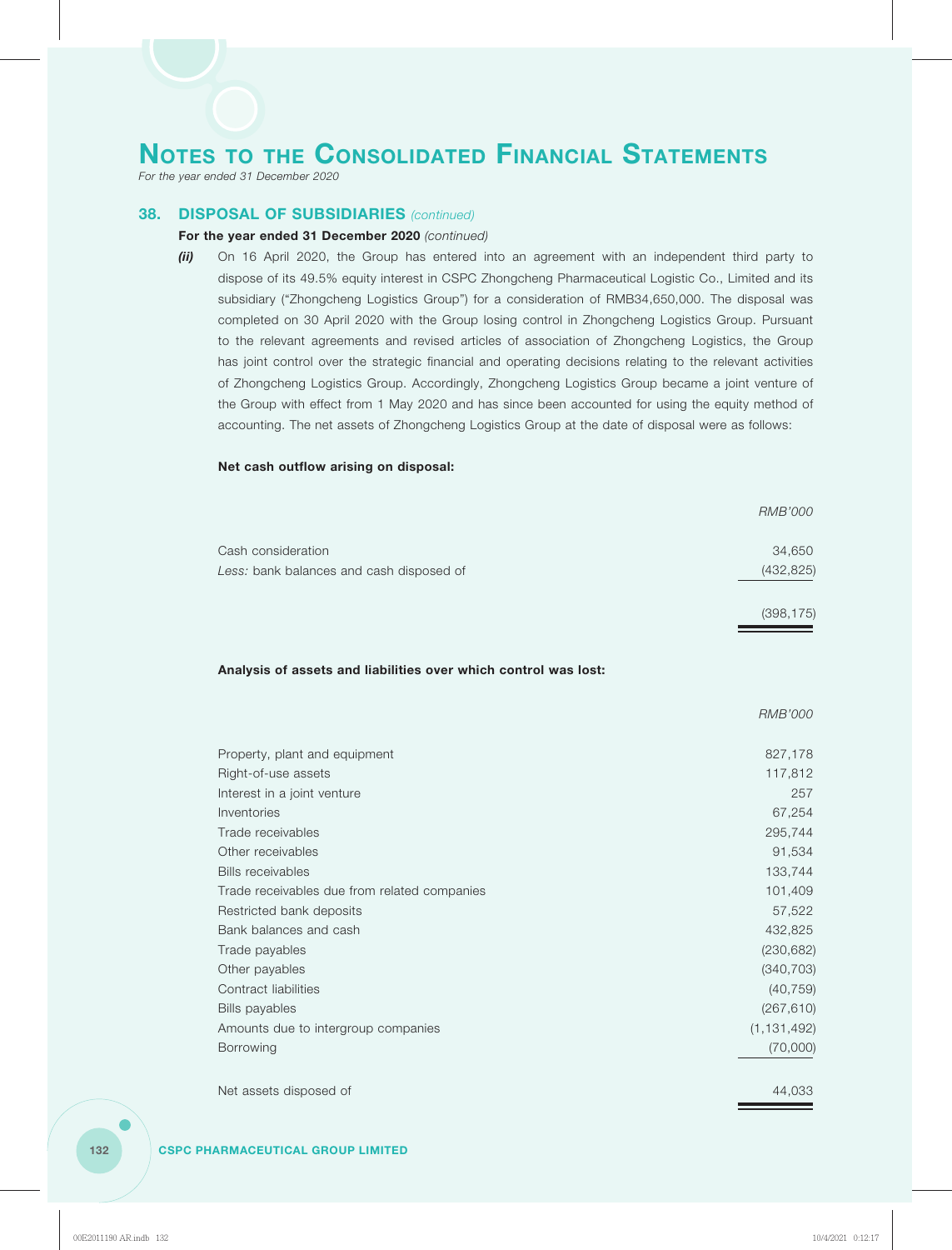*For the year ended 31 December 2020*

# **38. DISPOSAL OF SUBSIDIARIES** *(continued)*

#### **For the year ended 31 December 2020** *(continued)*

*(ii) (continued)*

### **Gain on disposal of a subsidiary:**

|                                                                      | <i>RMB'000</i> |
|----------------------------------------------------------------------|----------------|
| Consideration received                                               | 34,650         |
| Non-controlling interest                                             | 440            |
| Fair value of equity interest retained in Zhongcheng Logistics Group |                |
| at the date of disposal                                              | 36,297         |
| Net assets disposed of                                               | (44, 033)      |
| Gain on disposal                                                     | 27,354         |

**(iii)** The Group lost control over YZY Biopharma upon cancellation of the contractual arrangement with certain shareholders of YZY Biopharma (as mentioned in note 4) on 1 April 2020. Accordingly, YZY Biopharma ceased to be a subsidiary and became an associate of the Group with effect from 1 April 2020 and has been accounted for in the consolidated financial statements using the equity method of accounting. The net assets of YZY Biopharma at the date of deemed disposal were as follows:

### **Analysis of assets and liabilities over which control was lost:**

|                                                                                                               | RMB'000                           |
|---------------------------------------------------------------------------------------------------------------|-----------------------------------|
| Property, plant and equipment<br>Right-of-use assets<br>Goodwill                                              | 77,170<br>9,711<br>38,981         |
| Other intangible assets<br>Inventories                                                                        | 631,906<br>4,129                  |
| Other receivables<br>Bank balances and cash<br>Trade payable                                                  | 8,998<br>9,753<br>(13, 341)       |
| Other payables<br>Amounts due to intergroup companies<br><b>Borrowing</b>                                     | (21, 383)<br>(9, 118)<br>(23,000) |
| Deferred tax liabilities                                                                                      | (96, 921)                         |
| Net assets disposed of                                                                                        | 616,885                           |
| Loss on deemed disposal of a subsidiary:                                                                      |                                   |
| Net assets disposed of<br>Non-controlling interest<br>Fair value of equity interest retained in YZY Biopharma | (616, 885)<br>346,617             |
| at the date of deemed disposal                                                                                | 251,230                           |

Loss on deemed disposal (19,038)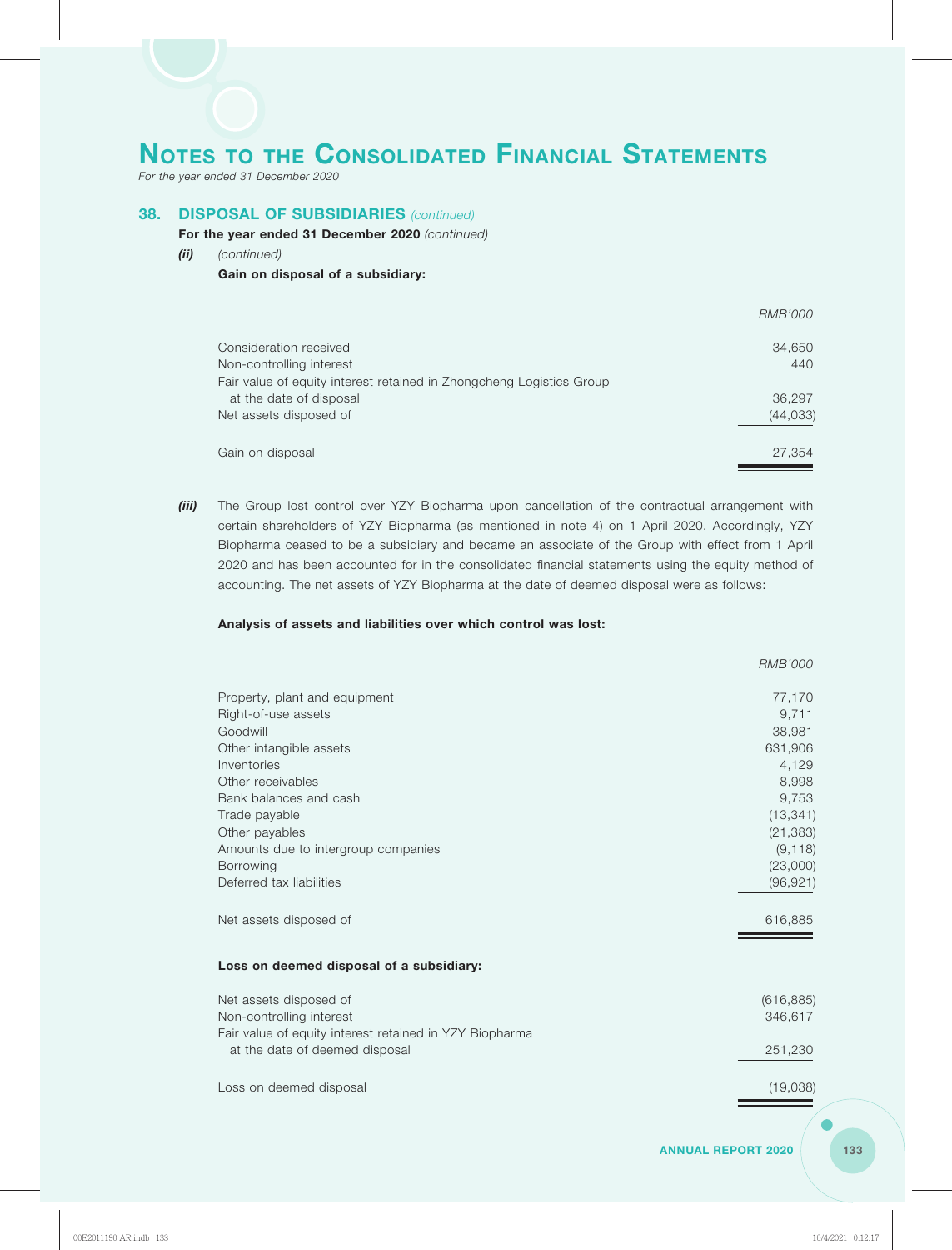*For the year ended 31 December 2020*

## **38. DISPOSAL OF SUBSIDIARIES** *(continued)*

### **For the year ended 31 December 2019**

*(i)* On 28 May 2019, the Group has entered into an agreement with an independent third party to dispose of its entire equity interest in Shijiazhuang Puentang Traditional Chinese Medicine Clinic Co., Ltd. ("Puentang"), for a consideration of RMB10,000,000. The disposal was completed on 28 May 2019 with the Group losing control in Puentang. The net assets of Puentang at the date of disposal were as follows:

### **Net cash inflow arising on disposal:**

|                                          | <i>RMB'000</i> |
|------------------------------------------|----------------|
| Cash consideration                       | 10,000         |
| Less: bank balances and cash disposed of | (925)          |
|                                          | 9,075          |

### **Analysis of assets and liabilities over which control was lost:**

|                                   | RMB'000 |
|-----------------------------------|---------|
| Property, plant and equipment     | 4,022   |
| Inventories                       | 260     |
| Trade receivables                 | 341     |
| Other receivables                 | 215     |
| Bank balances and cash            | 925     |
| Other payables                    | (785)   |
| Net assets disposed of            | 4,978   |
| Gain on disposal of a subsidiary: |         |
| Consideration received            | 10,000  |
| Net assets disposed of            | (4,978) |
|                                   |         |
| Gain on disposal                  | 5,022   |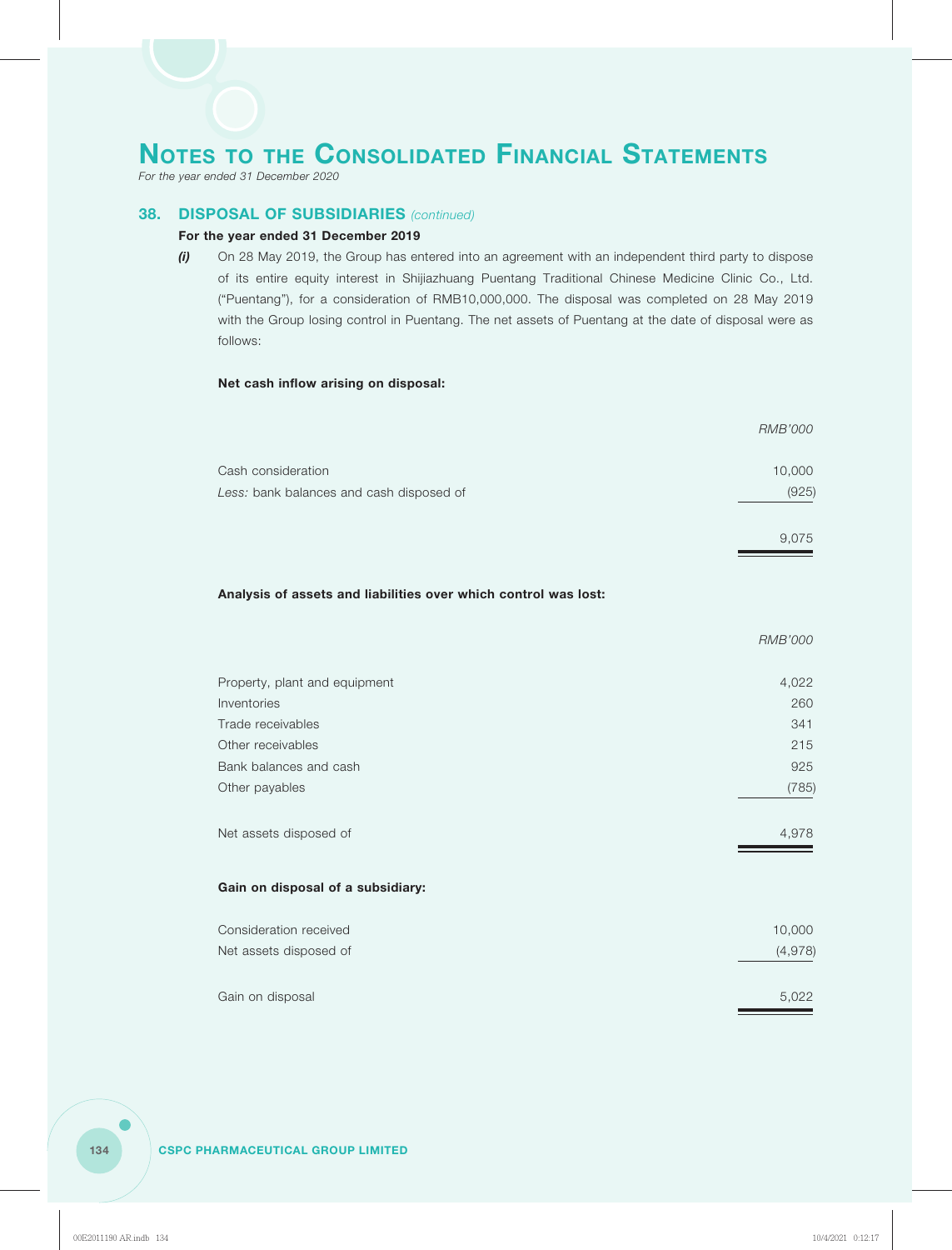*For the year ended 31 December 2020*

### **38. DISPOSAL OF SUBSIDIARIES** *(continued)*

### **For the year ended 31 December 2019** *(continued)*

*(ii)* On 25 October 2019, the Group has entered into an agreement with an independent third party to dispose of its entire equity interest in Loyang Zhongcheng Pharmaceutical Limited ("Loyang Zhongcheng") for a consideration of RMB3,277,000. The disposal was completed on 25 October 2019 with the Group losing control in Loyang Zhongcheng. The net assets of Loyang Zhongcheng at the date of disposal were as follows:

### **Net cash inflow arising on disposal:**

|                                                                 | <b>RMB'000</b> |
|-----------------------------------------------------------------|----------------|
| Cash consideration                                              | 3,277          |
| Less: bank balances and cash disposed of                        | (2,077)        |
|                                                                 | 1,200          |
| Analysis of assets and liabilities over which control was lost: |                |
|                                                                 | <b>RMB'000</b> |
| Other receivables                                               | 420            |
| Bank balances and cash                                          | 2,077          |
| Other payables                                                  | (5)            |
| Net assets disposed of                                          | 2,492          |
| Gain on disposal of a subsidiary:                               |                |
| Consideration received                                          | 3,277          |
| Net assets disposed of                                          | (2, 492)       |

| Gain on disposal | 785 |
|------------------|-----|
|                  |     |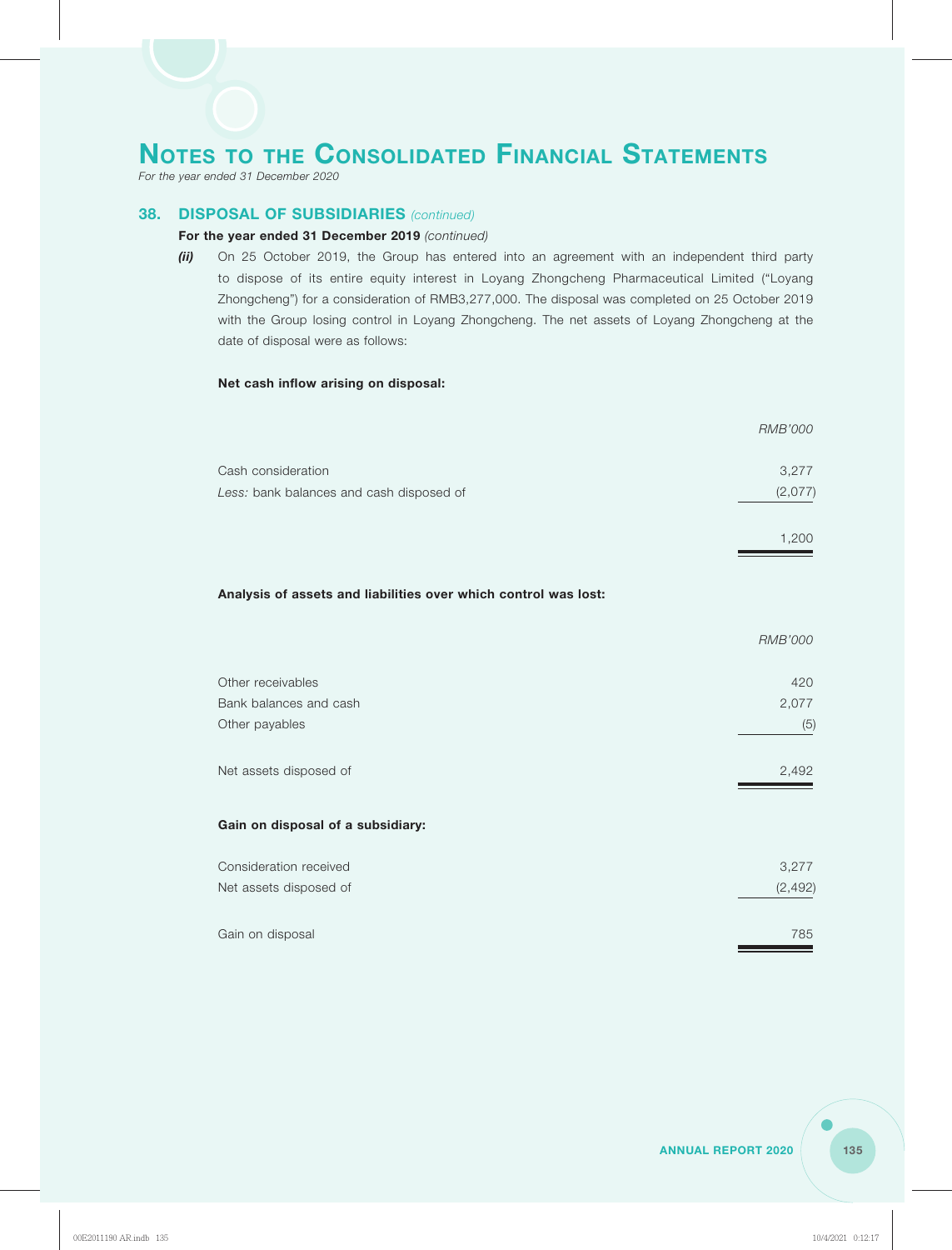*For the year ended 31 December 2020*

# **39. CAPITAL AND OTHER COMMITMENTS**

At the end of the reporting period, the Group had the following capital commitments:

|                                                                            | 2020           | 2019      |
|----------------------------------------------------------------------------|----------------|-----------|
|                                                                            | <b>RMB'000</b> | RMB'000   |
|                                                                            |                |           |
| Capital expenditure in respect of acquisition of property, plant and       |                |           |
| equipment contracted for but not provided in the consolidated financial    |                |           |
| statements                                                                 | 1,458,616      | 1.494.280 |
| Other commitments arising from unlisted equity investments in partnerships | 661,053        | 395.324   |
| Other commitments arising from research and development projects           | 147,873        | 164,700   |
|                                                                            |                |           |

### **40. CAPITAL RISK MANAGEMENT**

The Group manages its capital to ensure that entities in the Group will be able to continue as a going concern while maximising the return to shareholders through the optimisation of the debt and equity balance. The Group's overall strategy remains unchanged from prior year.

The capital structure of the Group consists of net debt, which includes the borrowing as disclosed in note 30 and amounts due to related companies, amount due to an associate and amounts due to joint ventures in note 43, net of cash and cash equivalents, and equity attributable to owners of the Company, comprising issued share capital, accumulated profits and other reserves.

The Directors review the capital structure on a regular basis. As part of this review, the Directors consider the cost of capital and the risks associated with each class of capital. Based on recommendations of the Directors, the Group will balance its overall capital structure through the payment of dividends, new share issues and share buy-backs as well as the issue of new debt and the redemption of existing debt.

### **41. FINANCIAL INSTRUMENTS**

### **41a. Categories of financial instruments**

|                                    | 2020           | 2019           |
|------------------------------------|----------------|----------------|
|                                    | <b>RMB'000</b> | <b>RMB'000</b> |
|                                    |                |                |
| <b>Financial assets</b>            |                |                |
| <b>FVTPL</b>                       |                |                |
| - other financial assets           | 1,239,585      | 592,940        |
| - structured bank deposits         | 1,535,207      | 1,838,159      |
| <b>FVTOCI</b>                      |                |                |
| - other financial assets           | 637,439        | 485,528        |
| - bills receivables                | 1,225,479      |                |
| Amortised cost                     | 12,153,571     | 8,905,699      |
|                                    |                |                |
|                                    |                |                |
| <b>Financial liabilities</b>       |                |                |
| Amortised cost                     | 4,608,898      | 4,604,177      |
| <b>FVTPL</b>                       |                |                |
| - contingent consideration payable | 24,346         | 18,130         |
|                                    |                |                |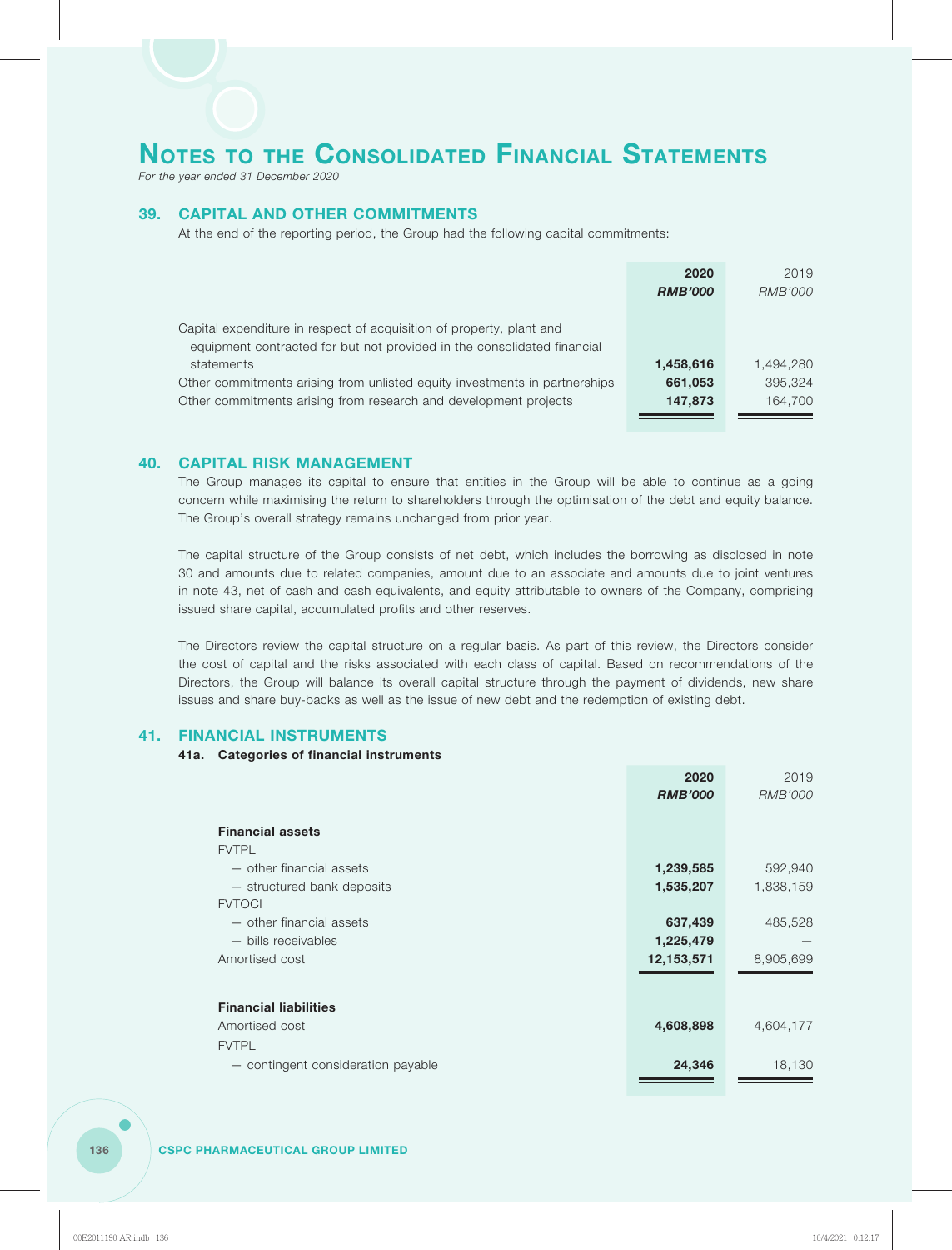*For the year ended 31 December 2020*

### **41. FINANCIAL INSTRUMENTS** *(continued)*

#### **41b. Financial risk management objectives and policies**

The major financial instruments of the Group include trade receivables, bills receivables, other receivables, amounts due from related companies, amounts due from joint ventures, amount due from an associate, other financial assets, bank deposits, structured bank deposits, restricted bank deposits, bank balances and cash, trade payables, other payables, bills payables, amounts due to joint ventures, an associate and related companies and borrowing. Details of these financial instruments are disclosed in respective notes. The risks associated with these financial instruments include market risk (currency risk, interest rate risk and other price risk), credit risk and liquidity risk. The policies on how to mitigate these risks are set out below. The management manages and monitors these exposures to ensure appropriate measures are implemented in a timely and effective manner.

### *Market risk*

*(i) Currency risk*

The Group mainly operates in the PRC with most of the transactions denominated and settled in RMB. However, several subsidiaries of the Company have foreign currency sales, mainly denominated in US\$, listed equity investments denominated in HK\$, unlisted investment in partnerships and funds denominated in US\$ and bank balances and cash denominated in US\$ and HK\$, which expose the Group to foreign currency risk.

The Group currently does not have a foreign currency hedging policy. However, management will monitor foreign exchange exposure closely and consider the use of hedging instruments should the need arise.

The carrying amounts of the Group's foreign currency denominated monetary assets and monetary liabilities at the end of the reporting period are as follows:

|      | <b>Liabilities</b> |                          | <b>Assets</b>  |                |
|------|--------------------|--------------------------|----------------|----------------|
|      | 2020               | 2019                     | 2020           | 2019           |
|      | <b>RMB'000</b>     | <b>RMB'000</b>           | <b>RMB'000</b> | <b>RMB'000</b> |
|      |                    |                          |                |                |
| HK\$ | 7,768              | $\overline{\phantom{m}}$ | 164,701        | 76,230         |
| US\$ | 1,136              | 35,340                   | 876,689        | 639,861        |
|      |                    |                          |                |                |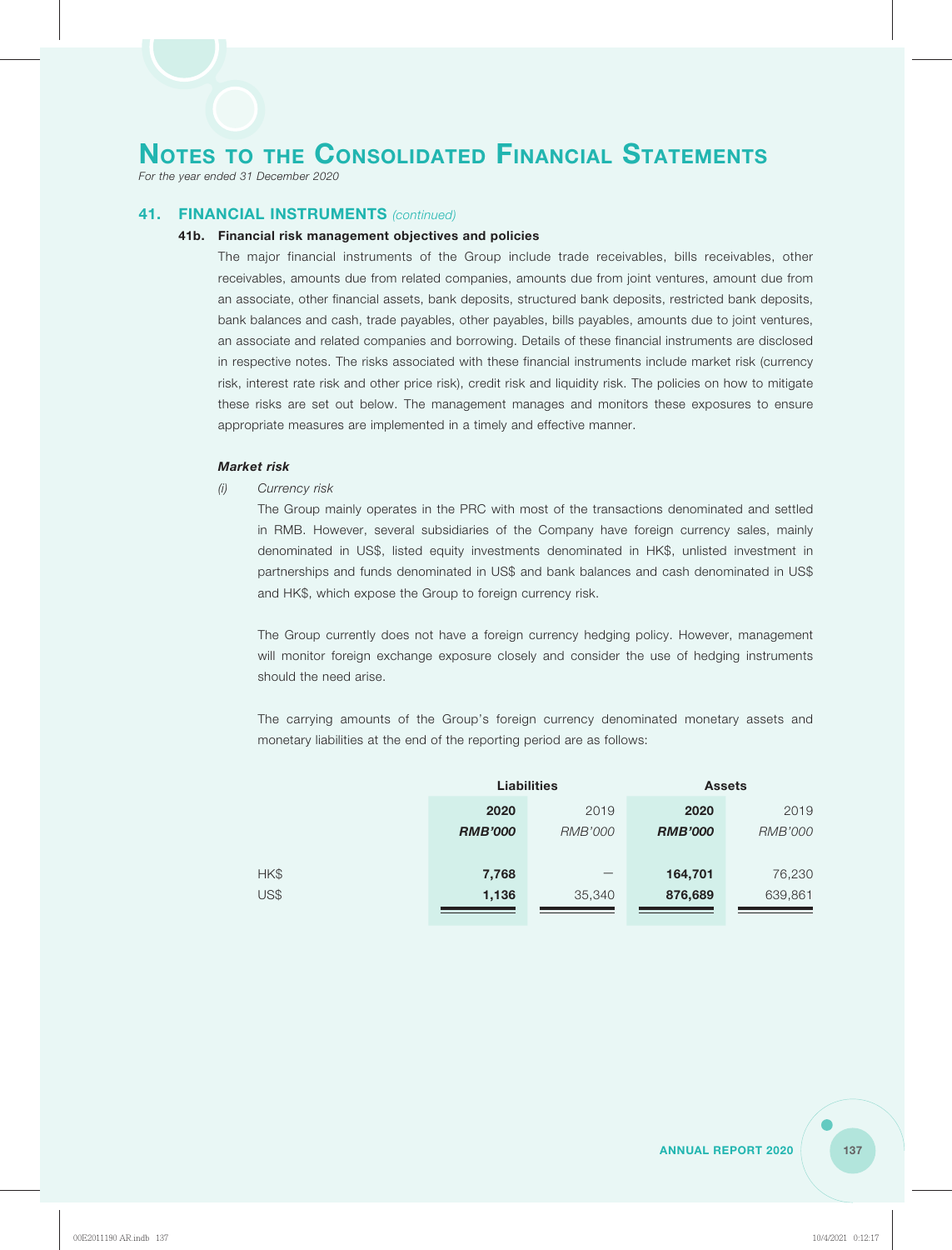*For the year ended 31 December 2020*

# **41. FINANCIAL INSTRUMENTS** *(continued)*

- **41b. Financial risk management objectives and policies** *(continued)*
	- *Market risk (continued)*
	- *(i) Currency risk (continued)* Sensitivity analysis

The Group is mainly exposed to currency risk of HK\$ and US\$.

The following table details the Group's sensitivity to a 5% (2019: 5%) increase and decrease in RMB against HK\$ and US\$ is the sensitivity rate used when reporting foreign currency risk internally to key management personnel and represents management's assessment of the reasonably possible change in foreign exchange rates. The sensitivity analysis includes only outstanding foreign currency denominated monetary items and adjusts their translation at the year-end for a 5% (2019: 5%) change in foreign currency rates. The post-tax profit would decrease by the below amounts where RMB strengthens 5% (2019: 5%) against the relevant currency. For a 5% (2019: 5%) weakening of RMB against the relevant currency, there would be an equal and opposite impact on the post-tax profit and other equity.

|                 | HK\$ Impact (i) |                | US\$ Impact (ii) |                |
|-----------------|-----------------|----------------|------------------|----------------|
|                 | 2020            | 2019           | 2020             | 2019           |
|                 | <b>RMB'000</b>  | <i>RMB'000</i> | <b>RMB'000</b>   | <i>RMB'000</i> |
|                 |                 |                |                  |                |
| Post-tax profit | (6, 277)        | (3,049)        | (35, 022)        | (24, 181)      |
|                 |                 |                |                  |                |

- (i) This is mainly attributable to the exposure to outstanding HK\$ denominated bank balances not subject to cash flow hedges at the end of the reporting period.
- (ii) This is mainly attributable to the exposure to outstanding US\$ denominated bank balances and trade receivables not subject to cash flow hedges at the end of the reporting period.

### *(ii) Interest rate risk*

The Group is exposed to fair value interest rate risk primarily in relation to the fixed-rate bank borrowing (see note 30 for details of this borrowing), which was raised from a bank in the PRC and lease liabilities (see note 32 for details). The Group is also exposed to cash flow interest rate risk in relation to variable-rate bank balances.

No sensitivity is presented for variable-rate bank balances and fixed-rate bank borrowing as the Directors considered that the relevant interest rate risk is minimal.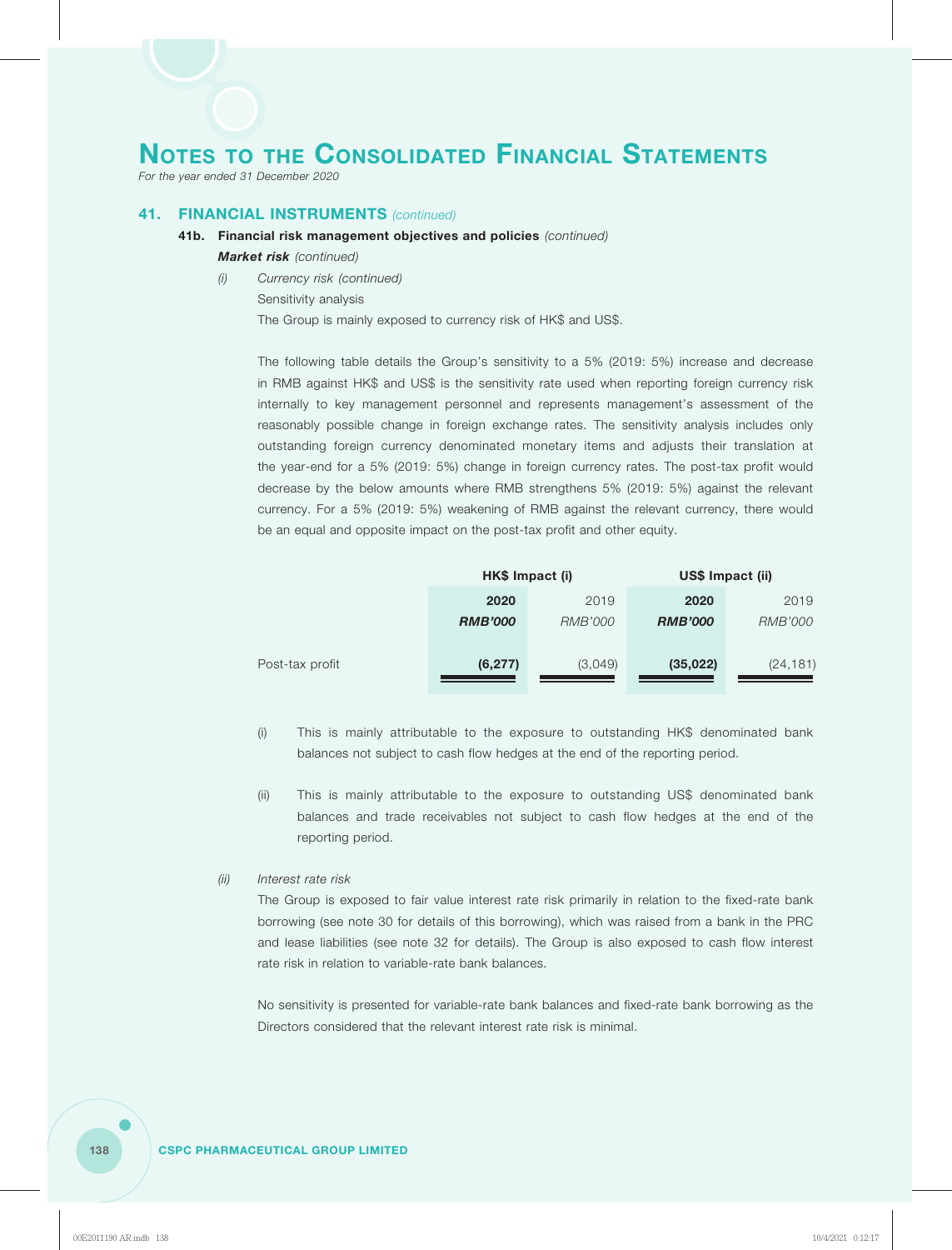*For the year ended 31 December 2020*

## **41. FINANCIAL INSTRUMENTS** *(continued)*

#### **41b. Financial risk management objectives and policies** *(continued)*

- *Market risk (continued)*
- *(iii) Other price risk*

The Group is exposed to equity price risk through its investments in listed equity securities for long-term strategic purposes which had been designated as FVTOCI. The Group has appointed a special team to monitor the price risk.

#### Sensitivity analysis

The sensitivity analyses below have been determined based on the exposure to equity price risk at the reporting date.

If the prices of the respective listed equity instruments had been 5% (2019: 5%) higher/lower:

• Other reserves would increase/decrease by RMB1,805,000 (2019: RMB2,106,000) for the Group as a result of the changes in fair value of the listed equity investments measured at FVTOCI.

#### *Credit risk and impairment assessment*

As at 31 December 2020, the maximum exposure to credit risk by the Group which will cause a financial loss to the Group due to failure to discharge an obligation by the counterparties is arising from the carrying amounts of the respective recognised financial assets as stated in the consolidated statement of financial position.

The Group has concentration of credit risk on liquid funds which are deposited with several banks with high credit ratings.

The Group's concentration of credit risk by geographical locations on trade receivables is mainly in the PRC. The Group has concentration of credit risk as 23% (31 December 2019: 31%) and 36% (31 December 2019: 44%) of the total trade receivables was due from the Group's largest customer and the five largest customers respectively.

#### *Trade receivables arising from contracts with customers*

In order to minimise the credit risk, the management of the Group has delegated a team responsible for determination of credit limits and credit approvals. Before accepting any new customer, the Group assesses the potential customer's credit quality and defines credit limits by customer. Limits attributed to customers are reviewed twice a year.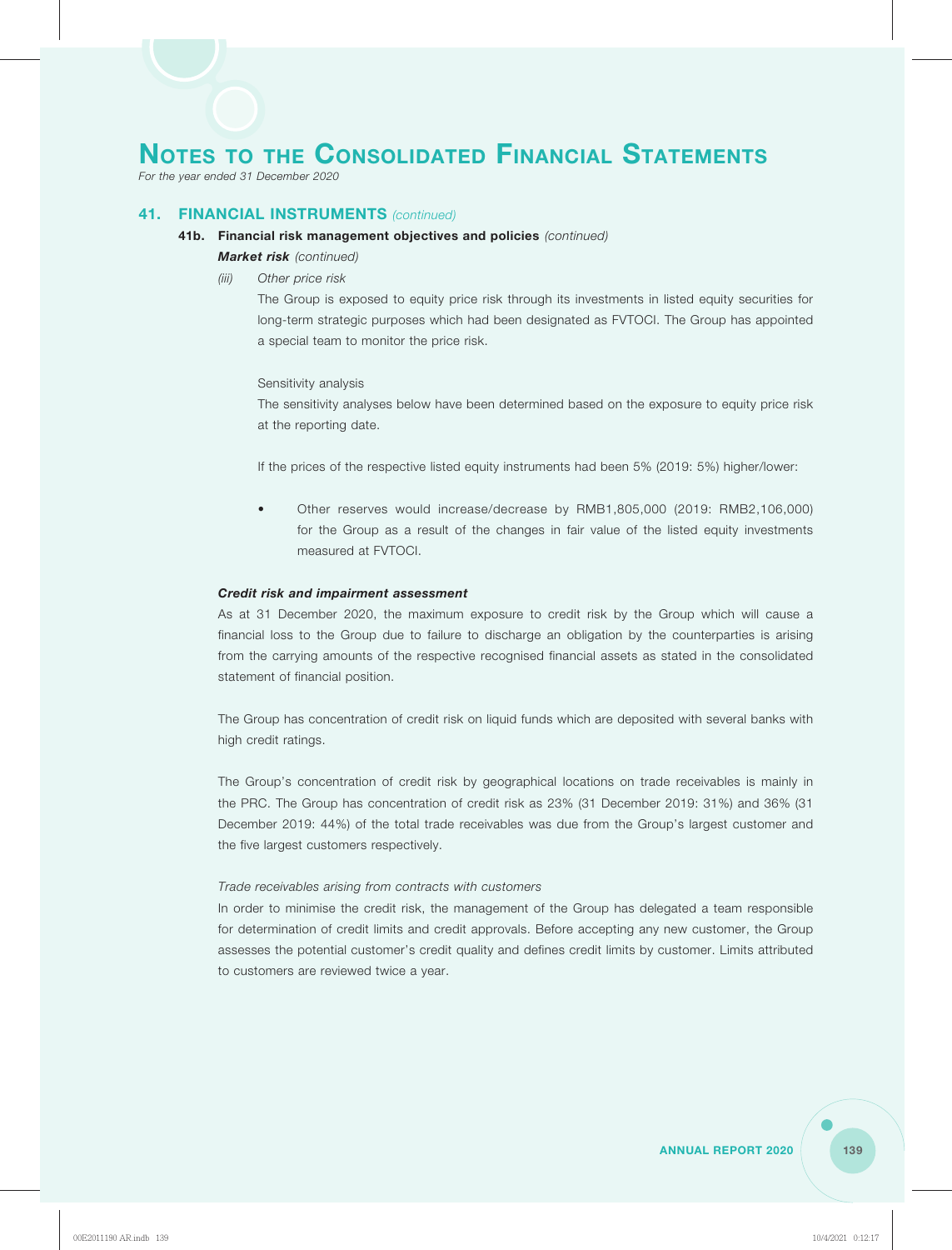*For the year ended 31 December 2020*

## **41. FINANCIAL INSTRUMENTS** *(continued)*

# **41b. Financial risk management objectives and policies** *(continued) Credit risk and impairment assessment (continued)*

#### *Trade receivables arising from contracts with customers (continued)*

Other monitoring procedures are in place to ensure that follow-up action is taken to recover overdue debts. In addition, the Group has applied the simplified approach to measure the loss allowance at lifetime ECL. Except for trade receivables with significant outstanding and credit-impaired balances which are assessed individually, the Group determines the ECL on the remaining balances by using a provision matrix grouped by common risk characteristic. As part of the Group's credit risk management, the Group uses debtors' aging to assess the impairment for its customers in relation to its operation because these customers consist of a large number of small customers with common risk characteristics that are representative of the customers' abilities to pay all amounts due in accordance with the contractual terms. Loss allowance amount of the credit-impaired trade receivables is measured as the difference between the asset's carrying amount and the present value of estimated future cash flows with the consideration of expected future credit losses. In this regard, the Directors consider that the Group's credit risk is significantly reduced.

Trade receivables with significant outstanding balances individually and with aggregate gross carrying amount of RMB1,067,797,000 as at 31 December 2020 (2019: RMB1,224,779,000) are assessed individually. These balances are from counterparties which have low risk of default and usually settle within credit period. The exposure to credit risk for these balances are assessed within lifetime ECL with an average loss rate of approximately 0.02% (2019: 0.03%), impairment allowance of RMB259,000 (2019: RMB317,000) was provided by the Group as at 31 December 2020. Trade receivables with credit-impaired and with aggregate gross carrying amount of RMB6,240,000 as at 31 December 2020 (2019: nil) are assessed individually and impairment allowance of RMB6,240,000 (2019: nil) was provided by the Group as at 31 December 2020.

The remaining trade receivables with gross carrying amount of RMB1,347,258,000 (2019: RMB1,048,751,000) are assessed based on debtors' aging. The following table provides information about the exposure to credit risk for trade receivables which are assessed within lifetime ECL (not credit-impaired) as at 31 December 2020 and 2019.

| Average loss rate           |        |        |                |           |  |  |
|-----------------------------|--------|--------|----------------|-----------|--|--|
|                             | 2020   | 2019   | 2020           | 2019      |  |  |
|                             |        |        | <b>RMB'000</b> | RMB'000   |  |  |
|                             |        |        |                |           |  |  |
| Current (not past due)      | 0.12%  | 0.13%  | 1,167,113      | 923,474   |  |  |
| $1 - 270$ days past due     | 4.92%  | 4.46%  | 172,784        | 112,015   |  |  |
| More than 270 days past due | 81.34% | 62.86% | 7,361          | 13,262    |  |  |
|                             |        |        |                |           |  |  |
|                             |        |        | 1,347,258      | 1,048,751 |  |  |

#### **Gross carrying amount**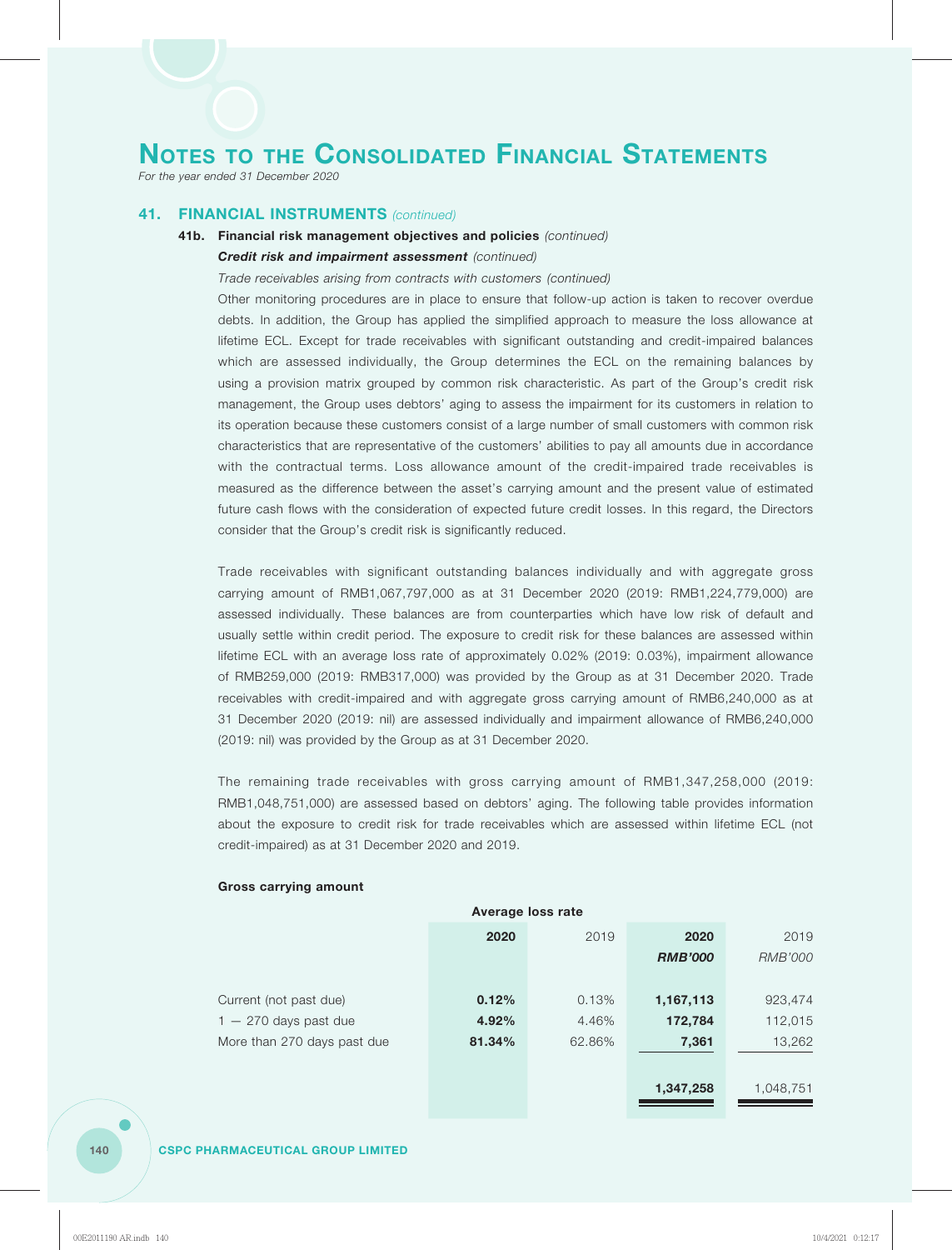*For the year ended 31 December 2020*

## **41. FINANCIAL INSTRUMENTS** *(continued)*

# **41b. Financial risk management objectives and policies** *(continued) Credit risk and impairment assessment (continued)*

#### *Trade receivables arising from contracts with customers (continued)*

The estimated loss rates are based on historical observed default rates over the expected life of the trade receivables and are adjusted for forward-looking information that is available without undue cost or effort. The grouping is regularly reviewed by management to ensure relevant information about specific trade receivable is updated.

As at 31 December 2020, the Group provided RMB15,937,000 (2019: RMB14,369,000) impairment allowance for trade receivables based on the provision matrix other than those significant outstanding balances. Impairment allowance of RMB6,240,000 (2019: nil) was made on credit-impaired debtors.

The following table shows the movement in lifetime ECL that has been recognised for trade receivables under the simplified approach.

|                              | <b>Lifetime ECL</b> | <b>Lifetime</b>     |              |
|------------------------------|---------------------|---------------------|--------------|
|                              | (not credit-        | <b>ECL</b> (credit- |              |
|                              | impaired)           | impaired)           | <b>Total</b> |
|                              | RMB'000             | RMB'000             | RMB'000      |
| At 1 January 2019            | 12,061              |                     | 12,061       |
| Impairment losses recognised | 14,686              |                     | 14,686       |
| Impairment losses reversed   | (12,061)            |                     | (12,061)     |
|                              |                     |                     |              |
| At 31 December 2019          | 14,686              |                     | 14,686       |
| Transfer to credit-impaired  | (5, 761)            | 5,761               |              |
| Impairment losses recognised | 18,139              | 2,422               | 20,561       |
| Impairment losses reversed   | (10, 868)           |                     | (10, 868)    |
| Write-offs                   |                     | (1, 943)            | (1, 943)     |
| At 31 December 2020          | 16,196              | 6,240               | 22,436       |

The Group writes off a trade receivable when there is information indicating that the debtor is in severe financial difficulty and there is no realistic prospect of recovery, e.g. when the debtor has been placed under liquidation or has entered into bankruptcy proceedings, or when the trade receivable is over two years past due, whichever occurs earlier.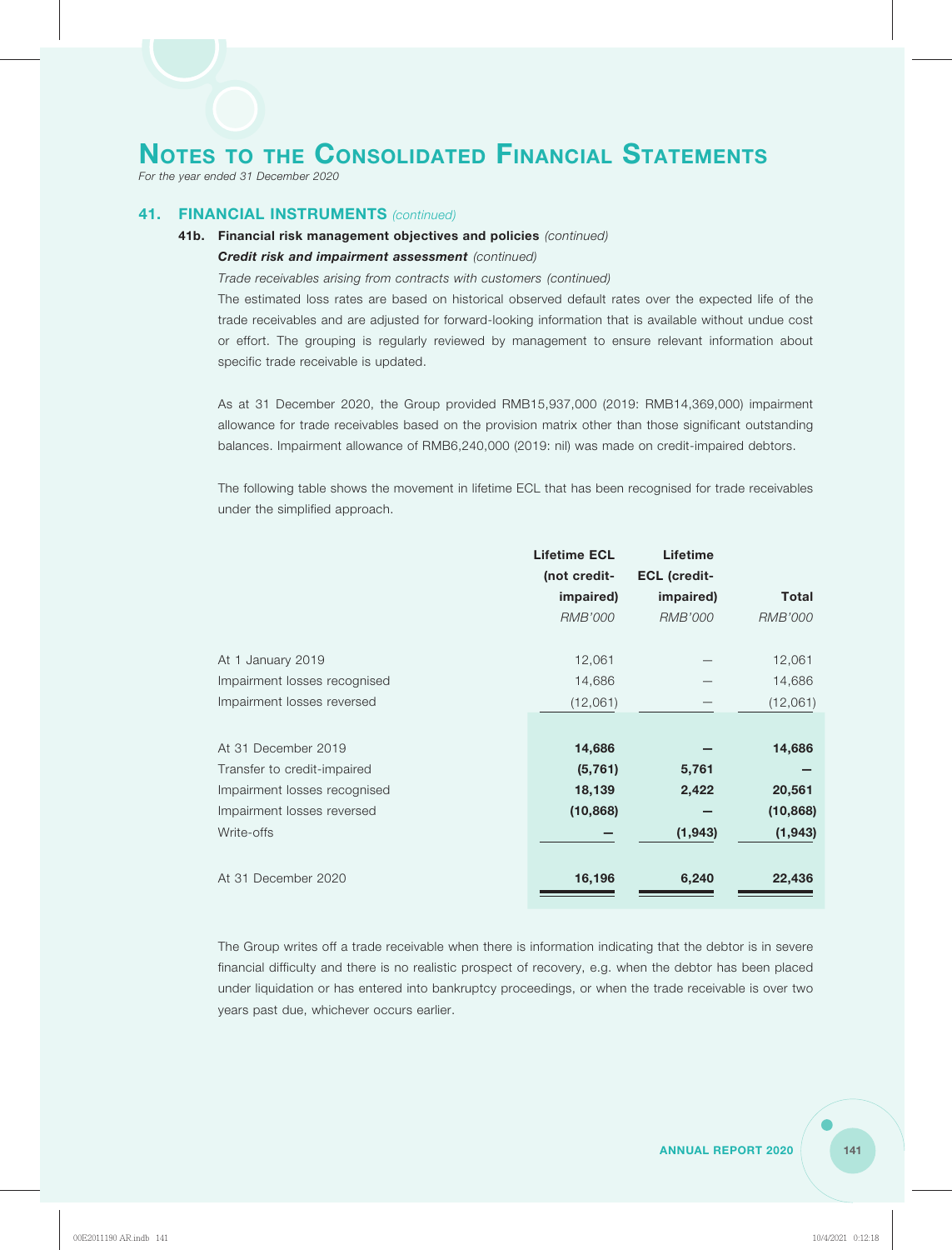*For the year ended 31 December 2020*

### **41. FINANCIAL INSTRUMENTS** *(continued)*

# **41b. Financial risk management objectives and policies** *(continued) Credit risk and impairment assessment (continued)*

#### *Bank deposits/bank balances/restricted bank deposits/structured bank deposits*

The credit risks on bank deposits, bank balances, restricted bank deposits and structured bank deposits are limited because the counterparties are banks/financial institutions with high credit ratings assigned by independent credit-rating agencies. The Group measures the loss allowance at 12m ECL as there has been no significant increase in credit risk since initial recognition. As at 31 December 2020, the gross carrying amounts of bank deposits, bank balances, restricted bank deposits and structured bank deposits are RMB430,000,000, RMB7,259,458,000, RMB36,571,000 and RMB1,535,207,000, respectively (2019: nil, RMB4,118,236,000, RMB186,293,000 and RMB1,838,159,000, respectively) and the 12m ECL is considered immaterial for both years.

#### *Bills receivables*

The credit risk of bills receivables is limited because the counterparties are mainly banks/financial institutions with high credit ratings assigned by independent credit-rating agencies. The Group measures the loss allowance at 12m ECL as there has been no significant increase in credit risk since initial recognition. As at 31 December 2020, the gross carrying amount of bills receivables is RMB764,070,000 (2019: RMB1,993,083,000) and the 12m ECL is considered immaterial for both years.

#### *Amounts due from related companies*

In order to minimise the credit risk, the Group will assess the credit quality of related companies. Other monitoring procedures are also in place to ensure that follow-up action is taken to recover overdue debts. The Group measures the loss allowance at lifetime ECL. As at 31 December 2020, the gross carrying amounts of trade receivables due from related companies is RMB144,260,000 (2019: RMB140,183,000).

For the purpose of impairment assessment for trade receivables and other receivables from related companies, the lifetime ECL and 12m ECL are considered to be immaterial after considering counterparties' financial background and creditability.

#### *Amounts due from joint ventures*

The Group measures the loss allowance at 12m ECL as there has been no significant increase in credit risk since initial recognition. As at 31 December 2020, the gross carrying amount of amounts due from joint ventures is RMB924,511,000 (2019: RMB219,827,000). Impairment of RMB37,500,000 (2019: RMB10,767,000) on amounts due from joint ventures was provided by the Group as at 31 December 2020.

For the purpose of impairment assessment for amounts due from joint ventures, exposure to credit risk for those balances are assessed individually with 12m ECL.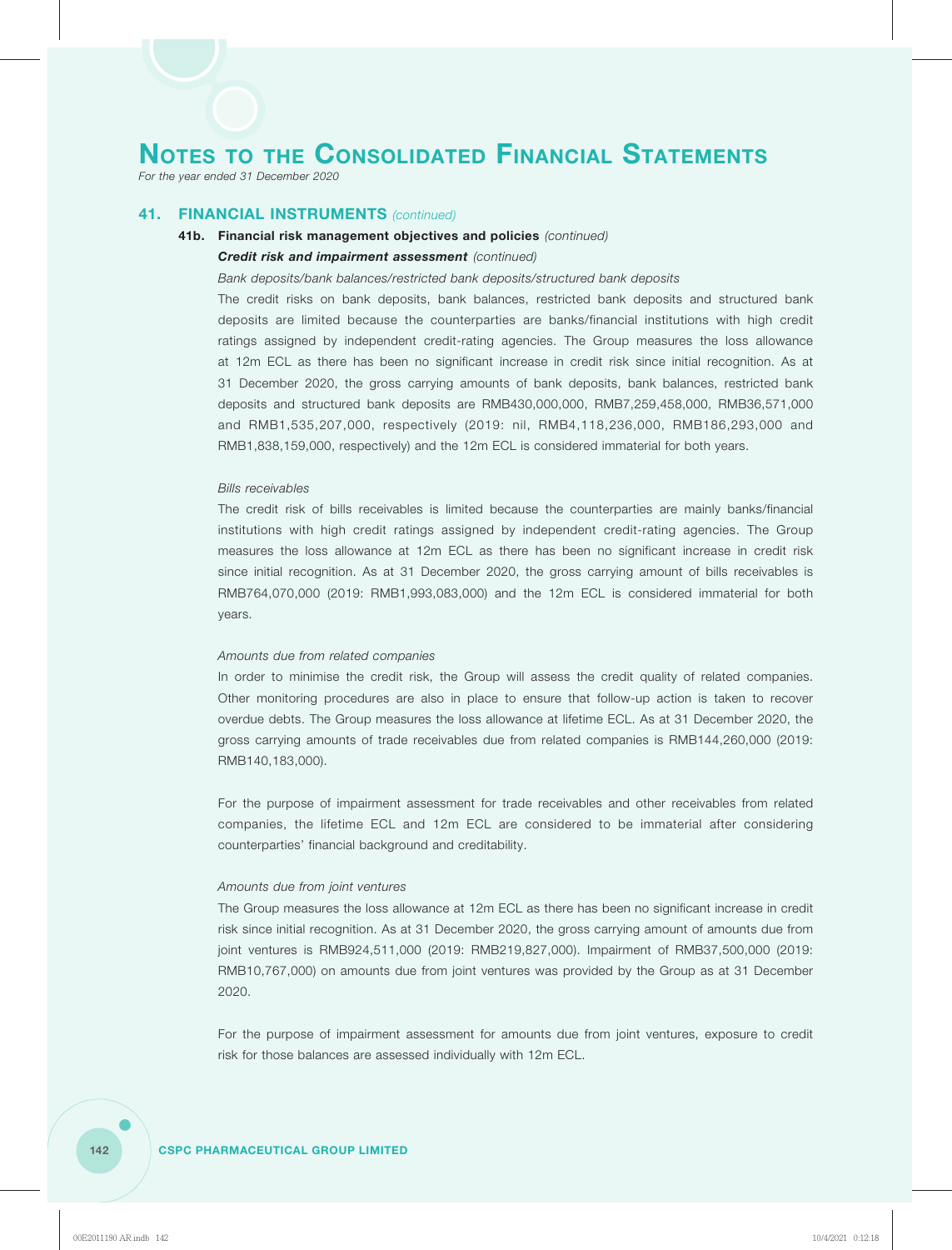*For the year ended 31 December 2020*

## **41. FINANCIAL INSTRUMENTS** *(continued)*

## **41b. Financial risk management objectives and policies** *(continued) Credit risk and impairment assessment (continued)*

#### *Amount due from an associate*

The Group measures the loss allowance at 12m ECL as there has been no significant increase in credit risk since initial recognition. As at 31 December 2020, the gross carrying amount of amount due from an associate is RMB82,428,000 (2019: nil).

The Group regularly monitors the business performance of the associate. The Group's credit risk in this balance is mitigated after considering associate's financial background and creditability. For the year ended 31 December 2020, the Group assessed the ECL for amount due from an associate is insignificant and thus no loss allowance is recognised.

#### *Other receivables*

For other receivables which represented consideration receivable for disposal of a subsidiary, the management believes that there are no significant increase in credit risk of these amounts since initial recognition and the Group provided impairment based on 12m ECL. Impairment of RMB1,694,000 (2019: nil) was provided by the Group as of 31 December 2020.

#### *Liquidity risk*

In the management of the liquidity risk, the Group monitors and maintains a level of cash and cash equivalents deemed adequate by the management to finance the operations of the Group and mitigate the effects of fluctuations in cash flows. The management monitors the utilisation of bank borrowing and ensures compliance with the relevant loan covenants.

As at 31 December 2020, the Group has available unutilised bank loan facilities of RMB373,800,000 (2019: RMB497,500,000). Details of which are set out in note 30.

The following table details the Group's remaining contractual maturity for its non-derivative financial liabilities and derivative instrument. The table has been drawn up based on the undiscounted cash flows of the financial liabilities based on the earliest date on which the Group can be required to pay.

The table includes both interest and principal cash flows. To the extent that interest flows are floating rate, the undiscounted amount is derived from rate curve at the end of the reporting period.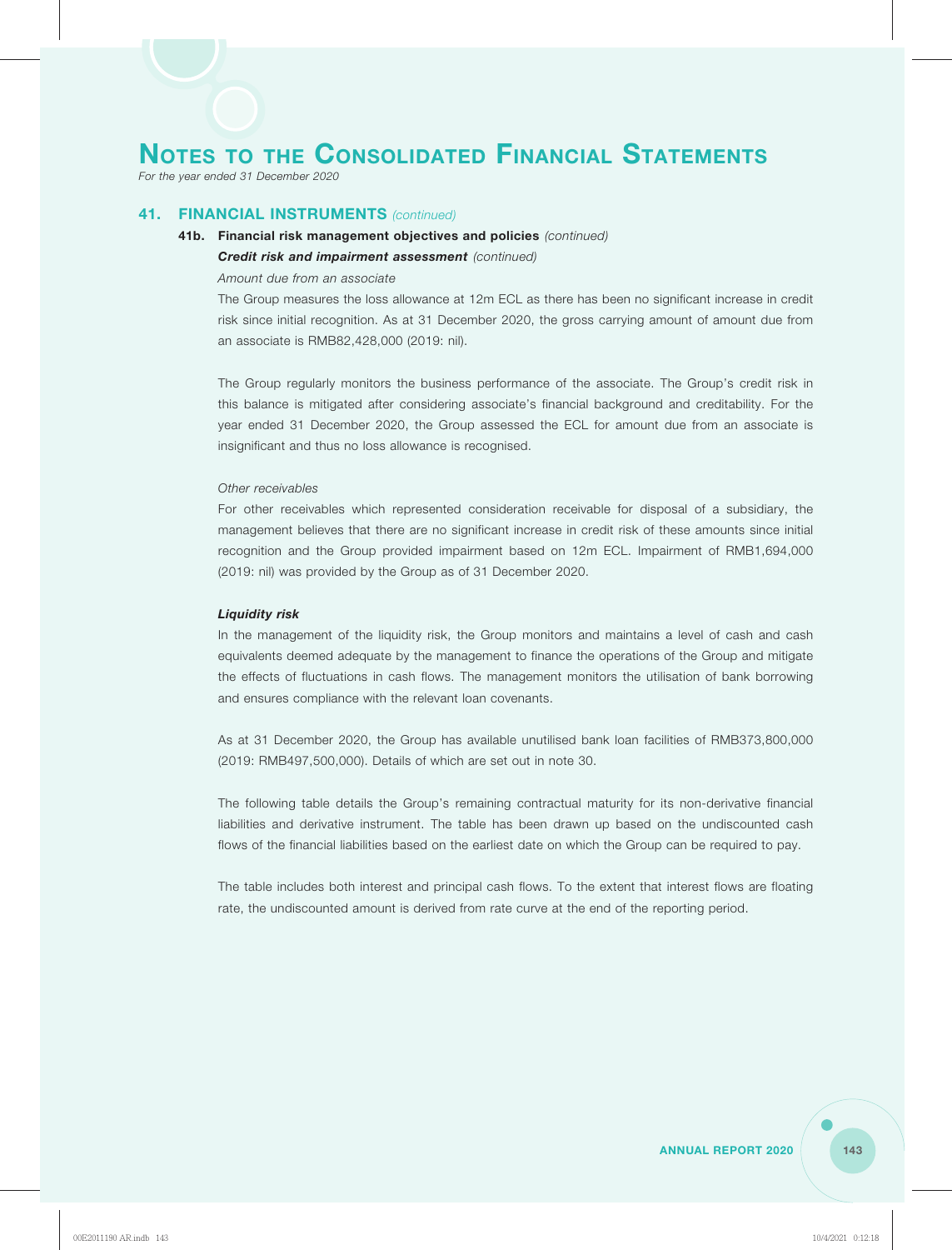*For the year ended 31 December 2020*

#### **41. FINANCIAL INSTRUMENTS** *(continued)*

#### **41b. Financial risk management objectives and policies** *(continued)*

#### *Liquidity risk (continued)*

#### **As at 31 December 2020**

|                                  | Weighted<br>average<br>effective<br>interest rate<br>$\%$ | Less than<br>1 month<br>or on<br>demand<br><b>RMB'000</b> | $1 - 3$<br>months<br><b>RMB'000</b> | 3 months<br>to<br>1 year<br><b>RMB'000</b> | $1 - 3$<br>years<br><b>RMB'000</b> | More<br>than 3<br>years<br><b>RMB'000</b> | Total<br>undiscounted<br>cash flows<br><b>RMB'000</b> | Carrying<br>amount<br><b>RMB'000</b> |
|----------------------------------|-----------------------------------------------------------|-----------------------------------------------------------|-------------------------------------|--------------------------------------------|------------------------------------|-------------------------------------------|-------------------------------------------------------|--------------------------------------|
| Non-derivative financial         |                                                           |                                                           |                                     |                                            |                                    |                                           |                                                       |                                      |
| liabilities                      |                                                           |                                                           |                                     |                                            |                                    |                                           |                                                       |                                      |
| Trade payables                   |                                                           | 192,876                                                   | 1,011,690                           |                                            |                                    |                                           | 1,204,566                                             | 1,204,566                            |
| Other payables                   | -                                                         | 3,015,534                                                 |                                     |                                            |                                    |                                           | 3,015,534                                             | 3,015,534                            |
| <b>Bills payables</b>            |                                                           |                                                           | 22,000                              | 15,000                                     |                                    |                                           | 37,000                                                | 37,000                               |
| Amounts due to joint ventures    | -                                                         | 239,630                                                   |                                     |                                            |                                    |                                           | 239,630                                               | 239,630                              |
| Amounts due to related           |                                                           |                                                           |                                     |                                            |                                    |                                           |                                                       |                                      |
| companies                        |                                                           | 13,168                                                    |                                     |                                            |                                    |                                           | 13,168                                                | 13,168                               |
| Borrowing                        |                                                           |                                                           |                                     |                                            |                                    |                                           |                                                       |                                      |
| - fixed-rate                     | 2.1                                                       |                                                           | 99,556                              |                                            |                                    |                                           | 99,556                                                | 99,000                               |
| Lease liabilities                | 4.4                                                       | 16,961                                                    | 14,567                              | 94,506                                     | 74,423                             | 31,546                                    | 232,003                                               | 217,714                              |
|                                  |                                                           |                                                           |                                     |                                            |                                    |                                           |                                                       |                                      |
|                                  |                                                           | 3,478,169                                                 | 1,147,813                           | 109,506                                    | 74,423                             | 31,546                                    | 4,841,457                                             | 4,826,612                            |
|                                  |                                                           |                                                           |                                     |                                            |                                    |                                           |                                                       |                                      |
| <b>Derivative</b>                |                                                           |                                                           |                                     |                                            |                                    |                                           |                                                       |                                      |
| Contingent consideration payable | 4.9                                                       | 24,346                                                    |                                     |                                            |                                    |                                           | 24,346                                                | 24,346                               |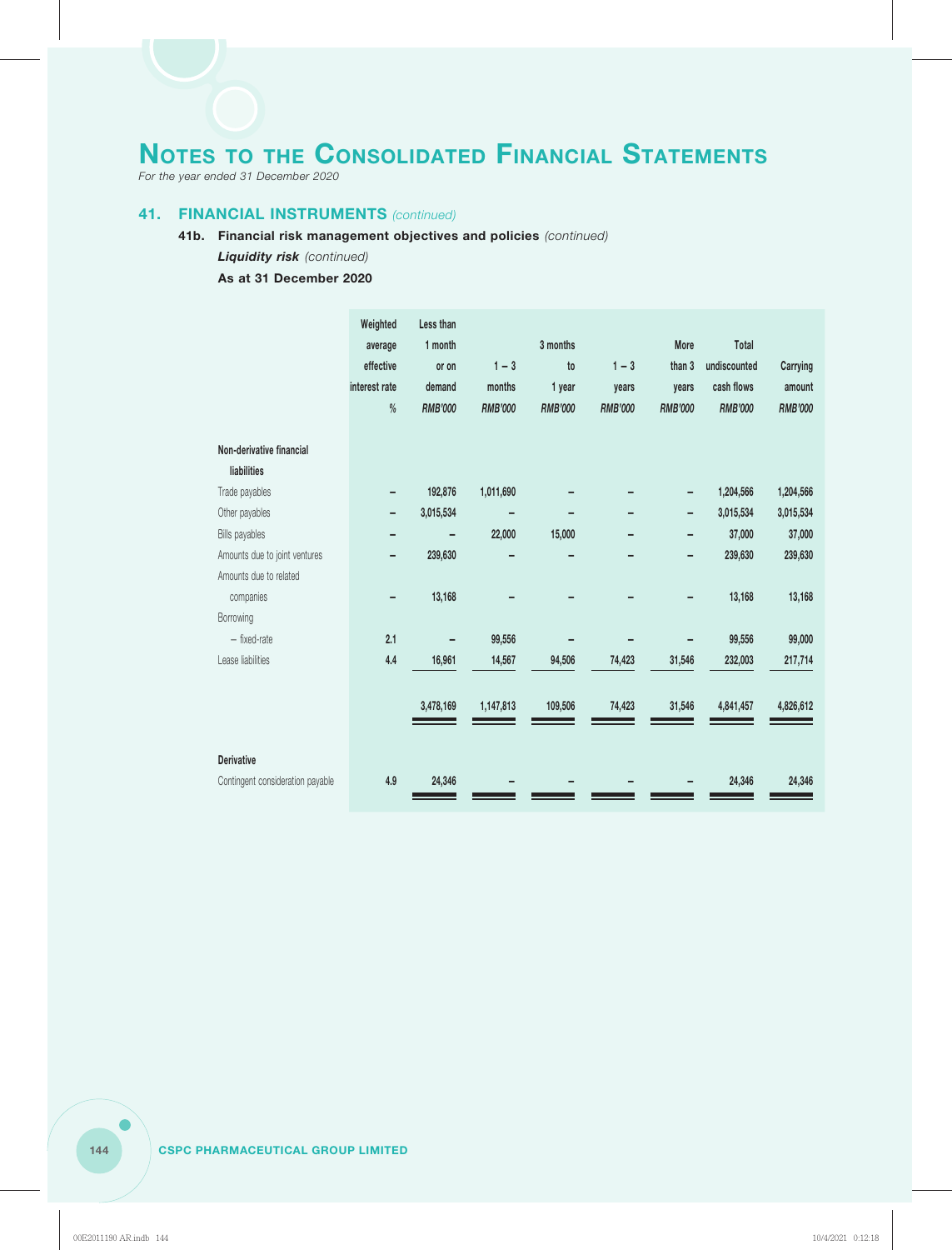*For the year ended 31 December 2020*

#### **41. FINANCIAL INSTRUMENTS** *(continued)*

#### **41b. Financial risk management objectives and policies** *(continued)*

#### *Liquidity risk (continued)*

#### **As at 31 December 2019**

|                               | Weighted                 | Less than |                          |          |         |                          |              |           |
|-------------------------------|--------------------------|-----------|--------------------------|----------|---------|--------------------------|--------------|-----------|
|                               | average                  | 1 month   |                          | 3 months |         | More                     | Total        |           |
|                               | effective                | or on     | $1 - 3$                  | to       | $1 - 3$ | than 3                   | undiscounted | Carrying  |
|                               | interest rate            | demand    | months                   | 1 year   | years   | years                    | cash flows   | amount    |
|                               | $\%$                     | RMB'000   | RMB'000                  | RMB'000  | RMB'000 | RMB'000                  | RMB'000      | RMB'000   |
| Non-derivative financial      |                          |           |                          |          |         |                          |              |           |
| liabilities                   |                          |           |                          |          |         |                          |              |           |
| Trade payables                |                          | 169,183   | 941,700                  |          |         | —                        | 1,110,883    | 1,110,883 |
| Other payables                |                          | 2,913,998 | $\overline{\phantom{0}}$ |          |         | $\overline{\phantom{0}}$ | 2,913,998    | 2,913,998 |
| <b>Bills payables</b>         |                          | 1,820     | 54,024                   | 260,293  |         | —                        | 316,137      | 316,137   |
| Amount due to a joint venture |                          | 104,678   |                          |          |         | —                        | 104,678      | 104,678   |
| Amounts due to related        |                          |           |                          |          |         |                          |              |           |
| companies                     | $\overline{\phantom{0}}$ | 10,854    |                          |          |         | $\overline{\phantom{0}}$ | 10,854       | 10,854    |
| Amount due to an associate    |                          | 124,627   |                          |          |         | $\overline{\phantom{0}}$ | 124,627      | 124,627   |
| Borrowing                     |                          |           |                          |          |         |                          |              |           |
| - fixed-rate                  | 5.2                      |           | 263                      | 23,217   |         |                          | 23,480       | 23,000    |
| Lease liabilities             | 4.4                      | 8,051     | 14,776                   | 62,908   | 94,111  | 1,855                    | 181,701      | 164,535   |
|                               |                          | 3,333,211 | 1,010,763                | 346,418  | 94,111  | 1,855                    | 4,786,358    | 4,768,712 |
| <b>Derivative</b>             |                          |           |                          |          |         |                          |              |           |
| Contingent consideration      |                          |           |                          |          |         |                          |              |           |
| payable                       | 4.9                      | 18,130    |                          |          | 14,608  |                          | 32,738       | 32,053    |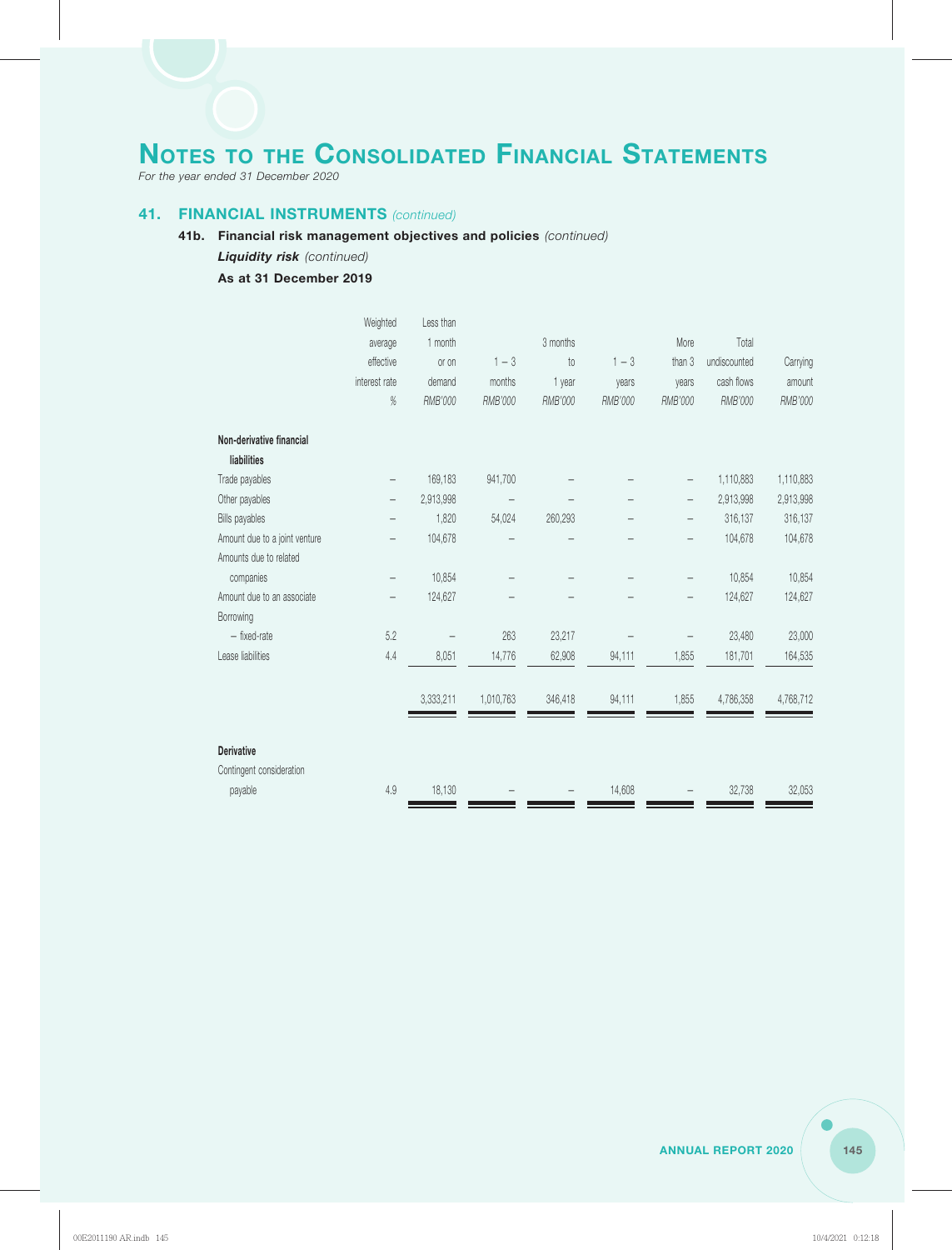*For the year ended 31 December 2020*

#### **41. FINANCIAL INSTRUMENTS** *(continued)*

#### **41c. Fair value measurement of financial instruments**

### *(i) Fair value of the Group's financial assets that are measured at fair value on a recurring basis*

Some of the Group's financial assets and financial liabilities are measured at fair value at the end of each reporting period. The following table gives information about how the fair values of these financial assets and financial liabilities are determined (in particular, the valuation technique(s) and inputs used).

| Financial assets/   |                 |                  | <b>Fair value</b> | <b>Valuation techniques</b>  | Significant<br>unobservable | Relationship of<br>unobservable inputs |  |
|---------------------|-----------------|------------------|-------------------|------------------------------|-----------------------------|----------------------------------------|--|
| financial liability |                 | Fair value as at | hierarchy         | and key input(s)             | input(s)                    | to fair value                          |  |
|                     | 31              | 31               |                   |                              |                             |                                        |  |
|                     | <b>December</b> | December         |                   |                              |                             |                                        |  |
|                     | 2020            | 2019             |                   |                              |                             |                                        |  |
|                     | <b>RMB'000</b>  | RMB'000          |                   |                              |                             |                                        |  |
|                     |                 |                  |                   |                              |                             |                                        |  |
| Equity securities   |                 | 536              | Level 1           | Quoted bid prices in an      | N/A                         | N/A                                    |  |
| listed in the PRC   |                 |                  |                   | active market.               |                             |                                        |  |
| Equity securities   | 36,102          | 42,120           | Level 1           | Quoted bid prices in an      | N/A                         | N/A                                    |  |
| listed in Hong      |                 |                  |                   | active market.               |                             |                                        |  |
| Kong                |                 |                  |                   |                              |                             |                                        |  |
|                     |                 |                  |                   |                              |                             |                                        |  |
| Unquoted            | 1,840,922       | 1,035,812        | Level 3           | Where recent transaction     | Estimated                   | The higher the                         |  |
| investments         |                 |                  |                   | prices of underlying         | discount rate               | estimated discount                     |  |
|                     |                 |                  |                   | investments is not           |                             | rate, the lower                        |  |
|                     |                 |                  |                   | available, discount cash     |                             | the fair value, vice                   |  |
|                     |                 |                  |                   | flows is used for valuation. |                             | versa.                                 |  |
|                     |                 |                  |                   | Discount cash flows -        | Long-term                   | The higher the long-                   |  |
|                     |                 |                  |                   | in this approach, the        | pre-tax                     | term pre-tax                           |  |
|                     |                 |                  |                   | discounted cash flow         | operating                   | operating margin,                      |  |
|                     |                 |                  |                   | method was used to           | margin                      | the higher the fair                    |  |
|                     |                 |                  |                   | capture the present value    |                             | value, vice versa.                     |  |
|                     |                 |                  |                   | of future expected cash      |                             |                                        |  |
|                     |                 |                  |                   | flows to be derived from     |                             |                                        |  |
|                     |                 |                  |                   | the underlying assets.       |                             |                                        |  |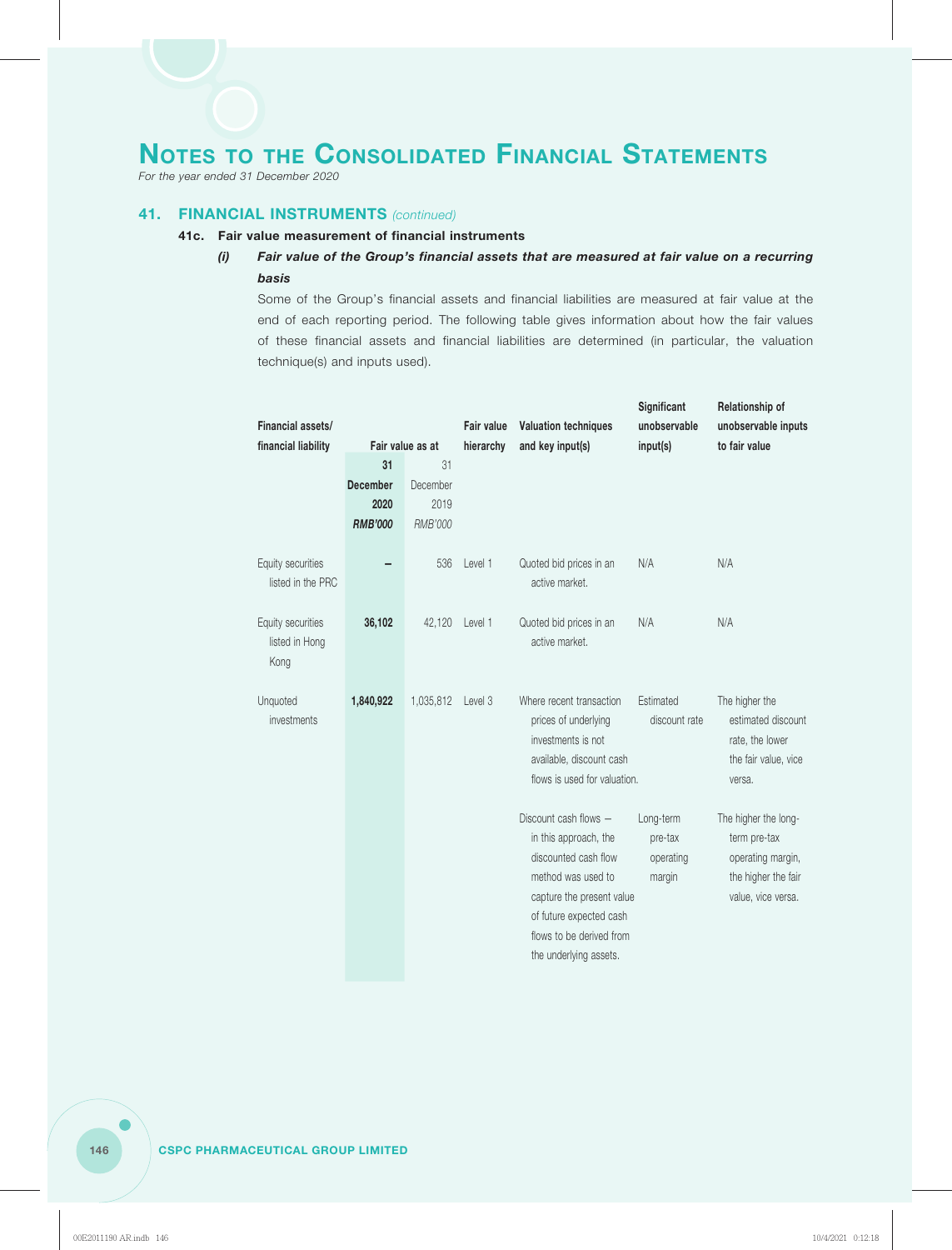*For the year ended 31 December 2020*

#### **41. FINANCIAL INSTRUMENTS** *(continued)*

- **41c. Fair value measurement of financial instruments** *(continued)*
	- *(i) Fair value of the Group's financial assets that are measured at fair value on a recurring basis (continued)*

| Financial assets/           |                 |                  | <b>Fair value</b> | <b>Valuation techniques</b>                              | Significant<br>unobservable | Relationship of<br>unobservable inputs |  |
|-----------------------------|-----------------|------------------|-------------------|----------------------------------------------------------|-----------------------------|----------------------------------------|--|
| financial liability         |                 | Fair value as at | hierarchy         | and key input(s)                                         | input(s)                    | to fair value                          |  |
|                             | 31              | 31               |                   |                                                          |                             |                                        |  |
|                             | <b>December</b> | December         |                   |                                                          |                             |                                        |  |
|                             | 2020            | 2019             |                   |                                                          |                             |                                        |  |
|                             | <b>RMB'000</b>  | RMB'000          |                   |                                                          |                             |                                        |  |
|                             |                 |                  |                   |                                                          |                             |                                        |  |
| <b>Bills receivables</b>    | 1,225,479       |                  | Level 2           | Discounted cash flow at a<br>discount rate that reflects | N/A                         | N/A                                    |  |
|                             |                 |                  |                   | the credit risk of issuers                               |                             |                                        |  |
| Structured bank             | 1,535,207       | 1,838,159        | Level 2           | Expected yields of                                       | N/A                         | N/A                                    |  |
| deposits                    |                 |                  |                   | underlying investments in                                |                             |                                        |  |
|                             |                 |                  |                   | and commodities, bonds                                   |                             |                                        |  |
|                             |                 |                  |                   | and funds invested by                                    |                             |                                        |  |
|                             |                 |                  |                   | bank at a discount rate                                  |                             |                                        |  |
|                             |                 |                  |                   | that reflects the credit                                 |                             |                                        |  |
|                             |                 |                  |                   | risk of the bank                                         |                             |                                        |  |
|                             |                 |                  |                   |                                                          |                             |                                        |  |
| Contingent<br>consideration | 24,346          | 32,053           | Level 3           | Discounted cash flow<br>method was used to               | Estimated<br>discount rate  | The higher the<br>estimated discount   |  |
| payable in                  |                 |                  |                   | capture the present                                      |                             | rate, the lower                        |  |
| a business                  |                 |                  |                   | value of the expected                                    |                             | the fair value, vice                   |  |
| combination                 |                 |                  |                   | future economic benefits                                 |                             | versa.                                 |  |
|                             |                 |                  |                   | that will flow out of the                                |                             |                                        |  |
|                             |                 |                  |                   | Group arising from the                                   |                             |                                        |  |
|                             |                 |                  |                   | contingent consideration.                                |                             |                                        |  |
|                             |                 |                  |                   |                                                          |                             |                                        |  |
|                             |                 |                  |                   |                                                          | Probability of the          | The higher the                         |  |
|                             |                 |                  |                   |                                                          | achievement                 | probability, the                       |  |
|                             |                 |                  |                   |                                                          | of certain                  | higher the fair value,                 |  |
|                             |                 |                  |                   |                                                          | milestone                   | vice versa.                            |  |
|                             |                 |                  |                   |                                                          | events                      |                                        |  |

There were no transfers between levels in the current year.

Unrealised fair value gain of RMB240,898,000 included in other comprehensive income for the year ended 31 December 2020 is related to other financial assets measured at FVTOCI held at 31 December 2020 and are reported as changes of "other reserves".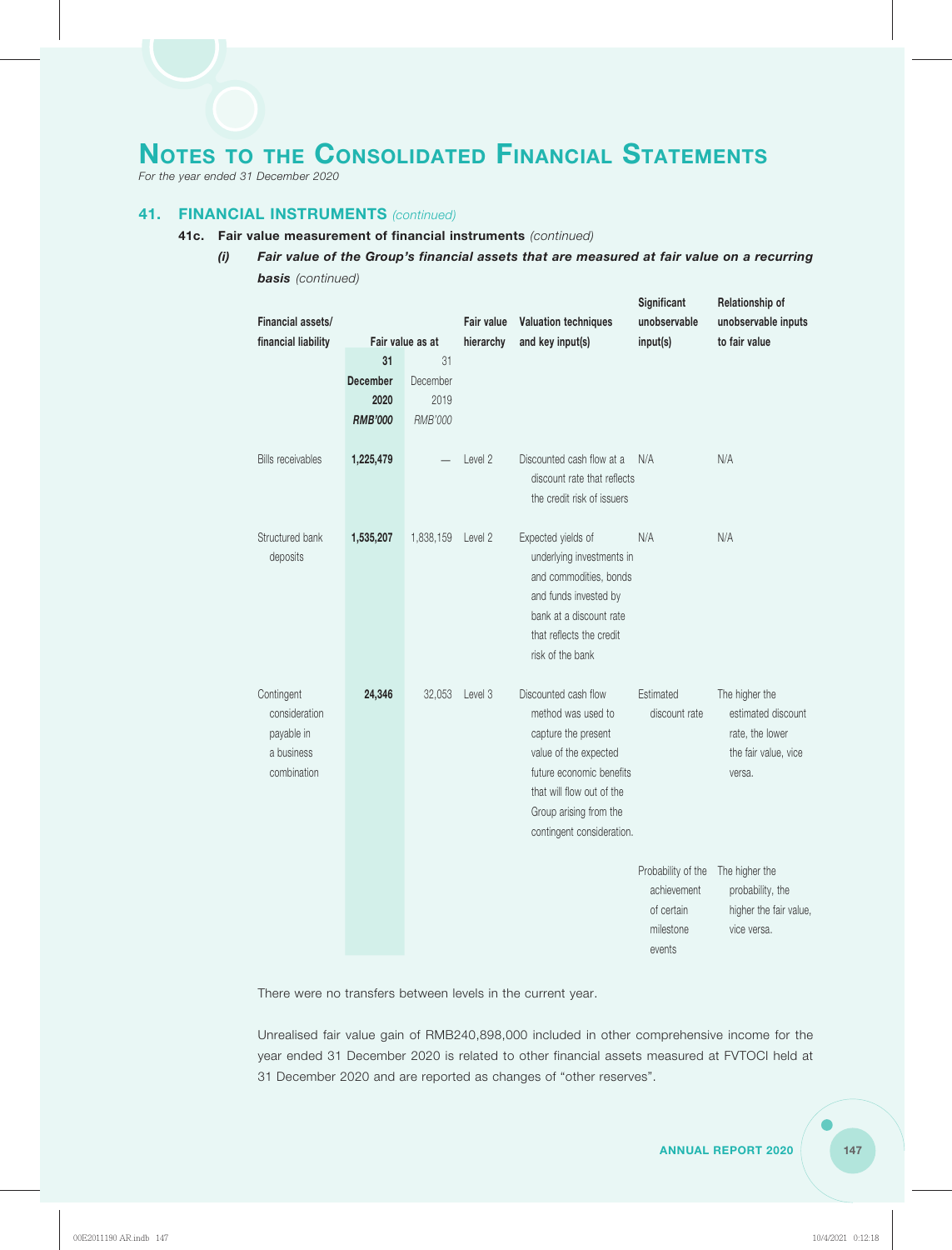*For the year ended 31 December 2020*

#### **41. FINANCIAL INSTRUMENTS** *(continued)*

#### **41c. Fair value measurement of financial instruments** *(continued)*

#### *(i) Fair value of the Group's financial assets that are measured at fair value on a recurring basis (continued)*

In estimating the fair value of an asset or a liability, the Group uses market-observable data to the extent it is available. Where Level 1 and 2 inputs are not available, the Group engages third party qualified valuers to perform the valuation. The finance department works closely with the qualified external valuers to establish the appropriate valuation techniques and inputs to the model. The management reports to the Directors every quarter to explain the cause of fluctuations in the fair value of the assets and liabilities.

Information about the valuation techniques and inputs used in determining the fair value of various assets are disclosed above.

#### *(ii) Reconciliation of Level 3 Measurements*

|                                      |                 | <b>Contingent</b> |
|--------------------------------------|-----------------|-------------------|
|                                      | <b>Unquoted</b> | consideration     |
|                                      | investments     | payable           |
|                                      | <b>RMB'000</b>  | <b>RMB'000</b>    |
|                                      |                 | (Note)            |
| At 1 January 2019                    | 606,002         | 32,274            |
| Total gains                          | 203,586         | 12,728            |
| Purchase of unquoted investments     | 313,492         |                   |
| Disposal of unquoted investments     | (12, 195)       |                   |
| Transfer to interest in an associate | (75, 073)       |                   |
| Payment of contingent consideration  |                 | (12, 949)         |
|                                      |                 |                   |
| At 31 December 2019                  | 1,035,812       | 32,053            |
| Total gains                          |                 |                   |
| - in other comprehensive income      | 296,135         |                   |
| - in profit or loss                  | 531,097         | 10,423            |
| Purchase of unquoted investments     | 216,024         |                   |
| Disposal of unquoted investments     | (190, 946)      |                   |
| Transfer to interests in associates  | (47, 200)       |                   |
| Payment of contingent consideration  |                 | (18, 130)         |
|                                      |                 |                   |
| At 31 December 2020                  | 1,840,922       | 24,346            |
|                                      |                 |                   |

*Note:* Pursuant to the sales and purchase agreement for the acquisition of YZY Biopharma in 2018, the Group was required to pay an additional consideration up to RMB55,426,000 if milestone events in relation to two biospecific antibodies can be achieved by the respective agreed timeline from 2018 to 2020. The fair value of such contingent arrangement amounted to RMB24,346,000 at 31 December 2020 (2019: RMB32,053,000).

#### *(iii) Fair value of financial instruments that are recorded at amortised cost*

The Directors consider that the carrying amounts of other financial assets and financial liabilities recorded at amortised cost in the consolidated financial statements approximate their fair values.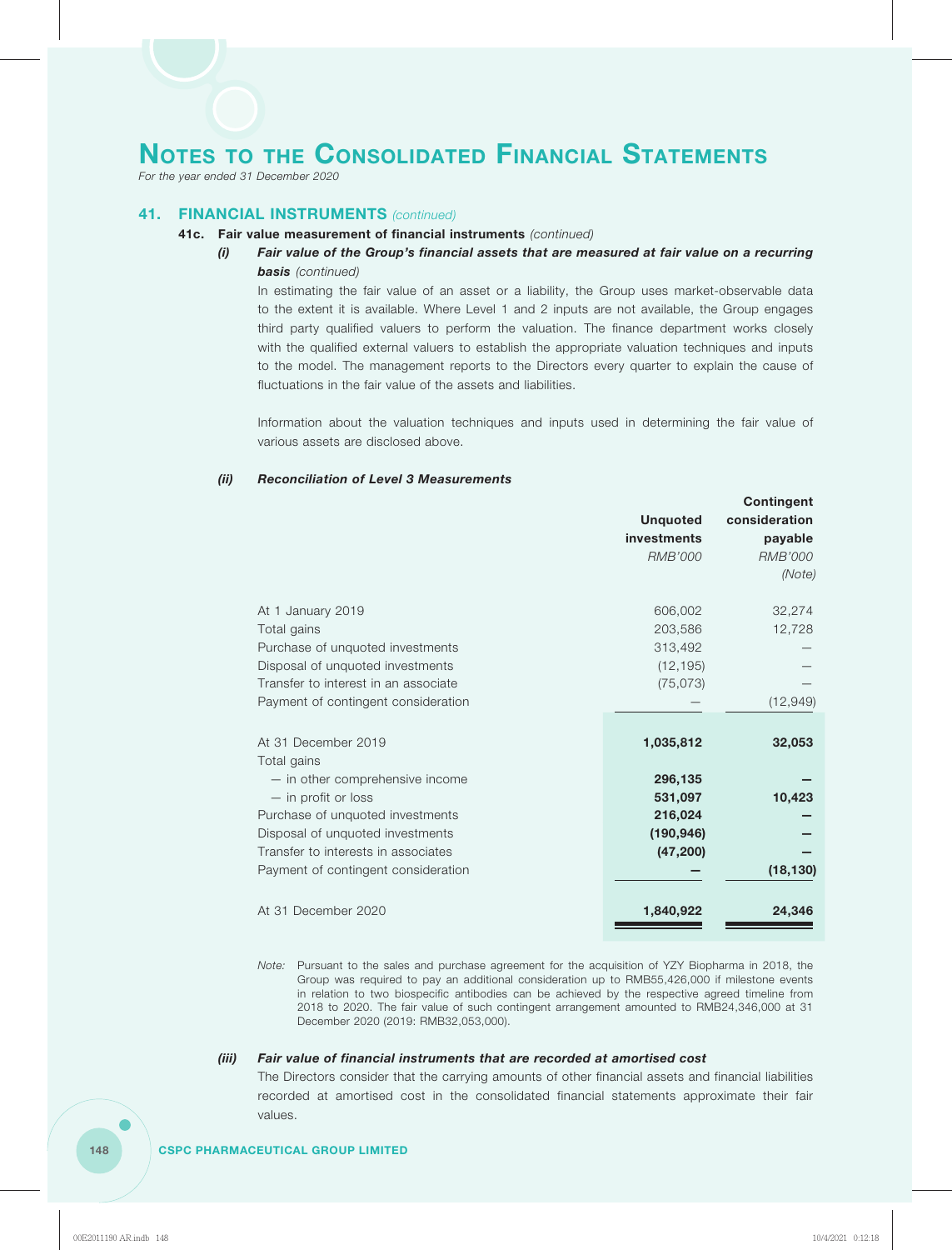*For the year ended 31 December 2020*

#### **42. RECONCILIATION OF LIABILITIES ARISING FROM FINANCING ACTIVITIES**

The table below details changes in the Group's liabilities arising from financing activities, including both cash and non-cash changes. Liabilities arising from financing activities are those for which cash flows were, or future cash flows will be, classified in the Group's consolidated statement of cash flows as cash flows from financing activities.

|                                    |                  |             |                 | <b>Dividend</b> |             |              |              |
|------------------------------------|------------------|-------------|-----------------|-----------------|-------------|--------------|--------------|
|                                    |                  |             |                 | payable to      |             |              |              |
|                                    |                  | Amounts due |                 | non-            |             |              |              |
|                                    |                  | to related  | <b>Dividend</b> | controlling     | Lease       | <b>Bills</b> |              |
|                                    | <b>Borrowing</b> | companies   | payable         | interests       | liabilities | payable      | <b>Total</b> |
|                                    | RMB'000          | RMB'000     | RMB'000         | RMB'000         | RMB'000     | RMB'000      | RMB'000      |
|                                    | (note 30)        | (note 43)   | (note 12)       |                 | (note 32)   |              |              |
| At 1 January 2019                  | 70,589           | 28,425      |                 |                 | 180,504     | 1,654,470    | 1,933,988    |
| Financing cash flows               | (47, 589)        | (17, 571)   | (965, 385)      | (2,910)         | (64, 564)   | (1,504,583)  | (2,602,602)  |
| Dividend declared                  |                  |             | 965,385         | 2,910           |             |              | 968,295      |
| Increase in bills payables (note)  |                  |             |                 |                 |             | 166,250      | 166,250      |
| New leases entered                 |                  |             |                 |                 | 48,995      |              | 48,995       |
| Foreign exchange translation       |                  |             |                 |                 | (400)       |              | (400)        |
|                                    |                  |             |                 |                 |             |              |              |
| At 31 December 2019                | 23,000           | 10,854      |                 |                 | 164,535     | 316,137      | 514,526      |
| Financing cash flows               | 167,090          |             | (1,527,694)     | (7, 729)        | (102, 643)  |              | (1,470,976)  |
| Finance costs recognised           | 1,910            |             |                 |                 | 10,322      |              | 12,232       |
| Dividend declared                  |                  |             | 1,527,694       | 7,729           |             |              | 1,535,423    |
| Disposal of a subsidiary (note 38) | (70,000)         |             |                 |                 |             |              | (70,000)     |
| Deemed disposal of a subsidiary    |                  |             |                 |                 |             |              |              |
| (note 38)                          | (23,000)         |             |                 |                 |             | (267, 610)   | (290, 610)   |
| Decrease in bills payables         |                  |             |                 |                 |             | (11, 527)    | (11, 527)    |
| New leases entered                 |                  |             |                 |                 | 141,653     |              | 141,653      |
| Leases modified                    |                  |             |                 |                 | 7,853       |              | 7,853        |
| Foreign exchange translation       |                  |             |                 |                 | (4,006)     |              | (4,006)      |
| Non-financing cash flow            |                  | 2,314       |                 |                 |             |              | 2,314        |
| At 31 December 2020                | 99,000           | 13,168      |                 |                 | 217,714     | 37,000       | 366,882      |

*Note:* During the year ended 31 December 2018, bills receivables issued by group companies for settlement of intragroup transactions were discounted to bank without recourse for proceeds of RMB1,504,583,000 and the related liabilities were included in bills payables as at 31 December 2018, which were settled during 2019. The related cash flows were presented as financing cash flows in the consolidated statement of cash flows, while movement in other bills payables which were trade in nature were presented as operating cash flows for both of the reporting periods. No such transactions were noted during the years ended 31 December 2020 and 2019.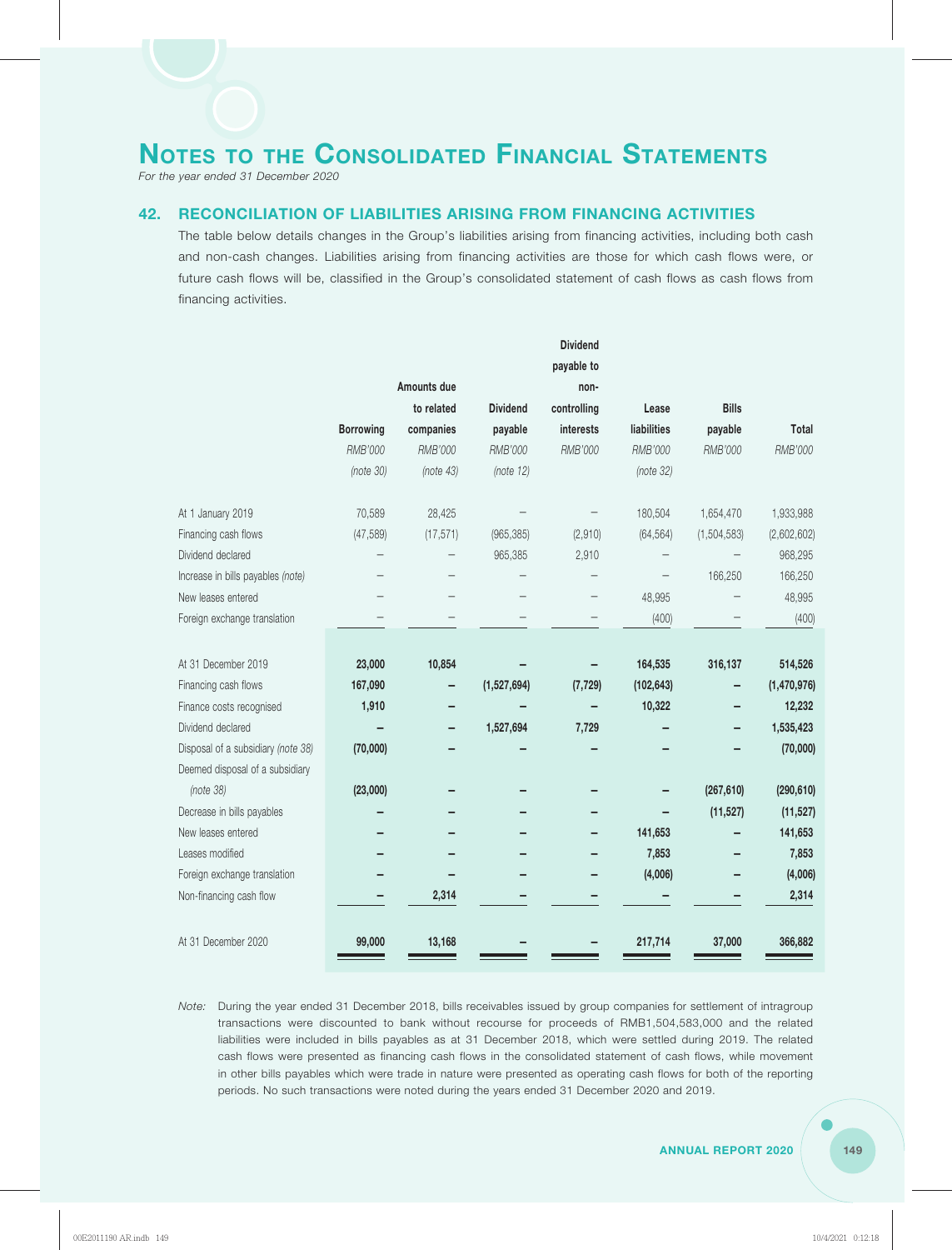*For the year ended 31 December 2020*

#### **43. RELATED PARTY DISCLOSURES**

During the year, the Group had significant transactions and balances with related parties. Other than those disclosed elsewhere in the consolidated financial statements, the Group had also entered into the following significant transactions with related parties and the balances with them at the end of the reporting period are as follows:

| (i) | <b>Related companies</b>     |                                        |                |                |  |  |  |  |  |
|-----|------------------------------|----------------------------------------|----------------|----------------|--|--|--|--|--|
|     | Name of company              | <b>Nature of transactions/balances</b> | 2020           | 2019           |  |  |  |  |  |
|     |                              |                                        | <b>RMB'000</b> | <b>RMB'000</b> |  |  |  |  |  |
|     | <b>CSPC Holdings Company</b> | Sale of pharmaceutical products        | 466,409        | 490,228        |  |  |  |  |  |
|     | Limited ("CHL") (note a),    | Rental expense                         | 966            | 10,541         |  |  |  |  |  |
|     | and its subsidiaries and     | Payment of lease liabilities           | 79,861         | 67,861         |  |  |  |  |  |
|     | associates                   | Purchase of steam                      | 29,902         | 27,583         |  |  |  |  |  |
|     | (the "CHL Group")            | Recharge of utility expenses           | 2,977          | 3,473          |  |  |  |  |  |
|     |                              | Warehouse service income               | 510            | 11,320         |  |  |  |  |  |
|     |                              | Rental income                          | 271            | 12,681         |  |  |  |  |  |
|     |                              | Purchase of low cost consumables       | 3,002          | 58             |  |  |  |  |  |
|     |                              | Purchase of pharmaceutical             |                |                |  |  |  |  |  |
|     |                              | products                               | 18,805         | 15,661         |  |  |  |  |  |
|     |                              |                                        |                |                |  |  |  |  |  |
|     |                              |                                        |                |                |  |  |  |  |  |
|     |                              | Balance due from/to the CHL Group      |                |                |  |  |  |  |  |
|     |                              | $-$ trade receivables (note b)         |                |                |  |  |  |  |  |
|     |                              | aged 0-90 days                         | 104,198        | 140,183        |  |  |  |  |  |
|     |                              | aged 91-180 days                       | 39,216         |                |  |  |  |  |  |
|     |                              | aged 181-365 days                      | 465            |                |  |  |  |  |  |
|     |                              |                                        |                |                |  |  |  |  |  |
|     |                              |                                        | 143,879        | 140,183        |  |  |  |  |  |
|     |                              | $-$ other receivables (note c)         | 381            |                |  |  |  |  |  |
|     |                              | $-$ trade payables (note b)            |                |                |  |  |  |  |  |
|     |                              | aged 0-90 days                         | (488)          |                |  |  |  |  |  |
|     |                              | aged 91-180 days                       | (1,876)        |                |  |  |  |  |  |
|     |                              | aged more than 180 days                | (5, 523)       |                |  |  |  |  |  |
|     |                              | $-$ other payables (note c)            | (5, 281)       | (10, 854)      |  |  |  |  |  |
|     |                              | - lease liabilities                    | (91, 654)      | (159, 683)     |  |  |  |  |  |
|     |                              |                                        |                |                |  |  |  |  |  |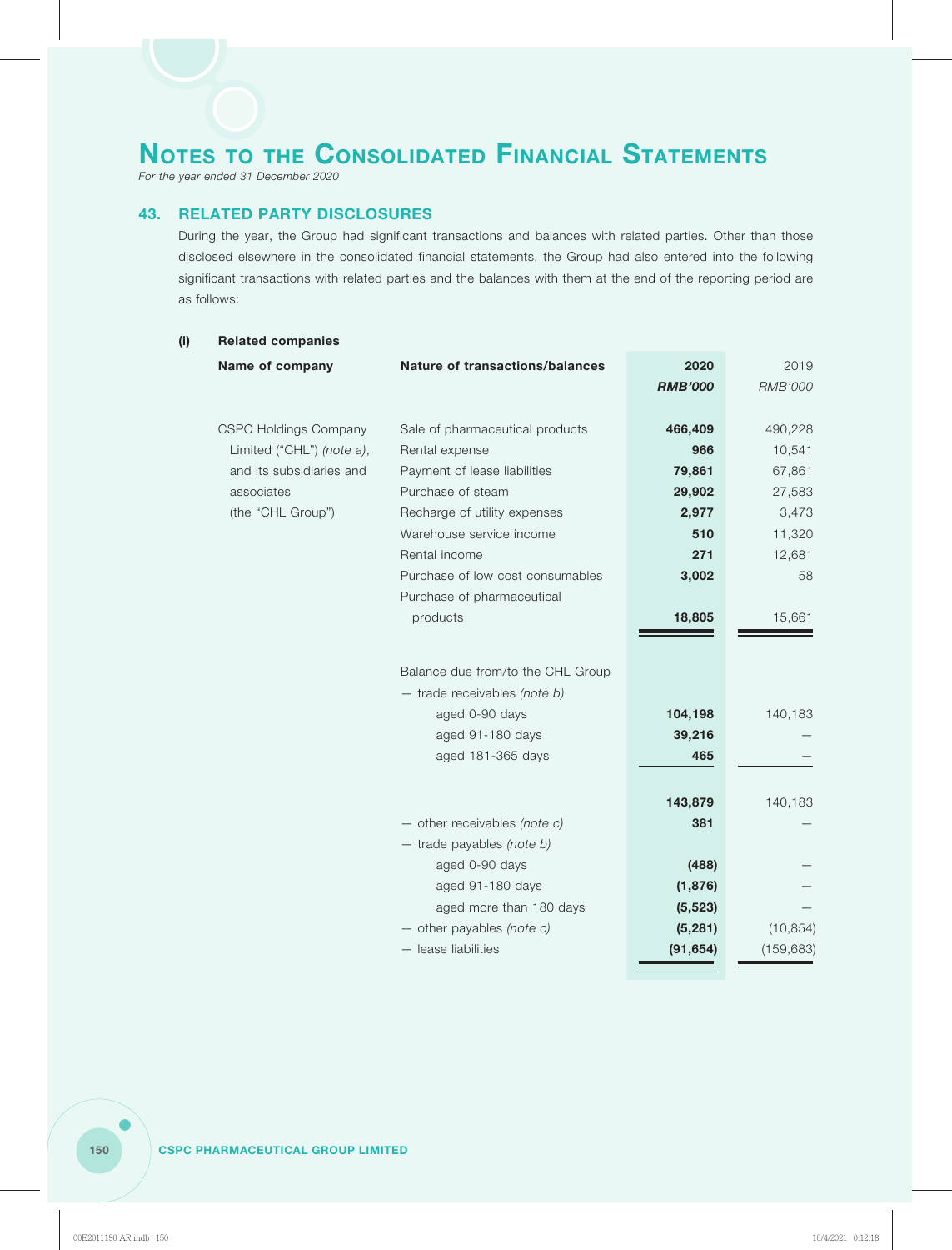*For the year ended 31 December 2020*

### **43. RELATED PARTY DISCLOSURES** *(continued)*

| (iii) | <b>Joint ventures</b>      |                                                                                                                                                                                                                                                     |                                                             |                               |  |  |
|-------|----------------------------|-----------------------------------------------------------------------------------------------------------------------------------------------------------------------------------------------------------------------------------------------------|-------------------------------------------------------------|-------------------------------|--|--|
|       | Name of company            | <b>Nature of transactions/balances</b>                                                                                                                                                                                                              | 2020<br><b>RMB'000</b>                                      | 2019<br><b>RMB'000</b>        |  |  |
|       | Huarong                    | Purchase of raw materials<br>Recharge of utility expenses<br>Sales of raw materials<br>Sales of property, plant and                                                                                                                                 | 192,847<br>284<br>154,018                                   | 129,647<br>135,371<br>216,938 |  |  |
|       |                            | equipment<br>Purchase of electricity<br>Provision of incineration service fee                                                                                                                                                                       | 68<br>1,730<br>485                                          |                               |  |  |
|       |                            | Balance due from/to Huarong<br>$-$ trade receivables (note b)<br>aged 0-90 days<br>$-$ other receivables (note c)<br>$-$ trade payables (note b)<br>aged 0-90 days<br>aged 91-180 days<br>$-$ other payables (note c)                               | 77<br>16,598<br>(29,063)<br>(32, 915)<br>(8, 740)           | 17,975<br>(104, 678)          |  |  |
|       | Yantai Jiashi              | Balance due from Yantai Jiashi<br>- other receivables<br>- other payables                                                                                                                                                                           | (29, 348)                                                   | 40,653                        |  |  |
|       | Bioworkshops               | Provision of research and<br>development services<br>Provision of utility services<br>Provision of management services<br>Rental income<br>Imputed interest income                                                                                  | 33,675<br>2,329<br>758<br>3,386<br>11,912                   |                               |  |  |
|       |                            | Balance due from/to Bioworkshop<br>$-$ trade receivables (note b)<br>aged 0-90 days<br>$-$ other receivables $-$ non-current<br>(note d)<br>$-$ trade payables (note b)<br>aged 0-90 days<br>$-$ other payables (note c)                            | 1,067<br>245,930<br>(7, 015)<br>(94)                        | 150,432                       |  |  |
|       | Zhongcheng Logistics Group | Purchase of raw materials<br>Provision of utility services<br>Sales of pharmaceutical products<br>Purchase of property, plant and<br>equipment<br>Provision of incineration service fee<br>Warehouse service income<br>Payment on lease liabilities | 607,230<br>74<br>193,968<br>2,748<br>139<br>1,642<br>12,394 |                               |  |  |
|       |                            | Balance due from/to Zhongcheng<br>Logistics Group<br>$-$ trade receivables (note b)<br>aged 0-90 days<br>aged 91-180 days                                                                                                                           | 1,157<br>795                                                |                               |  |  |
|       |                            | $-$ other receivable (note e)<br>- lease liabilities<br>$-$ trade payables (note b)<br>aged 0-90 days                                                                                                                                               | 1,952<br>621,387<br>(66, 753)<br>(40, 100)                  |                               |  |  |
|       |                            | $-$ other payables (note c)                                                                                                                                                                                                                         | (92, 355)                                                   |                               |  |  |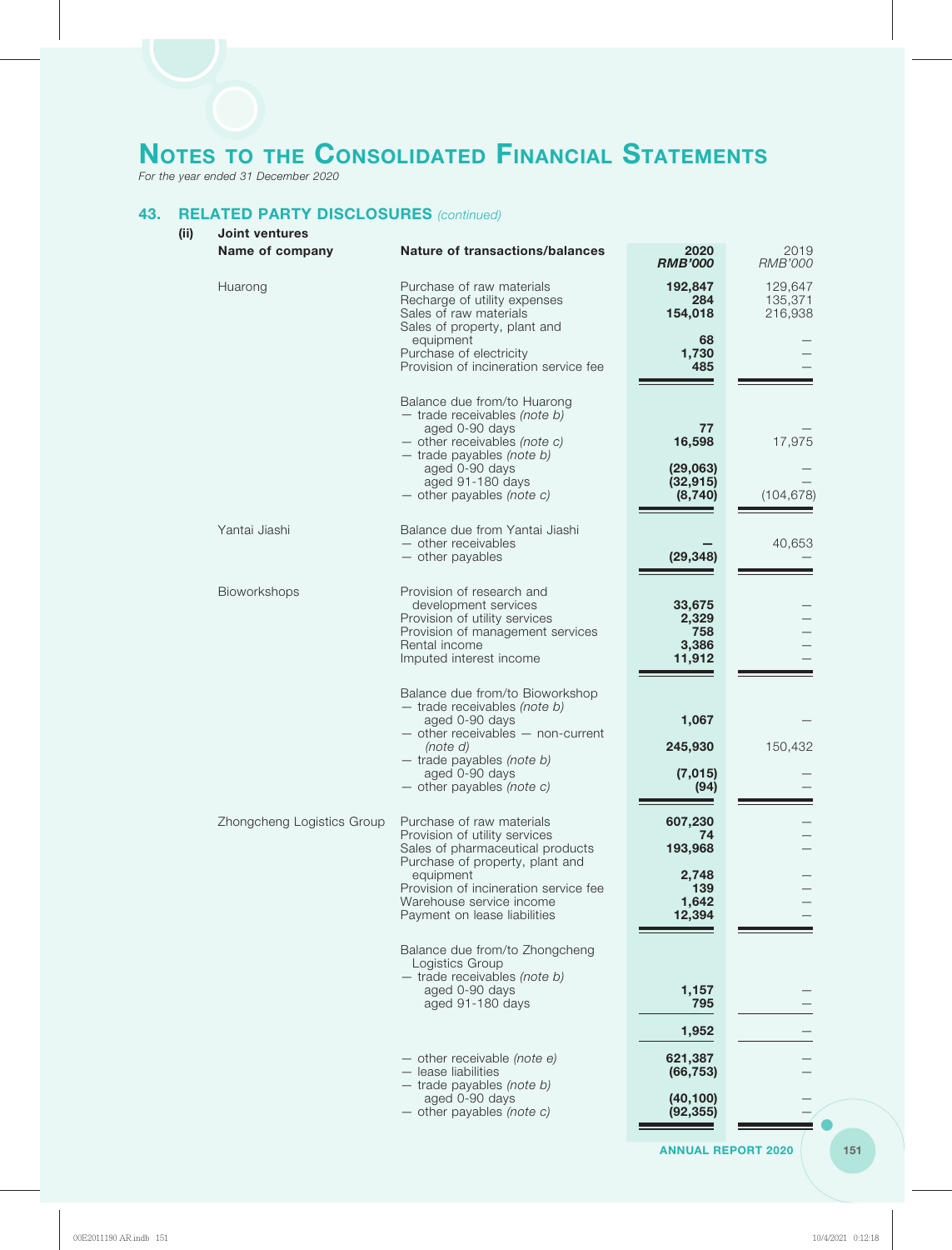*For the year ended 31 December 2020*

**(iii) Associates**

### **43. RELATED PARTY DISCLOSURES** *(continued)*

| <b>Associates</b> |                                                                        |                        |                 |
|-------------------|------------------------------------------------------------------------|------------------------|-----------------|
| Name of company   | Nature of balance                                                      | 2020<br><b>RMB'000</b> | 2019<br>RMB'000 |
| Guoxin            | Balance due to Guoxin<br>$-$ capital injection payable (note 18)       |                        | 124,627         |
| YZY Biopharma     | Balance due from YZY Biopharma<br>$-$ other receivable <i>(note f)</i> | 82,428                 |                 |

#### *Notes:*

- a. Mr. Cai Dongchen, the Chairman and Chief Executive Officer of the Company, has significant influence over the Company and exercises control over CHL through a series of controlled corporations. Accordingly, CHL and its subsidiaries and associates are related parties of the Group.
- b. The general credit period for trade receivables and payables is 90 days (2019: 90 days).
- c. Amounts are unsecured, repayable on demand and non-interest bearing.
- d. Amount is unsecured and with imputed interest computed using the prevailing market interest rate of 4.75% per annum for comparable long term borrowings, approximately RMB145,193,000 of the balance is denominated in US\$.
- e. Amount is unsecured, non-interest bearing and repayable on demand except for a balance of RMB511,401,000 (net of impairment of RMB24,499,000) which bears interest rate of 4.00% per annum with terms of two to three years.
- f. Amount is unsecured, repayable on demand and bears interest rate of 8.00% per annum.

#### **(iv) Compensation to key management personnel**

The details of the compensation paid to the executive directors of the company are set out in note 9.

#### **44. EMPLOYEE RETIREMENT BENEFIT SCHEMES**

The Group operates a Mandatory Provident Fund Scheme for all qualifying employees in Hong Kong. The assets of the scheme are held separately from those of the Group in funds under the control of trustees. Contributions to the scheme are made based on a certain percentage of the employees' relevant payroll costs which contribution is matched by employees.

The employees of the subsidiaries in the PRC are members of a state-managed retirement benefit scheme operated by the PRC government. The relevant subsidiaries are required to make contributions to the retirement benefit scheme based on certain percentage of payroll costs to fund the benefits. The only obligation of the Group with respect to the retirement benefit scheme is to make the specified contributions.

The Group established a 401(k) savings trust plan ("401(k) Plan"), a defined contribution plan and is funded by employers and employees, in the US that qualifies as an Inland Revenue Service ("IRS") deferred salary arrangement under Section 401(k) of the US Internal Revenue Code. Under the 401(k) Plan, participating employees may elect to contribute up to a maximum amount subject to certain IRS limitations.

During the year, the contributions made by the Group relating to the above arrangements were RMB97,128,000 (2019: RMB142,693,000), of which RMB894,000 (2019: RMB874,000) and RMB2,886,000 (2019: RMB2,077,000) were attributable to the Mandatory Provident Fund Scheme in Hong Kong and 401(k) Plan in the US, respectively.

#### **152 CSPC PHARMACEUTICAL GROUP LIMITED**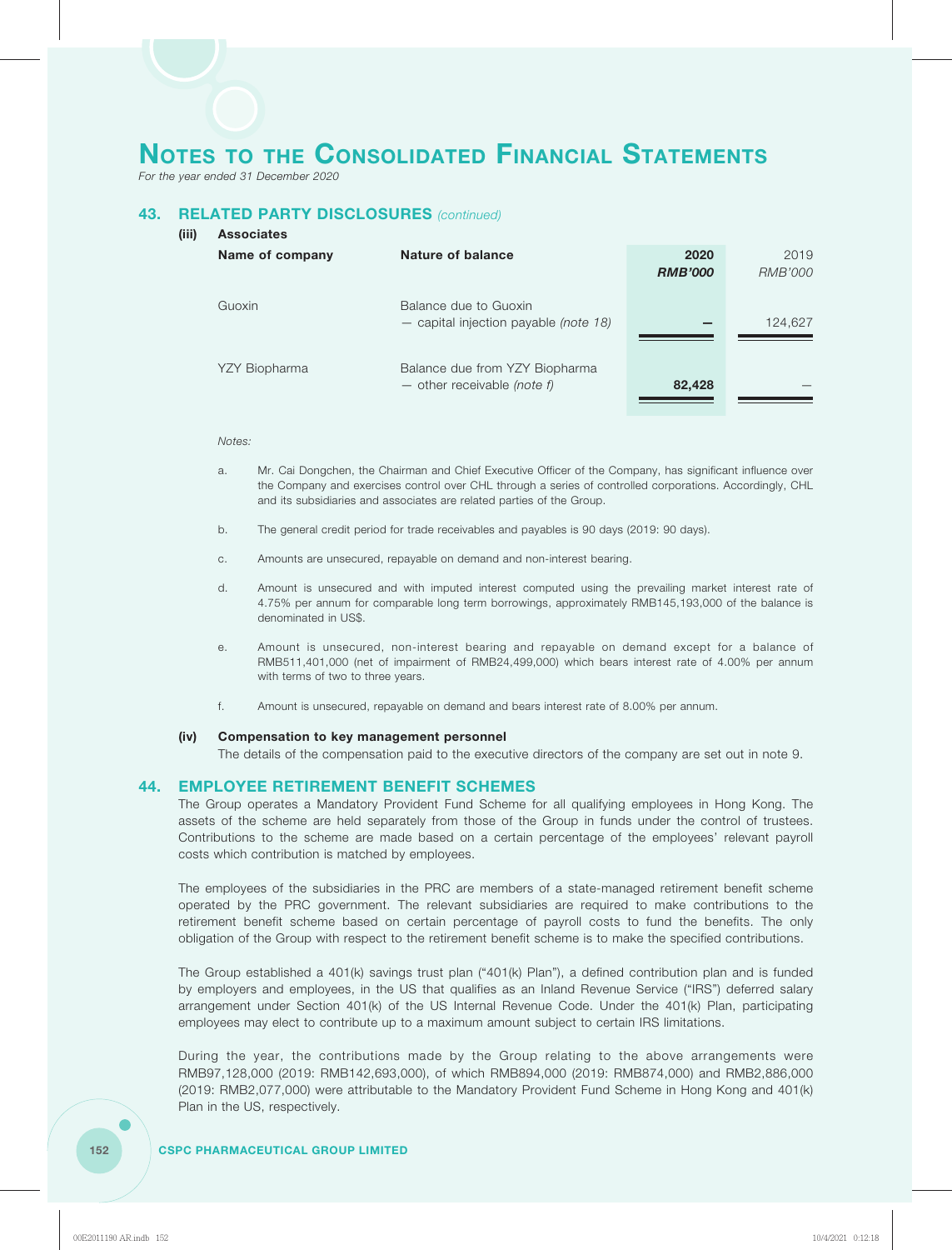*For the year ended 31 December 2020*

#### **45. PRINCIPAL SUBSIDIARIES**

#### **45.1 General information of subsidiaries**

The directors are of the opinion that a complete list of particulars of all subsidiaries will be of excessive length and therefore the following list contains only the particulars of subsidiaries as at 31 December 2020 which principally affect the results or assets of the Group.

| Name of subsidiary                                                    | Place of<br>incorporation/<br>registration<br>and operations | Legal form                                                        | Paid up issued/<br>registered capital | Proportion of ownership interest<br>held by the Company<br>2020<br>2019 |                          |                   |                    | <b>Principal activity</b>                                    |
|-----------------------------------------------------------------------|--------------------------------------------------------------|-------------------------------------------------------------------|---------------------------------------|-------------------------------------------------------------------------|--------------------------|-------------------|--------------------|--------------------------------------------------------------|
|                                                                       |                                                              |                                                                   |                                       |                                                                         |                          |                   |                    |                                                              |
|                                                                       |                                                              |                                                                   |                                       | %                                                                       | Directly Indirectly<br>% | Directly<br>$\%$  | Indirectly<br>$\%$ |                                                              |
| Dragon Merit Holdings Limited                                         | Hong Kong                                                    | Limited liability                                                 | RMB639,800,001                        | -                                                                       | 100                      |                   | 100                | Investment holding                                           |
| Yong Shun Technology<br>Development Limited                           | Hong Kong                                                    | Limited liability                                                 | HK\$10,000                            |                                                                         | 100                      | $\qquad \qquad -$ | 100                | Investment holding                                           |
| CSPC Weisheng Pharmaceutical<br>(Shijiazhuang) Co., Ltd               | The PRC                                                      | Foreign<br>investment<br>enterprise<br>with limited<br>liability  | US\$27,345,500                        | 100                                                                     |                          | 100               |                    | Manufacture and<br>sale of vitamin<br>C products             |
| CSPC Hebei Zhongnuo<br>Pharmaceutical Co., Ltd                        | The PRC                                                      | Sino-foreign<br>equity joint<br>venture with<br>limited liability | RMB678,555,900                        | 88,82                                                                   | 10.57                    | 88.82             | 10.57              | Manufacturing<br>and sale of<br>pharmaceutical<br>products   |
| CSPC Zhongqi Pharmaceutical<br>Technology (Shijiazhuang)<br>Co., Ltd. | The PRC                                                      | Foreign<br>investment<br>enterprise<br>with limited<br>liability  | RMB39,754,680                         | 100                                                                     |                          | 100               |                    | Research and<br>development of<br>pharmaceutical<br>products |
| CSPC Yinhu Pharmaceutical Co.,<br>Ltd                                 | The PRC                                                      | Limited liability                                                 | RMB150,000,000                        |                                                                         | 89.45                    |                   | 89.45              | Manufacture<br>and sale of<br>pharmaceutical<br>products     |
| CSPC Zhongnuo Pharmaceutical<br>(Taizhou) Co., Ltd.                   | The PRC                                                      | Limited liability                                                 | RMB170,000,000                        |                                                                         | 75                       |                   | 75                 | Manufacture and<br>sales of health<br>supplement<br>products |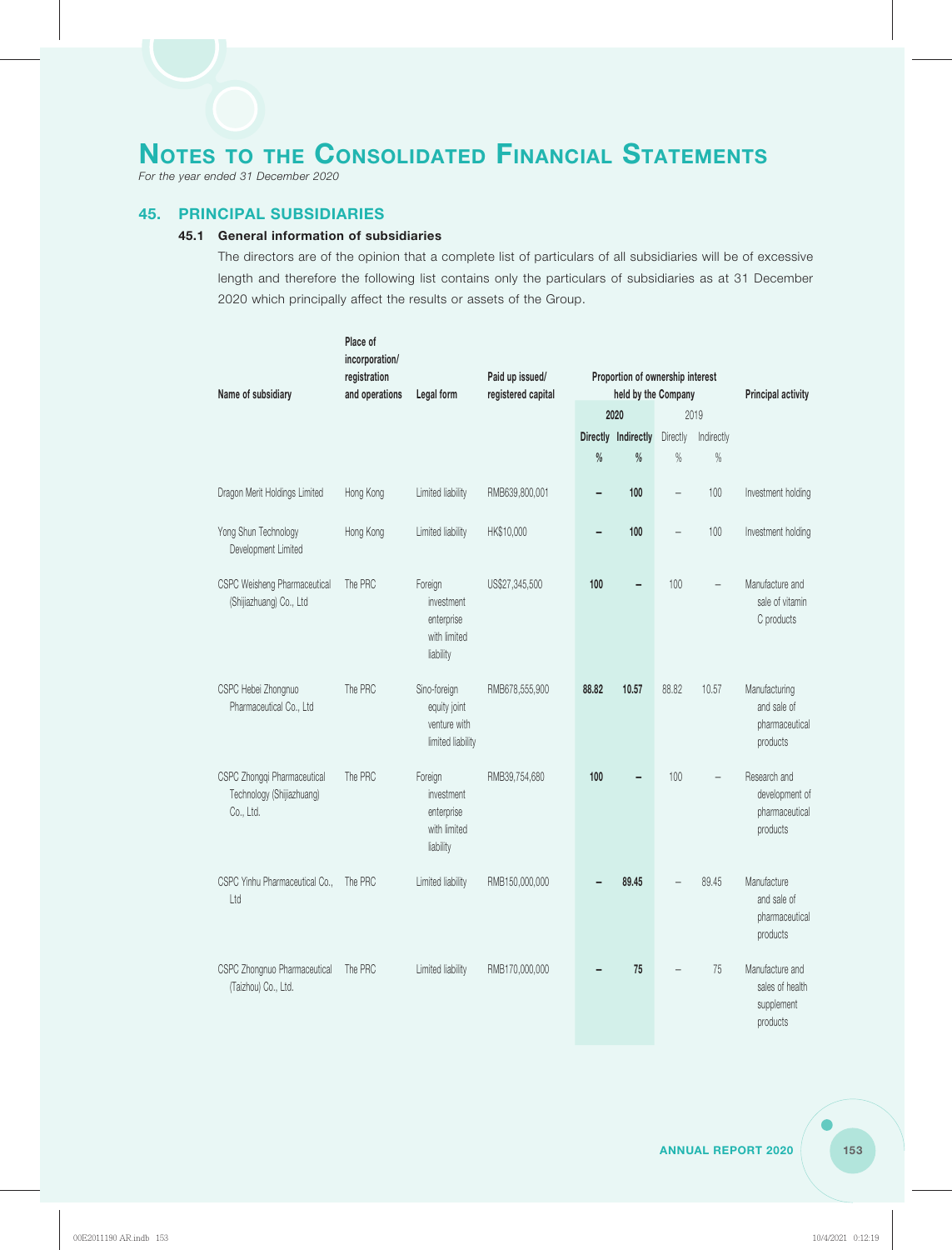*For the year ended 31 December 2020*

### **45. PRINCIPAL SUBSIDIARIES** *(continued)*

| Name of subsidiary                                                         | Place of<br>incorporation/<br>registration<br>and operations | Legal form                                                       | Paid up issued/<br>registered capital | Proportion of ownership interest<br>held by the Company |                     |          |            | <b>Principal activity</b>                                    |
|----------------------------------------------------------------------------|--------------------------------------------------------------|------------------------------------------------------------------|---------------------------------------|---------------------------------------------------------|---------------------|----------|------------|--------------------------------------------------------------|
|                                                                            |                                                              |                                                                  |                                       |                                                         | 2020                |          | 2019       |                                                              |
|                                                                            |                                                              |                                                                  |                                       |                                                         | Directly Indirectly | Directly | Indirectly |                                                              |
|                                                                            |                                                              |                                                                  |                                       | $\%$                                                    | %                   | %        | $\%$       |                                                              |
| CSPC NBP Pharmaceutical Co.,<br>Ltd.                                       | The PRC                                                      | Foreign<br>investment<br>enterprise<br>with limited<br>liability | RMB413,594,300                        | 54.06                                                   | 45.94               | 54.06    | 45.94      | Manufacture<br>and sales of<br>pharmaceutical<br>products    |
| CSPC Ouyi Pharmaceutical Co.,<br>Ltd. ("Ouyi")                             | The PRC                                                      | Foreign<br>investment<br>enterprise<br>with limited<br>liability | RMB300,000,000                        |                                                         | 100                 |          | 100        | Manufacture<br>and sales of<br>pharmaceutical<br>products    |
| CSPC Innovation Pharmaceutical<br>Co., Ltd.                                | The PRC                                                      | Limited liability                                                | RMB420,000,000                        |                                                         | 75                  |          | 75         | Manufacture and<br>sales of caffeine<br>products             |
| CSPC Baike (Shandong)<br>Biopharmaceutical Co., Ltd.<br>("Baike Shandong") | The PRC                                                      | Limited liability                                                | RMB734,700,000                        | 33.62                                                   | 66.38               | 68.61    | 31.39      | Manufacture<br>and sales of<br>pharmaceutical<br>product     |
| CSPC Shengxue Glucose Co.,<br>Ltd.                                         | The PRC                                                      | Limited liability                                                | RMB261,910,000                        |                                                         | 100                 |          | 100        | Manufacture<br>and sales of<br>pharmaceutical<br>products    |
| Hebei Jialing Pharmaceutical<br>Limited                                    | The PRC                                                      | Limited liability                                                | RMB35,000,000                         |                                                         | 60                  |          | 60         | Sales of<br>pharmaceutical<br>products                       |
| Hebei Zhongnuo GWK Medicines<br>& Health Products Co., Ltd.                | The PRC                                                      | Limited liability                                                | RMB30,000,000                         |                                                         | 75                  |          | 75         | Manufacture and<br>sales of health<br>supplement<br>products |
| CSPC Taizhou GWK Medicines &<br>Health Products Co., Ltd.                  | The PRC                                                      | Limited liability                                                | RMB50,000,000                         |                                                         | 75                  |          | 75         | Sales of health<br>supplement<br>products                    |
| CSPC Huanglu Medical<br>Equipment (Taizhou) Limited                        | The PRC                                                      | Limited liability                                                | RMB32,000,000                         |                                                         | 60                  |          | 60         | Sales of<br>pharmaceutical<br>equipments                     |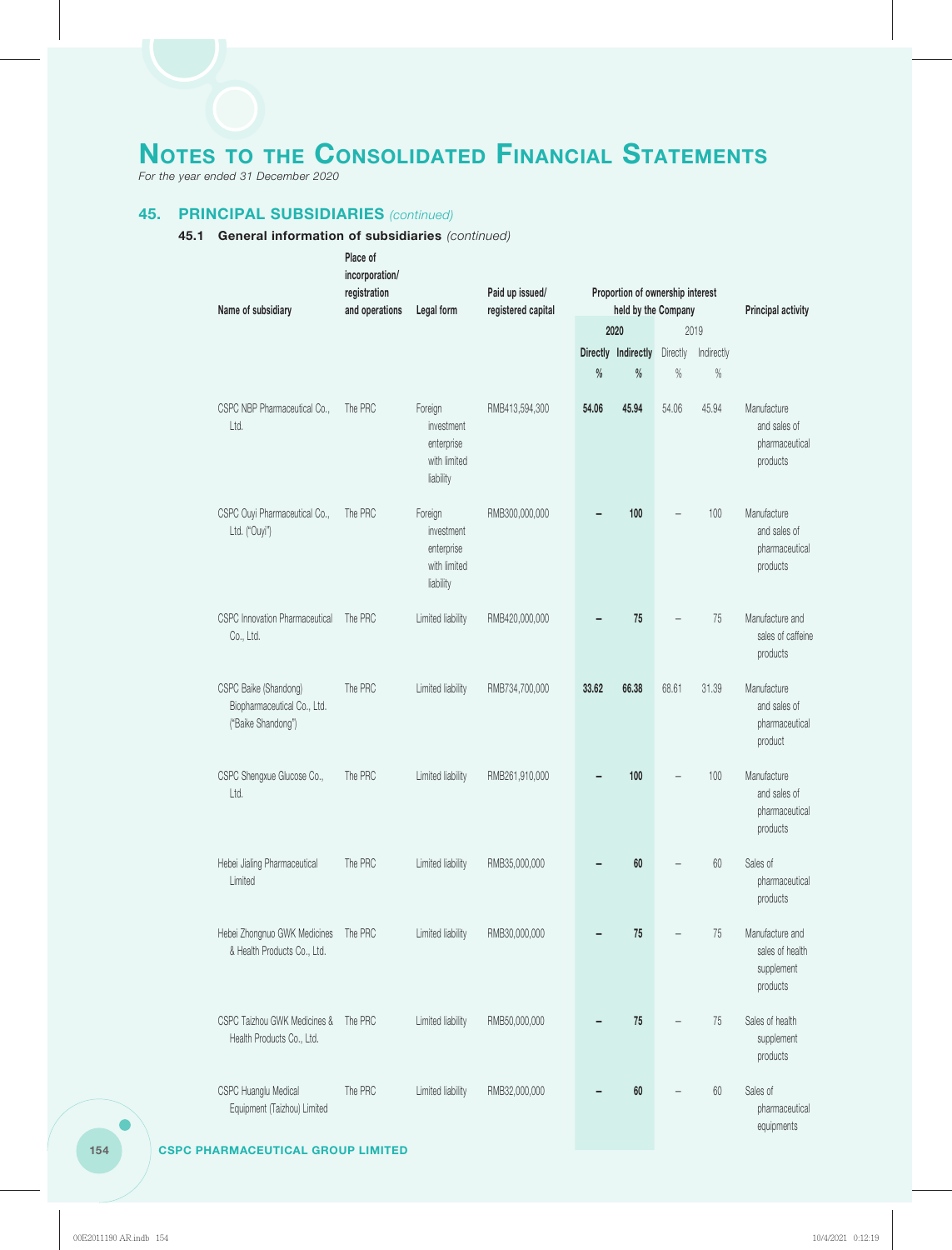*For the year ended 31 December 2020*

### **45. PRINCIPAL SUBSIDIARIES** *(continued)*

| Name of subsidiary                                                                     | Place of<br>incorporation/<br>registration<br>and operations | Legal form                                                       | Paid up issued/<br>registered capital |       | Proportion of ownership interest<br>held by the Company |          |            | <b>Principal activity</b>                                    |
|----------------------------------------------------------------------------------------|--------------------------------------------------------------|------------------------------------------------------------------|---------------------------------------|-------|---------------------------------------------------------|----------|------------|--------------------------------------------------------------|
|                                                                                        |                                                              |                                                                  |                                       |       | 2020                                                    |          | 2019       |                                                              |
|                                                                                        |                                                              |                                                                  |                                       |       | Directly Indirectly                                     | Directly | Indirectly |                                                              |
|                                                                                        |                                                              |                                                                  |                                       | %     | %                                                       | $\%$     | $\%$       |                                                              |
| CSPC Hebei Meiwei Modernised<br>Chinese Medicine Co., Ltd                              | The PRC                                                      | Limited liability                                                | RMB50,000,000                         |       | 70                                                      |          | 70         | Sales of<br>pharmaceutical<br>products                       |
| CSPC Neimenggu Zhongnuo<br>Pharmaceutical Co., Ltd.                                    | The PRC                                                      | Limited liability                                                | RMB66,867,900                         |       | 99.39                                                   |          | 99.39      | Manufacture<br>and sales of<br>pharmaceutical<br>products    |
| Shijiazhang Ouyihe Medical<br>Trading Co., Ltd.                                        | The PRC                                                      | Foreign<br>Investment<br>enterprise<br>with Limited<br>liability | RMB200,000,000                        | 100   |                                                         | 100      |            | Sales of<br>pharmaceutical<br>products                       |
| Xinshi Biopharmaceutical Limited                                                       | The PRC                                                      | Limited liability                                                | RMB132,800,000                        |       | 100                                                     |          | 100        | Research and<br>development of<br>pharmaceutical<br>products |
| CSPC Shanghai Co., Ltd.<br>(formerly known as Shanghai<br>Qianzhong Trade Co., Ltd.)   | The PRC                                                      | Limited liability                                                | RMB800,000,000                        |       | 100                                                     |          | 100        | Investment holding                                           |
| Hebei Children's Hospital of<br>Integrated Traditional Chinese<br>and Western Medicine | The PRC                                                      | Others                                                           | RMB1,500,000                          |       | 100                                                     |          | 100        | Provision of<br>medical service                              |
| Hebei Enshi Pharmaceutical<br>Technology Limited                                       | The PRC                                                      | Limited liability                                                | RMB12,000,000                         | 37.35 | 37.35                                                   | 37.35    | 37.35      | Research and<br>development of<br>pharmaceutical<br>products |
| Shanghai Yishi Pharmaceutical<br>Technology Co., Ltd                                   | The PRC                                                      | Limited liability                                                | RMB10,000,000                         |       | 100                                                     |          | $100$      | Research and<br>development of<br>pharmaceutical<br>products |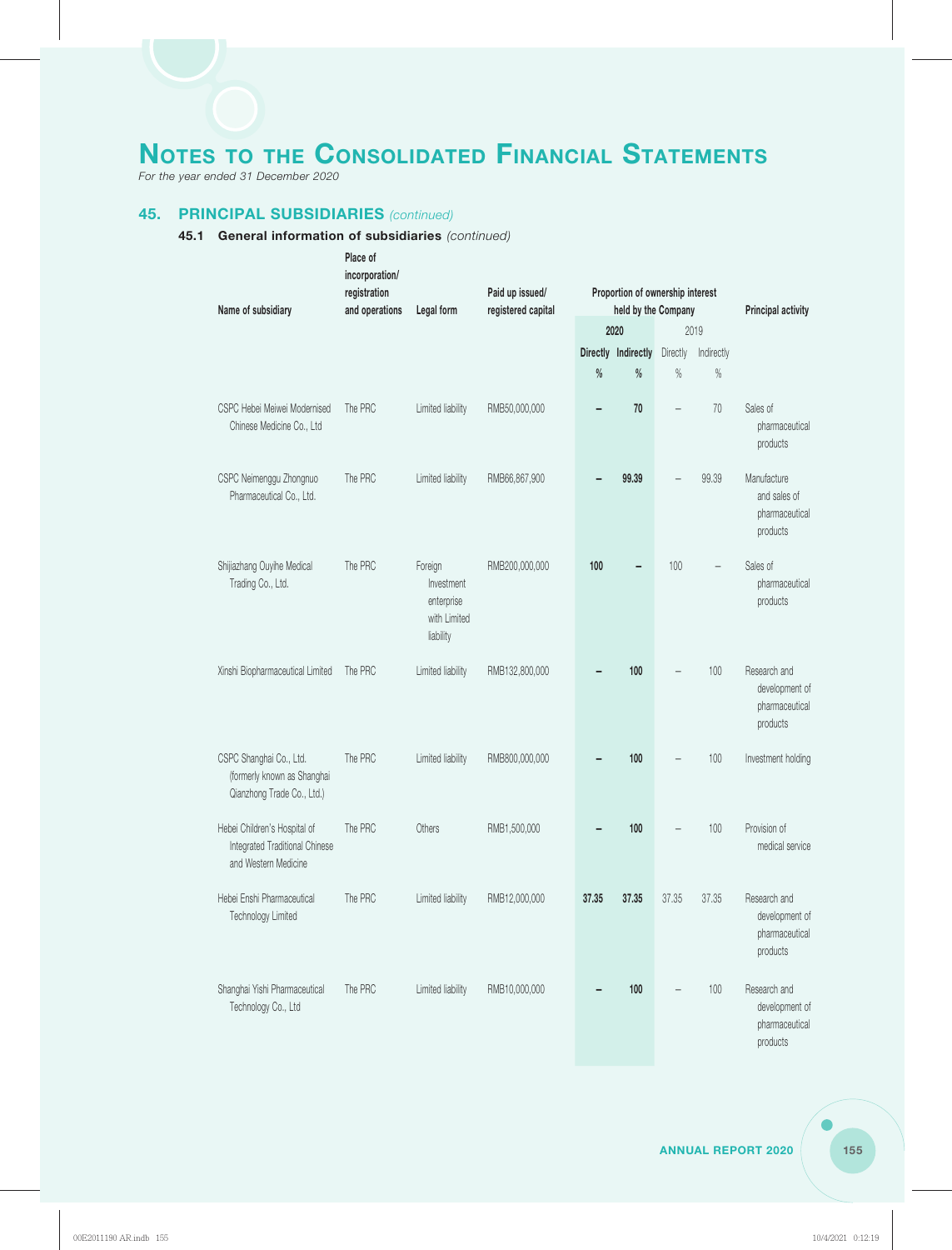*For the year ended 31 December 2020*

### **45. PRINCIPAL SUBSIDIARIES** *(continued)*

| Name of subsidiary                                                             | Place of<br>incorporation/<br>registration<br>and operations | Legal form        | Paid up issued/<br>registered capital | Proportion of ownership interest<br>held by the Company |                     |          |            | <b>Principal activity</b>                                    |
|--------------------------------------------------------------------------------|--------------------------------------------------------------|-------------------|---------------------------------------|---------------------------------------------------------|---------------------|----------|------------|--------------------------------------------------------------|
|                                                                                |                                                              |                   |                                       | 2020                                                    |                     | 2019     |            |                                                              |
|                                                                                |                                                              |                   |                                       |                                                         | Directly Indirectly | Directly | Indirectly |                                                              |
|                                                                                |                                                              |                   |                                       | $\%$                                                    | $\%$                | $\%$     | $\%$       |                                                              |
| CSPC Xingshi Pharmaceutical<br>Co., Ltd                                        | The PRC                                                      | Limited liability | RMB50,000,000                         | -                                                       | 99.39               |          | 99.39      | Research and<br>development of<br>pharmaceutical<br>products |
| Shanghai Runshi Pharmaceutical<br>Technology Co., Ltd                          | The PRC                                                      | Limited liability | RMB10,000,000                         |                                                         | 89                  |          | 89         | Research and<br>development of<br>pharmaceutical<br>products |
| CSPC Megalith<br>Biopharmaceutical Co., Ltd                                    | The PRC                                                      | Limited liability | RMB200,000,000                        |                                                         | 100                 |          | 100        | Manufacture of<br>pharmaceutical<br>products                 |
| CSPC Jiangsu Zhongcheng<br>Pharmaceutical Co., Ltd                             | The PRC                                                      | Limited liability | RMB100,000,000                        |                                                         | 100                 |          | 100        | Sale of<br>pharmaceutical<br>products                        |
| Beijing Kangchuanglian<br>Biopharmaceutical<br>Technology Research Co.,<br>Ltd | The PRC                                                      | Limited liability | RMB5,000,000                          |                                                         | 100                 |          | 100        | Research and<br>development of<br>pharmaceutical<br>products |
| Conjupro Bioerapecitics Inc.                                                   | <b>USA</b>                                                   | Limited liability | US\$9,512                             |                                                         | 100                 |          | 100        | Research and<br>development of<br>pharmaceutical<br>products |
| CSPC Healthcare Inc.                                                           | <b>USA</b>                                                   | Limited liability | US\$74,400                            |                                                         | 100                 |          | 100        | Sales of<br>pharmaceutical<br>products                       |
| CSPC Dophen Corporation                                                        | <b>USA</b>                                                   | Limited liability | US\$381,440                           |                                                         | 100                 |          | $100$      | Research and<br>development of<br>pharmaceutical<br>products |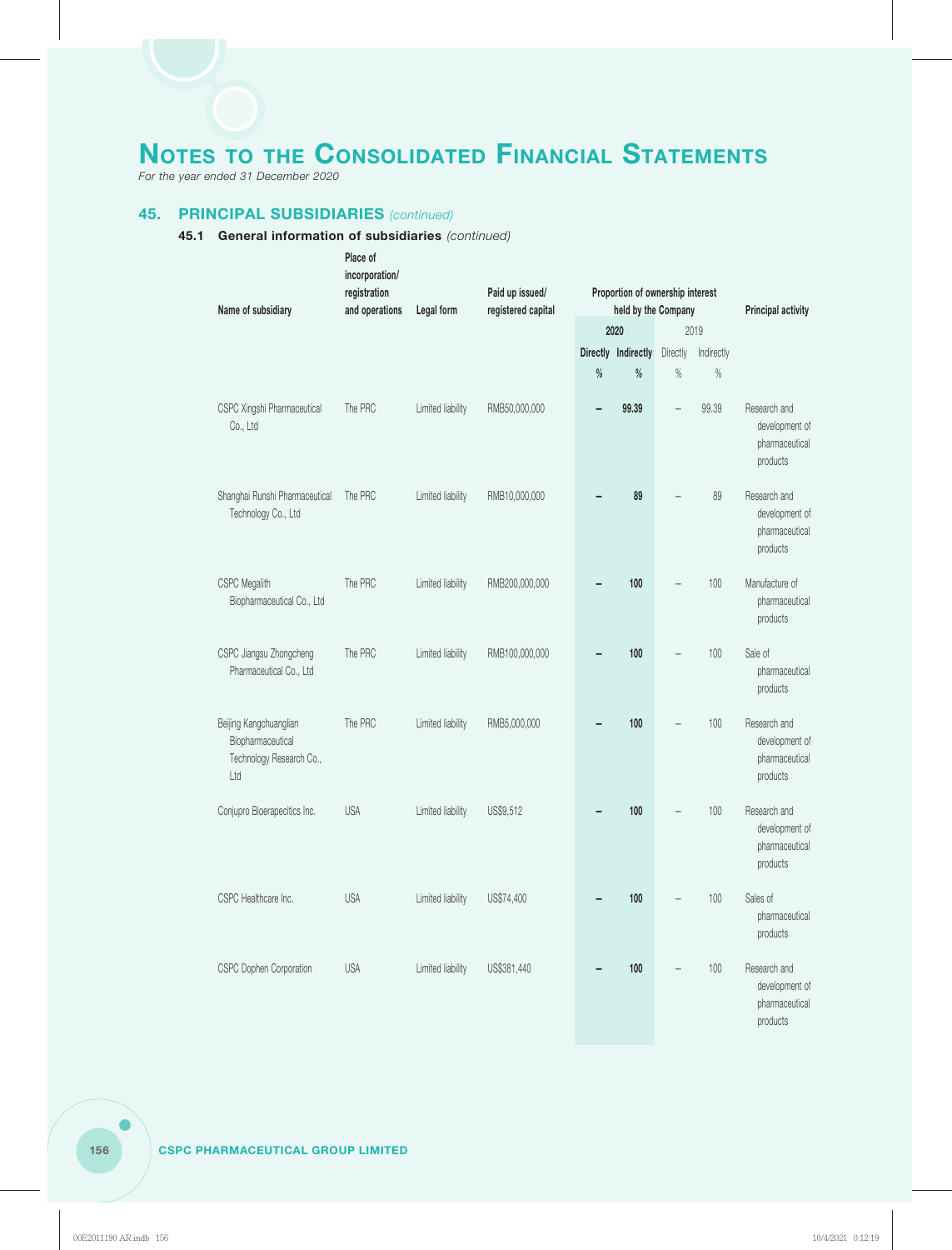*For the year ended 31 December 2020*

### **45. PRINCIPAL SUBSIDIARIES** *(continued)*

| Name of subsidiary                           | Place of<br>incorporation/<br>registration<br>and operations<br>Legal form | Paid up issued/<br>registered capital | Proportion of ownership interest<br>held by the Company |      |                     |          | <b>Principal activity</b> |                                                              |
|----------------------------------------------|----------------------------------------------------------------------------|---------------------------------------|---------------------------------------------------------|------|---------------------|----------|---------------------------|--------------------------------------------------------------|
|                                              |                                                                            |                                       |                                                         | 2020 |                     | 2019     |                           |                                                              |
|                                              |                                                                            |                                       |                                                         |      | Directly Indirectly | Directly | Indirectly                |                                                              |
|                                              |                                                                            |                                       |                                                         | $\%$ | $\%$                | $\%$     | $\%$                      |                                                              |
| Megalith Pharmaceuticals Inc.                | <b>USA</b>                                                                 | Limited liability                     | US\$1,000                                               | -    | 100                 |          | 100                       | Research and<br>development of<br>pharmaceutical<br>products |
| AlaMab Therapeutics, Inc.                    | <b>USA</b>                                                                 | Limited liability                     | US\$500                                                 |      | 85                  |          | 85                        | Research and<br>development of<br>pharmaceutical<br>products |
| Novarock Biotherapeutics<br>Limited          | <b>USA</b>                                                                 | Limited liability                     | US\$399                                                 |      | 71.15               |          | 71.15                     | Research and<br>development of<br>pharmaceutical<br>products |
| CSPC Innovation USA Inc.                     | <b>USA</b>                                                                 | Limited liability                     | US\$50,000                                              |      | 75                  |          | 75                        | Sale of<br>pharmaceutical<br>products                        |
| CSPC Dermay Europe GMBH                      | Germany                                                                    | Limited liability                     | EUR50,000                                               |      | 100                 |          | 100                       | Sale of<br>pharmaceutical<br>products                        |
| CSPC Deryang Europe GMBH                     | Germany                                                                    | Limited liability                     | EUR50,000                                               |      | 75                  |          | 75                        | Sale of<br>pharmaceutical<br>products                        |
| Shanghai JMT-BIO Technology<br>Co., Ltd.     | The PRC                                                                    | Limited liability                     | RMB70,000,000                                           |      | 100                 |          | $100$                     | Research and<br>development of<br>pharmaceutical<br>products |
| Shanghai JMT-BIO<br>Pharmaceutical Co., Ltd. | The PRC                                                                    | Limited liability                     | RMB20,000,000                                           |      | 100                 |          | $100$                     | Research and<br>development of<br>pharmaceutical<br>products |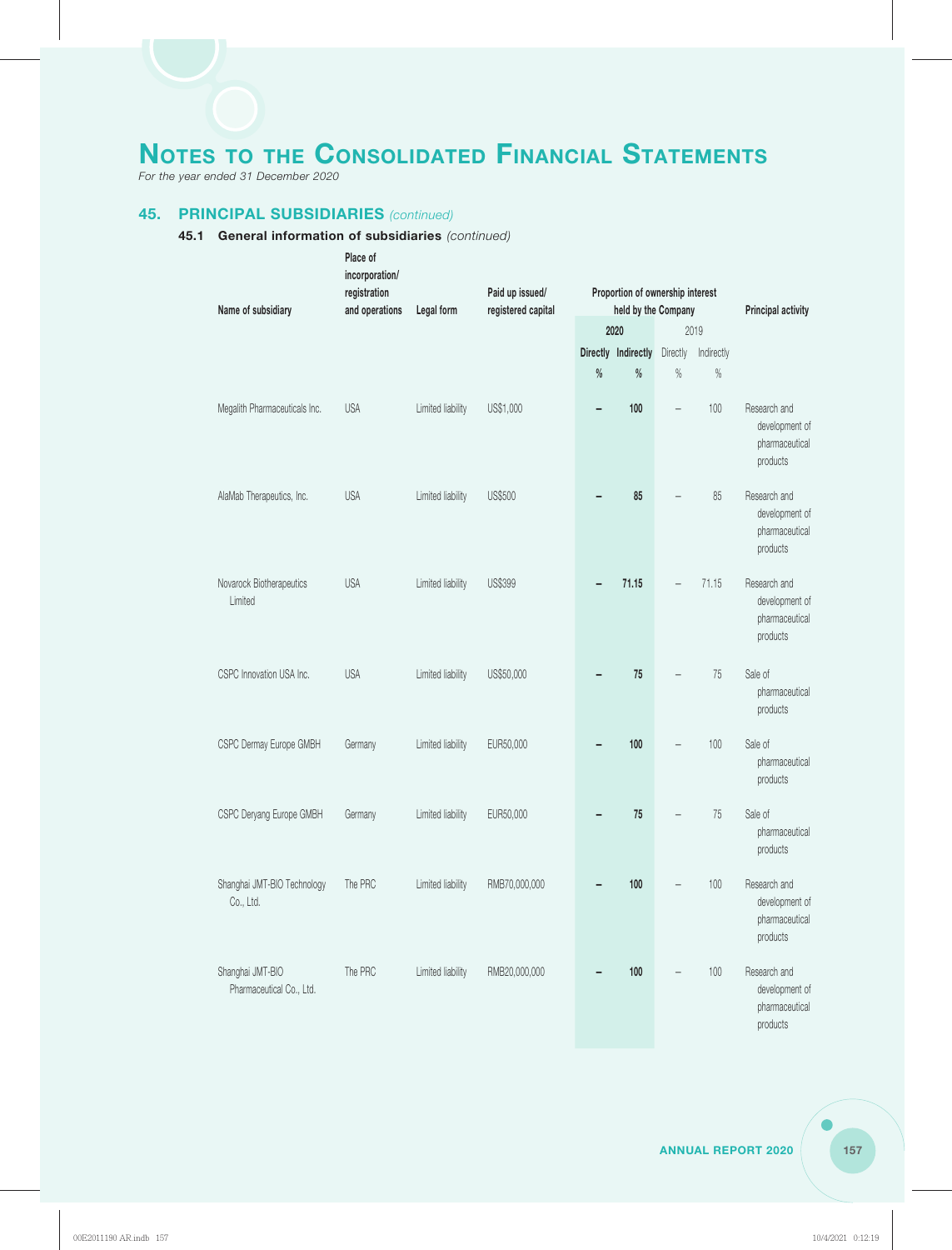*For the year ended 31 December 2020*

#### **45. PRINCIPAL SUBSIDIARIES** *(continued)*

#### **45.1 General information of subsidiaries** *(continued)*

| Name of subsidiary                              | Place of<br>incorporation/<br>registration<br>and operations<br>Legal form |                   | Paid up issued/<br>registered capital | Proportion of ownership interest<br>held by the Company |                     |                          |            | <b>Principal activity</b>                                    |
|-------------------------------------------------|----------------------------------------------------------------------------|-------------------|---------------------------------------|---------------------------------------------------------|---------------------|--------------------------|------------|--------------------------------------------------------------|
|                                                 |                                                                            |                   |                                       |                                                         | 2020                |                          | 2019       |                                                              |
|                                                 |                                                                            |                   |                                       |                                                         | Directly Indirectly | Directly                 | Indirectly |                                                              |
|                                                 |                                                                            |                   |                                       | %                                                       | %                   | %                        | $\%$       |                                                              |
| Shanghai Novarock<br>Biopharmaceutical Co. Ltd. | The PRC                                                                    | Limited liability | US\$10,000,000                        | -                                                       | 71.15               | $\overline{\phantom{0}}$ | 71.15      | Research and<br>development of<br>pharmaceutical<br>products |
| Shanghai Alamab<br>Biopharmaceutical Co. Ltd    | The PRC                                                                    | Limited liability | US\$10,000,000                        |                                                         | 85                  |                          | 85         | Research and<br>development of<br>pharmaceutical<br>products |

None of the subsidiaries had issued any debt securities at the end of the year or at any time during the year.

#### **45.2 Details of non-wholly owned subsidiaries that have material non-controlling interests**

| Name of subsidiary                                | Place of<br>incorporation<br>and principal<br>place of business | Proportion of ownership<br>interests and voting<br>rights held by<br>non-controlling interests |        | Profit (loss) allocated to<br>non-controlling interests |           | Accumulated<br>non-controlling interests |           |
|---------------------------------------------------|-----------------------------------------------------------------|------------------------------------------------------------------------------------------------|--------|---------------------------------------------------------|-----------|------------------------------------------|-----------|
|                                                   |                                                                 | 2020                                                                                           | 2019   | 2020                                                    | 2019      | 2020                                     | 2019      |
|                                                   |                                                                 |                                                                                                |        | <b>RMB'000</b>                                          | RMB'000   | <b>RMB'000</b>                           | RMB'000   |
| <b>CSPC XNW</b>                                   | The PRC                                                         | 25%                                                                                            | 25%    | 75,393                                                  | 55,262    | 671,084                                  | 602,691   |
| YZY Biopharma                                     | The PRC                                                         |                                                                                                | 60.44% |                                                         | (43, 567) |                                          | 357,609   |
| Individually immaterial<br>subsidiaries with non- |                                                                 |                                                                                                |        |                                                         |           |                                          |           |
| controlling interests                             |                                                                 |                                                                                                |        |                                                         |           | 97,701                                   | 96,142    |
|                                                   |                                                                 |                                                                                                |        |                                                         |           | 768,785                                  | 1,056,442 |

Summarised financial information in respect of the Group's subsidiaries that have material noncontrolling interests is set out below. The summarised financial information below represents amounts before intragroup eliminations.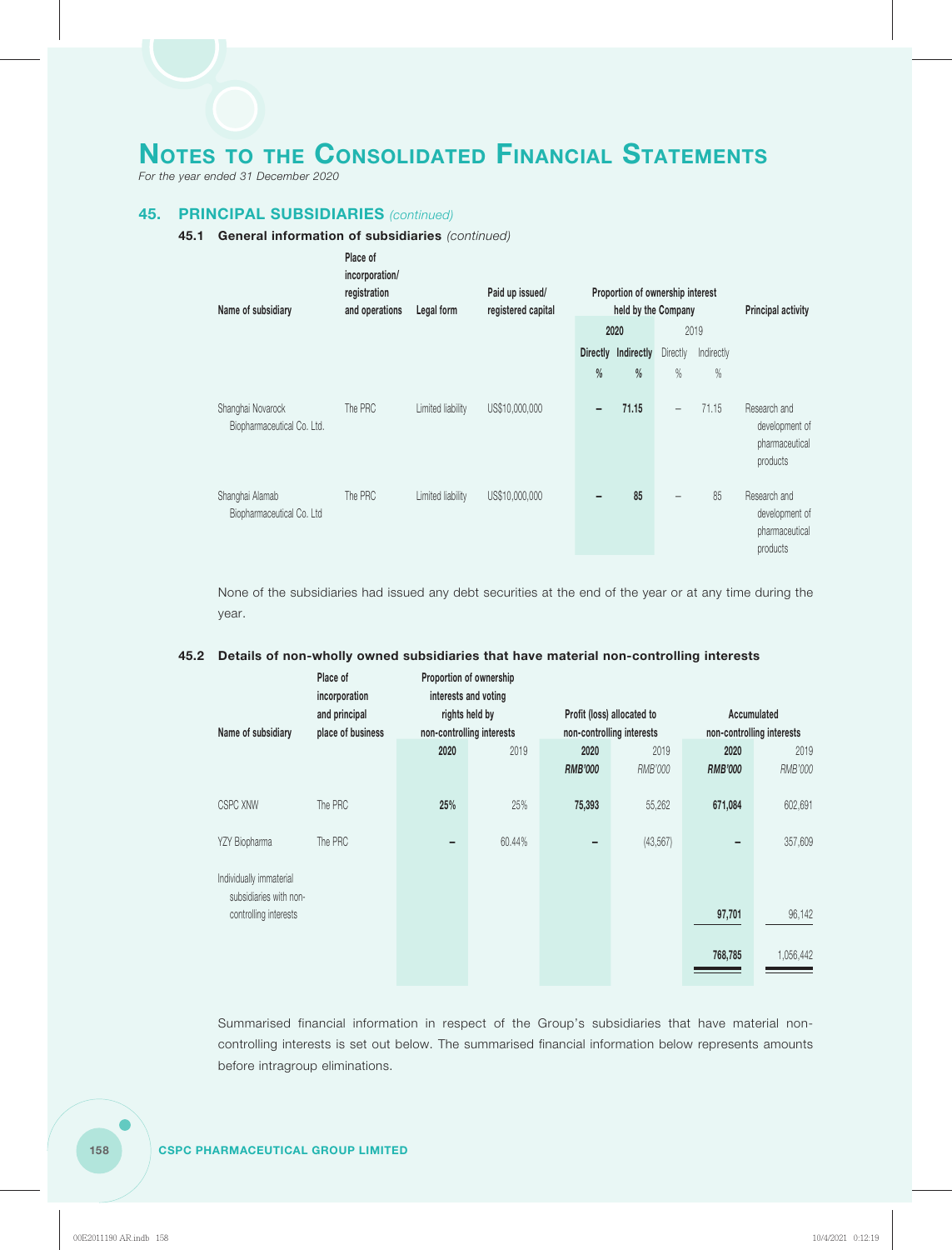*For the year ended 31 December 2020*

#### **45. PRINCIPAL OF SUBSIDIARIES** *(continued)*

### **45.2 Details of non-wholly owned subsidiaries that have material non-controlling interests** *(continued)*

*YZY Biopharma*

|                                                                                    | 2019                   |
|------------------------------------------------------------------------------------|------------------------|
|                                                                                    | <b>RMB'000</b>         |
| Current assets                                                                     | 19,092                 |
| Non-current assets                                                                 | 720,644                |
| <b>Current liabilities</b>                                                         | (46, 685)              |
| Non-current liabilities                                                            | (96, 961)              |
| Equity attributable to owners of the Company                                       | 238,481                |
| Non-controlling interests                                                          | 357,609                |
|                                                                                    |                        |
|                                                                                    | 2019<br><b>RMB'000</b> |
|                                                                                    |                        |
| Revenue                                                                            |                        |
| Expenses                                                                           | (72,084)               |
| Loss for the year                                                                  | (72,084)               |
| Loss and total comprehensive expense attributable to owners of the Company         | (28, 517)              |
| Loss and total comprehensive expense attributable to the non-controlling interests | (43, 567)              |
| Loss and total comprehensive expense for the year                                  | (72, 084)              |
| Dividends paid to non-controlling interests                                        |                        |
| Net cash outflow from operating activities                                         | (60, 899)              |
| Net cash outflow from investing activities                                         | (9,671)                |
| Net cash inflow from financing activities                                          | 46,504                 |
| Net cash outflow                                                                   | (24,066)               |
|                                                                                    |                        |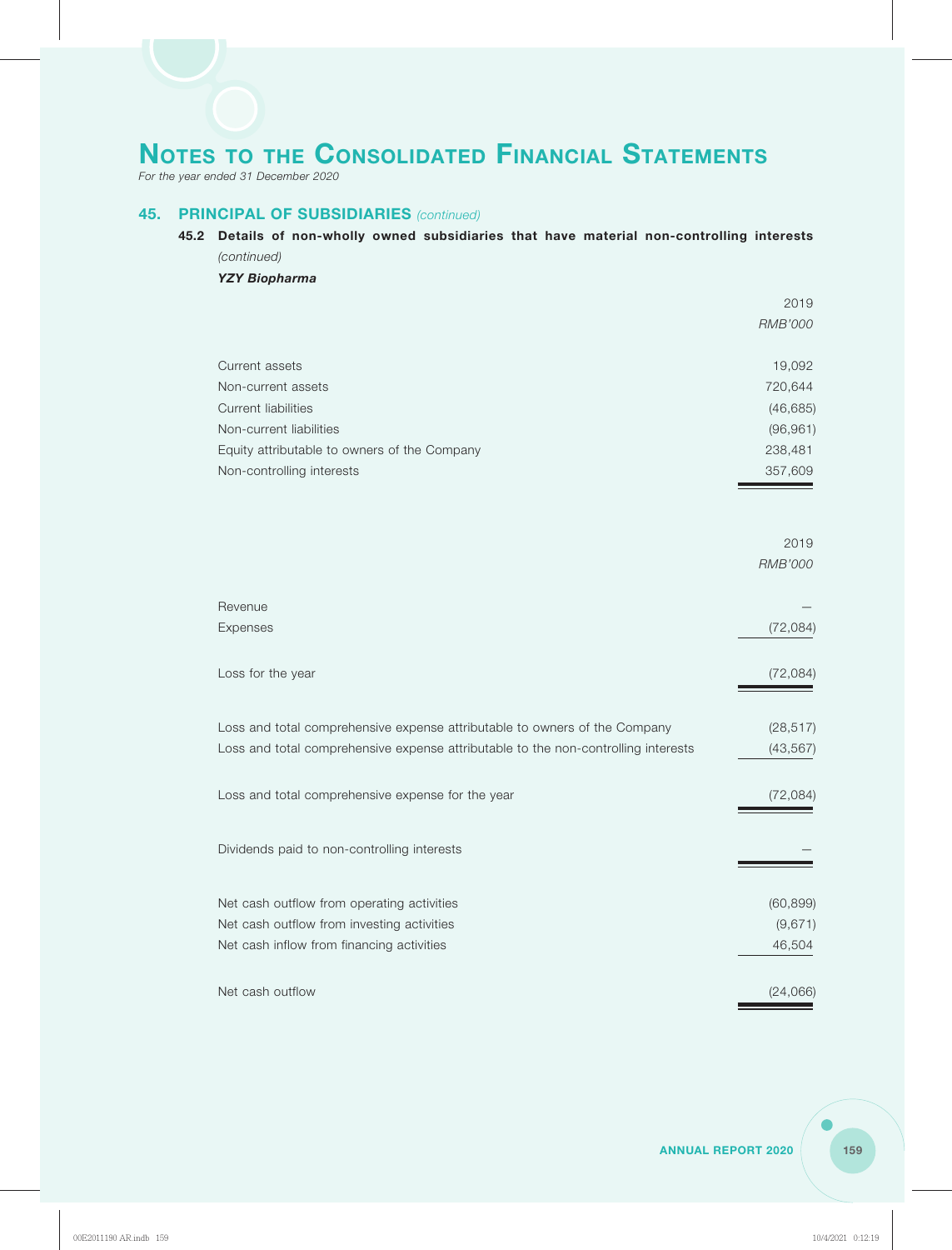*For the year ended 31 December 2020*

#### **45. PRINCIPAL OF SUBSIDIARIES** *(continued)*

### **45.2 Details of non-wholly owned subsidiaries that have material non-controlling interests** *(continued)*

*CSPC XNW*

|                                                       | 2020           | 2019           |
|-------------------------------------------------------|----------------|----------------|
|                                                       | <b>RMB'000</b> | <b>RMB'000</b> |
|                                                       |                |                |
| Current assets                                        | 1,913,048      | 1,899,838      |
| Non-current assets                                    | 1,041,855      | 869,949        |
| <b>Current liabilities</b>                            | (234, 242)     | (335, 077)     |
| Non-current liabilities                               | (33, 761)      | (30, 653)      |
| Equity attributable to owners of the Company          | 2,015,816      | 1,801,366      |
| Non-controlling interests                             | 671,084        | 602,691        |
|                                                       |                |                |
|                                                       |                |                |
| Revenue                                               | 1,289,212      | 1,197,383      |
| Expenses                                              | (978, 369)     | (922, 454)     |
|                                                       |                |                |
| Profit for the year                                   | 310,843        | 274,929        |
|                                                       |                |                |
| Profit and total comprehensive income attributable to |                |                |
| owners of the Company                                 | 235,450        | 219,667        |
| Profit and total comprehensive income attributable to |                |                |
| the non-controlling interests                         | 75,393         | 55,262         |
|                                                       |                |                |
|                                                       |                |                |
| Profit and total comprehensive income for the year    | 310,843        | 274,929        |
|                                                       |                |                |

*Note:* Shares of CSPC XNW was listed on the Shenzhen Stock Exchange with effect from 22 March 2019, the profit and total comprehensive income of CSPC XNW for the period from 22 March 2019 to 31 December 2019 was approximately RMB221,137,000 .

|                                                     | 2020           | 2019        |
|-----------------------------------------------------|----------------|-------------|
|                                                     | <b>RMB'000</b> | RMB'000     |
|                                                     |                |             |
| Dividends paid to non-controlling interests         |                |             |
|                                                     |                |             |
| Net cash inflow from operating activities           | 349,072        | 315,384     |
| Net cash inflow (outflow) from investing activities | 346,166        | (1,073,729) |
| Net cash (outflow) inflow from financing activities | (28,000)       | 1,074,818   |
| Effect of foreign exchange rate changes             | (2, 129)       | 2,267       |
|                                                     |                |             |
| Net cash inflow                                     | 665,109        | 318,740     |
|                                                     |                |             |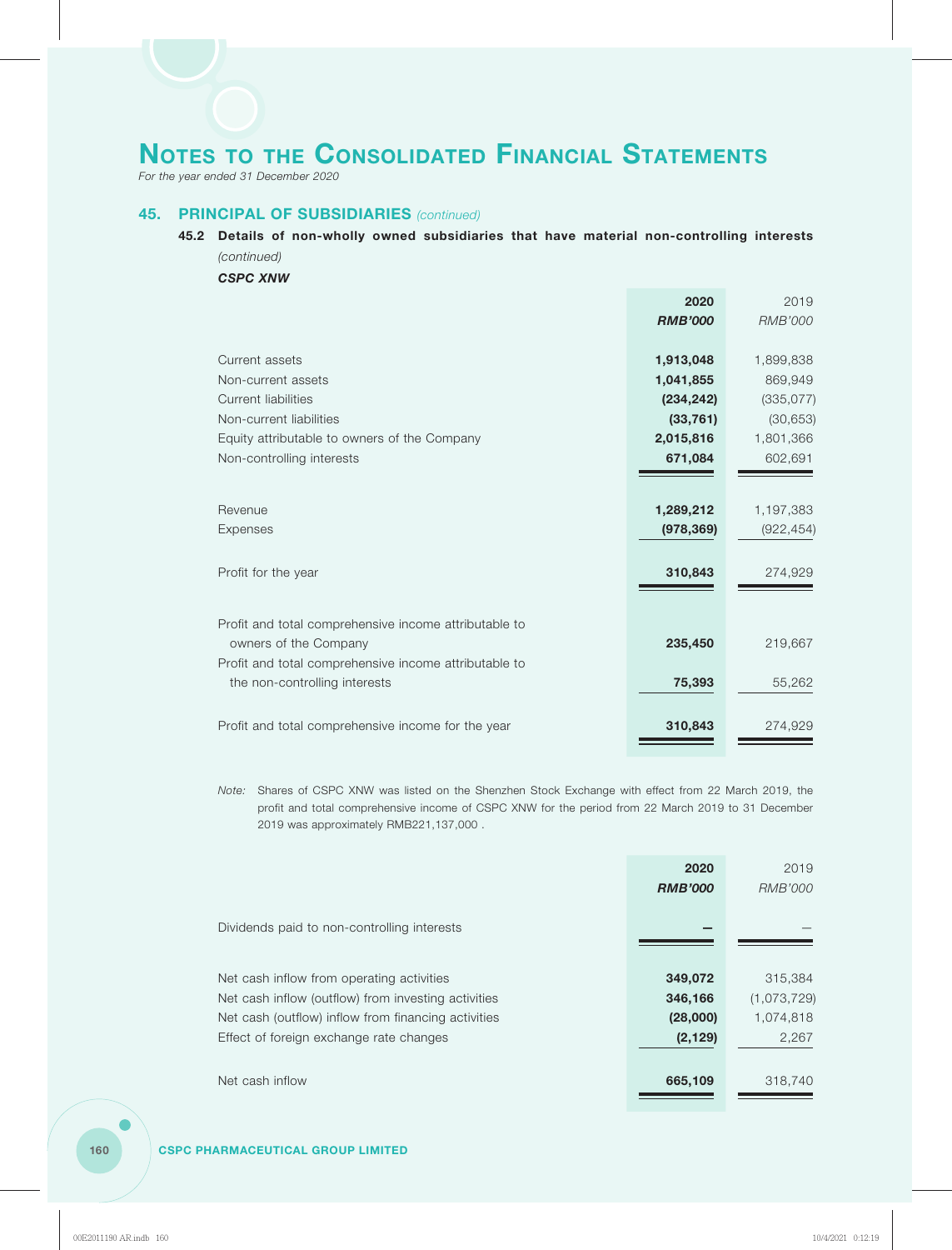*For the year ended 31 December 2020*

### **46. STATEMENT OF FINANCIAL POSITION AND RESERVES OF THE COMPANY**

|                                                             | 2020                    | 2019                    |
|-------------------------------------------------------------|-------------------------|-------------------------|
|                                                             | <b>RMB'000</b>          | <b>RMB'000</b>          |
| <b>Non-current assets</b>                                   |                         |                         |
| Property, plant and equipment                               | 173                     | 410                     |
| Investments in subsidiaries                                 | 8,324,944               | 8,749,844               |
| Other financial asset                                       | 36,102                  | 42,120                  |
| Amounts due from subsidiaries<br>Right of use assets        | 2,260,895<br>5,354      | 1,490,285<br>668        |
|                                                             |                         |                         |
|                                                             | 10,627,468              | 10,283,327              |
| <b>Current assets</b>                                       |                         |                         |
| Other receivables                                           | 125,531                 | 1,093                   |
| Amounts due from subsidiaries                               | 1,863,851               | 2,261,055               |
| Amount due from a related company<br>Bank balances and cash | 179,168<br>225,685      | 109,777                 |
|                                                             |                         |                         |
|                                                             | 2,394,235               | 2,371,925               |
| <b>Current liabilities</b>                                  |                         |                         |
| Other payables                                              | 45,477                  | 55,703                  |
| Tax liabilities                                             | 71,893                  | 63,691                  |
| Lease liabilities                                           | 1,155                   | 704                     |
|                                                             | 118,525                 | 120,098                 |
| <b>Net current assets</b>                                   | 2,275,710               | 2,251,827               |
|                                                             |                         |                         |
| <b>Total assets less current liabilities</b>                | 12,903,178              | 12,535,154              |
| <b>Non-current liabilities</b>                              |                         |                         |
| Lease liabilities                                           | 4,291                   |                         |
| <b>Net assets</b>                                           | 12,898,887              | 12,535,154              |
|                                                             |                         |                         |
| <b>Capital and reserves</b><br>Share capital                |                         |                         |
| Reserves                                                    | 10,899,412<br>1,999,475 | 10,899,412<br>1,635,742 |
|                                                             |                         |                         |
| <b>Total equity</b>                                         | 12,898,887              | 12,535,154              |

The Company's statement of financial position was approved and authorised for issue by the Board of Directors on 15 March 2021 and are signed on its behalf by:

*DIRECTOR DIRECTOR*

**CAI Dongchen CHAK Kin Man**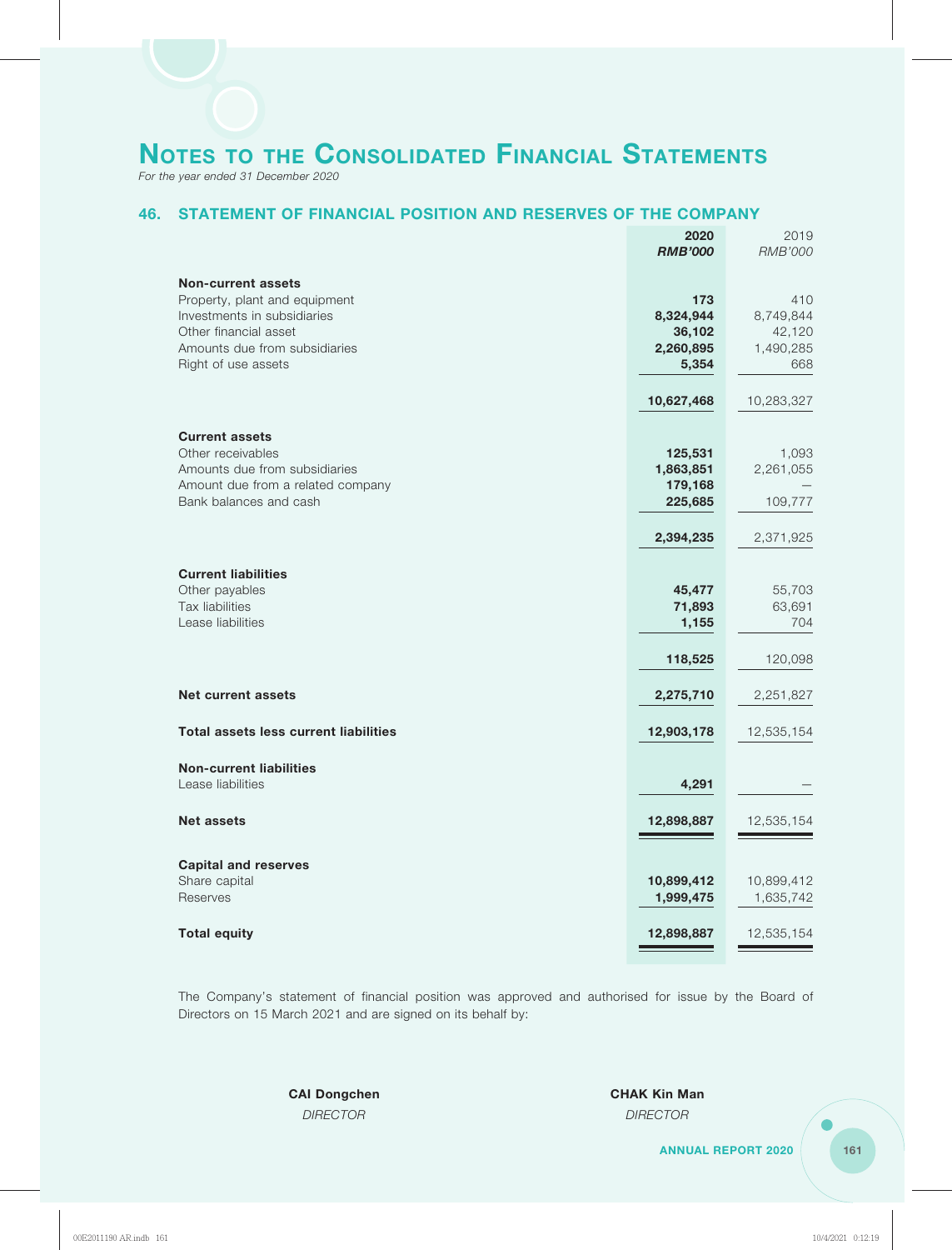*For the year ended 31 December 2020*

### **46. STATEMENT OF FINANCIAL POSITION AND RESERVES OF THE COMPANY**

#### *(continued)*

#### **Movement in the Company's reserves**

|                                                                                |           | <b>Treasury</b> | <b>Share</b> |             |              |
|--------------------------------------------------------------------------------|-----------|-----------------|--------------|-------------|--------------|
|                                                                                | Other     | share           | award        | Accumulated |              |
|                                                                                | reserve   | reserve         | reserve      | profits     | <b>Total</b> |
|                                                                                | RMB'000   | RMB'000         | RMB'000      | RMB'000     | RMB'000      |
| At 1 January 2019                                                              | 18,627    |                 |              | 1,305,178   | 1,323,805    |
| Profit for the year                                                            |           |                 |              | 1,392,225   | 1,392,225    |
| Other comprehensive expense for the year                                       | (20, 918) |                 |              |             | (20, 918)    |
| Total comprehensive (expense) income                                           |           |                 |              |             |              |
| for the year                                                                   | (20, 918) |                 |              | 1,392,225   | 1,371,307    |
| Dividend recognised as distribution                                            |           |                 |              | (965, 385)  | (965, 385)   |
| Disposal of other financial asset<br>Recognition of equity-settled share-based | (516)     |                 |              | 516         |              |
| payments                                                                       |           |                 | 6,721        |             | 6,721        |
| Purchase of shares under share award<br>scheme                                 |           | (100, 706)      |              |             | (100, 706)   |
|                                                                                |           |                 |              |             |              |
| At 31 December 2019                                                            | (2,807)   | (100, 706)      | 6,721        | 1,732,534   | 1,635,742    |
| Profit for the year                                                            |           |                 |              | 1,887,404   | 1,887,404    |
| Other comprehensive expense for the year                                       | (3,023)   |                 |              |             | (3,023)      |
| Total comprehensive (expense) income                                           |           |                 |              |             |              |
| for the year                                                                   | (3,023)   |                 |              | 1,887,404   | 1,884,381    |
| Dividend recognised as distribution                                            |           |                 |              | (1,527,694) | (1,527,694)  |
| Recognition of equity-settled share-based<br>payments                          |           |                 | 7,046        |             | 7,046        |
|                                                                                |           |                 |              |             |              |
| At 31 December 2020                                                            | (5,830)   | (100, 706)      | 13,767       | 2,092,244   | 1,999,475    |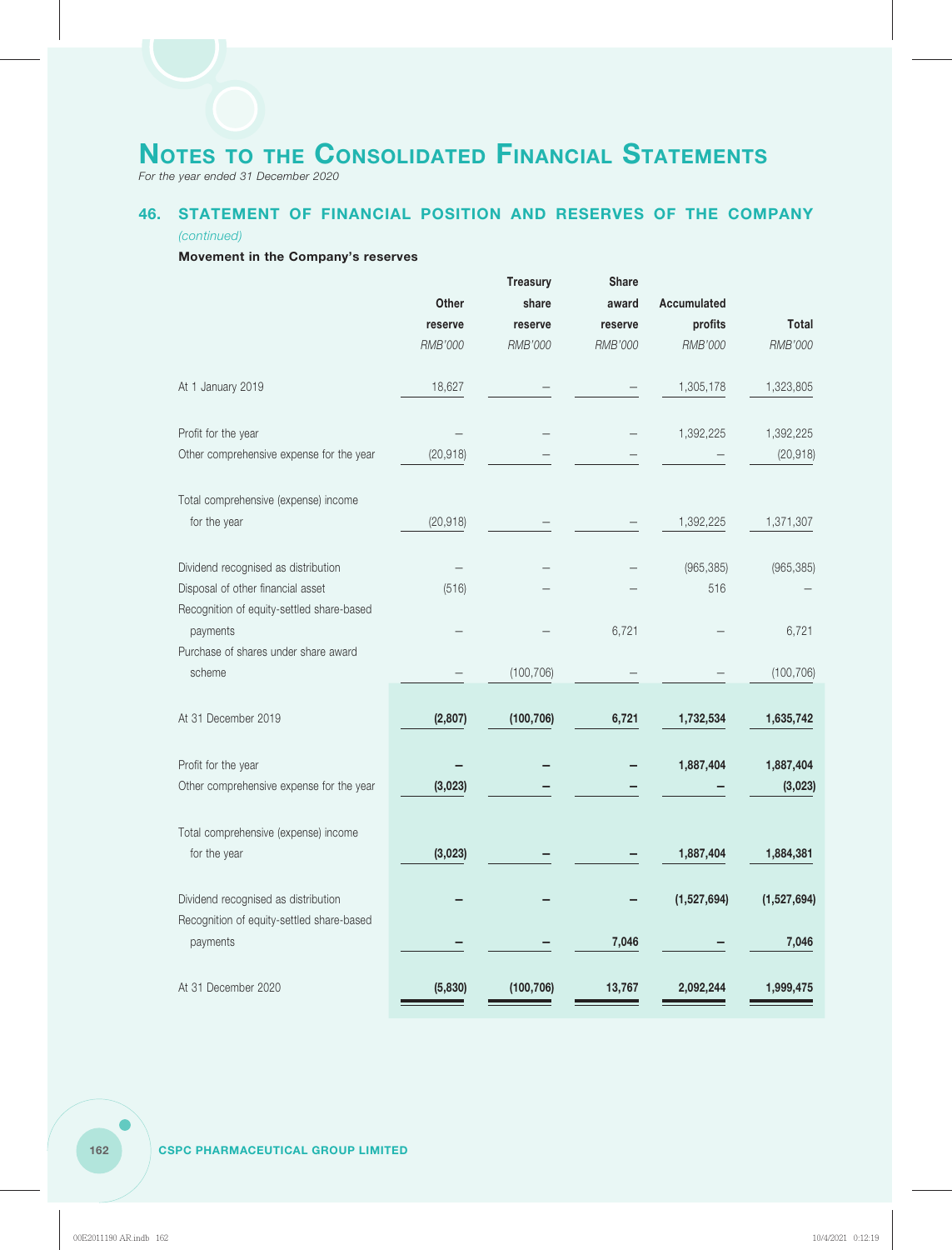# **FINANCIAL SUMMARY**

|                                      |                  |                  | For the year ended 31 December |                  |                  |
|--------------------------------------|------------------|------------------|--------------------------------|------------------|------------------|
|                                      | 2016             | 2017             | 2018                           | 2019             | 2020             |
|                                      | <b>RMB'000</b>   | <b>RMB'000</b>   | <b>RMB'000</b>                 | <b>RMB'000</b>   | <b>RMB'000</b>   |
|                                      |                  |                  |                                |                  |                  |
| <b>Results</b>                       |                  |                  |                                |                  |                  |
| Revenue                              | 10,575,530       | 13,386,479       | 17,716,540                     | 22,103,192       | 24,942,204       |
| Cost of sales                        | (5, 181, 498)    | (5,303,764)      | (5,979,187)                    | (6, 192, 211)    | (6, 256, 882)    |
|                                      |                  |                  |                                |                  |                  |
| Gross profit                         | 5,394,032        | 8,082,715        | 11,737,353                     | 15,910,981       | 18,685,322       |
| Other income                         | 82,902           | 103,366          | 139,742                        | 243,783          | 264,736          |
| Other gains or losses                | (6,904)          | (50, 953)        | 155,195                        | 48,450           | 376,816          |
| Selling and distribution expenses    | (2, 383, 877)    | (3,780,688)      | (6, 184, 505)                  | (8, 712, 083)    | (9,377,620)      |
| Administrative expenses              | (475, 536)       | (555, 581)       | (656, 597)                     | (748, 509)       | (945, 713)       |
| Research and development expenses    | (344, 685)       | (703, 458)       | (1, 342, 101)                  | (2,000,426)      | (2,889,837)      |
| Other expenses                       | (623)            | (79, 083)        | (26, 125)                      | (142, 015)       | (57,036)         |
| Share of results of associates       |                  |                  |                                |                  | (20, 917)        |
| Share of results of joint ventures   | 23,563           | 8,892            | 43,554                         | 58,407           | 34,449           |
| Gain on deemed disposal of partial   |                  |                  |                                |                  |                  |
| interest in an associate             |                  |                  |                                |                  | 37,192           |
|                                      |                  |                  |                                |                  |                  |
| Gain on disposal of subsidiaries     |                  |                  |                                |                  | 314,901          |
| Loss on deemed disposal of a         |                  |                  |                                |                  |                  |
| subsidiary                           |                  |                  |                                |                  | (19,038)         |
| Finance costs                        | (35, 663)        | (23, 182)        | (74, 337)                      | (32, 426)        | (12, 232)        |
|                                      |                  |                  |                                |                  |                  |
| Profit before tax                    | 2,253,209        | 3,002,028        | 3,792,179                      | 4,626,162        | 6,391,023        |
| Income tax expense                   | (446, 401)       | (594, 252)       | (733, 760)                     | (892, 810)       | (1, 162, 013)    |
| Profit for the year                  | 1,806,808        | 2,407,776        | 3,058,419                      | 3,733,352        | 5,229,010        |
|                                      |                  |                  |                                |                  |                  |
|                                      |                  |                  |                                |                  |                  |
| Profit for the year attributable to: |                  |                  |                                |                  | 5,159,655        |
| Owners of the Company                | 1,796,226        | 2,399,484        | 3,080,802                      | 3,714,106        |                  |
| Non-controlling interests            | 10,582           | 8,292            | (22, 383)                      | 19,246           | 69,355           |
|                                      | 1,806,808        | 2.407.776        | 3,058,419                      | 3,733,352        | 5,229,010        |
|                                      |                  |                  |                                |                  |                  |
|                                      | <b>RMB</b> cents | <b>RMB</b> cents | <b>RMB</b> cents               | <b>RMB</b> cents | <b>RMB</b> cents |
|                                      |                  |                  |                                |                  |                  |
|                                      | (Restated)       | (Restated)       | (Restated)                     | (Restated)       |                  |
|                                      | (note)           | (note)           | (note)                         | (note)           |                  |
| Earnings per share                   |                  |                  |                                |                  |                  |
| <b>Basic</b>                         | 15.70            | 20.52            | 25.71                          | 31.07            | 43.16            |
|                                      |                  |                  |                                |                  |                  |
|                                      |                  |                  |                                |                  |                  |
| <b>Diluted</b>                       | 15.59            | 20.52            | N/A                            | 31.07            | 43.16            |
|                                      |                  |                  |                                |                  |                  |

*Note:* The earnings per share has been adjusted for the effect of the bonus issues on 3 July 2020 and 29 October 2020.